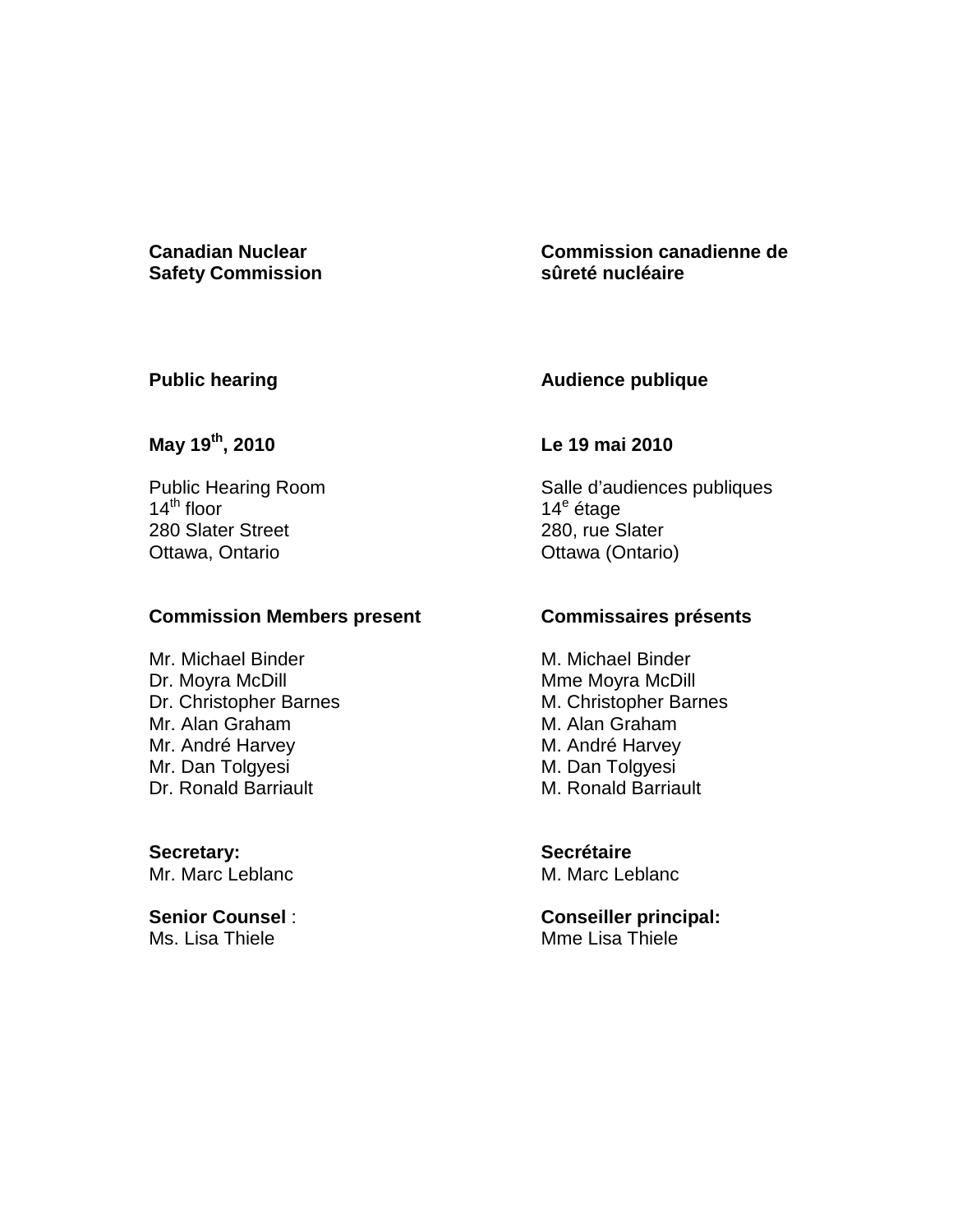#### (ii) **TABLE OF CONTENTS**

| Opening Remarks                                                                                                                                                           | $\mathbf{1}$ |
|---------------------------------------------------------------------------------------------------------------------------------------------------------------------------|--------------|
| $10-H10 / 10-H10.A$<br>Adoption of Agenda                                                                                                                                 | 4            |
| SRB Technologies (Canada) Inc.:<br>Application for the renewal of the<br>Class IB Licence to operate its<br>Nuclear Substance Processing<br>Facility in Pembroke, Ontario | 4            |
| 10-H5.1.B / 10-H5.1.C<br>Oral presentation by<br>SRB Technologies (Canada) Inc.                                                                                           | 6            |
| $10-H5.C$<br>Oral presentation by<br>CNSC staff                                                                                                                           | 10           |
| 10-H5.2A / 10-H5.2B<br>Oral presentation by the<br>Concerned Citizens of<br>Renfrew County                                                                                | 88           |
| $10-H5.3 / 10-H5.3A$<br>Oral presentation by<br>Linda Harvey                                                                                                              | 115          |
| $10 - H5.5$<br>Oral presentation by<br>Janet McNeill                                                                                                                      | 128          |
| $10 - H5.6 / 10 - H5.6A$<br>Oral presentation by the<br>International Institute of Concern<br>For Public Health (IICPH)                                                   | 150          |
| $10-H5.4 / 10-H5.4A$<br>Oral presentation by<br>Trevor J. Schwan                                                                                                          | 183          |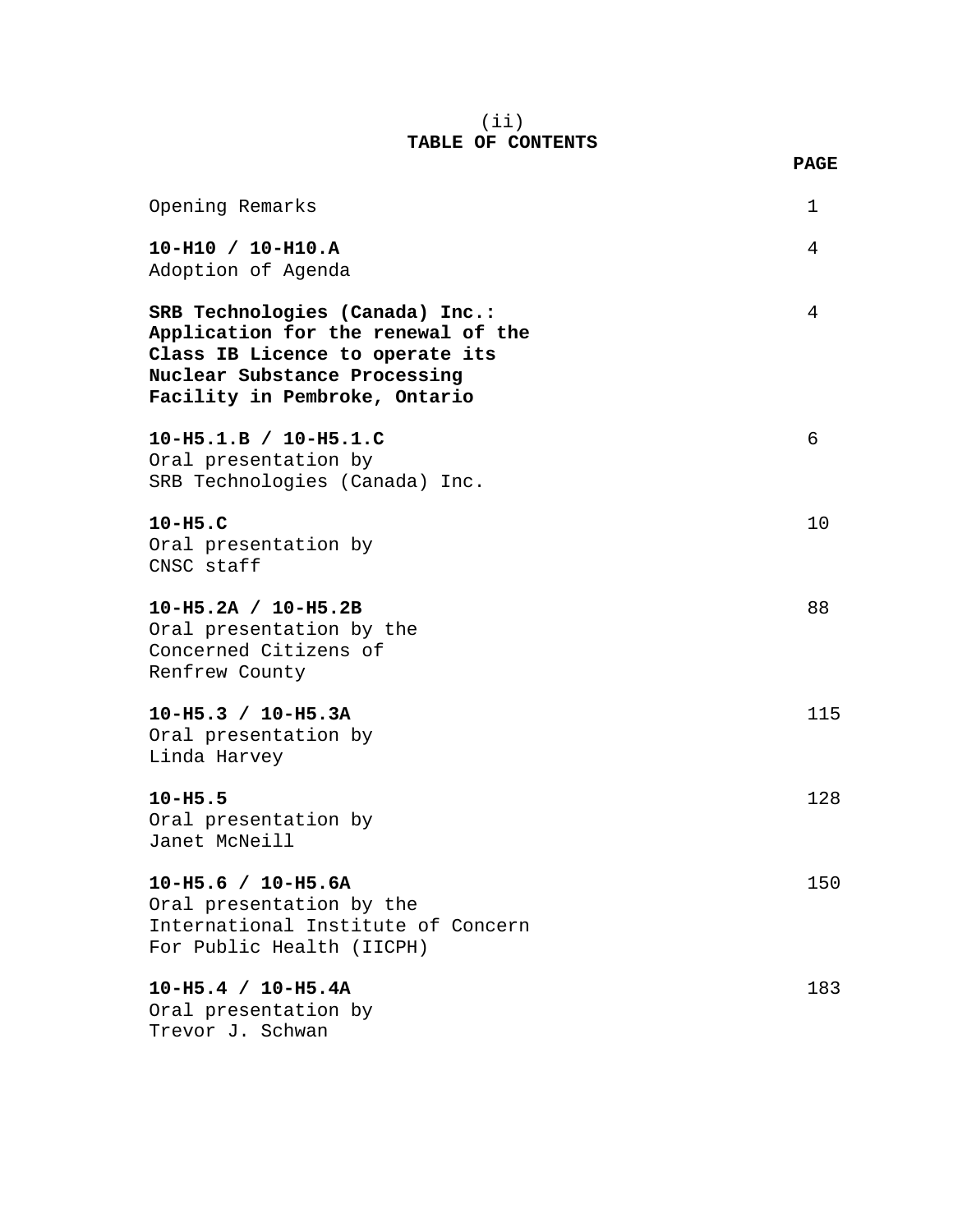#### (iii) **TABLE OF CONTENTS**

|                                                                                                 | <b>PAGE</b> |
|-------------------------------------------------------------------------------------------------|-------------|
| $10-H5.7 / 10-H5.7A$<br>Oral presentation by<br>The First Six Years                             | 208         |
| $10-H5.44 / 10-H5.44A$<br>Oral presentation by<br>Prevent Cancer Now                            | 245         |
| 10-H5.8 / 10-H5.8A<br>Written submission from<br>Valence Young                                  | 242         |
| $10 - H5.9$<br>Written submission from<br>Venetia Crawford                                      | 280         |
| $10 - H5.10$<br>Written submission from<br>Beatrice Biederman                                   | 280         |
| $10 - H5.11$<br>Written submission from<br>Linda Reiche                                         | 280         |
| $10 - H5.12$<br>Written submission from<br>Marc Letellier                                       | 279         |
| $10 - H5.13$<br>Written submission from<br>Lynne Epps                                           | 280         |
| $10 - H5.14$<br>Written submission from<br>John Yakabuski, M.P.P.<br>Renfrew-Nipissing-Pembroke | 269         |
| $10 - H5.15$<br>Written submission from<br>Mayor Ed Jacyno,<br>City of Pembroke                 | 269         |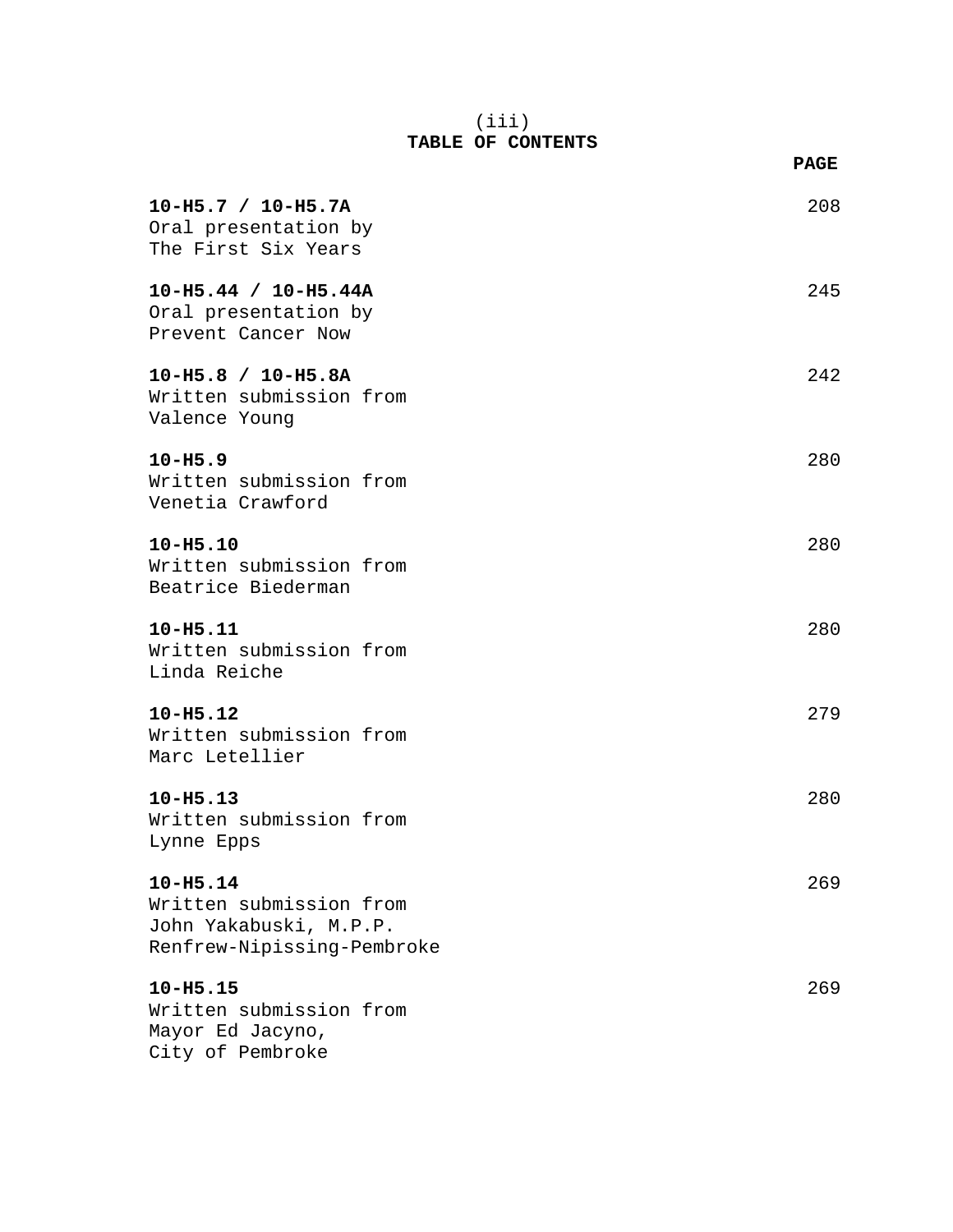#### (iv) **TABLE OF CONTENTS**

|                                                                                                                  | <b>PAGE</b> |
|------------------------------------------------------------------------------------------------------------------|-------------|
| $10 - H5.16$<br>Written submission from the<br>Council of Canadians                                              | 244         |
| $10 - H5.17$<br>Written submission from<br>KoolTemp-Valley Refrigeration Ltd.                                    | 274         |
| $10 - H5.18$<br>Written submission from<br>Kathrin Winkler                                                       | 280         |
| $10 - H5.19$<br>Written submission from<br>Terry Lapierre,<br>Chief Administrative Officer,<br>City of Pembroke  | 269         |
| $10 - H5.20$<br>Written submission from<br>Lorraine Luckovitch                                                   | 288         |
| $10 - H5.21$<br>Written submission from<br>Betalight B.V.                                                        | 274         |
| $10 - H5.22$<br>Written submission from<br>Renfrew County United Way                                             | 269         |
| $10 - H5.23$<br>Written submission from<br>Colleen Sauriol, Manager,<br>Planning & Building,<br>City of Pembroke | 269         |
| $10 - H5.24$<br>Written submission from<br>Virginia Monteleone                                                   | 288         |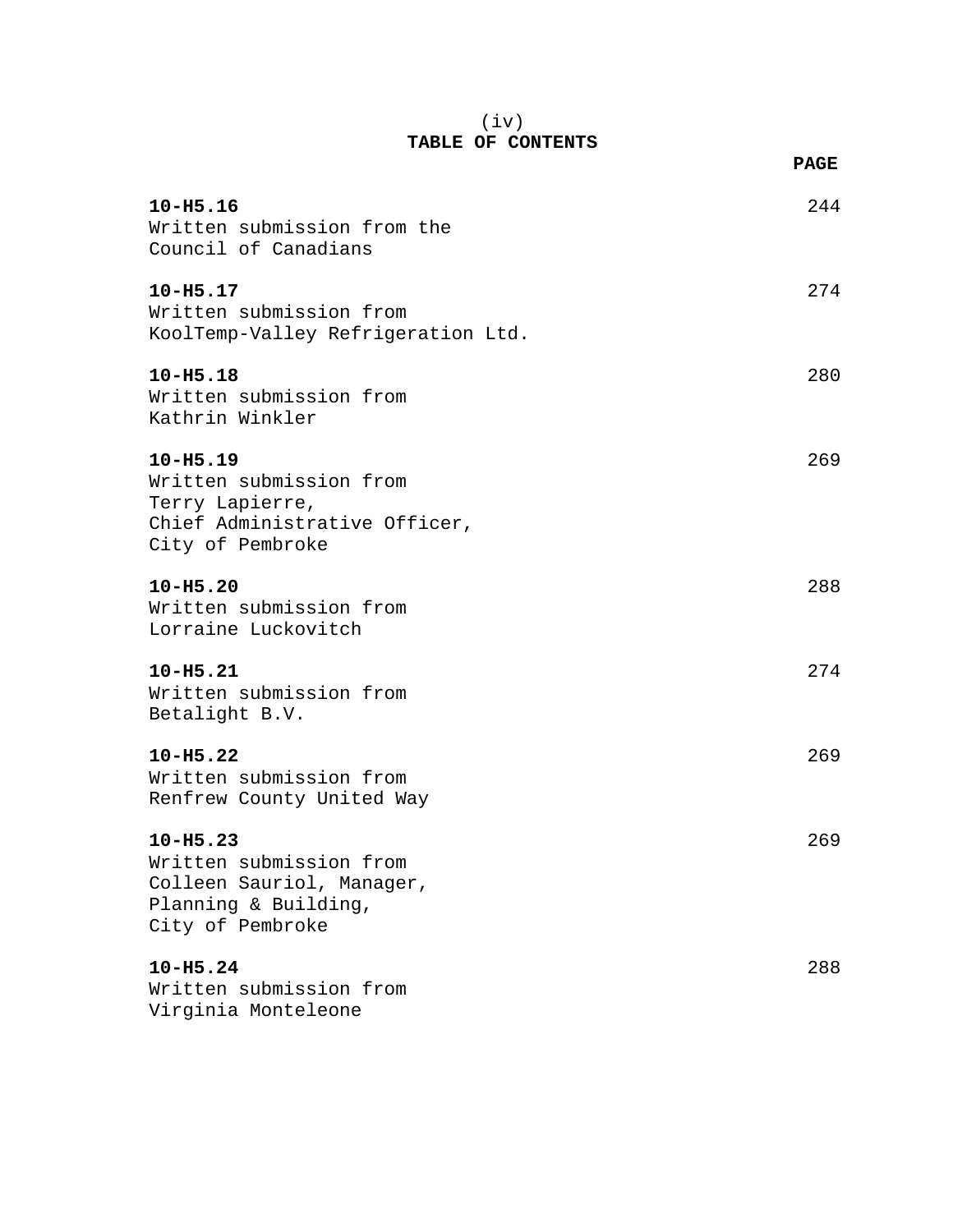#### (v) **TABLE OF CONTENTS**

|                                                                                              | <b>PAGE</b> |
|----------------------------------------------------------------------------------------------|-------------|
| $10 - H5.25$<br>Written submission from<br>Seiler Instrument &<br>Manufacturing Company Inc. | 274         |
| $10 - H5.26$<br>Written submission from<br>Signtex Inc. Lighting                             | 274         |
| $10 - H5.27$<br>Written submission from<br>Gary Amyotte                                      | 279         |
| $10 - H5.28$<br>Written submission from<br>Bev Bergin                                        | 279         |
| $10 - H5.29$<br>Written submission from<br>Kris and Robin Bouchard                           | 279         |
| $10 - H5.30$<br>Written submission from<br>Cusinda Bryden                                    | 279         |
| $10 - H5.31$<br>Written submission from<br>Tony Contant                                      | 279         |
| $10 - H5.32$<br>Written submission from<br>Robert and Beth Cotnam                            | 279         |
| $10 - H5.33$<br>Written submission from<br>Rachel Fleury                                     | 279         |
| $10 - H5.34$<br>Written submission from<br>Genny Gravelle                                    | 279         |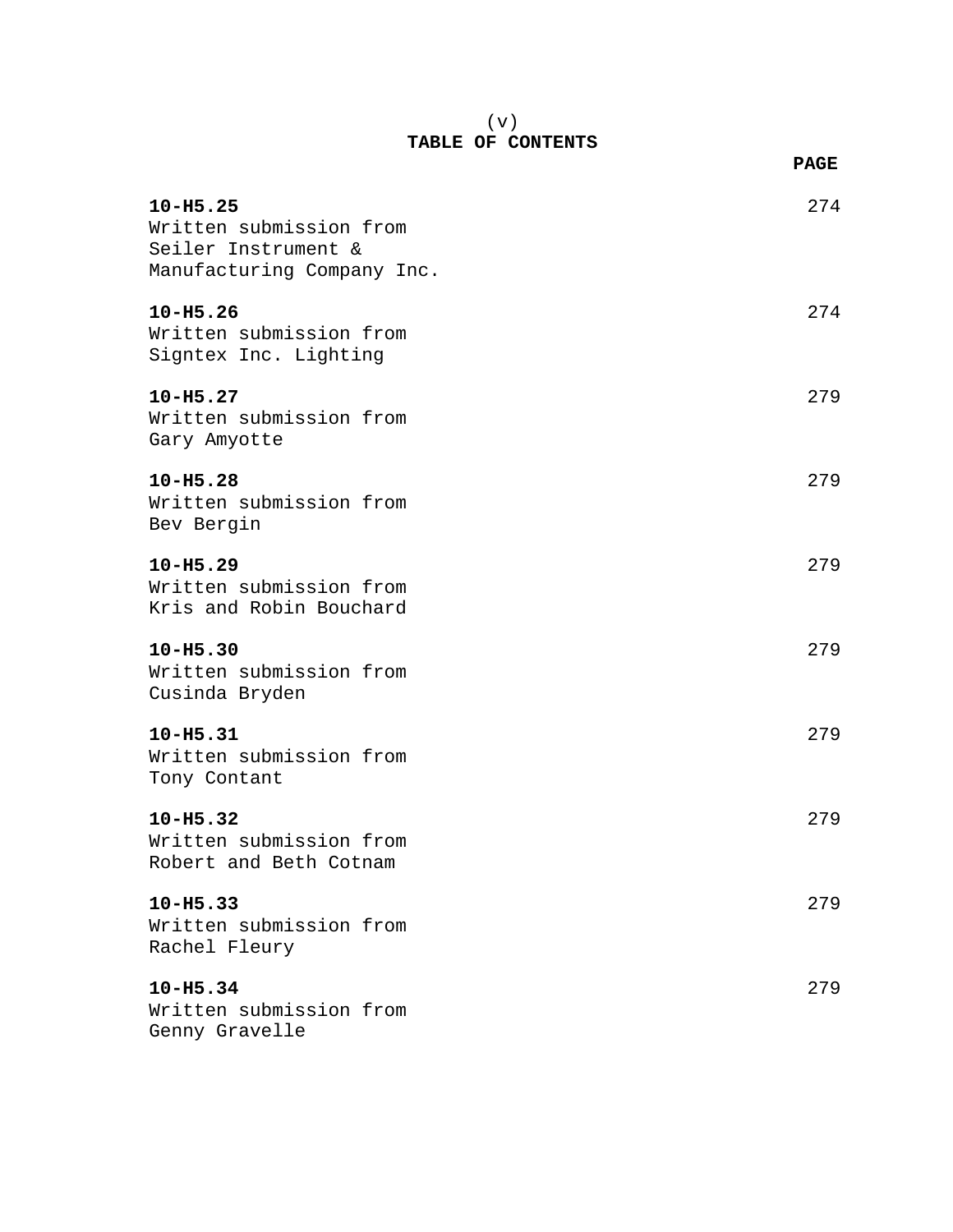#### (vi) **TABLE OF CONTENTS**

|                               | <b>PAGE</b> |
|-------------------------------|-------------|
| 10-H5.35                      | 279         |
| Written submission from       |             |
| Darlene Lafrance              |             |
| 10-H5.36                      | 279         |
| Written submission from       |             |
| Justine Lafrance              |             |
| $10 - H5.37$                  | 279         |
| Written submission from       |             |
| John and Marcail Macgillivray |             |
| $10 - H5.38$                  | 279         |
| Written submission from       |             |
| Kathleen and Lloyd Moss       |             |
| $10 - H5.39$                  | 288         |
| Written submission from       |             |
| Stephen Blok                  |             |
| $10 - H5.40$                  | 288         |
| Written submission from       |             |
| Kathleen Hoffman              |             |
| $10 - H5.41$                  | 288         |
| Written submission from       |             |
| Josef Allen                   |             |
| $10 - H5.42$                  | 288         |
| Written submission from       |             |
| Anthony Corriveau             |             |
| $10 - H5.43$                  | 288         |
| Written submission from       |             |
| Andre R. Pellerin and family  |             |
| $10 - H5.45$                  | 269         |
| Written submission from       |             |
| Cheryl Gallant, MP            |             |

Renfrew-Nipissing-Pembroke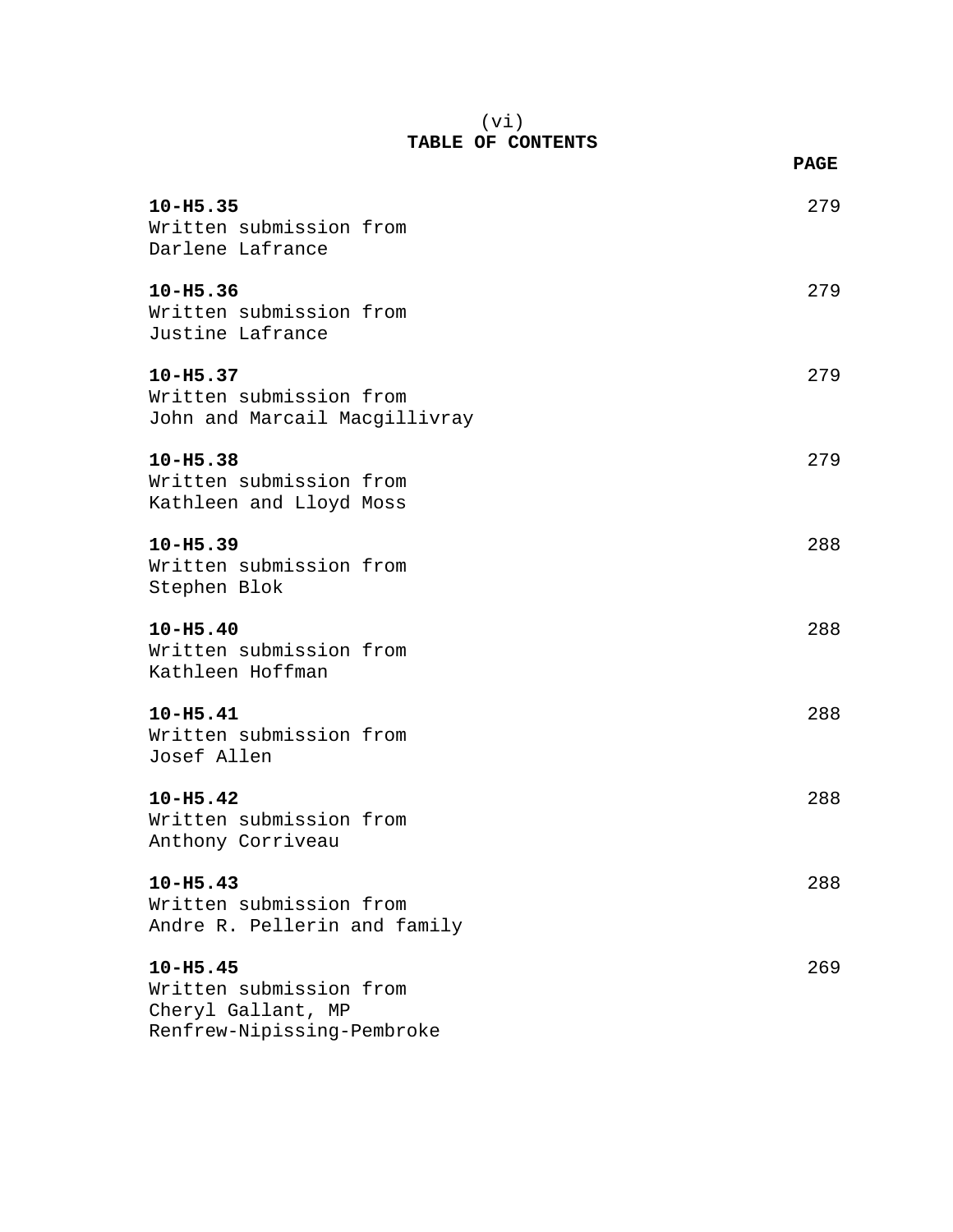#### (vii) **TABLE OF CONTENTS**

|                                                                                                                                    | <b>PAGE</b> |
|------------------------------------------------------------------------------------------------------------------------------------|-------------|
| $10 - H5.46$<br>Written submission from<br>Canadian Association of<br>Physicians for the Environment                               | 280         |
| $10 - H5.47$<br>Written submission from<br>Larry TerMarsch                                                                         | 280         |
| $10 - H5.48$<br>Written submission from<br>Patricia Seawright                                                                      | 280         |
| $10 - H5.49$<br>Written submission from<br>898702 Ontario Inc.                                                                     | 274         |
| $10 - H5.50$<br>Written submission from<br>Pembroke Fire Department                                                                | 270         |
| $10 - H5.51$<br>Written submission from<br>Steel Fire Equipment Ltd.                                                               | 274         |
| $10 - H5.52$<br>Written submission from<br>Wild Sales Company, Inc.                                                                | 274         |
| $10 - H5.53$<br>Written submission from<br>Occupational and Environmental<br>Working Group, Toronto Cancer<br>Prevention Coalition | 280         |
| $10 - H5.54$<br>Written submission from<br>Rhonda Regimbal                                                                         | 279         |
| $10 - H5.55$<br>Written submission from<br>Stephanie Snook                                                                         | 279         |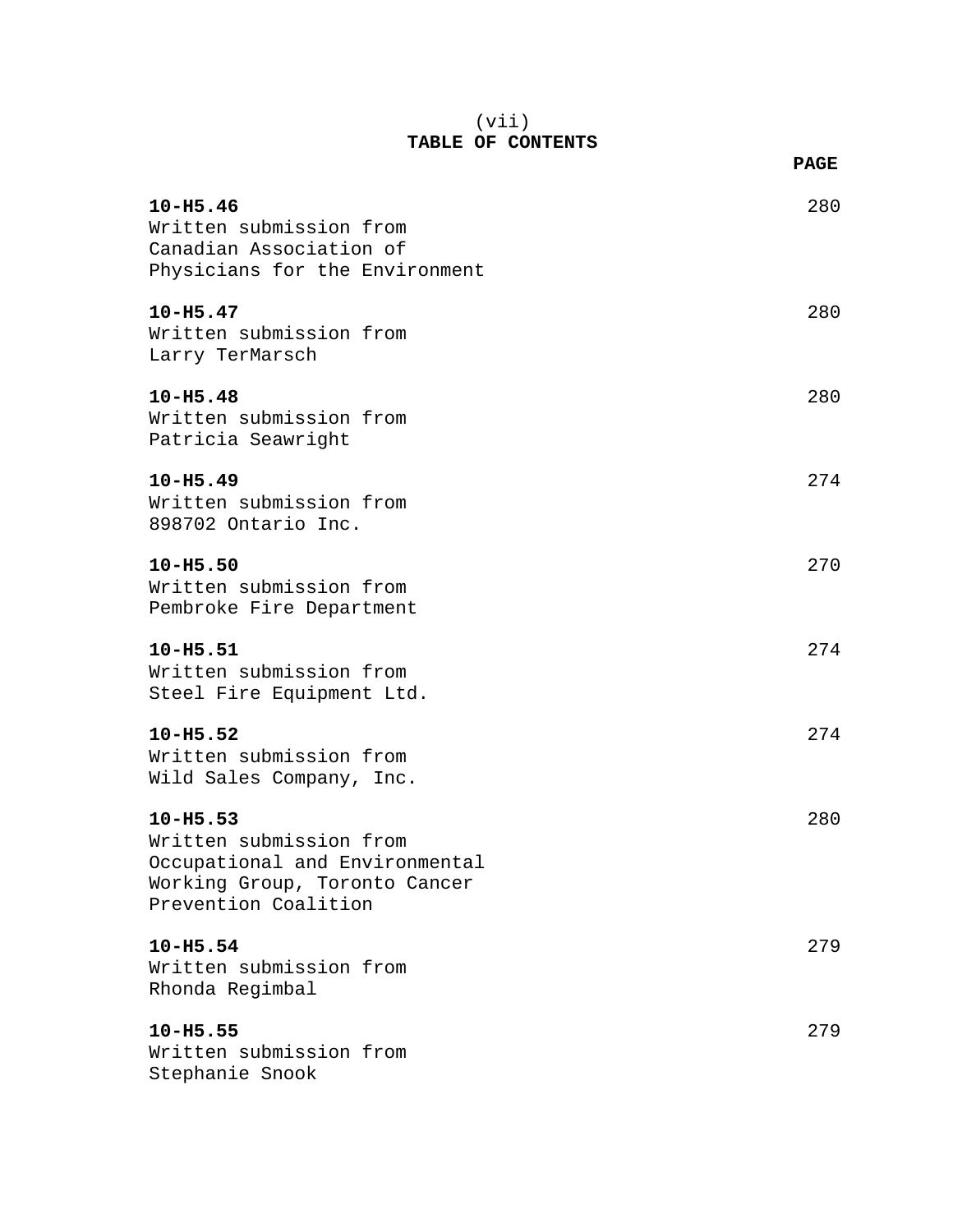#### (viii) **TABLE OF CONTENTS**

|                                                                      | <b>PAGE</b> |
|----------------------------------------------------------------------|-------------|
| $10 - H5.56$<br>Written submission from<br>Tamara White              | 279         |
| $10 - H5.57$<br>Written submission from<br>Wayne and Doreen Peever   | 280         |
| $10 - H5.58$<br>Written submission from<br>Dave Sloan                | 279         |
| $10 - H5.59$<br>Written submission from<br>Scott and Toby Waddell    | 279         |
| $10 - H5.60$<br>Written submission from<br>France and Claude Tessier | 279         |
| $10 - H5.61$<br>Written submission from<br>Pia Schroeder-Smith       | 279         |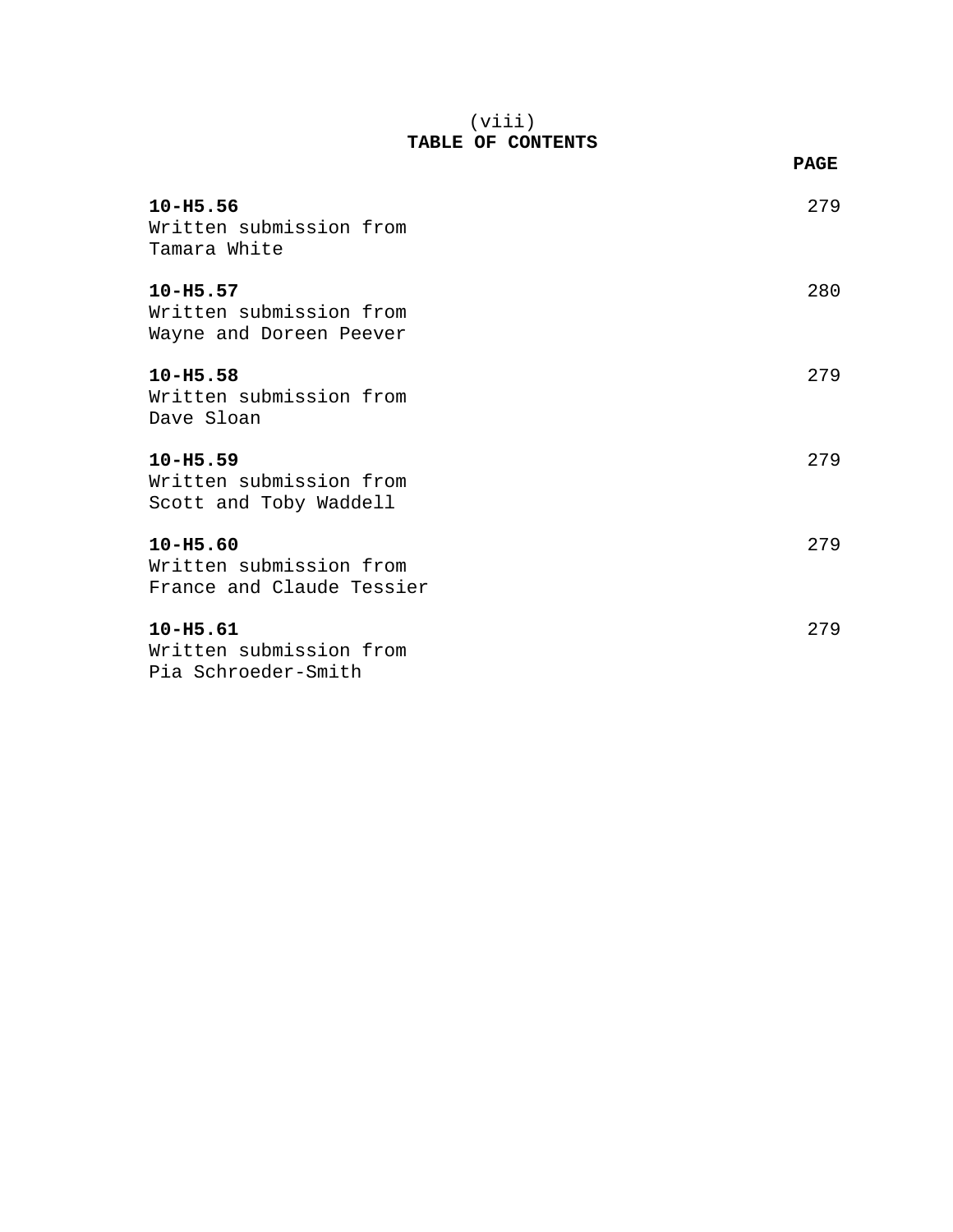| $\mathbf{1}$   | Ottawa, Ontario                                            |
|----------------|------------------------------------------------------------|
| $\overline{2}$ |                                                            |
| 3              | --- Upon commencing at 9:05 a.m. /                         |
| 4              | L'audience débute à 9h05                                   |
| 5              |                                                            |
| 6              | Opening Remarks                                            |
| 7              |                                                            |
| 8              | M. LEBLANC: Bonjour, mesdames et                           |
| 9              | messieurs. Bienvenue à l'audience publique de la           |
| 10             | Commission canadienne de sûreté nucléaire.                 |
| 11             | Mon nom est Marc Leblanc. Je suis le                       |
| 12             | secrétaire de la Commission et j'aimerais aborder certains |
| 13             | aspects touchant le déroulement de cette audience.         |
| 14             | The Canadian Nuclear Safety Commission is                  |
| 15             | about to continue the public hearing regarding the         |
| 16             | application by SRB Technologies for the renewal of their   |
| 17             | Class 1B licence.                                          |
| 18             | This morning after hearing from SRBT and                   |
| 19             | CNSC staff, the focus for today will be on the submissions |
| 20             | from the intervenors. Please note that there are 60        |
| 21             | interventions, including eight oral presentations this     |
| 22             | morning.                                                   |
| 23             | During today's business, we have                           |
| 24             | simultaneous translation.                                  |
| 25             | Des appareils de traduction sont                           |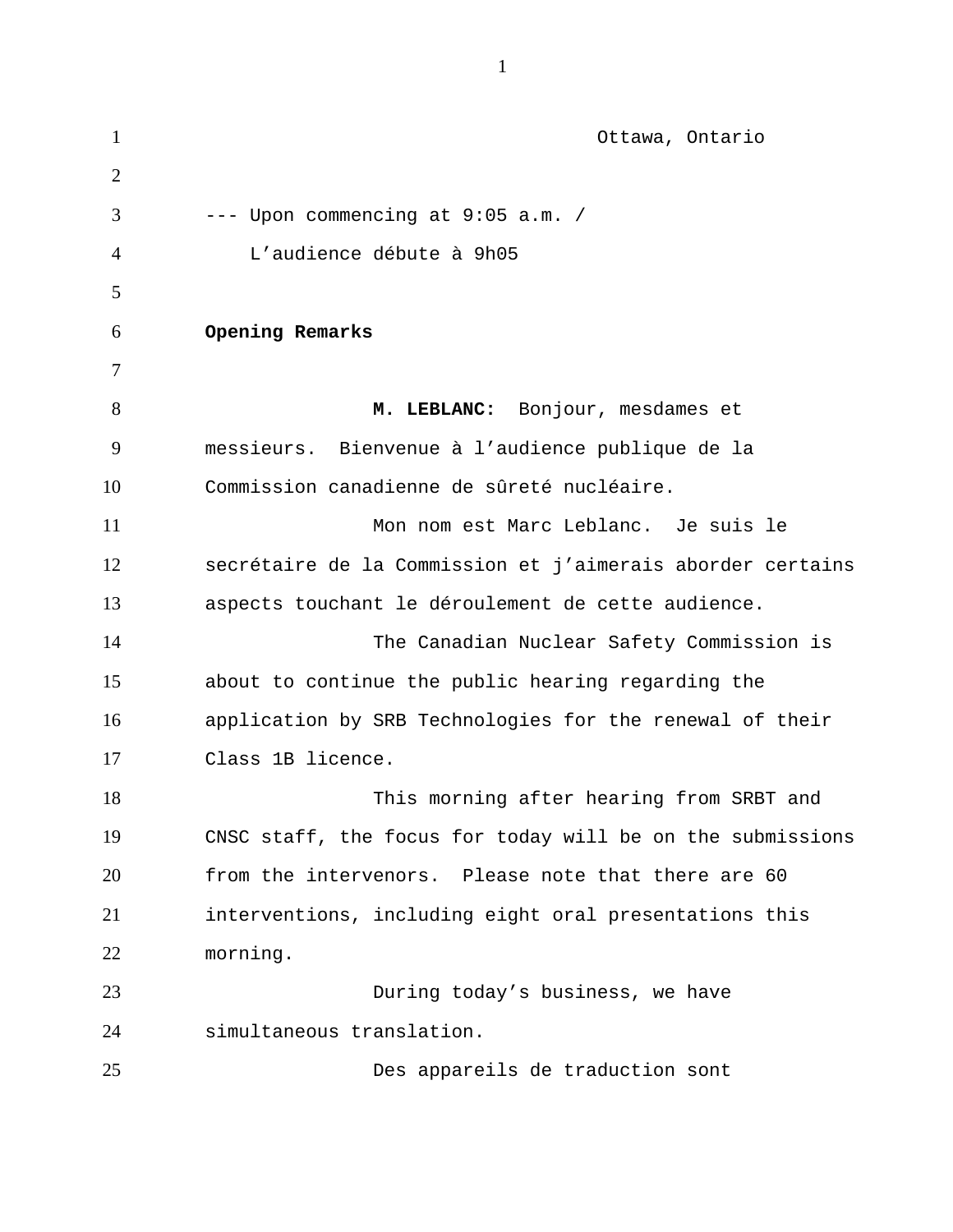disponibles à la réception. La version française est au poste 8 and the English version is on channel 7. We would ask you to keep the pace of your speech relatively slow so that the translators have a chance of keeping up. I would also like to note that this proceeding is being video-webcasted live and that the webcast is also archived on our website for a three-month period after the close of the hearing. The transcripts of this proceeding will be available on the website of the Commission next week. To make these transcripts as meaningful as possible, we would ask everyone to identify themselves before speaking. And also as a courtesy to others in the room, please silence your cell phones and other electronic devices. Monsieur Binder, président et premier dirigeant de la CCSN, va présider l'audience publique d'aujourd'hui. Mr. President? **LE PRÉSIDENT:** Merci, Marc, and good morning and welcome to the public hearing of the Canadian Nuclear Safety Commission. Mon nom est Michael Binder. Je suis le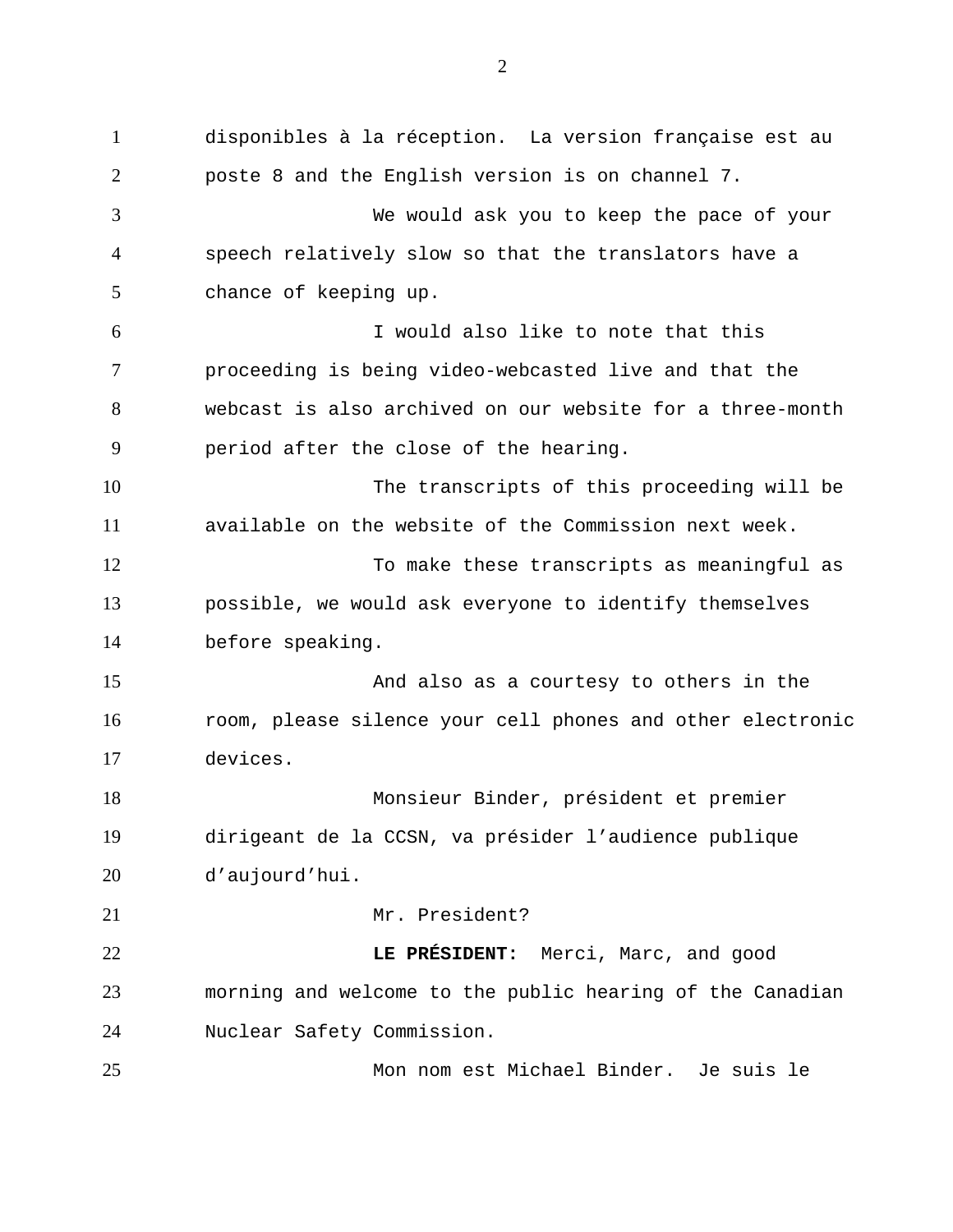président de la Commission canadienne de sûreté nucléaire et je vous souhaite la bienvenue. Welcome to all of you who are joining us through our webcast.

I'd like to begin by introducing the Members of the Commission that are with us here today: on my right, Dr. Moyra McDill and Dr. Christopher Barnes; on my left, Mr. Alan Graham, monsieur André Harvey, monsieur Dan Tolgyesi and Dr. Ronald Barriault.

You have now heard from Marc and we have also with us Ms. Lisa Thiele, the senior counsel to the Commission.

**M. LEBLANC:** Before adopting the agenda, please note that nine supplementary Commission Member Documents, which we refer to as CMDs, were added to the 15 agenda after publication on April  $21^{st}$ , as outlined in the revised agenda.

We have on the agenda a public hearing on the application by SRB Technologies. There is also a Commission meeting scheduled today at 3:00 p.m.

On Friday, we will be in Pickering, Ontario for the Day 2 hearing on Ontario Power Generation's application for the renewal of the Pickering Nuclear Generating Station A.

**THE CHAIRMAN:** Okay. I would like to call for the adoption of the agenda by the Commission Members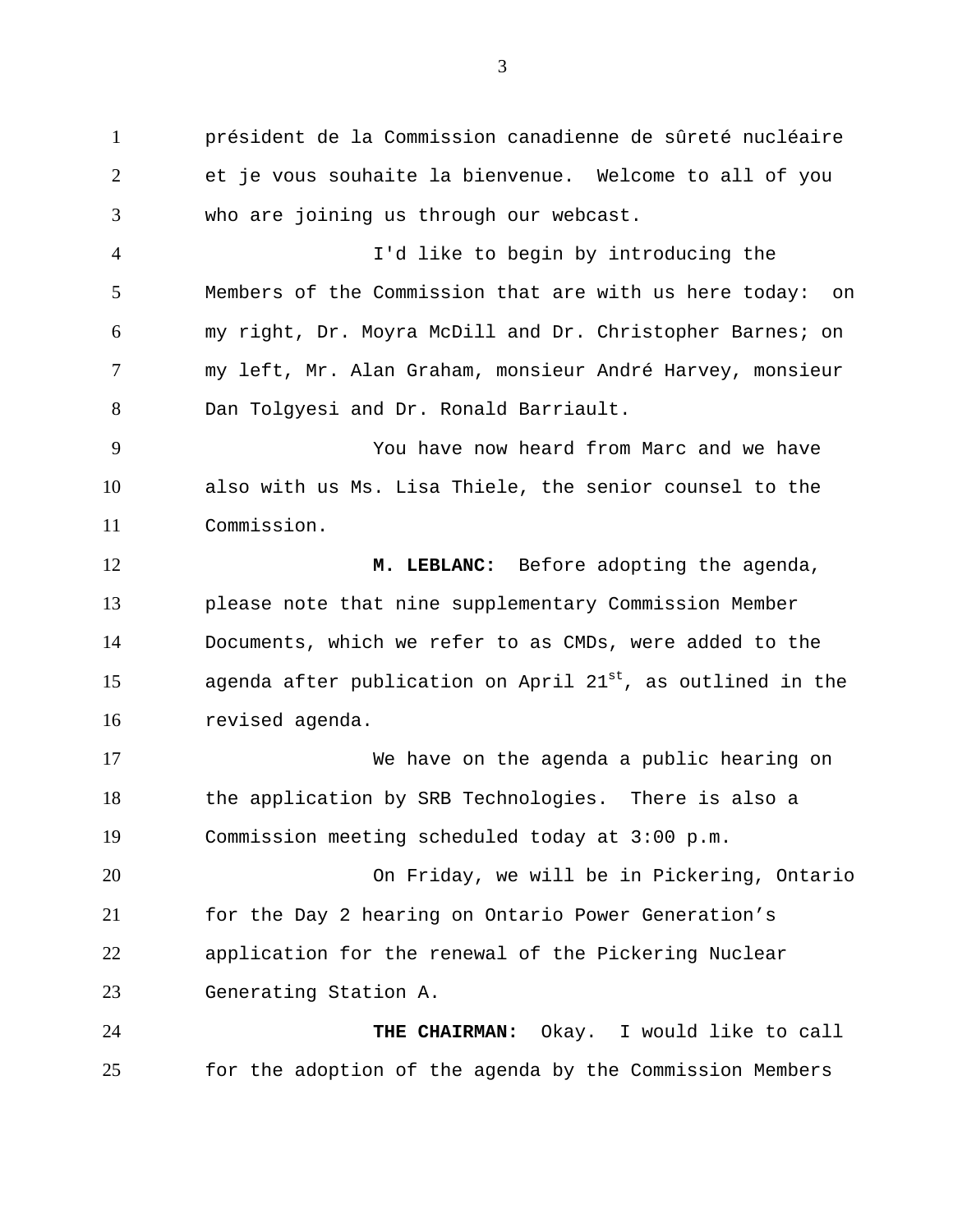as outlined in Commission Member Document 10-H10.A. **10-H10 / 10-H10.A Adoption of Agenda THE CHAIRMAN:** Do I have concurrence? **For the record, the agenda is adopted.** Let's now begin with the hearing, listening to the application by SRB Technologies. 10 Marc? **SRB Technologies (Canada) Inc.: Application for the renewal of the Class 1B Licence to operate its Nuclear Substance Processing Facility in Pembroke, Ontario M. LEBLANC:** As indicated earlier, this is Day 2 of the public hearing on SRB Technologies' application. The first day of public hearing on this 22 application was held on February  $17<sup>th</sup>$  of this year. The Notice of Public Hearing 2010-H-02 was  $p$ ublished on December 16<sup>th</sup>, 2009. The public was invited to participate either by oral presentation or written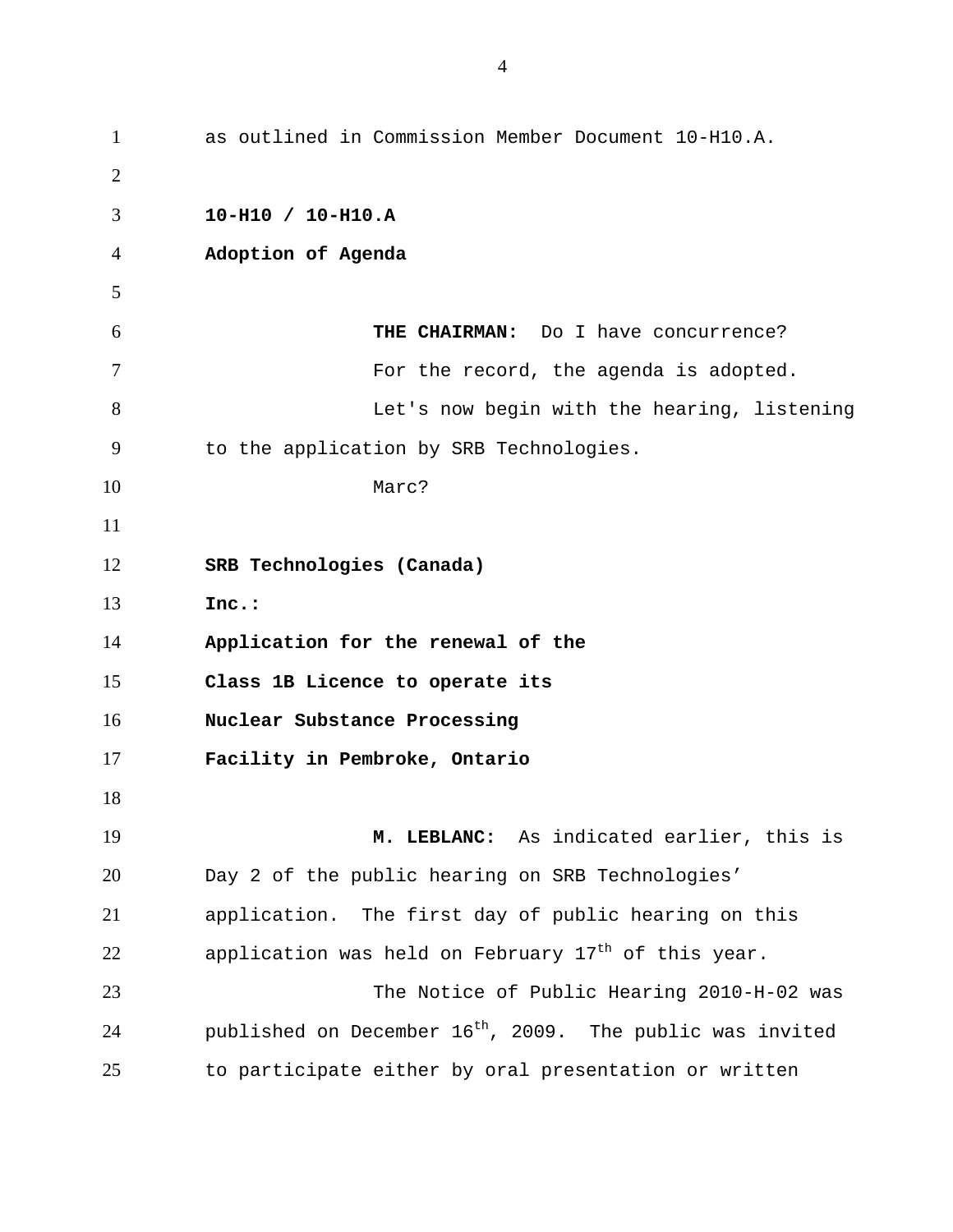1 submission. April  $19^{th}$  was the deadline set for filing by intervenors. The Commission received 63 requests for intervention. Three of these requests were received significantly after the deadline and were not accepted on the agenda. 7 The Commission strongly urges all parties to file their submissions within the deadlines set in the public notice of hearings in compliance with the CNSC Rules of Procedure. After hearing from SRBT and CNSC, the focus will be on the submissions from intervenors. The oral interventions are scheduled based on the chronological order of receipt. Presentations were made on Day 1 by the Applicant SRB Technologies under CMDs 10-H5.1 and 10-H5.1A and by Commission staff under 10-H5, H5.A and 10-H5.B. May 12 was the deadline for filing of supplementary information. I note that supplementary information has been filed by CNSC staff, SRBT, as well as intervenors. **THE CHAIRMAN:** Okay. So let's start the hearing by turning the floor to SRB Technologies. Two supplementary submissions were filed as outlined in CMD 10-H5.1B and 10-H5.1C.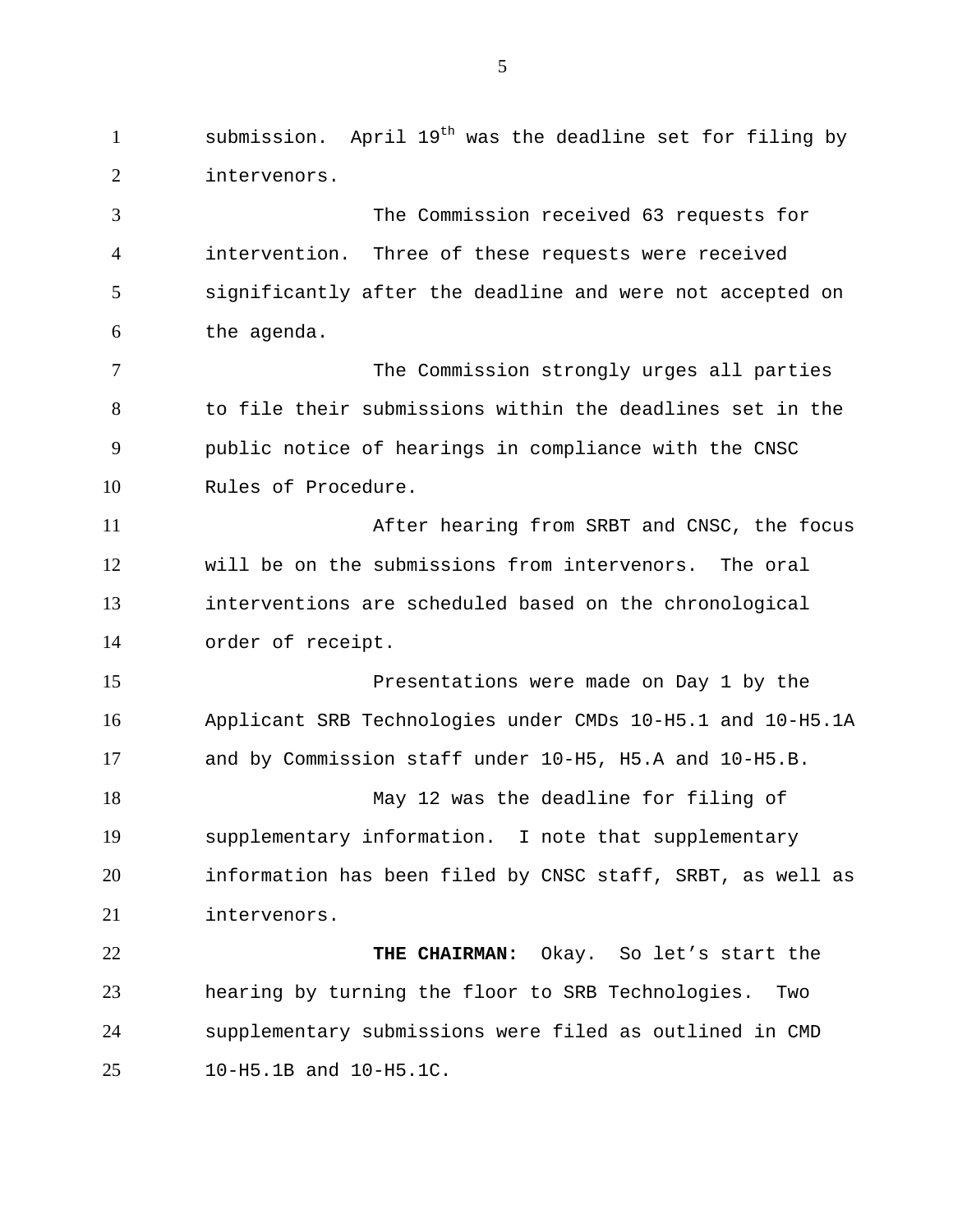I understand that SRB would like to make short opening remarks. Mr. Stephane Levesque, the floor is yours. **10-H5.1.B / 10-H5.1.C**  Oral presentation by SRB Technologies(Canada)Inc. **MR. LEVESQUE:** Thank you, Chairman and Members of the Commission. My name is Stephane Levesque. I'm the President for SRB Technologies. As today is reserved for the public, I will not be making a presentation but providing a short overview of the information that we have provided you in support of Hearing Day Two. We have supplied the Commission with two supplementary submissions; the first submission provides the Commission additional information that was requested during Hearing Day One on noise exposure at our facility and on our compliance the applicable regulations; on our Occupational Health and Safety Committee meetings to confirm that no issues are currently outstanding; on the disposal of expired products and the process involved in that disposal, and our compliance again with the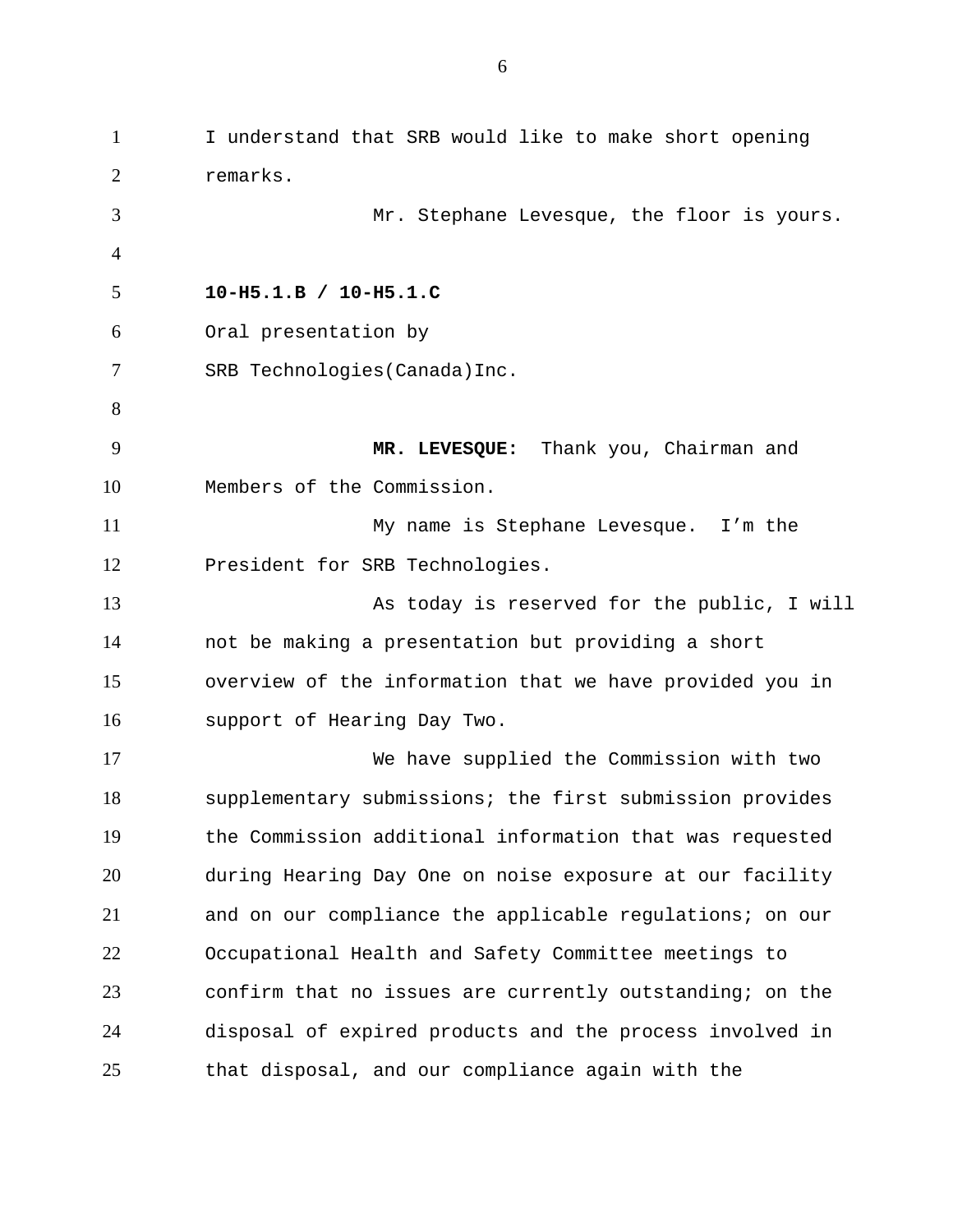regulations; on our organization which demonstrates that we are qualified to carry on the activity for which we have applied; on groundwater with our confirmation that we agree with CNSC staff's assessment of transient groundwater; on our emission reduction targets for the upcoming five years should a licence with a five-year term be issued.

 The second submission provides the Commission additional information on our interaction with the public that has taken place since Hearing Day One.

 A total of 39 written submissions expressed concerns or opposition to the renewal of SRB's licence.

 Before receipt of these written submissions we had only recorded concerns from five different individuals since the current licence was issued approximately 22 months ago, so we were actually surprised by the number of written submissions that have been filed with the Commission.

 We now understand, however, that based on various conversations that we had with the public that Ms. Kelly O'Grady of the First Six Years recently performed a door-to-door campaign to residences in the vicinity of SRB.

 A number of local residences shared with us information that was supplied and discussed during this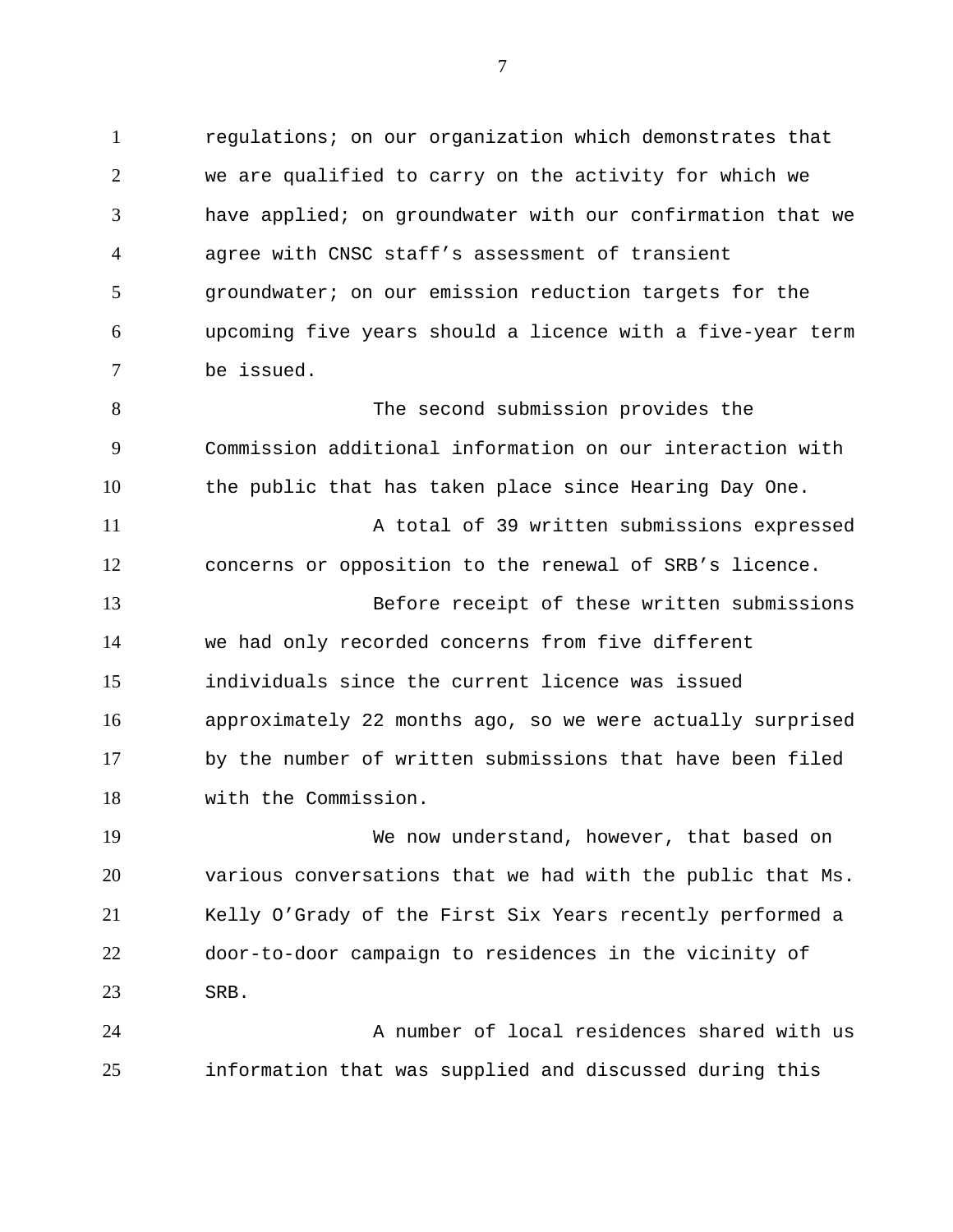door-to-door campaign; notably that residents were told not to contact SRB directly and that SRB could not be trusted.

 I'm very disappointed with what I heard. Allegations that the public's health is at risk and their existing health conditions, as a result of our operations, are unfounded. As a result, we believe that some of the 39 written submissions may have arisen from these allegations but nonetheless we take these concerns very seriously.

 Following receipt of the submissions, SRB began a thorough review of all of them and began to formulate individual and personalized letters with additional information in an attempt to address the concerns of the public.

16 16 I have included all those in my written submission so you can all see it in the appendices.

 In addition to that, accompanied by our General Manager, Ross Fitzpatrick, I personally met some of the individuals that had written submissions following receipt of them in order to discuss with them their concerns and to provide them additional information.

23 I got a lot of positive feedback as they weren't given all the information previously.

In addition to the letters we provided the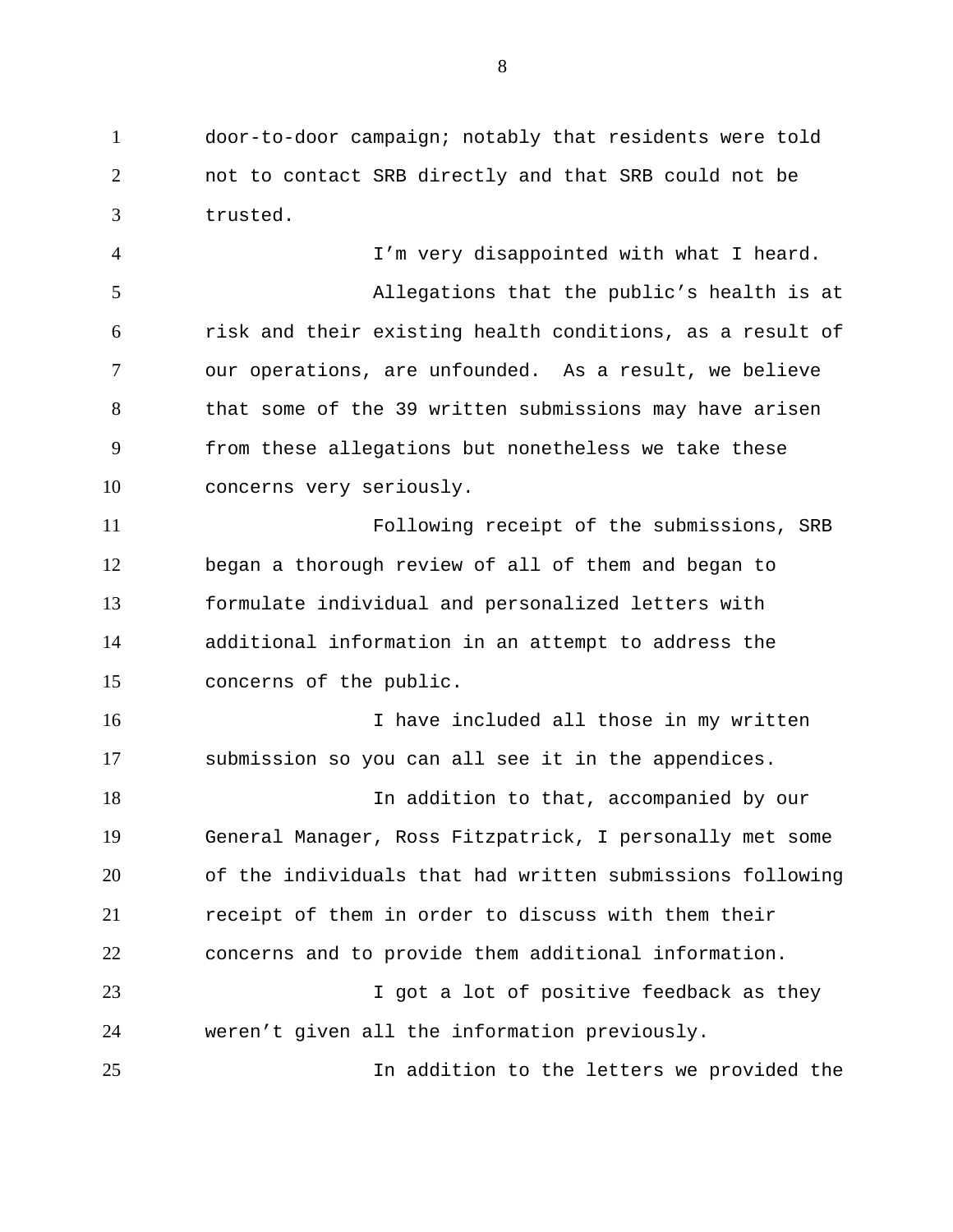public an information brochure which you can see in Appendix 43 of our submission for the public. This brochure explains the impact posed by our operations and the environment and the health and safety of the public. We also provided the public further opportunity to comment by enclosing a postage-paid envelope. We urged them to visit our website and to contact our company should they have any more questions or if they'd like a tour of the facility. As part of our enhanced public information program, we'll ensure that regular public input is facilitated by continuing to allow a flow of information between parties. We're committed to this. SRB and its staff has demonstrated its commitment and integrity by the work described in the submissions. SRB and its staff has also demonstrated that it will continue to make these improvements in the future by the various initiatives, goals and targets described in our submissions and based on future and -- concerns raised by CNSC staff, members of the public, and even our own employees. SRB has demonstrated it has met all the conditions of the existing licence and reporting requirements.

We therefore believe that under Section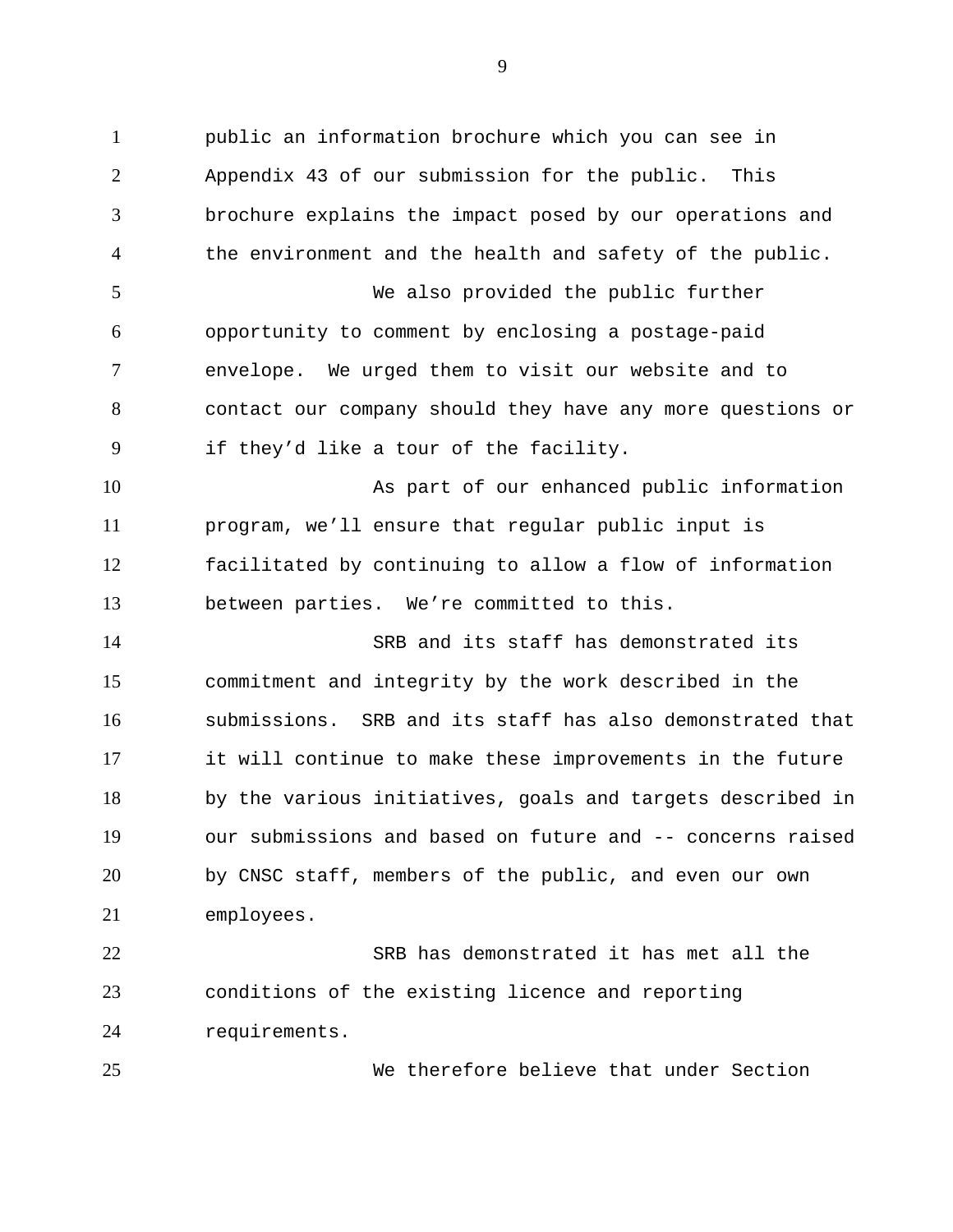24.4(a) of the *Nuclear Safety and Control Act* that SRB is qualified to carry on the activity for which it has applied and still, under Section 24.4(b) of the *Nuclear Safety Control Act*, SRB will in carrying on that activity make adequate provisions for the protection of the environment, the health and safety of persons, and the maintenance of national security. 8 For these reasons, we respectfully request that the Commission renew our licence for a period of five years, as was recommended by CNSC staff. 11 That concludes my statement. 12 12 I'm accompanied here today by Ross Fitzpatrick, our General Manager, who will help me answer questions after. 15 Thank you. **THE CHAIRMAN:** Thank you. I'd like to move now to a presentation from CNSC staff as outlined in CMD 10-H5.C and I understand that Mr. Peter Elder will make the presentation. **Peter, the floor is yours. 10-H5.C Oral Presentation by CNSC Staff**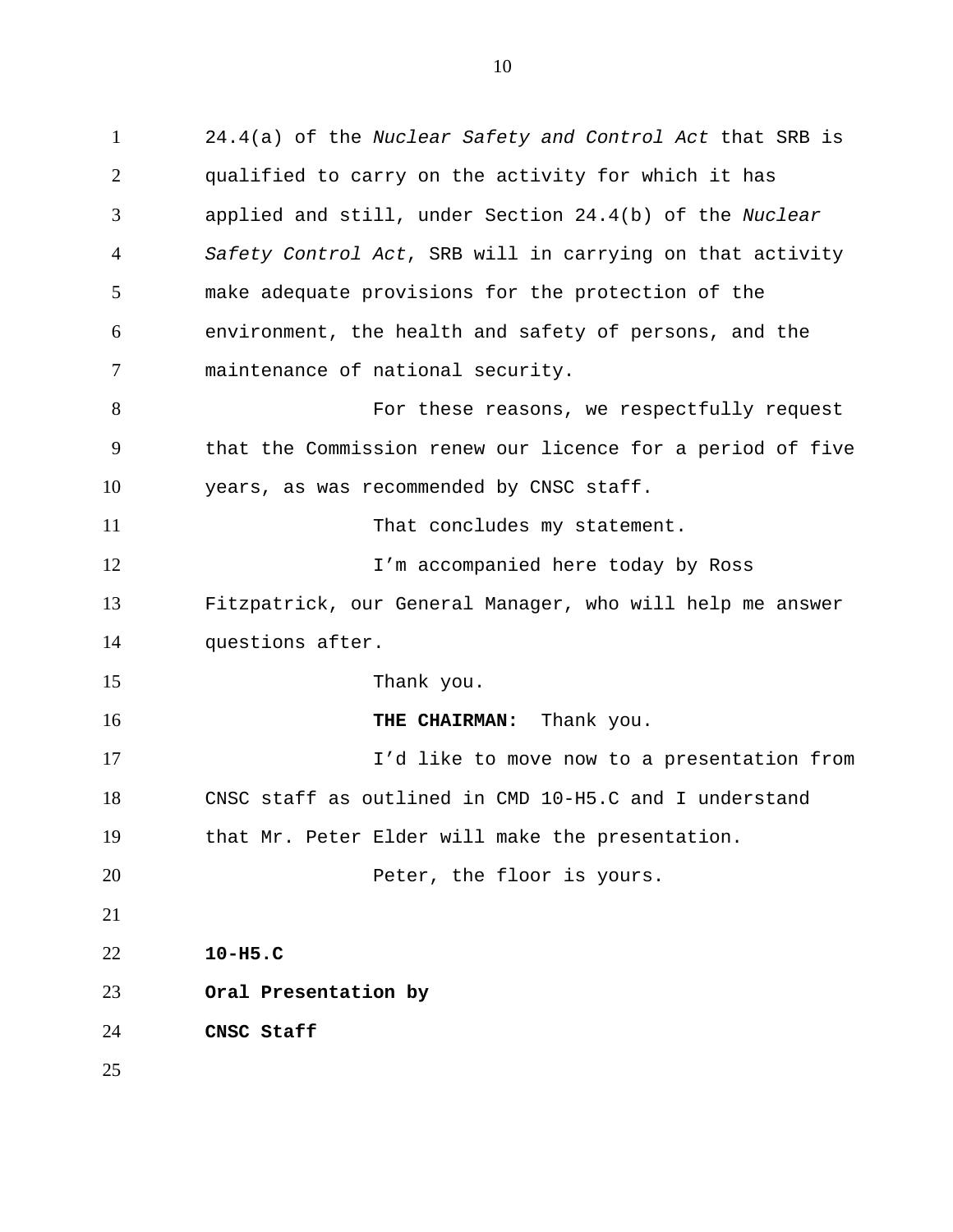1 MR. ELDER: Thank you. Good morning, Mr. President and Members of the Commission. My name is Peter Elder, a Director General of the Directorate of Nuclear Cycle and Facilities Regulation. With me at the front table today are Mr. B.R. Ravishankar, Director of the Processing and Research Facilities Division, and Ms. Ann Erdman, the Project Officer for this facility. Behind us are other CNSC staff members from our Facility Assessment and Compliance Team for SRBT. SRB Technologies Inc., also known as SRBT, has applied to renew their operating licence to process and use tritium for the purpose of manufacturing gaseous tritium light sources and to manufacture radiation devices incorporating such sources. Since there has been a considerable gap from the Day One hearing in February, I will provide a quick recap of the CNSC staff review of SRBT's application and performance before Mr. Ravishankar and Ms. Erdman provide some details on the additional information requested by the Commission at Day One. SRBT's current licence was issued in 2008 for a period of two years. This followed the period between 2006 and 2008, during which the Commission had not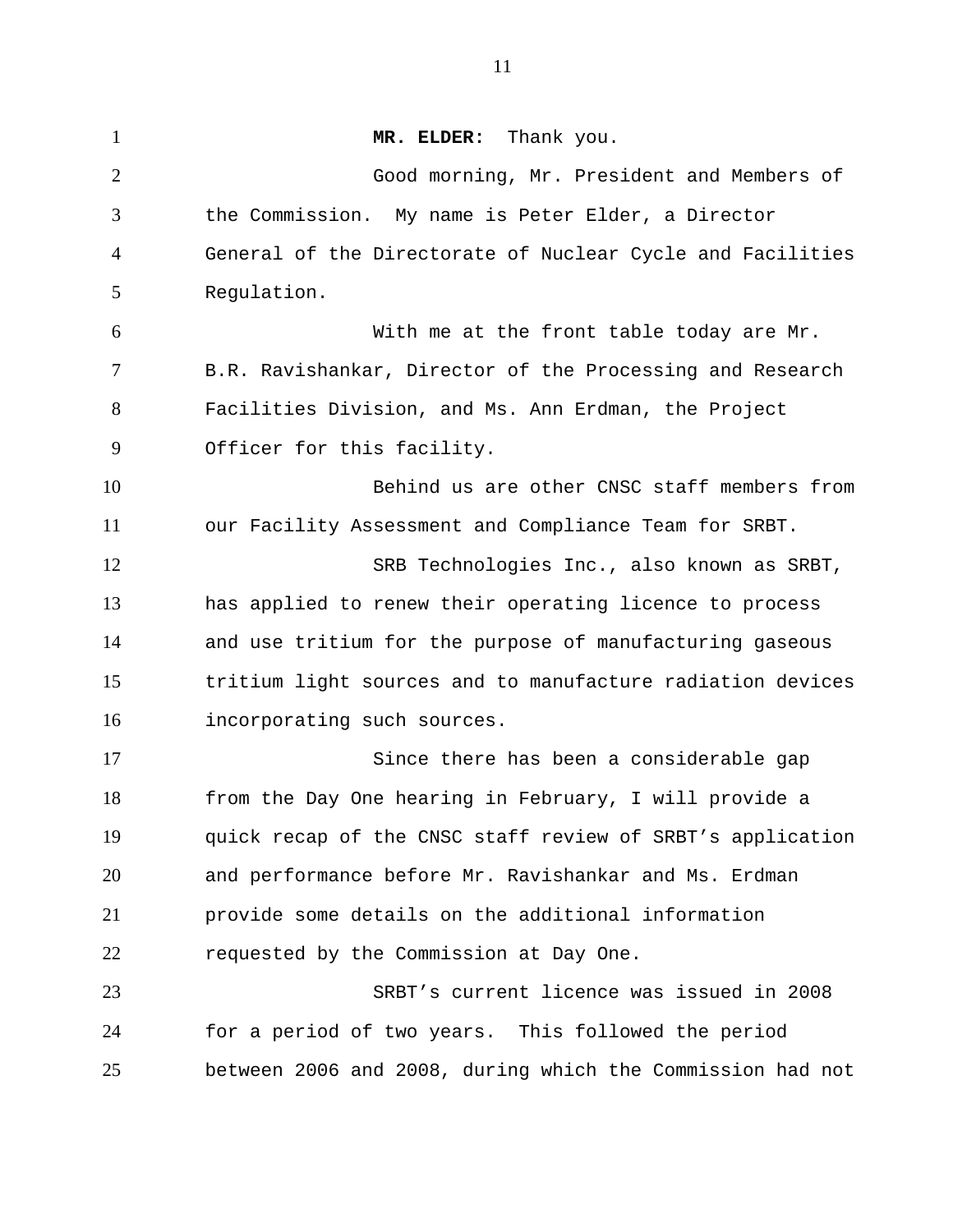allowed SRBT to produce any sources due to serious problems with environmental protection. In its decision in 2008, the Commission recognized that SRBT had made a number of improvements to the facility and its programs and the Commission concluded that SRBT had made major improvements to both its understanding of responsibilities under the *Nuclear Safety and Control Act* and associated regulations and its qualifications to perform, especially in the area of environmental protection. 11 At that time, the Commission accepted the CNSC staff recommendation to impose much stricter release limits on SRBT. The CNSC staff review of SRBT's performance since 2008 is discussed in detail in our Day One CMD 10- H5. CNSC staff conducted a systematic review of all SRBT's programs against the standard safety and control areas and these are shown on the graph -- or half of them here on this page. In all areas, SRBT's performance was satisfactory, with either a stable or improving trend and all programs were judged to be acceptable. Major improvements were observed in the areas of management system and operating performance which should lead to continued improvements in the safety of the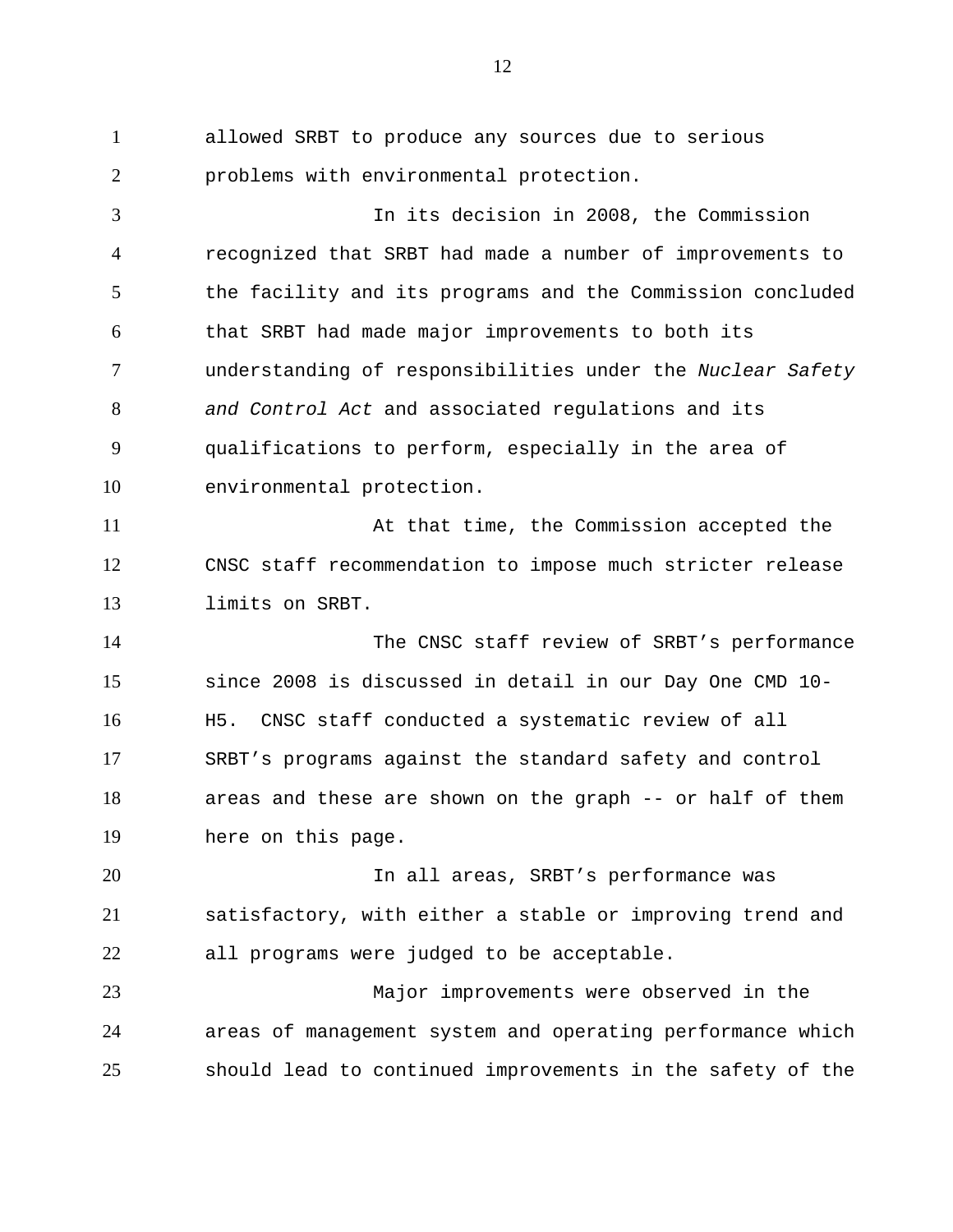facility.

 Improvements in operating practices have led to a significant reduction in tritium emission compared with previous operation. While SRBT's performance environmental protection remained stable during the current licence period, it is worth noting that the major improvements in this area were put in place prior to SRBT's return to service in 2008. SRBT has fully complied with the stricter environmental release limits imposed in 2008. CNSC staff will be continuing to closely monitor SRBT's environmental protection performance. CNSC staff though conclude that the current releases do not pose a risk to human health in that the doses to the public are well below regulatory limits and 16 the current releases are protective of groundwater and the environment. At Day One, CNSC staff recommended that the Commission approve the issuance of a nuclear substance processing facility operating licence for a period of five years. None of the additional information presented today or in CNSC staff's supplemental CMD changes that recommendation. However, the Commission did request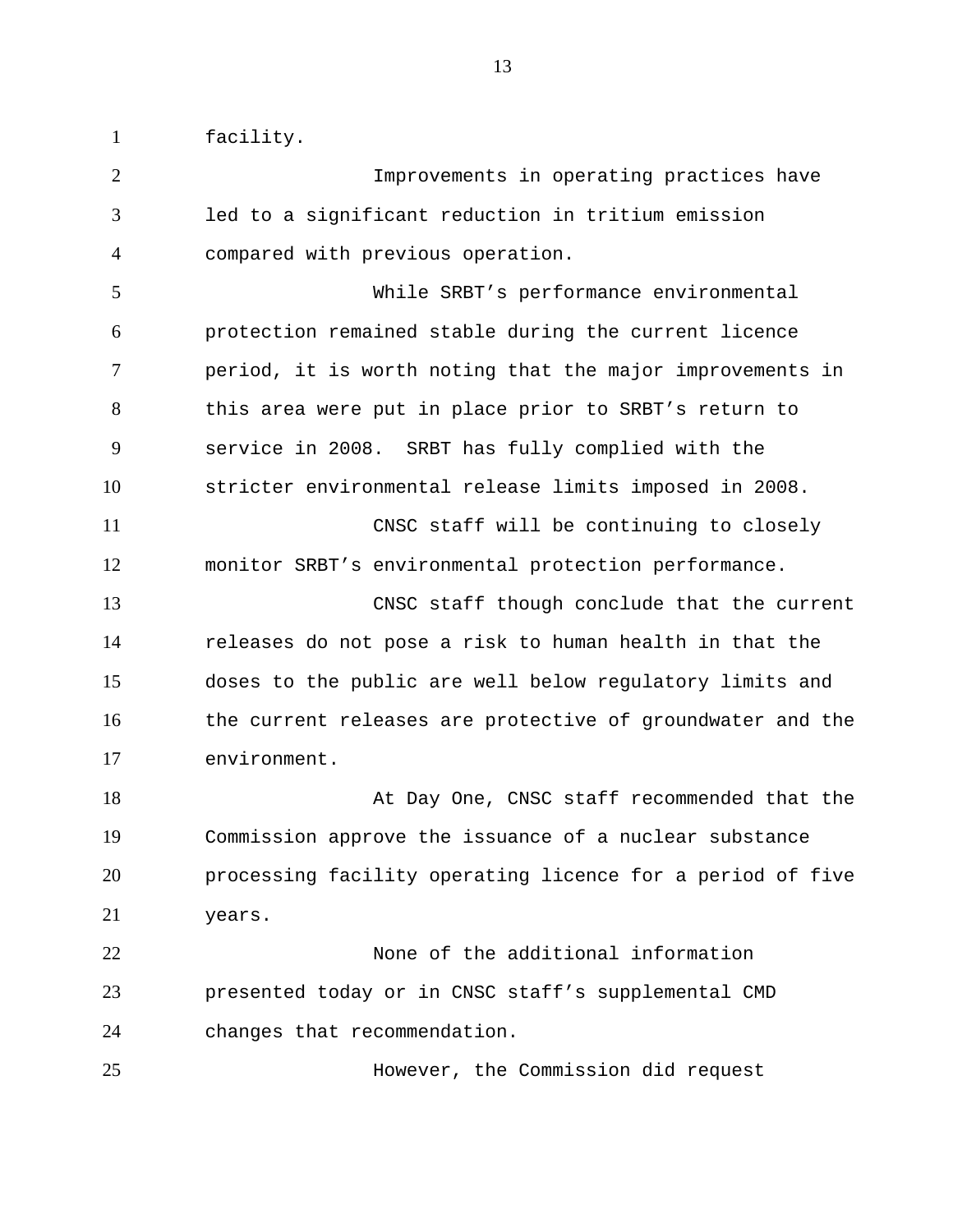additional information during the Day One hearing on a number of issues, and including more information on tritium and groundwater. The rest of this presentation will focus on this topic, along with additional information on waste management, including discharges to the sewer, the use of a reclamation unit, environmental monitoring and the 8 qualification of SRB staff. Mr. B.R. Ravishankar will now continue the next part of the presentation. **MR. RAVISHANKAR:** Good morning, Mr. President and Members of the Commission. Over the next few slides I will be covering the topics of tritium health effects, tritium in drinking water, tritium behaviour in groundwater and some of the monitoring well reserves. CNSC staff has recently completed a comprehensive review of epidemiological studies involving radiation workers, their offspring and members of the public living near nuclear facilities. This includes Canadian studies assessing tritium exposures. To date there is no evidence of a raised risk of any disease associated with tritium at past and current exposures.

Adverse health effects due to tritium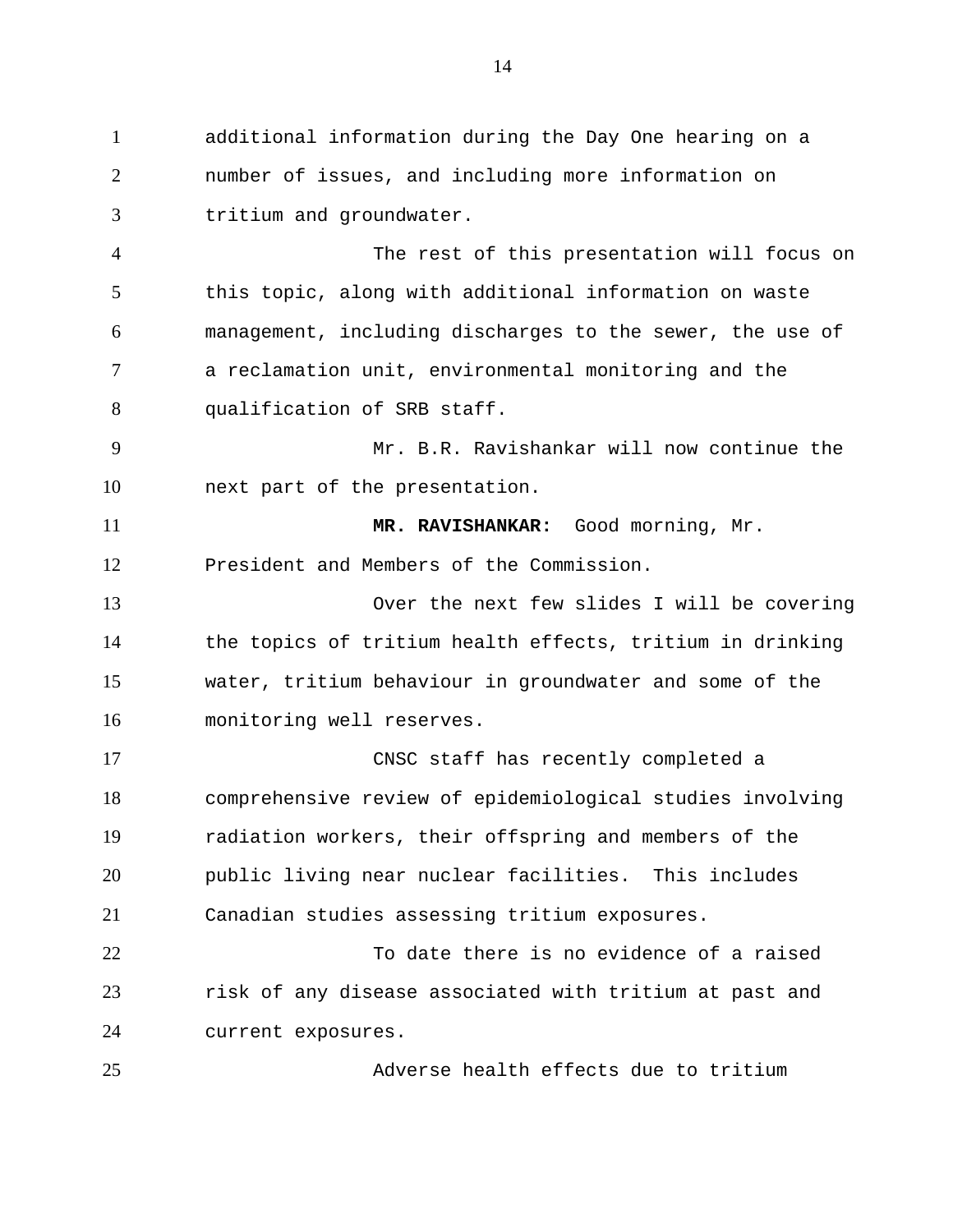exposure at past and current exposure levels in Canada are highly unlikely. This report is currently available to the public on CNSC's website.

 Based upon the recommendations of the International Commission on Radiological Protection (ICRP) the Health Canada Guideline for tritium in drinking water is 7,000 Becquerels per litre. This has been adopted as 8 the standard in some provinces, such as Ontario.

 In June of last year the Ontario Drinking Water Advisory Council proposed to the Ontario Ministry of Environment to lower the enforceable limit of tritium in drinking water from 7,000 Becquerels per litre to 20 Becquerels per litre. The Ontario MOE has yet to change the limit.

 On the basis of principles used by Health Canada for setting Canadian drinking water quality guidelines for non-threshold chemical carcinogens, the Ontario Drinking Water Advisory Council recommended a derived risk level for tritium in drinking water representing an essentially negligible risk of cancer, that is one in one million.

**In 2009** the cancer mortality rate in the general Canadian population was 150 in 100,000 for women and 200 in 100,000 for men.

For comparison, in 2009 the current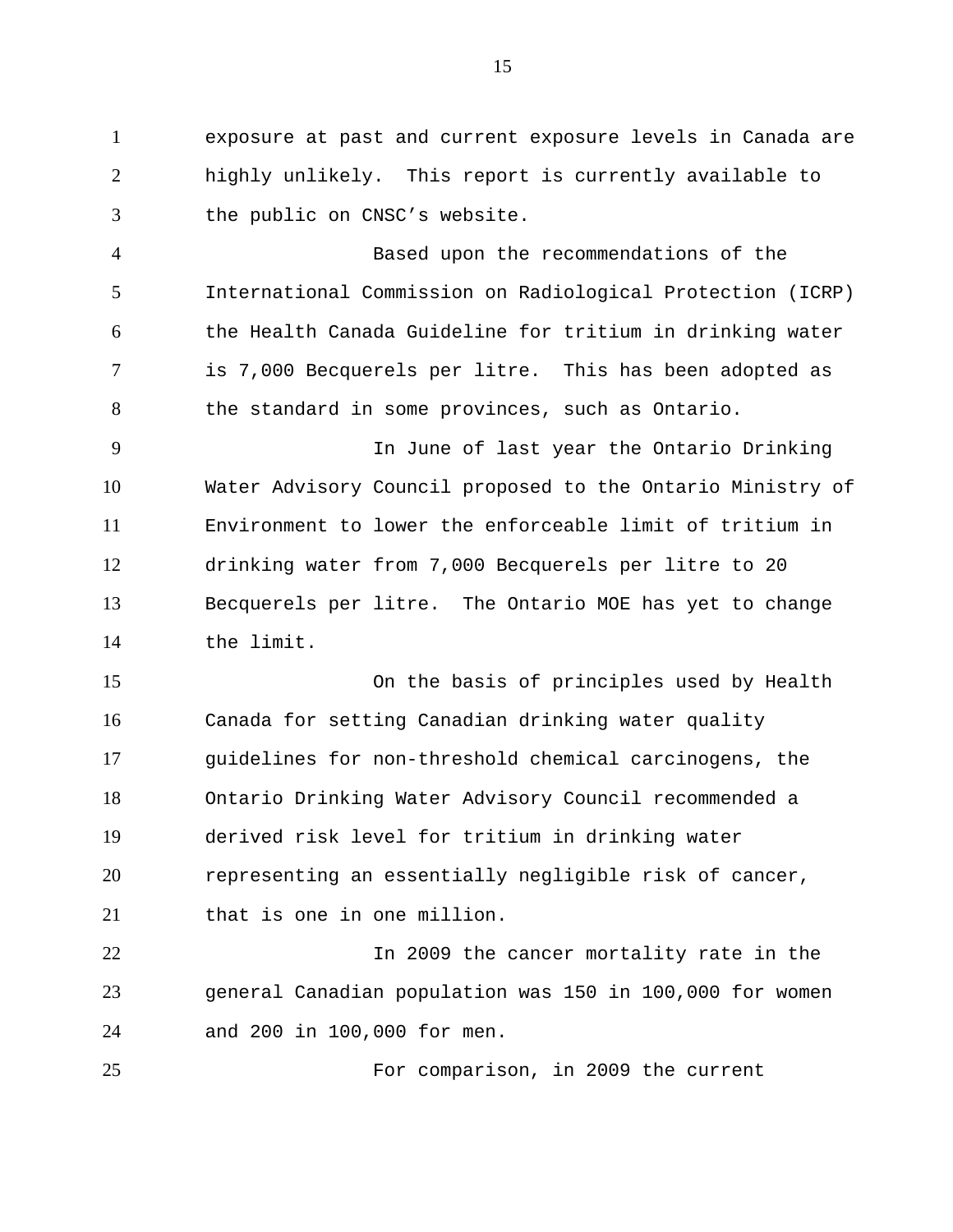mortality rates indicate that 24 percent of women and 29 percent of men are approximately one out of every four Canadians will have died of cancer.

 The lifetime cancer risk associated with daily consumption of water at the Canadian Drinking Water Quality Guideline level for tritium of 7,000 Becquerels per litre would be 35 in 100,000.

 Canada's current regulatory framework has effectively controlled tritium exposures. Tritium concentrations in public drinking water supplies in the vicinity of nuclear facilities, including Pembroke, are less than 18 Becquerels per litre, representing a lifetime risk of cancer of about one in one million.

 In Pembroke, the Ottawa River is used as a source of municipal water supply. The tritium levels in 16 the Ottawa River is routinely monitored at the Drinking Water Supply Plant in Pembroke. The tritium concentrations at this location is typically around 6 to 8 Becquerels per litre. Further downstream, near Ottawa, the tritium levels in the Ottawa River are 5 Becquerels per litre or less.

22 A drinking water concentration of 7,000 Becquerels per litre of tritium represents less than 10 percent of the public dose limit of 1 Millisievert per year. Adverse health effects that these levels are highly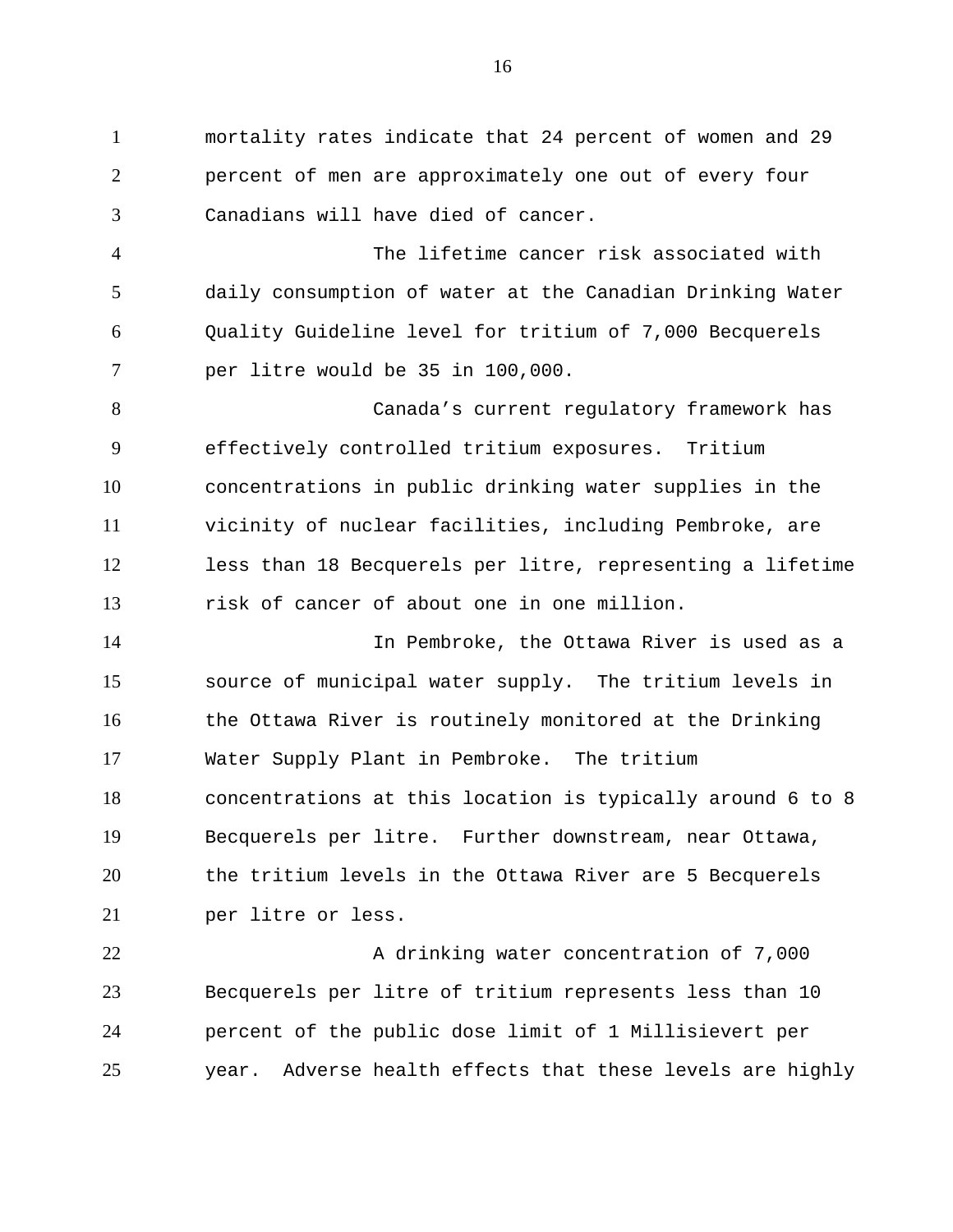unlikely.

| $\overline{2}$ | Effective application of ALARA principle                 |
|----------------|----------------------------------------------------------|
| 3              | has effectively controlled tritium exposures within      |
| 4              | Canada's current regulatory framework.                   |
| 5              | During Day One the Commission wanted to                  |
| 6              | know about the predicted behaviour of tritium in         |
| $\overline{7}$ | groundwater near SRBT in the coming years. Therefore,    |
| 8              | CNSC staff completed a predictive modeling exercise to   |
| 9              | explain variations in tritium levels in the groundwater  |
| 10             | over time.                                               |
| 11             | It is known that when tritium is released                |
| 12             | to air some tritium could reach the soil through dry and |
| 13             | wet deposition.                                          |
| 14             | This tritium ends up in soil-poor waters                 |
| 15             | where the rainwater drives the tritium in the soil-poor  |
| 16             | water further down to the groundwater table.             |
| 17             | Therefore, as time passes the tritium in                 |
| 18             | soil slowly moves vertically and reaches the groundwater |
| 19             | table.                                                   |
| 20             | CNSC staff has used the past monitoring                  |
| 21             | data from groundwater monitoring wells to develop a      |
| 22             | predictive model on how tritium levels change over time  |
| 23             | and how it is likely to change over the next few years.  |
| 24             | The CNSC model explains the tritium                      |
| 25             | variations in all monitoring wells fairly well.          |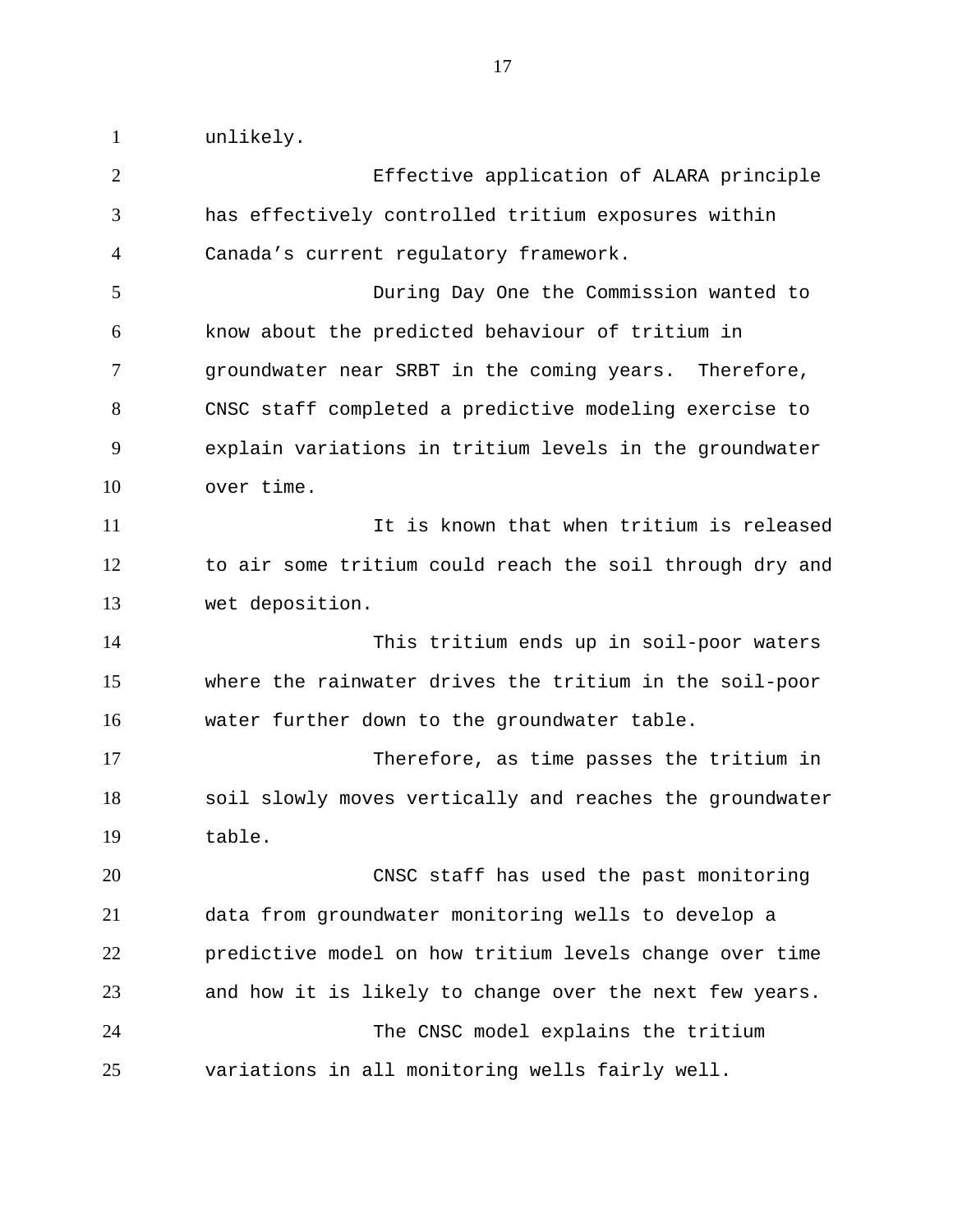The model shows that for some wells the tritium level is likely to increase in the short term before they start to decrease. This is because there are higher concentrations of tritium in the soil-poor water in those locations which has not yet reached the groundwater. The model calculates the tritium concentration changes in any given groundwater monitoring well. The model that CNSC staff used predicts that the tritium concentration at the well near the base of the stack is likely to increase for a while but in a few months will start to come down and should reach a steady state of about 31,000 Becquerels per litre. This figure presents the measured and predicted tritium concentrations at the monitoring well near the base of the stack. Please note that this figure is an update to the figure found in CMD 10-H5.C and includes additional well data submitted by SRBT in April of this year. The groundwater tritium concentration sample in April is now 23,000 Becquerels per litre. Please note that the model has not taken into account the current and future operational efficiencies and preventive measures at the facility that could result in lower tritium levels in the future.

Therefore, the 31,000 Becquerels per litre is likely to be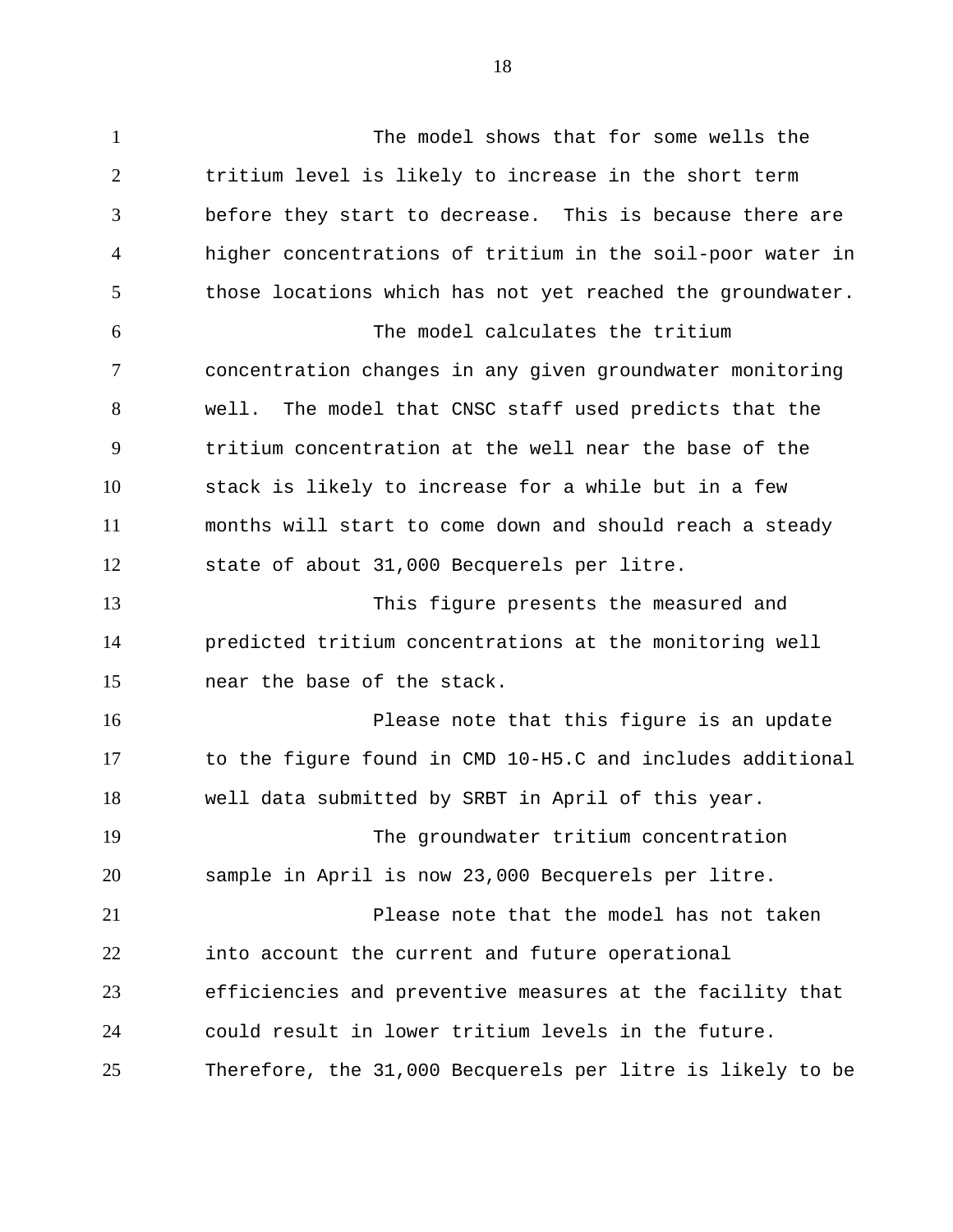further reduced over time.

Hydrogeological information available so far indicates that the groundwater flow at SRBT is moving towards the Muskrat River and not towards the residential wells. CNSC staff's most conservative estimate is that by the time it reaches Muskrat River the tritium concentration started at SRBT will be at least 80 percent lower due to decay and dispersion. To summarize, the current levels of tritium observed in the groundwater monitoring wells are from the past practices at SRBT. SRBT has made considerable improvements to their operations in order to reduce tritium emissions into the air and groundwater. Therefore, we should observe the tritium concentrations in the groundwater monitoring wells go down further over the long-term. Over the next few years, along with the reductions in tritium releases from the facility the influence of historical tritium releases to groundwater becomes less dominant. CNSC staff recommends that the groundwater monitoring wells continue to be monitored in order to validate the long-term trends of tritium in the groundwater. A five-year licence will provide CNSC staff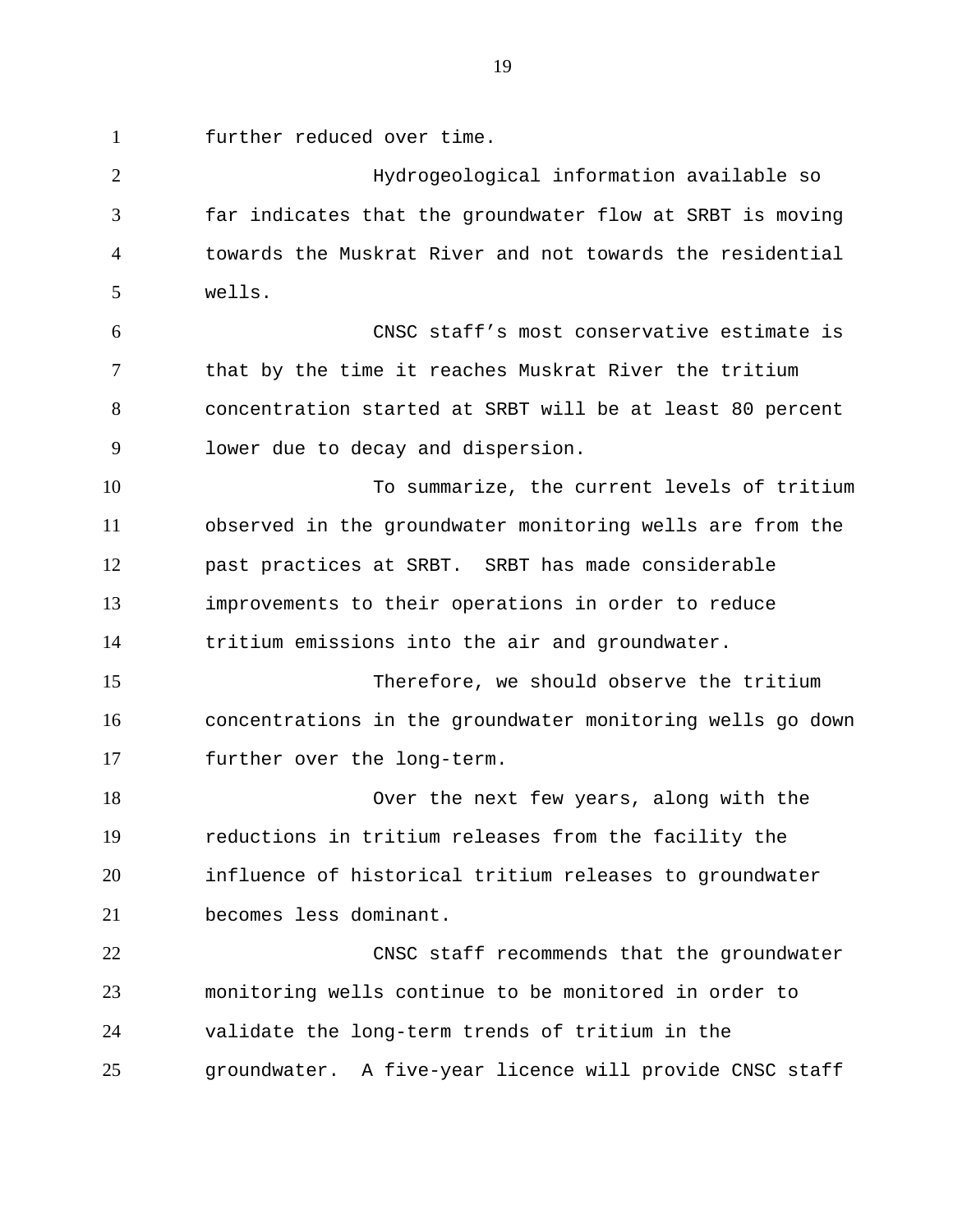enough time and data to assess the longer term trend of tritium reductions in groundwater. Turning to the residential wells -- I would like to begin with some context on international limits as requested by the Commission on Day One. The table on this slide lists the tritium limits in various countries, in the form of standards, guidelines, or screening values. This information was extracted from CNSC staff's report called "Standards and Guidelines for Tritium in Drinking Water", published in January 2008. 12 This report is available to the public on the CNSC website. The tritium levels in the residential wells in Pembroke are already below all international standards shown in this table. There are several residential wells, however, above the European Union's screening value of 100 Becquerels per litre and these values are trending down. For Day One of the hearing CNSC staff had submitted a graph that showed the trending of tritium levels in all monitored residential wells together on a log scale. To provide more clarity, in this slide staff has shown the variation of tritium levels in two residential wells, RW-1 in blue and RW-9 in red, since they had the highest measured concentrations among the 10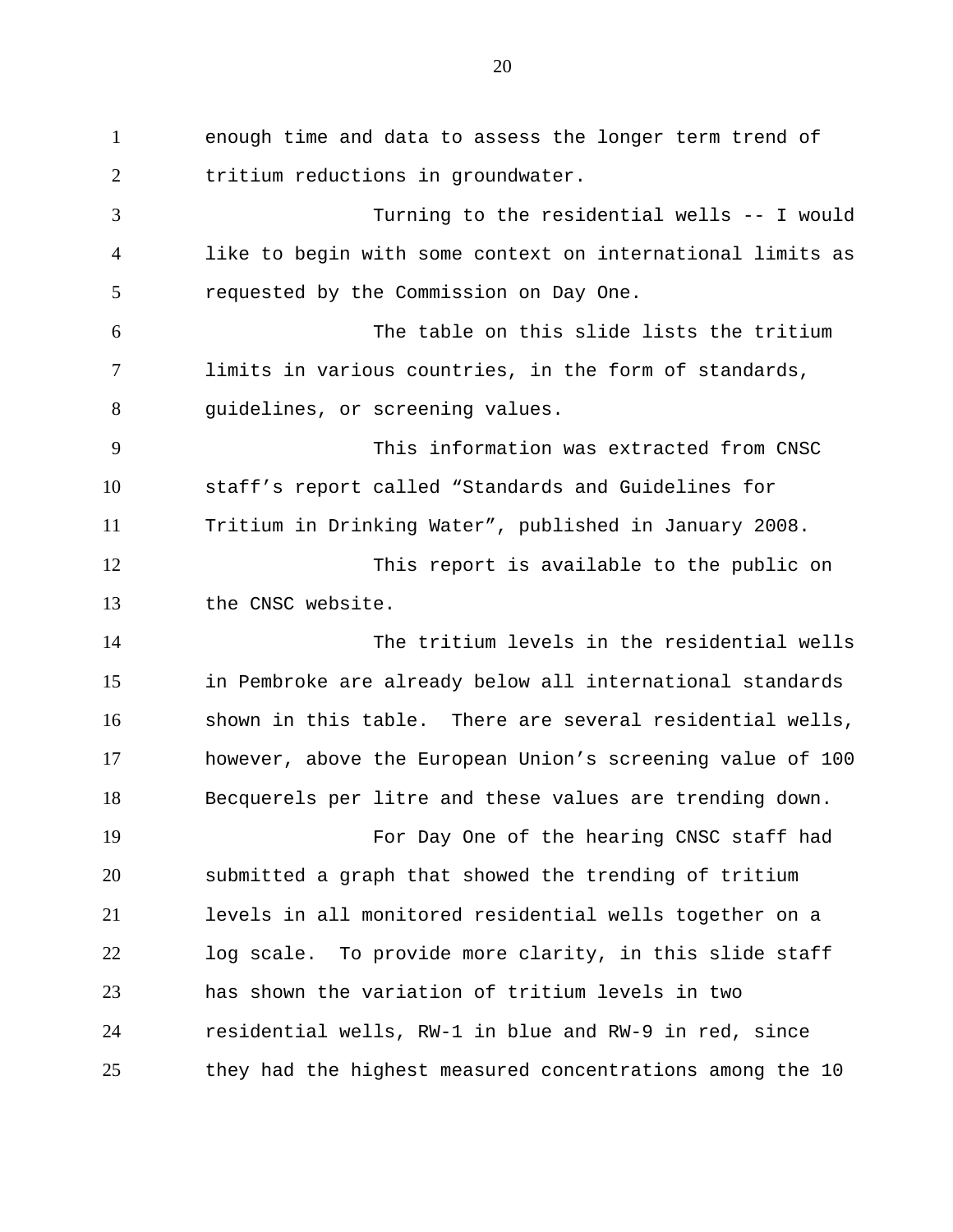residential wells in the vicinity of SRBT. This slide is shown just to provide a contextual overview of the area around SRBT and it was taken directly from CMD 10-H5.C and shows the locations of the various residential wells. The residential wells are shown in red. The numbers you see on the figure linked to these wells are the highest tritium concentrations in Becquerels per litre, generally speaking, as of November 2009. On Slide 13 we discussed the tritium levels in two residential wells. This table shows all 10 residential wells that are routinely monitored by SRBT every four months. We have shown one set of results from the past in comparison to the latest set of results which were obtained last month. Again, in this table we can see that the tritium concentrations have come down in each residential well and none of the values pose a health concern. Discharges to sewer; this slide gives you further information regarding tritium containing liquid releases from the facility of SRBT. SRBT does not have uncontrolled releases of liquid effluent containing tritium to the sewers.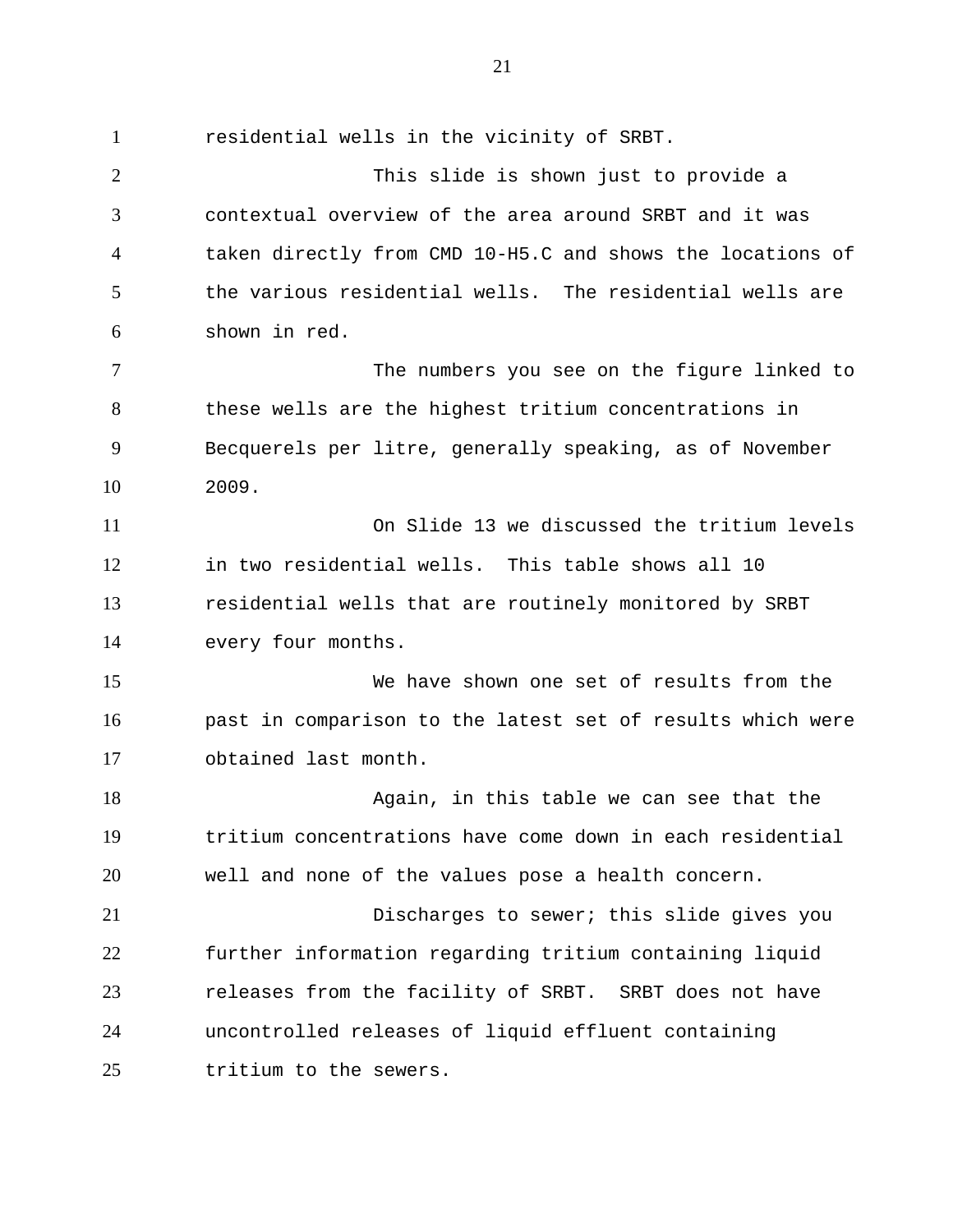The current practice of SRBT is to collect liquids in holding drums. SRBT checks the tritium levels in this collected water to ensure that it is within the release limits to dispose to the sewer system. SRBT releases the liquid only once confirmed that the tritium concentration is acceptable to be released.

SRBT's procedures ensure that liquid effluent in excess of the licence limit is not released. This practice has been observed and inspected by CNSC staff at the SRBT facility.

SRBT's liquid release licence limit is based on international clearance levels from the International Atomic Energy Agency for discharges to water and on SRBT's historical releases. The IAEA clearance levels for discharges in water, ensures that the public is protected.

The International Clearance Level is based on a dose to the public of 10 microsieverts or less in a year or 1 percent of the CNSC public dose limit. The international clearance value considers exposure pathways for tritium in sewage sludge and release to a river, including condition of tritium in drinking water, condition of fish and external irradiation from tritium in shore or beach sediment.

Therefore, anyone who would handle the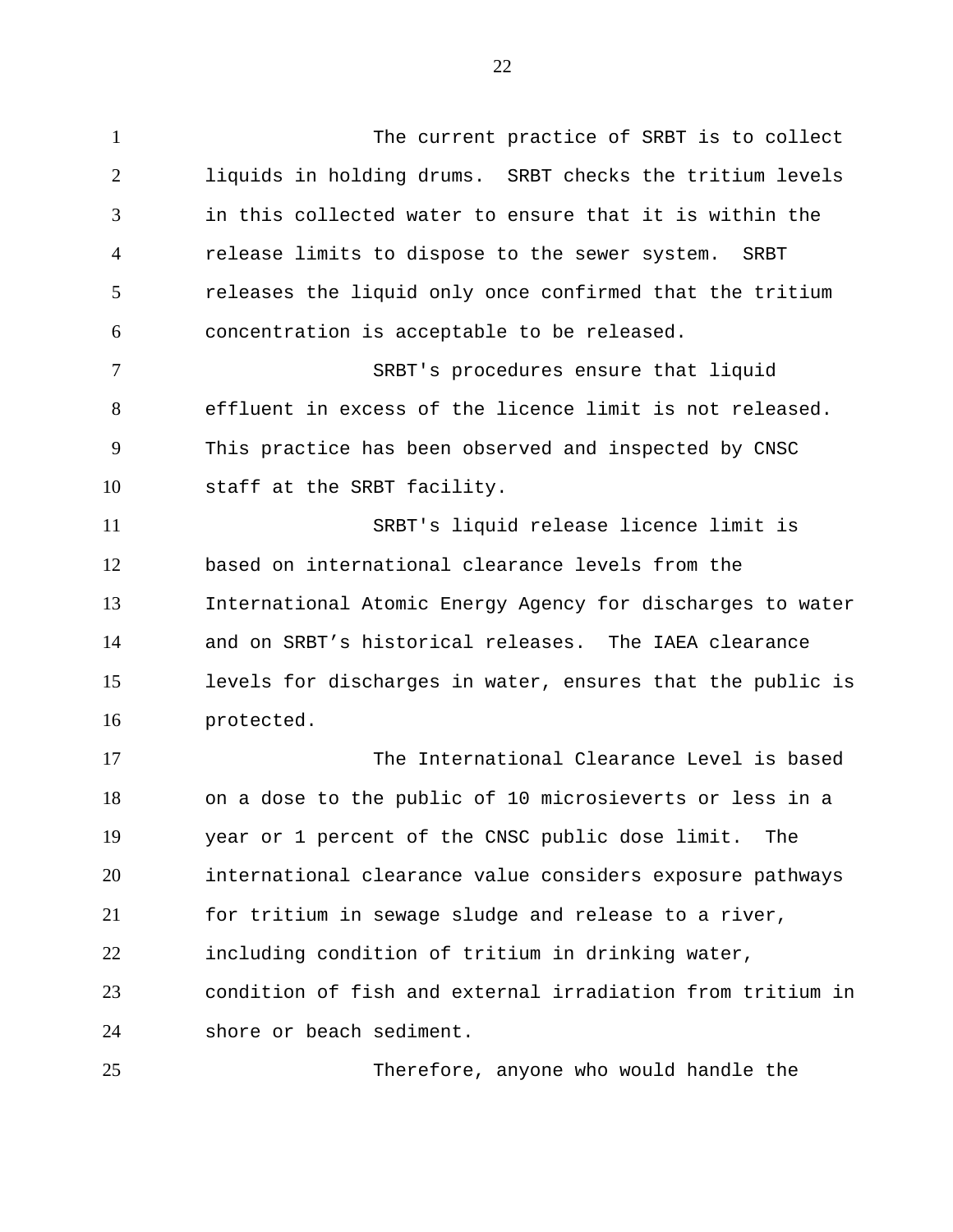sewage sludge in Pembroke or would come in contact with 2 the water in the sewer lines is protected. The licence limit found in the current licence and in the proposed licence for SRBT is 200 Gigabecquerels per year which is five times more stringent than the IAEA recommended clearance limit for tritium. Ann Erdman will now continue with the presentation. **MS. ERDMAN:** Thank you, and good morning, Mr. President and Commission Members. CNSC staff would like to now present additional information on several items pertaining to the facility, including the reclamation unit previously used at the facility and waste management at the facility. 15 As part of the licence application, SRBT indicated that they will not operate the reclamation unit. When the unit was in use, SRBT obtained old expired tritium safety signs from which they would reclaim tritium by using the reclamation unit. SRBT continues to obtain the signs but does not reclaim the tritium in their facility. CNSC staff has observed the reclamation unit at the facility and it is disconnected from any power source. CNSC staff will continue to observe the units inoperability during future inspections.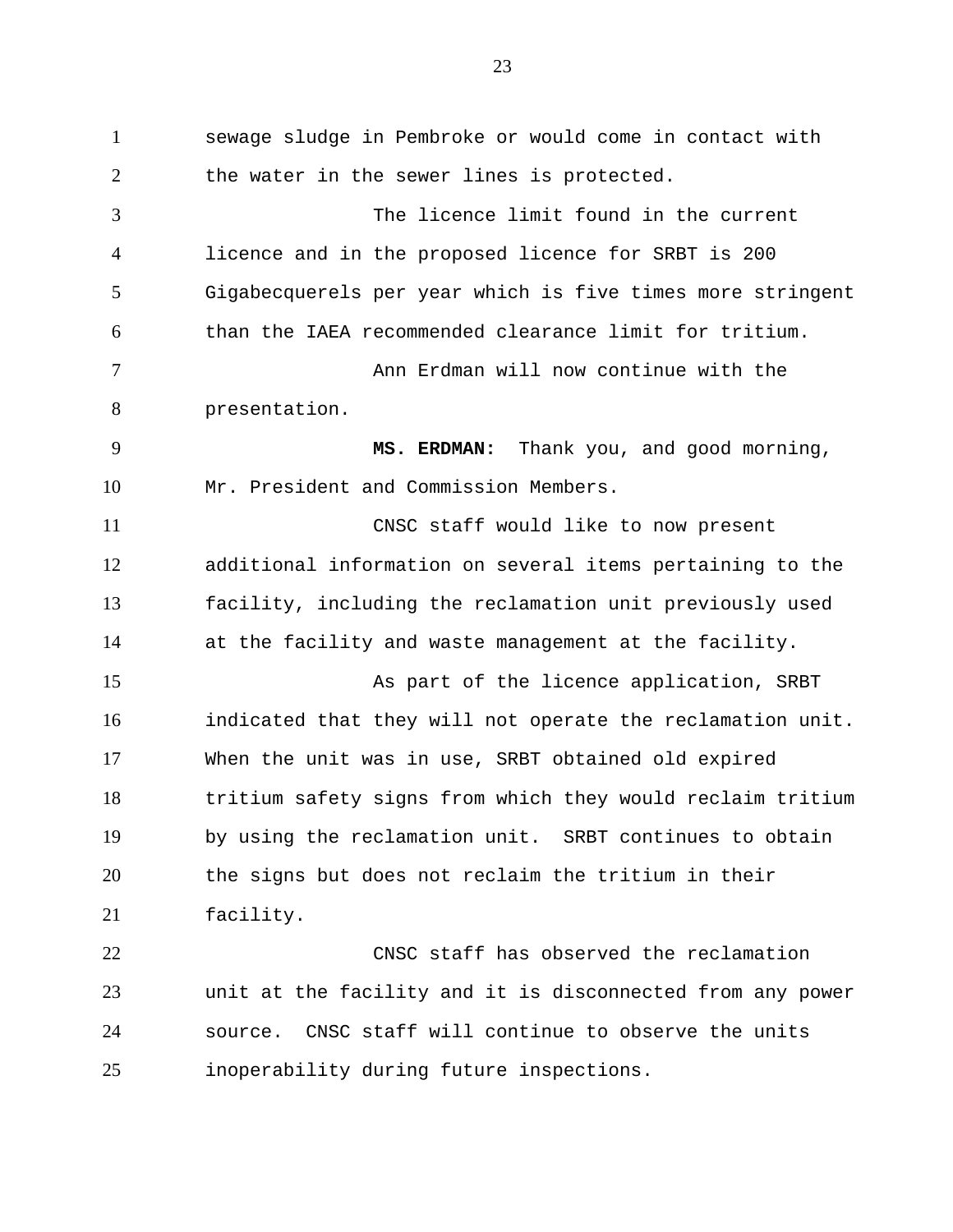SRBT will need to assess the reclamation unit, including any impact on persons and the environment. This would need to be completed prior to making any decision on its future use. CNSC staff will be updating the Licence Conditions Handbook to ensure that it is clear that the reclamation unit is not to be operated or used at the facility. Waste Management: As stated on Day One, SRBT continues to manage the tritium-contaminated waste in a manner that meets CNSC's expectations. SRBT is actively managing waste by means of minimization and segregation and stores the waste appropriately. SRBT segregates the waste into different waste streams, depending on the type of waste, and also the level of contamination. The CNSC's Nuclear Substance and Radiation Device Regulations specify the quantities that are no longer under CNSC's regulatory oversight. This is **referred** to as a clearance level. On Day One of the hearing, CNSC staff discussed the clearance levels. SRBT transfers the waste that meet the CNSC clearance levels to a conventional waste facility. SRBT transfers waste not meeting the clearance levels, such as the crushed glass contaminated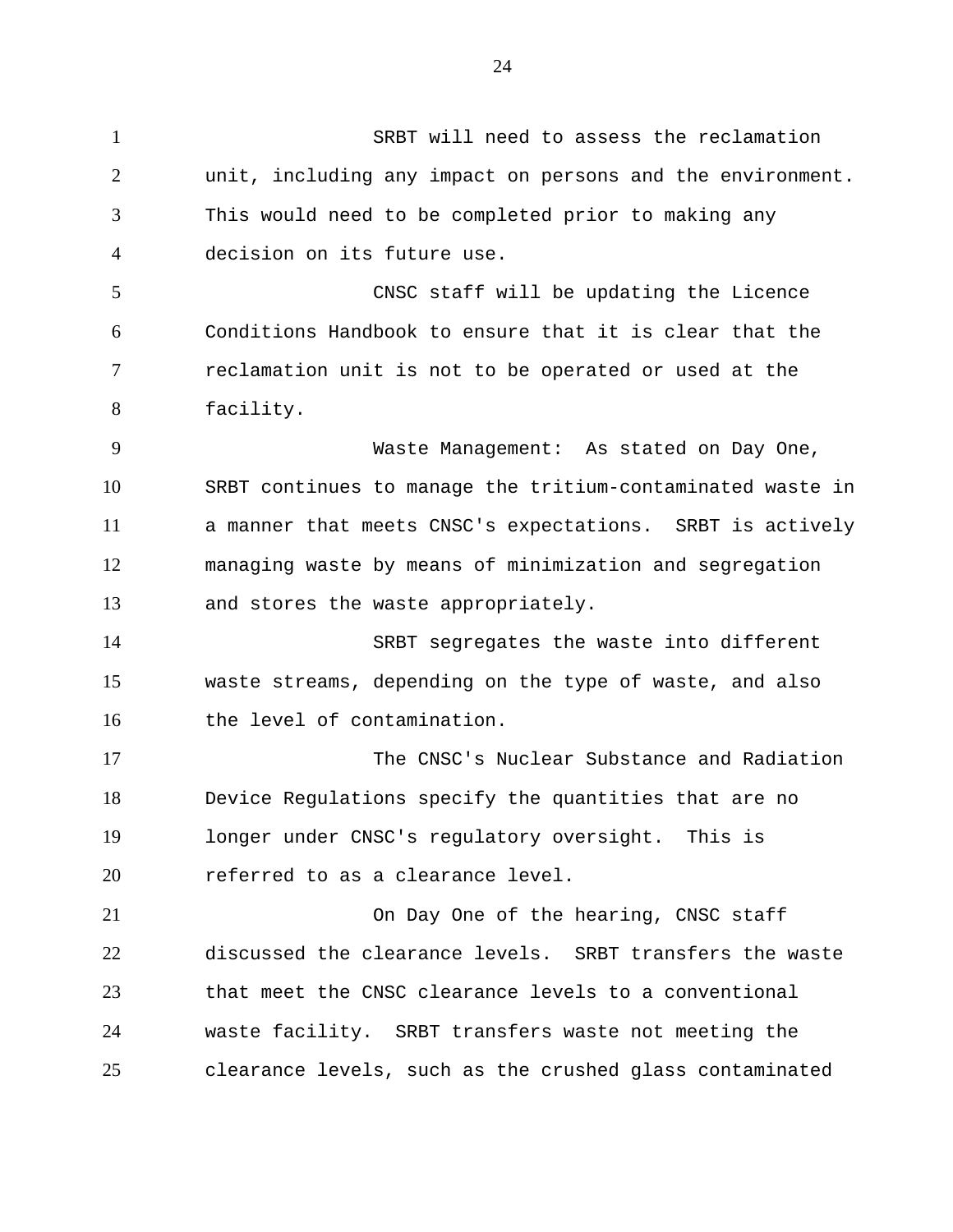with tritium used in the tritium tube filling process to a CNSC licensed waste facility.

CNSC staff has reviewed the information from SRBT that SRBT has provided regarding their waste management practices. CNSC staff is satisfied that SRBT is managing their waste in compliance with the CNSC Regulations.

CNSC staff has observed during inspections that SRBT keeps itemized records of all waste generated at the facility and other nuclear substance inventory. CNSC staff has no concerns as to inventory control, including recordkeeping.

CNSC staff concludes that SRBT is disposing of all nuclear substances appropriately. This includes the glass waste from processing tritium that they crush before disposed to a licensed waste facility; any signs that they reclaim the depleted uranium used in the manufacturing of the tritium beds that store the tritium and all other waste that is contaminated by tritium. I'd like to move on to environmental

monitoring. CNSC staff would like to now add

information regarding the environmental program and what is sampled and also who should carry out the sampling.

The objective of an Environmental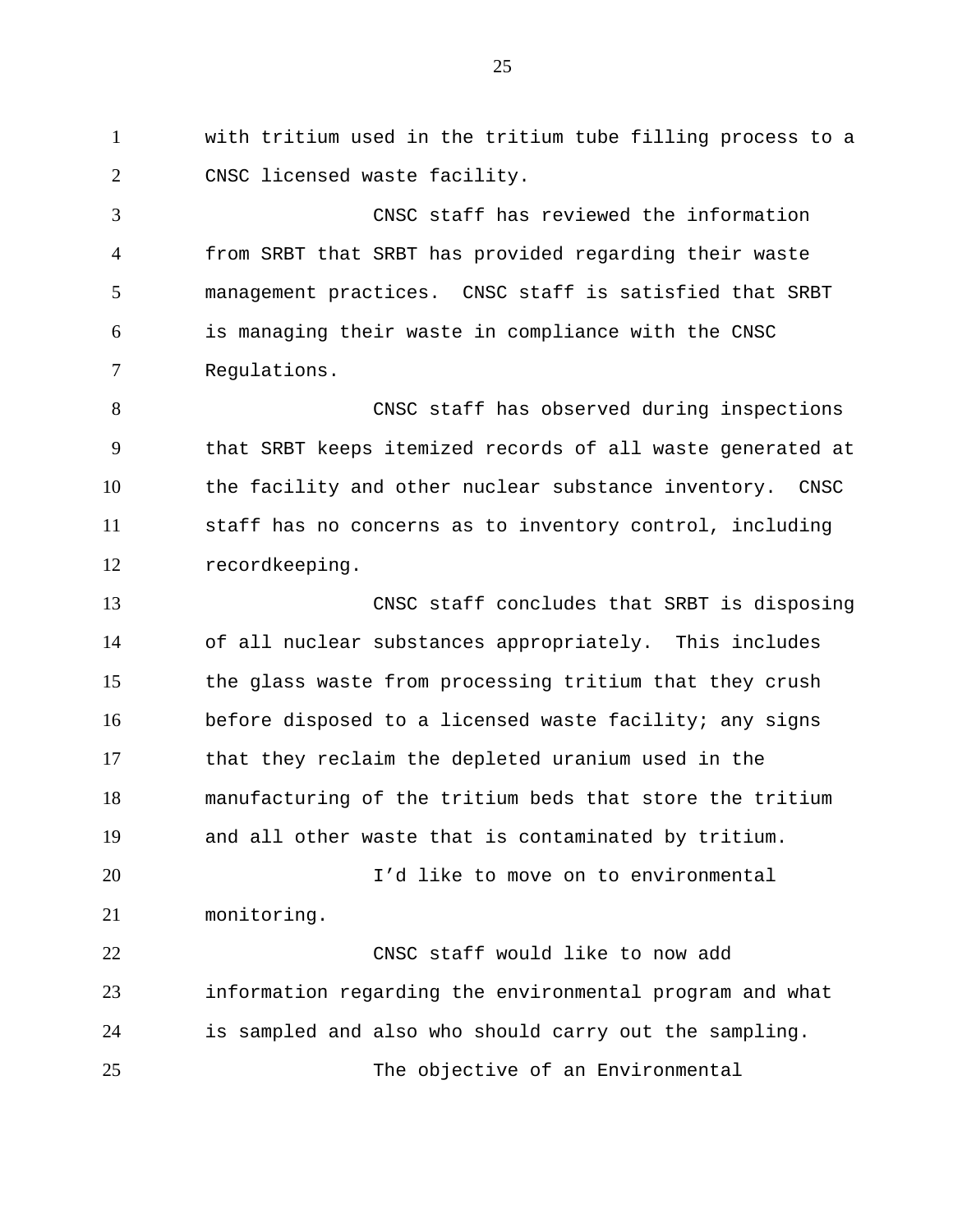Monitoring Program is to demonstrate that the releases from a facility are being adequately controlled. The second objective is to measure the concentration of tritium in the different media in order to be able to calculate the public dose. With these two objectives in mind, the Environmental Monitoring Program is established to sample different media, representing the main pathways to human exposure that helps us in estimating the public dose. The main pathways to human exposure are usually air, water, precipitation, vegetation and milk. Soil and pool water, for example, are not considered main pathways. 13 13 It is CNSC staff's opinion that SRBT samples all appropriate media to satisfy both objectives. Therefore, no additional environmental monitoring is required and CNSC staff is satisfied with the current samples taken. SRBT's use of a qualified third party to carry out the environmental monitoring has been raised in the past and at the Commission hearing in 2008. CNSC staff recommended that SRBT continue to use a third party for the environmental monitoring and this is a current requirement of the licence. CNSC staff agrees that this practice continue and has included this item in the Licence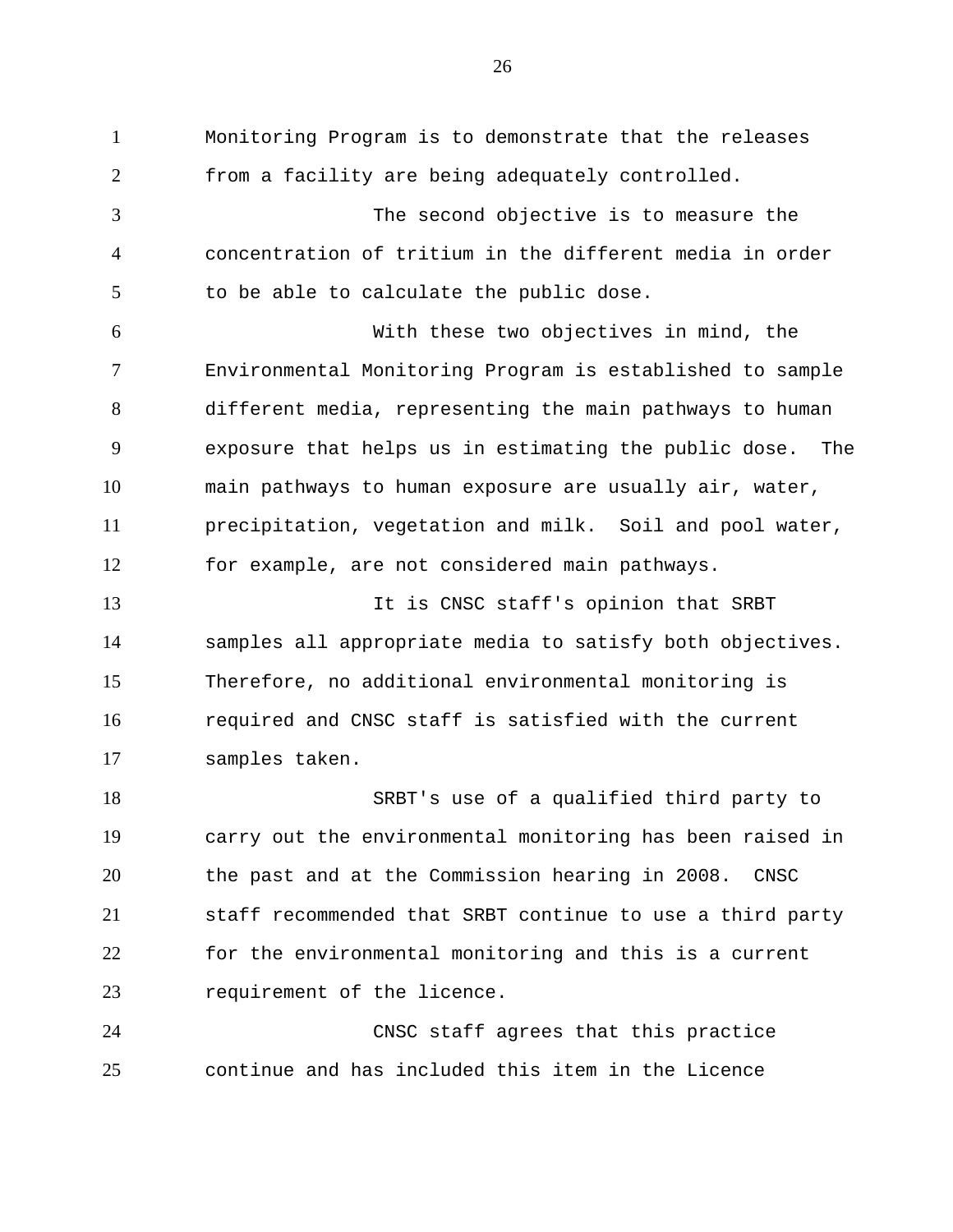Conditions Handbook that was presented to the Commission on Day One.

 The qualification of staff at SRBT: It's the obligation of the licensee to ensure that there is a sufficient number of trained and qualified personnel. CNSC staff's assessment is that SRBT is qualified to operate the facility. CNSC staff has established Radiation Protection Program and Environmental Protection Program performance criteria used for evaluating the programs which includes criteria for personnel training and qualification. CNSC staff does not prescribe what training and qualifications the staff should have. However, CNSC staff does verify that roles, responsibilities and qualification requirements of all persons involved in the Radiation Protection and Environment Protection Program are clearly defined and documented. Through various compliance verification activities, CNSC staff assesses that radiation protection and environmental protection personnel and supervisor have the knowledge, skills and experience needed to effectively

 CNSC staff was at the facility in February 2008, at which time we performed an inspection to follow up on the organizational changes implemented as a result

implement and conduct the programs.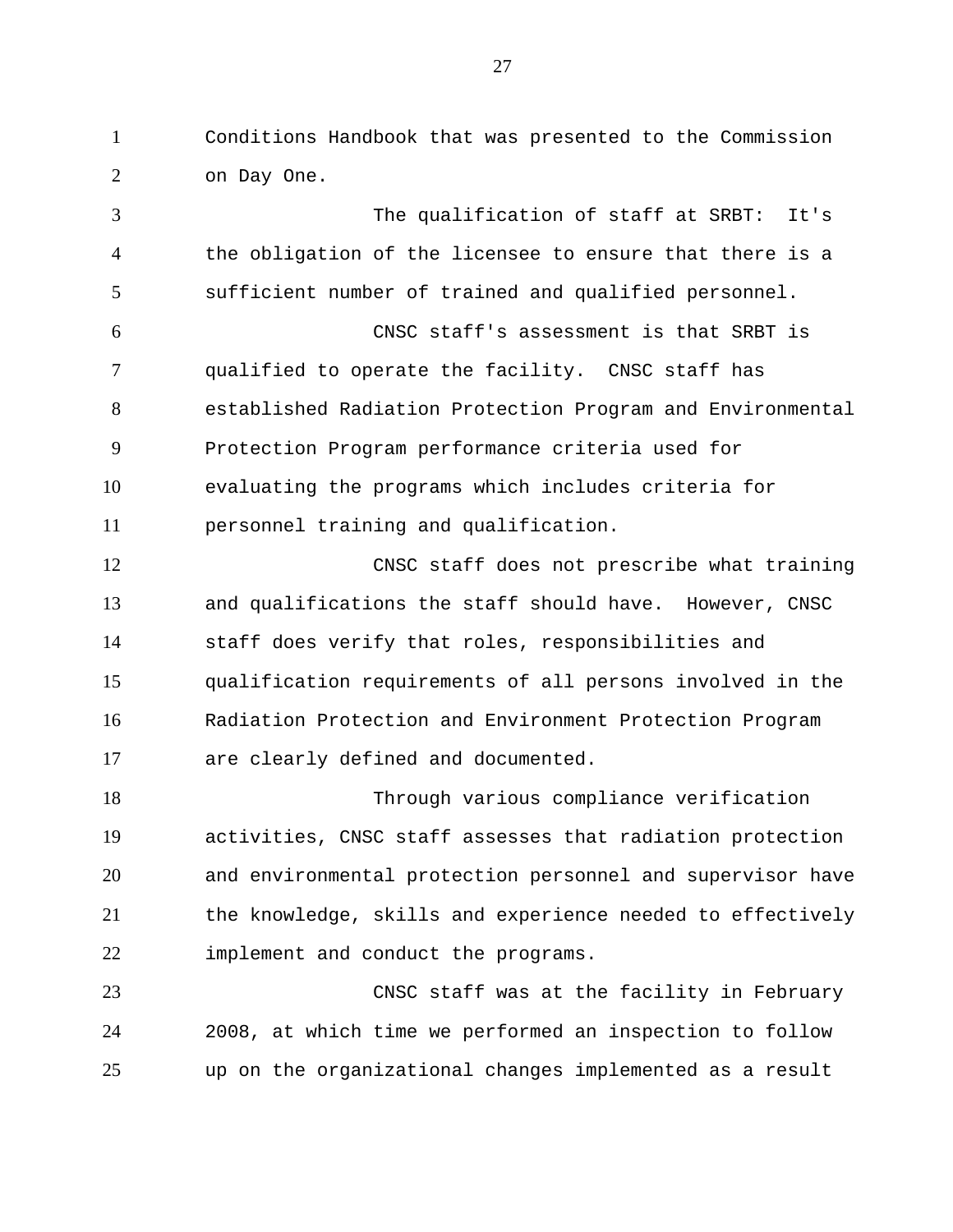of SRBT's findings related to their organizational study, specifically with the creation of the Environmental Protection and Human Protection Coordinator positions. The inspection included interviews and qualification assessments of the two individuals performing the radiation and environmental protection duties. CNSC staff concluded that SRBT staff is knowledgeable and capable of conducting the day to day activities these positions entail. Note that there is a planned inspection this fiscal year focused on the Radiation Protection Program which will include a reassessment of the training and qualifications of SRBT staff, who are responsible for the Radiation Protection Program. 16 Thank you. 17 Mr. Elder. **MR. ELDER:** Thank you, Ms. Erdman. The additional information CNSC staff has presented today and CMD 10-H5.C does not change CNSC staff's conclusion presented at Day One. SRBT remains qualified to carry out the licence activities and has programs in place to adequately protect health and safety of persons and environment and maintain national security. We continue to recommend a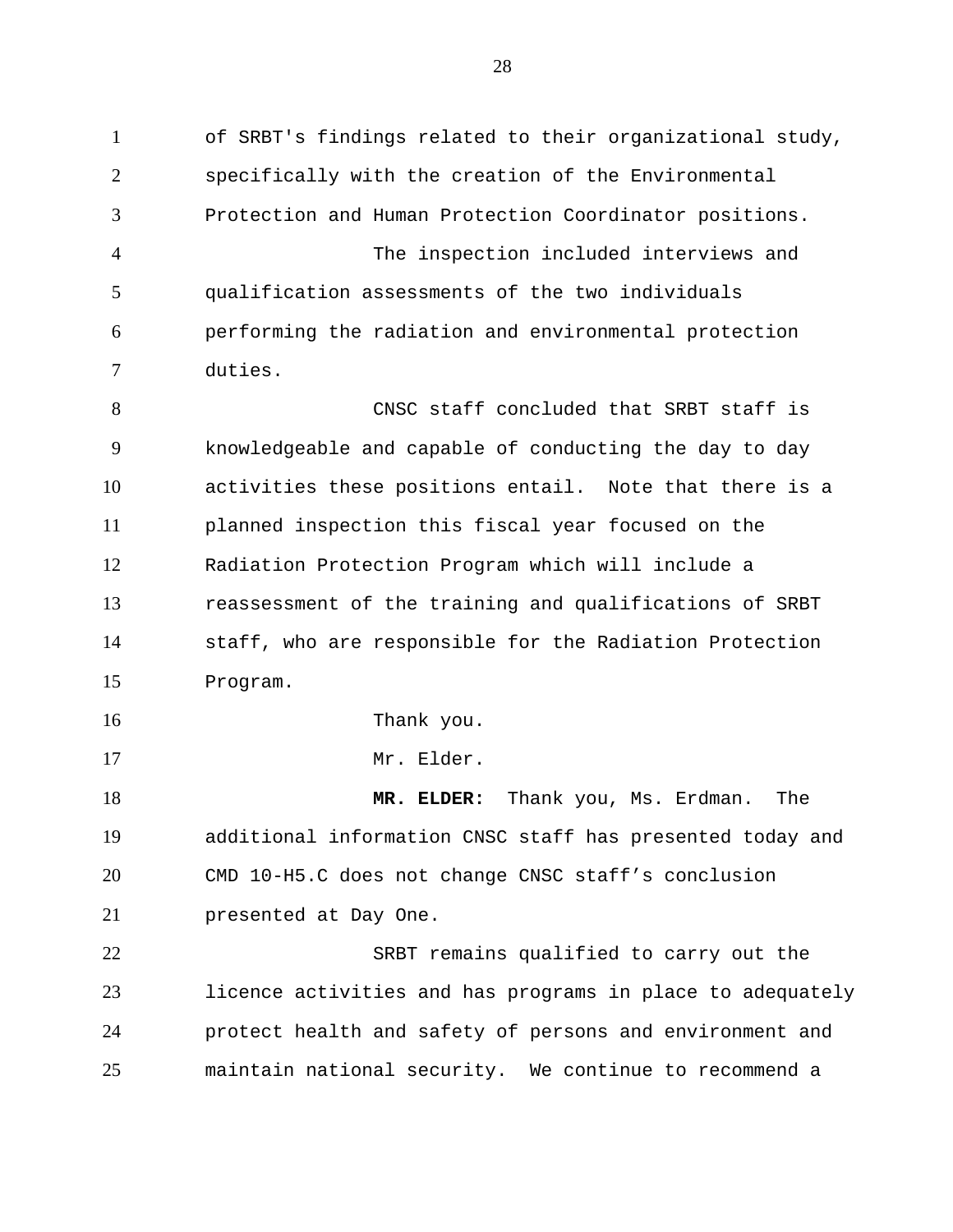five year operating licence be issued to SRBT during which -- however, during which period we are recommending that SRBT provide annual updates to the Commission in a public meeting on the performance of its Environmental Protection Program and the status of financial payments. This recommendation was included in our Day One CMD as well. We are available to answer any questions you may have. **THE CHAIRMAN:** Thank you. I'd like now to open the floor for questions and the way we're going to conduct these, we're going to do two rounds of Commissioners' questioning, so the first one will go now. Then we will hear from all intervenors and then we'll have a second one at the end of

this process.

So let me start with Dr. McDill.

 **MEMBER McDILL:** Thank you. Several short questions, I think.

 With respect to the model that you presented today on page 11 of -- this is to staff -- H5.C -- that is, I guess, a modified finite difference model of some -- you'd describe it as finite difference model, I think. But the model is only presented from 2000 or the pictures are or the graphs are only from start of 2006. How well does it predict further back? Is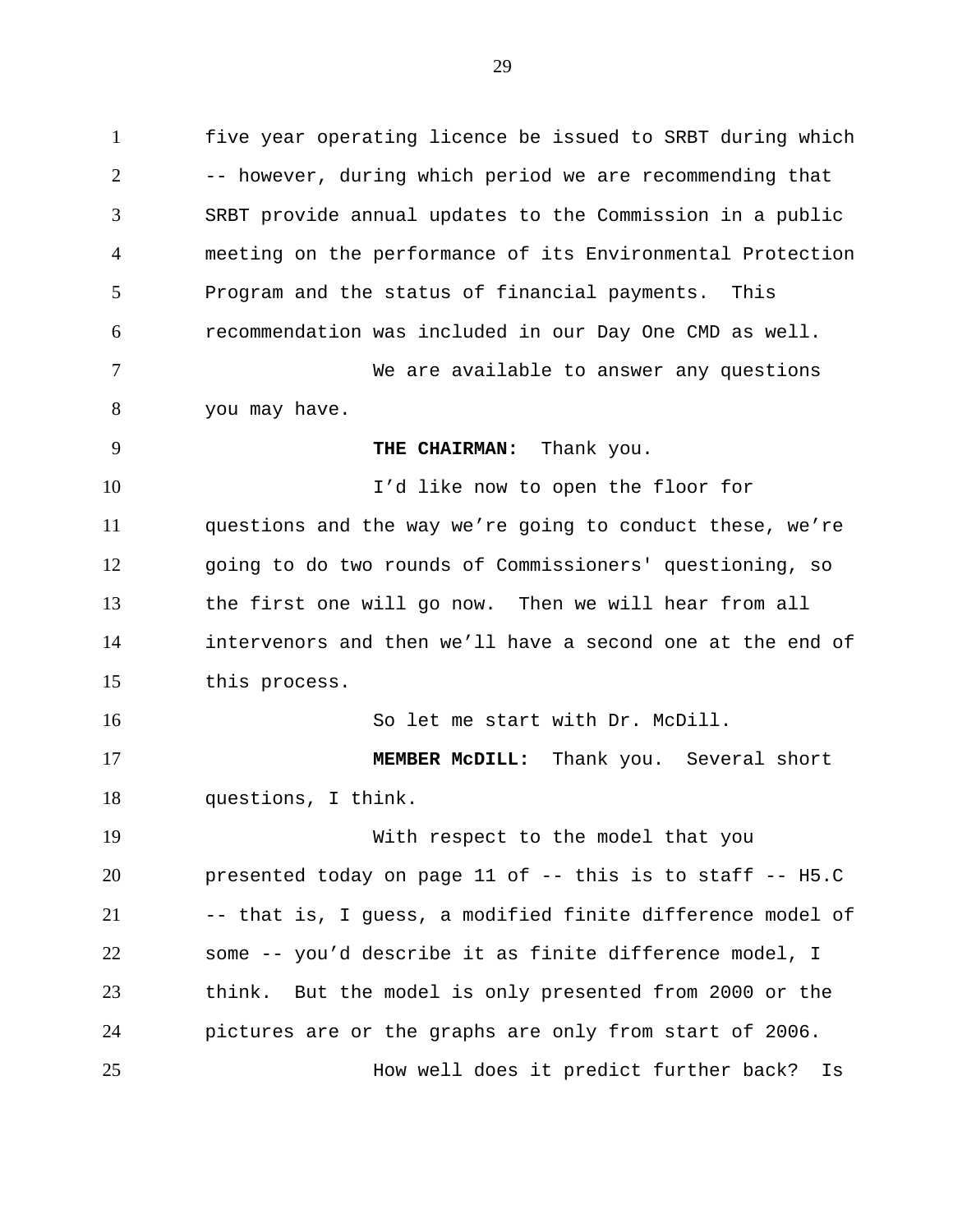it only starting at 2005 because that's time "T=0" or has it got any broader verification? **MR. ELDER:** We'll ask Mike Rinker as the Director of Environmental Risk Assessment Division to start on that answer. **MR. RINKER:** Mike Rinker. In general the -- a model was based on data 8 that we had of pore water together with tritium concentrations which had a finite period of time which 10 that pore water represented. We considered the Commission's question of a forward-looking model. So we didn't back-calculate and make predictions backwards for -- like we did see during that five-year period and what was observed at the wells, that there was a reasonable correlation of the model during that five-year period. **MEMBER McDILL:** And there are no error bars on the model. So can you give us a feeling of how broad that blue line could be in any of those figures? **MR. ELDER:** I'll ask Dr. Shizong Lei who is the Geoscientist who actually did the model to answer that one. **DR. LEI:** Shizong Lei. And we played around with various solvable parameters and some, like professional judgement is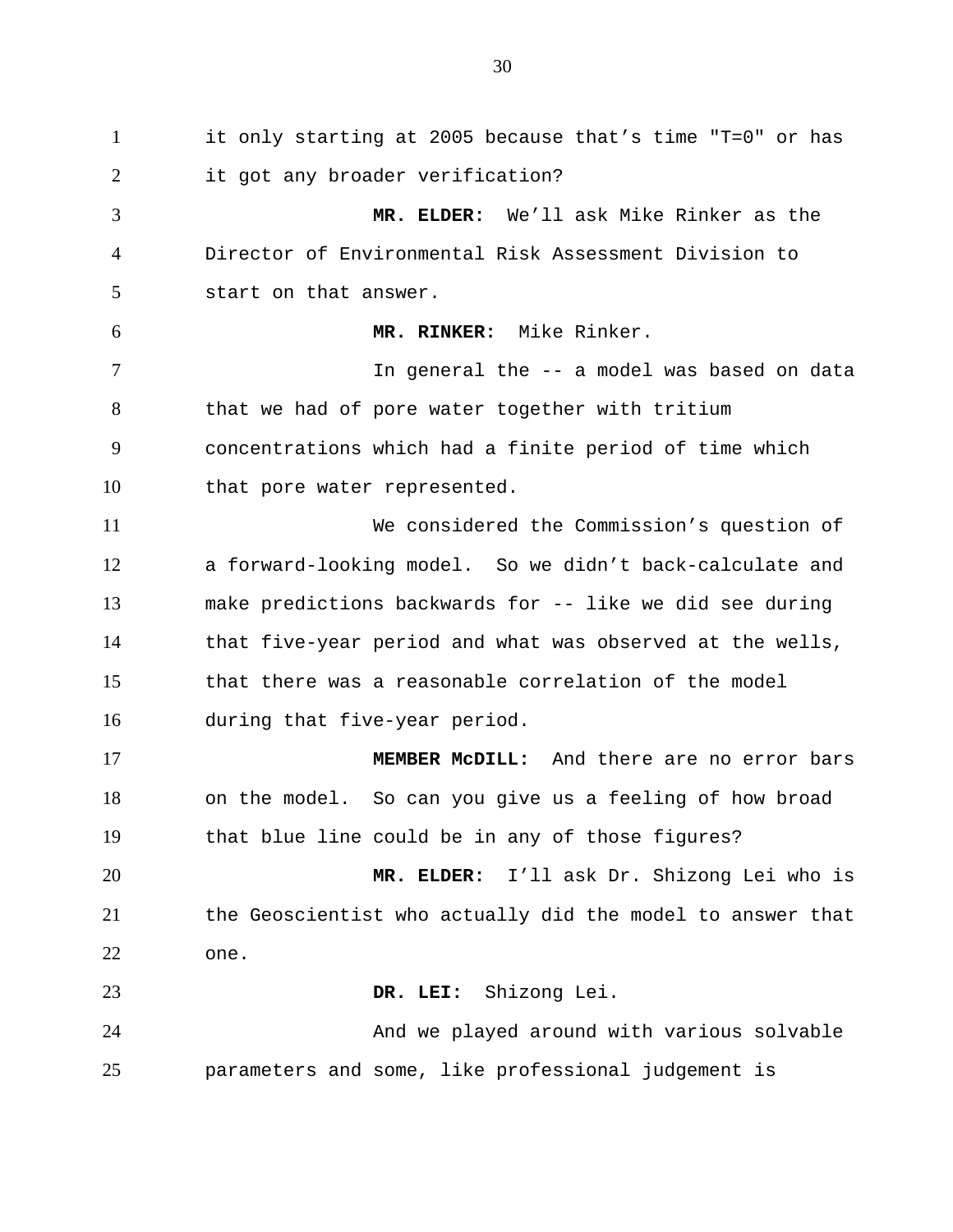involved and we are unable to get an error bar on something. But if needed, we can do that. This curve there does give us the best fit of the monitoring data. **MEMBER McDILL:** Thank you. With respect to the values of tritium in the residential wells, how will the licence proceed if the ODWAC changes the limit to 20 becquerels per litre? What will be the response of the Commission? And then I'll ask the proponent as well to answer. **MR. ELDER:** I'm going to ask Mike Rinker to address that one as well. **MR. RINKER:** Mike Rinker for the record. We've been engaging with the Ministry of Environment over -- more than the past year on the development of -- or their consideration of this recommendation. The Ministry of Environment has taken that recommendation of 20 becquerels per litre under consideration and they would make perhaps a decision in the future. Typically and how they've informed us, is when they implement a decision of this type there is a phase-in period of approximately five years. Existing facilities, if there is a need, there could be a risk

management plan and we have seen this for error standards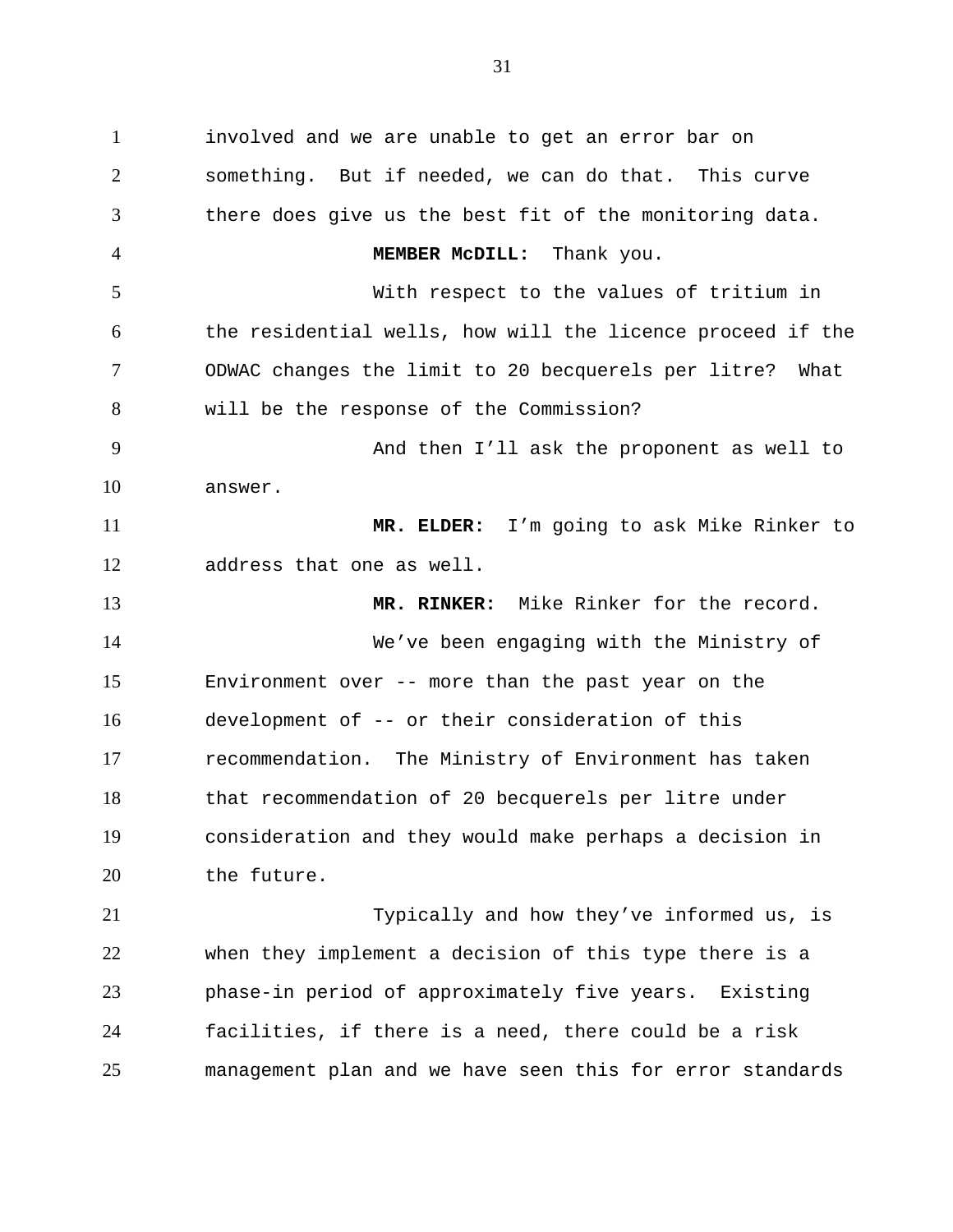and for water standards, et cetera.

 So we don't yet know what we would do exactly, but it looks like in the first place the residential houses are on a municipal water supply which are well below 20 becquerels per litre. The use of these other wells -- it looks like the monitoring values are coming down. Many of them are below 20. The one that is at its highest is still decreasing to a very low level and even at the levels that we see today, it is our understanding that these are very safe. **THE CHAIRMAN:** Can I just get clarification here? Of all those residential wells, how many of them are not being used for drinking water? 15 15 I mean you say that they are municipal supply water. How many of them are actually being used for drinking water? Are they all being used for that? **MR. LEVESQUE:** Stephane Levesque for the record. Some of the wells that we have here are used for a combination; some drinking water because they're also connected to municipal water. But I think what everyone's question really is, is if you look at RW-8, which has the concentration last measured in April of 238 becquerels per litre, that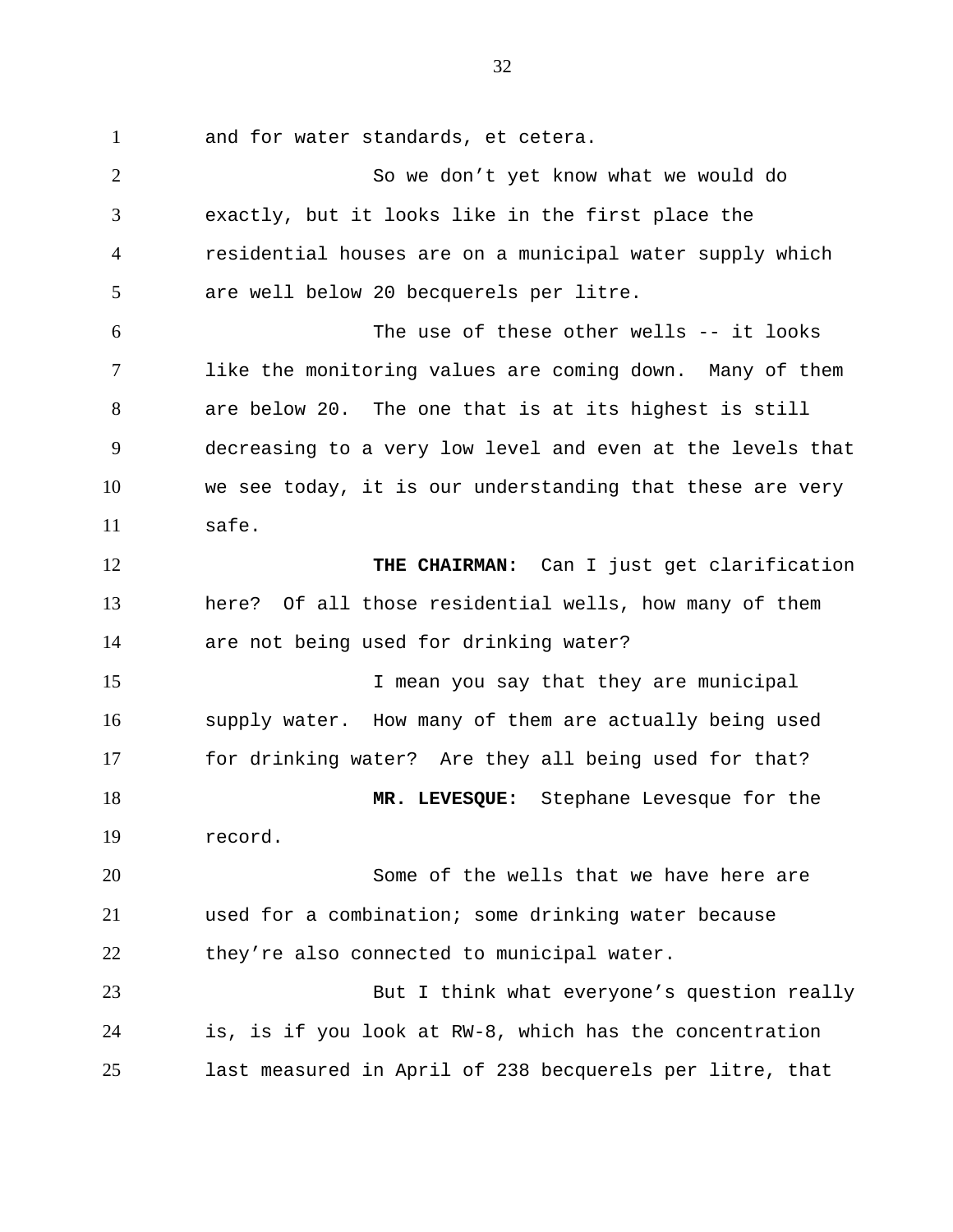would be the well that is used for solely drinking water that has the highest concentration. Other wells are either used by businesses or used by a resident that has a source of municipal water. But if your question is are they used all for some limited use of drinking water; yes, they are. **MEMBER McDILL:** I'll continue my question then to see if SRBT would have a response if the province changes the guideline or changes the standard. **MR. LEVESQUE:** Stephane Levesque for the record. Thank you for the question. We've also had preliminary discussion with the Ministry of the Environment. That's something that I understand they would be leading the efforts on. Should that recommendation be accepted, the Ministry of the Environment would have with us and the city to discuss an action plan as to what would be taken and they could include anything from connecting the existing wells to municipal water to providing an external water source. But at this point there's been no definite plan by the MOE as what route they would take. They're waiting on the decision and when that's done they would get together with the municipality and our company. **MEMBER McDILL:** Thank you. And my third question for this round: With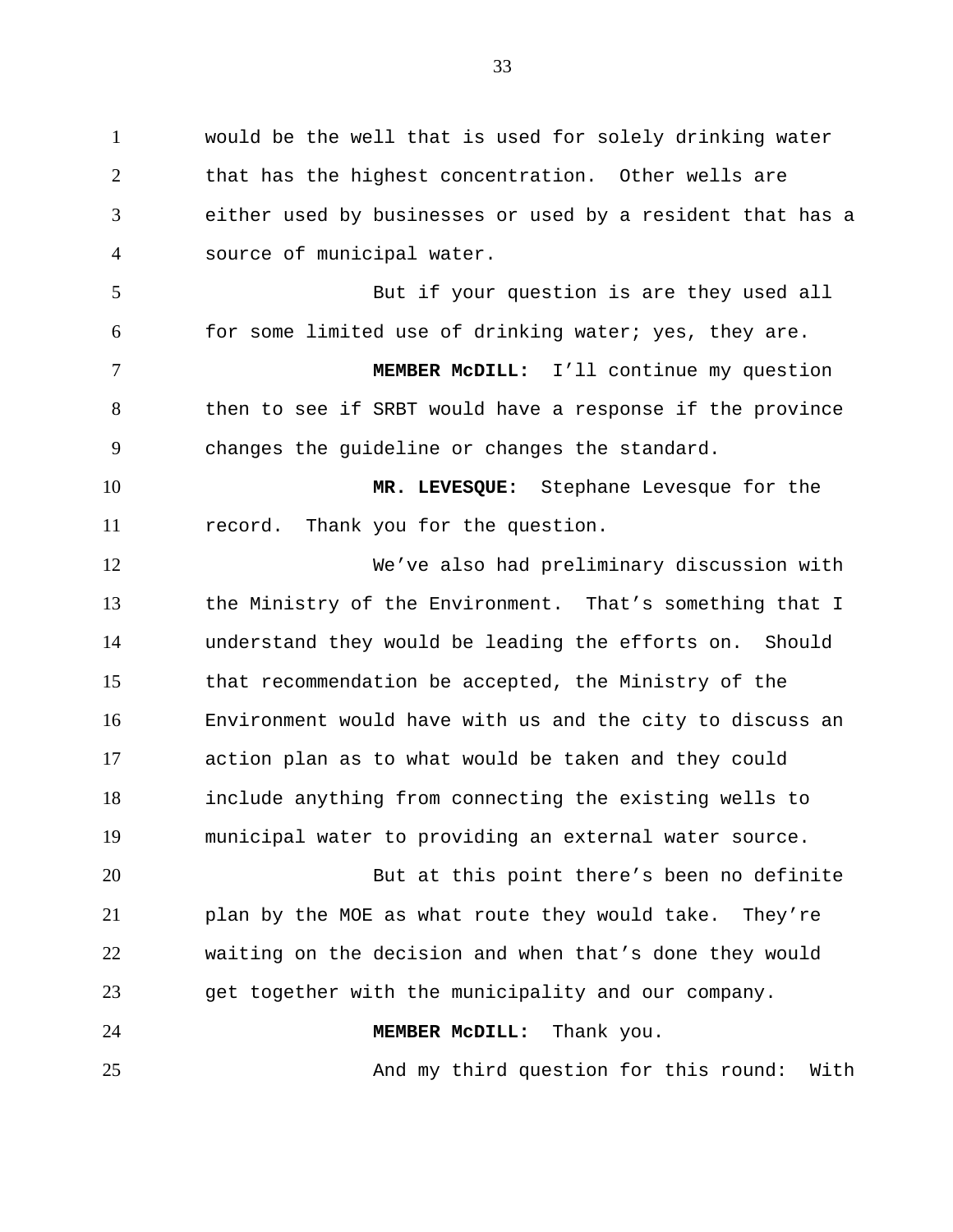respect to the reclamation unit which is shutdown and the power source is disconnected and there's no intention to run it again, should or could SRBT consider decommissioning or removing -- since there's some concern in the community -- that device? **MR. LEVESQUE:** Thank you for the question. Stephane Levesque for the record. I think that was a number of questions that were asked by members of the public in their written submissions and we've included responses in the letters that we've sent them which I'll basically give you a small overview of right now. Over the next licence period, we intend on doing a full evaluation of the reclamation process and reclamation unit and make a decision by the end of the licence period whether the system will be either modified or decommissioned. We've done some research in this area. We're aware of another company that was reported in the tritium studies performed by the CNSC that used a different type of reclamation unit. We're investigating that right now, looking at the feasibility of modifying our equipment to that, but we give ourselves the goal by should we be issued a five

year licence, by the end of the licence period to either

have a decision throughout that licence period as to, yes,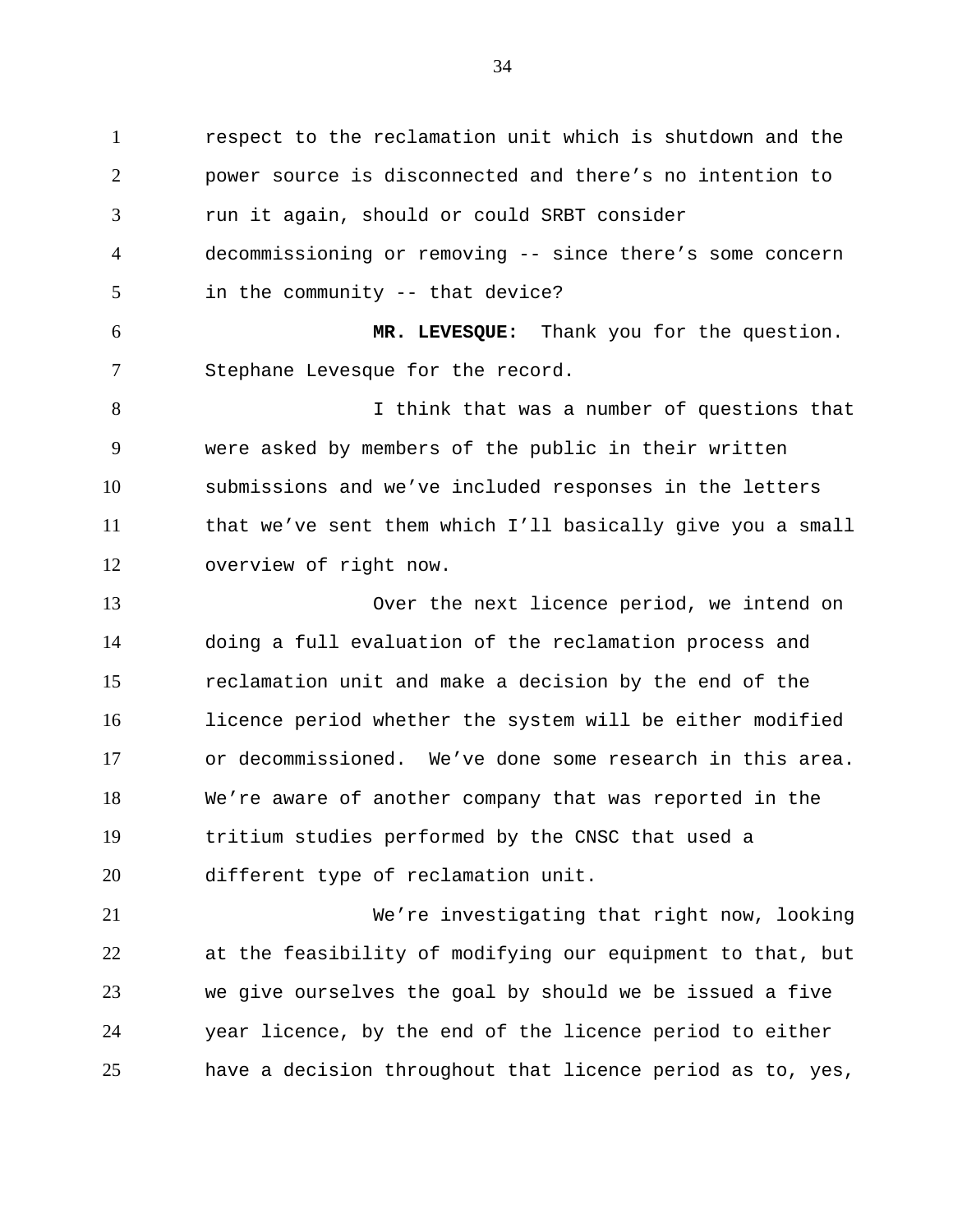we will use the unit with major modification and obviously apply for a licence and then should we do that or to decommission the unit.

 **MEMBER McDILL:** And staff --- **MR. ELDER:** Just two points on it. Obviously once they've made a decision to decommission, good practice would be that you would do this in a timely manner, along -- that's just part of our good waste management principles that we have communicated consistency to SRBT. Another one is just to clarify, although

 this we're clarifying in the handbook -- what we're clarifying in the Licence Conditioning Handbook is that this operation of the facility is outside the licence basis. The handbook is also very clear that only the Commission, not staff, can change the licence basis. So that if they wanted to use this, it would require a decision by the Commission.

**MEMBER MCDILL:** Mr. Chair. **THE CHAIRMAN**: Thank you. Dr. Barnes. **MEMBER BARNES:** Yes, a further follow-up on a couple of those areas. To staff -- you are recommending a five-year licence, so I would also perhaps get your opinion

what happens in this licence if in this licence period the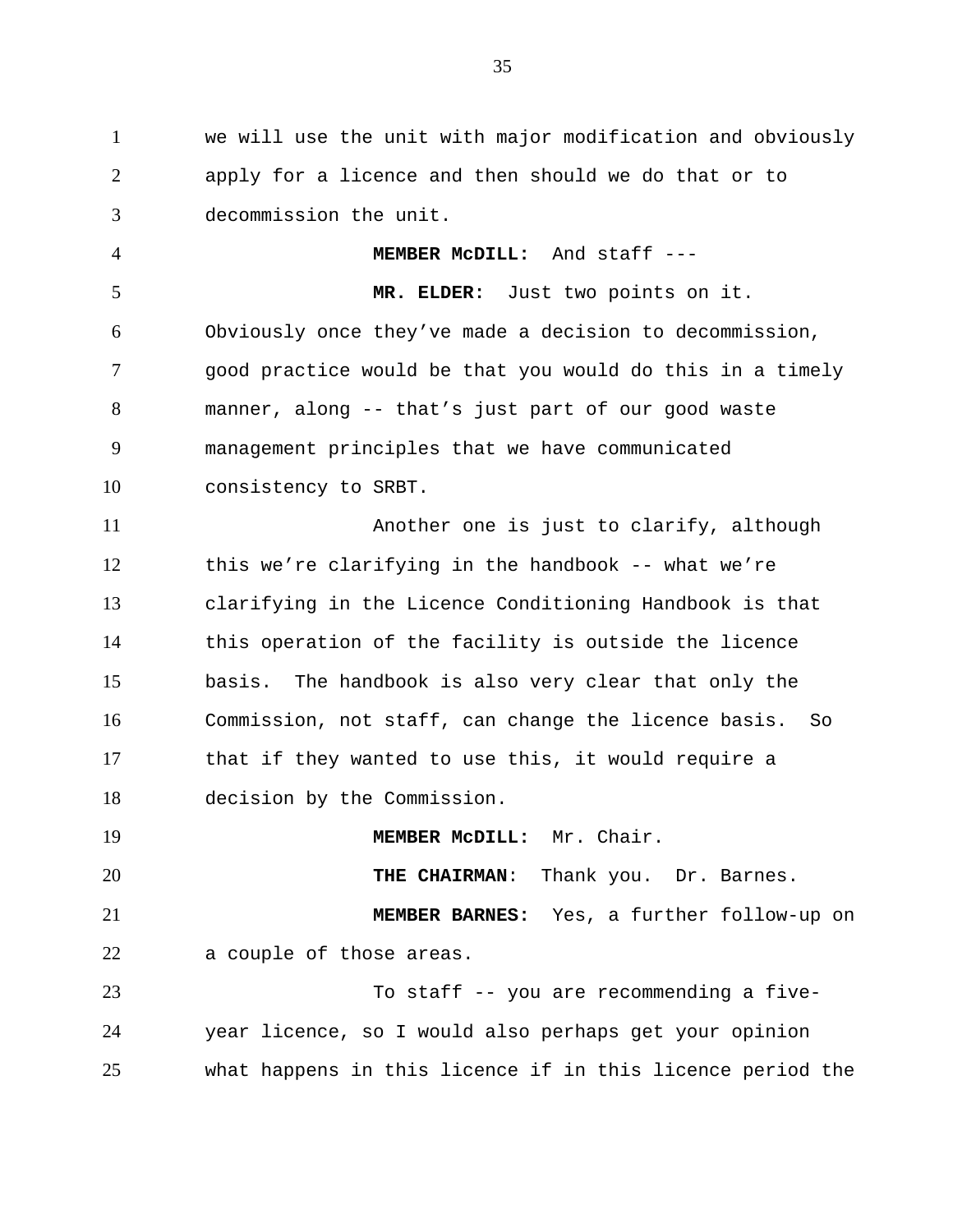province, the Ministry of Environment, does accept that recommendation of lowering to say approximately 20 Becquerels per litre. How would this affect the management to the licence, expectations in the sense through a five-year period?

 **MR. ELDER:** Just to summarize what Mr. Rinker already said that when the Ministry of the Environment introduces some of these recommendations, they usually have -- they always have a transition plan which is usually in the area of five years long. So what we would expect is that SRBT would need to be in compliance or figure out how they get in the compliance at the end -- around the end of the licence period.

 So we don't think it would affect within the current five years other than it would have to come up with agreed action plan.

 And just to state again, the current levels are safe as they are in those wells. This is about going into some measures about future use of groundwater and pollution prevention on the province's side. But we are fully committed to work with the province to figure out how we would do that transition and what options would be available.

 **MEMBER BARNES:** This recommendation was made last year. Have you any information that you can make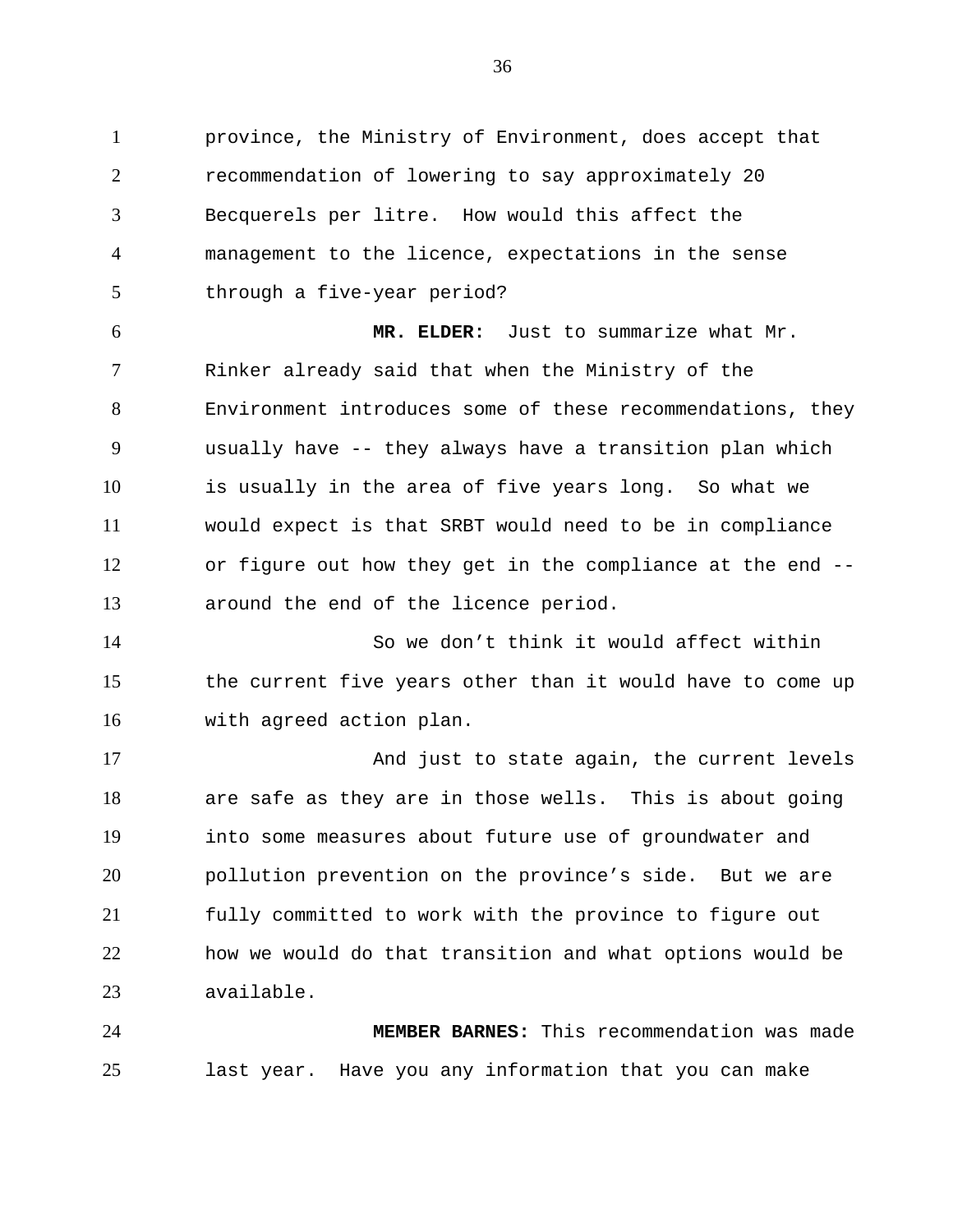public about where the Minister of the Environment in Ontario is in its consideration of that recommendation?

**MR. RINKER:** Mike Rinker. Our last meeting was January of this year. They -- from what we understand, they are weighing their options, considering whether 20 becquerels per litre would be appropriate or perhaps a slightly higher value, but they have placed no timetable on what they would do. The next steps would be staff at MOE to make a recommendation to their Minister, which they have not done yet -- sorry, and also public consultation on what their recommendation would be.

**MEMBER BARNES:** Thanks. I want to return to the groundwater information. I appreciate the additional information that you asked for and that you provided here.

In your PowerPoint which you gave an update -- this is on image 10 which was the SRBT well results including April 2010. Could you -- the last three points on that chart show rather a dramatic drop from roughly 70,000 or 78,000 down to maybe 22,000 becquerels per litre. Can you indicate why there might be that level of drop or even the variability in the two years prior to that, sort of month to month variability? What produces that?

**MR. LEI:** When we were developing their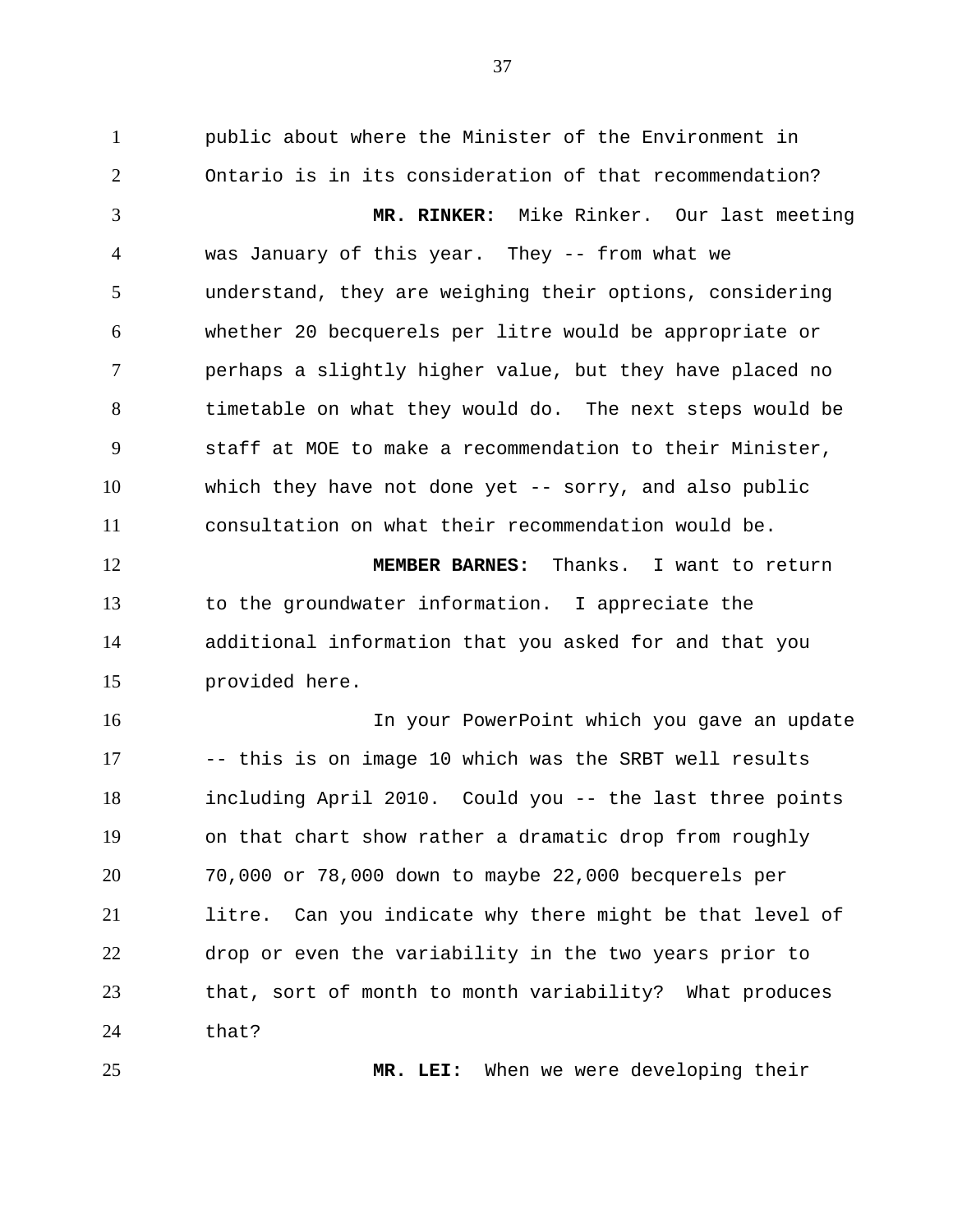modelling do the exercise, we didn't have the last two results there. So the model was based on the monitoring data before January 2010. So from the addition of the three points, we believe that it's still bringing their seasonal variation of the data they gathered.

And also our model predicts that very soon the concentration would go down and this perhaps is indication that it's going down maybe earlier than we are predicting but we still need more monitoring data to maybe update the model if necessary.

**MEMBER BARNES:** But that's a dramatic decline within a very short period of time so is this anything to do with the production levels or -- I don't understand why there would be that rapid a decline?

**MR. RINKER:** Mike Rinker, for the record. There is a rapid decline and there's more variability in the historic monitoring at this well compared to other wells. The photograph on the following page shows the location of this well. It's immediately adjacent to some pressure water drains.

So the inputs to the ground at this point are very complex to say a well that's a couple hundred metres away where the input is simply atmospheric deposition.

So it's hard to model and understand what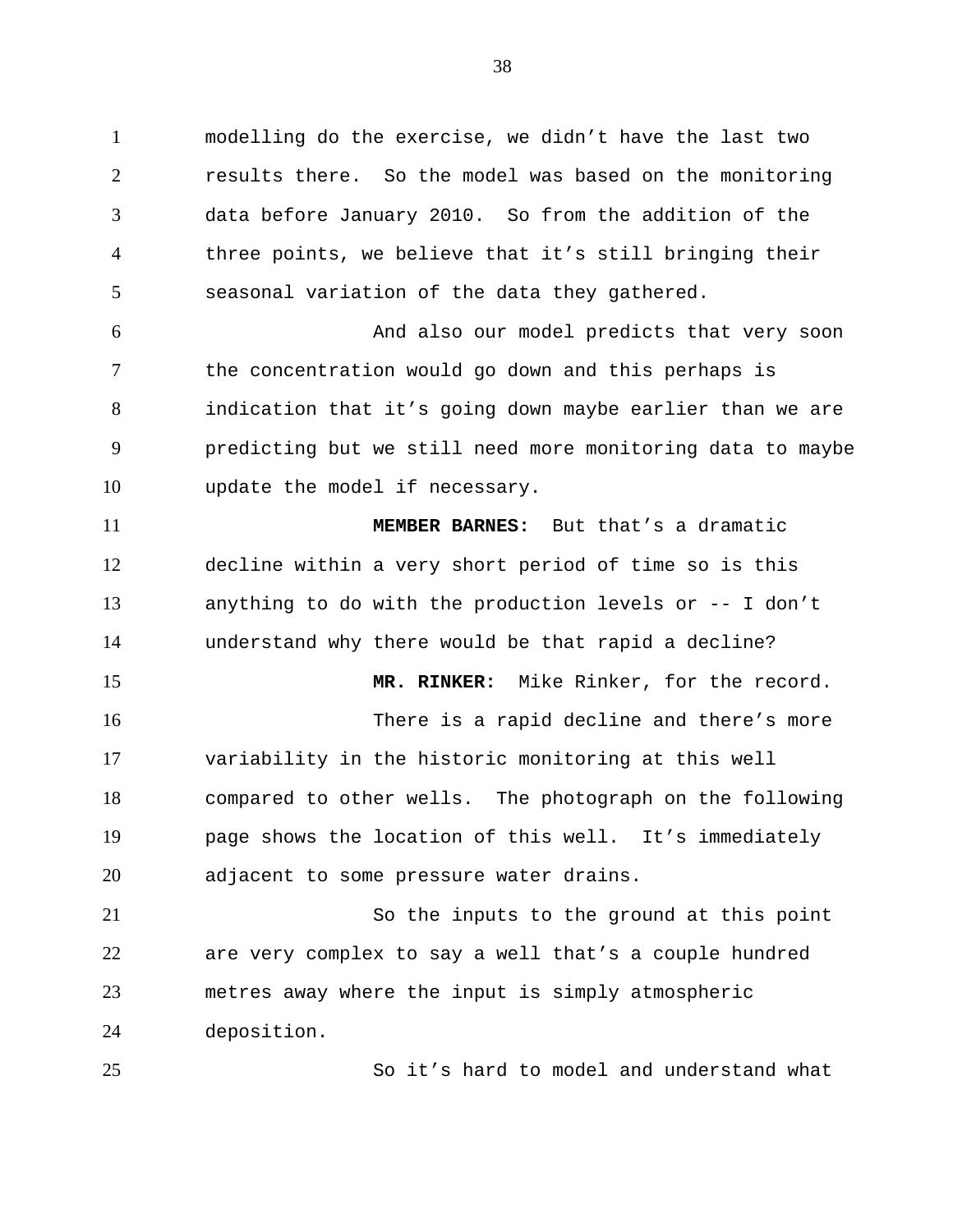exactly would be causing variations of this magnitude but it's not a surprise at the same time when you could consider that snow melt, historic snow melt loadings from a drain or pipe, periodic pressure washing drains and so on are also complicating this monitoring data. The best we can say is that we've modelled this in a conservative way to take account for the variability and that in general the model is predicting what we would expect for tritium. The long term trend of 31,000 becquerels per litre is really based on what we saw in 2006 on that surface rise and in fore water. It is not taking into account reductions and emissions. So if we can see in the future a surprise dramatic decrease at lower values, that also would not surprise us. **MEMBER BARNES:** The other information you've given is in figures 4 through 8, pages 12 through 15 of your presentation also include the little inset graphs, if you like, that are to bedrock or top of bedrock. Could you just address what those data reveal? **MR. LEI:** Would you please rephrase the question? **MEMBER BARNES:** Sure. I point out in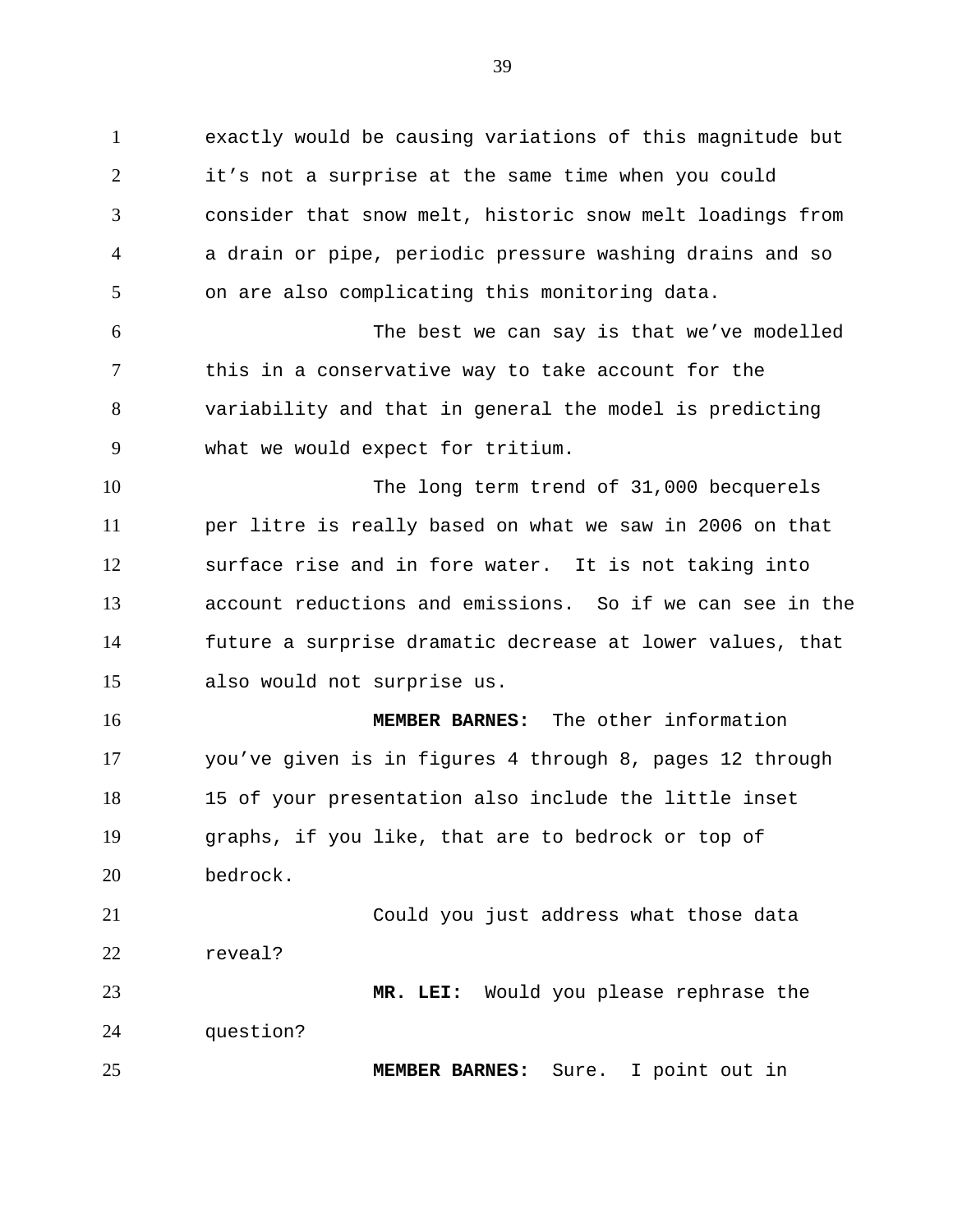figures 4 through 8 which are showing the tritium concentration in the wells, you also include in each of those an inset curve showing tritium concentrations which are hard to read but you can just more or less see them in the top right-hand corner of the values going down to bedrock or to the top of bedrock. Could you just address what we should read into those numbers?

 **MR. LEI:** Shizhong Lei. Those -- the insert of the figure is from SRBs, the comprehensive groundwater study reported which is the soil profile. The soil sample they took in 2006 -- it shows how the tritium is distributed vertically in a soil column at that well.

 **MEMBER BARNES:** And the black dot, the very dark, the large black dot in each of these represents what, top of bedrock or …?

 **MR. LEI:** Those black dots are actually SRB's estimate of the soil -- tritium concentration in the soil fore water but in our tradition, we didn't use those predicted numbers.

 **MEMBER BARNES:** But if I look in say figure 8, I think it's figure 8 with the caption below which is MW0729 which is going -- showing the values going down, it says bedrock, so again I think it would be about 7 metres down. Do I interpret that to show that the tritium values are approximately 500,000 becquerels per litre, the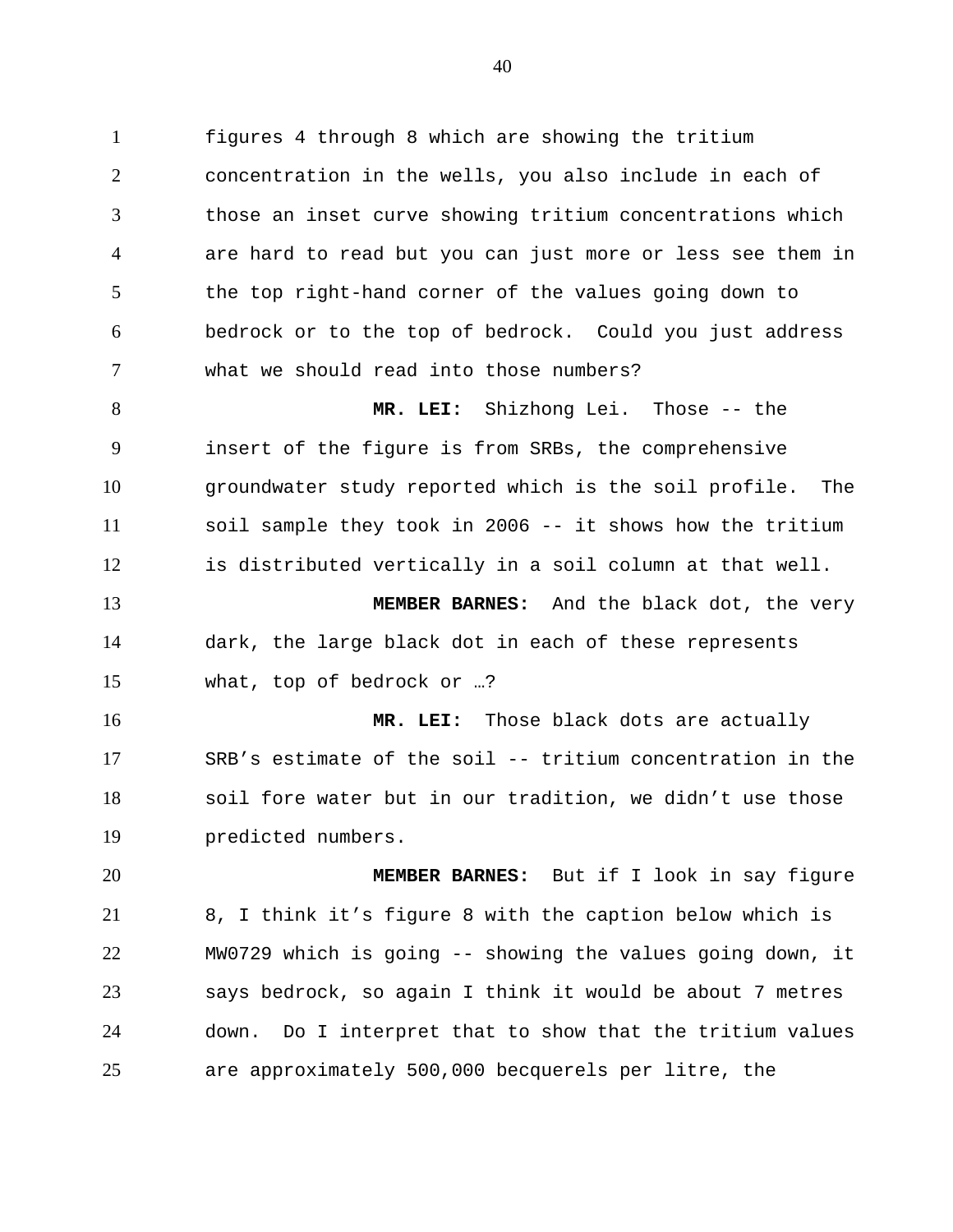deepest value there? **MR. LEI:** Yes. **MEMBER BARNES:** And if I went to the one above, then again the lower values around 5 to 6 are in excess of 100,000. It's a log values, so maybe a 150,000 becquerels per litre? **MR. LEI:** That's correct. **MEMBER BARNES:** And so your statement of the highest values in the wells are 59,000 becquerels per litre is not entirely correct? **MR. RINKER:** Dr. Barnes, those are the values that you see in the insert are the values of tritium in the soil fore water above groundwater and so that soil fore water would percolate down into the groundwater. The wells themselves are into the groundwater so there would be a dilution factor and as tritium gets washed away, et cetera. **THE CHAIRMAN:** I must say I don't understand those graphs. There's no time elements. How does that relate to when was this measurement taken? I guess I don't know the purpose of this insert. What are you trying to demonstrate here? **MR. RINKER:** Yes. The insert is a one-time sample taken in 2006 and it represents -- on the x-axis, I realize the font is not very big. That is height. So at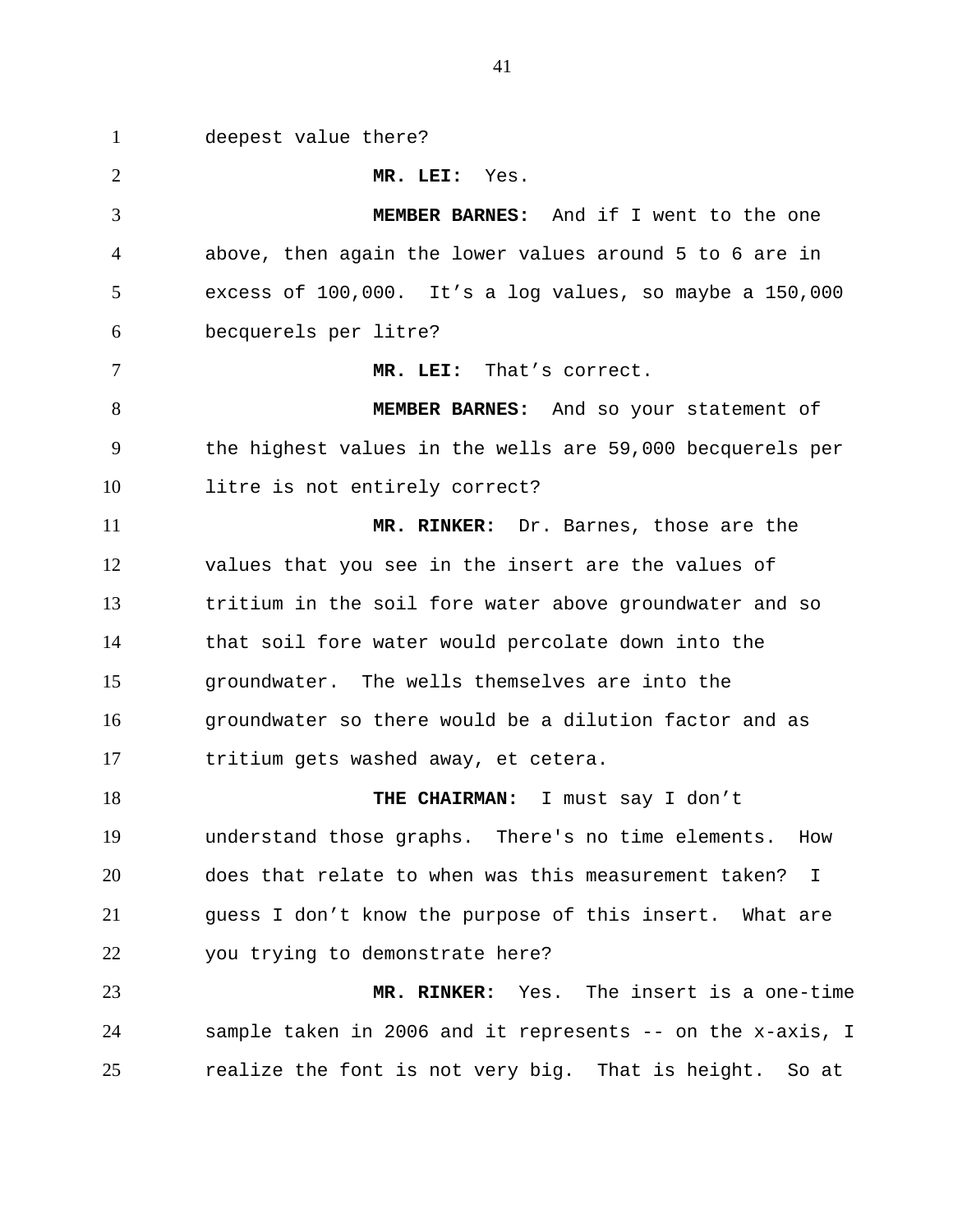1 the very top of that graph is the surface of the ground and as you move down in that graph, you're going deeper into the ground towards the groundwater. So it's a snapshot in 2006 that represents historic tritium loading to the soil pore water. So as time goes on, tritium percolates down towards the groundwater. However, in one year, there was a snapshot - - there was a sample taken where tritium bios were taken throughout the soil profile. So the model was based on this incident time with the assumption that over time this tritium profile would percolate down into the groundwater. **THE CHAIRMAN:** Would it make sense to then show another snapshot as 2009 or '10? **MR. RINKER:** However, we only have the data from this one year in 2006. **THE CHAIRMAN:** Dr. Barnes? **MEMBER BARNES:** So what is the depth of groundwater in most of these wells? **MR. LEI:** It's around five to six metres. **MEMBER BARNES:** So are all these dots above 22 the groundwater level? **MR. LEI:** Pardon me? Would you please rephrase? **MEMBER BARNES:** Are all these points on the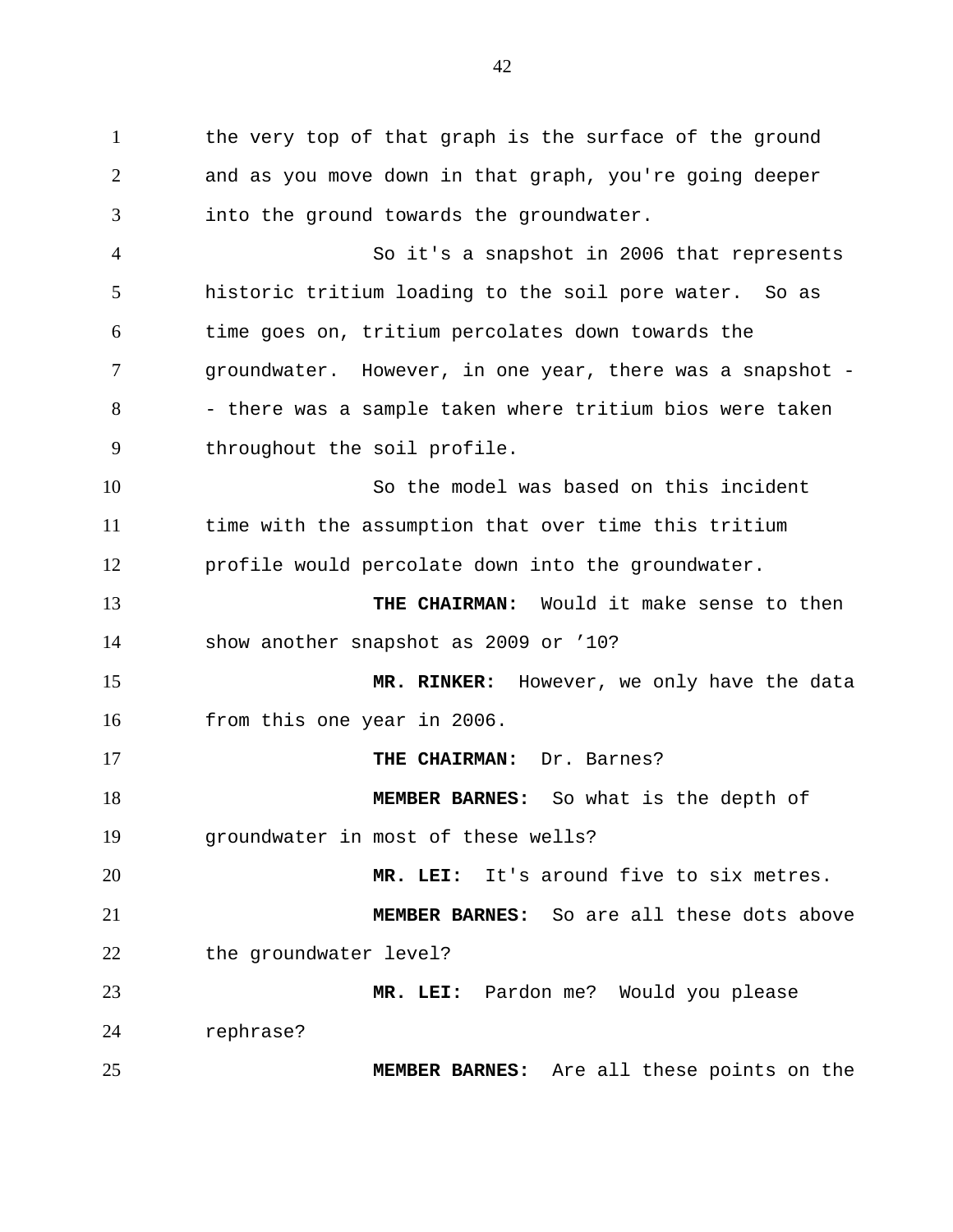curve above the level of groundwater? **MR. LEI:** Shizhong Lei. Not necessarily. Next time maybe when there are -- this sample was taken when they were draining 5 the bore holes so some of the sample those are actually below the groundwater. **THE CHAIRMAN:** Mr. Levesque? **MR. LEVESQUE:** Stephane Levesque, for the record. 10 10 If I can just expand on that a little bit and on the short time variability between the measurements that you're noticing, if you look at -- it's on our written submission Day 1 as reference 36. It's the comprehensive report groundwater studies at the SRB facility. In that groundwater report, there includes a number of soil samples that were taken at the time of drilling for each of the wells and what a third party did for us and they analyzed the tritium concentrations and soil moisture at different depths of the well. And if you analyze those concentrations and soil moisture, especially in well number 10, you can see the same large variability that we're getting in the sampling results between periods.

So for example, as the water percolates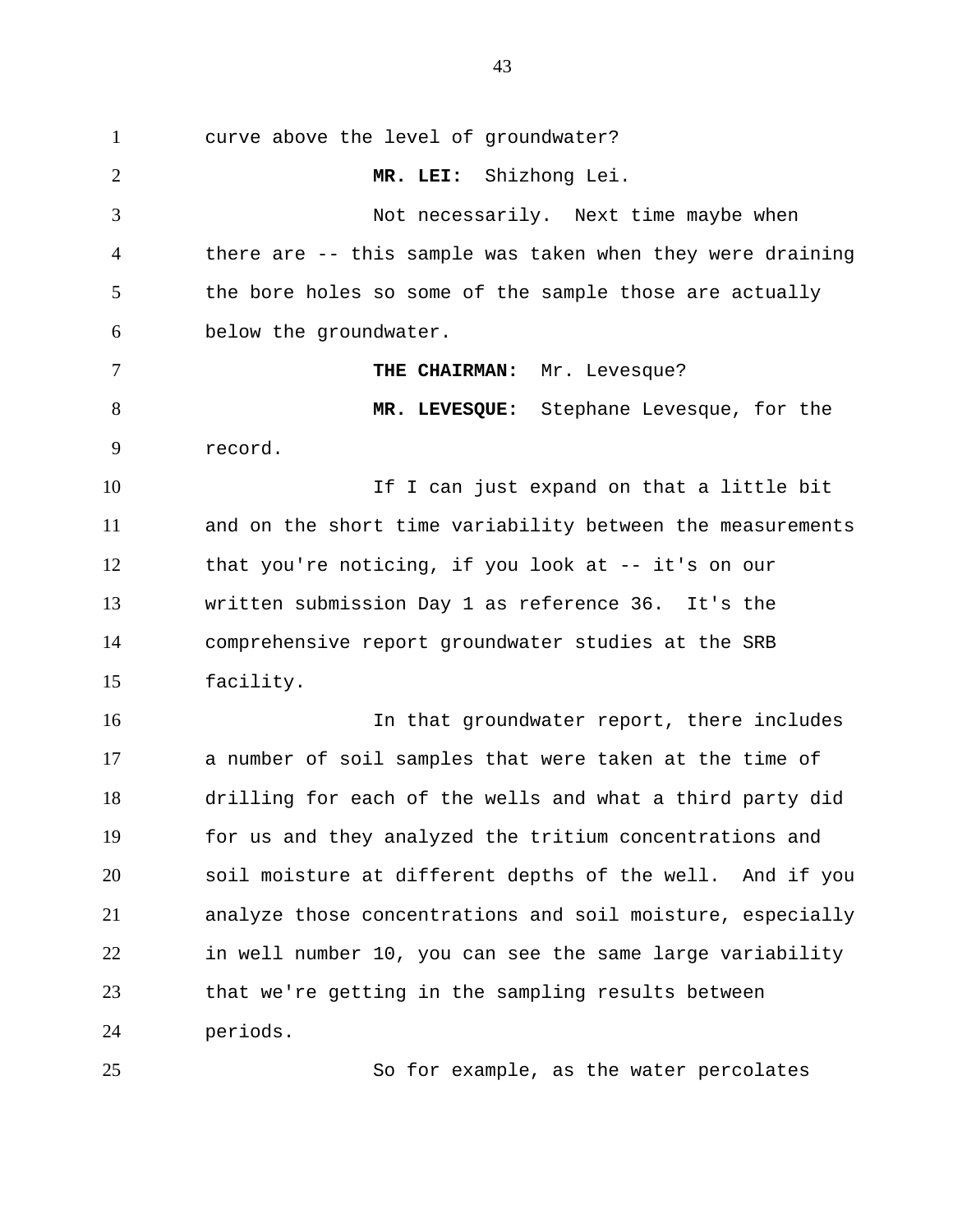1 through the ground, I think as people were explaining, is over time that it will follow along the same type of path that the soil moisture and for example, if I give you a number here, when the well was first drilled in 2006, the soil that was taken right at the bottom which is just at over six metres deep, the concentration of the water in that soil was 150,000 becquerels per litre. Approximately half a metre higher than that, the next soil sample was 60,000. The next one higher than that, it went down all the way to 10,000; to then go back up, the soil sample above that, to 25,000 and then to 154,000.

 So I think those variations how they did occur in that well, as was explained by staff, is we've had a number of pressure washing events -- of events where there were high concentrations that were dumped into the ground in short time periods and that's what we're seeing in the ground. That's what we're seeing in that well.

18 I think as you go away from well number 10, you see a little bit more predictability as to what you're seeing in groundwater, not a short time span which is more related to where our ongoing emissions were.

 **MEMBER BARNES:** So to staff, you told us roughly the depth to groundwater. Remind us again of the depth to bedrock in this area around the plant? Approximately.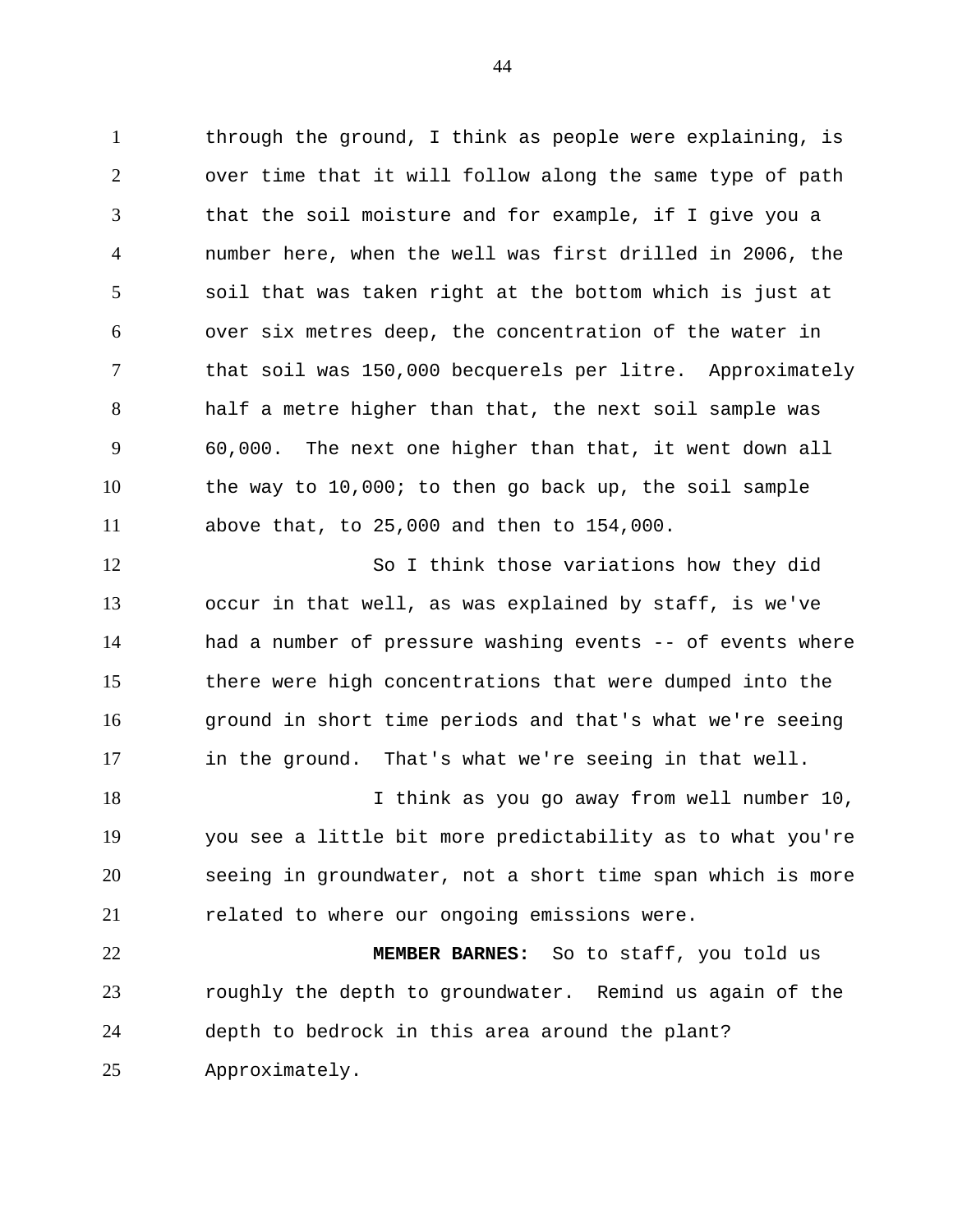**MR. LEI:** I have to -- sorry, Shizhong Lei. I have to look through the paper to find the exact number but it's around six metres I guess. **MEMBER BARNES:** So if I go to your Figure 3 on staff presentation which shows a conceptual illustration of tritium in soil and groundwater, so it is conceptual illustration. Could staff explain how accurate in the sense this conceptual might be? What we ask for I think -- Commission asked for last time was some indication of the nature of this plume. So I think in the past, maybe not on Day 1 but you gave some indication of the direction if you like as a surface map looking down on the plume but here we have a cross-section through the plume and showing that it extends, at least the dark portion, into the bedrock. 16 16 I have always been trying to find out what the values were in the bedrock which might be far greater fractured and a much quicker lateral flow of contaminated groundwater. But how many wells do you have that would actually give you some control or is this illustration based more on modelling or guesswork than actual data coming from particular wells? **MR. RINKER:** Mike Rinker, for the record.

This is essentially a cartoon that is not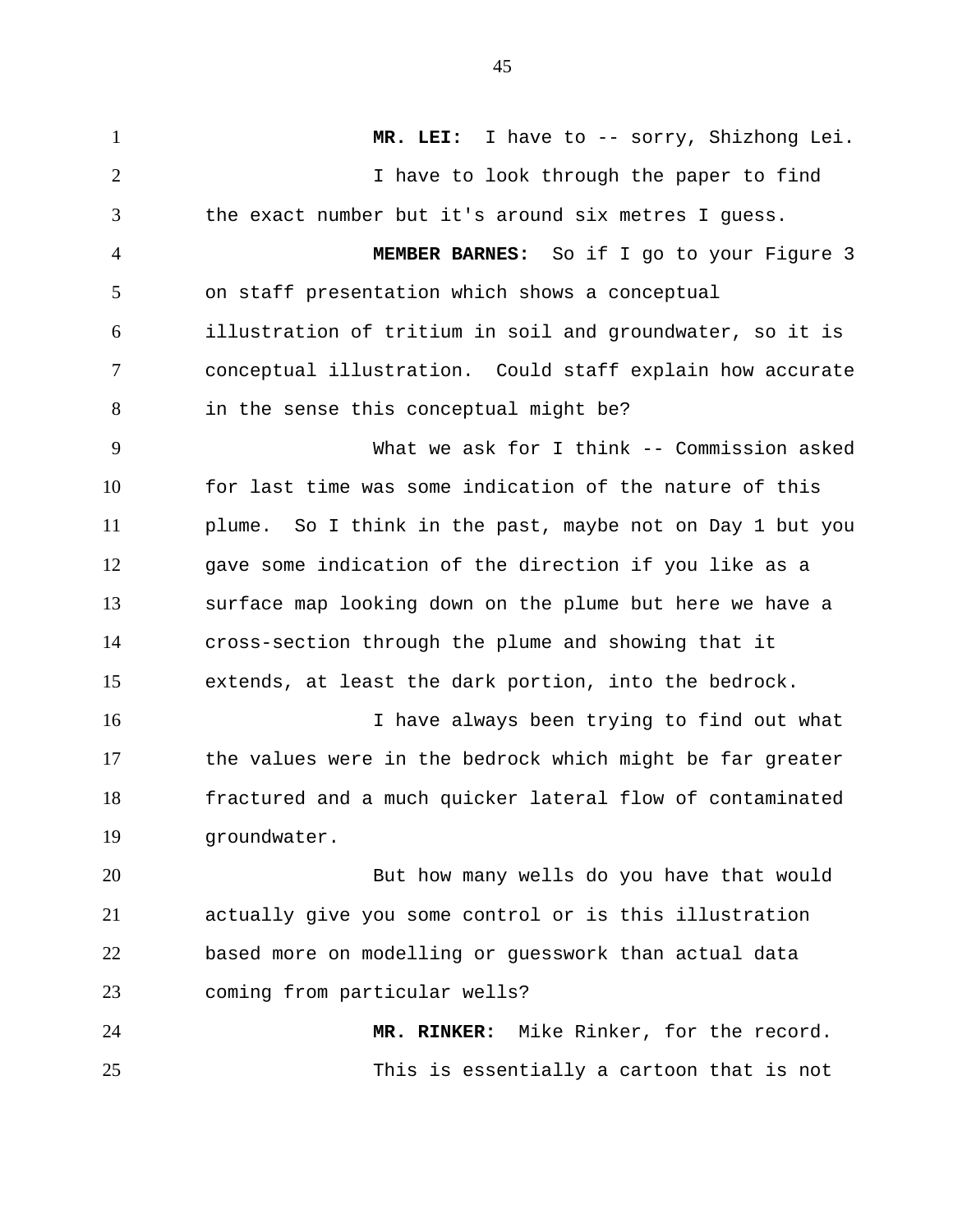based on science. It is put in here to explain when we get into a discussion of the math and the model and the types of models and calculations to at least have a figure that we can illustrate to communicate to non-scientists of what in general we're talking about.

The depth of water table and the shape of 7 the plume, et cetera, are there for illustrative purposes about processes as opposed to a description of observations at SRBT.

**MEMBER BARNES:** So do we have any idea of how far that plume extends into groundwater? Do we have any idea of how far it extends laterally or is that all guesswork?

**MR. RINKER:** Mike Rinker, for the record. In relation to the schematic, that is not based on an understanding of the size of the plume. What we do have is a series of networks of wells so that we have an indication of what -- at the margin wells what are those values.

The density of those wells -- I'm considering we're talking about a very small facility -- the density of those wells is not sufficient enough to map out what a potential plume would look like. And considering that there isn't a current risk to human health to request, the requirement to put in another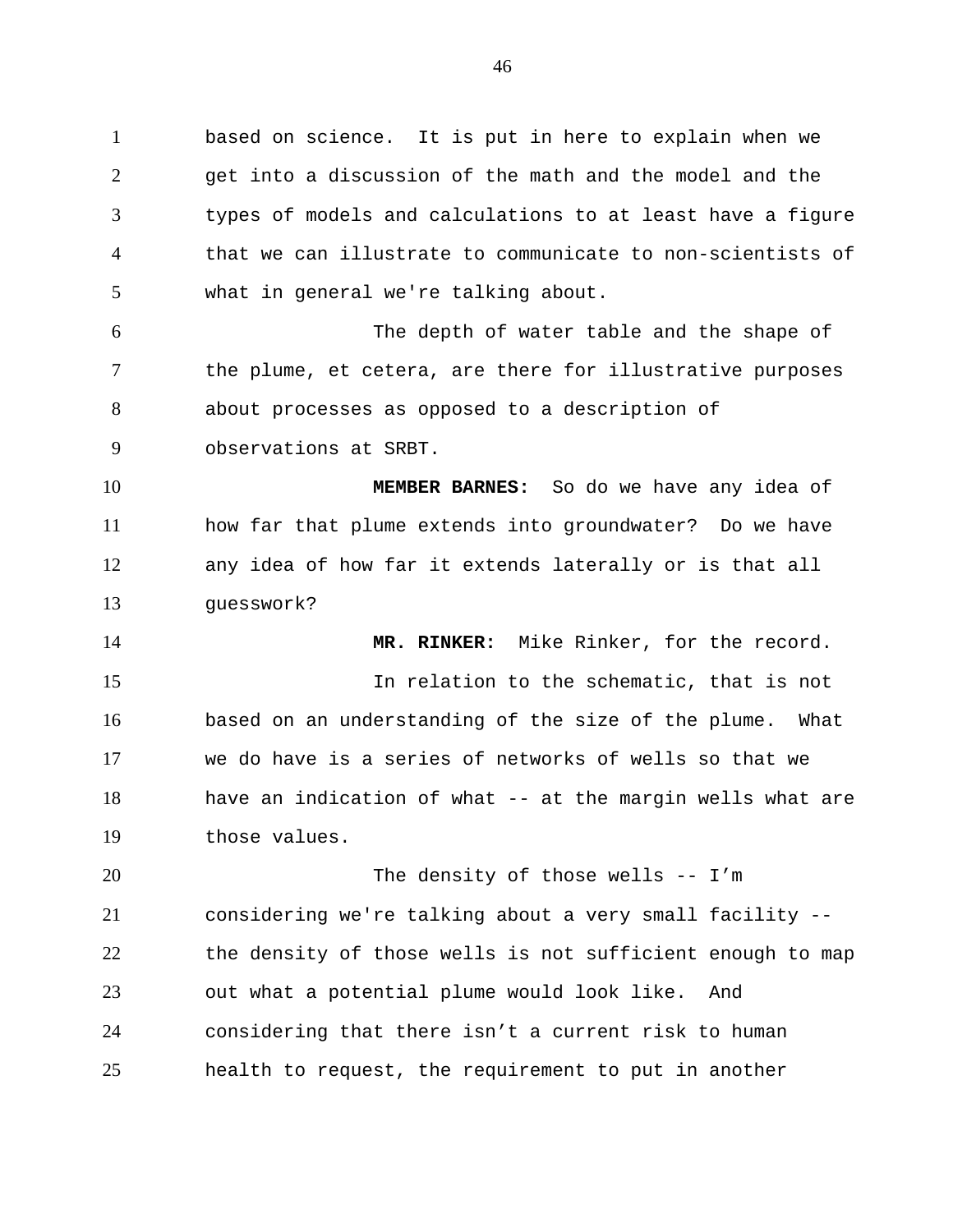series of wells we thought would be unrealistic and we worked with what data we had.

**MEMBER BARNES:** Okay. **THE CHAIRMAN:** But I'm still trying to understand the science here but if you have those wells spread all over the area and you sample some of the water in the river itself and in the sewage, don't you have a pretty good feel as to how the water sort of propagates or not, or is the bedrock way below that? **MR. RINKER:** Mike Rinker, for the record. The majority of the wells that have concentrations of tritium in them are not -- are not a result of a groundwater plume, they're from atmospheric emissions. The only wells that would intercept the plume are located very close to the facility and so that large network of wells don't actually indicate what we see in groundwater as a plume resulting from the facility. **THE CHAIRMAN:** Okay. Thank you. 19 Mr. Graham? **MEMBER GRAHAM:** Yes, thank you. 21 11 12 11 12 15 That's the case what you just said, the majority is from precipitation and so on, can you explain why RW-8, even though it's very low in increase, it's showing an increase rather than a decrease from November 2007 to April 2010? That's on your slide 15.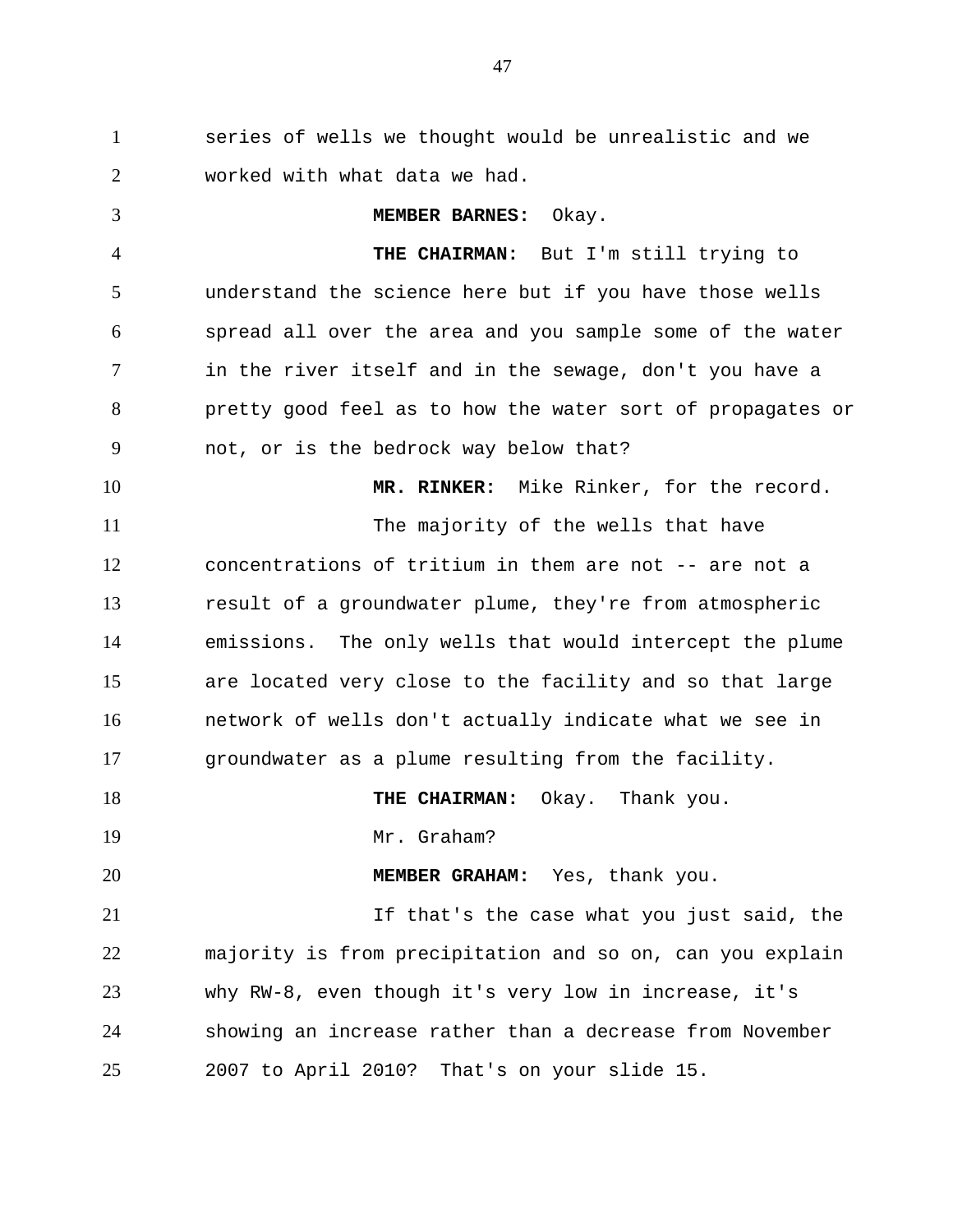**MR. RINKER:** Mr. Graham, we're scrambling to get a good look at this well to make sure that my answer is correct but my understanding is the soil profile above this groundwater monitoring well has a trend in pore water that mimics the concentration we have seen over time and that's evidence that would support an atmospheric load because it's coming from the surface of the ground down to the well, versus a lateral or a horizontal movement. **MEMBER GRAHAM:** But is the loading increasing above ground? **MR. RINKER:** The model was based on a snapshot in 2006 and so there was a period of time where atmospheric loads were higher and lower. We do not have data of pore water that would result from current emissions. We expect the pore water to be much lower based on current emissions. So our models are based on a period of which historical emissions have occurred where they were variable and higher. **MEMBER GRAHAM:** Okay. I think I'll ask Mr. Levesque to explain. I'm still not clear of why in 2007 RW-8 had a concentration of 236 and in 2010, where all the others trended downward, it trended upward. 24 Mr. Levesque? **MR. LEVESQUE:** Stephane Levesque, for the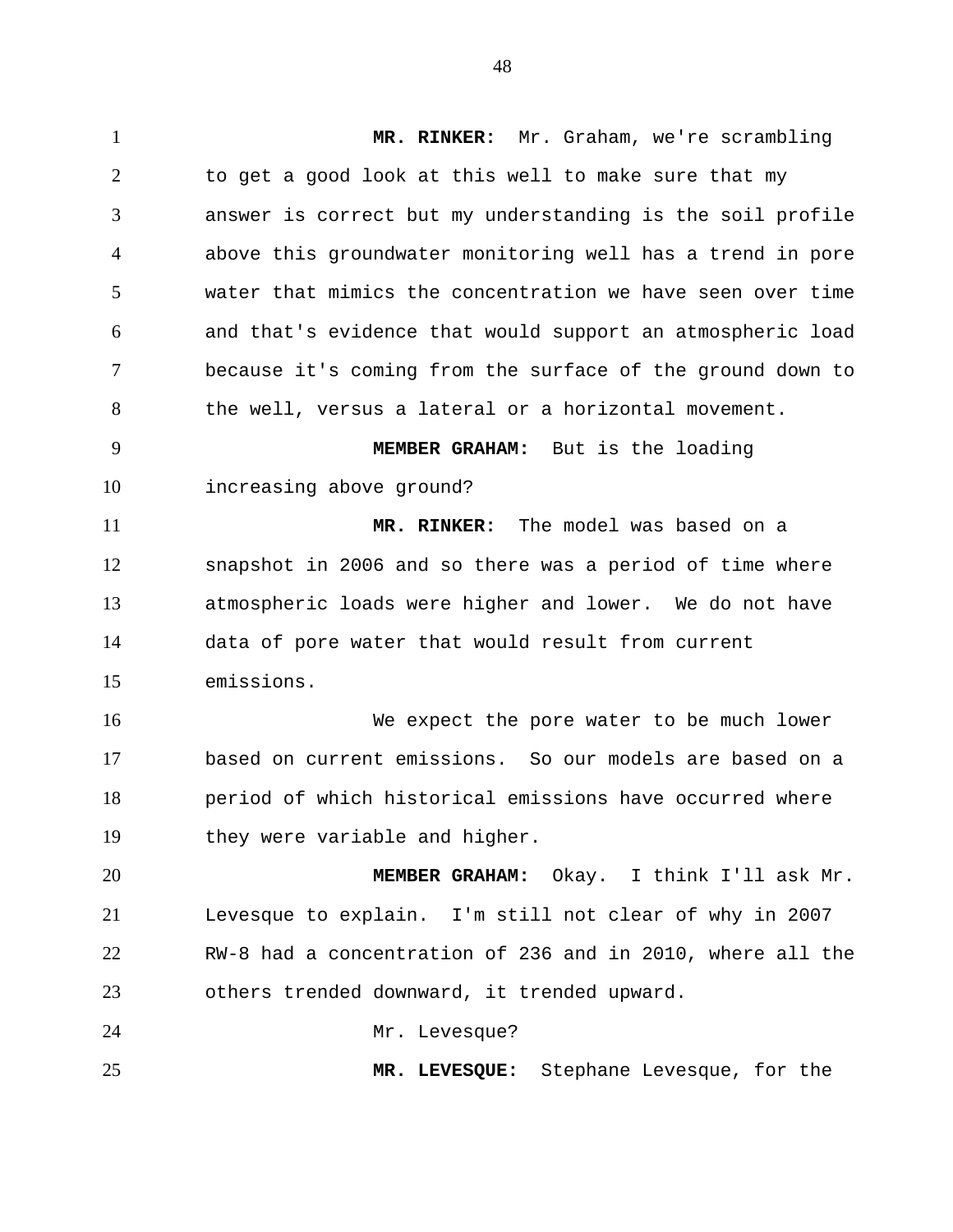record. Thank you for the question.

 In explaining RW-8, I'd like to draw your attention also to two wells that are just beside RW-8 and that's basically RW-9 and 10. They're immediately beside each other and I think we need to look at a snapshot at all three wells to get a better understanding of what's going on first.

8 To put things in perspective, if we look at RW-8, I think it's important to know that that well is on the other side of the Muskrat River. So between the facility and those three wells the Muskrat River is in between.

 So groundwater flow from our facility discharges into the Muskrat River, not at that position, but discharges into the Muskrat River and won't be there 16 for a long time but even if the groundwater flows to such an extent that it would, it would discharge in Muskrat River and not go to that well. So that's the first thing.

 The second thing is the groundwater flow direction is not at all in the direction of RW-8. It's located quite far away from there. So the first thing is if groundwater flow was fast enough, it would discharge in the groundwater of the Muskrat River. So it's not in the direction of that.

And now, three, if we just look at RW-8 and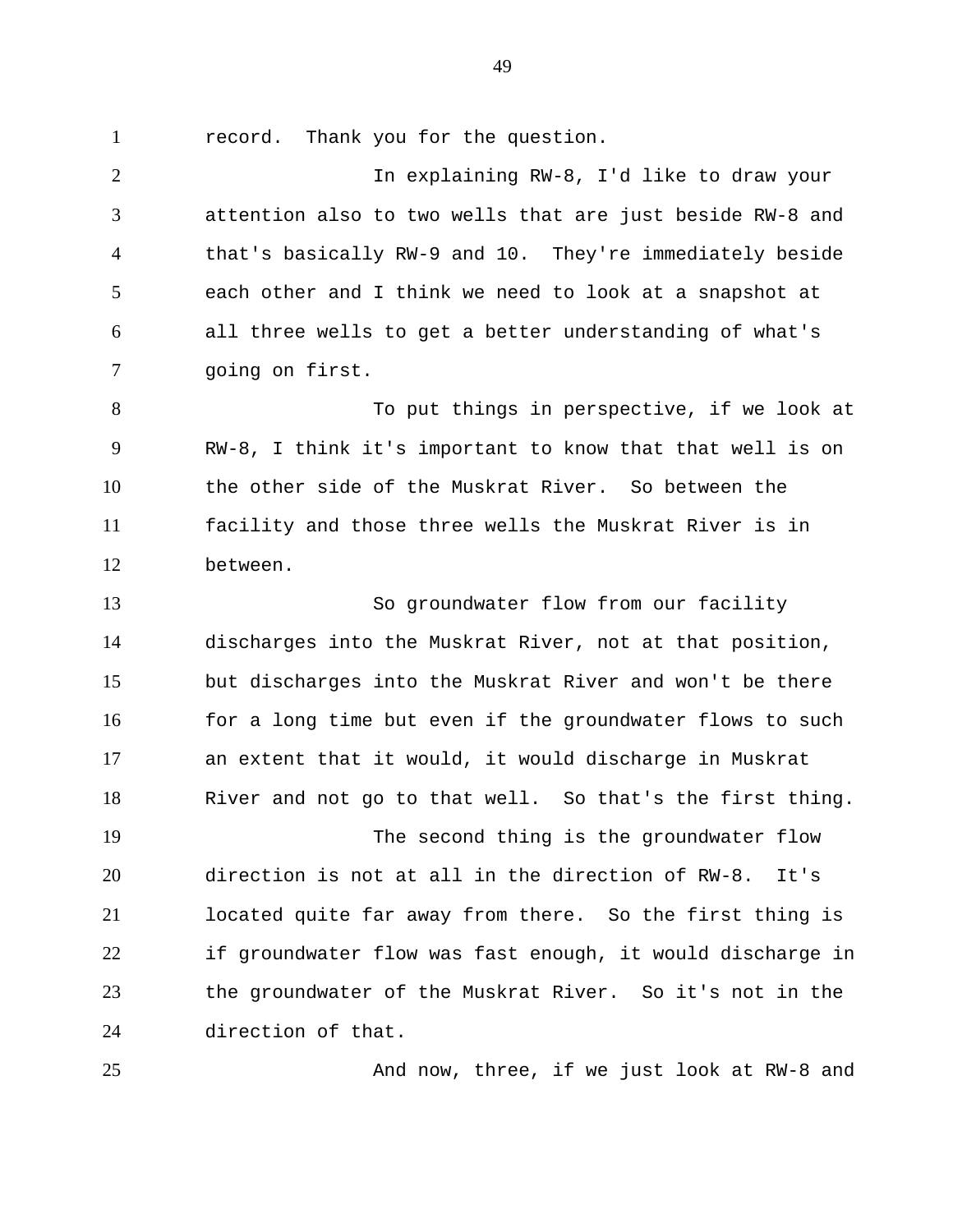the two wells side by side, you can see that all those wells are influenced the same way as each other. And the difference between the results of those two wells is basically in the construction of the well, their depth, 5 the soil consistency, the porosity in that area. I think that if you look at 9 and 10, you can see that RW-10 is fairly stable since the beginning, a very low level, near detection level, and RW-9 has gone down from what it was before but, yet, RW-8 is constant. Obviously, the emissions percolating down through that soil, as they are with our other wells, is doing it at a much slower rate at RW-8 and that's why we haven't seen a decrease yet. But we expect in a number of decades, as we will with all wells eventually, that the concentrations in that well will lower as well. **MEMBER GRAHAM:** But the way the plume moves, if I see that, if there is a plume moving that way, it should be intercepted by 9 and 10 before 8. Eight (8) is further away and that's why I couldn't understand why 20 there is an increase. According to your Figure 2, RW-8 is further away. It's 204 Boundary Road which is further away from 23 the facility than what 9 and 10 are. **MR. ELDER:** Well, we'll give you detail on them. These wells, as Mr. Levesque said, are on the other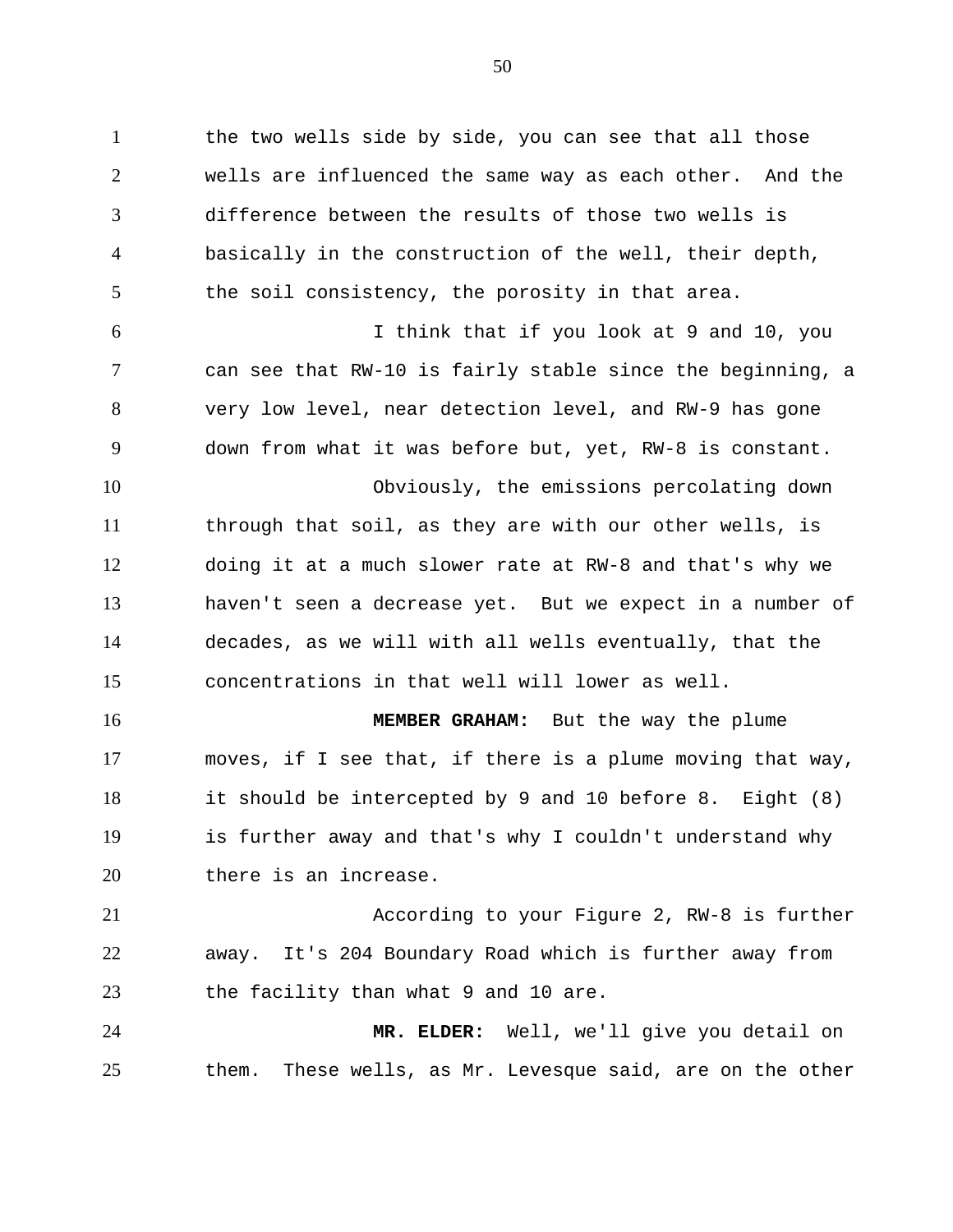side of the Muskrat River. So they're not affected by the groundwater plumes. They are totally dependent on -- they are all dependent by the rain -- tritium washing out in the rain.

They are also not designed as monitoring wells. They are existing drinking water wells. So there is a lot of variation in the wells that can lead to a lot of, again, variation in the results you see.

The three wells are quite close together. Yet, we are seeing very different imprints on them and it could be the design of wells. It could also be on how the behaviour of the rain and Dr. Mihok will give you a little bit on how there can be a variation in that.

**MEMBER GRAHAM:** Fine, but my original question was, can you explain why if it is not from the plume, if it's from precipitation that it's increasing rather than decreasing at a time when we're supposed to be manufacturing and processing in a more prudent way than what there was, not doing it a time of ---

**MR. ELDER:** One is, as I said, I would say if you look at the table, there is a table in Figure 3 of our original CMD that gives all the data. I would say it's relatively stable and decreasing. Don't forget that the measurement sensitivity is about 5 Becquerels per litre. So 236, 238 is the same number within non-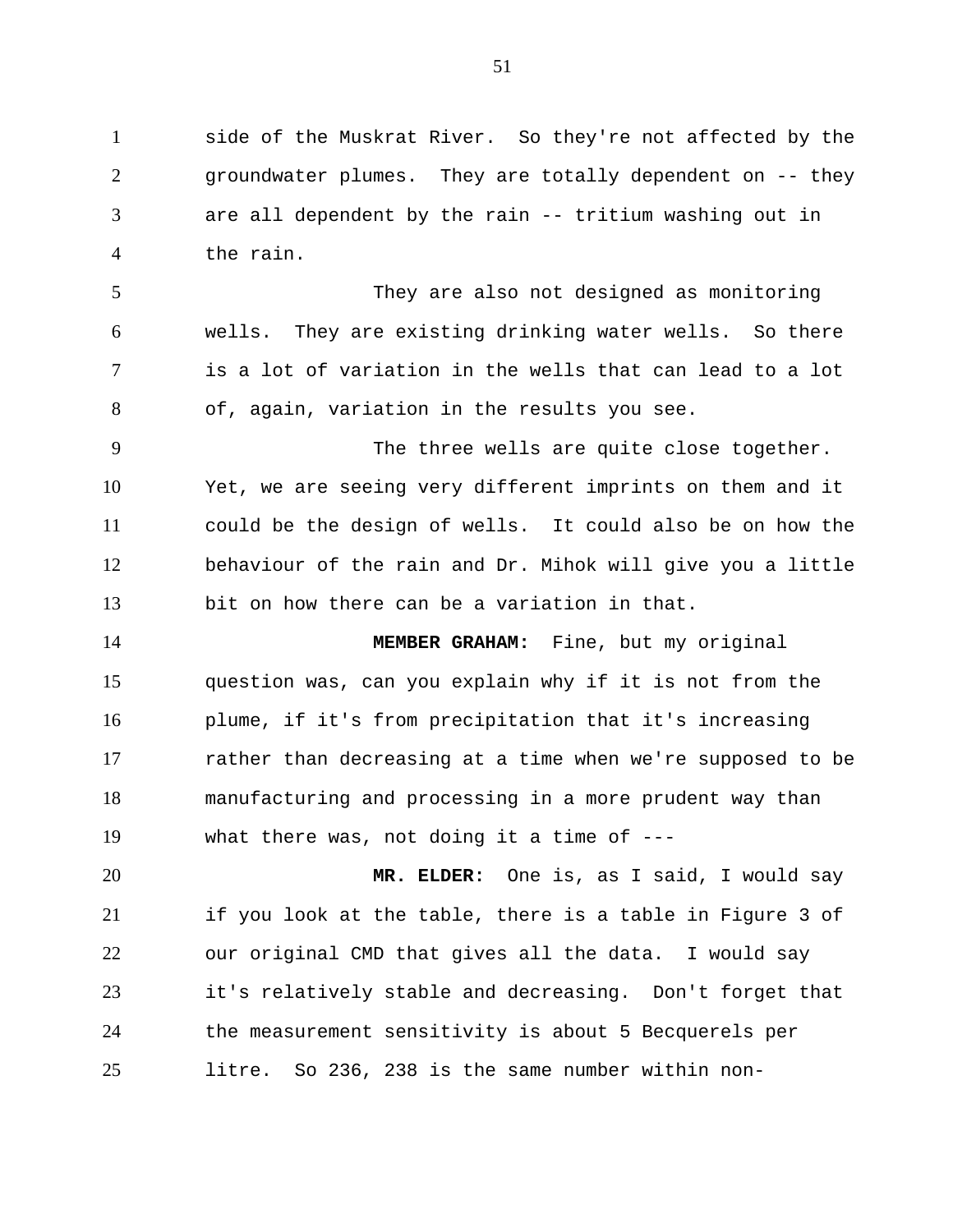certainty in the measurement.

2 But it is strongly affected like all the other wells that what we are seeing in these wells is not the current emissions. What you're seeing is still the effect of the emissions from a number of years ago because, again, the rain falls on the surface and then it has to work its way down into the well. Based on the characteristics of the well, that process of how slow or how fast it moves down will vary on the depth of the well and on the soil characteristics at that site. 12 There is a lot of variation in these points and we agree it's very hard to precisely model what's going to happen in these wells, which is why we're saying that you still would need -- while we are recommending a five-year licence period, there has to be very close monitoring in this period. 18 THE CHAIRMAN: Can I jump -- you will continue to monitor and collect data and annually report to try to verify how good the model is? That's what -- is 21 that the plan? **MR. ELDER:** Yes. **THE CHAIRMAN:** Thank you. **MEMBER GRAHAM:** If I may, Mr. Chair, that wasn't going to be my line of questioning but I had to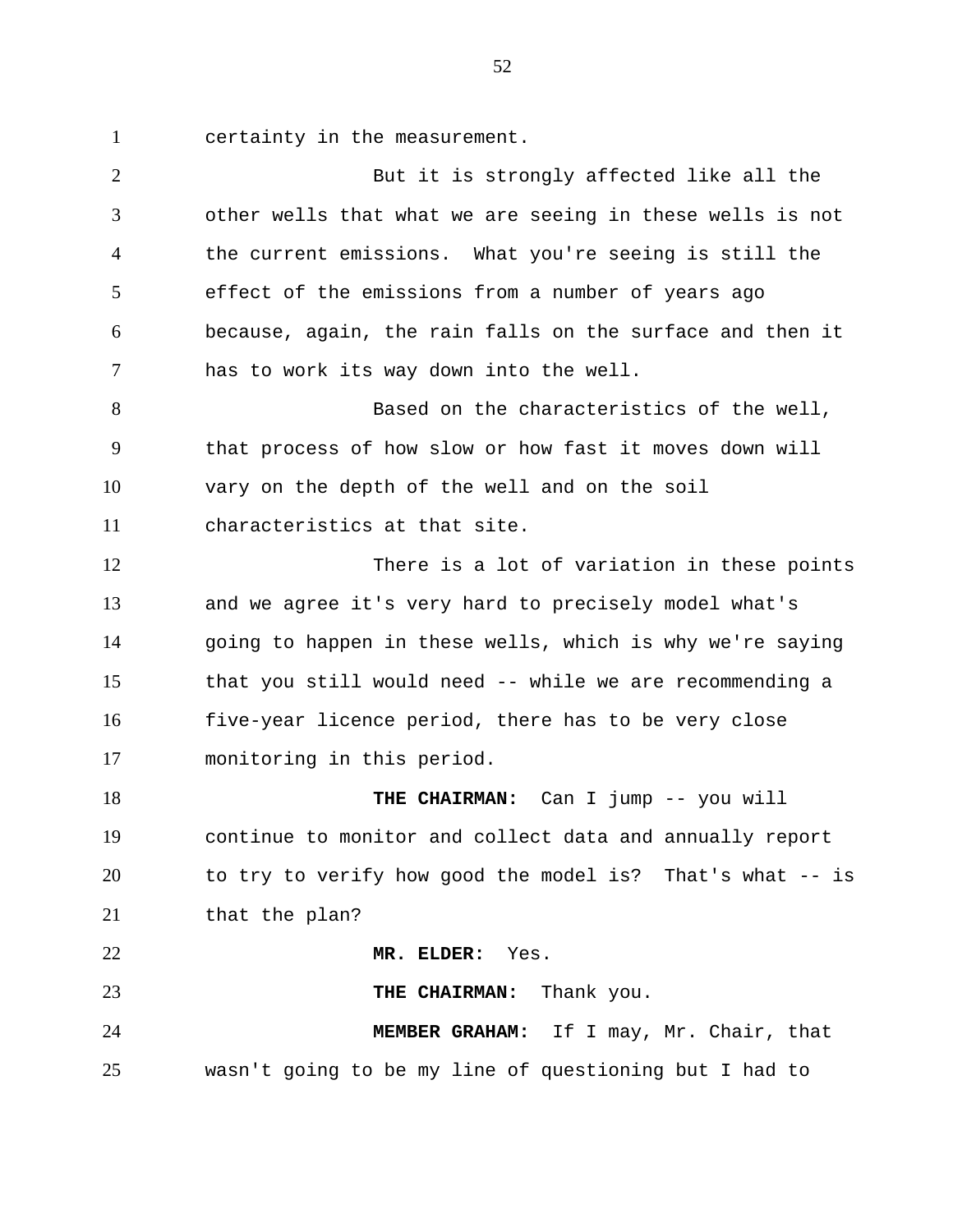follow up. But I have several questions that I'd like to ask.

 The first one is with regard to the reclamation unit. My understanding is, from what we have heard this morning earlier, that in the licence handbook and so on, that does not permit that to be used at this 7 time and during this licence period. Could you explain if that reclamation unit was going to be restarted or re-commissioned, what's the procedure of the Commission hearing about that? **MR. ELDER:** So the process would be, as you know in these -- the new format of the licence, we have defined what's called the licensing basis for the facility which defines what's -- at a very large scale what is in and out. If something is considered outside the licensing basis, and this is what we consider the reclamation to be outside because we don't have a valid safety case for it, it's essentially a licence amendment that would be needed to allow that to be brought into the licence amendment and licence amendments can only be done by the Commission. So we would have to bring it to the Commission, back to the Commission. **MEMBER GRAHAM:** My next question is with

regard to the decommissioning and the decommissioning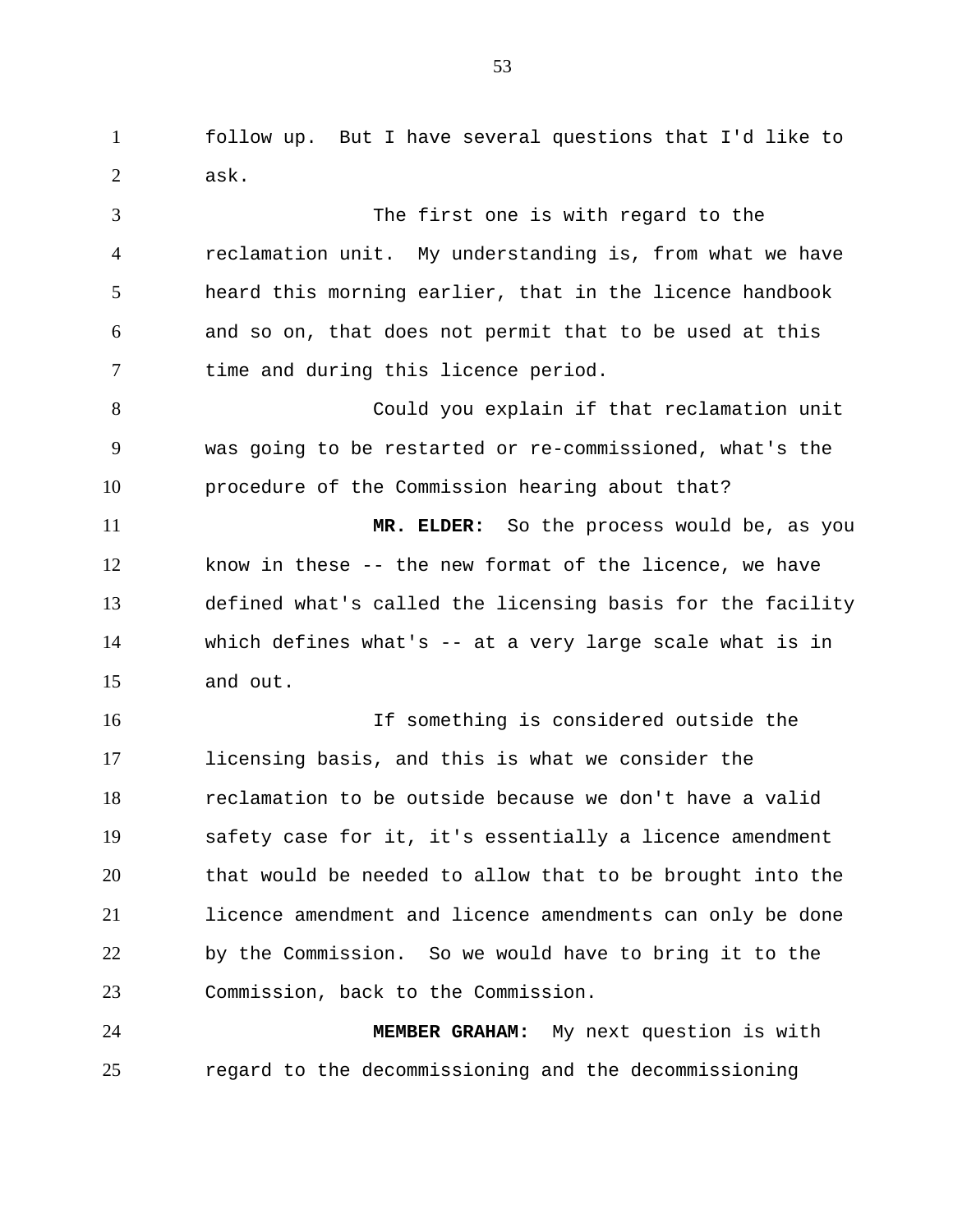repayment schedule or building that fund up to where it's supposed to be.

 Between the time of Day One and Day Two there was supposed to be an additional \$45,000 paid to that fund. Has that been paid? **MR. ELDER:** Yes, it was. **MEMBER GRAHAM:** And there's going to be a reassessment of the decommissioning plan in 2011 and if that trends upward, the decommissioning will cost more than what the fund is requiring now. Will there be -- will the deadline or the 2014 objective of reaching that, will that still be met in 2014 even if -- and I don't want to get into hypotheticals but if the decommissioning fund had to be increased, will it still be a licence condition or in the handbook that 2014 has to be met? **MR. ELDER:** Well, this is another thing that we have to bring back to the Commission because if we determined that the amount of the financial guarantee has to change, it's actually the Commission, not staff that accepts that new financial guarantee. At that time, there would be some analysis of the payment plan as well. **MEMBER GRAHAM:** In the cost recovery, is that status -- is that being followed as per the

agreement?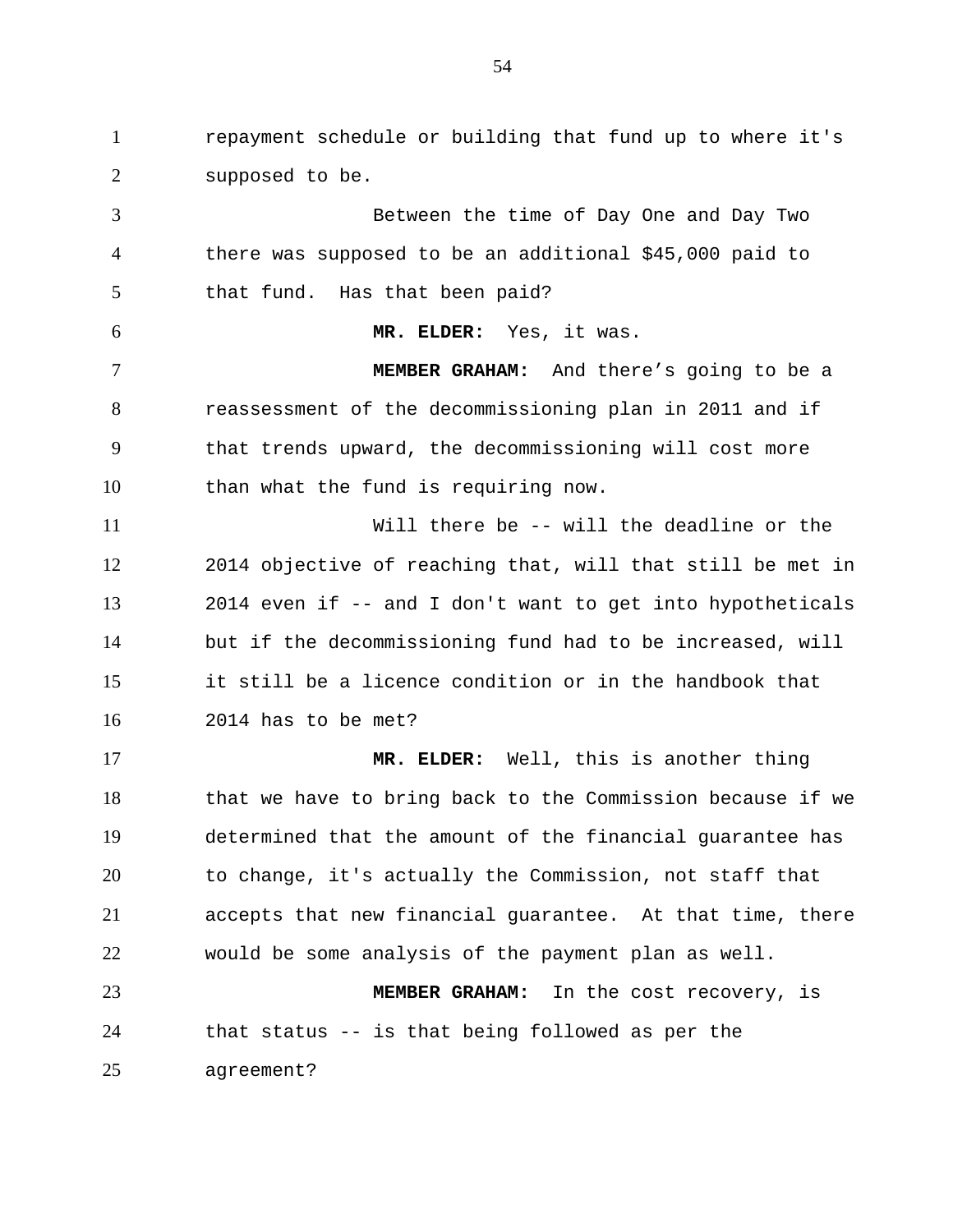**MR. ELDER:** Yes, it is. **MEMBER GRAHAM:** My only other one question I have in round one, Mr. Chair, is with regard to disposals of landfill. And I asked those questions in Day One and I went back through the questions and back through the answers and so on, but something is just not clear in my mind. 8 There are two types of disposals that SRBT follow. One is to regular landfills and other materials is to a licensed facility by CNSC like AECL or some other place. 12 The disposal into the landfill, how is -- and this line of question is to CNSC -- how is that monitored to make sure that the material going to the landfill is below or meets the criteria of material going into the landfill? And I -- there was 65 barrels and we gather we had a -- so many were done in one year and so many the next and there's still some in inventory and I just want to know how those are monitored to ensure that material going into the landfill is not contaminated. **MS. ERDMAN:** Ann Erdman. The licensee, SRBT, is required to keep records of all waste management, all inventory at their facility. This is verified by staff at inspections.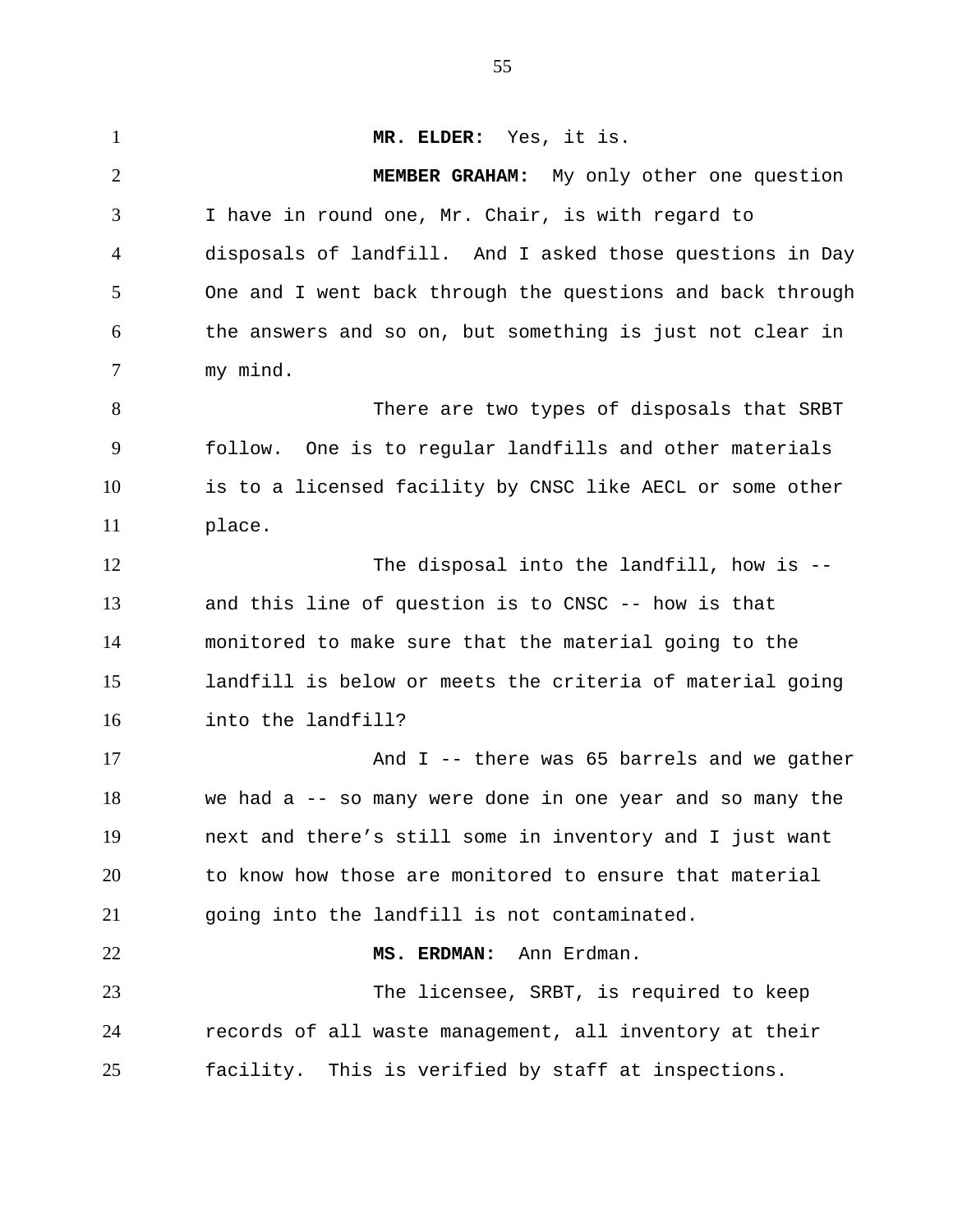For waste disposal, with the new clearance levels, the new ones that were adopted or put into the regulations in 2008, it's -- the onus is on the licensee to ensure that their waste program incorporates all waste. So their waste program must incorporate when waste becomes under the clearance levels and is therefore released. 7 So at the CNSC we looked at both the way that they, SRBT, verifies this -- so they submitted information to us, we did a desktop review of which we looked at the numbers, actually their way of doing it, the way that they did the sampling of the waste and we'd looked at their calculations. So we ensured that the -- looking at that information we verified they met the regulations. Their requirement is to keep their records and during future compliance inspections they will have to demonstrate where their inventory goes. And those will be records that CNSC staff will look at. **MEMBER GRAHAM:** You actually monitor or check a container before it goes to landfill on spot checks or anything else to ensure that this is done? **MS. ERDMAN:** No, we don't. **MEMBER GRAHAM:** The material going to

 landfills, I believe, would be coveralls, gloves, things like that, waste, sweepings off the floor and things like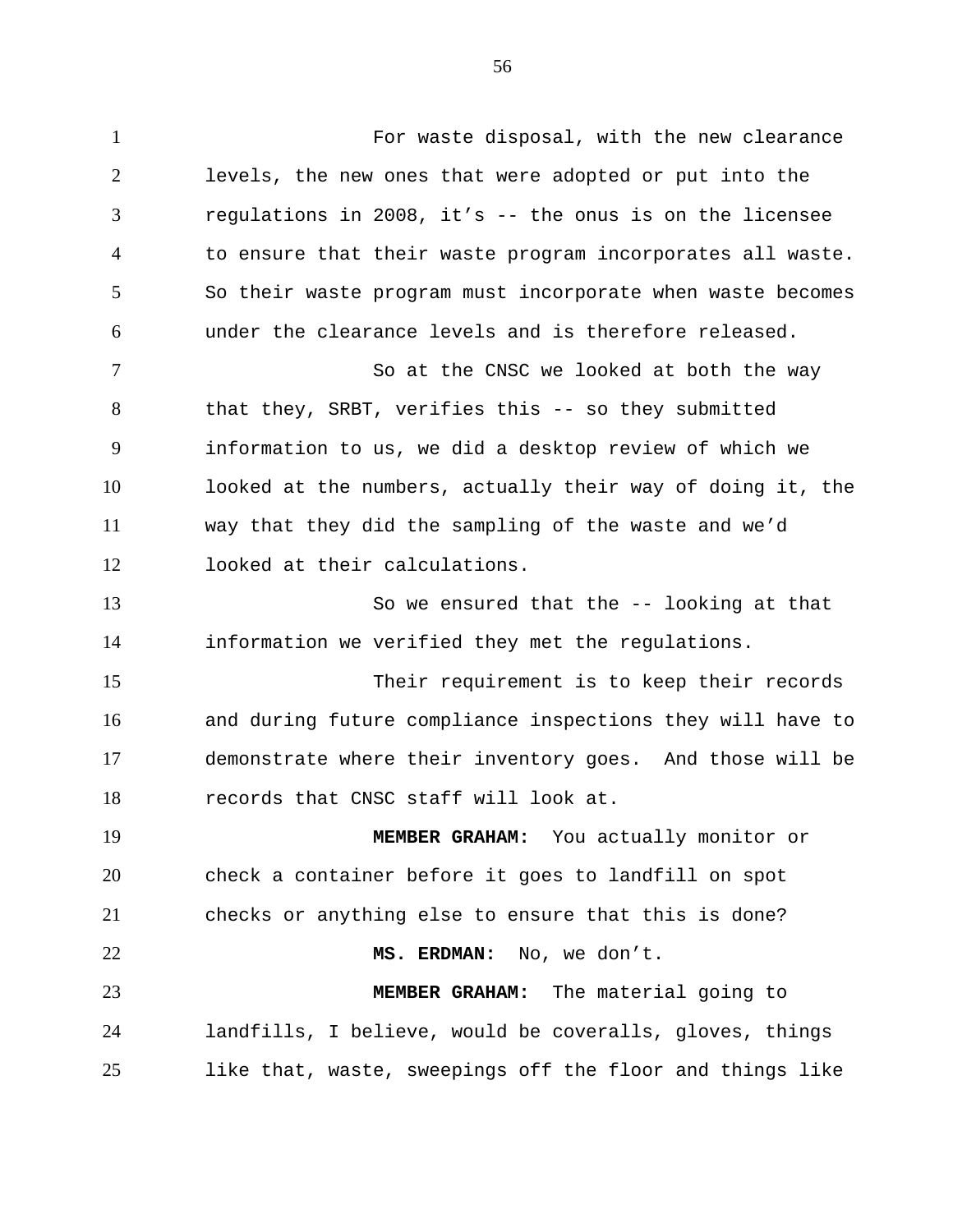1 that.

| $\overline{2}$ | In other facilities, like a power plant and                |
|----------------|------------------------------------------------------------|
| 3              | so on, is that -- does that material also go to a landfill |
| 4              | or is that gone into dry storage?                          |
| 5              | MR. ELDER: Consistent with -- I'm not sure                 |
| 6              | if I can give you absolutely all the details, but          |
| $\overline{7}$ | consistent with good waste management practice of trying   |
| 8              | to segregate and separate waste, all the power reactors    |
| 9              | have developed programs where they put things into -- AECL |
| 10             | has what's called a "Lightly Clean Program" and trying to  |
| 11             | minimize the volume of material that has to go to a low-   |
| 12             | level waste.                                               |
| 13             | So they all do this. They all review.                      |
| 14             | They all measure, monitor, separate, segregate and         |
| 15             | determine which ones need to have a -- values that need to |
| 16             | be -- go to low-level waste.                               |
| 17             | First is the material that is below                        |
| 18             | clearance levels and can be sent to other storage          |
| 19             | facilities.                                                |
| 20             | So it's standard practice and is actually                  |
| 21             | consistent with what's considered good waste management    |
| 22             | practices.                                                 |
| 23             | THE CHAIRMAN: Go ahead.                                    |
| 24             | MR. LEVESQUE: Stephane Levesque, for the                   |
| 25             | record.                                                    |
|                |                                                            |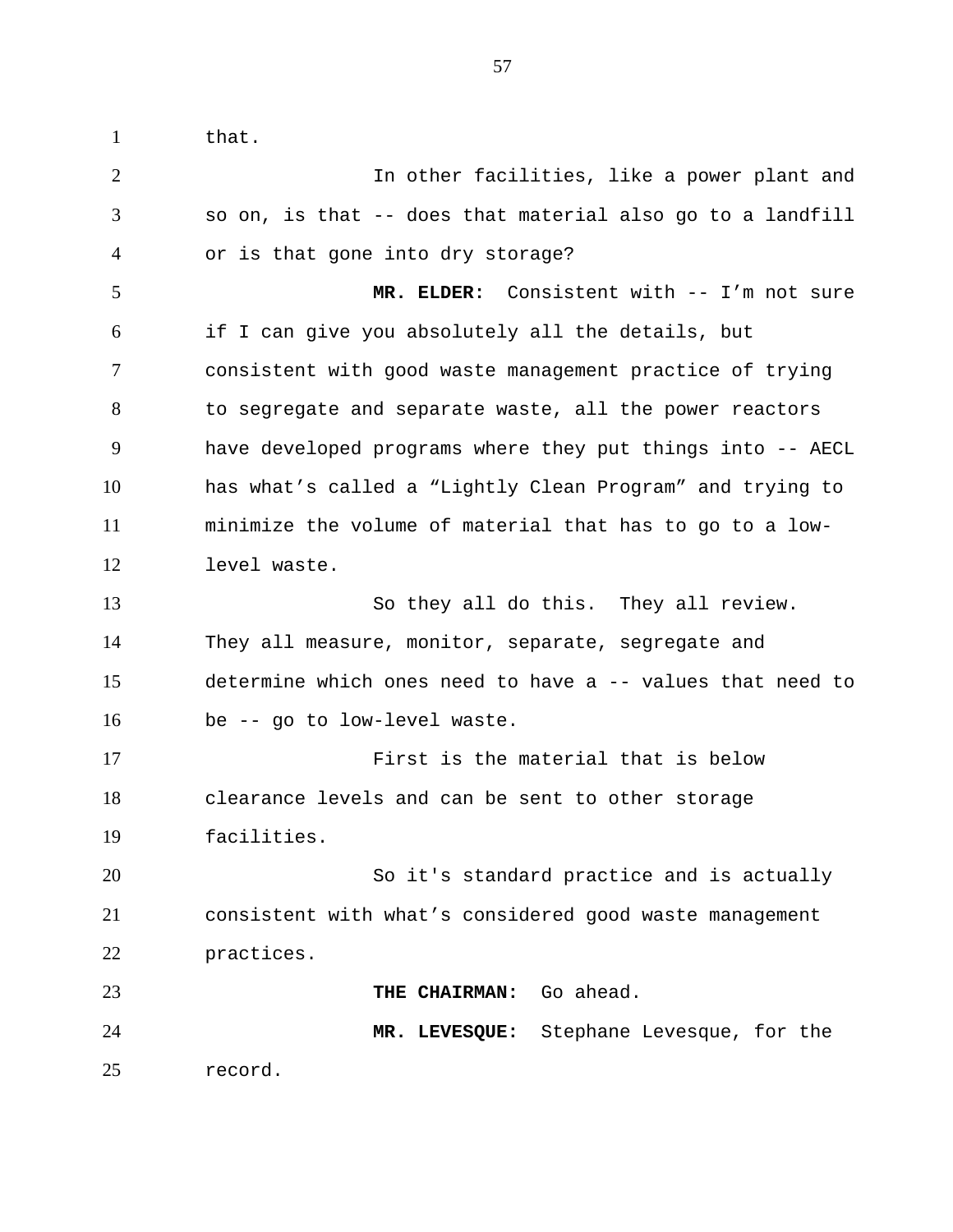I'm sorry; I'd just like to provide a bit of additional information on that, just -- I think that's relevant and important.

 We've researched what other facilities do regarding their waste that meets the criteria, the regulation, and like us, yes, they do dispose of it to landfill.

8 Again, the requirement concentration under the regulation is to meet concentration of the waste of 1 MBq per gram. It's important to note, I think, from our detailed assessment of all the waste we're actually at less than 1 percent of what the regulatory requirement is for allowance to disposal to landfill.

 In addition, that being said, I think we should note that yes, we disposed 20-odd drums a year for the last two years. But due to our waste minimization practices that we've implemented at our facility we expect 18 that numbers that drop greatly since then where we are only going to generate two to four drums a year of that type of waste over the years to come.

21 Thank you.

**THE CHAIRMAN:** Thank you. Monsieur Harvey? **MEMBER HARVEY:** Merci, monsieur le

president.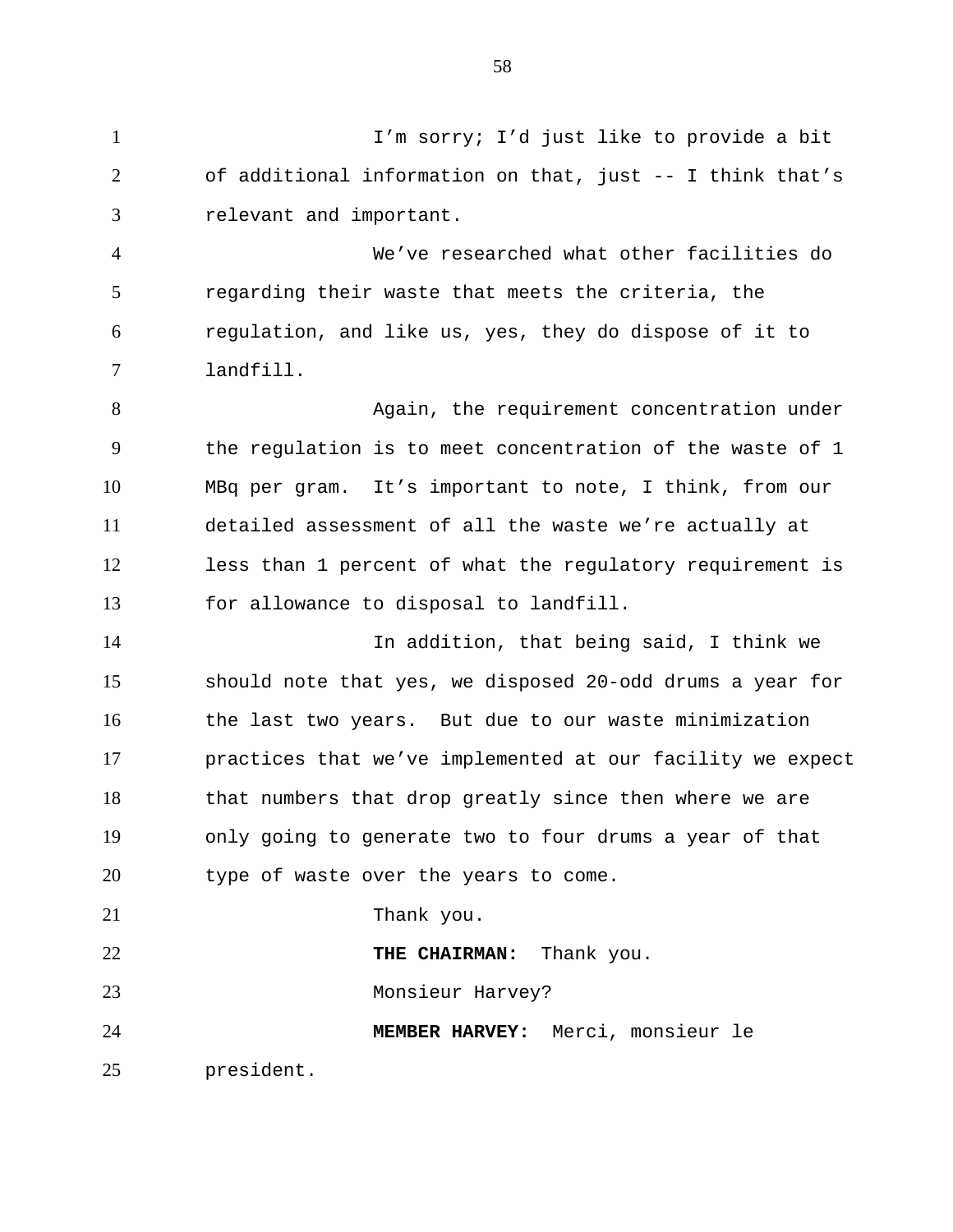I would like to come back to my first question for the Reclamation Unit. 3 A large portion of the public perception on SRB activities derive from the time that this Reclamation Unit was operated. And I understand that if a request for such a unit would come to the Commission, that the Commission itself will have to decide. 8 But would the public be invited to participate to such a decision or would that be just a Commission decision without any public opportunities to participate? **THE CHAIRMAN:** I think staff will start. **MR. ELDER:** I'll start but the real answer is through Mr. Leblanc. But there are criteria that the Secretariat has set up on when it would be -- what's called their abridged hearing versus a full public hearing. And one of the considerations that we have to show is that there is not a level of public interest in the subject. Clearly in this case in the Reclamation Unit there is public interest in this, so that our staff recommendation would be that this would be brought to a full public hearing. **THE CHAIRMAN:** So it's as per usual, we make those decisions on a case-by-case basis, subject to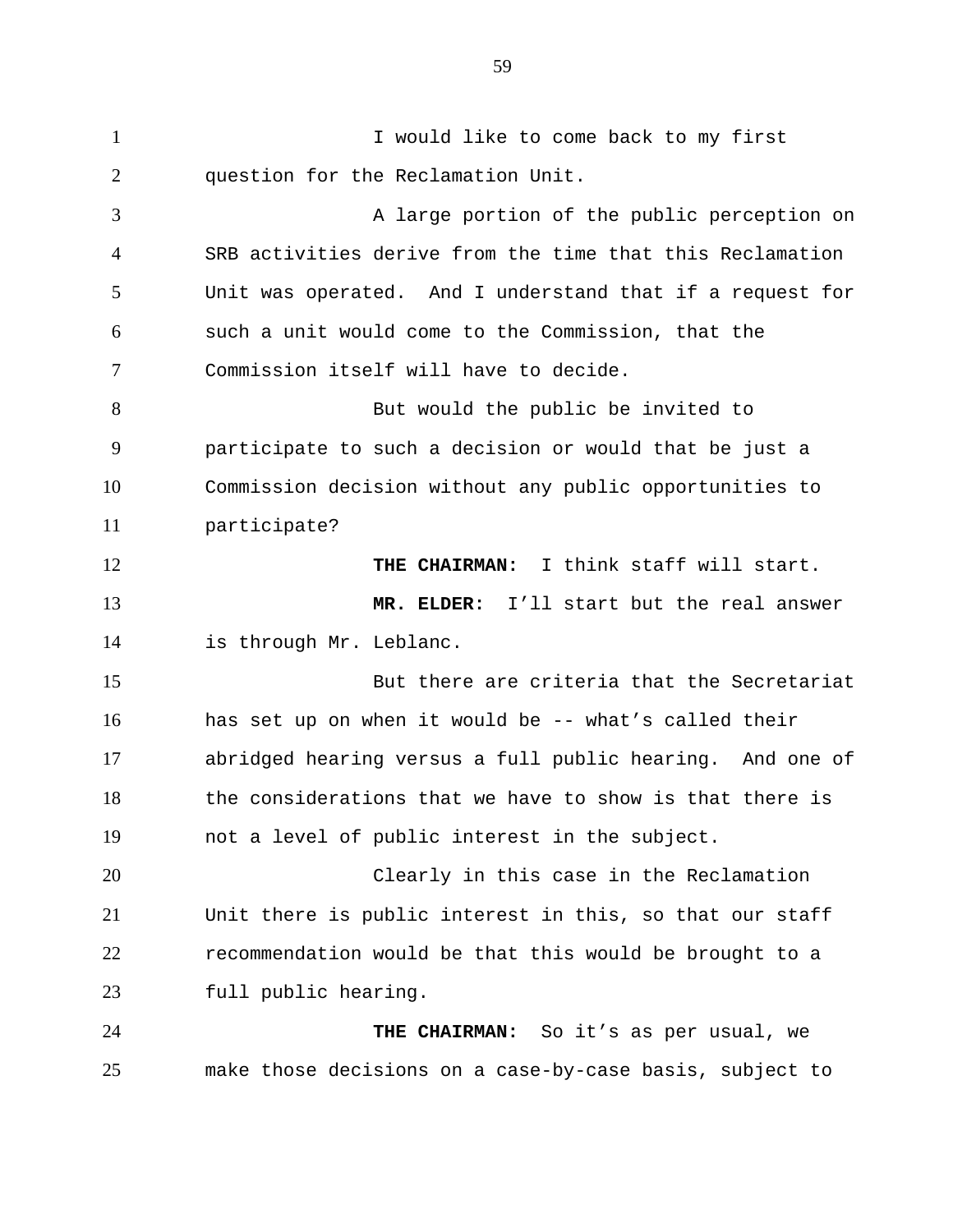the application. But I think without pre-empting our decision process I would sort of concur with the recommendation. **MEMBER HARVEY:** Okay. Thank you. Now, Mr. Levesque, what would be the incentive to submit such requests? Do you have any obligation to receive and to dispose of sources that has been -- that you have provided to clients? Do you have any obligation if the client at the end decides to return it to the SRB? Do you have any obligation to do something and -- because I had difficulty to understand because in your supplementary document you provided you said sometime the client will have to pay them, that there would be a fee, sometime there would not be a fee. So could you elaborate a little bit on that? **MR. LEVESQUE:** Thank you. Stephane Levesque for the record. From my understanding there's no obligation to take back the product. We do have a recall procedure in place. We do out of good practice offer a disposal route for our customers to take back, not only our product but product from our competition. Again, as I elaborated in the written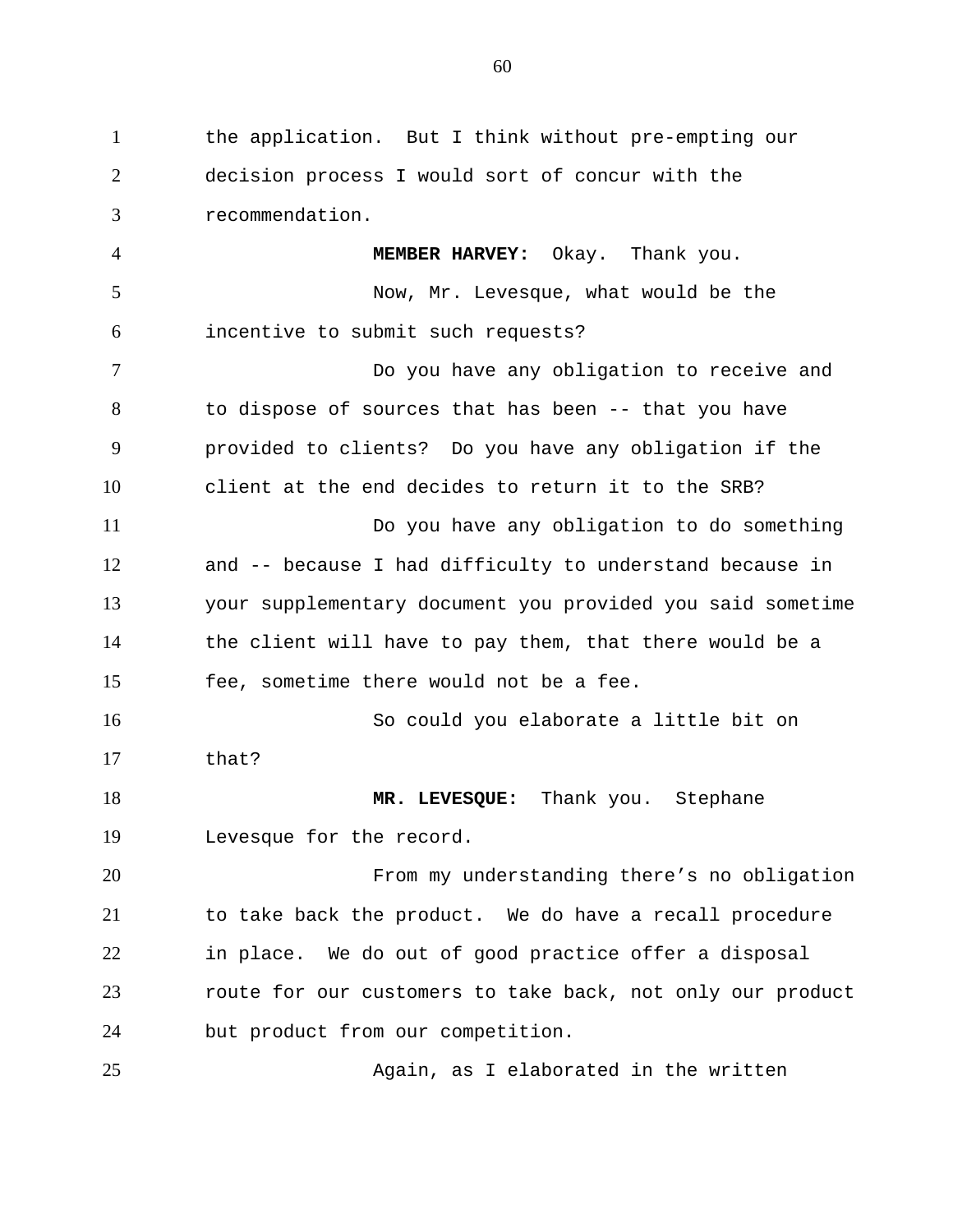submission, that's done in a variety of ways, we got certain military customers that pay for disposal upfront so we're -- in that case we are under obligation to take back their product.

 In other cases, as with tritium-activated self-luminous exit signs the customers are able, according to the regulations, if they meet the criteria set out in the regulation, to dispose of it through landfill but we still offer those people a disposal route.

 When you ask what would be the basis for a reason for us to want to start the reclamation process again, it's basically for recycling of the tritium gas.

 Not only is there gas in the expired products that we get back from our customers, our competitor's customers, but we also have light sources when we produce that don't meet our quality requirements and that now are disposed of.

 And we'd like to be able, possibly, to reuse the gas within those -- those light sources or we have a few light sources that have leaks, don't meet requirements and that contribute to our -- to our emissions right now.

 So if we were to say to take a light that we know has a certain leak rate to the light and we could basically -- instead of containing the light source we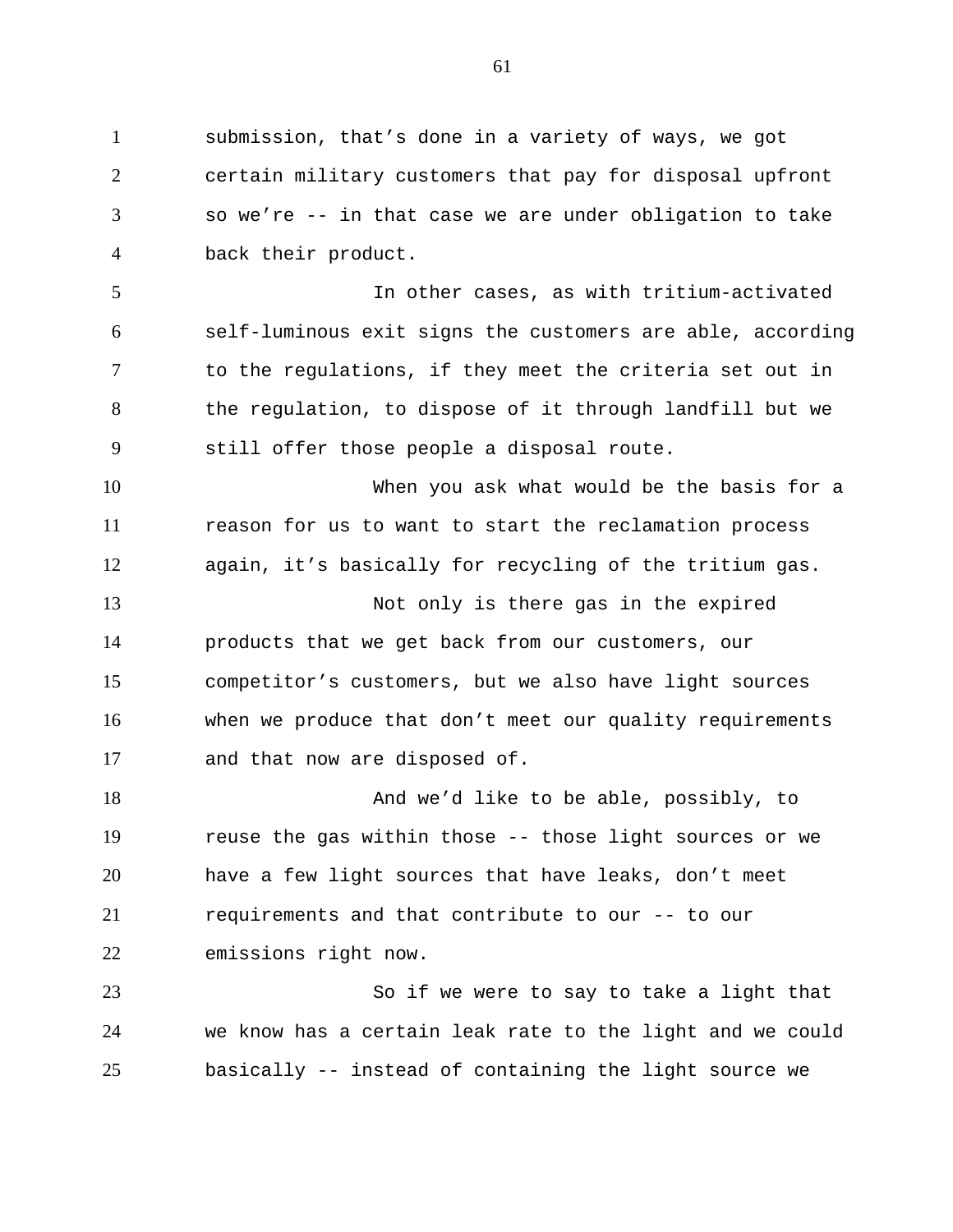basically regain the tritium in it and reuse it. So there's a variety of reasons why we'd want to do it, not just from a product recycling point of view but from a day-to-day operational point of view. **MEMBER HARVEY:** So are you planning -- you said you were looking at some new techniques and can you foresee in the short future a project to be submitted -- in the next five years, for example? **MR. LEVESQUE:** Stephane Levesque, for the record. Obviously it will depend on the type of licence term that we're provided here today because obviously licensing efforts and new licensing efforts are so taxing on a small company like ours, that first to be able to properly assess the reclamation process, we would need some time to do it but should we be given a five-year licence, we've internally made a commitment here that within two, two-and-a-half years within that licence term, we would basically come to the staff with our decision as to whether we're deciding to decommission the equipment and give a timeline for that or to propose a new type of modified equipment and provide the full assessment for the staff's review and obviously accompanied by a licence application.

To elaborate on the point that was made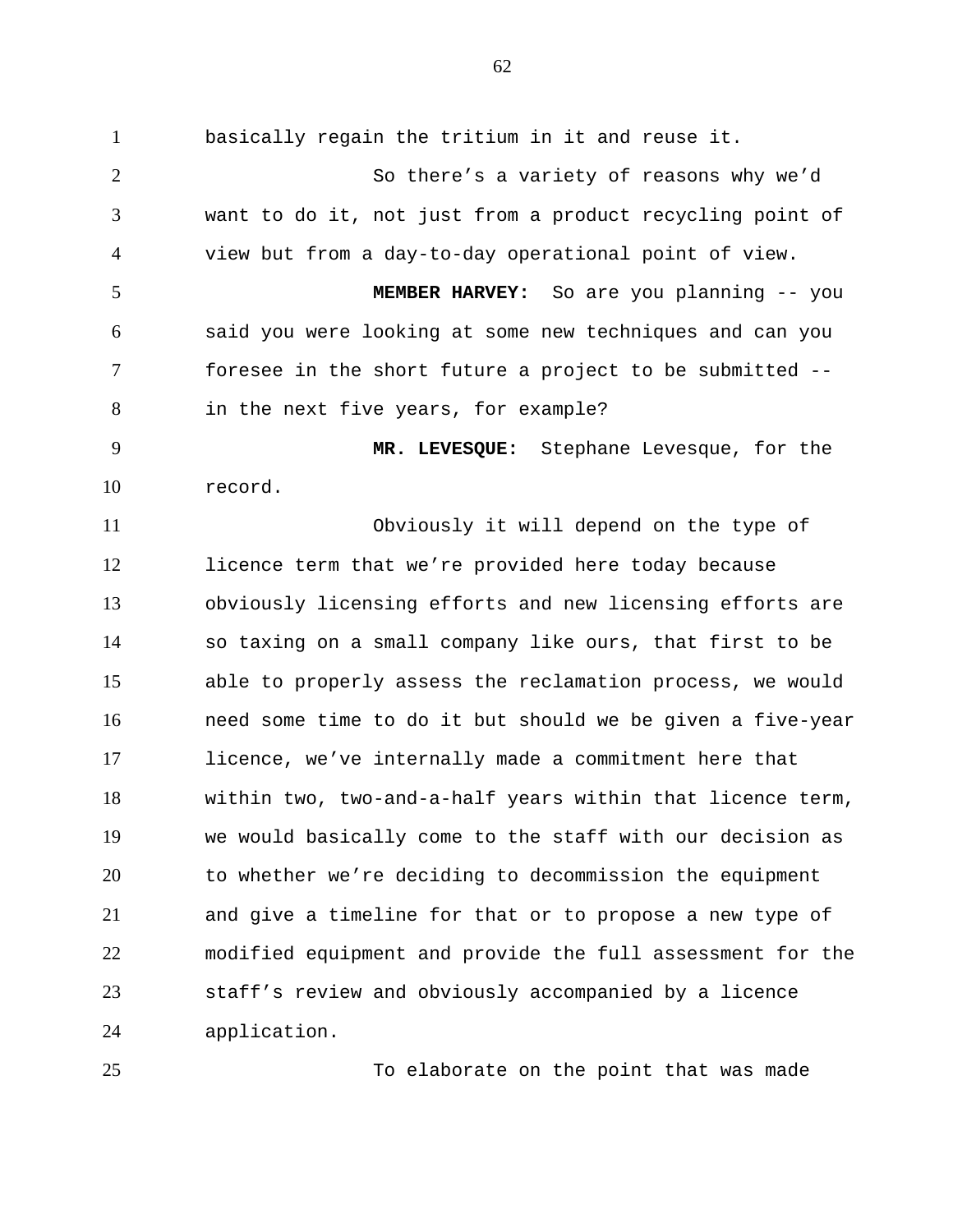earlier, not only is it from the public's point of view, obviously they want to know so we wouldn't want this to be something, to be honest, that only staff had a say in. We would want to have some type of public hearing or forum in it because the actual reason why we stopped doing a reclamation process is because we had identified that in our meetings with the public to be their single largest source of concern other than third party monitoring. So it's not something as a company that we think would be very smart to just want to try to get approved quick without much public consultation. We'd want the public involved and to have the same -- what's going to happen then hopefully, hopefully make them comfortable where we're going to do if we so decide to start the operation or a modified operation again or decommission the equipment.

 **MR. ELDER:** Just to add one point about the recall procedure. Obviously there's some concern that when the Nuclear Substance and Radiation Devices Regulations were amended in 2008, the word "result" recalled procedure for self luminous safety signs was removed, was actually replaced by a broader condition that any manufacturer and distributor of radiation devices -- not only tritium science -- but any manufacturer have a procedure for return of radiation devices to the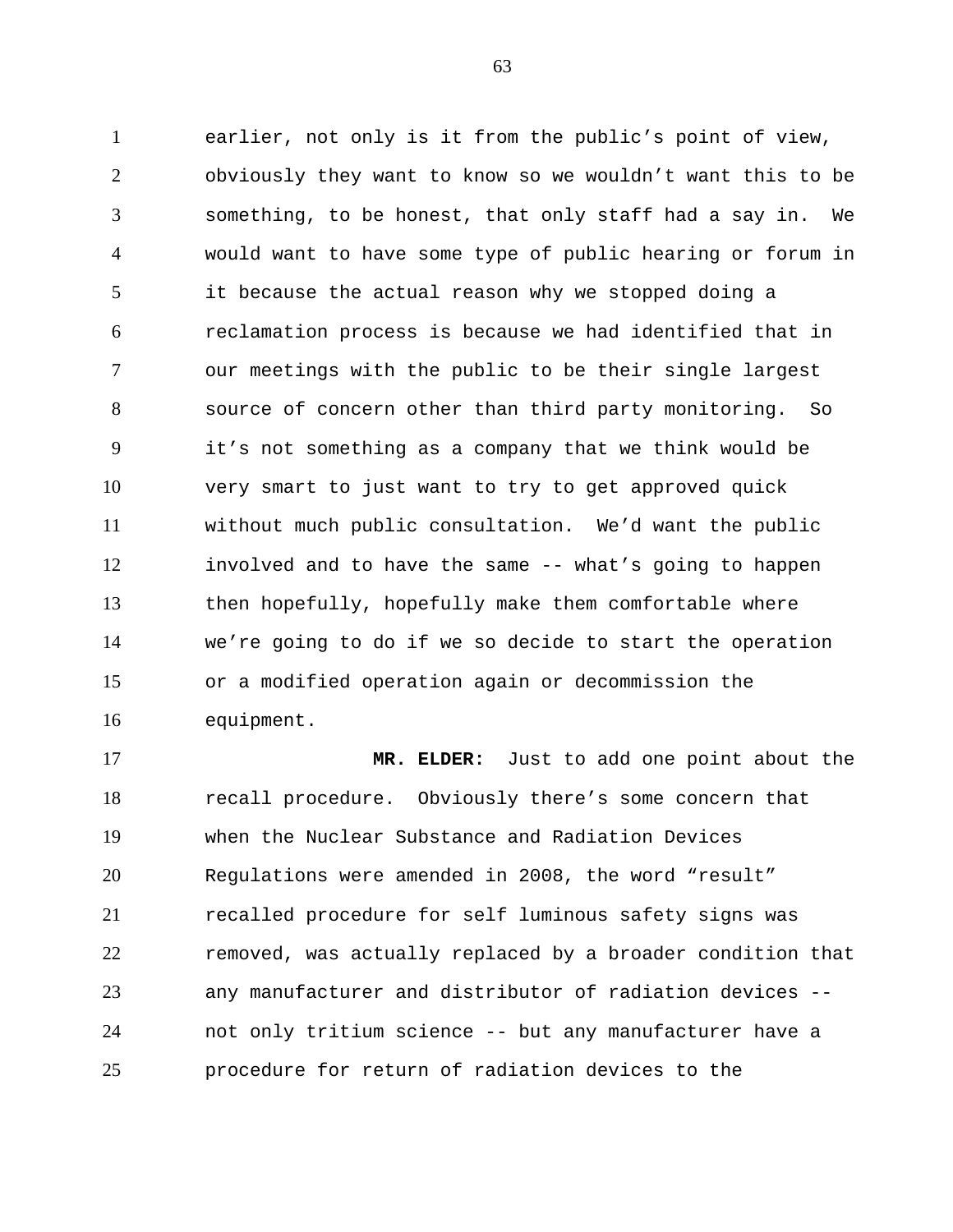manufacturer. So the word "recall procedure" was removed but there is still a requirement to have "return to manufacturer" and it was broadened out to all device manufacturers.

 Our view is just a broadening of that and obviously the word "recall" was removed and I think that has led to some confusion. But to clarify, the expectation has remained and the requirement actually has remained the same.

 **THE CHAIRMAN:** Just to clarify, I'm still puzzled by when you -- there's an obligation to return. The users don't have to return the material, right? So presumably after a certain amount of time the equipment, the gas decays and normally how long is this particular science good for and then what do they do -- your clients 16 -- how many of them, what percentage of your clientele actually return this stuff and what are the procedures in other countries, you know, to disposing of this material?

 **MR. LEVESQUE:** Stephane Levesque for the record.

21 I'll try to do my best to answer your question. I think one of the things people have to remember is that the facility in Pembroke has been in operation since 1990 so you're looking at a 20-year cycle. While our company has been in operations there's been two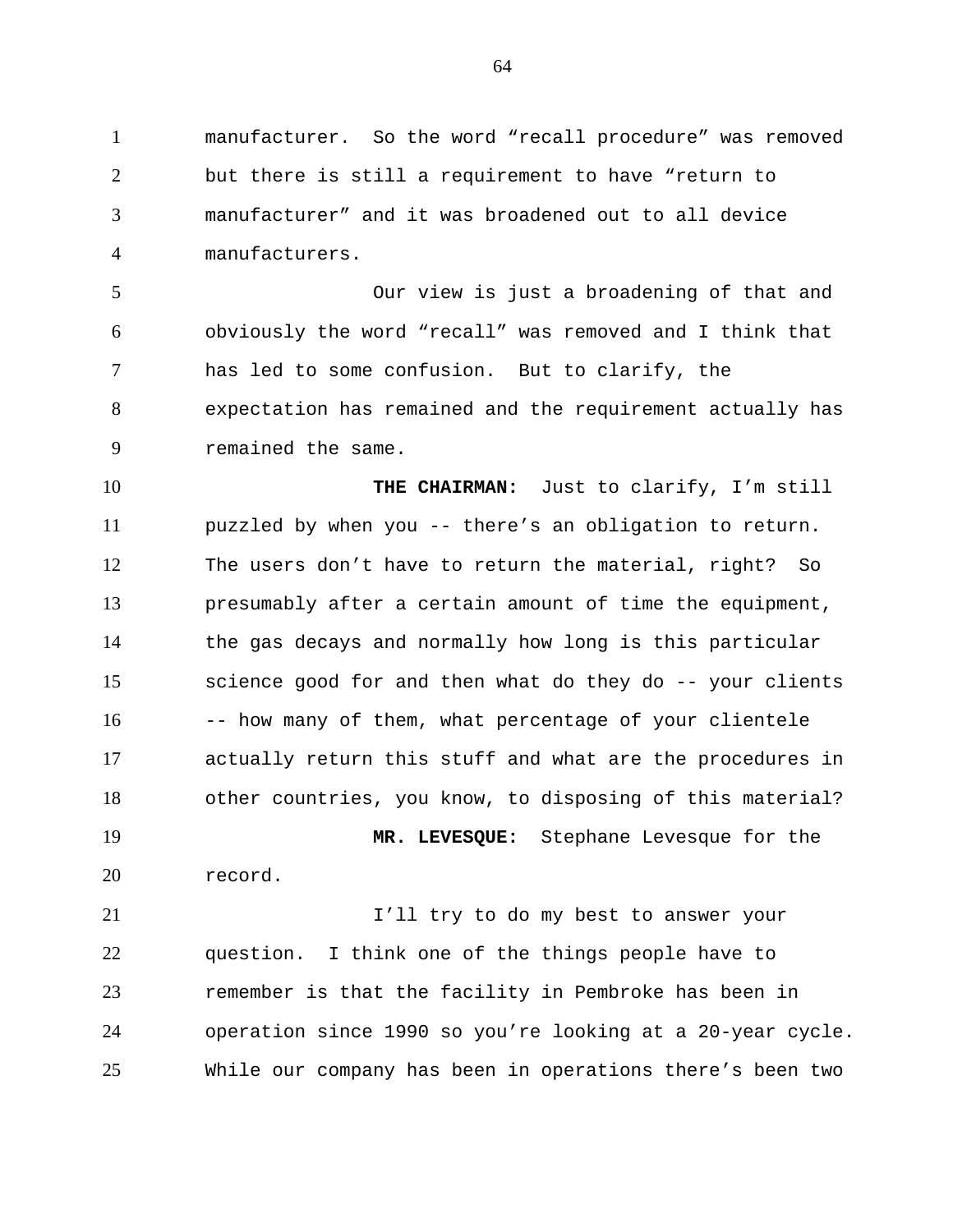manufacturers of the product, a third one to a smaller scale, that are still in the world producing these devices and there used to be a number of other companies that are no longer administered so they have been closed. So we're dealing with a very large question as to if we deal only with stockpile SRB Technologies Canada's products since we've been in operation since 1990, we have the record for -- records filed those products and where they were shipped and we attempt to get the product back from a customer obviously to try to generate sales for ourselves. But I'll give you an example in the case of

 the military, even Canadian military, their product is designed typically for a seven to ten year life. The military, due to their budget constraints especially in Canada, have continued to use the product at a much decayed brightness, much decayed basically quality, but they've continued to use a lot of the products.

 Some other military agencies also faced with some project constraints have just basically decided to store the product. We've tried to get them to dispose of it, obviously, because we want to sell them replacement but there's a variety of things out there -- I'm not aware of regulations in every country but I know that customers have chosen to either store their product, to keep using it although it does mean that quality requirements that it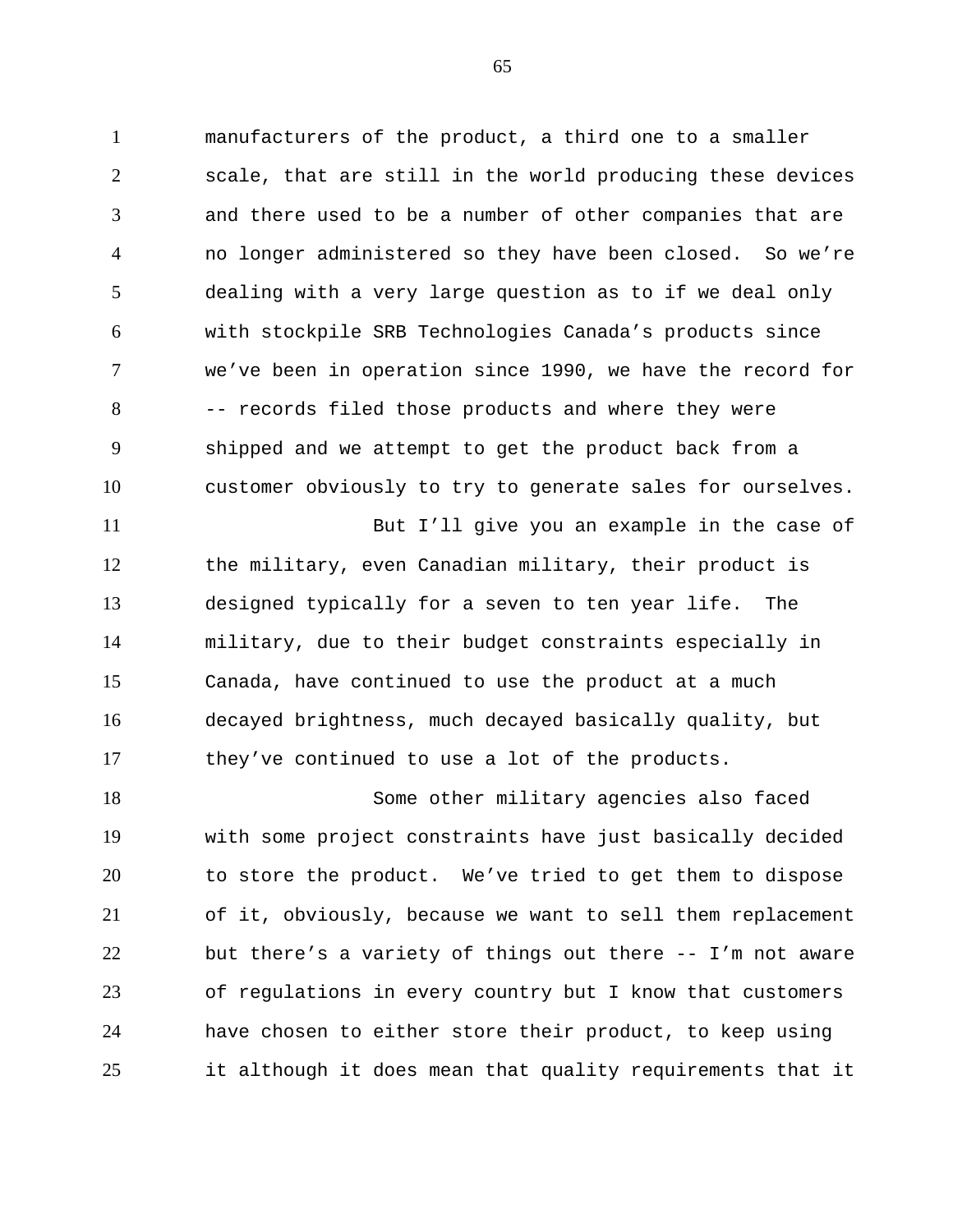was intended for, for use, or some have decided to dispose of it. So it's a variety of things that happens and couple that with a large number of manufacturers that either existed, supply products and the ones that currently supply product that were also asked to look at. It's a much broader question.

 **THE CHAIRMAN:** My question is, when a customer wants to dispose of this, are they aware of what's the right procedure and what's the level of radiation this device has or they are aware of how you dispose of it?

 **MR. LEVESQUE:** Stephane Levesque, for the record.

 I think at SRB Technologies in Canada we've done our best to educate the customers for them to be aware of what they have to do when they dispose of products so I can categorically say from my tenure as president of the company that the people that have purchased product from our company are aware of how they have to dispose of it and what the methods are and what's approved or not. But again, we're only a small part of the picture and I can't say that from my personal experience that every customer is aware. We're trying to make them aware because we're trying to generate sales. The more people that are aware as far as we're concerned,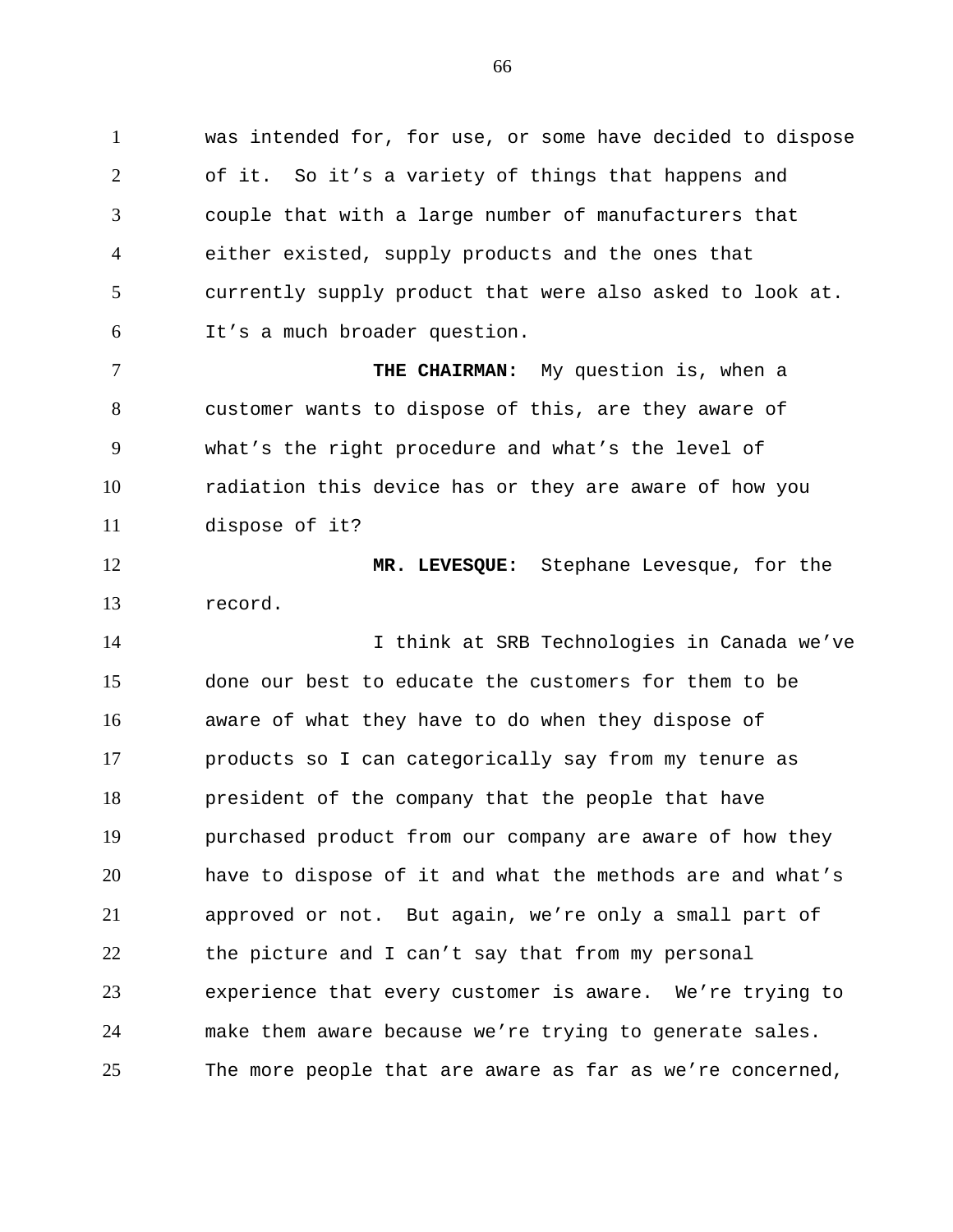the better it is for us but I can only attest to the people that we, our company, has sold product to. **THE CHAIRMAN:** My last kind of a question on this. You're aware of the Walmart situation, right, in 5 the State? I don't know if they are part of your clientele, but it caused all kinds of turmoil over there about the disposal and storage of this. Walmart didn't know -- Walmart, it seems to me, didn't know how to dispose of this or didn't know how to store of it, so what's going on? **MR. LEVESQUE:** Stephane Levesque for the record. **I** really appreciate that question. There's a number of large companies that we've sold product to. We've tried to -- I can say that on the record -- we've 16 tried to basically get in contact with Walmart and offer them a disposal arrangement for the product that they had but we weren't able to get that contract. We again educate our customers as to what the regulations are, how important it is to track the product and to dispose of it properly and we've done that with a number of customers that we've disposed -- and that had disposed of product properly. I think it's a shame and it puts a black mark on the industry, what happened in this case, but fortunately and unfortunately in some sense, we had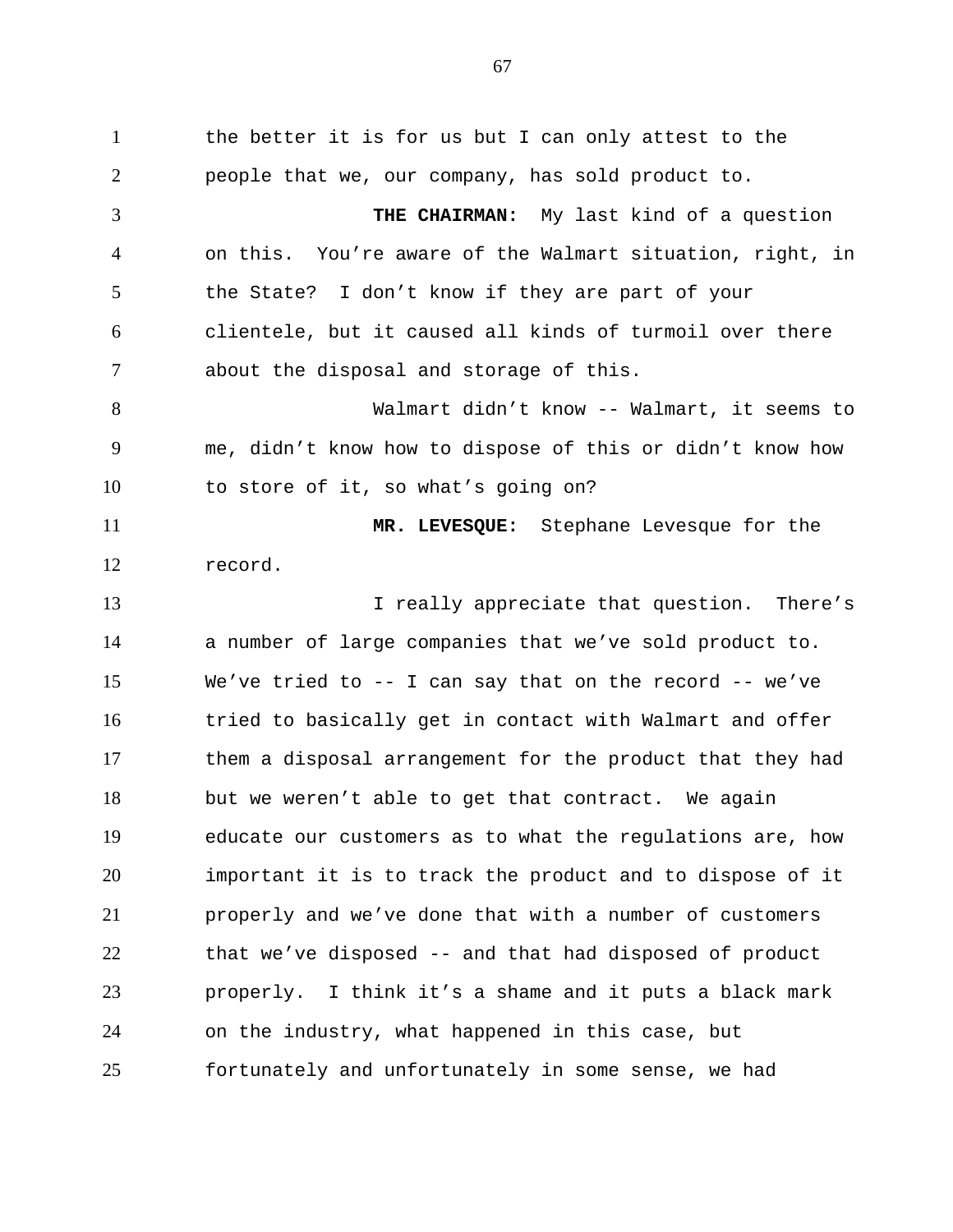absolutely nothing to do with what happened with the disposal there. We tried but we weren't able to get involved but we try with our customers to basically educate them so that this doesn't happen. 5 THE CHAIRMAN: Mr. Harvey? **MEMBER HARVEY:** I thought that after what you said, Mr. Elder, that at the end of the useful life that kind of product could be disposed in a normal landfill. So is it correct or there is some difference? **MR. ELDER:** There are some requirements in the regulation that spell out when they can be sent to a landfill but there are some restrictions on that. There were restrictions on the amount of tritium means a sign, there's a restriction that it cannot be a manufacturer who does this. So if it's returned to a manufacturer or a licensed facility, they cannot send them to landfill. It's just a way to control the volume and there is also a requirement to have this, the manufacturers to have this return procedure to sort of limit the amount that would potentially go to landfill.

 But the analysis in terms of the landfill is again based on the clearance levels and the analysis of the signs is to say that they would not pose a health problem if they were sent to landfills.

**MEMBER HARVEY:** Thank you. And one other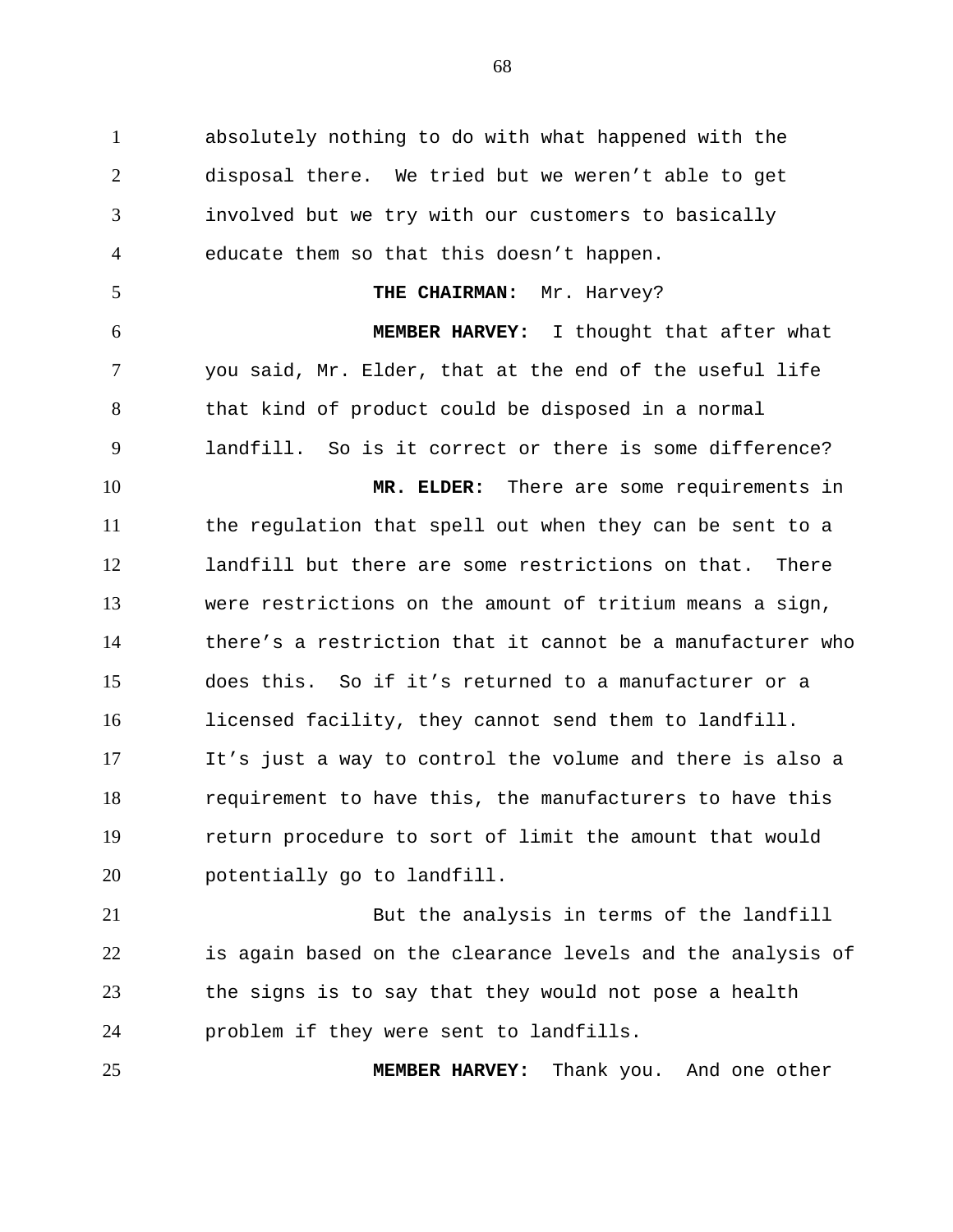question. It's about that standard of 7,000 or 20 becquerel. Should Ontario adopt 20 becquerel? Would that have an impact on the licence? **MR. RINKER:** Mike Rinker, for the record. In general, I think, no, certainly over a five-year period the values of tritium that would be above the standard right now are based on legacy or historic emissions from SRB. I think the current emissions which are at least a hundredfold less than what was done previously would end up with values that are within reach of the standard. With that and the addition of -- we don't know when a decision would be considered by the Minister of Environment for Ontario, there's some time, and then 16 they usually have a phase-in period for several facilities 17 -- for any facilities that would be impacted by this potential standard. 19 MEMBER HARVEY: Thank you. **THE CHAIRMAN:** Thank you. Mr. Tolgyesi? **MEMBER TOLGYESI:** Merci, monsieur le président. One question is to SRB, I'm coming back to the training.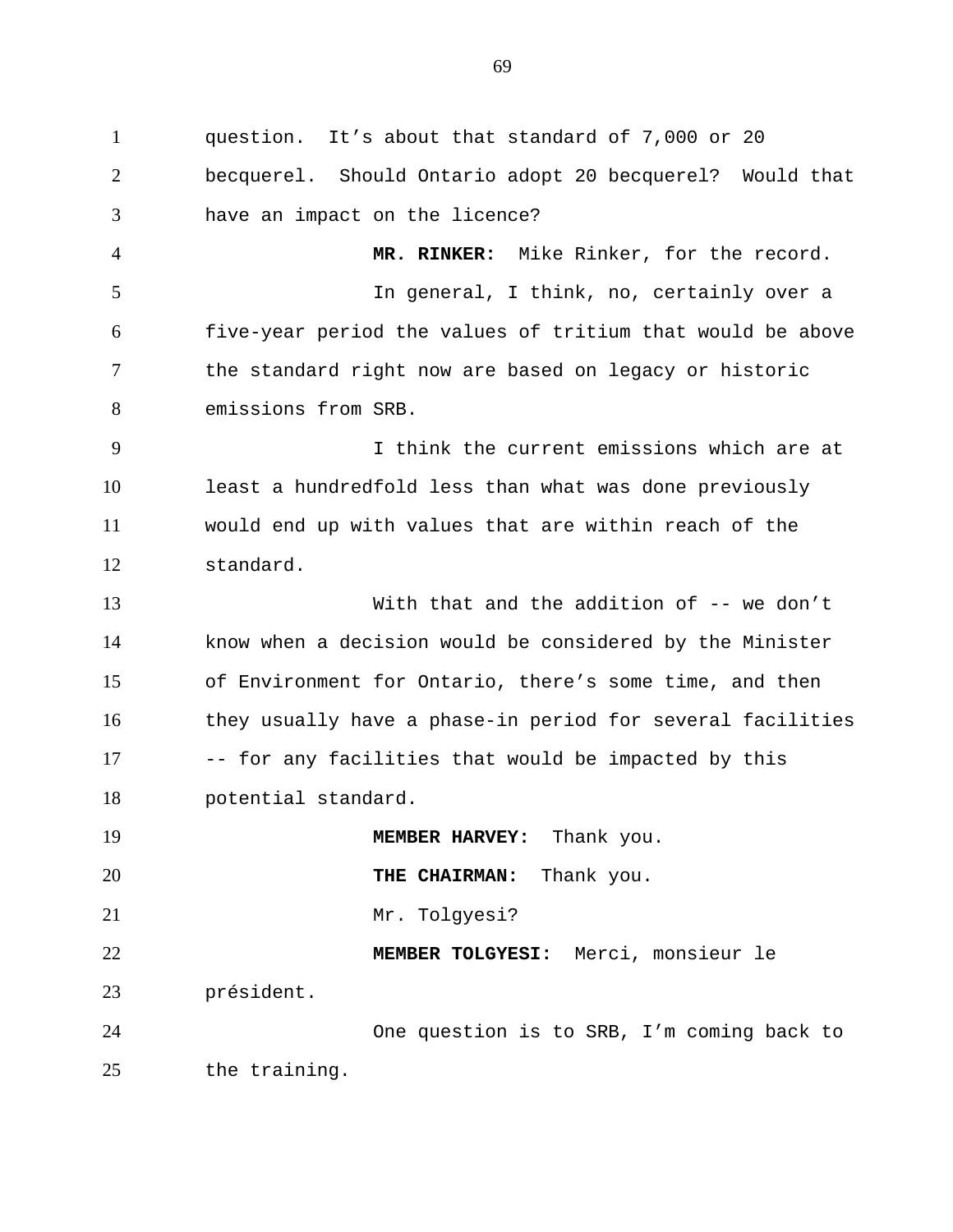What we could observe that in general the training is done by inside training; okay? Somebody is coming, you want to train him. Also, when I was looking at the list there was no personnel, at least on the senior staff, I think it's 11 people, with technical background education. What I think that, you know, there are two needs, fundamental needs for instructor; one is the technical knowledge, another one is the teaching or trainer capacity. When you look in Appendix C there is no comments or notes on the specific training for the trainer. What I mean is how to explain to eventually a trainer how to teach. The pedagogical -- how you call it -- pedagogical side; there's nothing on that. So do you have -- do you have some outside training done also or do you have some outside auditing on knowledge or performance of trainers? **MR. LEVESQUE:** Stephane Levesque, for the record. 21 12 If you don't mind I'll answer your question much like that, something small on meeting the proposed new standard; if that would be okay. Just to follow staff's answer. I think it's important that I reiterate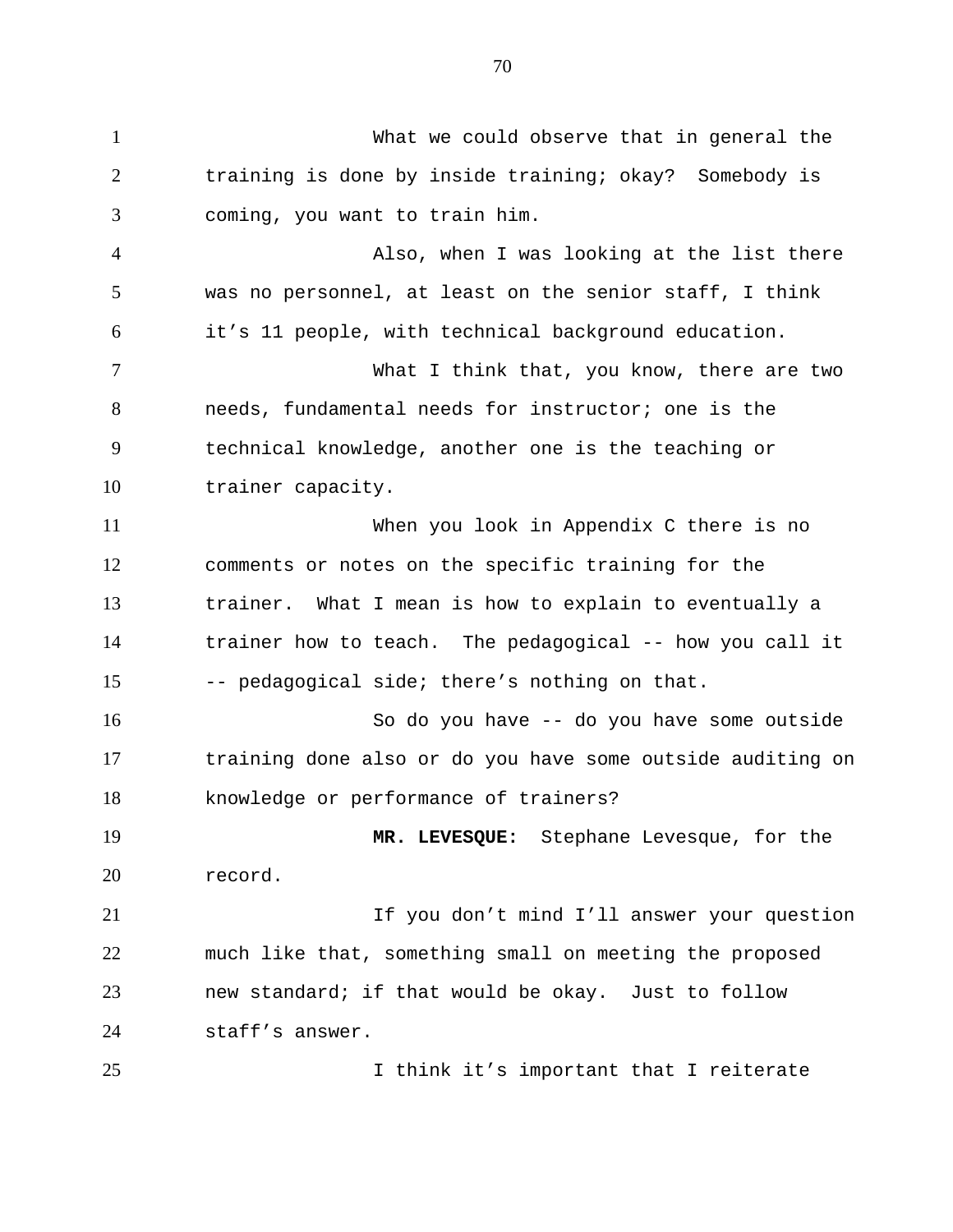that if you look at the residential wells that are currently used for drinking water as a sole source of drinking water everyday, the one with the highest concentration is RW-8 that we were talking about that is in the 200 range; so let's use 300.

 Those -- that concentration is as a result of emissions that have occurred prior to 2005. If we look at -- we reduced our emissions by 97 percent from what they were then, so the emissions are only 3 percent of what they were in 2005 and much lower what they were in years before.

 So if you take only 3 percent of the 300 you would see, as CNSC staff said, that we're well within the reach of the -- of the new standard, so we expect that if the facility was to start today to the emissions that we have today that all the residential wells that we have and that we've monitored will be well within reach of that standard. So we're not looking at being far off of what we are as to how we're operating today.

 What we're dealing with is really legacy issues from our emissions at past -- I just think that was an important point.

 Regarding -- regarding training, if you look at the chart that I've given in Appendix C, which you have, we do have some technical training onsite, myself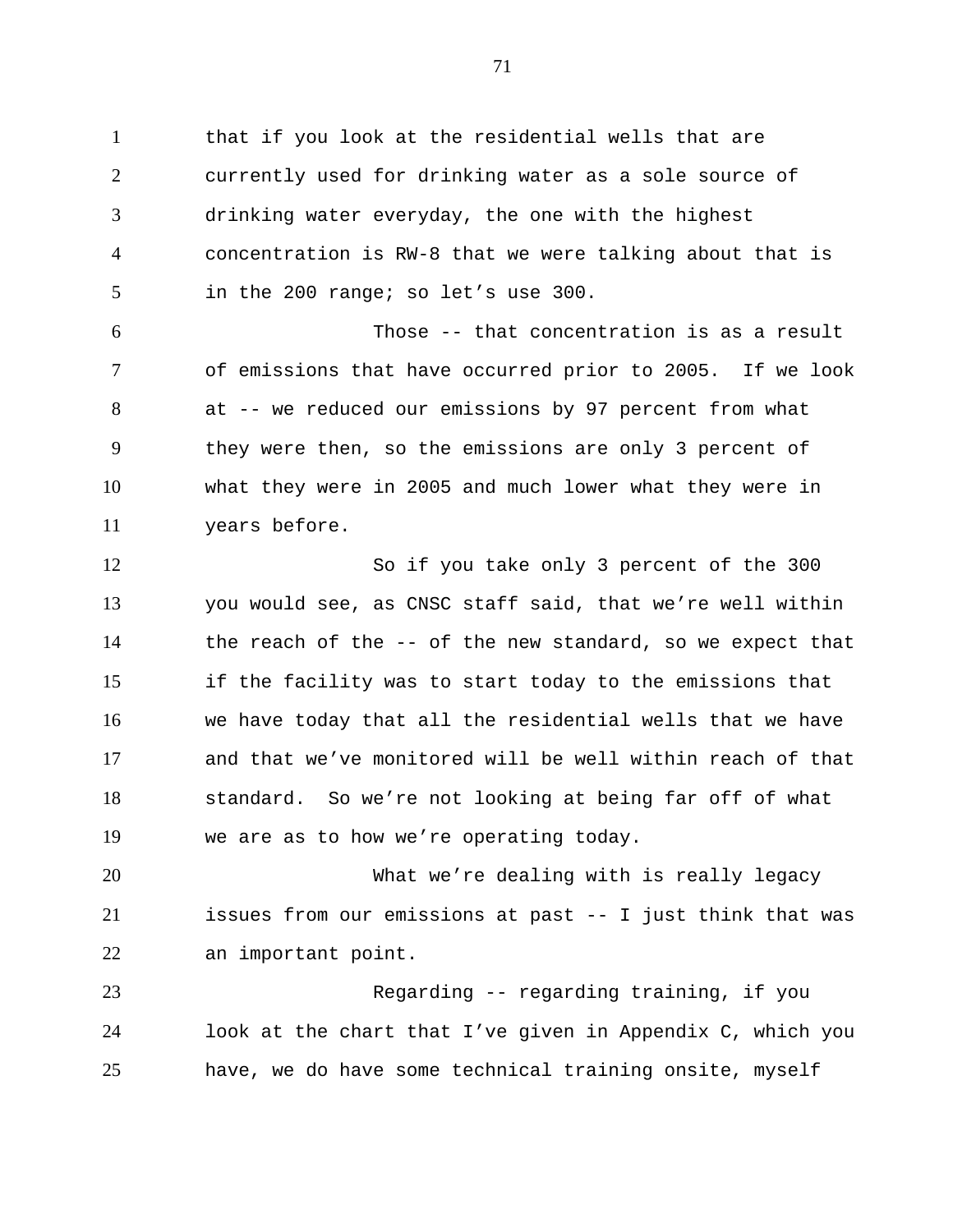personally I have a Bachelor in Engineering and I've been at the company since 1993.

 We used to be a very small company where a lot of the staff have basically worked intimately with me over a number of years.

 We used to have other people that has scientific background in the past, technical training, and I assure you that the quality of the staff that we have, although they may not have the -- some of the technical educational requirements far exceeds what we had at the facility before with those -- with that educational background.

 To answer your question, we do a lot of training, yes, onsite, I think I have outlined how that training takes place in the written submission and that's also complimented by external training.

 The Registrar, BSI Management System has audited our auditors and some of our staff to perform some of the auditing function. When -- to answer your question specifically -- is the ability of the trainers, I think, being verified by anybody, I think that CNSC staff when they've come and done visits to the facility have noted that our staff is knowledgeable and competent in performing their tasks and that's basically coming through to the improvements that we made at the facility.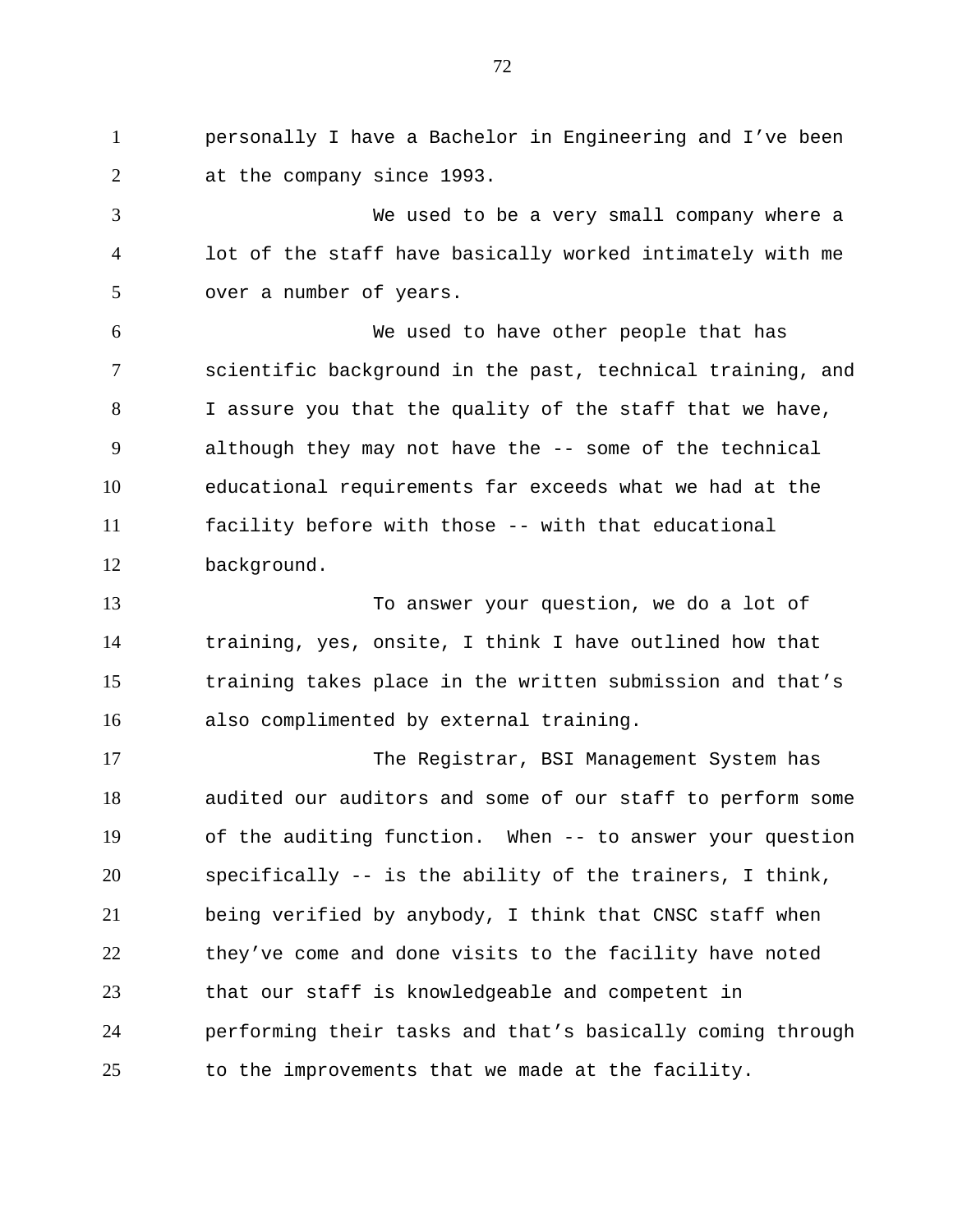Same with our ISO Registrar or all the other customers that audit our facility, the other organization that audit our facility have never raised qualifications as an issue for our facility. So the staff that is used to train the other staff is a staff at our higher level of competence that have performed the training themselves, or basically developed or initiated the procedure themselves, they basically developed it from scratch, so they have intimate knowledge of it. Because let's remember, we are a very small company and most of the people at our facility have an average of experience of over 10 years and I think that that's important to note. There's a lot of knowledge that's received from intimate knowledge of various capacity that they're doing. If you see I've tried to capture that as much as I could in the date start position and date end position in Appendix C where I show how many years certain individuals have performed tasks in various functions. And all these staff have performed a number of training, is recorded and noted for performing these positions and they've all had over 10 years worth of experience. I think that speaks for itself. **MEMBER TOLGYESI:** I appreciate their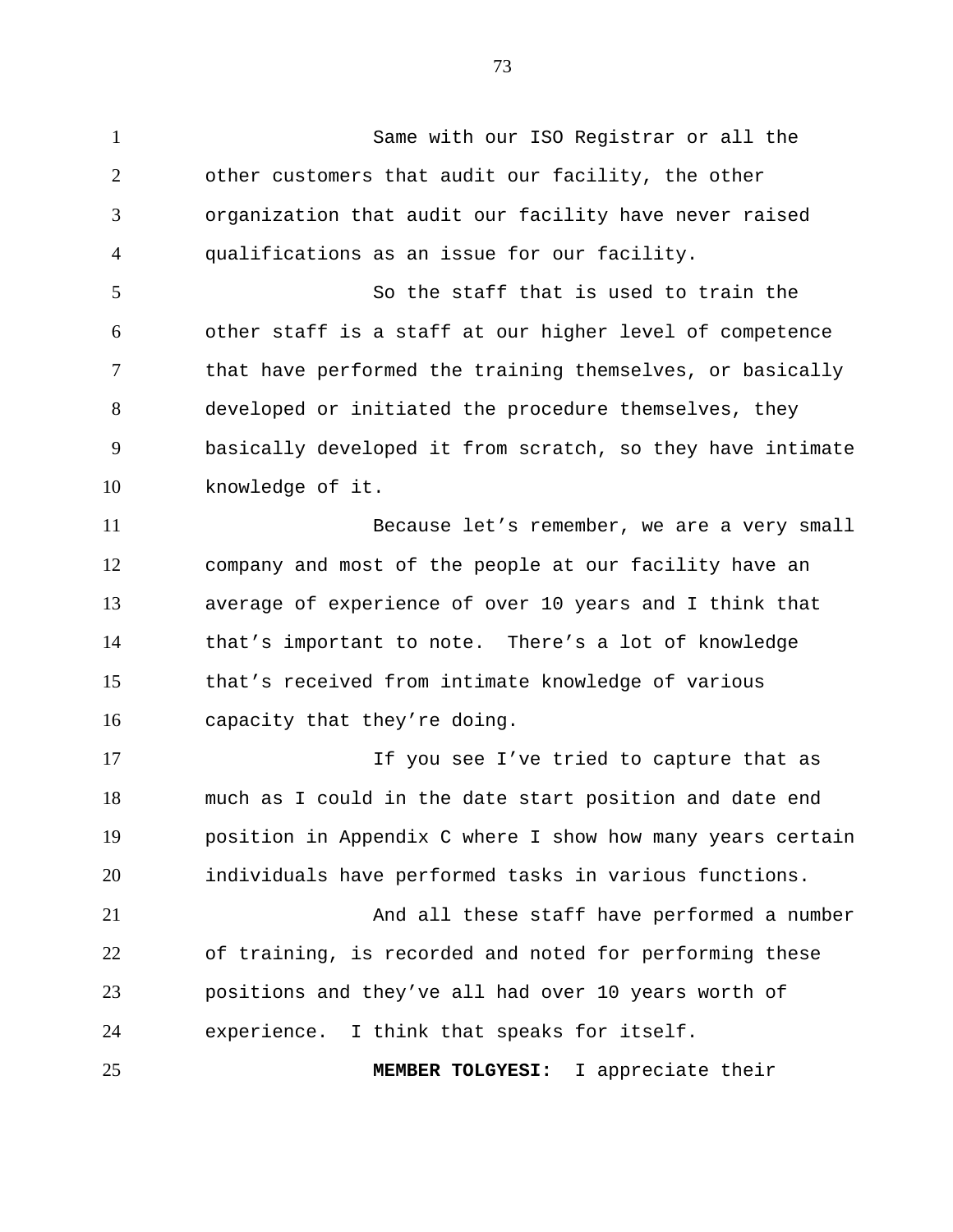efforts and I appreciate what you are saying here; the programs and procedures, what they were following, your staff.

 My question was only that, you know, when you initiate a new program some issues develop and there should be a kind of evaluation.

 So what does staff have to comment on the training and auditing performance?

 **MR. ELDER:** Just a general answer on how we approach the training at this type of facility which is a very small facility.

 We tend to actually not -- we look at that they have a defined training program, the qualifications are very clearly and then we actually then go -- we don't look too much into the training program but go directly to the people because on this type of facility you can do 100 percent sample and said "are these guys actually qualified?", so we go and interview the people and say "do they not -- have you done the training, but do you have the knowledge you're supposed to have?"

 So on this one and the key areas of radiation protection, environmental protection, we actually went and interviewed the people responsible and concluded that they did have the appropriate knowledge they needed.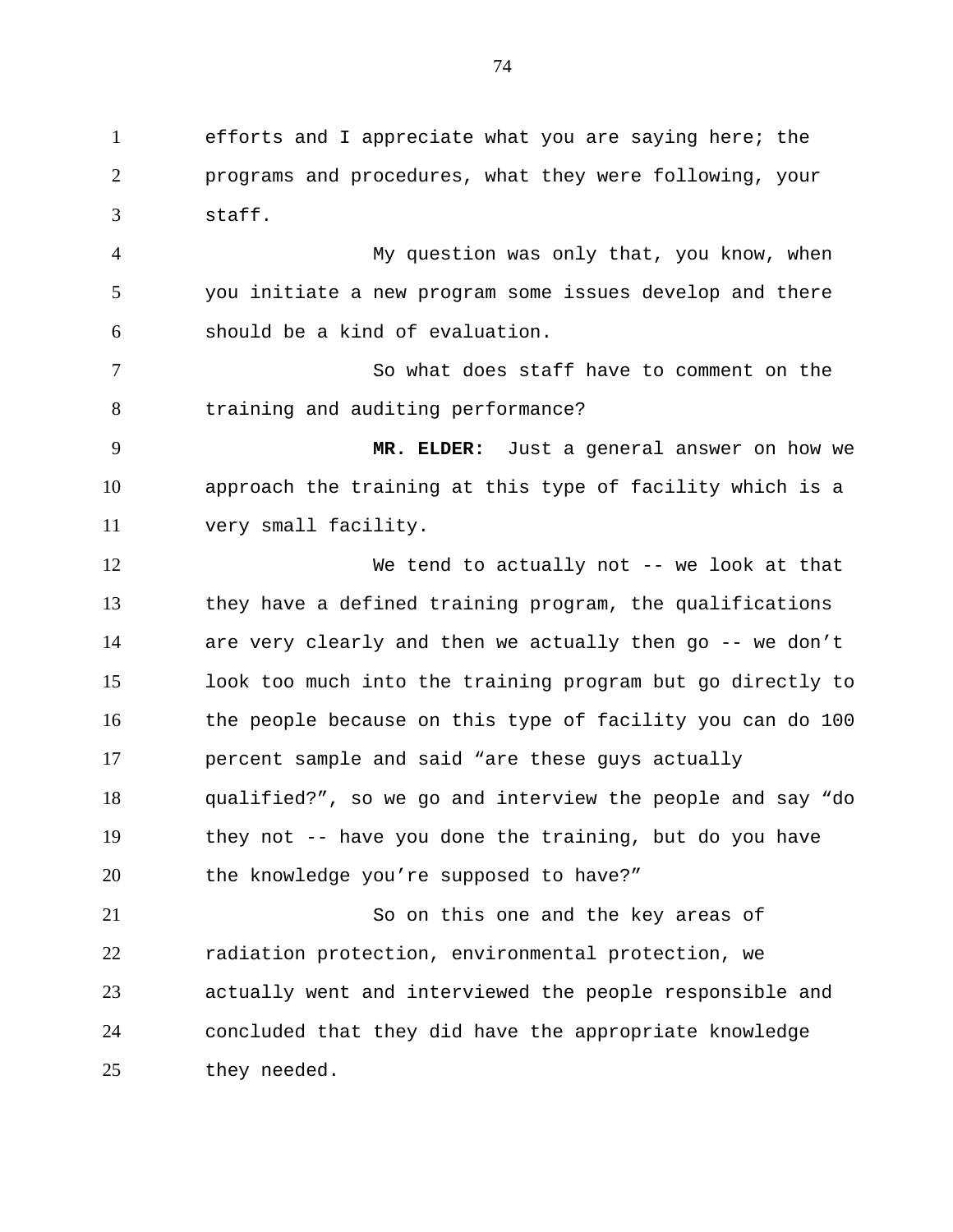Recognize these -- you know, in this type of organization where they don't train very often it's a more effective way to go actually see -- does the person doing the job have the knowledge rather than in a bigger organization you'd -- certainly you would concentrate on the training program. In this one we can do essentially 100 percent sample, so that's what we do.

 **MEMBER TOLGYESI:** Could you explain a little bit on the page with -- here on the page 6 of the staff presentation you are saying that the reclamation unit is not used. What's the role of the reclamation unit?

 **MR. ELDER:** The reclamation unit had been used in the past and I think there's been some discussion, is actually to recover tritium from used -- in the concentration of -- obviously tritium and assigned decays over time so decreases with decay and the reclamation unit was actually to recover the tritium was there so that you could use it, put it together and built new signs out of it.

21 And it -- we had some concerns about it, the amount of releases from it. Our estimate was is not that the dominant sources of the past releases but it certainly was a contributor to it, about 10 to 15 percent, at the previous level.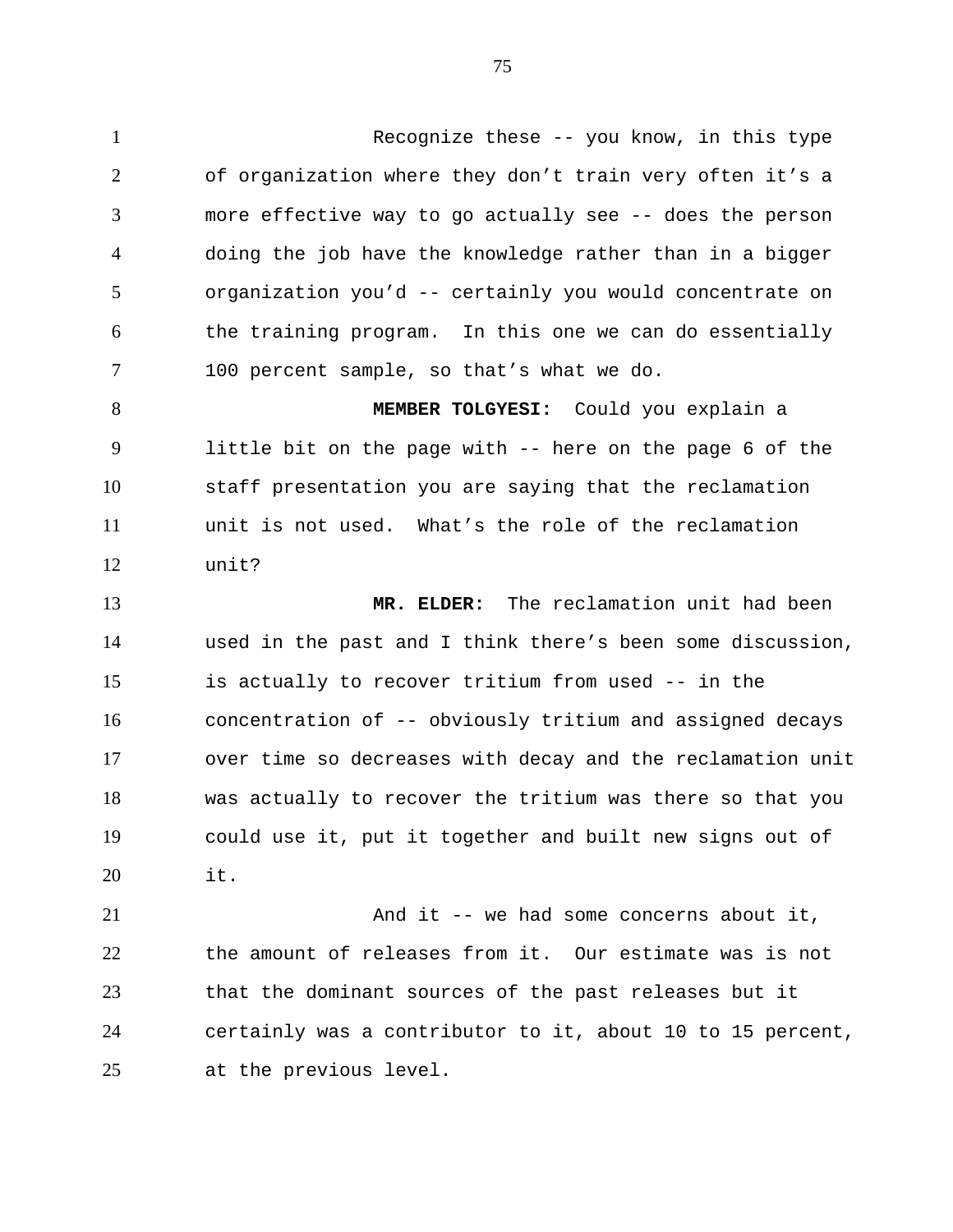So if they used it now, how they had used it in the past they would be well over their licence limits, is basically our conclusion. So they are not allowed to use it. **MEMBER TOLGYESI**: So what's -- you do recycling of tritium. **MR. ELDER:** So in terms of what they do on recycling -- on process is they actually take the signs back. They dismantle the signs and actually the tritium light tubes are sent to another licensed facility in South Africa for the reprocessing. **MEMBER TOLGYESI:** That was my question because I was looking at you have a recall procedure but no obligation to return. You a recall procedure but no reclamation unit is working. So if you collect that, what you do? You do not recycle. You do not reuse specifically any tritium. You send it -- these tubes to South Africa where they recover it. **MR. LEVESQUE:** Stephane Levesque, for the record. In one of the written submissions, Section 3 called "Disposal of Expired Products", I think that we try to capture there what we try to do. If you look at Section 3.3, it's a process once any tritium-activated self-luminous product is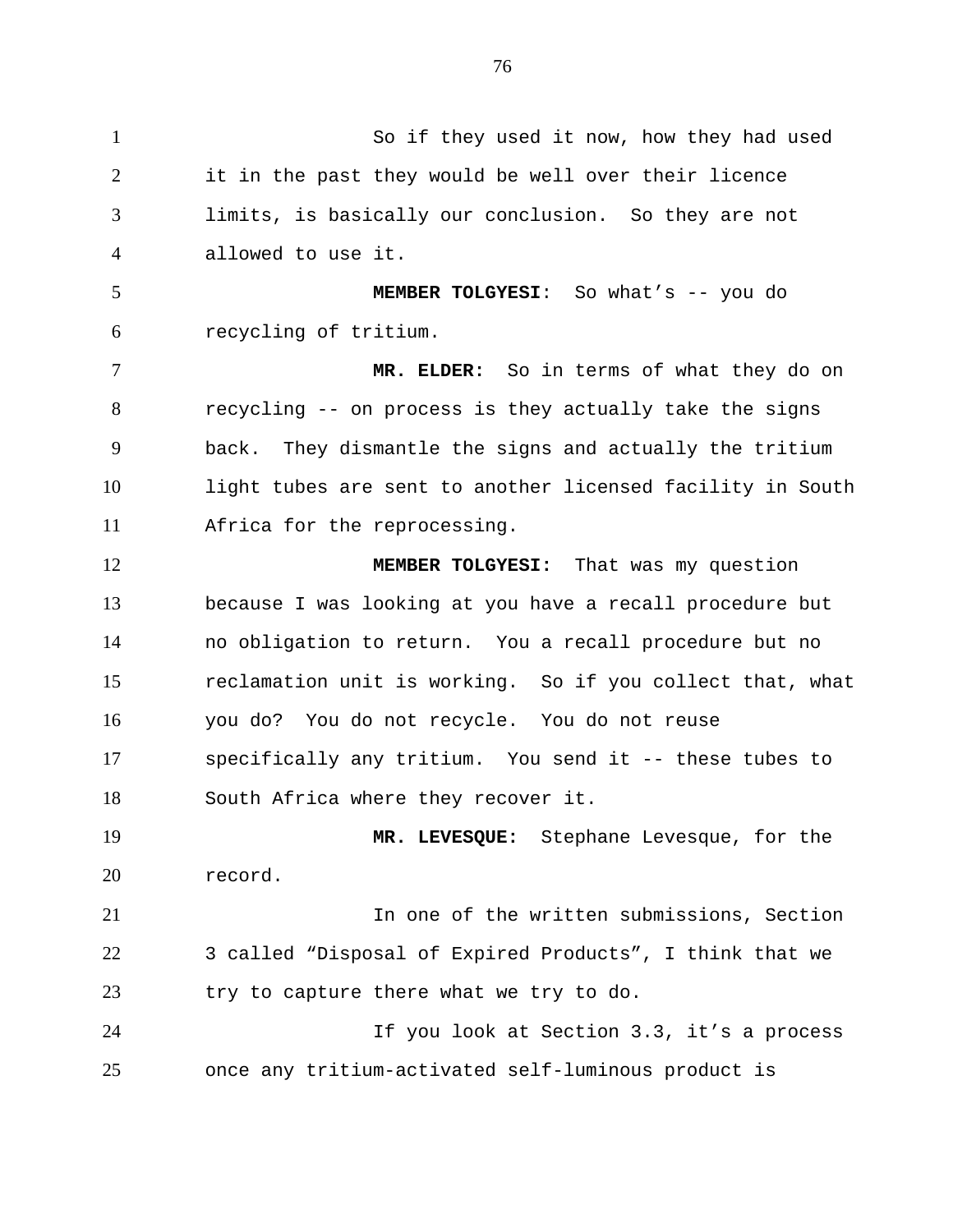received. And we state there that the packages are opened, the product is inventoried, and then as the tubes are used for illumination, the assessment for reuse is mainly based on appearance and brightness of the tube. So what we basically do is we take the tubes out of the product. We assess their quality, and we assess whether they can be reused for another type of application that may require a different type of brightness level. So we do take a large number of tubes and reuse them for other applications. And other tubes -- yes, we dispose of to either a licensed waste facility, AECL, or a company in South Africa who have their own reclamation activities. **MEMBER TOLGYESI:** You don't use them in the landfill or anything like that? **MR. LEVESQUE:** Stephane Levesque for the record. Definitely not. They would not quantify under the -- I think -- the exemptions under the new regulations. **MEMBER TOLGYESI:** So how do you explain that there was some barrels where it was a high tritium concentrate which was sent to -- I think it was the landfill, those 200 litre barrels? **MR. LEVESQUE:** Stephane Levesque for the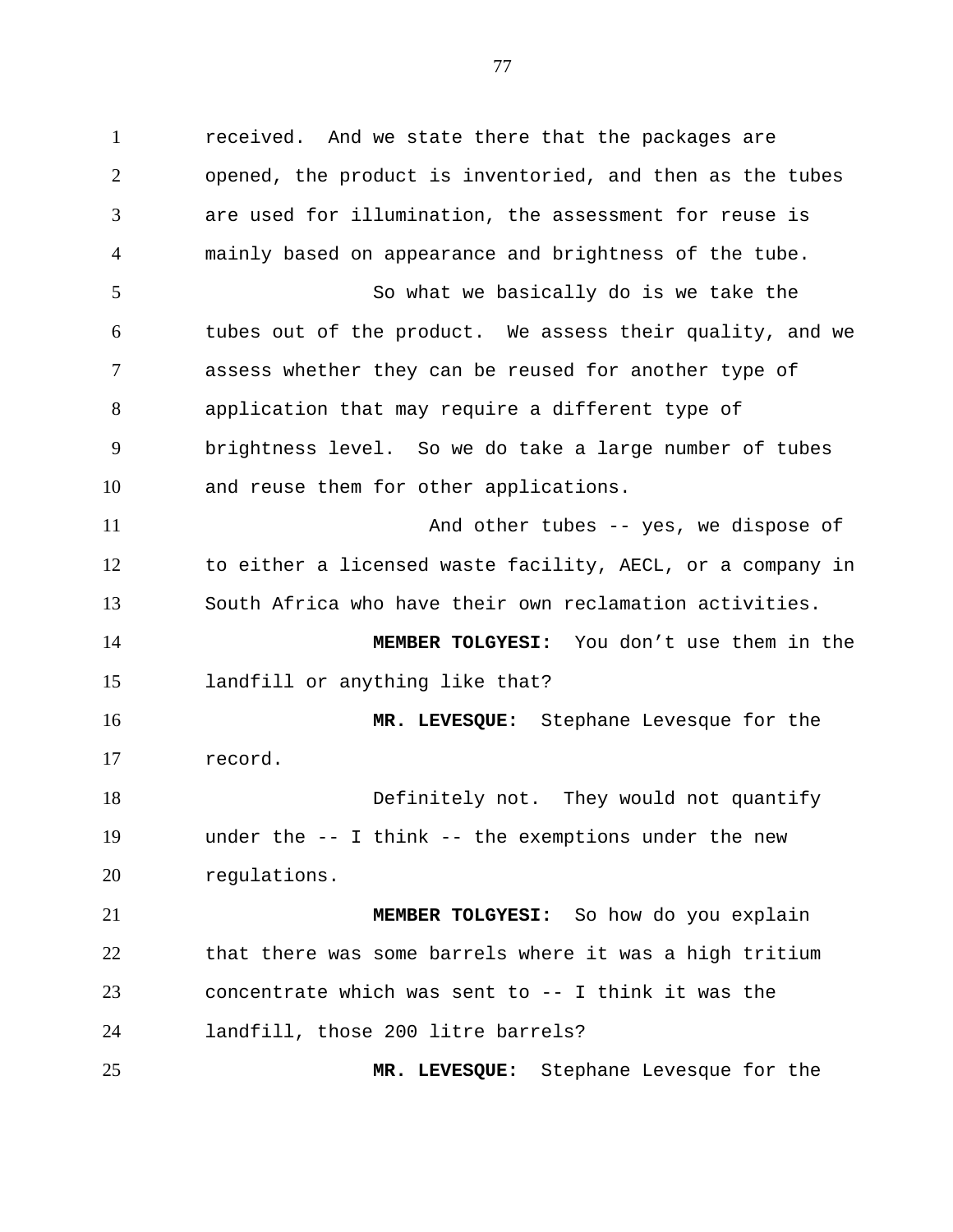record.

 I'd like to redefine "high" because the regulations allow for concentrations in these drums for disposal to landfill of 1 MBq per gram. We were less -- the concentration within those drums were less than 1 percent of that concentration. Now those -- what we deem as very low-level concentrations came from shoe covers, gloves, working in the non-active areas, basically garbage, just regular garbage from being exposed to a little bit of tritium from our processing coming into our work areas. And that's all we're dealing with. But there again, well below the exemption quantities as regulations at very low levels, and nothing to do with disposing of actual light sources or product. That's done through a licensed waste facility or reused. **MEMBER TOLGYESI:** I'm lost -- I'm going back to the staff presentation and the simulation or modeling of groundwater movement. When you are saying you developed a formula and "D" as the water depth, it's a water column in the hole, in the well between the bedrock and the water table? **MR. LEI:** Shizhong Lei. That's correct, yes. It represents the water depth from the bottom of the well and most of the wells are drilled to the top of the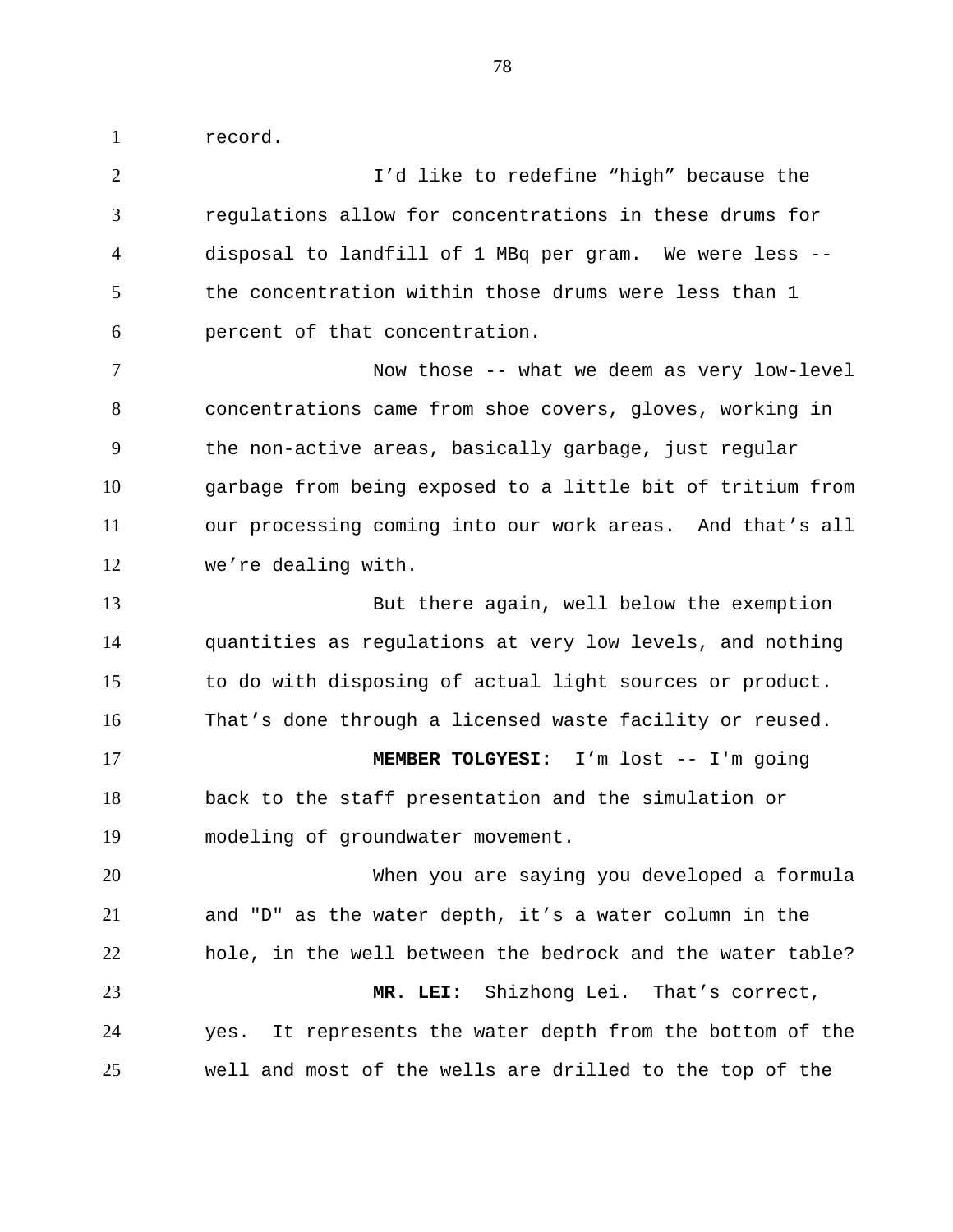bedrock.

 **MEMBER TOLGYESI:** Okay, and when you are looking -- there is a factor for media porosity and conductivity. These are -- these could be specific to each hole. **MR. LEI:** The hydraulic conductivity

 numbers were obtained by SRB which are for the horizontal hydraulic conductivity. Some of the parameters like the depth, hydraulic conductivity and the hydraulic gradient were measured parameters. So the vertical flow velocity and the porosity are actually obtained through calibration because those numbers are very difficult to measure.

 **MEMBER TOLGYESI:** And my last, Mr. President, is when you're looking at these pictures on page 14, 15, they were all monitoring wells when you were predicting: What's the level of tritium?

 Did you do that for some wells which are in residential area or did you do that for all holes or all wells, or only for monitoring wells?

 **MR. LEI:** Shizhong Lei. We didn't do the modeling for the residential wells because we needed the soil sample data and the conditions of the wells for the residential wells, we don't know anything. There's no data -- for example, how deep the wells are and there's no sample of the soil concentrations.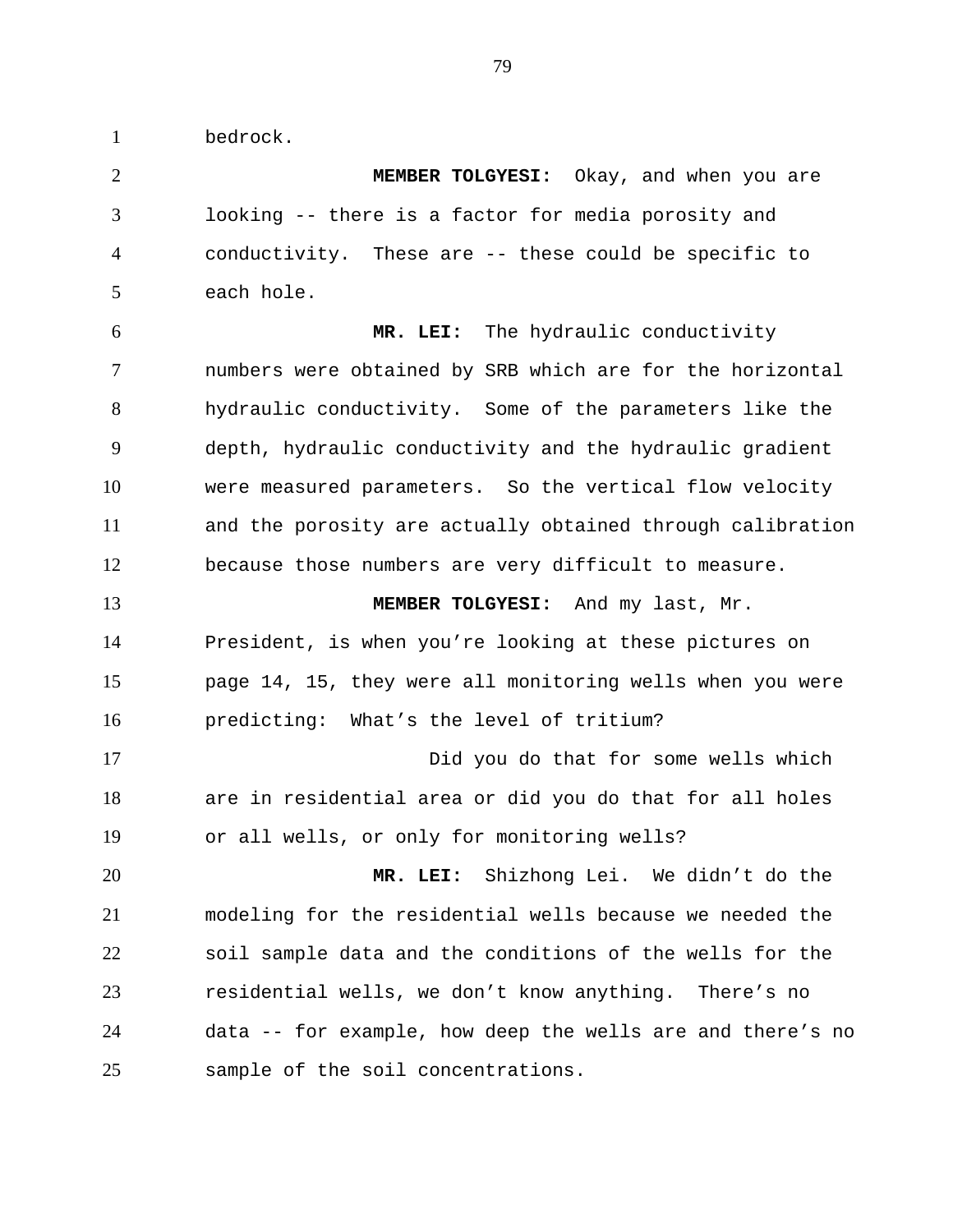The predictiona we give in the CMD are those **-**- for those wells that have soil sample data and also those are the ones that have relatively high concentration of tritium. I also would like to add something to our response to Dr. Barnes regarding those graphs. Dr. Barnes was asking about the dots that insert in the figures. Those are actually -- those are the samples of groundwater concentration and the depth. So they are provided there too as a comparison -- how they compared to the concentration in the soil water. **THE CHAIRMAN:** Thank you. Dr. Barriault. **MEMBER BARRIAULT:** Merci, Monsieur le Président. First of all, I'd like to thank the -- thank you for the information on the Occupational Health and Conservation Program and also on your occupational health reports form the committee. My first question really is to our staff. Historically from previous meetings we've asked for a description of the plume and I don't see it. 23 And what I'm hearing really is that, "We really can't give a description of this plume because we don't have enough monitoring wells to do that". Is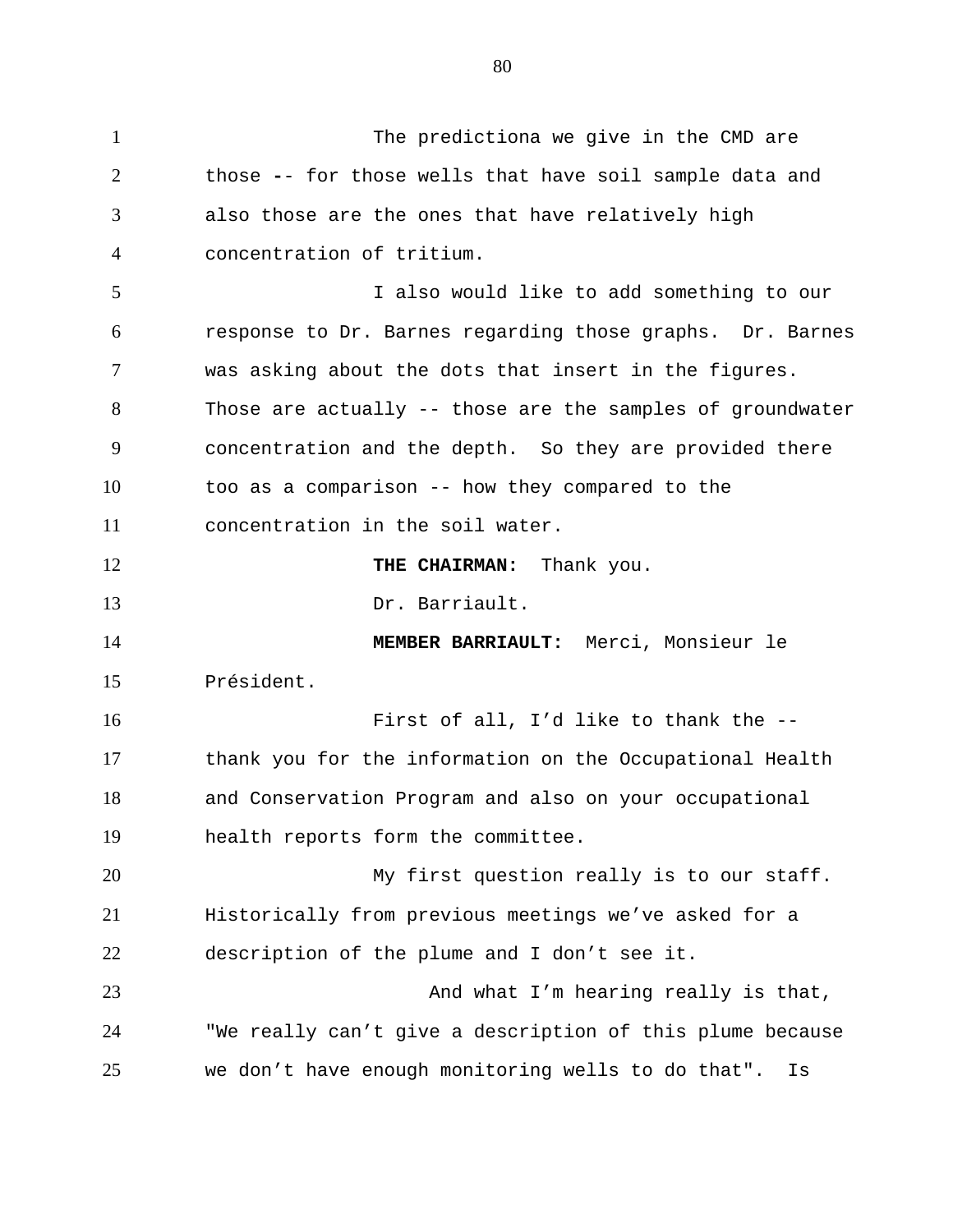that correct?

 **MR. RINKER:** Mike Rinker for the record. We were trying to frame our response in Day One to say that based on the data we have and the fact that we're really working on a micro-scale using off-the- shelf codes to help us describe a plume wouldn't be possible. So we've -- and with that in addition -- there on Figure 2 it looks like there's a number of monitoring wells and there are a lot. They're not all to the same depth that one could use to contour a plume or to provide sort of like a 3-D representation. So as an alternative, we've used what data we had to describe how we would expect concentrations of tritium to evolve over time with the addition of a schematic to aid in our explanation of what our interpretation of that means. Because the risk to the environment and to people of the operation of this facility is low, we did not think it would warrant going out and spending a lot of money on capturing a lot of other drill cores and drill samples. **MEMBER BARRIAULT:** I guess my next question, if I may, is it possible that this plume is in an area where you cannot sample or have not sampled -- in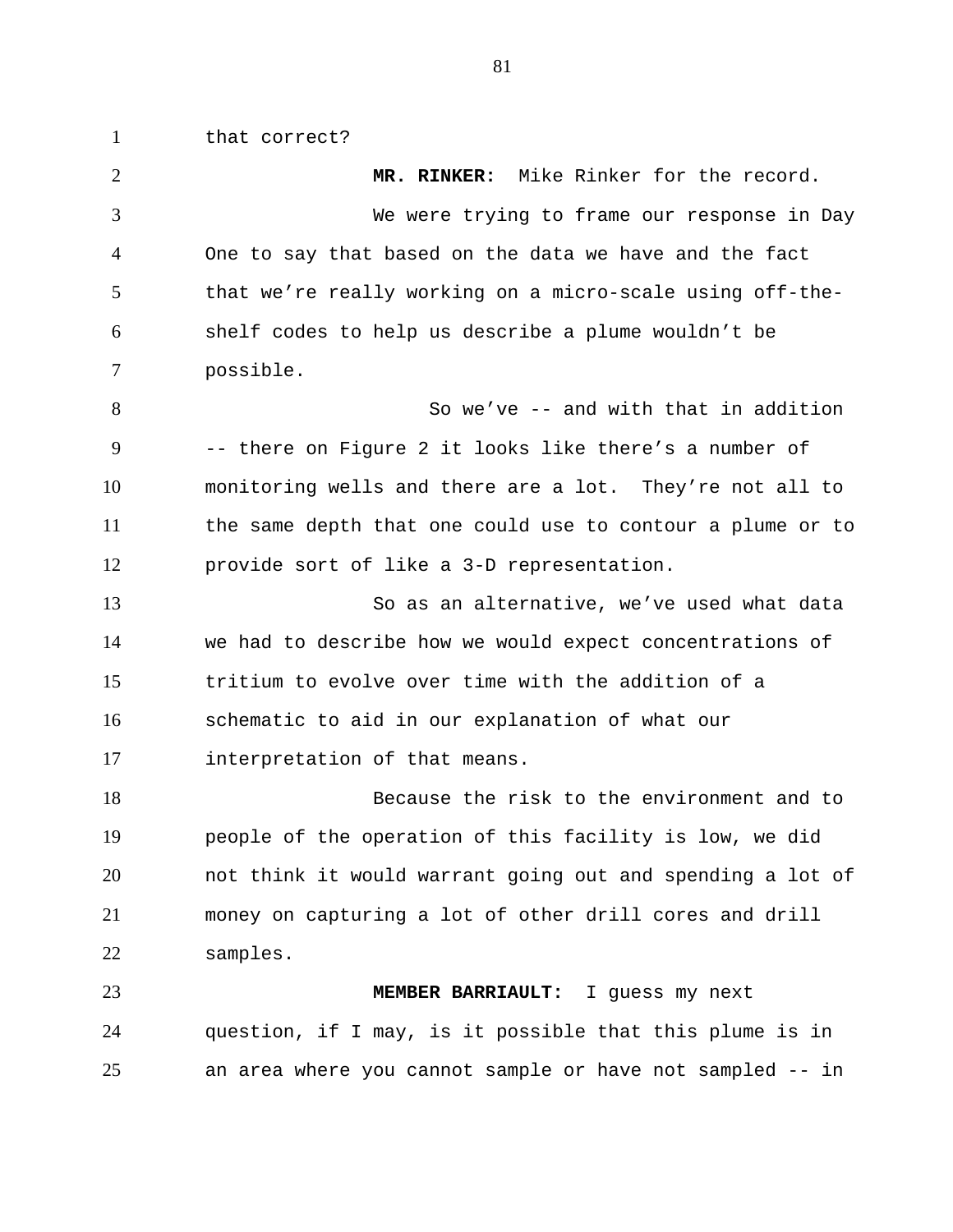other words, as it moved away from your testing wells? **MR. LEI:** Shizhong Lei. From Figure 2 on page 9 of this CNSC staff's CMD, we put -- we just put all those numbers there. 5 As you can see if there's a plume it should be very -- like we think within about 500 metres away from SRB facility. Although there are lots of number of wells 8 to give us total contours of the plume, from the figures we presented there we can see roughly an idea of the range of this contamination. **MEMBER BARRIAULT:** So, go ahead. **MR. ELDER:** Just to add I think some of this discussion came out if you look in our original CMD 10-H5, page 41. There is a contour of the water flow, so we do have enough information to identify the water flow direction and their wells along that flow path. Why we were on the plume as we've done in that illustrative diagram is that it's really three- dimensional. It's not only going -- you know once it -- if there's a slow process to get to into the water table and the groundwater and then it moves laterally after that. And that's why we were hesitant at first to predict, to have a plume calculation because it's a very complex thing that's happening on a very small scale. I mean this is not a big volume.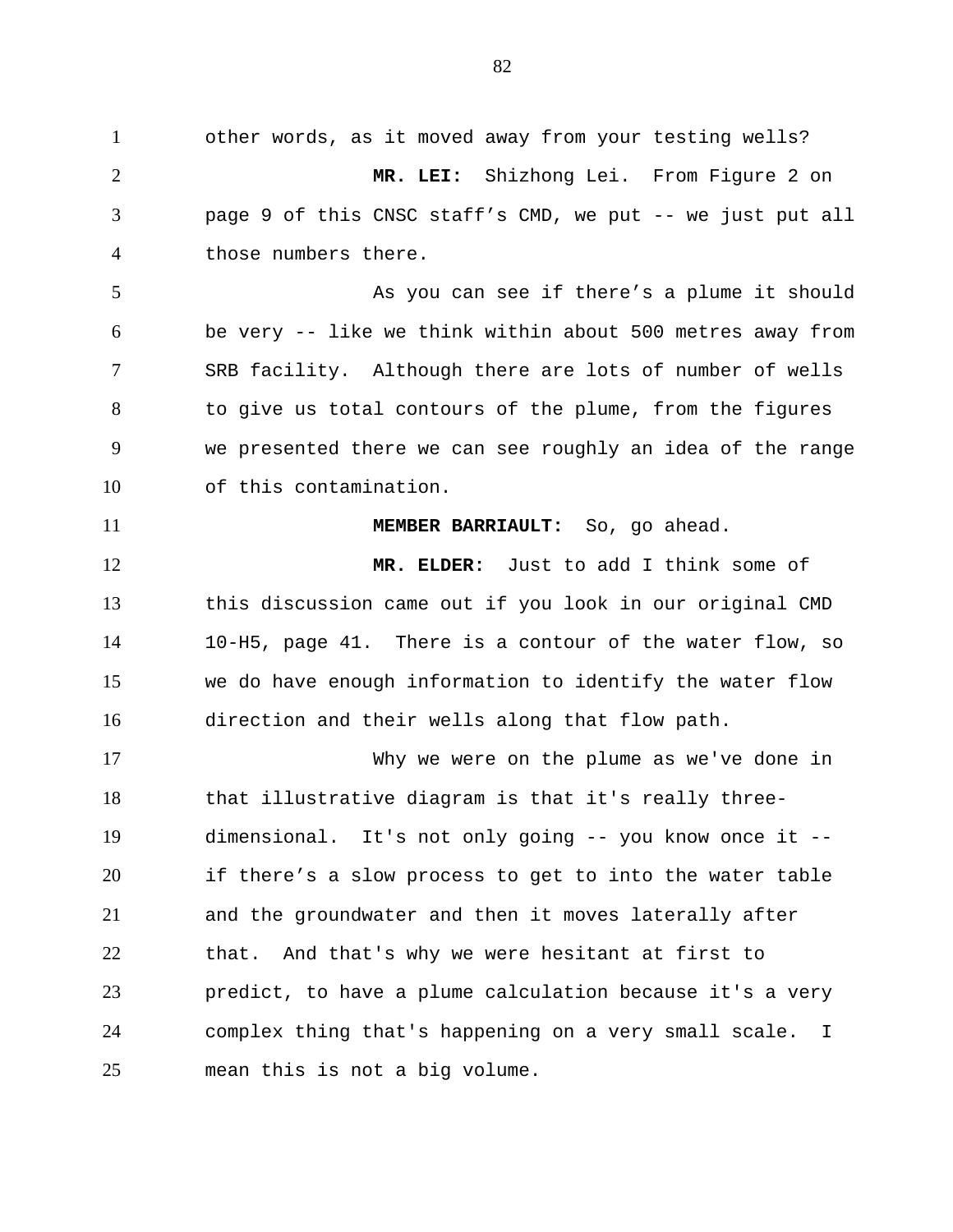While the concentrations may appear in places to be high, the actual volume of water is relatively low. So we're trying to present it in different ways but there is good evidence on which way the water in that groundwater is flowing and there are appropriate watering wells on that one. **MEMBER BARRIAULT:** So what I'm hearing then that you're comfortable that you have a handle on the size, shape, and scope of this plume? **MR. LEI:** Yes, we have a rough idea how the drains of the contamination which is still very limited and very still close to the facility. And they are wells around the facility that will give us updated monitoring data to see whether it's going -- like how far they're going. **MEMBER BARRIAULT:** I don't want to belabour the point but you're telling that you have a rough idea, that you have a specific idea whether you know the size of this plume? **MR. LEI:** From the parts of the data we can see they are within 500 metres from the facility horizontally. **MR. RINKER:** If I could add, we have a solid understanding of where this plume is located and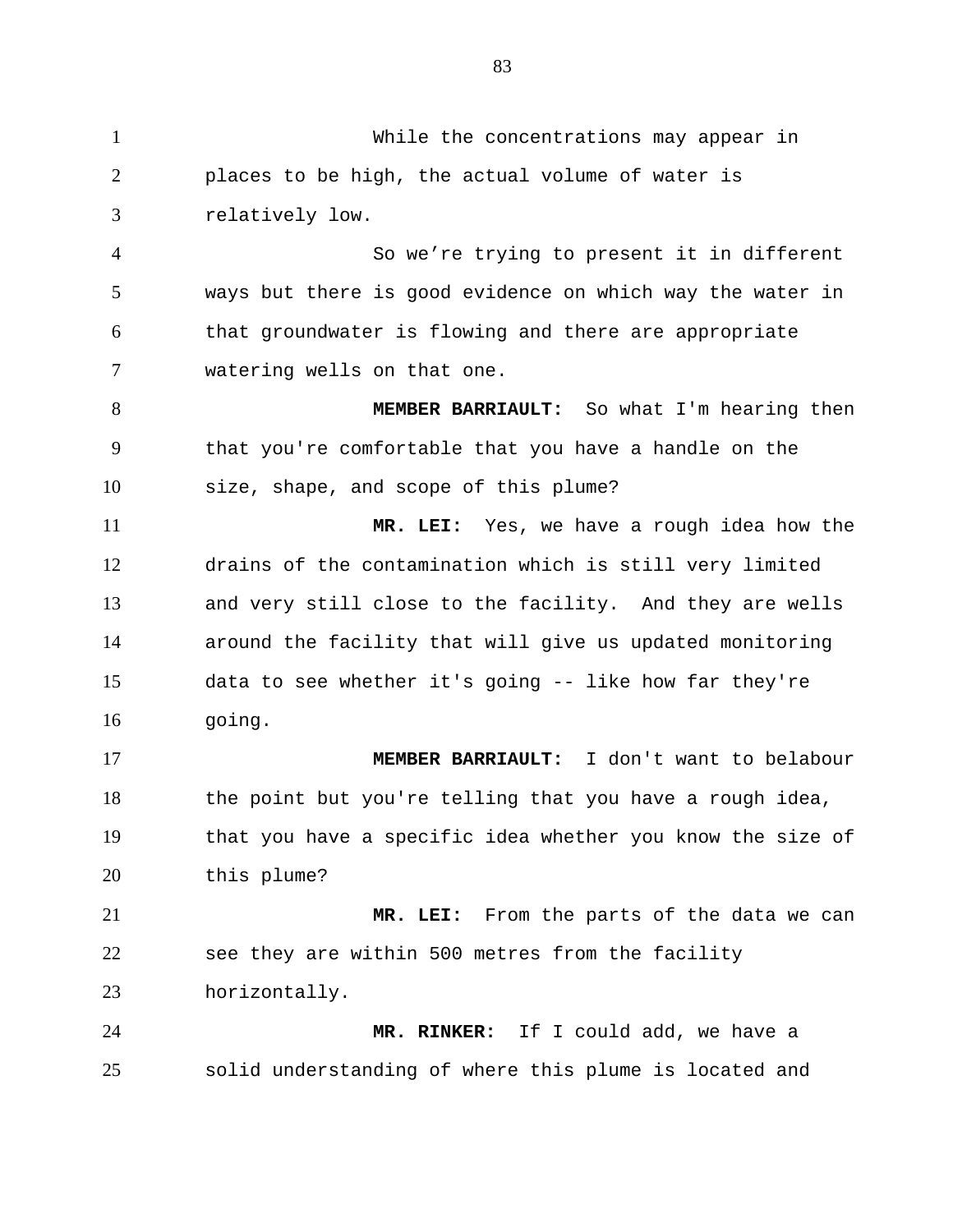what direction it's moving to. We know it's moving -- it is not moving towards the residential wells which there would be some concern.

 So to suggest that do we know where the boundary is, is it 400 metres or 420 metres away, we don't know to that sort of precision but we know that it's not moving towards any areas that we would be concerned about.

 **MEMBER BARRIAULT:** You mentioned that it's moving towards Muskrat River. Is it moving lower than the river? In other words will it eventually be draining in the river or is it just going to undershoot this river and proceed along the same lines?

 **MR. RINKER:** Mike Rinker, for the record. In general groundwater flows towards an area of discharge which would be the river in this case. So it's our expectation that groundwater from the SRB facility would reach Muskrat River and not go underneath it.

**MEMBER BARRIAULT:** Thank you.

 My next question; most of the predictions are based on stack emissions remaining at the same level or less. In eventuality that -- the production of the plant increases which we wish them success, what happens to the stack emissions? Are they locked in at this level or is there a possibility that they will increase?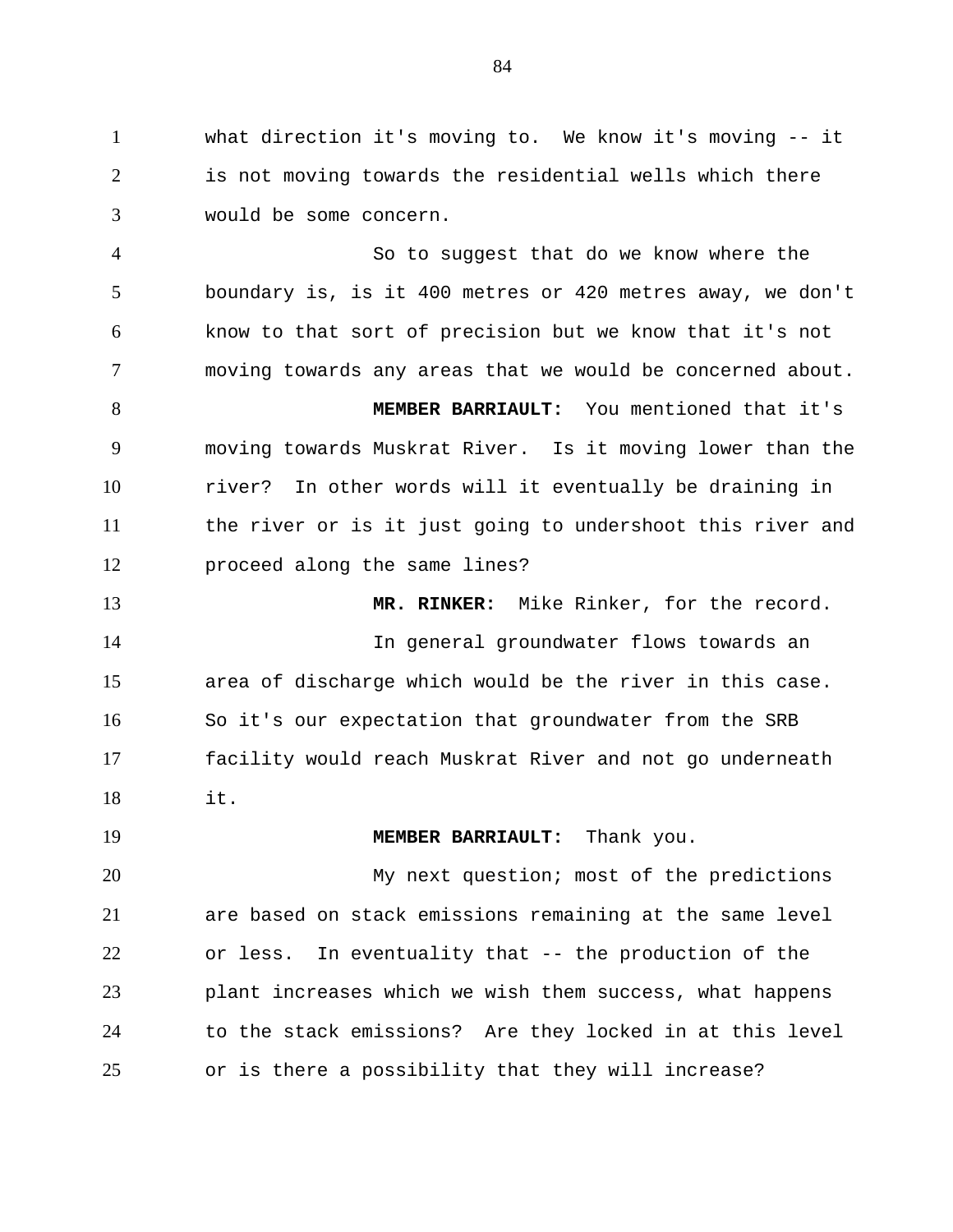**MR. ELDER:** I'll answer this in general. Most of the predictions you're seeing are actually based on emissions that are well above their licence, current licence limits. So while they could release -- increase, there is only so much they can release before they run up into that limit. And like any emissions we ensure that their action levels and we start asking questions when we start seeing emissions increase. So there are much more stricter -- as I said at the beginning of the presentation, there are much more stricter limits on the facility, on the emissions than there were in the past that will contain and were designed and set to contain -- you know, to make sure that they didn't add to the problem that they had created in the past. **MEMBER BARRIAULT:** That's fine, Mr. Chairman. Thank you. **THE CHAIRMAN:** Okay. I think it's a good time to take a -- sorry, Mr. Levesque. **MR. LEVESQUE:** I'm sorry to interrupt, if I could just add something before we go for break? I'm real sorry to interrupt. I think it's important. I think that to answer a question that you said, I think I should note that despite plan increases in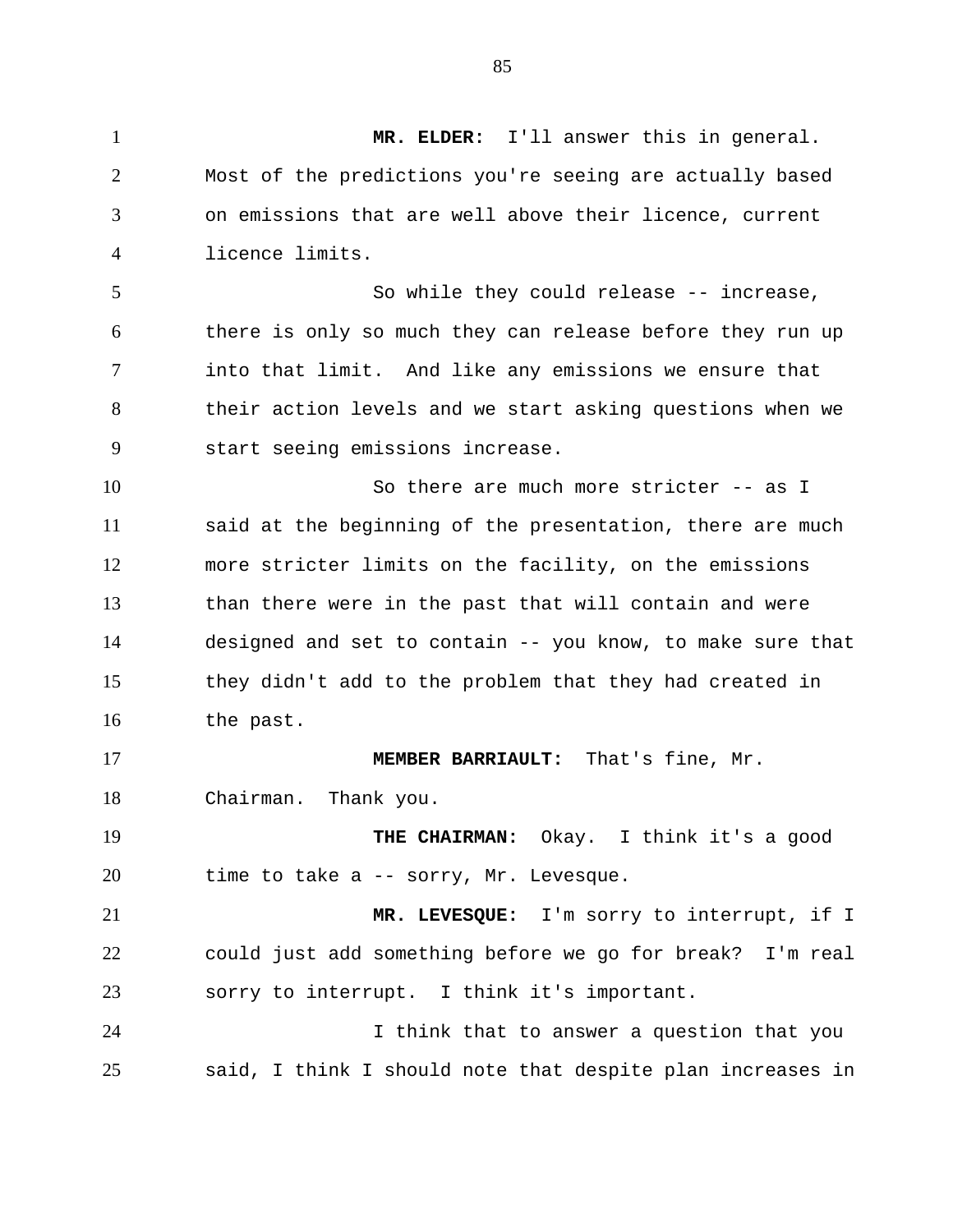production, we've projected -- given you projections for the next five years and we projected decreasing emissions every year. And those are despite plan increases in production that we've planned.

 Another thing, regarding the groundwater and how much of a good idea we have, we have a very good idea. I think it's important to note that we have a network of wells that exist right now. We've drilled nine wells that were in soil, 17 that were at the surface, the bedrock, seven that were deep in bedrock and four that were in shallow bedrock.

 So on all different types of ideological zones we have a network of wells that gives us concentration, that gives us rate of speed of groundwater and that we've determined the direction of groundwater which, again, as CNSC staff stated, is away from the residential area and towards the Muskrat River.

18 I think -- it's also my last point. It's important to note why a lot of residential wells were far away from the facility cannot be predicted exactly much like RW-8 that we were discussing about earlier near the facility, is that this process that happens when you drill a well, we were permitted when we did the monitoring wells, we basically have to do what's called a recovery test which is to empty those wells and see how fast the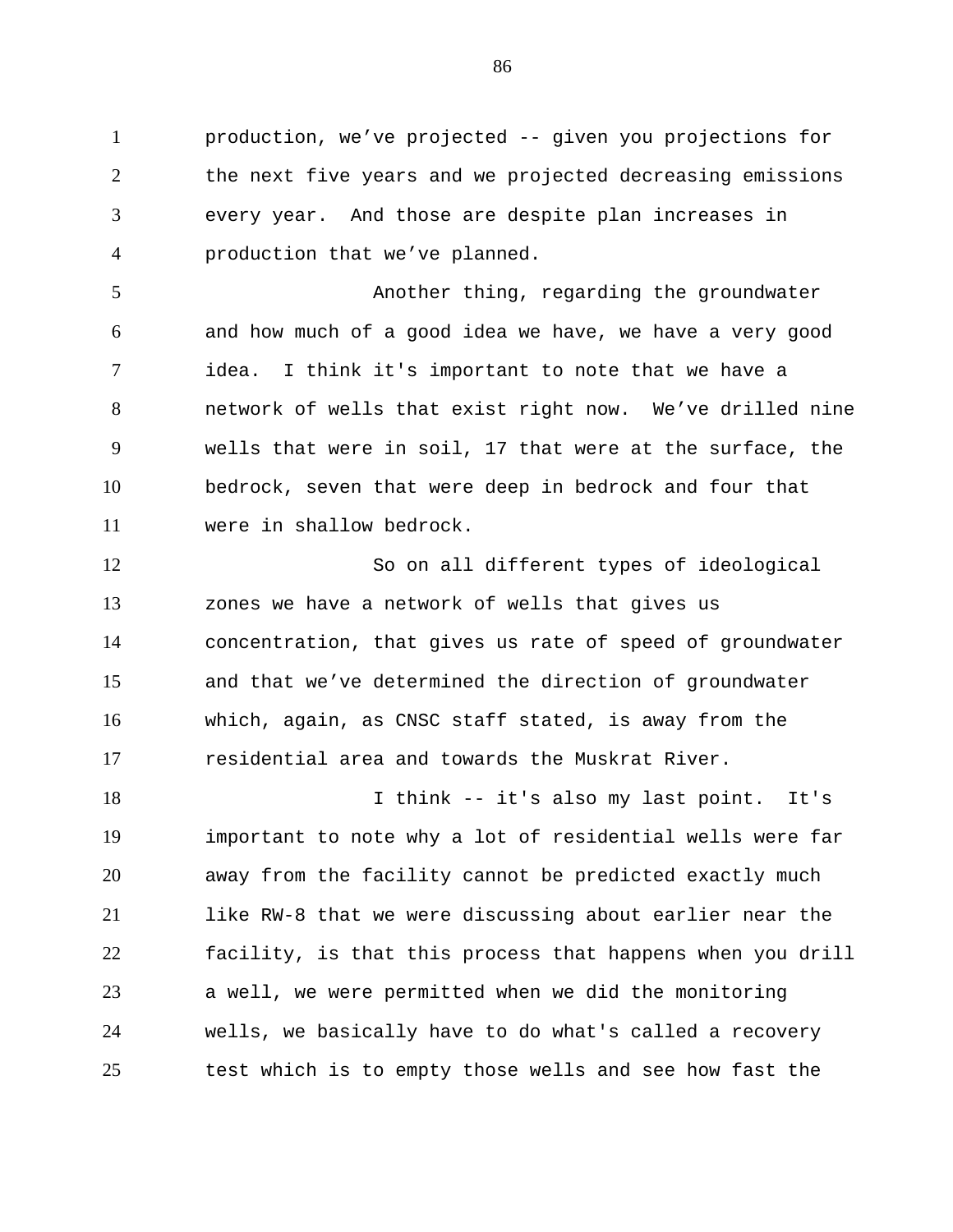water recovers and allows us to determine how fast those wells will respond to emissions of the past. And with all those residential wells we have none of that data. We don't know how they were screened. We don't know how the fast they recover. We don't know the soil composition. So it's impossible for us to determine how fast they respond. That's why we're left with something like we are with RW-8, 9 and 10. That's all I had. Thank you. **THE CHAIRMAN:** Thank you. **I** think it's a good time to take a break. We'll reconvene at 11:20. Thank you. --- Upon recessing at  $11:07$  a.m. 15 --- Upon resuming at  $11:24$  a.m. **THE CHAIRMAN:** Okay. We are now into the round for the interventions. So just to repeat what I said before the break, that we will hear the intervenors and then we'll have the second round for the Commissioners to kind of summarize the questions. 22 So I would like to remind everybody that we've allocated 10 minutes for the oral presentations and I would appreciate that you stick to this. After that, there are going to be some discussions.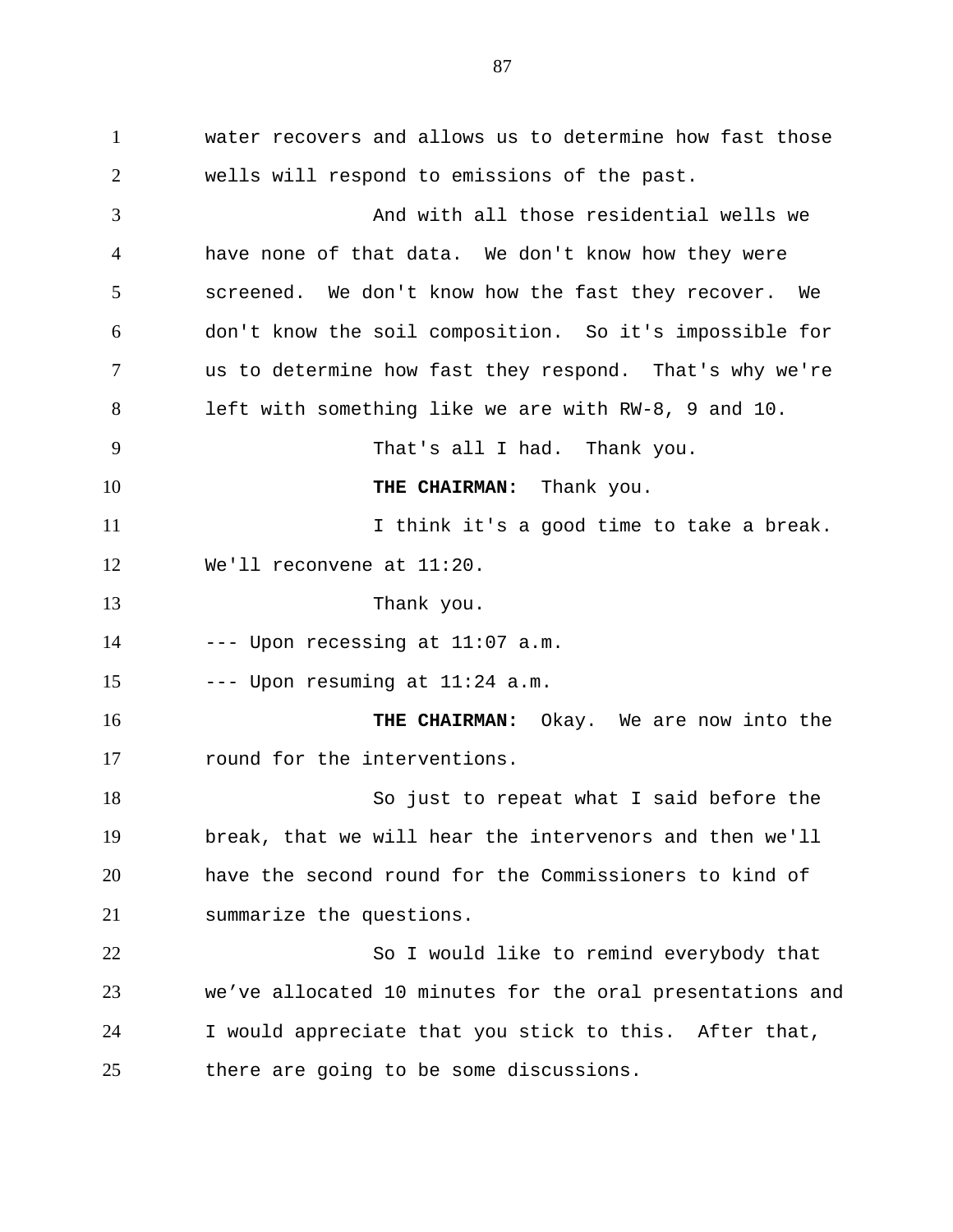Now that you've heard some of the presentation from SRB, and staff if you want to, in your oral presentation, raise some issues or concern feel free to do this in your presentation. So I would like to start with the first oral presentation by the Concerned Citizens of Renfrew County, as outlined in CMD 10-H5.2A and H5.2B. And I understand that Mr. Joseph Castrilli will make the presentation. Good morning -- good morning still. The floor is yours. **10.H5.2A/10-H5.2B Oral presentation by the Concerned Citizens of Renfrew County MR. CASTRILLI:** Thank you, sir. Good morning, Mr. Chairman and Members of the Commission. My name is Joe Castrilli; I am counsel to the Canadian Environmental Law Association in Toronto, and for the purposes of today, I'm appearing on behalf of the Concerned Citizens of Renfrew County in respect of this particular licence application.

The position of CCRC is that the licence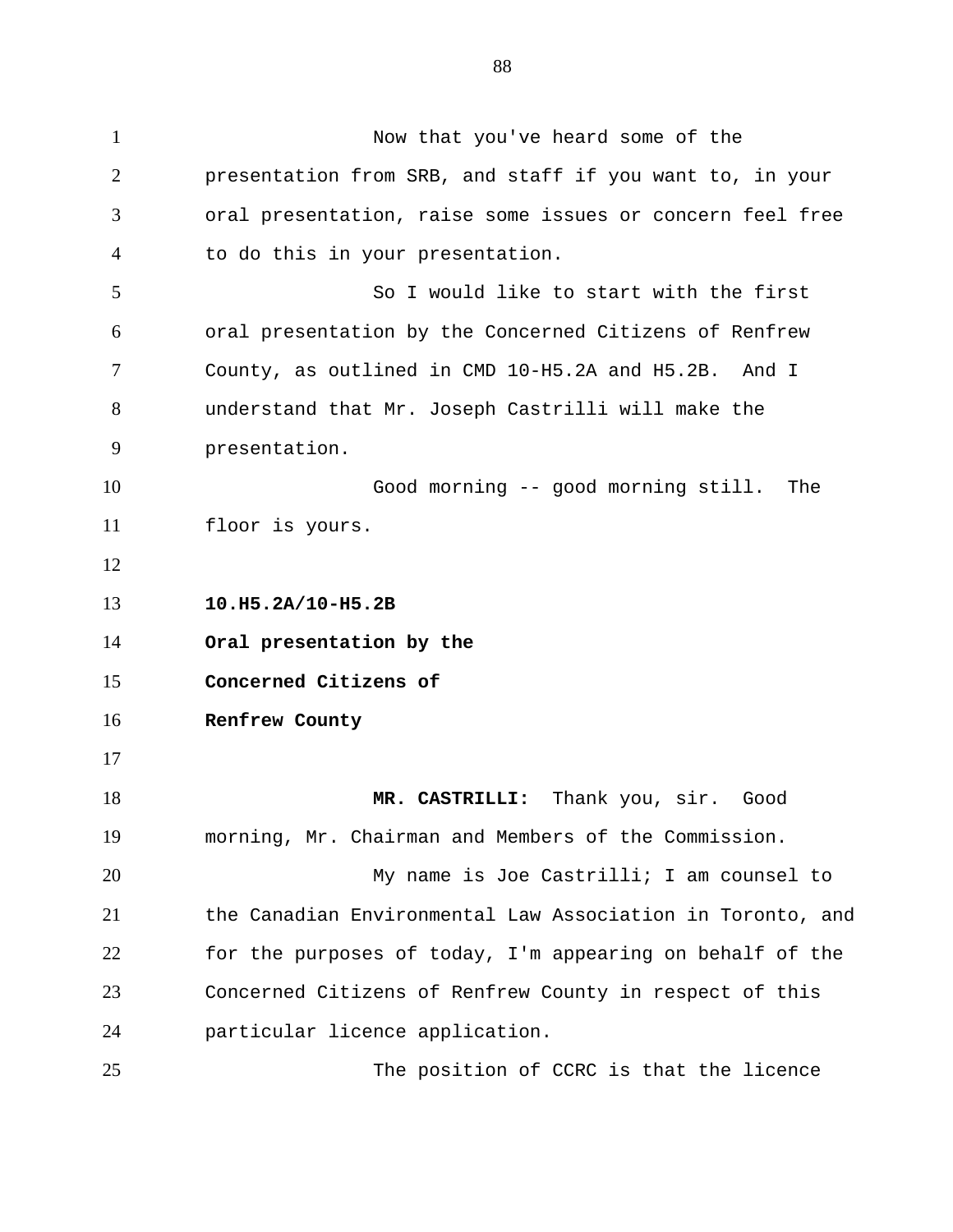renewal sought by SRB should not be approved. The reasons are set out in somewhat painful detail in our submissions  $\beta$  dated April 19<sup>th</sup>, February 17<sup>th</sup>, and May 12<sup>th</sup> of this year. In the time that's allotted to me this morning I'd like to go over the highlights of the submission that caused CCRC to take this position and then I would like to make two requests of the Commission at the

close of my comments.

 My first point is with respect to tritium lights. They are and do continue to cause landfill pollution locally, domestically and internationally and this is no mere soft pollution problem. This is contamination by deadly ionizing radiation for which some members of the medical community believe the only safe dose is zero. And in that regard you have a submission from Dr. Linda Harvey who will be speaking to that point later this morning.

18 The CNSC, in my respectful submission, should not be relicensing a facility such as SRB's that manufactures, predominantly for export, light sources using tritium because there is a direct connection between that relicensing and the worldwide landfill pollution problem caused by tritium.

 My second point is that SRB has not been successful in avoiding contamination of groundwater and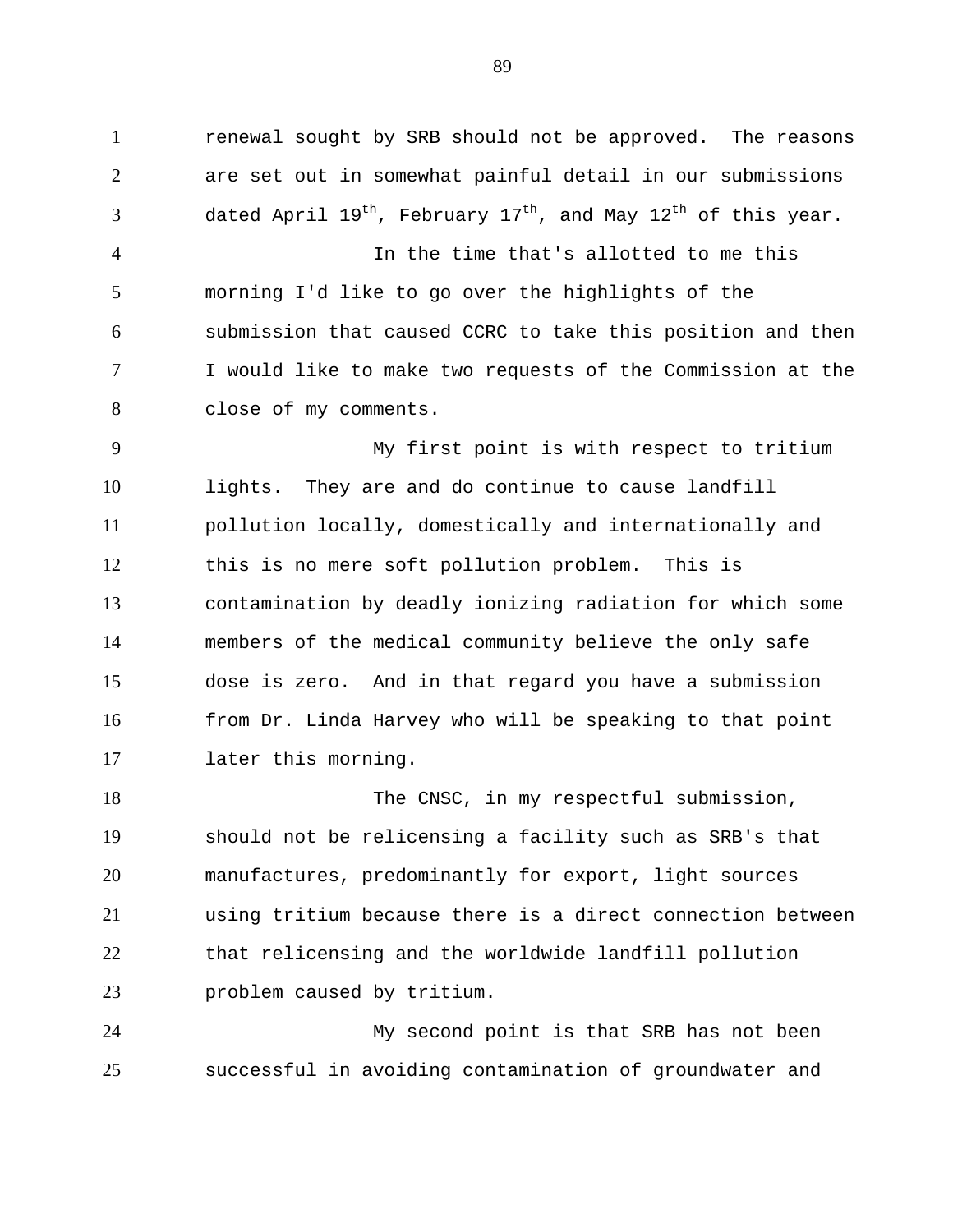drinking water in the Pembroke area due to its operations. It has created a legacy problem for the Pembroke community that is ongoing.

 The company cannot meet the already outdated Canadian drinking water guideline of 7,000 becquerels per litre and it certainly will not meet the proposed new Ontario drinking water standard of 20 becquerels per litre.

 For the CNSC to re-license SRB in the face of these facts is to turn a blind eye to the limitations of this company's ability to comply with the law, limitations that have been apparent for years.

 My third point is that models for assessing tritium risk to humans and the environment need to be more robust as do the inputs to those models. It is simply not a question of better risk communication. Any risk model that relies on the 7,000 becquerel per litre Canadian guideline for drinking water is out of date or soon will be.

20 15 20 If CNSC is assessing the SRB application on the basis of less than robust models and inputs, the company is getting off easy and the public is not being well served.

 My fourth point is that cost recovery and decommissioning arrears and low-ball estimates -- cost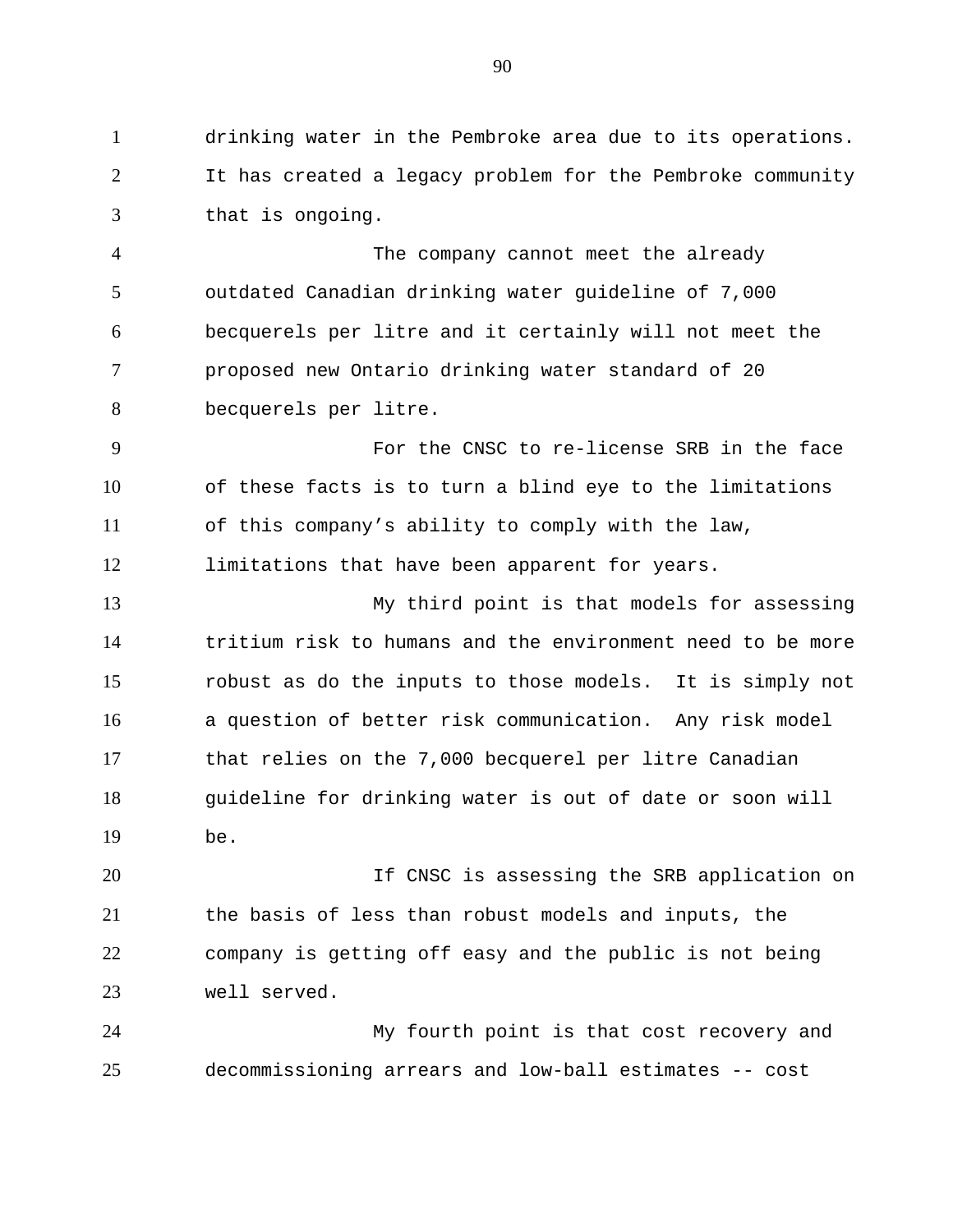estimates need to be but have not been adequately evaluated. To the extent that the decommissioning escrow account is reality not reflecting true decommissioning costs, SRB is getting a break and the public is being short-changed.

 My fifth point is the proposed revision to the third-party monitoring requirement -- I believe that's known as Condition 10.1 -- introduces ambiguity where there is currently clarity and is a recipe for resulting compliance and enforcement of problems, and my written submissions go into that in somewhat greater detail.

 My sixth point is that there are a litany of waste management problems associated with the SRB operation that we catalogued in our main submission and also in our supplementary submissions that all of them by themselves should be enough to disqualify SRB from obtaining a licence renewal.

18 In summary, Mr. Chairman, the issues addressed in these submissions individually and collectively raise sufficient doubt about the advisability of granting SRB the licence renewal it has requested. And for the foregoing reasons, CCRC respectfully requests that the Commission refuse to grant the requested licence renewal.

Now, that was my first request. My second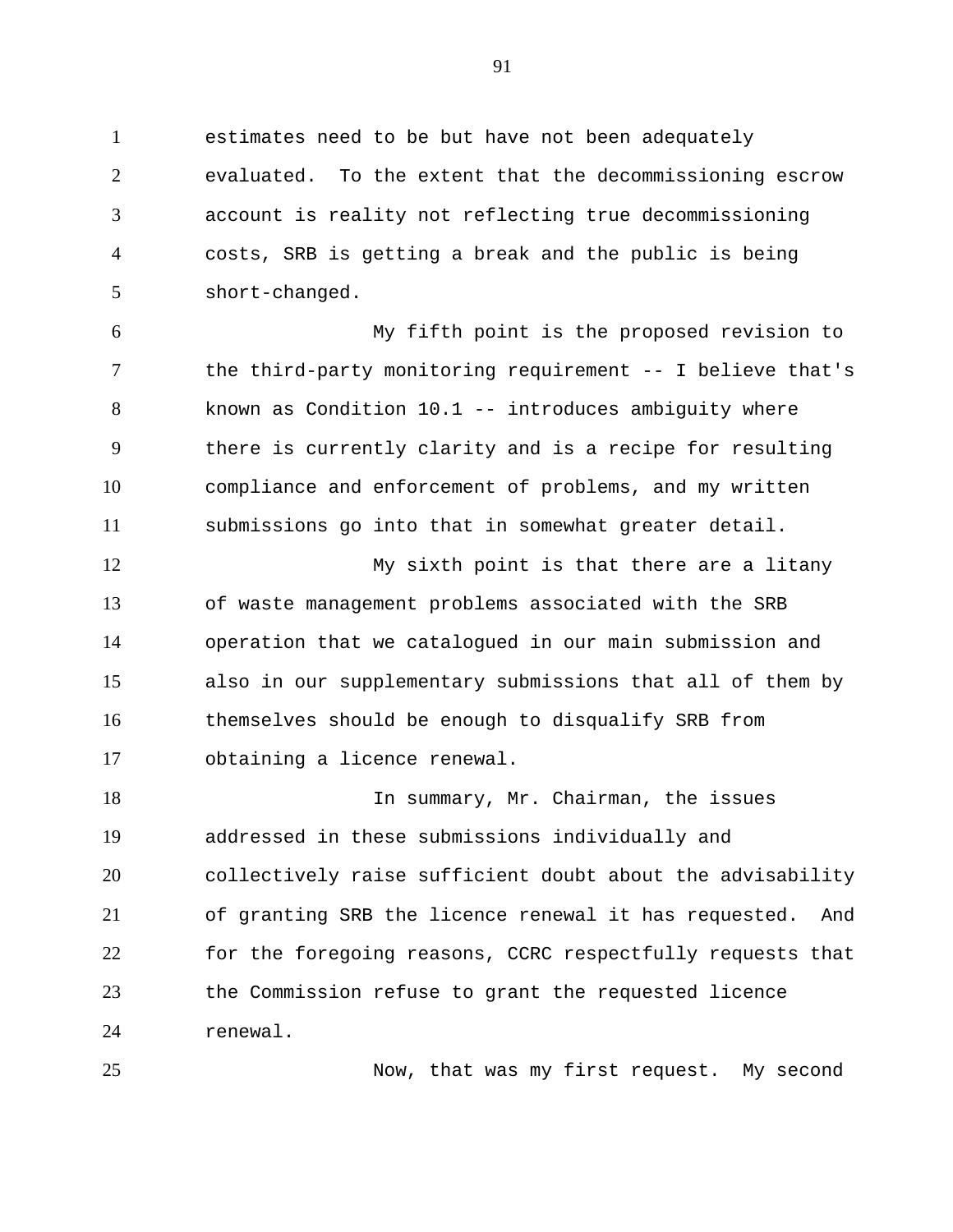request relates to a letter that I received yesterday from 2 SRB dated  $-$  but however it's dated May  $4<sup>th</sup>$  and it 3 burports to be a response to our April  $19<sup>th</sup>$  submissions. I'm requesting that the Commission, pursuant to Rule 20(3), keep the hearing record for this matter open for 10 days and allow CCRC to file a written response to that letter of SRB's, which is, as I said a 8 moment ago, dated May  $4^{th}$  but only received by my office 9 vesterday, May  $18<sup>th</sup>$ . Subject to any questions you may have, those are my submissions. **THE CHAIRMAN:** Let me raise this; is there anything in this particular letter that is new information that you just didn't cover in your six or seven points? **MR. CASTRILLI:** My six or seven points were drafted before I knew of the existence of the SRB letter. I didn't modify the submission for the purposes of this morning. **THE CHAIRMAN:** But does the letter raise new issues that you cannot deal -- we can't deal with 21 right now?

 **MR. CASTRILLI:** It appears to do so and if I were to go through the SRB letter, I would be here a lot longer than 10 minutes.

**THE CHAIRMAN:** Okay. Well, we'll get back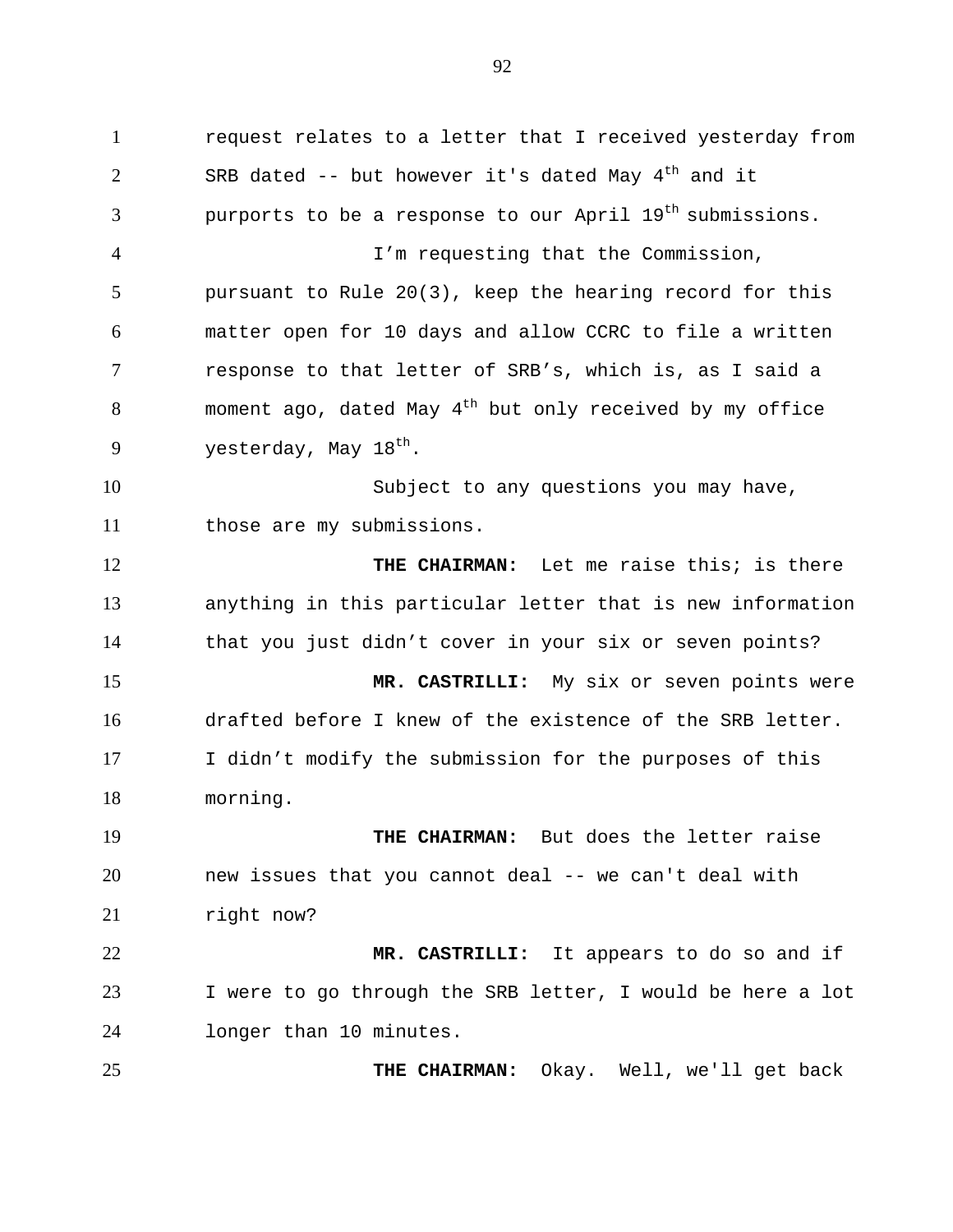to you on this. **MR. CASTRILLI:** Thank you, sir. **THE CHAIRMAN:** Okay. The floor is -- let's start -- I don't know. Let's start with questions, please. Mr. Graham? **MEMBER GRAHAM:** Yes. My first question is to CNSC staff. In the presentation H5.2B, the intervenor states that the changes made to the regulations would clearly reduce SRB's waste management costs while increasing environmental risks. When those new regs were brought in -- I believe in 2008, I believe they were -- my understanding was they were quite strict and also were to the extent that they were clarifying and tightening up some of the items that were ambiguous at the time. Would CNSC staff like to comment on the new regs, on those regs, and have there -- is that statement 20 then correct or not? **MR. ELDER:** I'll start at the high-level end and see if you want more details on that one. There are two reasons for the changes to the regs: one is to bring in the exemption levels that were consistent with conservative models developed by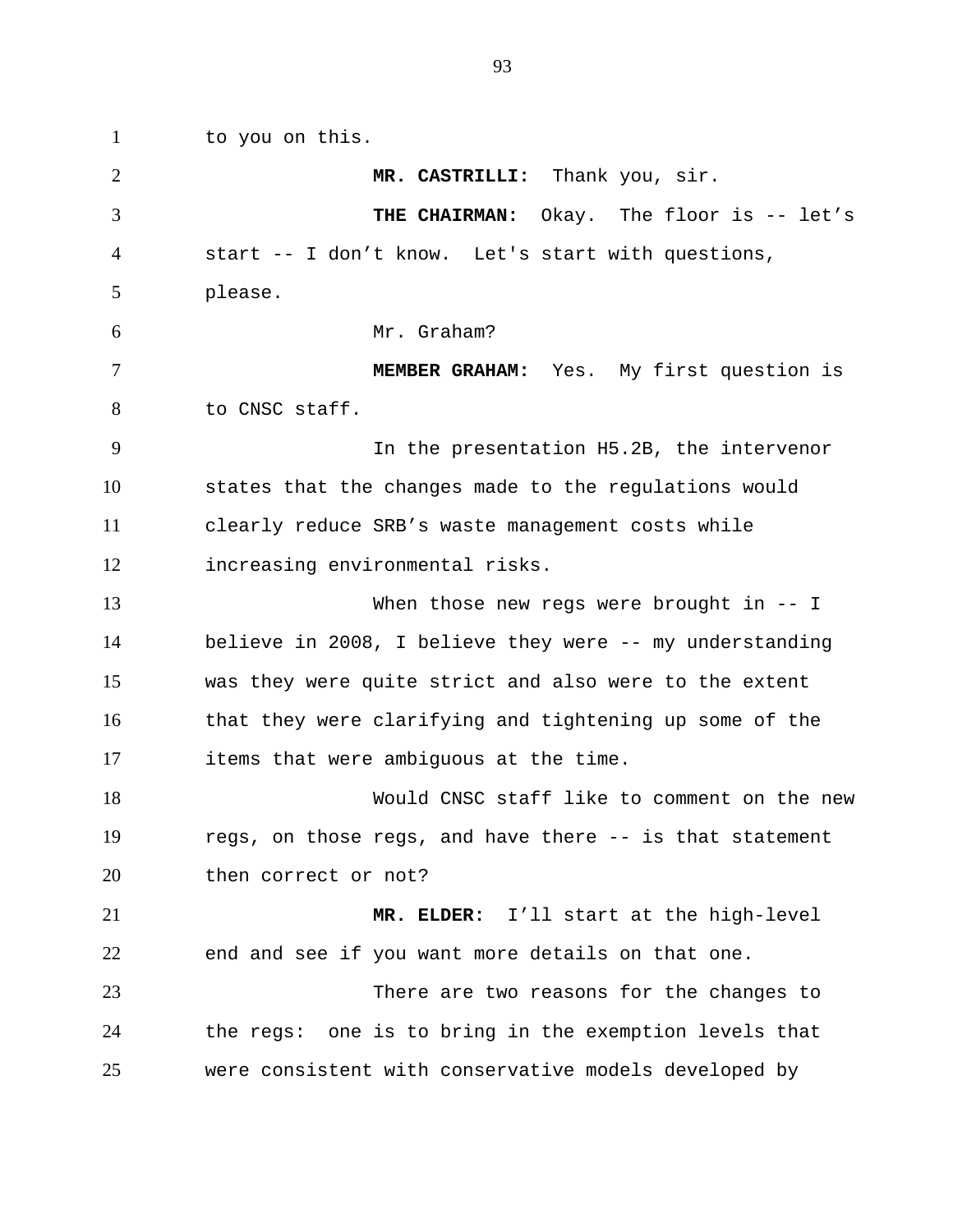European Commission for Radiation Protection and aligning with International Atomic Energy clearance levels as well. There was also -- so there was a lot of analysis done both in Canada and internationally to make sure that those levels do not pose hazards to human health or the environment. 7 The second one is actually -- was to look to make sure that there was not a conflict between our series of regulations. There could be a perceived conflict in what was in our Nuclear Substance Radiation Regulations and in our Transport and Packaging Regulations. So it was to make sure that we were aligned in both regulations with IAEA, what's called the basic safety standards, exemption levels. So that was really the driving force to make sure that we're consistently international with international practices. It was not delivered in any particular driving force in terms of saving costs to the industry or it's making sure that we are regulating in a consistent manner with international levels. **MEMBER GRAHAM:** The question though was asked was that if the new regulations will increase environmental risks and I guess my question was, in following these new guidelines and so on, have you -- is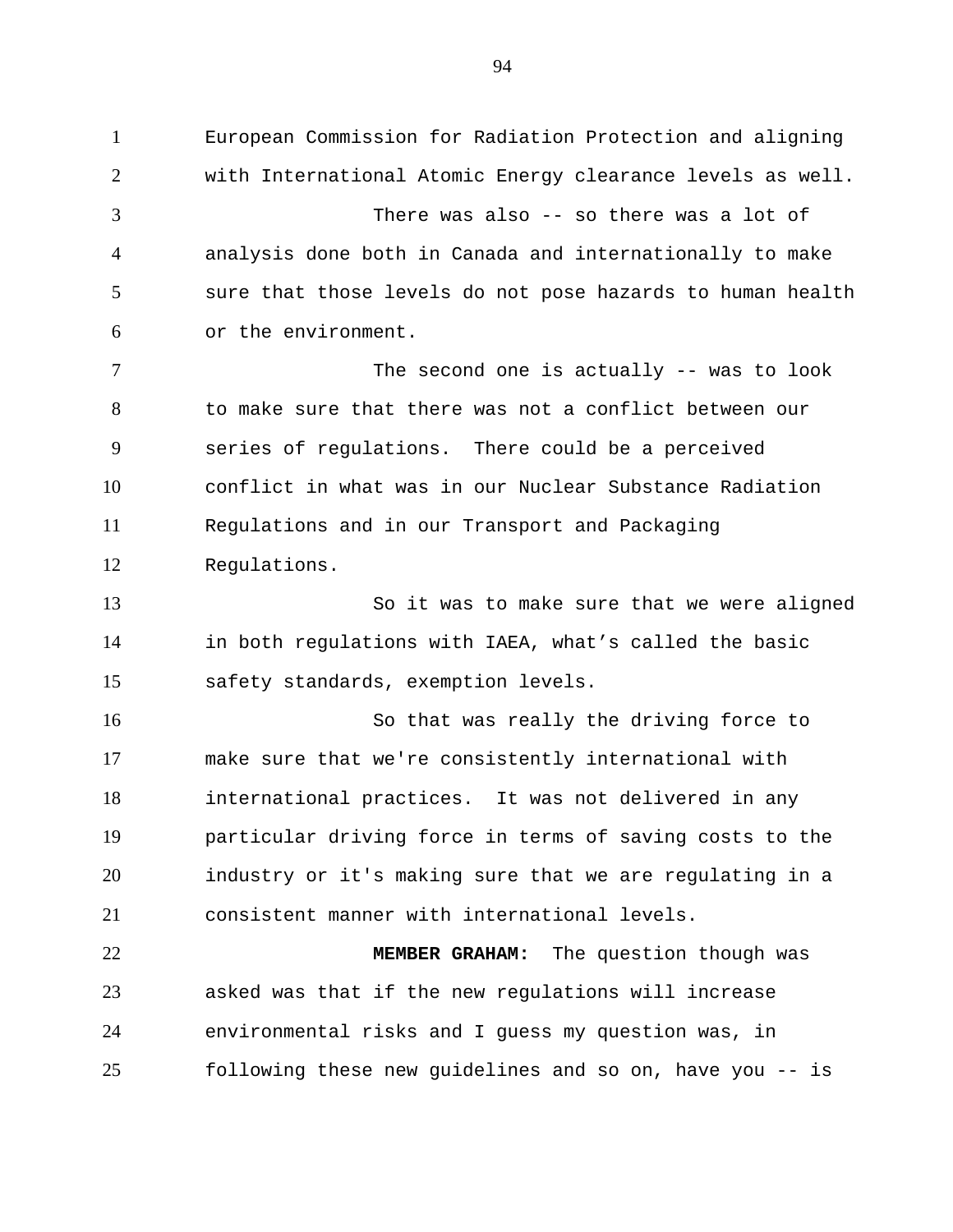there a deviation from the old rules that would increase environmental risks with the new regulations? **MR. RINKER:** Mike Rinker, for the record. I think in response to that question, in general, we would say the answer is no. Indeed, it provides more clarity and we're adopting some strict standards on some specific exemption quantities where we didn't have consideration of what would be the safe value before. So now we have aligned with international values for exemption quantities and those values are safe. **MEMBER GRAHAM:** Thank you. With regard to a couple other points that the intervenor brought up with regard to decommissioning, I asked that earlier this morning and I believe you're back next year with the new review? And also with regard to disposal into landfills and so on, is there anything else you want to add to that from what we had discussed earlier when the -- earlier this morning? **MR. ELDER:** Just that to point out the review; well, SRBT submitted their current decommissioning plan and associated cost estimates in 2006. We did a thorough review of those and actually required them to update, to redo their cost estimates for 2007 and where

the five year rule is in general where we don't see when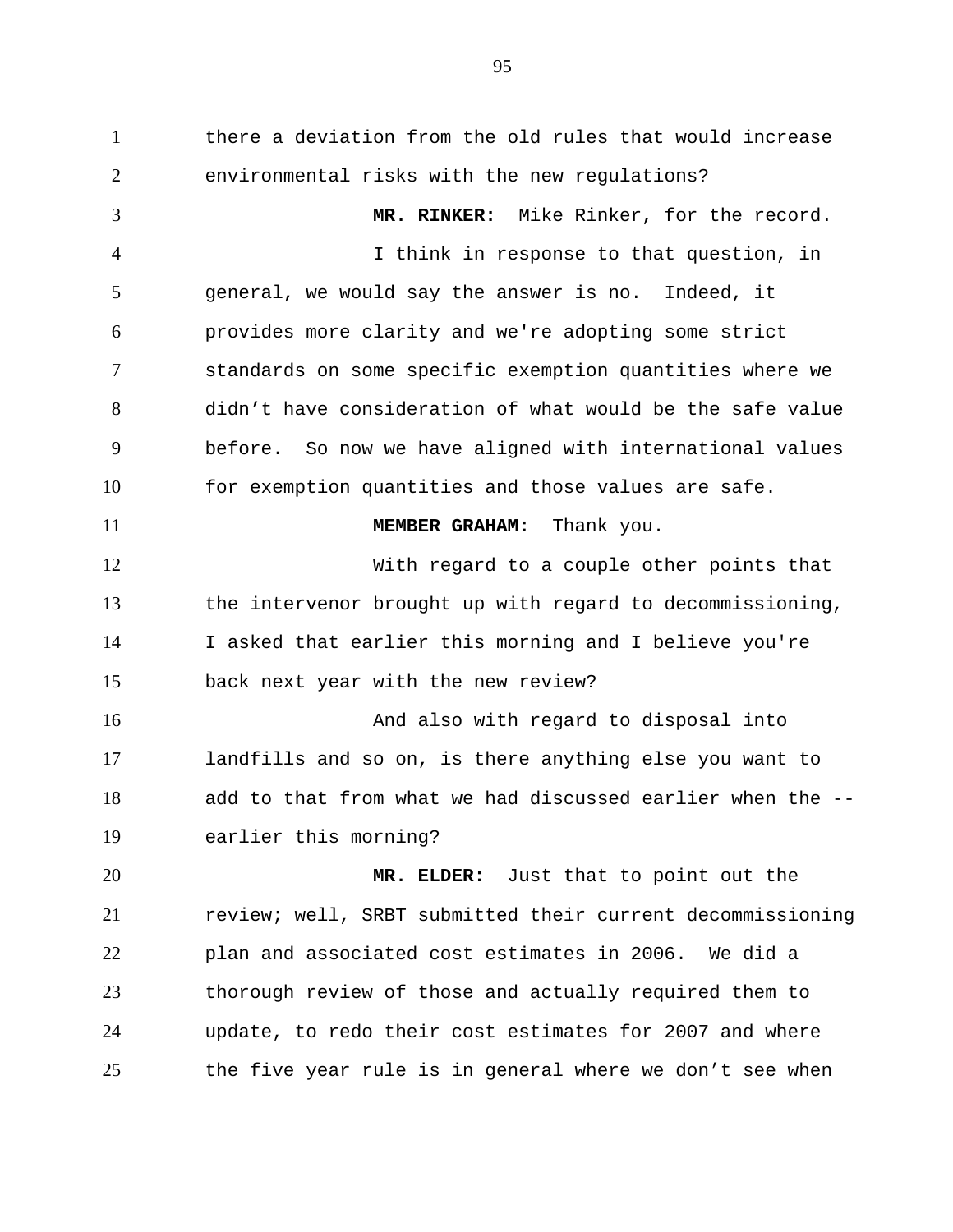we'll have no evidence of there being major lapses in their decommissioning plans and we have looked to operation of that facility, in our opinion, is there is not any major changes in operation since -- in the style of operations and what needed to be decommissioned since 2006 that would lead to a major change in the financial guarantees.

 I also point out that all financial guarantees have a contingency built into them and third point is that one of the things we did ensure in terms of the payment scheme is that the basic amount that when they started from was sufficient to put the plant into a safe shutdown state. So the money is already and always been available for safe shutdown.

 What we're doing now is routine and this is how we have done other financial guarantees when we introduced them is allowing a period of time for the licensee to build up an escrow account or whatever the mechanism is for the financial guarantees.

 I should point out this is not -- the financial guarantee situation is not unique to SRBT.

 **THE CHAIRMAN:** Just to pursue this further, the intervenor made a hypothetical situation that you have to -- City of Pembroke will have to replace 150 metres of sewer line. I mean I'm just trying to understand whether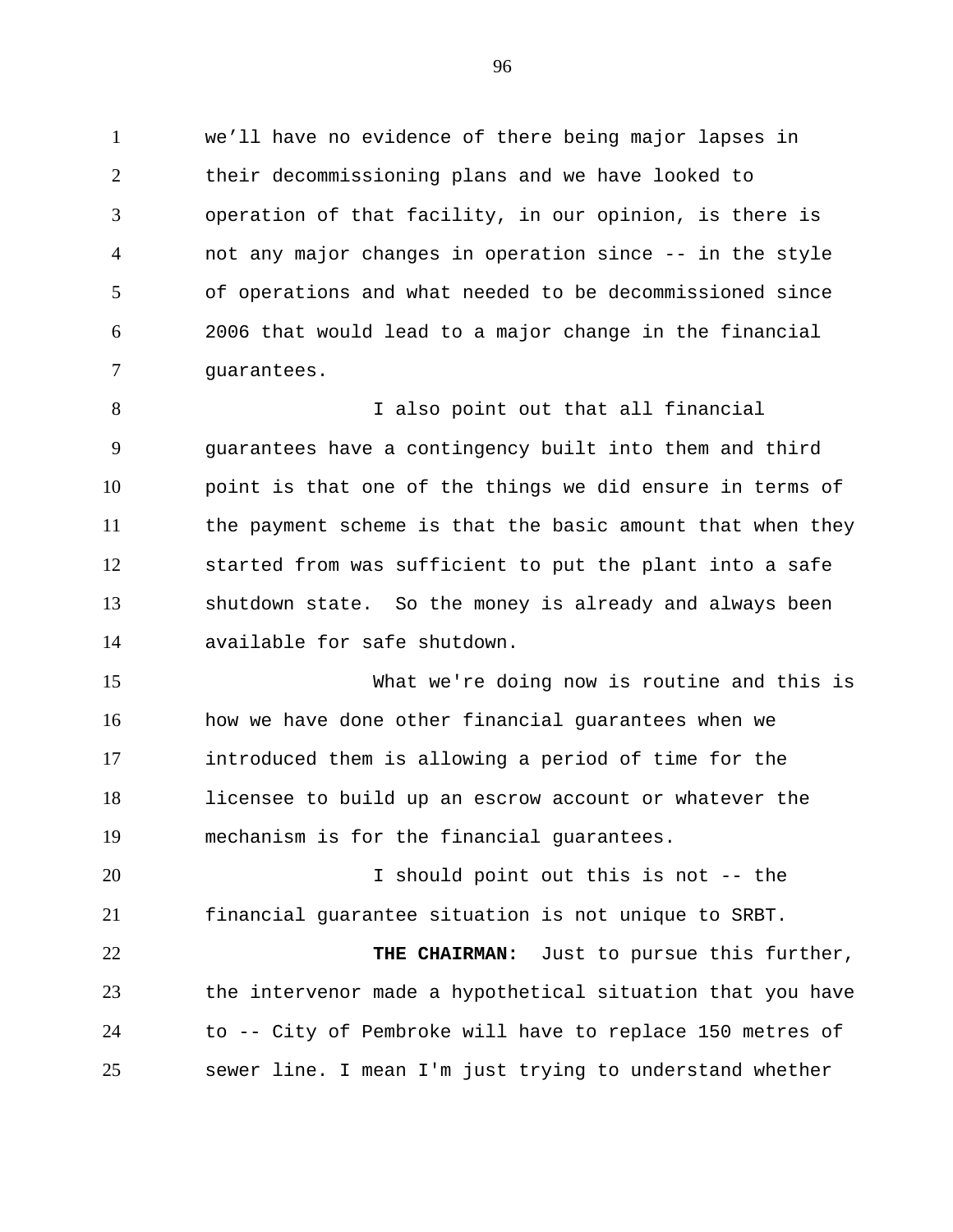that's even within the kind of parameters that any decommissioning would be -- in other words, how you determine what is the decommissioning scope? **MR. ELDER:** So the decommissioning scope looks at returning the facility and cleaning up the facility and the site around it -- in terms of the sewer as we discussed before, the limits on the sewer -- the releases through the sewer -- are already based on making sure that the amount they can allow to put in a sewer do not pose a health or environmental risk. So we'd not see that there would be a need to clean up into the sewer because they're supposed to -- they're not allowed to discharge significant quantities to the sewer and those limits in their licence are based to make sure that they do not -- make sure discharges to the sewer remain safe. **THE CHAIRMAN:** Thank you. Monsieur Harvey? **MEMBER HARVEY:** On just to touch that point, despite the fact that you -- the thing is just so

 low level that the soil could not be contaminated -- are you going to take any data in that soil or are you just analyzing the water, getting out of it?

 **MR. ELDER:** We, from a staff perspective do not have a requirement that they analyze the water in the sewer. We do require them to analyze every single batch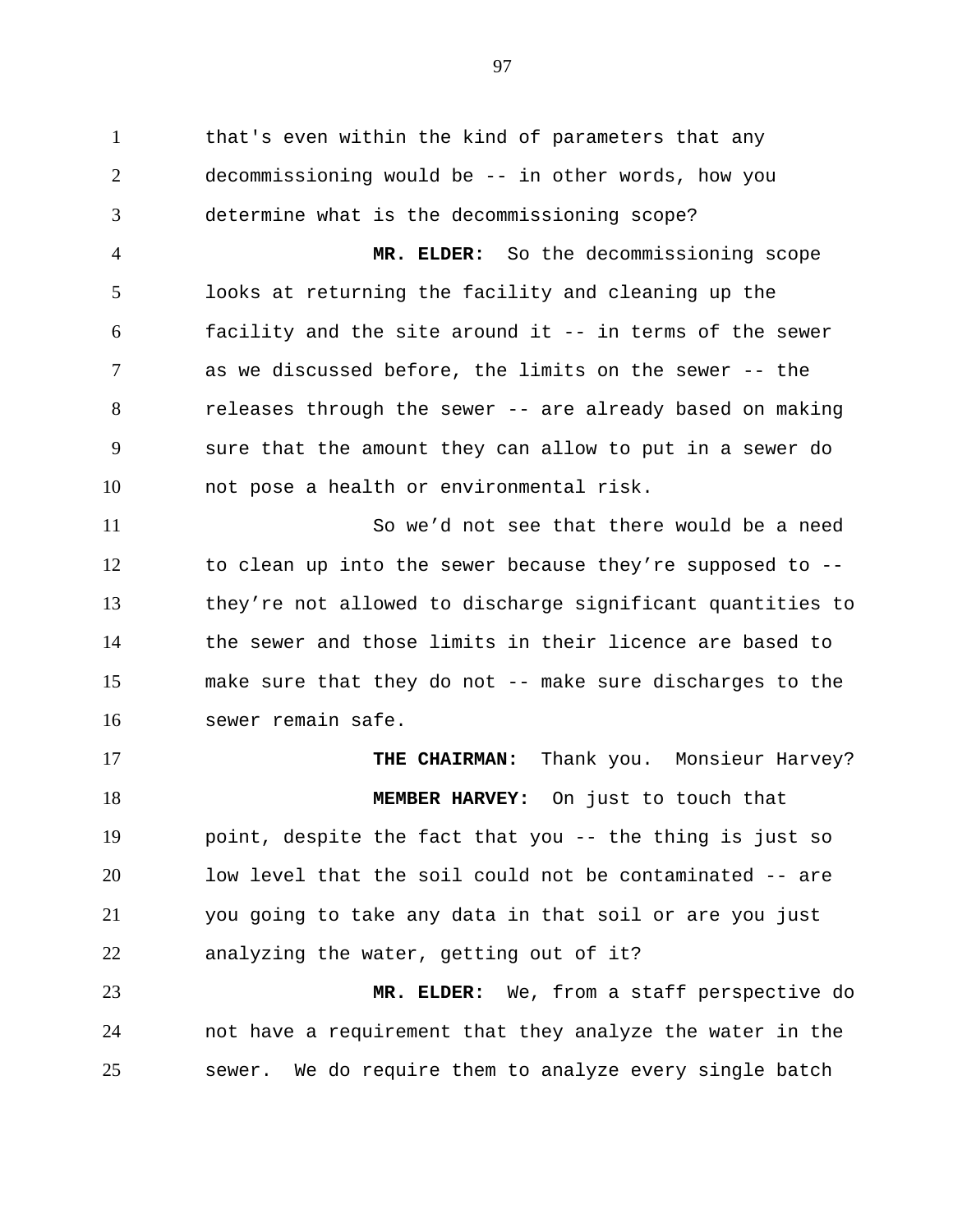| $\mathbf{1}$   | they put into the sewer so we know exactly what goes in.   |
|----------------|------------------------------------------------------------|
| $\overline{2}$ | MEMBER HARVEY: So nothing would be done to                 |
| 3              |                                                            |
| 4              | MR. ELDER: Nothing, no -- because they                     |
| 5              | don't release it until they confirm that it's within the   |
| 6              | release limits.                                            |
| 7              | <b>MEMBER HARVEY:</b> But I mean nothing would be          |
| 8              | -- no data will be taken in the sewer itself to -- if      |
| 9              | there could be any -- where deposit or accumulation of     |
| 10             | tritium that's your -- is it possible or impossible?       |
| 11             | MR. ELDER: There have been some                            |
| 12             | measurements done in the past and I think someone brought  |
| 13             | them up. Certainly the levels have been measured in --     |
| 14             | especially as measured not in drinking water and sewer     |
| 15             | sludge certainly do not -- they would not pose a health    |
| 16             | risk in drinking water -- they certainly do not pose a     |
| 17             | health risk in sewer sludge.                               |
| 18             | MEMBER HARVEY: Thank you. At page 6 of                     |
| 19             | the concerned citizen for submission, they touch the third |
| 20             | party monitoring saying that the current licence condition |
| 21             | -- you will modify the current Licence Condition 10.1 and  |
| 22             | that modification could not be a release or downgrading    |
| 23             | the obligation. Could you comment on that?                 |
| 24             | This is in terms of the<br>MR. ELDER:<br>Sure.             |
| 25             | third party monitoring. Again whether it's a condition of  |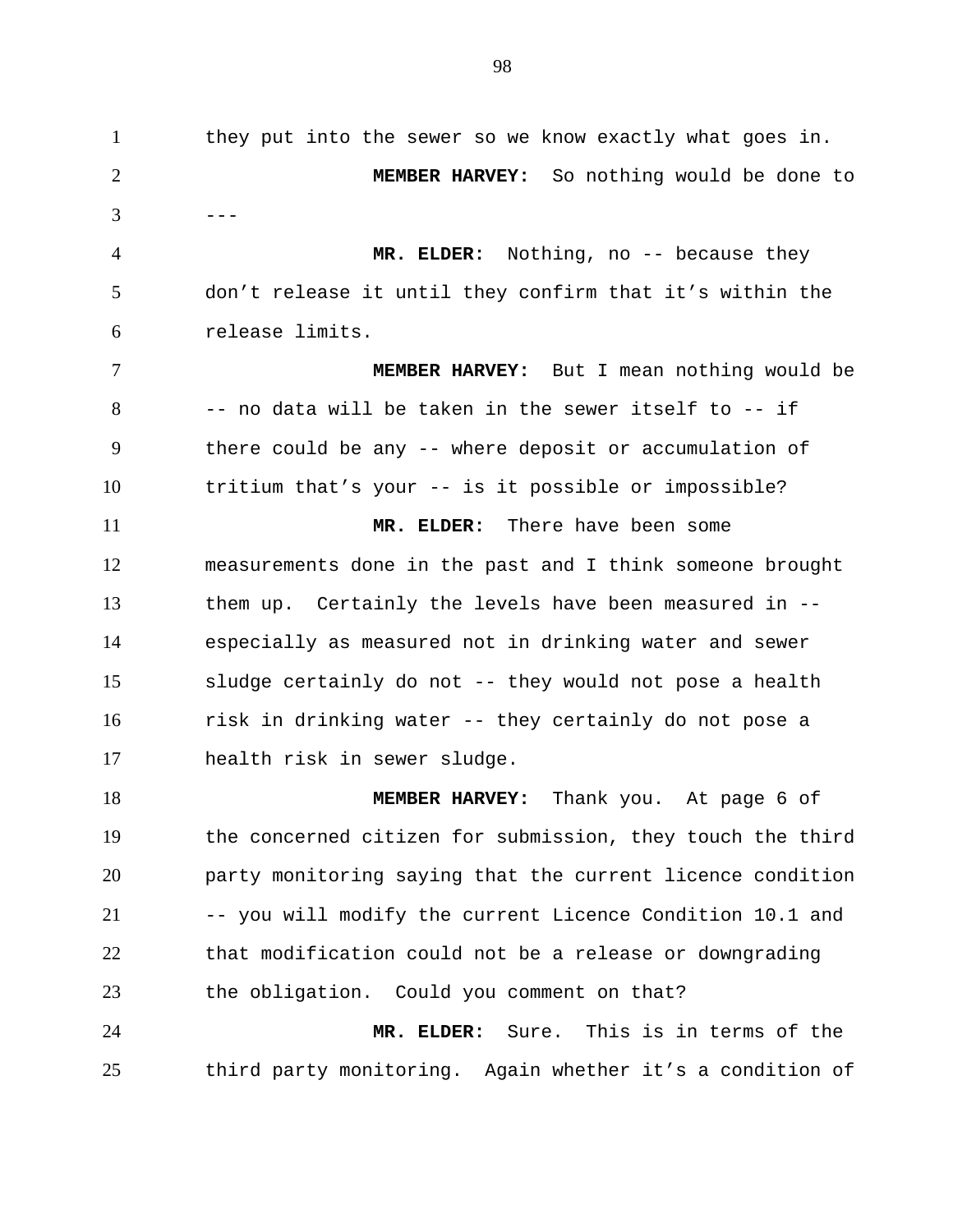licence or in the Licence Condition Handbook -- first our perspective from a compliance perspective, it doesn't make any difference to us. The Handbook and the licence are what we measure compliance against.

 We have a range of enforcement actions. They're not all based on the licence, they're also based on the Act, the regulations as well so that it's not that everything has to be strictly in the licence.

 The reason that we looked at putting in the Handbook is frankly we considered this -- we didn't want to make sure there was a barrier to SRB improving themselves. This is a less than -- they are in some cases 13 -- a less than ideal situation that they are not qualified to do this themselves and we would like them to not be able to hide behind a licence condition and say, "Oh, I don't need to improve because my licence condition says I'm not allowed to do it."

18 We would prefer that they continue to try to improve and improve their qualifications.

 Until they can prove to us that they have a qualified program and can do this adequately and properly themselves, we will continue to ensure that it is done by a competent third party.

 **MEMBER HARVEY:** Thank you. This question is addressed to the citizen -- concerned citizen. On page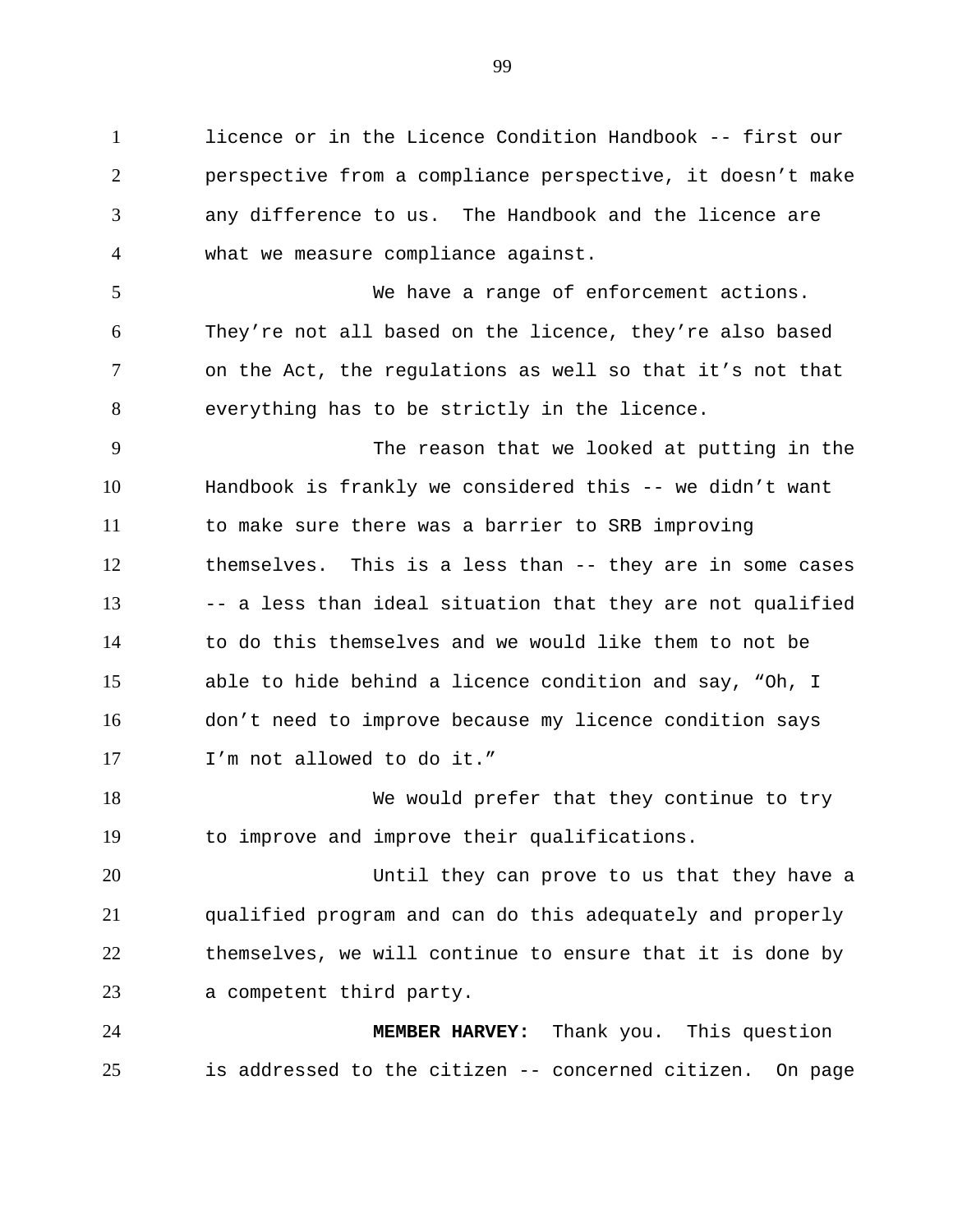3 of your submission, you mentioned that the elevated levels of radioactive tritium in groundwater have been found at the municipal dump serving Pembroke. Could you just elaborate a bit on that? What type of data you've got from who? **MR. CASTRILLI:** I have with me Kelly O'Grady who's a member of the CCRC and I think is probably better qualified to respond to that particular question, with your indulgence. **MEMBER HARVEY:** Yes. **MS. O'GRADY:** A couple of years ago we asked for the Ministry of Environment to investigate tritium levels in the leachate of the landfill that's in the Allison Fraser Waste Site which services our area and they get a few grab samples and they found one well that had a thousand becquerels of tritium per litre in it. We wanted more extensive testing of that. We thought that was a good indication that tritium is getting into landfill sites but we weren't successful in getting that and in my submission later on I'm going to be asking for that type of study. **MEMBER HARVEY:** Were you aware of those and would that for you cause any problem? **MR. ELDER:** Well sure. We'll ask Dr. Mihok to answer this question.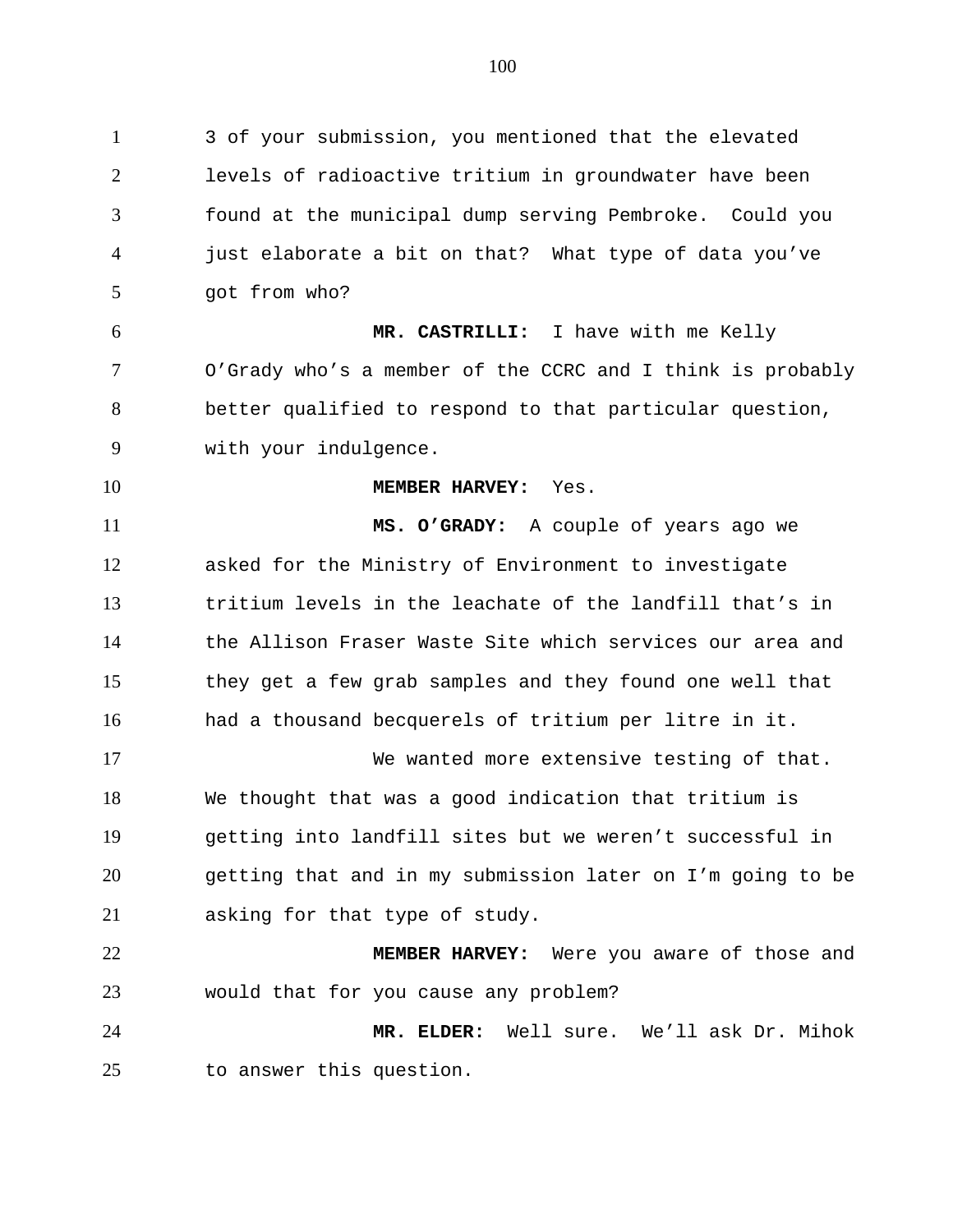**DR. MIHOK:** Steve Mihok speaking. Yes we're very much aware of this and we've looked at the documentation several years ago. The documentation also included a letter from the Ministry of the Environment in Ontario. They had no concerns over what was measured. Essentially those sorts of levels are expected from the work that has been done in the USA and in the UK looking at tritium in landfills. People don't obviously know the exact source. It maybe expired tritium lights; it may be other sources, but when people do go to landfills, they find levels up to about maybe three or 4,000 becquerels per litre of tritium. **MEMBER HARVEY:** Thank you. **MR. LEVESQUE:** Excuse me. **THE CHAIRMAN:** Monsieur Levesque? **MR. LEVESQUE:** Stephane Levesque for the record. I'd just like that little bit of information the Ministry of the Environment added that was conducted. I actually have it with me today. The Ministry of the Environment, the report dated November 28, 2007 reported measurements that were done in six locations and the results range between 9.5 to 1,000 becquerels per litre as Miss O'Grady reported and in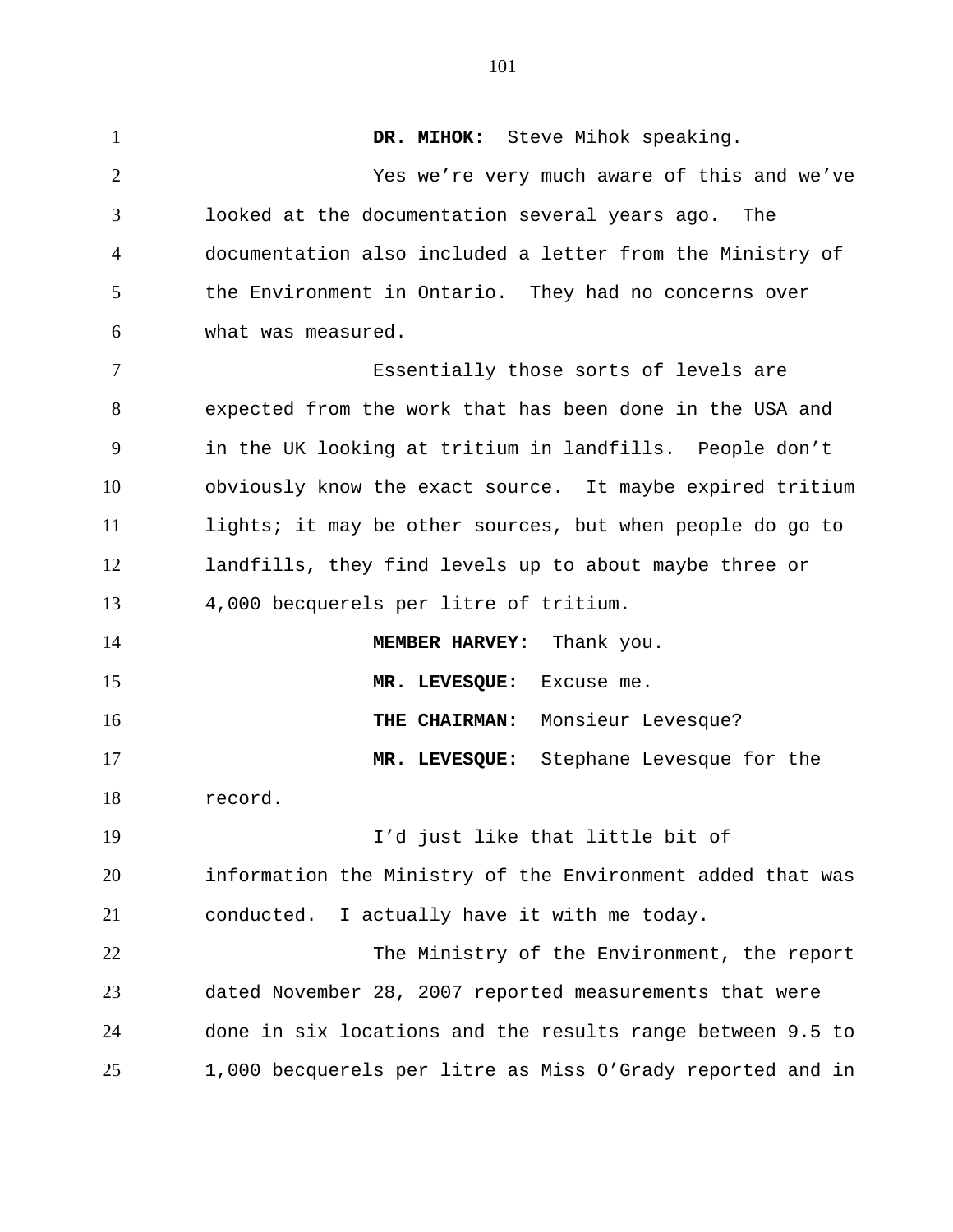the conclusion, Mr. Robert Holland stated that based on these results they do not see a need to conduct a more intensive survey at this site and I can make that available for the Commission if they'd like. **THE CHAIRMAN:** Thank you. Other questions? Ah, sorry. Dr. Barnes? **MEMBER BARNES:** You raised the issue of tritium in landfill particularly on page 3 and you referred to South Africa. I just want to take -- link it back to a point that Mr. Levesque made and maybe ask Mr. Levesque and staff to respond. When you send the tubes for so-called reprocessing to South Africa is that done under safe conditions? Are there any problem with their landfill situations or health effects for the workers that are doing that work? Are you aware of that? Are we basically exporting a problem here? **MR. LEVESQUE:** Stephane Levesque for the record. From what I understand, the facility is licensed by their regulatory body in South Africa. They're in good standing with the regulatory body. We've heard of no issues with the process of recycling the tritium from the light sources. **MEMBER BARNES:** Staff? Any comment?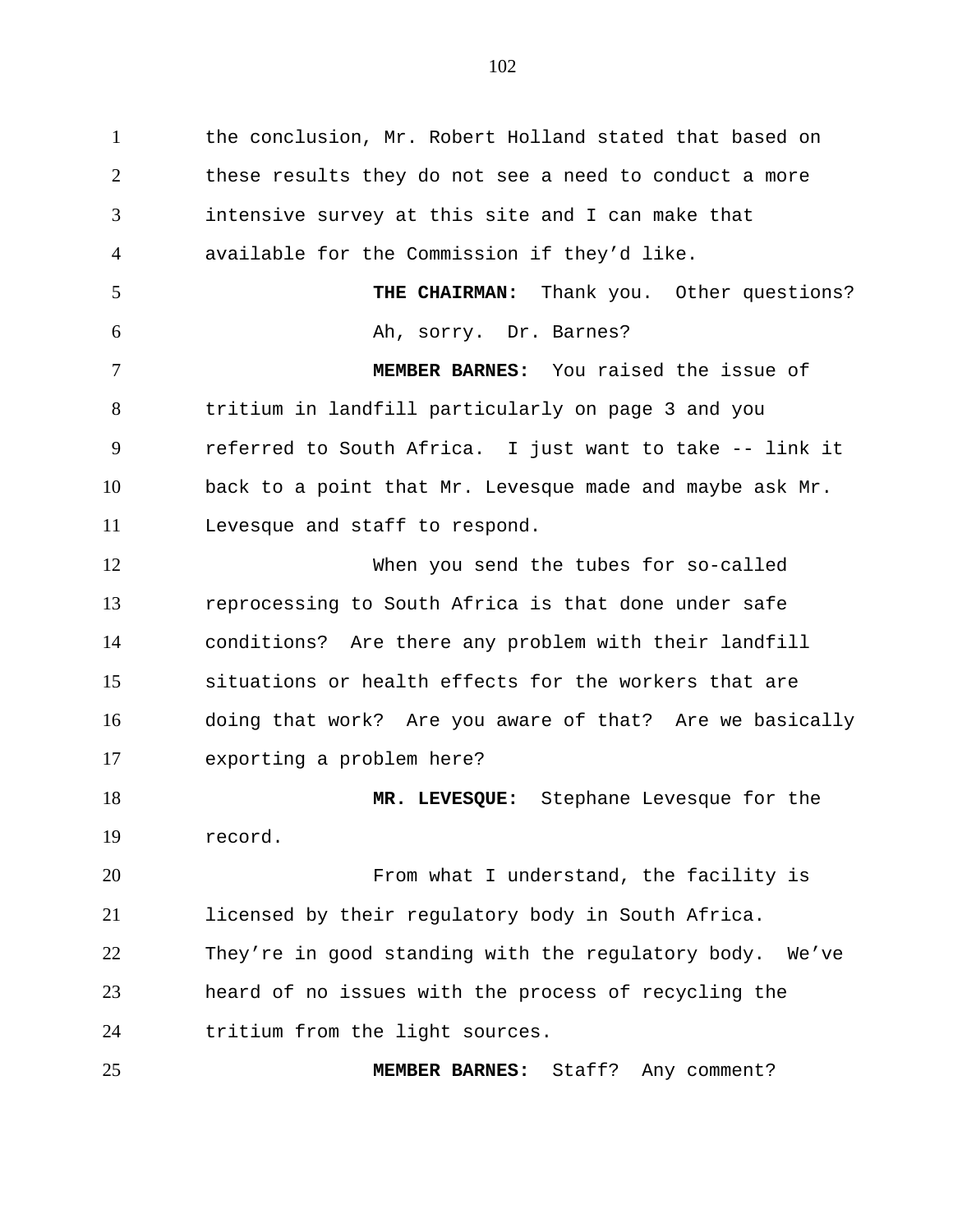**MR. ELDER:** The only comment in terms of -- we did as one of the specific tritium studies one that -- its report on the technology and what was being done. We did actually -- one of our experts did actually visit the facility in South Africa and looked at, you know, how they were running the reclamation unit and that and it certainly seemed to be a very modern piece of equipment that would not pose a problem itself. We did not actually look at then the waste aspects beyond that facility. But the facility itself is certainly equivalent to what you would find in Canada. **MEMBER BARNES:** Okay, thank you. **THE CHAIRMAN:** To follow up on this, what doesn't compute in my mind here is coming back to the Wal- Mart story. It states here that the U.S. prohibits sending this stuff to landfill but I also understand that the U.S. doesn't regulate it. In other words, they did not care what Wal-Mart did with their signs. So is there something I don't understand here? Staff? **MR. ELDER:** I think what you've got is -- this is a recent development in the States in reaction to what happened with the situation with Wal-Mart where I don't think they put them in landfill as Wal-Mart could not account for a large number of signs.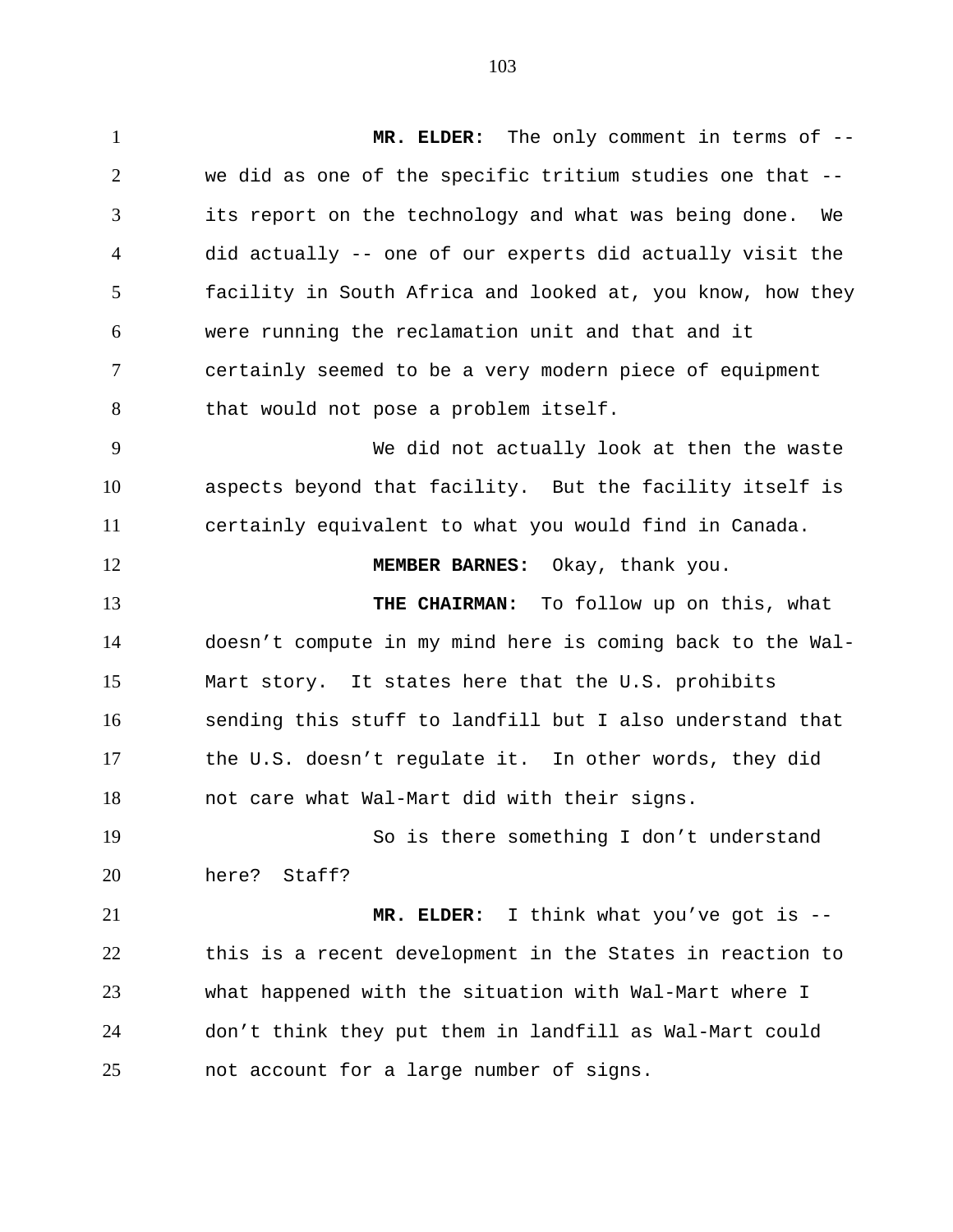They have put into -- as of January 2009 -- saying that all these signs should be returned to a licensee a someone who is licensed by the U.S. Nuclear Regulatory Commission. We're looking into this one because the possessor of the sign is not required to have a licence so it's obligation -- we're wondering how they would do monitoring enforcement of such a requirement where anybody can go buy one and you have a future obligation to do something about it. So we are actually looking at and seeing how the U.S. will be able to enforce such a requirement. **THE CHAIRMAN:** Thank you. 14 Dr. Barriault? **MEMBER BARRIAULT:** Merci, Monsieur le Président. On page 7 of the presentation it goes on to state that under crushed glass waste and other waste 19 management concerns, on December 21st of last year you sent 23 - 200 litre drums containing 8.26 gigabecquerels of Hydrogen-3. Do you want to comment on that, SRB? **MR. LEVESQUE:** Stephane Levesque for the record. Thank you for the question. The barrels that we sent to a landfill did not contain any crushed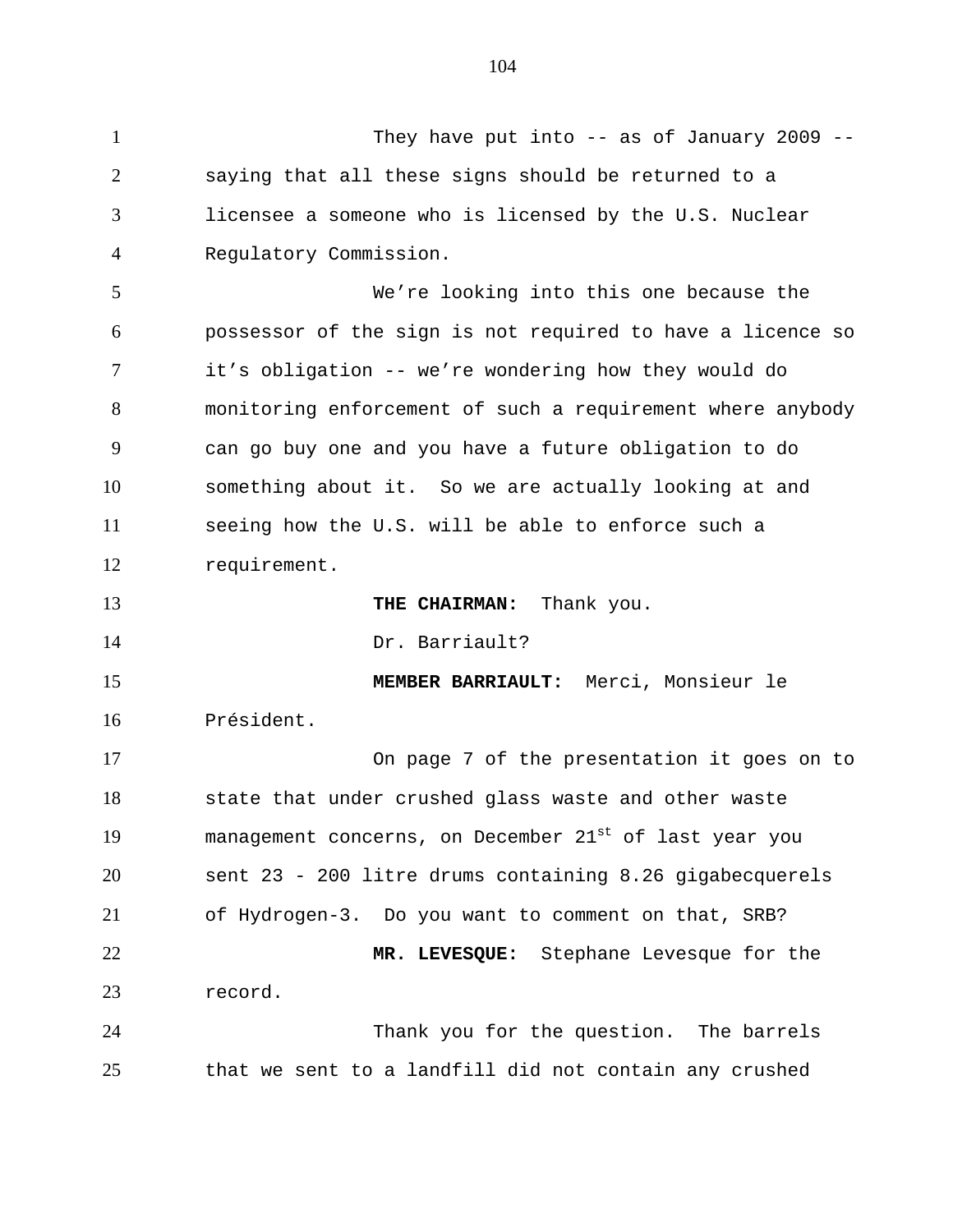glass. Again they just contained, as we said, shoe covers, gloves or waste from a non-active -- from a Zone 2 area -- not the zone where we're processing tritium. 4 And the -- as I responded to Mr. Castrilli in the letter and in the letter, by the way, I've included essentially no new information. All the documents and information I have there is some public information that I've gathered from all our submissions that were on the website or been submitted to the public in the past so there's nothing new. The disposal of these barrels was within the regulation. The concentration, again, was less than one per cent of the concentration required under the regulations. **MEMBER BARRIAULT:** Thank you. The CNSC care to comment on this? Was this monitored? **MS. ERDMAN:** Ann Erdman. The nuclear safety -- the *Nuclear Substances and Radiation Devices Regulation* lays out the exemption limits and it's either the average concentration has to remain below one megabecquerel per gram or the total activity is less than one gigabecquerel. In SRBT's case, the average concentration is below -- was below one megabecquerel per gram. So it's an "or"; it's not just the gigabecquerel -- the one gigabecquerel -- it's the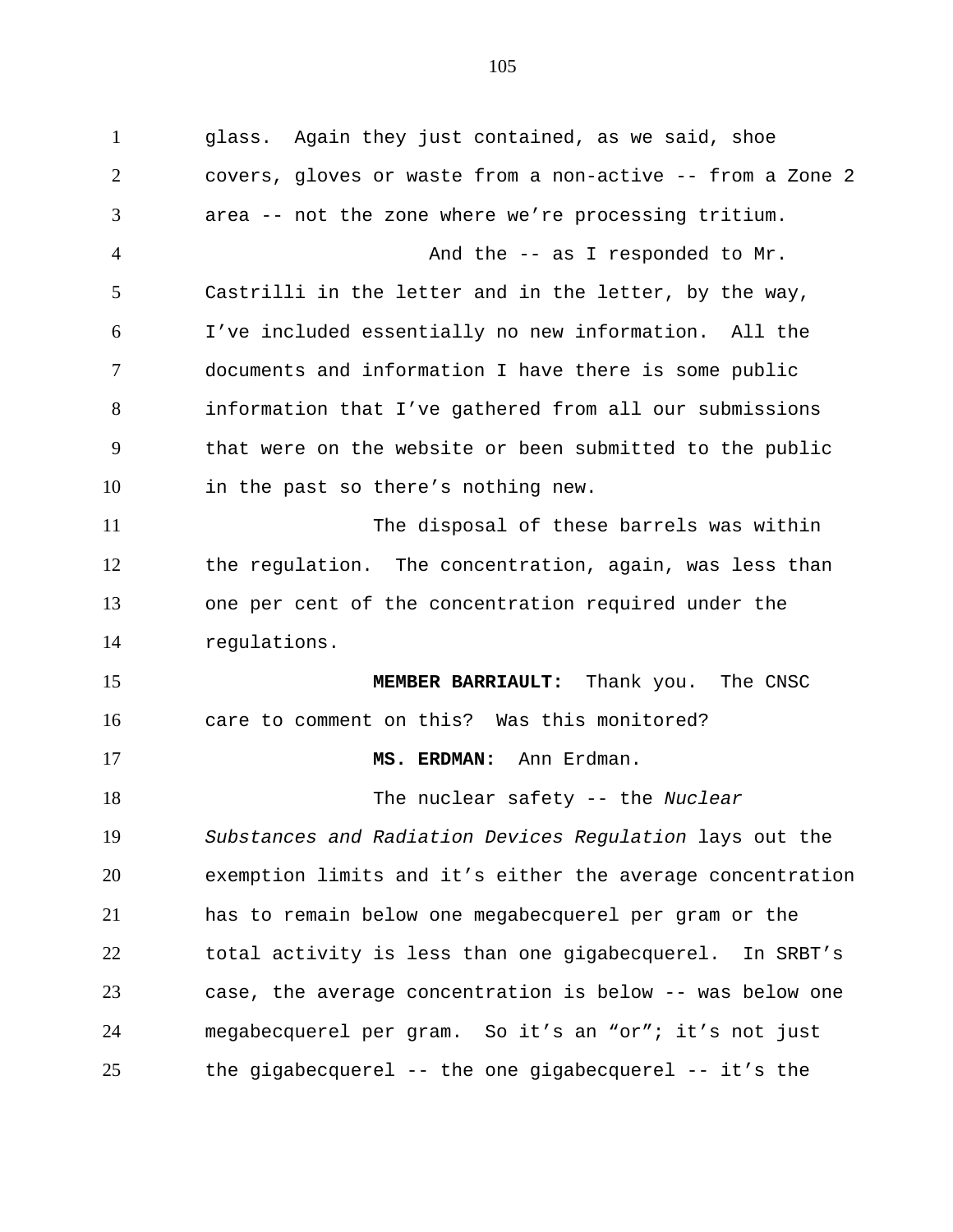"or" as well and their waste was below one megabecquerel per gram. **MEMBER BARRIAULT:** So it's an average? Were there any that were actually higher, obviously, than the average? Was there anything in the vicinity of eight? The comment made in this document states that it contained 8.26 total and was that one barrel or was that the total disposal? **MR. LEVESQUE:** Stephane Levesque for the record. That's what they're referring to is the eight. That's the total disposal of all the barrels added up together. **MEMBER BARRIAULT:** So not just the one barrel? 16 MR. LEVESQUE: Exactly. **MEMBER BARRIAULT:** Okay and the regulation states that average one? **MS. ERDMAN:** Ann Erdman. That the concentration remains below one megabecquerel per gram or the total tritium activity is less than one gigabecquerel. The other thing is that the total must be less than 1,000 kilogram of material per year per facility. **MEMBER BARRIAULT:** So I guess my question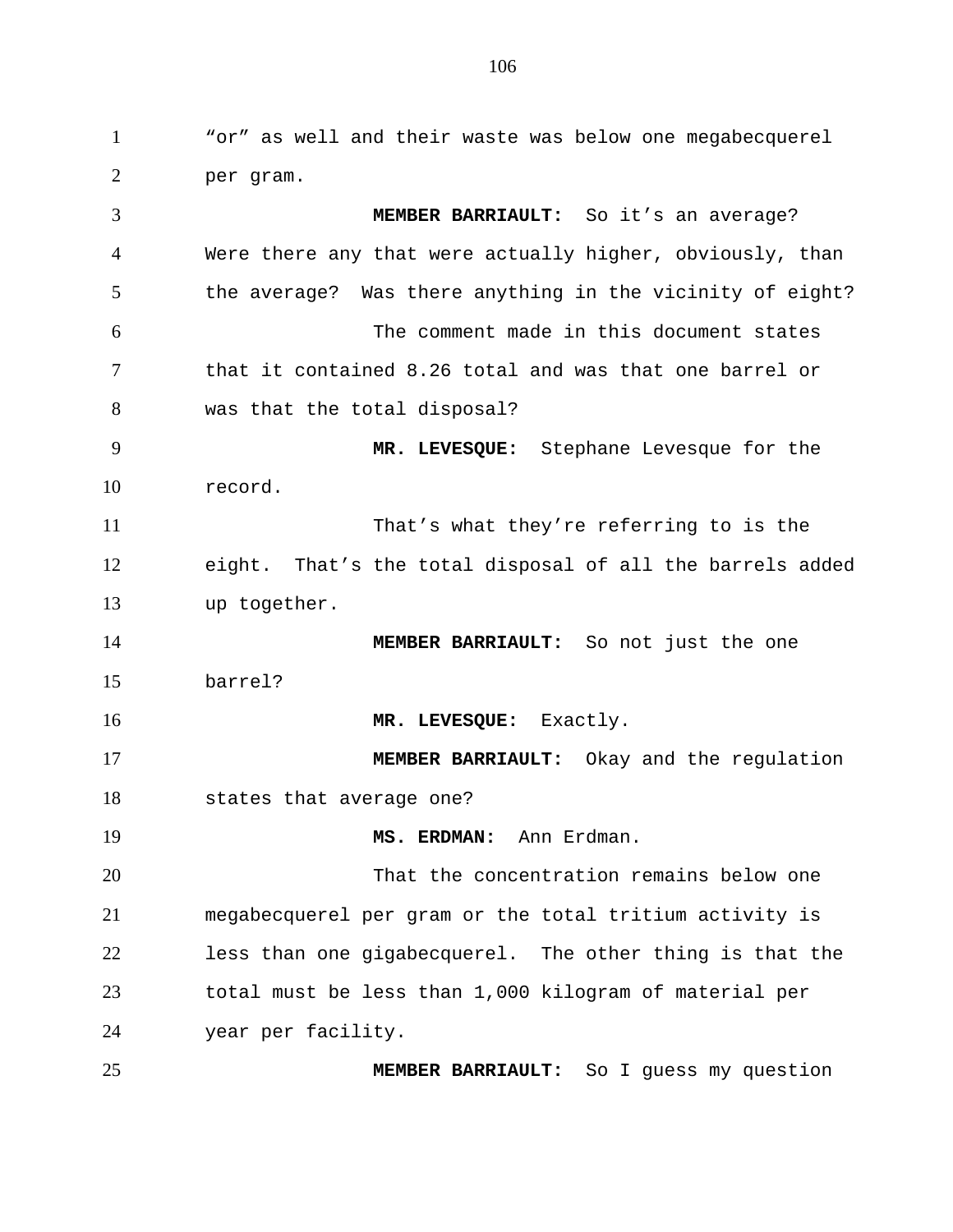is were they within regulations? **MS. ERDMAN:** Yes they were. **MEMBER BARRIAULT:** Thank you. **THE CHAIRMAN:** Mr. Tolgyesi? **MEMBER TOLGYESI:** On the presentation on page two, Mr. Castrilli is saying the Commission tritium risk models are out of date. Do you have any comments, staff, to this? **MR. ELDER:** I'll ask Kevin Bundy to respond to that in terms of the radiation detection models. **MR. BUNDY:** Kevin Bundy of the Radiation, Health and Science Division. 13 I'm not quite sure what they mean by which models but our models are based on the ICRP recommendations and they have a number of dosimetry models that are continually being updated and modified and modernized as more evidence or more scientific evidence comes to place. I could maybe suggest Bert Thériault who is our -- if that was the model that we're talking about then 21 I can maybe suggest Bert Thériault would address that? He's our internal dosimetrist. **THE CHAIRMAN:** Go ahead. **MR. THÉRIAULT:** In terms of the risk models

it wasn't very clear to us what risk models exactly were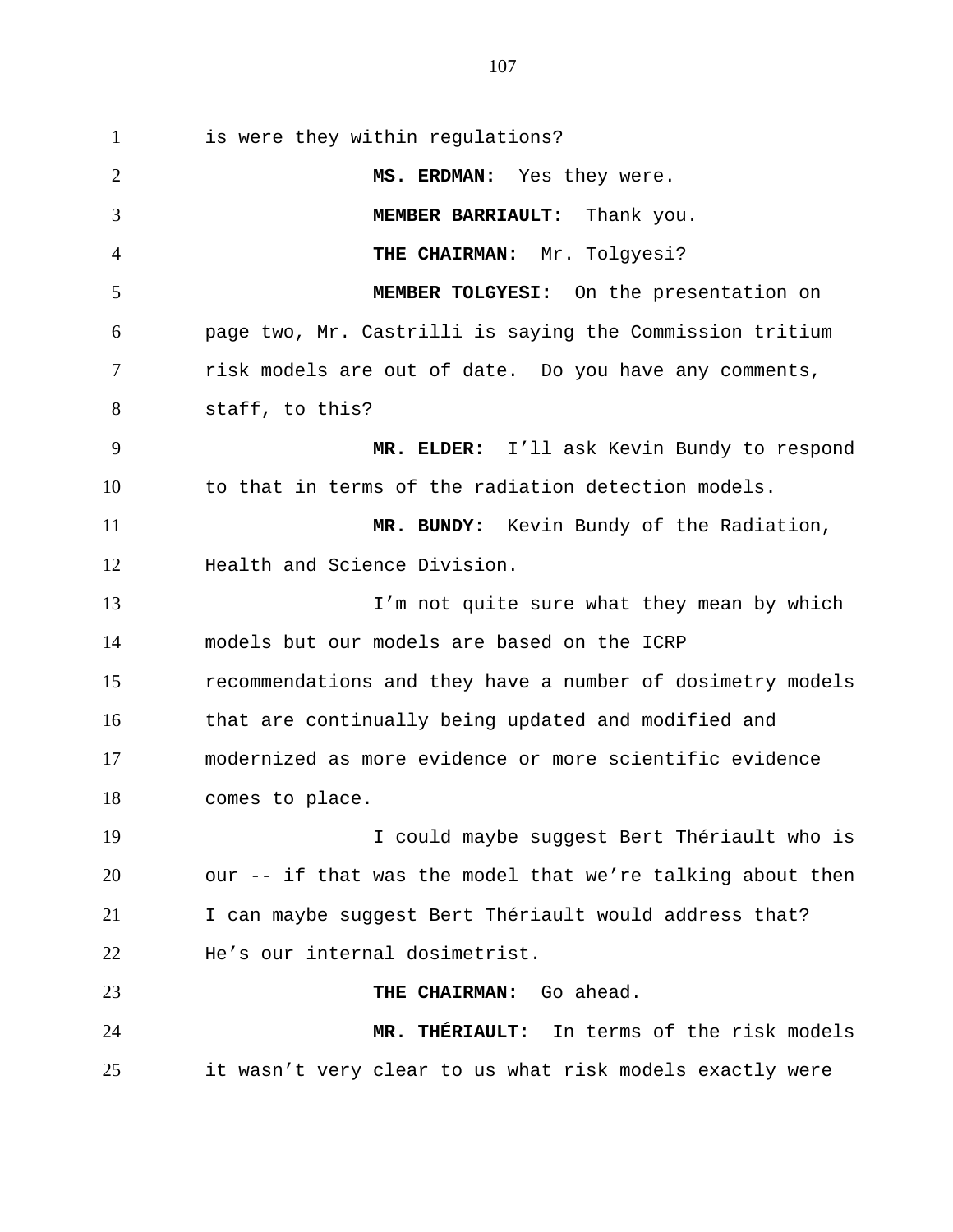in question here. In terms of -- if we have to do with the 7,000 becquerel per litre number, these are based on - - this is based on the .1 millisieverts per year. However the models we use to assess the dose are based on ICRP recommendations. However most licensees such as SRB do assess those to the public, for example, in their Derived Release Limits use models developed by the Canadian Standard Association, Document CSA N288.1, which use a dose coefficient for treated water of which is 10 per cent more conservative than the ICRP number. So it's a little more conservative than the ICRP recommendation. I don't know if that answers the question. **THE CHAIRMAN:** Let me be a bit clearer. At the international committee, we have a table here with all the international communities showing that everybody is around 7,000 becquerel; Americans are at 700. Is all the international community going to adopt 20 becquerel per litre? What's your assessment of all of this? 21 Is it everybody's following or is it our -- is Ontario looking at this as something that -- to use a precautionary approach if the industry can actually meet this low level, why not make it as a guide?

Did I get this right or not?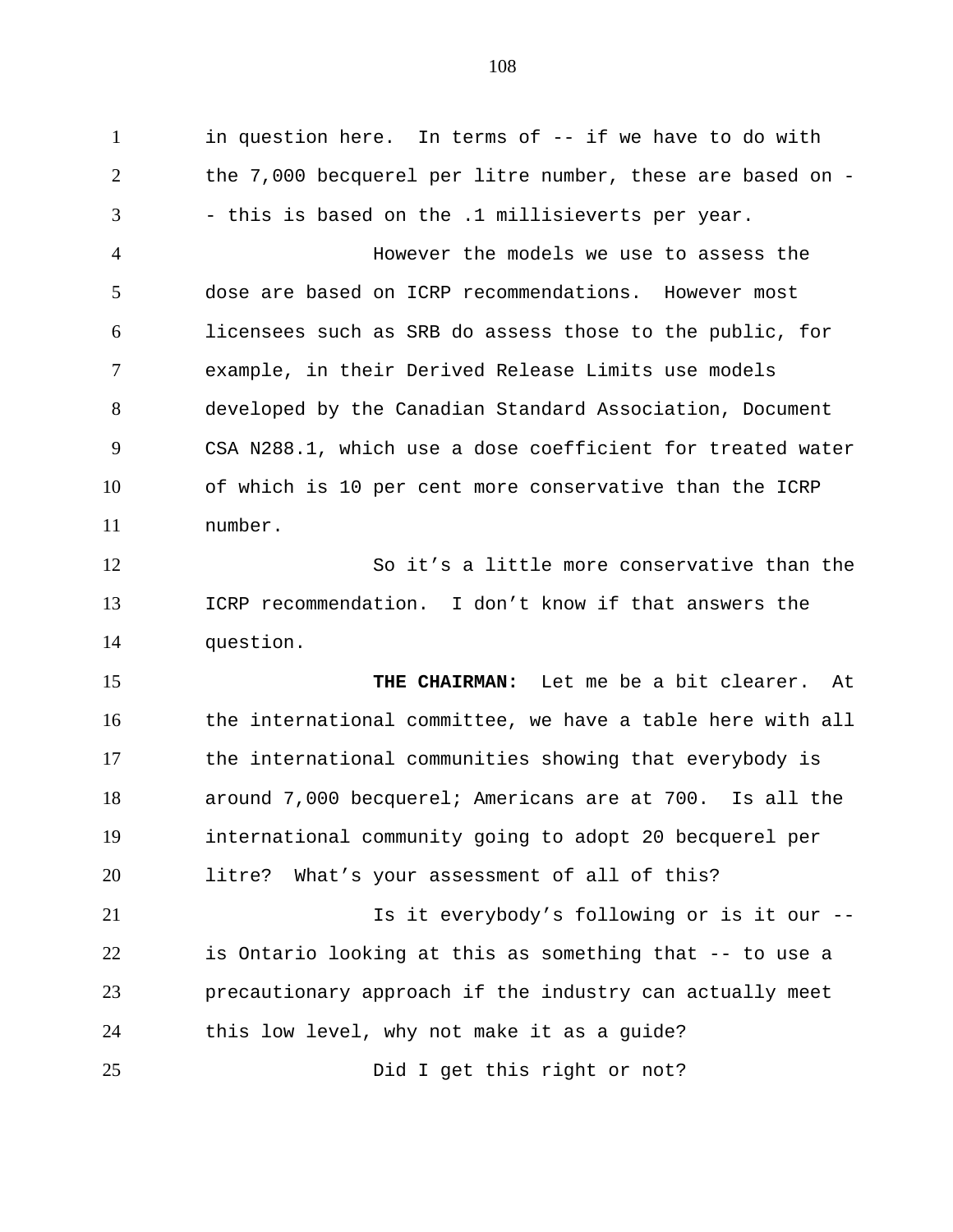**MR. RINKER:** Mike Rinker for the record. Your last part of the question -- did you get this right -- the answer is correct, yes you did. In general, the Health Canada guideline value of 7,000 becquerels per litre represents 10 per cent of the public dose limit of one millisievert per annum so that means it represents .1 millisieverts per annum. Internationally and in Canada that is considered as a very safe value. It's selected as ten -- one tenth of the one millisievert per annum because people may receive doses other than drinking water so that's the reason why it's .1 millisieverts per annum. However, the way internationally and Canada implement radiation protection is meet guideline or standard -- or certainly one millisievert per annum -- but then implement ALARA, keeping releases as low as reasonably achievable. In the case of SRB a few years ago we thought that approach was not being met and that the environment was not being protected. In particular, the sustainability of groundwater as a future resource -- if sustainable development was not being protected adequately enough we did not think at the time that human health was at risk because the values for drinking water were well

below 7,000 becquerels per litre.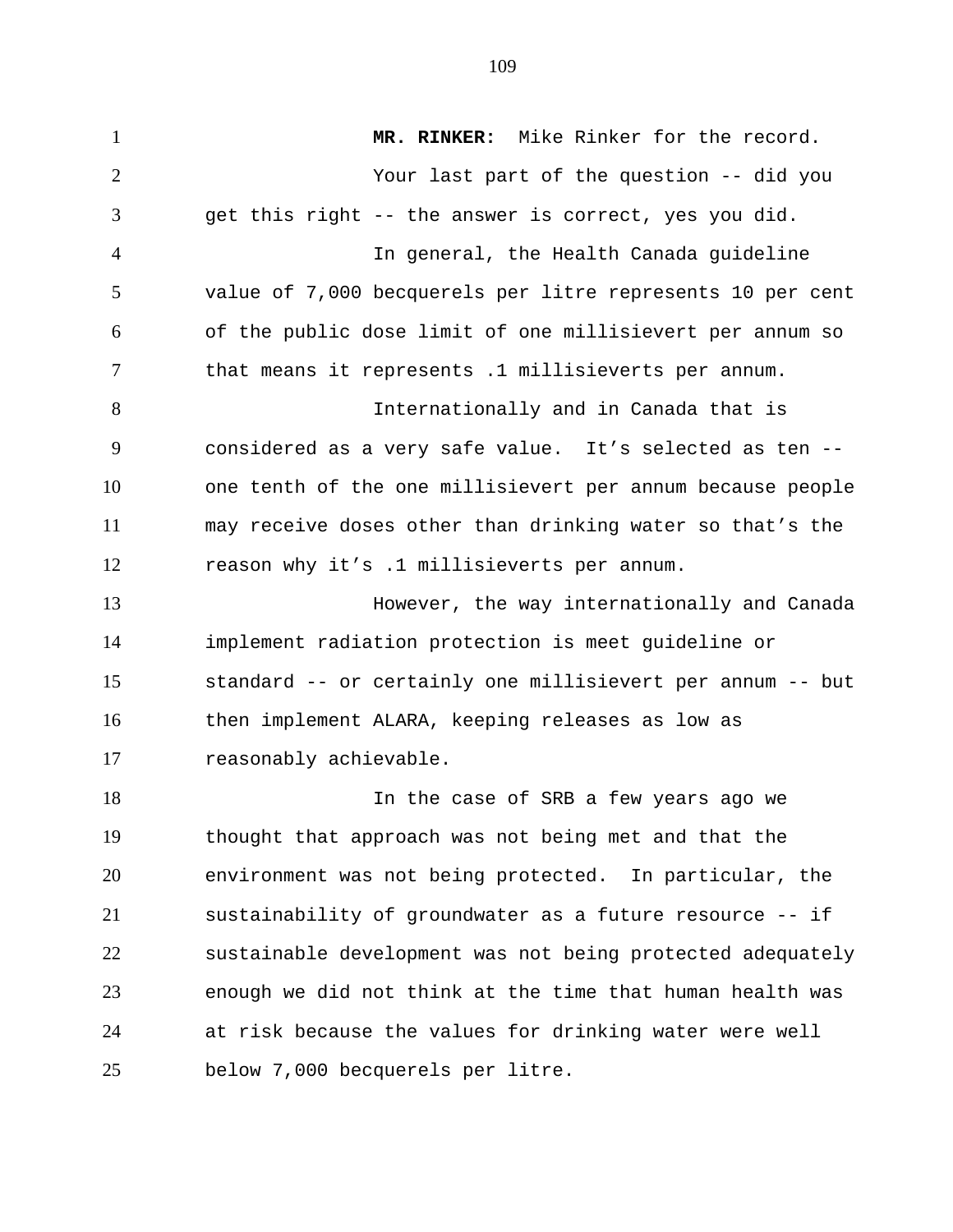The Province of Ontario takes a similar approach where they look at what do they feel industry could meet that would, under the guidance of -- certainly for the protection of human health but also sustainable development. And they've done a review and they've taken a policy decision of, for the protection of people, one in a million lifetime risk is a goal that decided to meet and 8 that's where that 20 becquerels per litre came from. It's not the approach that the international community is taking for radiation protection which would be around anywhere around 7,000 or higher; like Australia is taking 70,000 becquerels per litre. **THE CHAIRMAN:** Just so I'm trying to

 summarize it in language I can understand -- you're position is that 7,000 becquerels per litre is safe but if you can actually manage to lower that to 20, why not?

**Is that really what our position is? MR. RINKER:** Essentially that's the position and that's how we've consistently regulated in terms of -- especially when it's with that one. You don't run up to the limit in everything so why don't you -- you apply the ALARA principle, the lowest reasonably achievable in all these doses to make sure that you're, you know -- you keep them as low as possible.

And the example would be even though that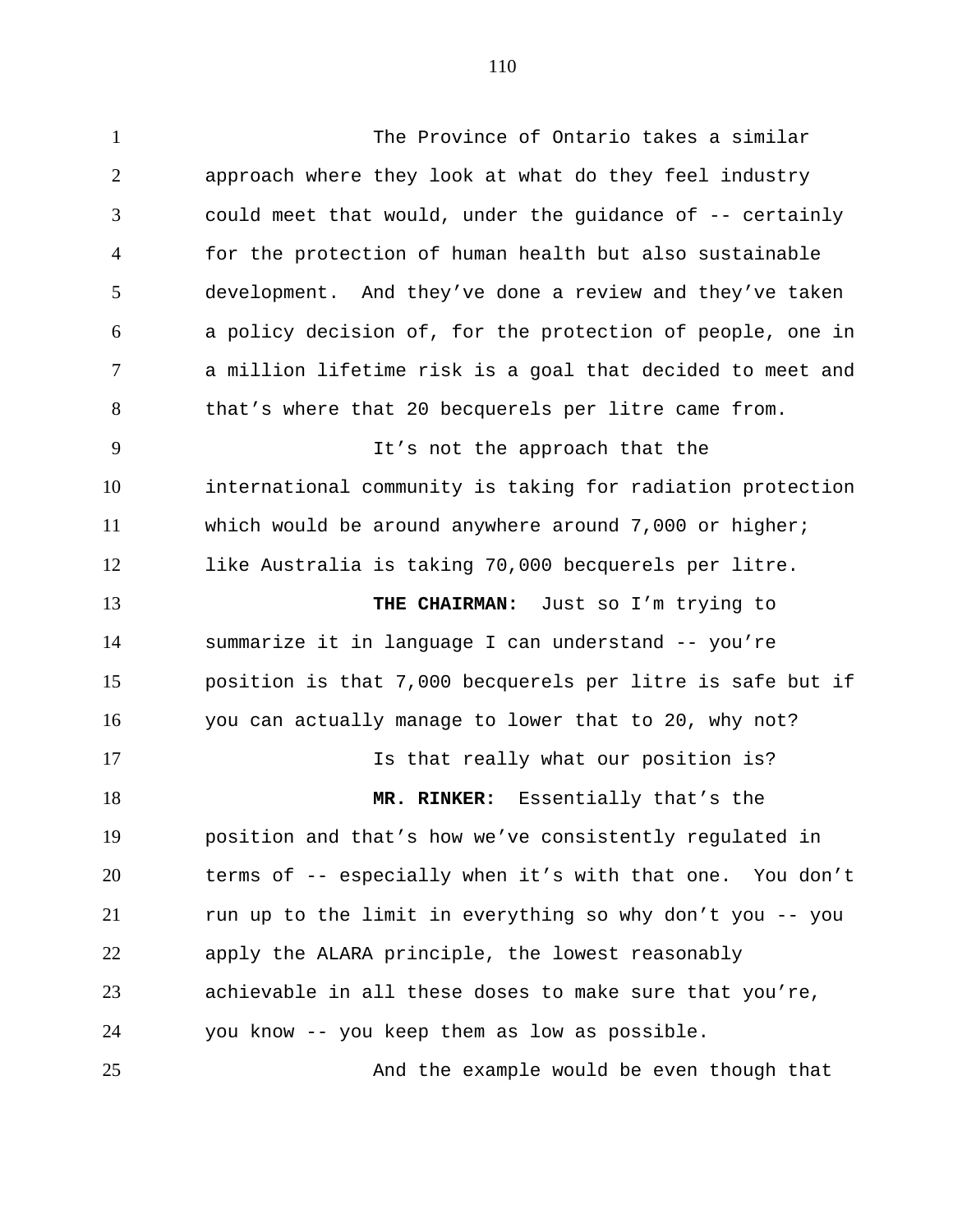the standard in Ontario has been at 7,000 for a number of years, the actual measurements you get in drinking water in Ontario is less than 20. And you can see, in terms of what Ontario said, if you can achieve it, why don't you continue to achieve it?

 We tend to approach the saying we push them to always go as low as possible and we think we're getting equivalent level of protection.

**THE CHAIRMAN**: Thank you.

10 Other question?

 **MEMBER TOLGYESI:** I have just one more to Mr. Castrilli.

 On your page 2 you are saying that based on the past performance of SRB, the proposed licence duration of five years is too long.

16 What do you mean; four years will be okay? **MR. CASTRILLI:** No, our position is no years would be okay. We're not recommending renewal of the licence.

 **MEMBER TOLGYESI:** Okay, so it's not too long. It should be just disregarded.

 **MR. CASTRILLI:** It should not be continued. Sir, Mr. Chairman, I wonder if I could respond to the last comment of -- I believe it's Mr. Elder, regarding -- in response to your question that he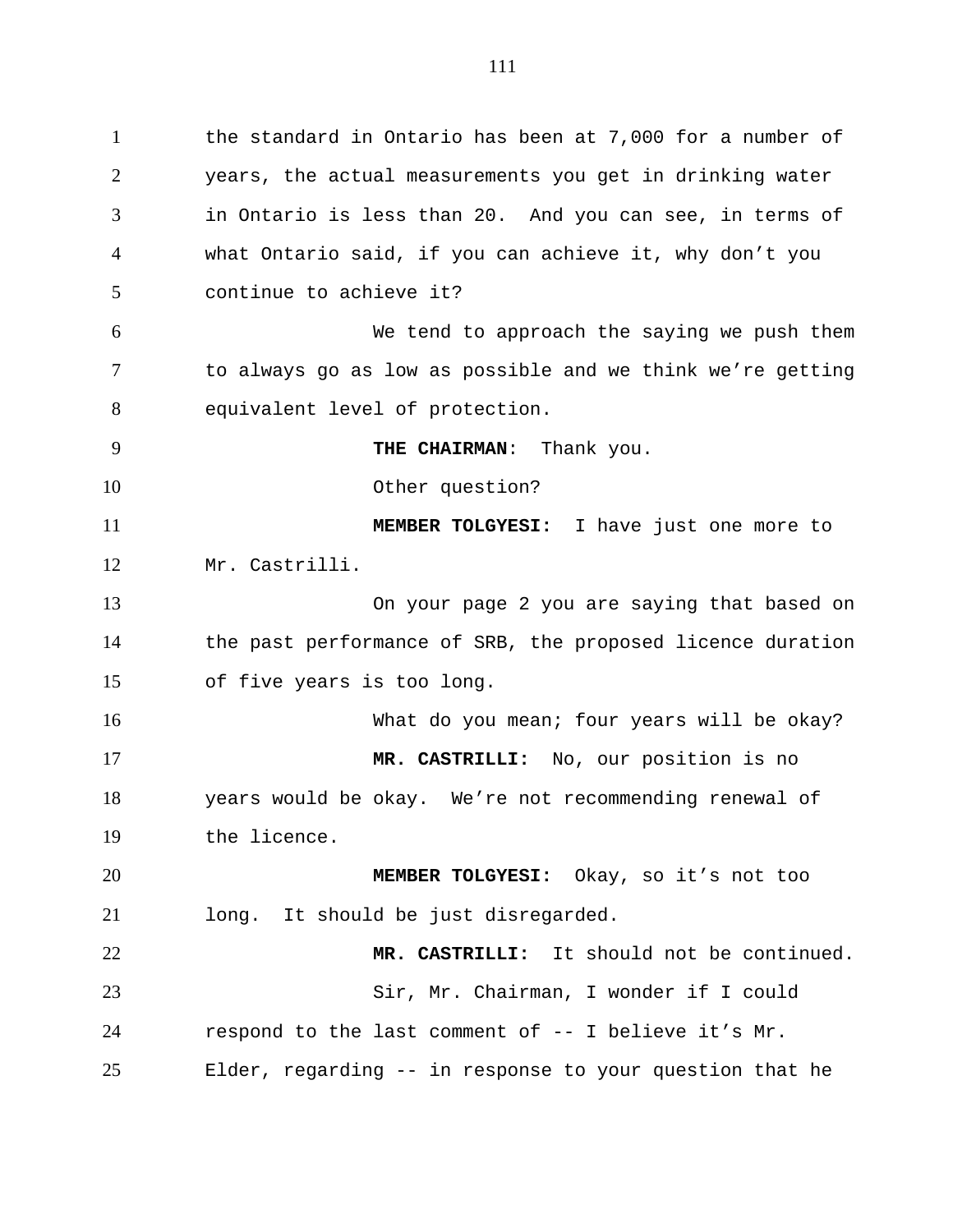believes --- **THE CHAIRMAN:** Go ahead. **MR. CASTRILLI:** --- 7,000 Becquerels is safe? I have the Commission staff's PowerPoint presentation from this morning and I'm looking at page 12 which sets out limits for tritium in drinking water for various jurisdictions and that includes the Canadian guideline of 7,000 Becquerels per litre. And I'm looking at the -- there's two different numbers on this page. The United States standard which is a standard, by the way, which means it's legally enforceable as opposed to simply a guideline which means it's not legally enforceable. 15 And the U.S. standard is roughly 10 times lower than the Canadian standard and I'm wondering if, through you, Mr. Chairman, the Commission's staff could respond as to whether the Americans are being too generous or whether the Americans believe only 740 Becquerels per litre is what constitutes safety with respect to tritium. **THE CHAIRMAN:** Staff? **MR. ELDER:** I'll ask Dr. Mihok to answer that. **DR. MIHOK:** Steve Mihok. Yes, I think we have discussed this many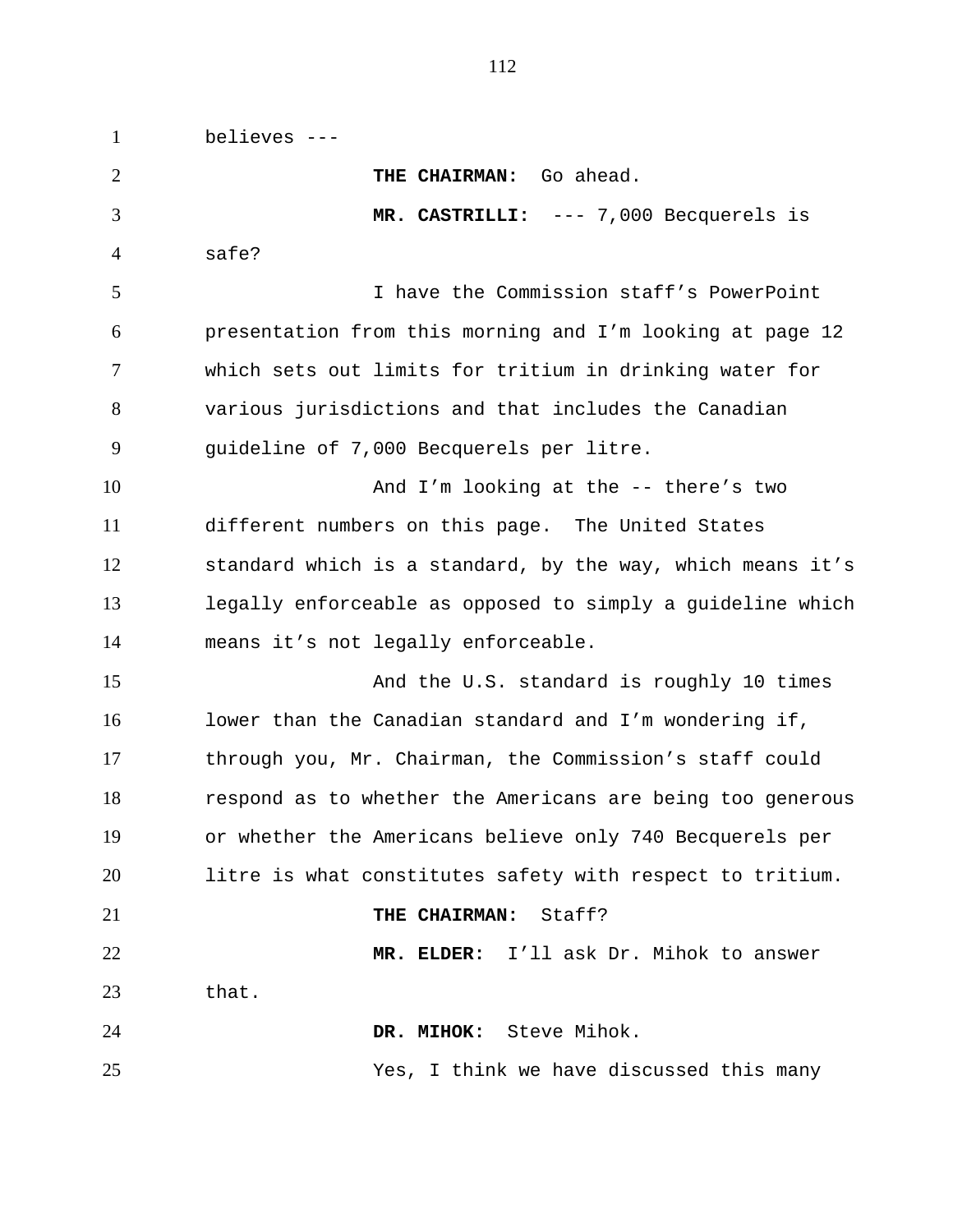times in the past and it's an awkward discussion. The Americans stand out as being different and they have been different for a long time. The reasons they have a lower standard, which is 740 Becquerels per litre historical, it's a standard that was based on essentially older models of human physiology and so on from 1976. When these issues were reviewed several years ago, they were proposing a much higher standard and it was essentially a risk management decision to keep the lower standard in the U.S. since it had served its purpose and it's basically not based on modern science. The rest of the world is more or less in line with the World Health Organization, the ICRP, with numbers in most developed countries at least around 7,000 Becquerels per litre. **THE CHAIRMAN:** You want to counter that? **MR. CASTRILLI:** Well, the notion that it's safer to go higher when you're dealing with ionizing radiation strikes me as ridiculous, but if that's the position of Commission staff, that's the position of Commission staff. My submission to you is that you not adopt Commission staff's position.

**THE CHAIRMAN:** I thought I heard the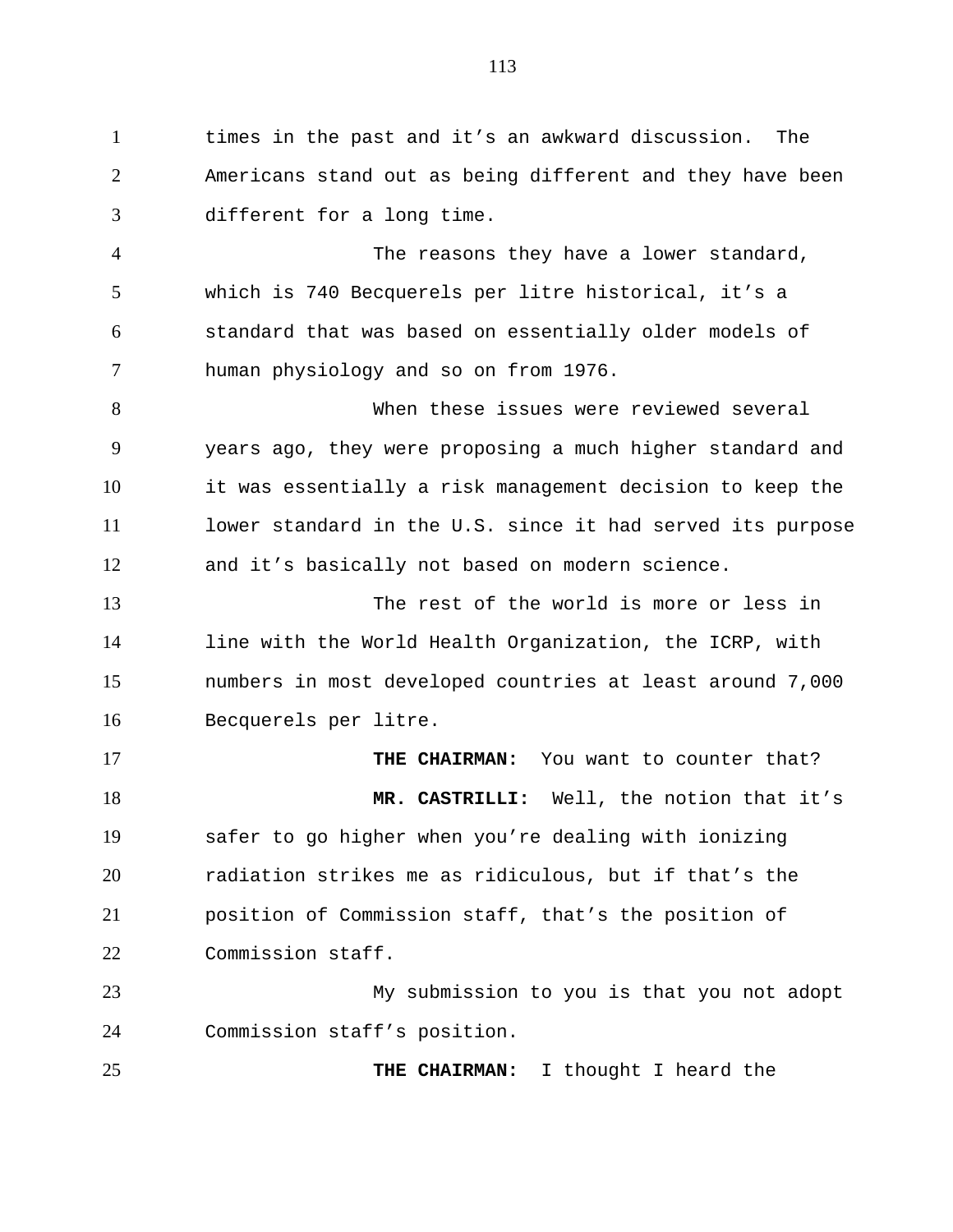Commission staff saying that we'll try to go as low as possible and the bottom line in Pembroke drinking water is five Becquerels per litre; so it's below even the 20. So we may argue about what the standards should be but the actual results are five. That's what I thought I heard in somebody's presentation. So did I get it right, staff?

 **MR. ELDER:** I think the numbers are -- you're in the right range. It's five to seven, eight. And I just want to -- again, as Mr. Rinker had said before, we've never regulated to 7,000 Becquerels per litre. That's a drinking water standard.

 We don't regulate drinking water. And the case would be is we started to take action on SRBT well before any of the residential wells actually got to that standard. We were concerned that they get to a fraction of that standard and, you know, took a regulatory response at that time, looking at it from both a human health perspective but also looking at the future use of the groundwater.

 Other questions? 23 Okay. Thank you very much. **MR. CASTRILLI:** Thank you, sir. Thank you, Commission Members.

**THE CHAIRMAN:** Thank you.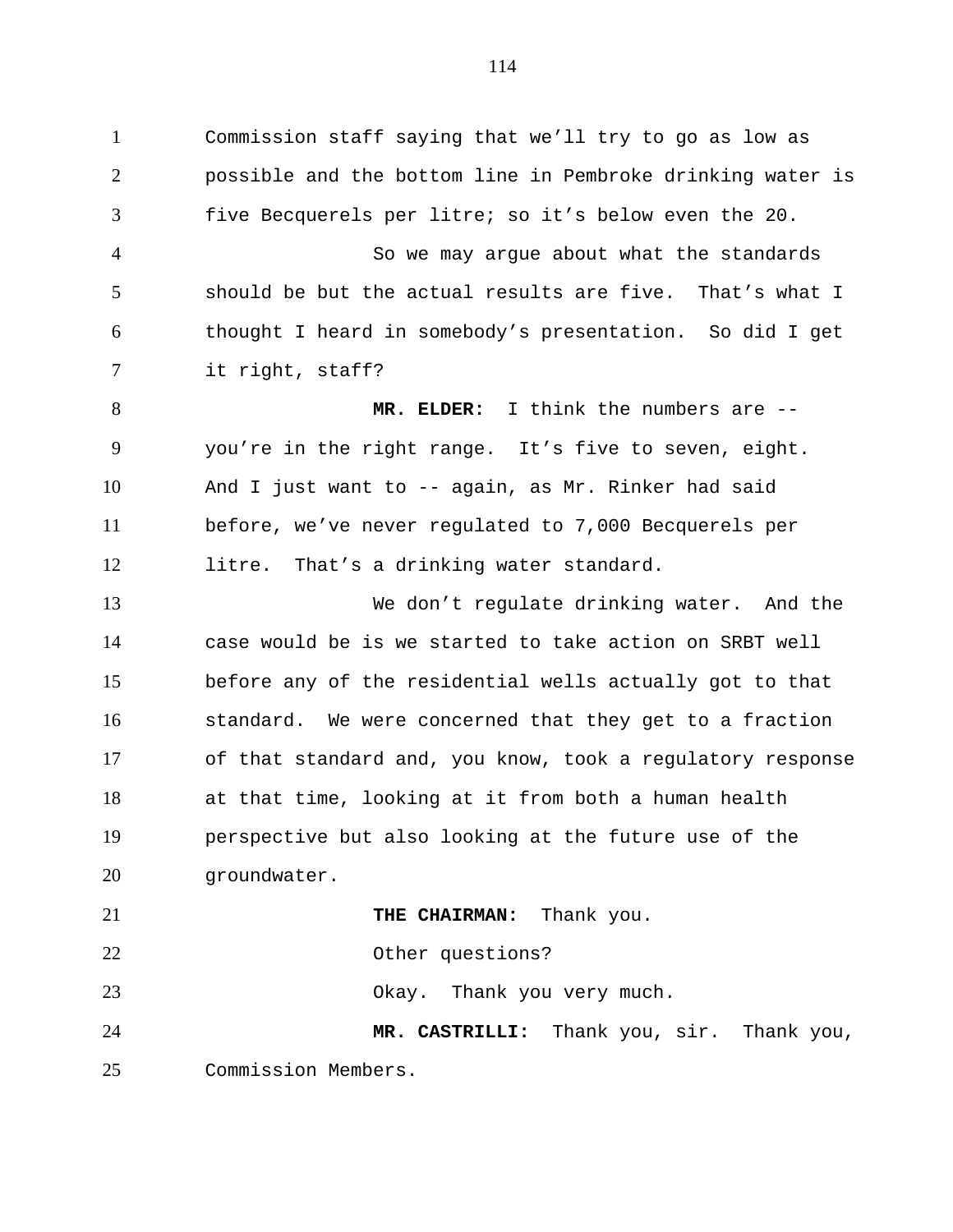**THE CHAIRMAN:** We'll move to the next submission which is an oral presentation by Ms. Linda Harvey, as outlined in CMD H5.3 and H5.3A. Ms. Harvey, the floor is yours. **10-H5.3 / 10-H5.3A Oral presentation by Linda Harvey MS. HARVEY:** I'm Dr. Linda Harvey. I'm a family physician, licensed to practice in Ontario. Two days ago, I received from SRB a package of material countering sentence by sentence some of the  $\blacksquare$  points in my submission to CNSC of April 19<sup>th</sup>. I received this at my home address. I have no arguments with the package. I do believe there is an issue here of both confidentiality, or privacy, and of protocol, and I'll let CNSC deal with that. I'd like to stay focused on my main point here. Let me begin by stating that the maximum safe dose of any ionizing radiation to the human body is zero. That's zero. Please keep this in mind. This is spelled out rather clearly in the latest publication of the series, "Biological Effects of Ionizing Radiation" or the BEIR VII put out by the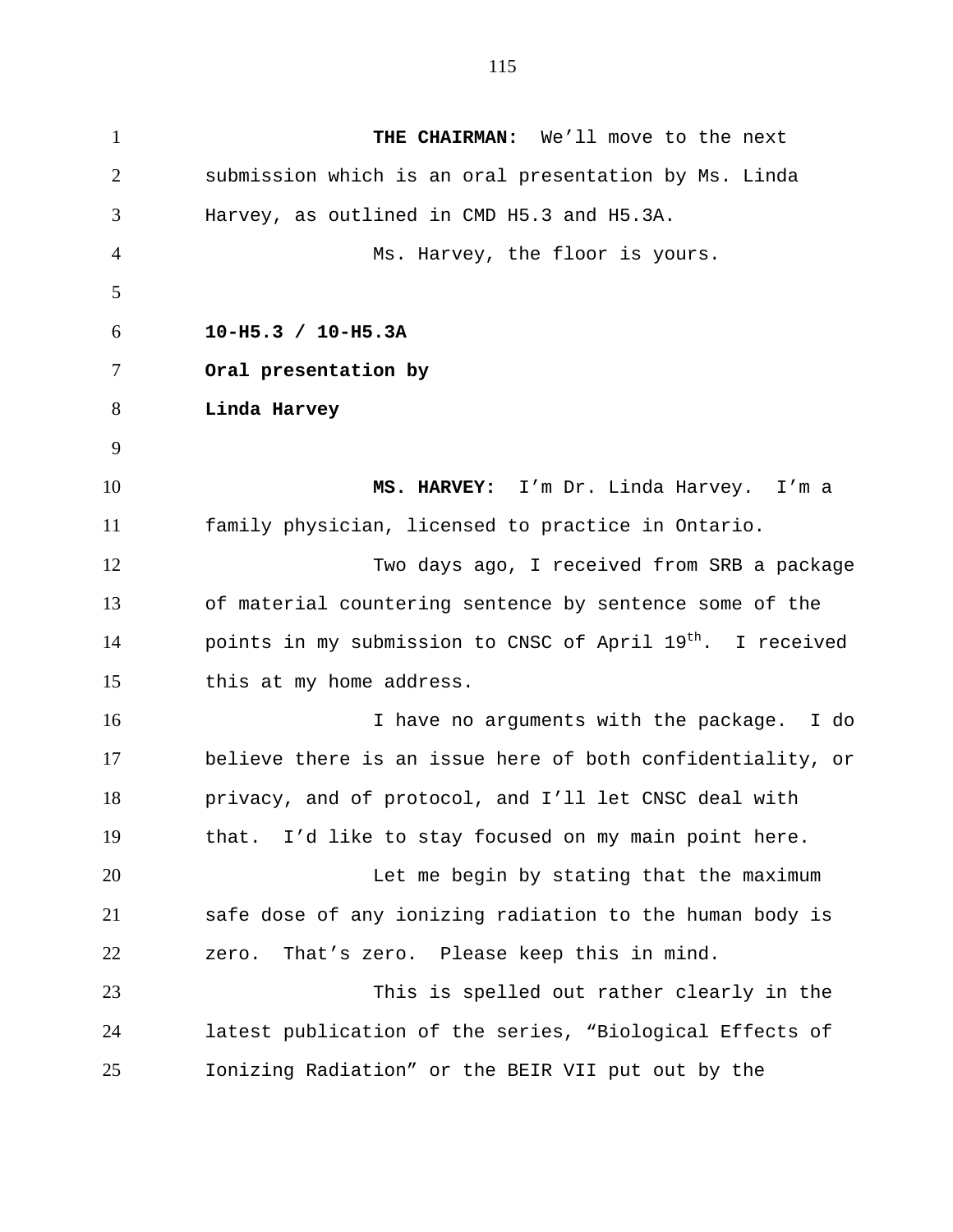National Academy of Science, USA, in 2006, and is generally accepted by the scientific community. At several points in the CNSC material on this topic that we're reviewing today, it is stated that there are no detectable effects of radiation below doses of 50 to 100 millisieverts. This is simply not true. There are several recent studies showing clearly that these effects can be found at radiation levels far lower than this on some of them, even at effects lower than the public regulatory dose of one millisievert. 12 The strongest of these studies is the KIKK study out of Germany in 2008 which deals with the issue of increased levels of leukemia around nuclear reactors in Germany. This is a culmination of a series of studies in Germany and Britain dealing with this issue. They found that there were statistically significant increases in leukemia in children under five within five kilometres of all 16 German nuclear reactors. These effects were not predicted on the basis of radiation models in use today. This study has been scrutinized by a panel of experts in Germany selected by the German government and was found to be sound. The German government now accepts this study.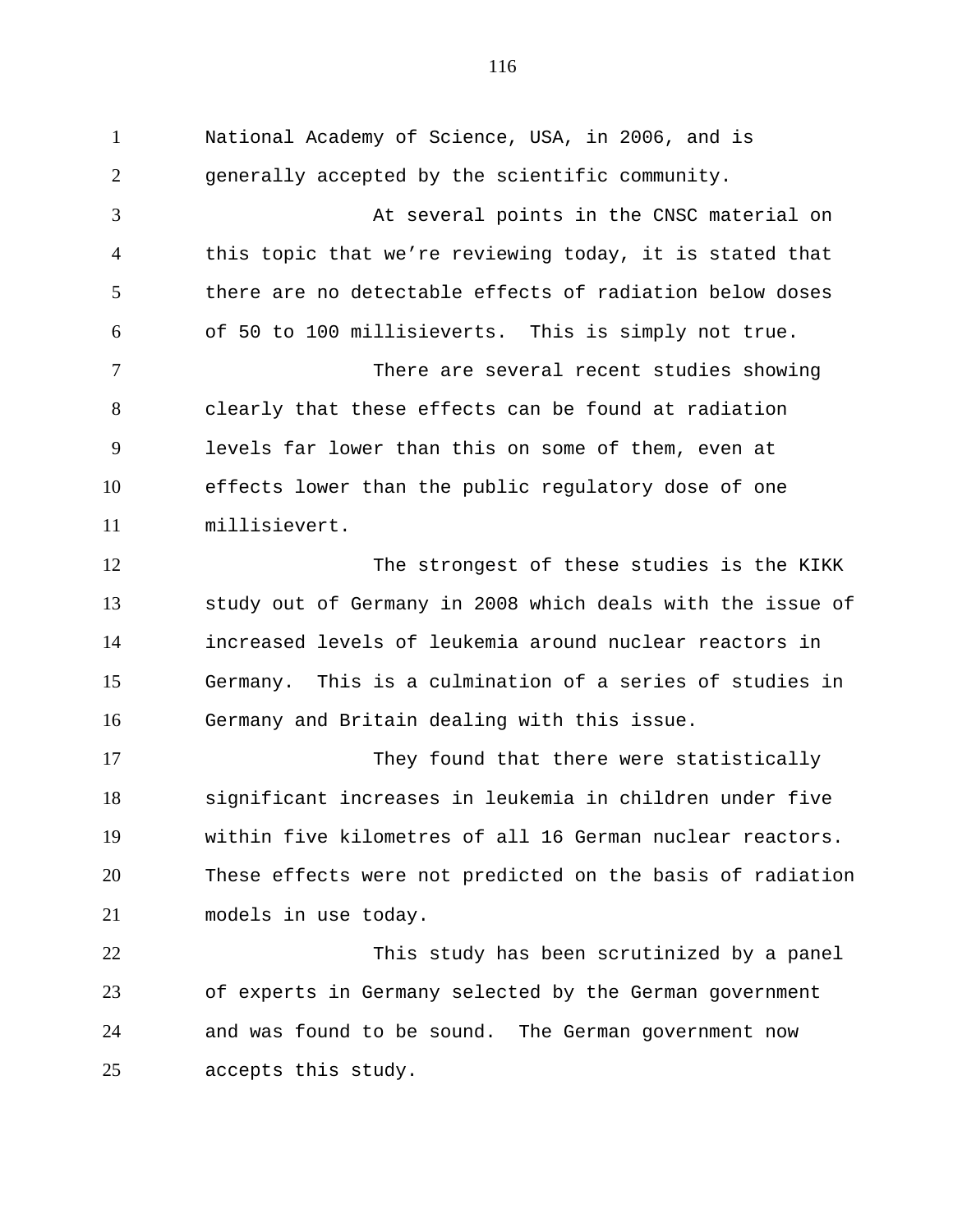The exposure levels to these children at five kilometres would be in the order of 1.96 -- or 1.9 x  $10^{-6}$  to 3.2 x  $10^{-4}$  millisieverts per year. This is hundreds or thousands of times lower than the predicted dose for negative effects and it's also lower than the dose that the company SRB has in its product literature as its exposure to the public surrounding its facility. And that level that they give is .0065 millisieverts. Now, there were no other risk factors identified that could account for this pattern of cancer and the UNSCEAR in 2000 accepts leukemia as a legitimate radiation effect. Another study in 2007 of nuclear workers, 400,000 workers in 15 countries with an average cumulative dose over their working lives of 19.4 millisieverts found statistically significant levels of cancer in these workers. There's been a similar study in 2004 in Canada, looking at Canadian workers. This was just short of statistical significance but did show this effect. The mean annual dose or the mean cumulative dose for these workers was 13.5 millisieverts over a lifetime. There was a study in 1989 in Canada of Port Hope, Elliot Lake, Pickering and Chalk River looking at rates of childhood leukemia. This study almost reached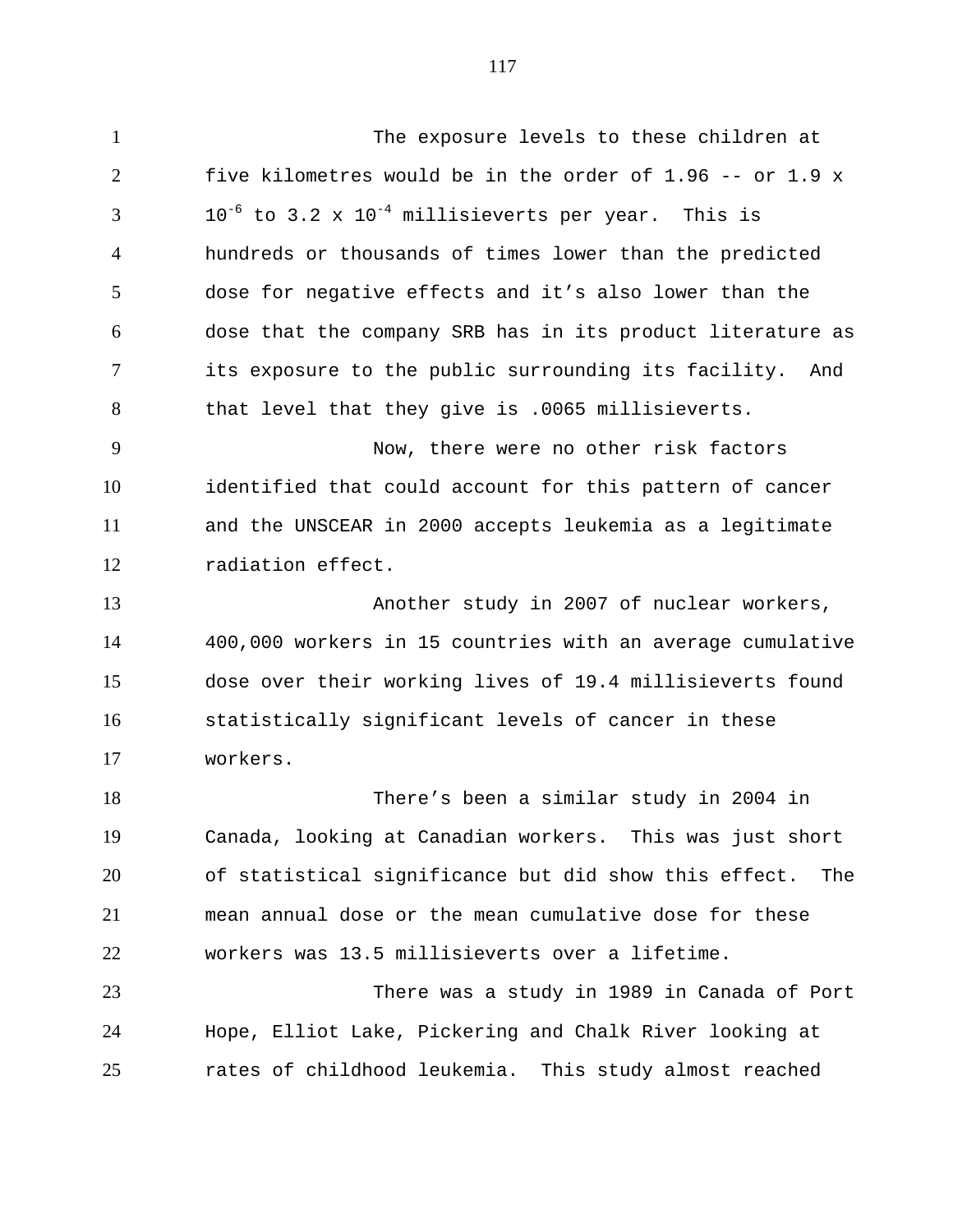significance in three of those locations, the exception being Chalk River. And this study has been dismissed by CNSC as being not valid. In 1991, Johnson and Rouleau at tritium and birth defects in the area of Pickering. They found statistically significant increases in Down's syndrome at Pickering, non-significant increases at Ajax and not significant increases in other central nervous system defects. What all this means is that any exposure is unsafe. I think this data has to be taken seriously and that all unnecessary exposures must be avoided. It is the mandate of the CNSC to protect the Canadian public from harm or illness derived from radioactive sources. This would mean in this context that there should not be any unnecessary exposures allowed and I would submit that commercial products made-for-profit would constitute an unnecessary exposure. Now, it would appear from the discussion this morning and from data that I have that it is not possible for SRB to run its business without releasing contamination into the environment around it. We've talked about wells at some length. I just wanted to point out in that context two things; one,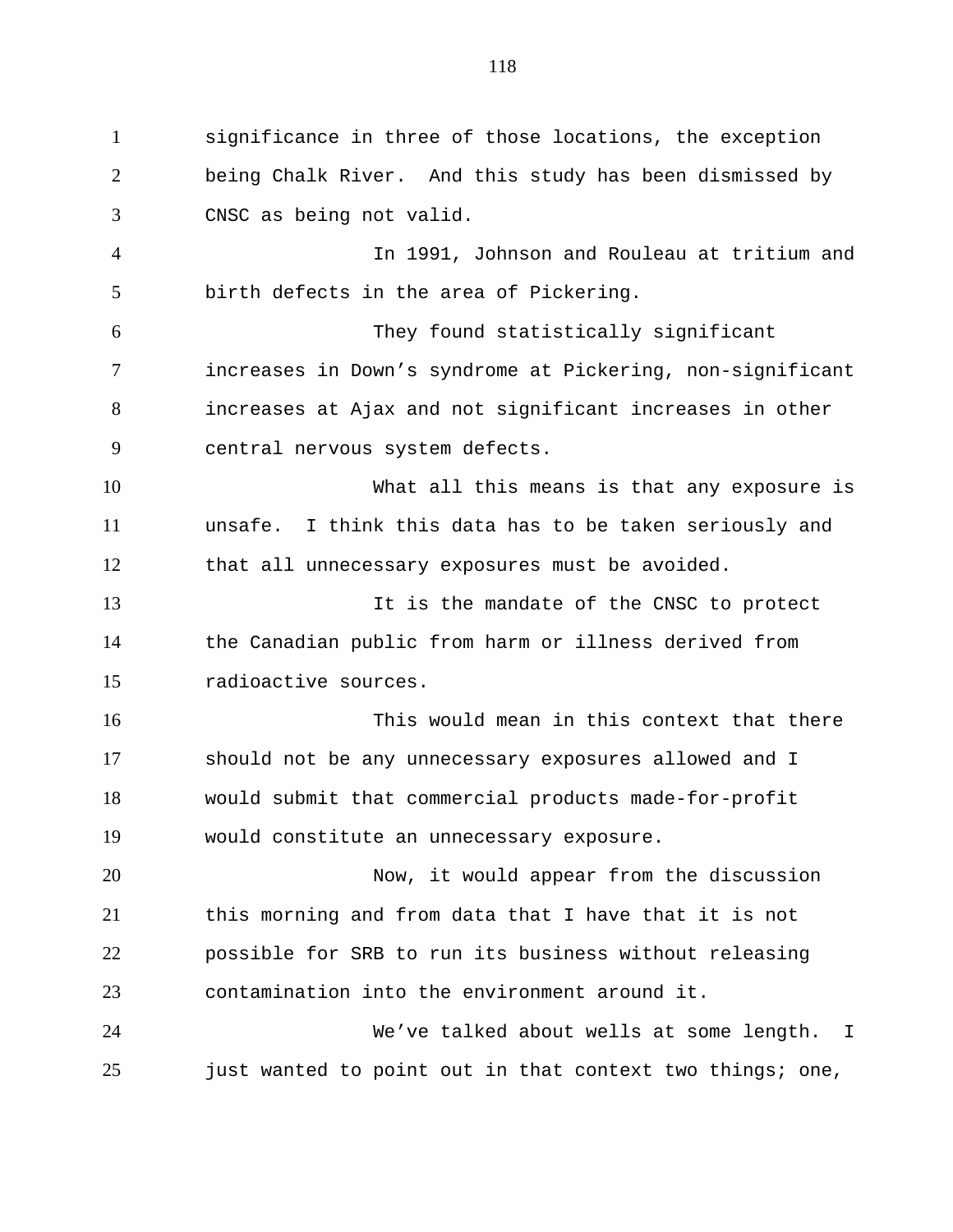that contamination in any well has access to the entire aquifer and that contamination in a well and in an aquifer can go where it wants to go. Its movement is governed by geological forces of which we have a fairly incomplete understanding. We can guess where it's likely to go. We don't know where it's going.

7 And I also would like to say, with respect to the drinking water levels that have been discussed that the newer and lower levels are based, at least in part, on an improved understanding of the effects of tritium and of radioactivity on the developing embryo and foetus, stages of human development which are far, far more sensitive to radiation than the adult organism. They also reflect an increasing knowledge of patterns of distribution and retention of tritium in the body.

16 Not yet reflected in our regulatory changes is our steadily increasing understanding of the effects of radioactivity, even in minute doses, on the genetic material of the human body. Any radiation-induced genetic changes -- or many radiation-induced genetic changes are not immediately reflected in overt and visible illness.

 Damage to the genetic material of somatic or body cells can give rise often decades later to cancers. We know this. Damage to germ cells, the eggs and sperm can take generations to reveal itself. This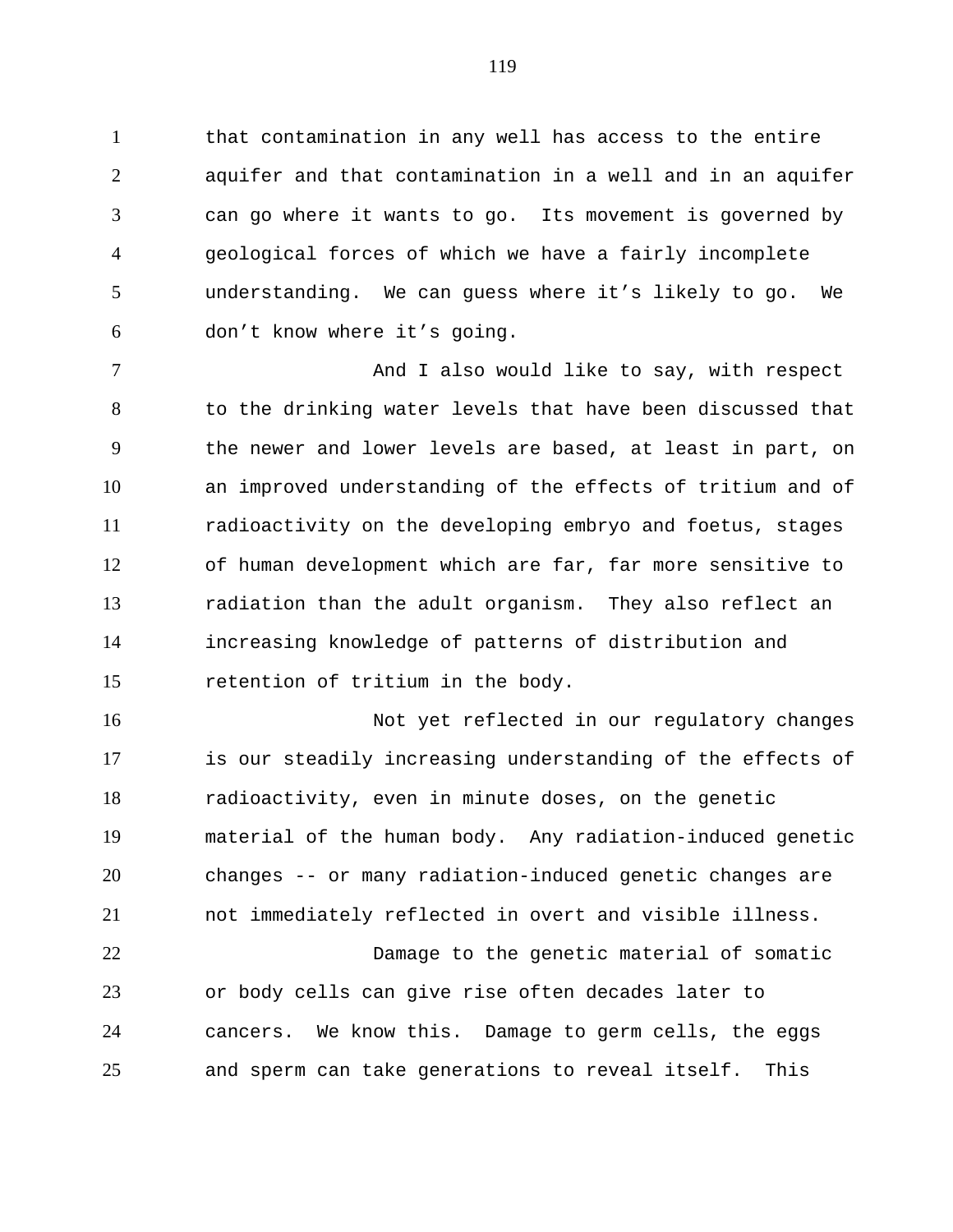damage, once established, is irreversible and can pass 2 from generation to generation. We're not -- we're barely starting to see this. It's still way below the radar. There's mounting evidence that these subtle radiation effects can occur at lower and lower doses. In fact, it only takes one radioactive particle given off by a single atom to damage a gene. It really behoves us to treat radioactivity and radiation exposure with respect. Now, every particle of tritium left in the environment has the potential as it decays to damage living tissue, human or otherwise -- and we need to remember that we share this planet -- and to give rise to effects such as cancer and genetic defects. I think CNSC must become conversant with and comfortable with recent biomedical research and that may mean getting on staff people with expertise in this area. I believe, given the above material, that the duty of the CNSC in respect of this situation is obvious and I fully expect the CNSC to live up to its mandate to protect the Canadian people from harm due to radioactive exposure and to disallow the continuation of this source of contamination.

25 Thank you.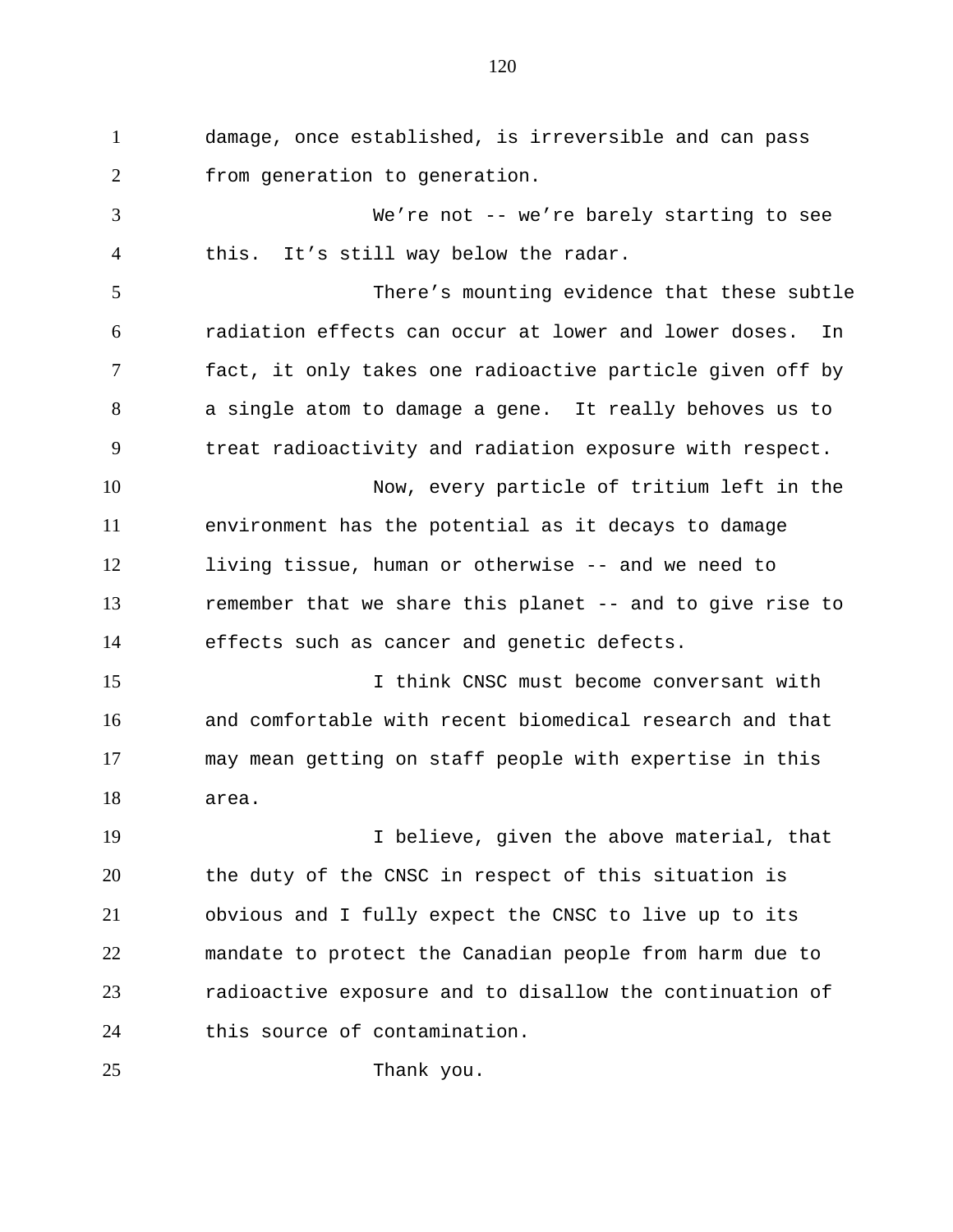**THE CHAIRMAN:** Thank you. Questions? Anybody? Monsieur Harvey? **MEMBER HARVEY:** I would appreciate to have your comment on the -- you have had the opportunity to read all that -- the documents submitted, as well by the staff and by SRB and the response letter that you have received from SRBT. So apart from the general aspect of tritium I would like to have your comment on the -- if we look at the recommendation from the staff, for example, there would be no effect because there have been tremendous effort to reduce the releases from the facility. So I would like to have your comment on -- general comment on those documents -- these documents. I'm just referring to all the stuff that I've been presented by the staff on the data, on the conclusion and as well as the -- your response to -- I mean your comment on the response letter that has been 20 addressed to you by Mr. Levesque. **MS. HARVEY:** Okay. First of all, with respect to the staff, I concur with the gentleman who spoke before me, that the models that are currently being used for biological effects of radiation are out of date and are not appropriate for current use.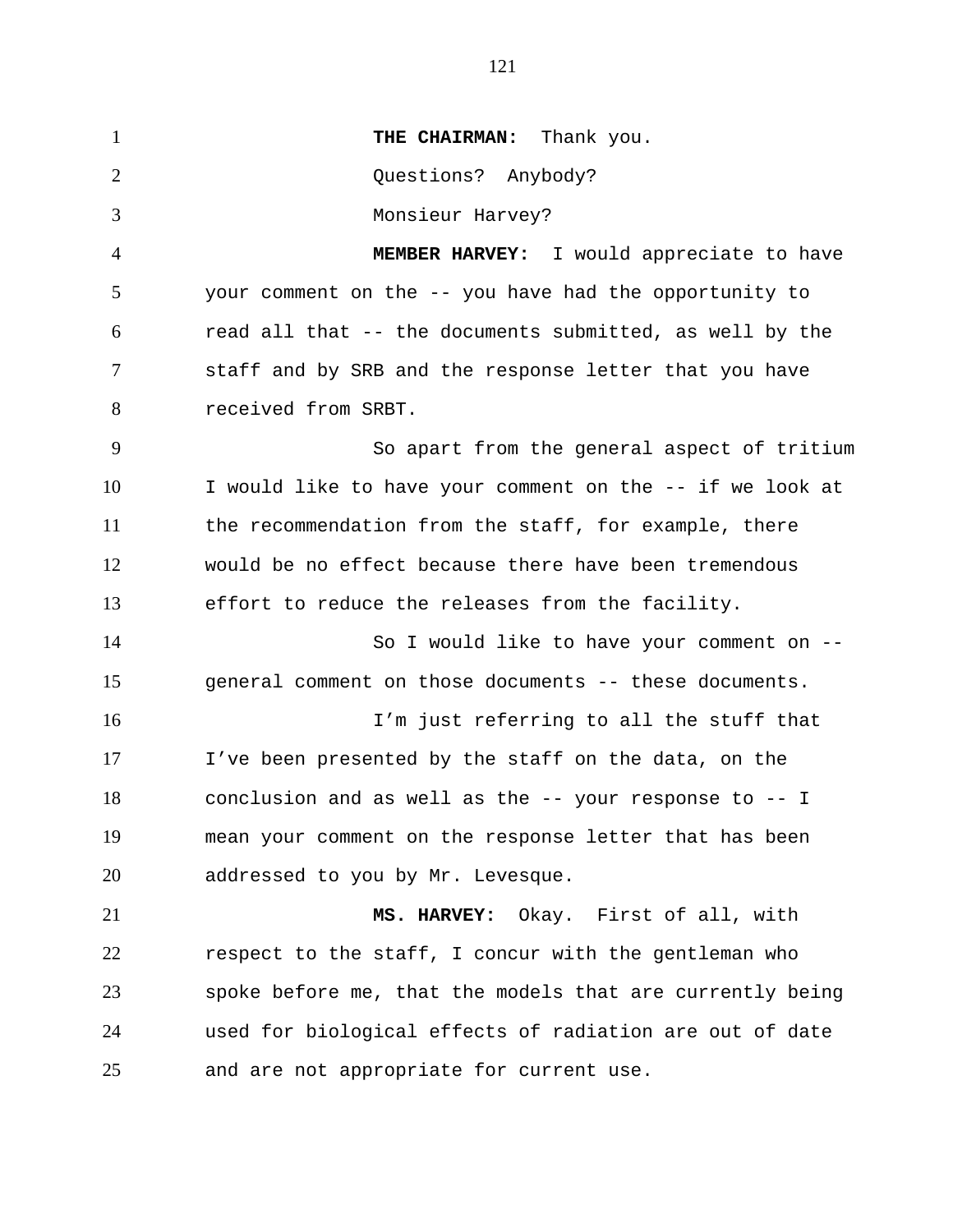So to the extent that staff is basing their work on those models, I think there are some things that need to be worked with. **MEMBER HARVEY:** About the answers given by Mr. Levesque to your letter -- to your submission? **MS. HARVEY:** Okay. The letter was polite. I don't have a problem with the letter in itself. It was very professional. I do have a problem with (a) the fact that it came to my home address which should not have been given out to a third party, I feel; and (b) that it came hours before I was leaving to come to the conference. So I did not have time to prepare a response to that material. 15 MEMBER HARVEY: Thank you. **THE CHAIRMAN:** Dr. McDill? **MEMBER McDILL:** Excuse me, just a few questions. When did or how did SRB send out the letters and on what basis were the addresses obtained? 21 And I have one more question also. **MR. LEVESQUE:** Stephane Levesque, for the record. We received the written submissions from the public and we used the information that was on those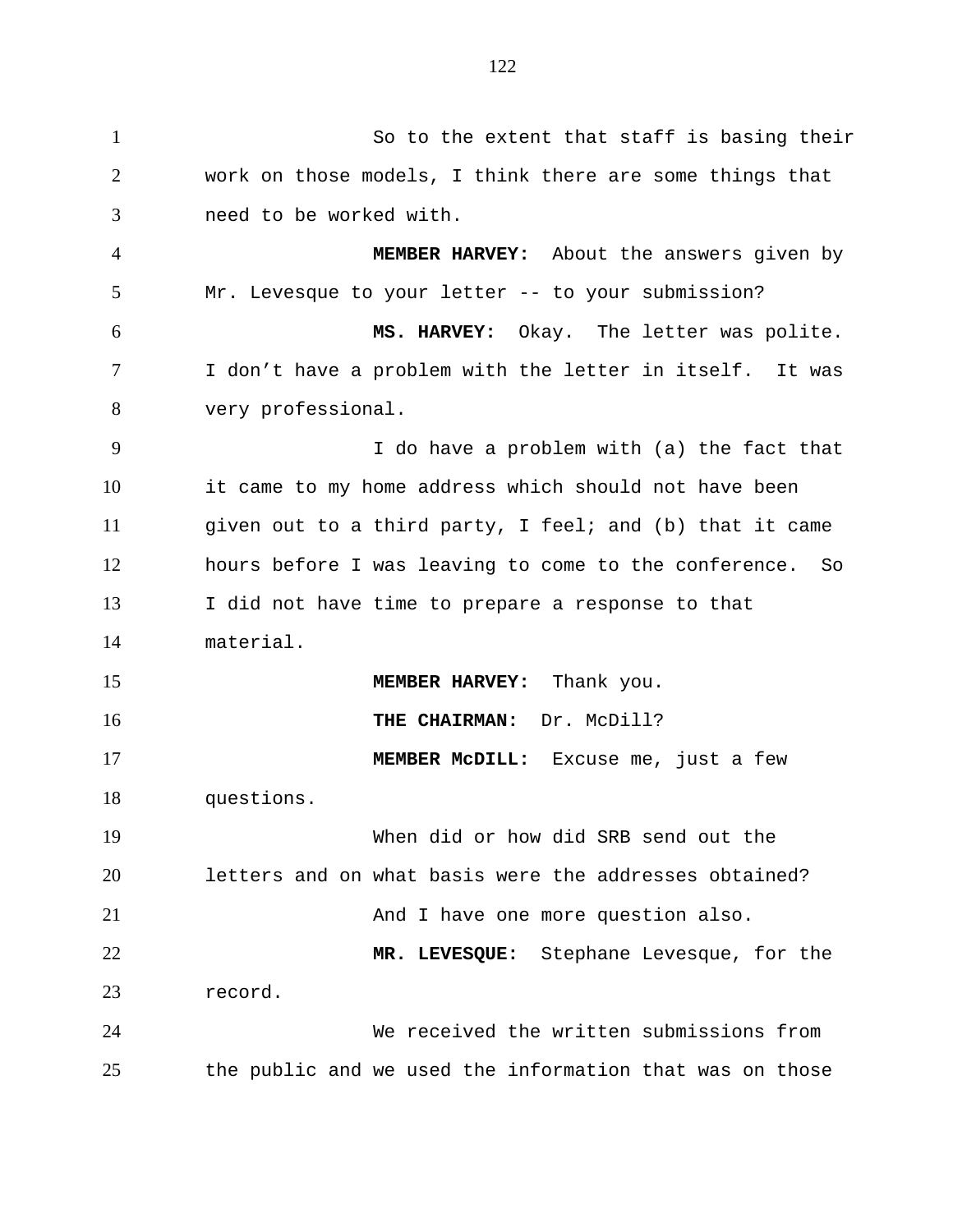written submissions which I assume was public information as it was released to us and I'm assuming other individuals. The letters, about two-thirds of them were hand-delivered in Pembroke and the rest were mailed. **MEMBER McDILL:** Were they mailed within one day of the date? Most of them are dated May  $4^{\text{th}}$ . I haven't gone through them all. When did the mailings go out? It seems like it's a long delay to get to the people's second concern. **MR. LEVESQUE:** No. Stephane Levesque, for the record. 14 May 4<sup>th</sup> is on the letter. They were mailed all within six days of May 4. We put a package together with new brochures, with other information we provided the public. So it took quite a bit of time to get all that together and to get all the mailings out. So I would say within -- I think it was within six -- just calculating 20 here  $-$ - within six business days of May  $4<sup>th</sup>$  they were all mailed or hand delivered. **MEMBER McDILL:** So you received the address on a -- the addresses were given to you, provided to you? **MR. LEVESQUE:** Stephane Levesque, for the record.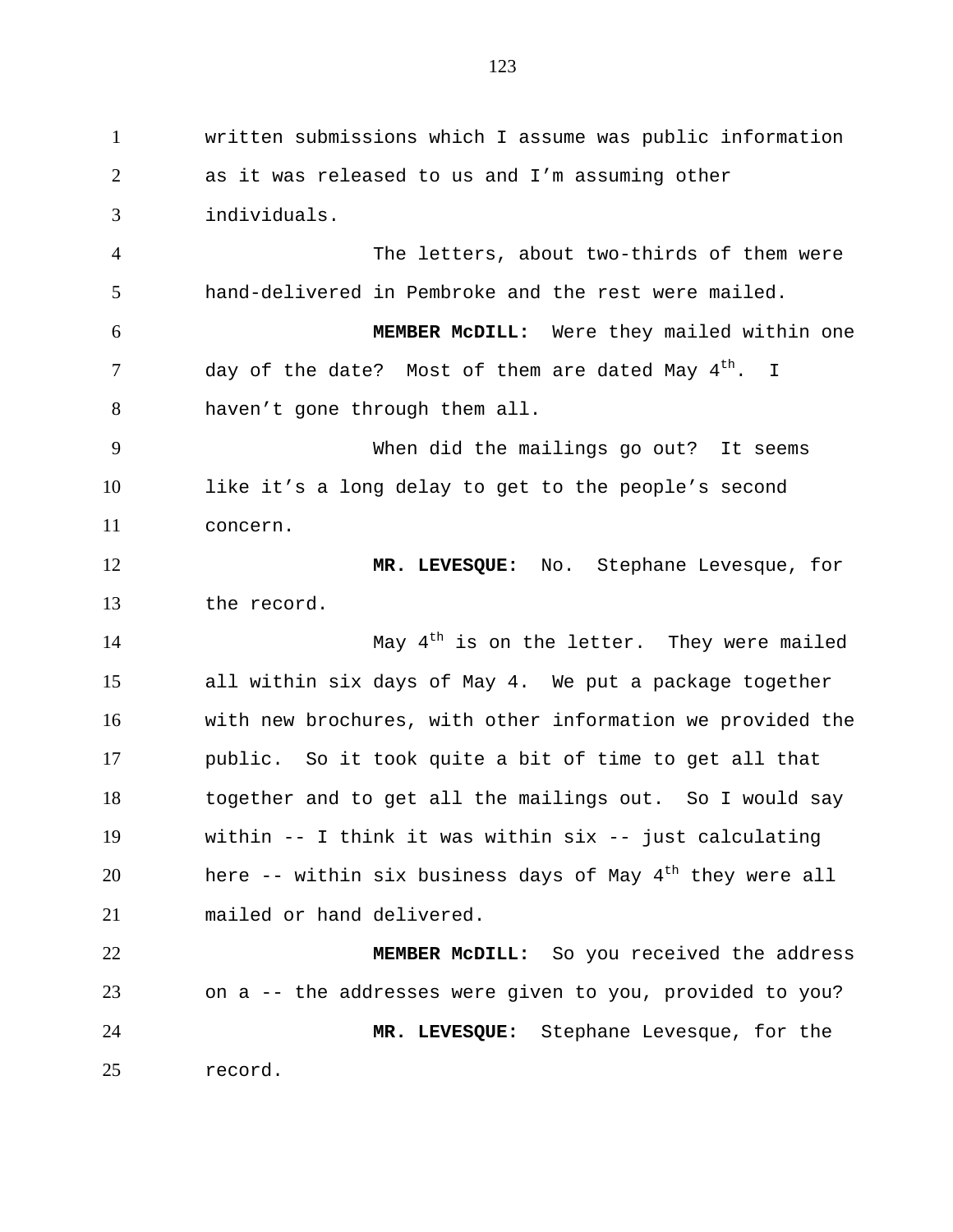I'm actually looking at, right now, what was issued by the Secretariat and it's the actual written submission of Dr. Harvey and her address is right at the top of the submission. **THE CHAIRMAN:** Just to clarify, if intervenors send us a submission and the submission include their home address it's in the public domain. So 8 just so everybody understands how that works. **MS. HARVEY:** Okay. I was not advised not to include personal material on the document. I was advised that I had to include personal material to be included in the submission. So that part was not clear. **THE CHAIRMAN:** I don't know what you mean by -- I don't know if personal information is labelled here, kind of a home address. **MS. HARVEY:** Okay. I was asked, when I went to register for a submission, that I needed to include my name and address. **THE CHAIRMAN:** Okay. **MS. HARVEY:** And I understood that that needed to go on the document but apparently it didn't. **THE CHAIRMAN:** I'm just being told it's a requirement under Rule 19 -- 18. **MS. HARVEY:** Okay. **THE CHAIRMAN:** I'm getting some procedural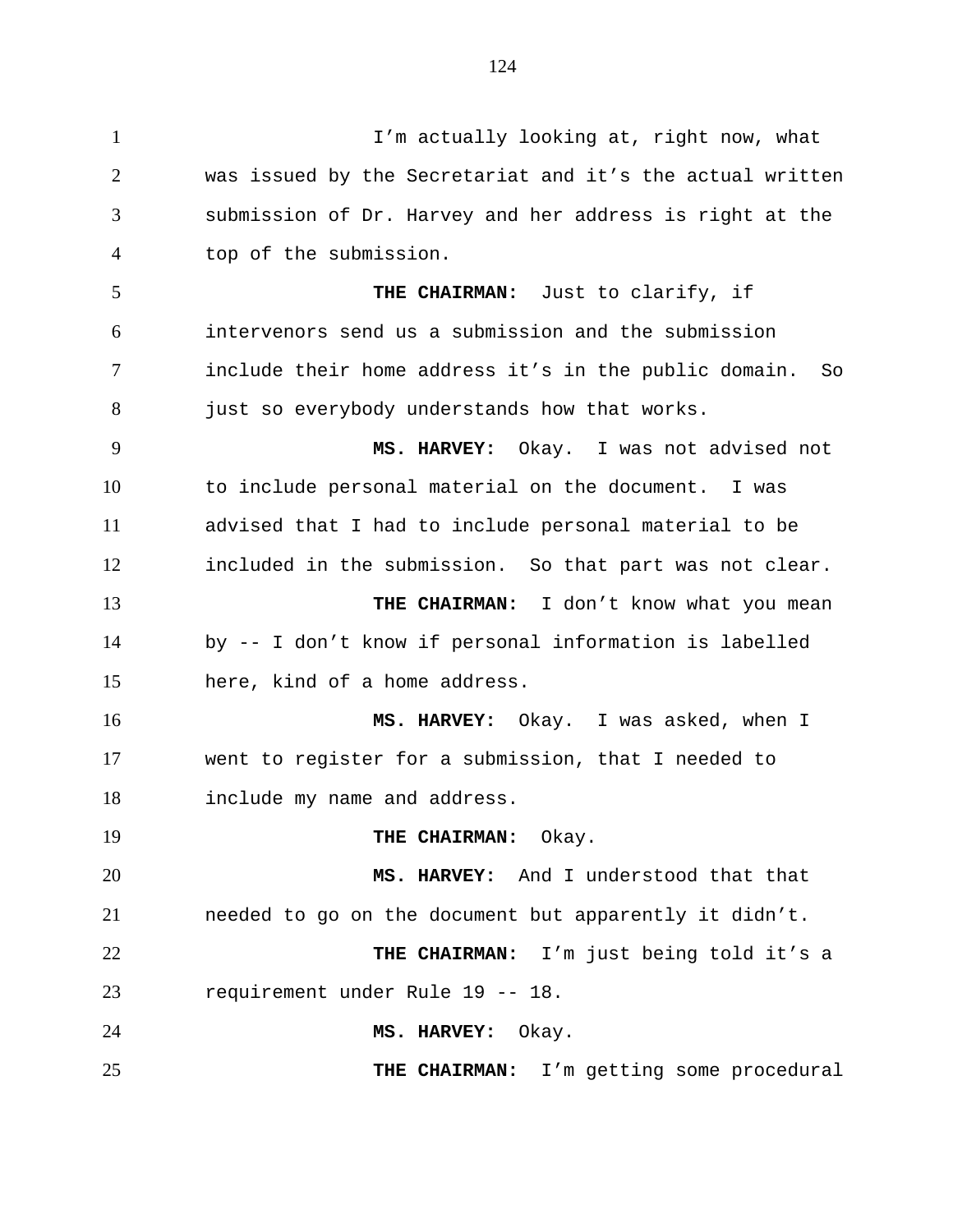aspects here.

 **MS. HARVEY:** Okay. Now, for future reference, does my name and address need to go on the document or in the email that accompanies the document? **THE CHAIRMAN:** Deal with this in our decision, we'll get back to this. **MS. HARVEY:** Okay. 8 THE CHAIRMAN: Let's not do it right now. Go ahead. **MEMBER McDILL:** My other request is to staff. Without going into names, could you briefly outline the types of individuals on staff who have training in the biological and biomedical and scientific aspects of radiation, particularly with respect to epidemiology and that sort of thing? **MR. ELDER:** I'm going to ask Rachel Lane who's our Acting Director of our Radiation and Health Science Division to answer that question. **MS. LANE:** I'm sorry, can you please repeat the question. **MEMBER McDILL:** Could you outline the qualifications of members on staff with respect to this issue? **MS. LANE:** Thank you. CNSC staff have a variety of backgrounds in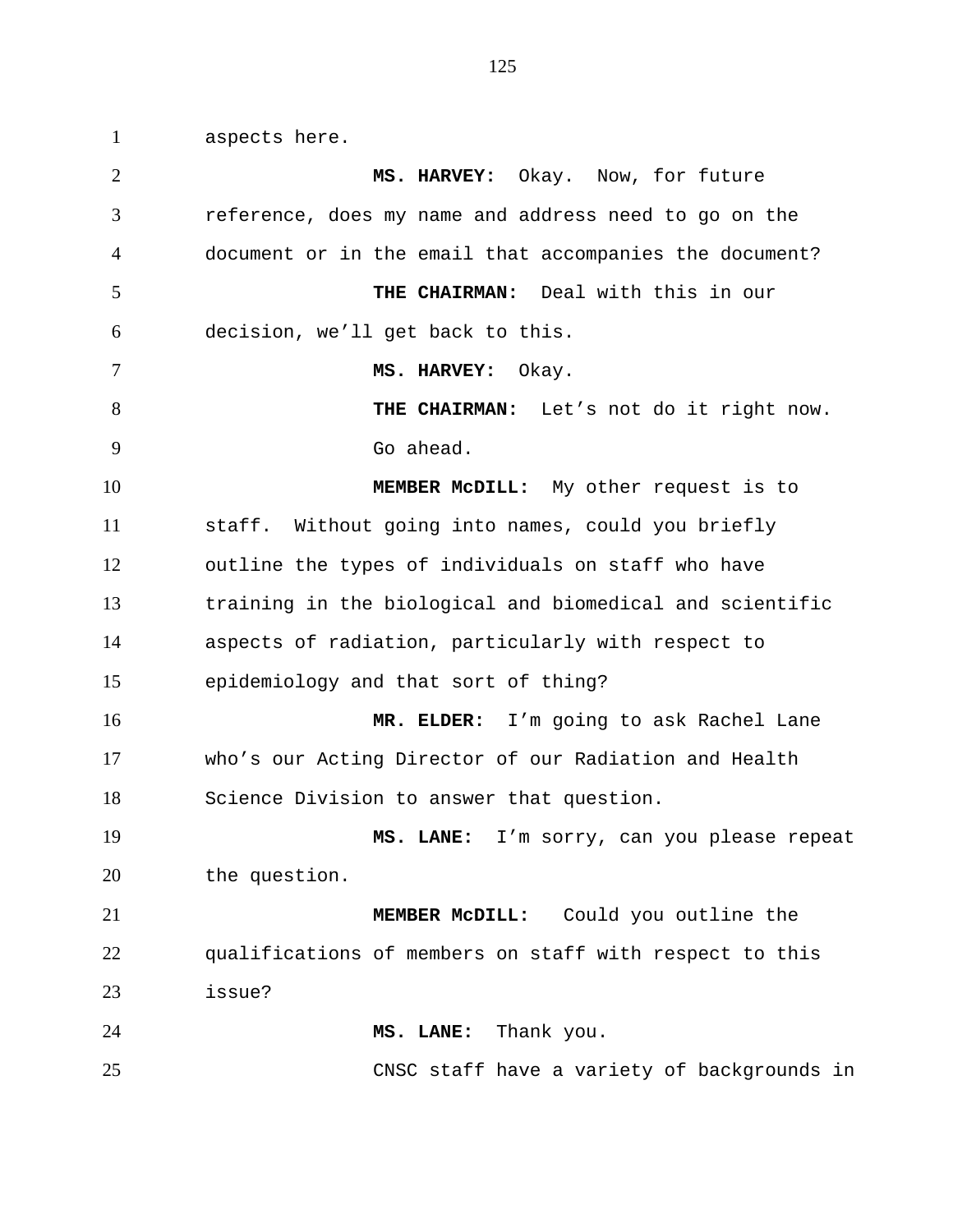epidemiology, health physics, radiation biology, radiation physiology and so on, as well as many, many years of experience.

 **THE CHAIRMAN:** Sorry, can I jump in here. In addition to all of this, how much reliance do you make on Department of Health, World Health Organization, international bodies, all of those things? I'm just trying to understand how all of this comes into our regulatory input.

**MS. LANE:** Rachel Lane.

 All of the scientific information, current scientific information is discussed and very intensively reviewed by the United Nations Scientific Committee on the Effects of Atomic Radiation. UNSCEAR puts out reports fairly regularly on the most up-to-date understanding of the sources and effects of radiation and this is the basis of the -- the scientific basis of what CNSC bases our understanding on, and it is based on the best science currently available in the world.

 That information is used by the ICRP with respect to the way in which they put recommendations forth for radiation protection.

 I would like to make a comment on a couple of things that were brought up; one with respect to the KIKK study. First of all, I think you should be made very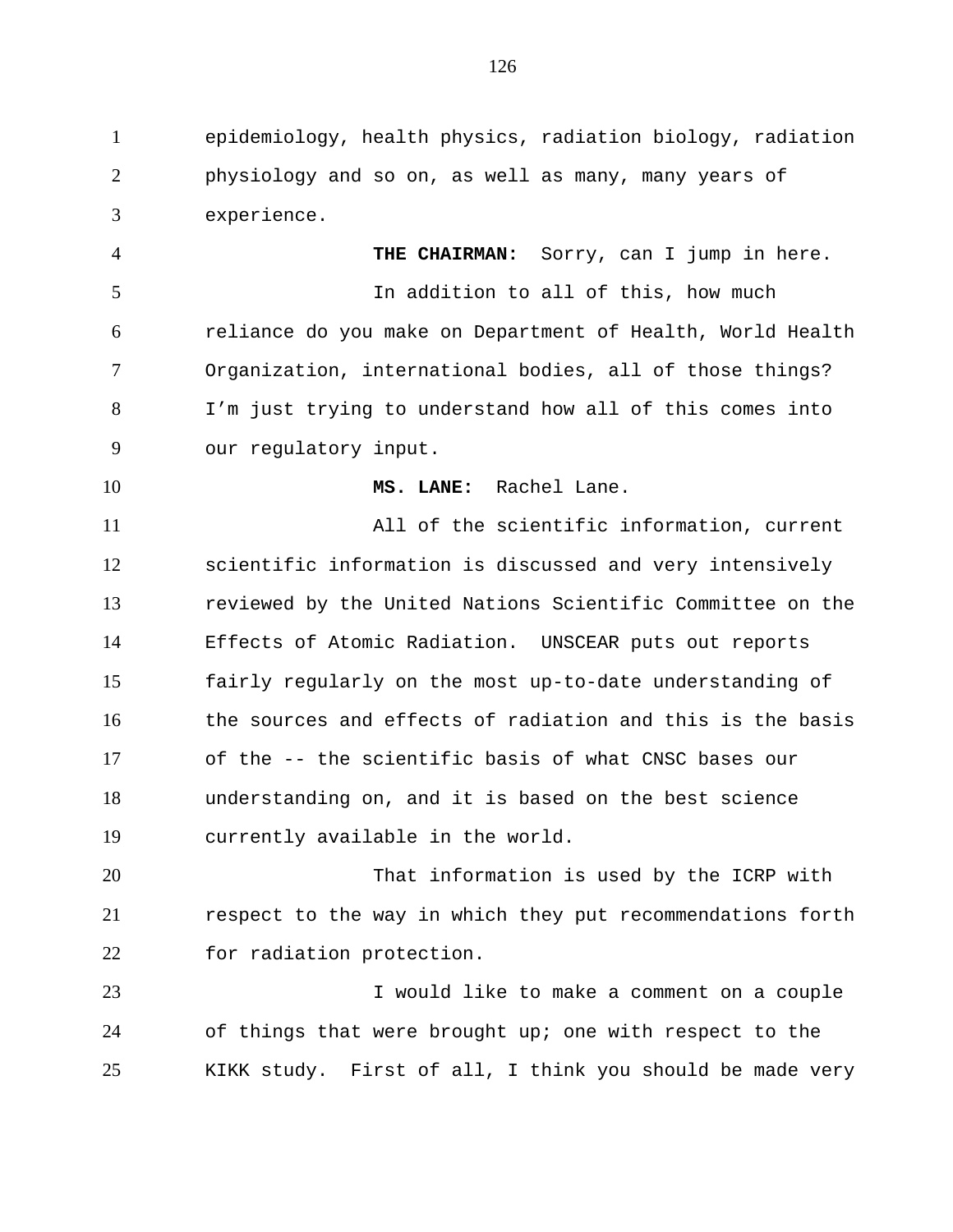aware that CNSC staff has been in touch with the authors of that report and have worked with them discussing this report. As well as you may be aware that the German government had a review of this report, and this report concluded, first of all, Grosche, Bernd Grosche was one of the authors of the work, found no indication that tritium discharges from the Krümmel Nuclear Power Plant were involved in any excess of childhood leukaemia found nearby.

 And currently there is no support for a causal relationship between any chemical or physical risk factor and the observed risk of childhood leukaemia among children younger than five years of age living within five kilometres of the German nuclear power plants. The observed risk remains unexplained.

 Other countries as a result of the KIKK study, including the French and the British, have not found similar findings around their nuclear power plants.

 **THE CHAIRMAN:** So we obviously have differences of opinion here between -- so you disagree with what was presented?

 **MS. HARVEY:** This is where we need to argue this on a scientific basis and it's going to be a task not necessarily for this afternoon, but it highlights a place where CNSC can do some really serious good work by delving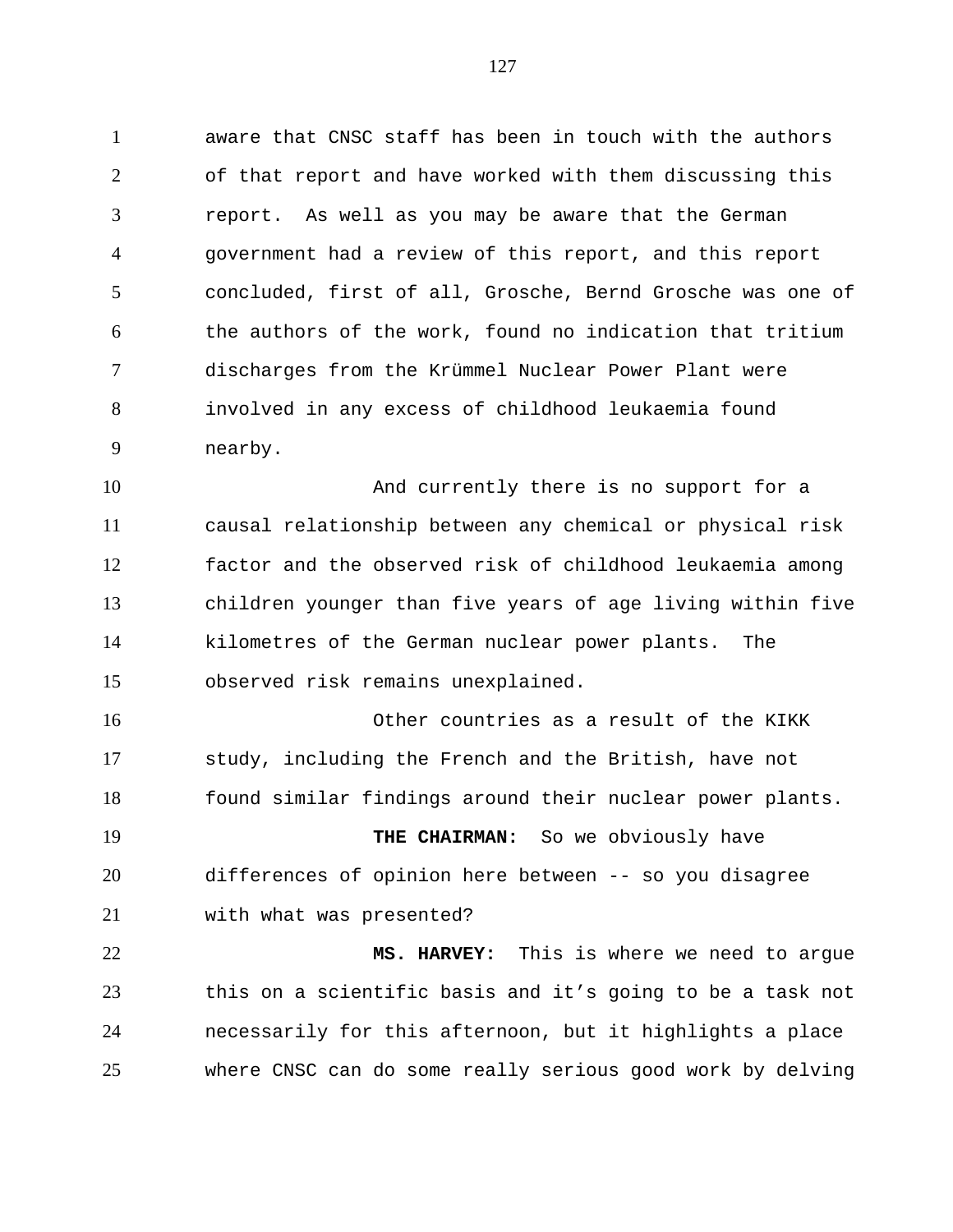into this science and by really attempting to find out the truth behind what's going on here, rather than accepting models and outdated ways of thinking. **THE CHAIRMAN:** Okay, thank you. 5 Any other questions? Thank you very much. We'll do one more, I think, before breaking for lunch. 8 The next submission is an oral presentation by the International Institute of Concern for Public Health, as outlined by H5.6 and 5.6A, sorry I jumped here. I apologize. So we are -- oral presentations by Ms. Janet McNeil as outlined in CMD H5.5. 14 Ms. McNeil, the floor is yours. **10-H5.5 Oral Presentation by Janet McNeill MS. McNEIL:** It may take me a little more than 10 minutes if I speak slowly as you requested at the beginning of this event so that things can be recorded. I have timed this but I spoke pretty fast when I was timing myself.

And I do also have some additional comments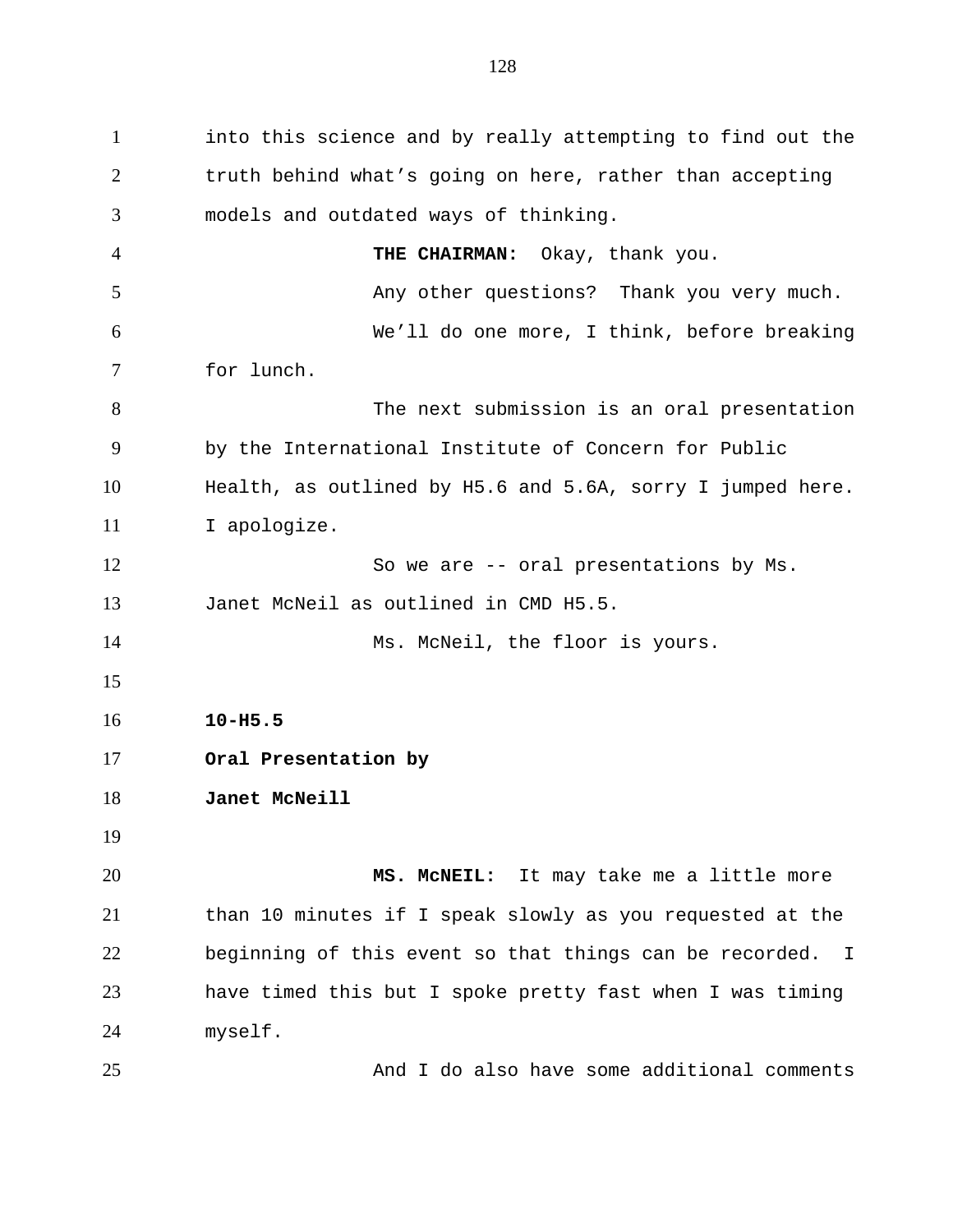1 to make at the end about things that have happened here today on top of these remarks that I had prepared ahead of time.

 This is the first time I've intervened at a CNSC hearing, although I have attended several and have also on several occasions written letters to the CNSC with my comments and observations.

8 The letter I sent in by the intervention deadline pointed out that I have a number of concerns about SRB's operations and that my particular focus of concern was the company's use of depleted uranium and its processes.

 I first heard about depleted uranium several years ago. DU was a highly dangerous substance and I was frankly taken aback to hear that it was in use by little SRB in Pembroke.

 Depleted uranium has been found on the bodies of Cameco workers from Port Hope 23 years after they stopped working there. It's found in the bodies of soldiers who have been in various conflicts around the world and it's theorized that so-called Gulf War Syndrome may be caused by exposure to DU.

 Of course it isn't just Gulf War veterans by now who have been similarly afflicted, but veterans of many other conflicts as well.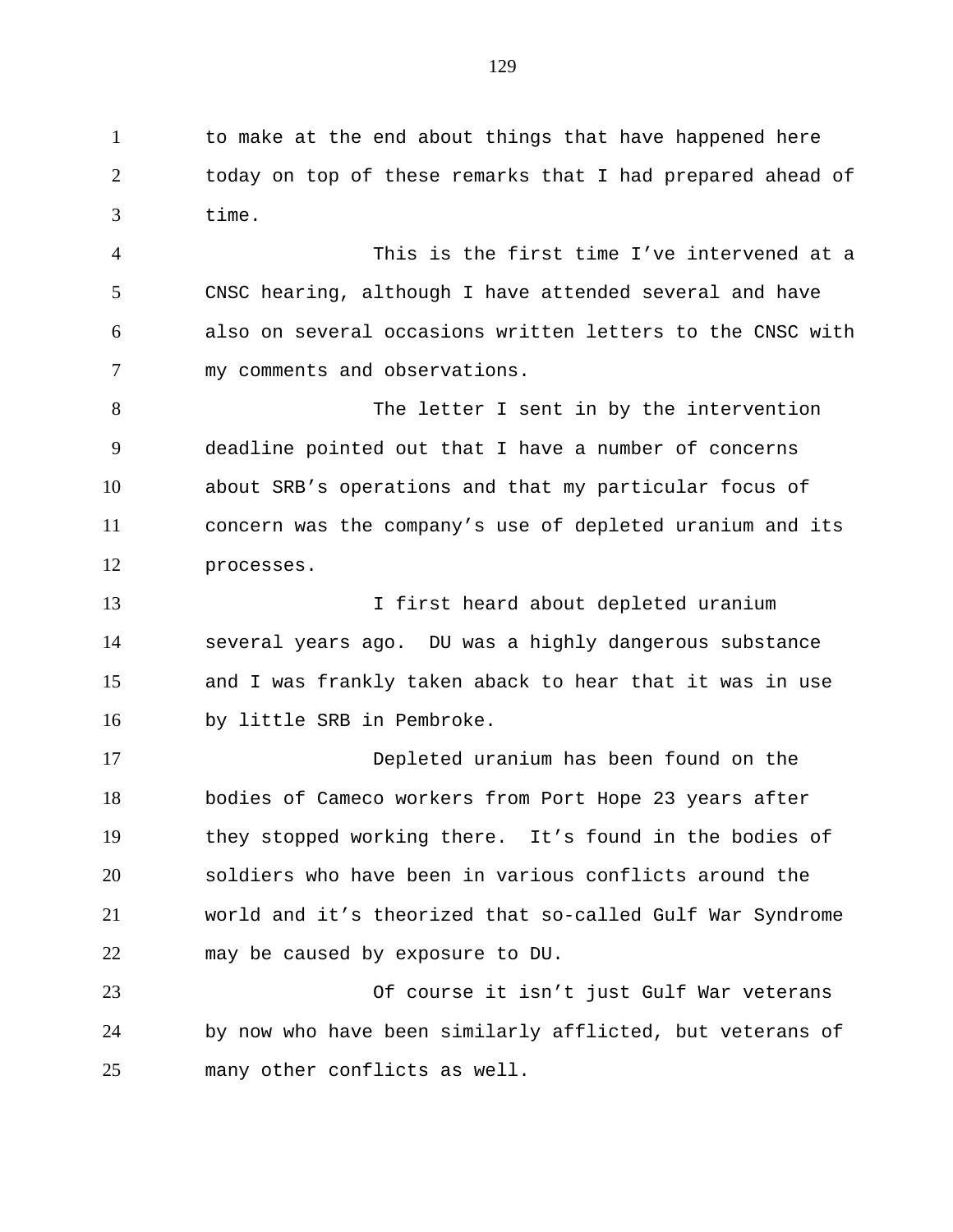The use of DU is always denied by our

 government, yet it turns up in soldiers' bodies all the same.

 According to information I have come across, and I may mispronounce this word, I'm extremely unscientifically minded -- Nanometer -- Nanometer-sized particles of DU less than one-tenth of a micron and smaller, once inhaled or absorbed in the body can cause long-term damage to one's health. And I have the 10 reference here for that.

11 I was already very concerned about SRB's tritium emissions, now I'm also very concerned about SRB's employees and their possible exposure to depleted uranium.

 There is not merely no safe level of exposure to tritium, there is certainly no safe level of exposure to depleted uranium.

17 As SRB and the CNSC no doubt know there is not wide public awareness of the dangers involved with either of these two substances, both of which can be inhaled, ingested, and absorbed through the skin.

21 I would like to know where SRB's supply of depleted uranium comes from. How was it shipped? What exactly does the DU consist of? What exactly is in it? How is the DU stored? In what kind of containers? How is it disposed of?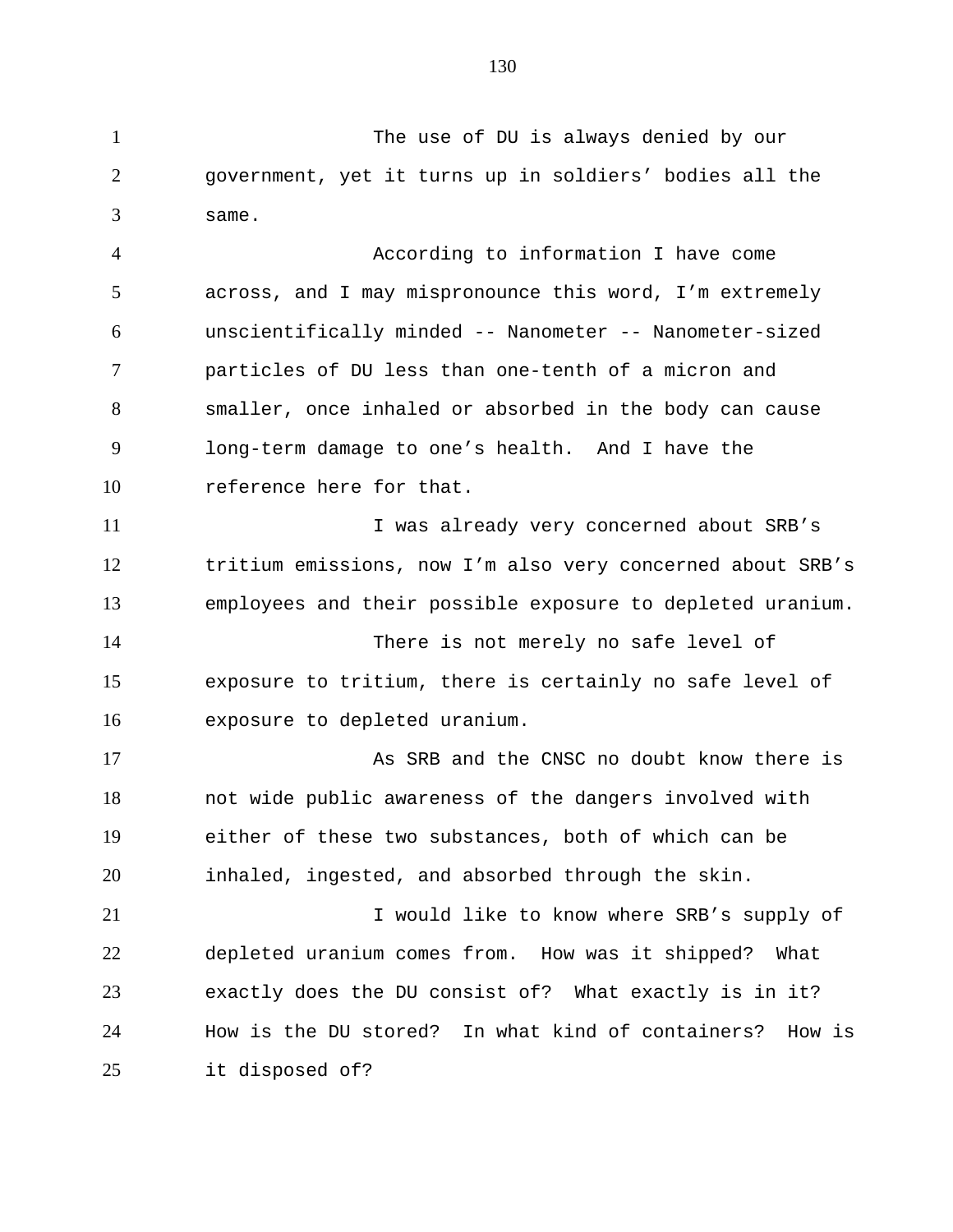What protection is afforded to SRB's workers? Are they given material safety data sheets on the safe handling of depleted uranium? Are the contract workers who power-wash the stacks given material safety data sheets about both tritium and DU exposure? Are all these bits of information readily available to members of the SRB staff and public should they wish to know? 8 The CNSC prides itself on transparency. Is SRB transparent with respect to its practices of receiving storing, handling, and disposing of DU materials? Now, I've written to the CNSC in the past and on some occasions have been told that my remarks came after the public hearing process and thus would not be taken into account. There are some issues with CNSC process that I would like to express out loud here today for the public record. 18 The CNSC process seems to be skewed very much in favour of the Proponent who was given endless opportunities to make remarks throughout the public hearing, and in this case was added to the agenda very

 much at the last minute. We intervenors are sharply limited to our

 10 minutes. We must prepare our remarks ahead of time. Unlike the Proponent, we are not given endless opportunity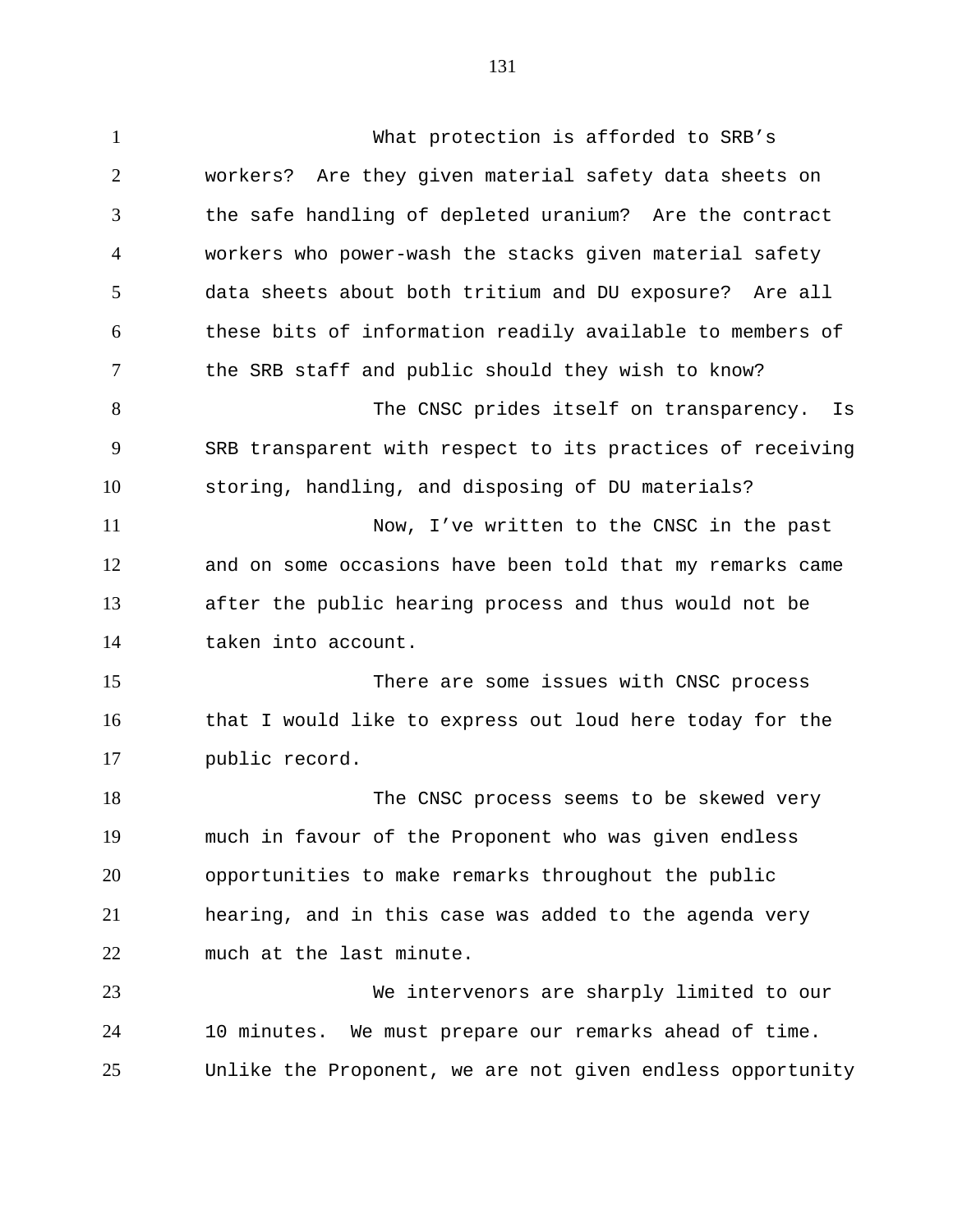to comment on what is taking place here today at the public hearing. No special arrangements made for us. In my view, CNSC staff use scientific jargon and terms in a very deliberate way to obfuscate rather than to clarify and make transparent. There is an arrogance here that I find disturbing. I've read of this kind of arrogance before in a book called Welcome to Shirley, a memoir from an atomic town with respect to meetings held at Brookhaven National Laboratory, now a superfund site by the way. 11 The author of that book says: 12 The scientists repeatedly retreated into obscure technical answers and 14 jargon". This is by now a very familiar phenomenon 16 to any of us who attend CNSC hearings. It seems to me the CNSC staff hide behind a false cloak of scientific facts while conveniently ignoring scientific data that do not support the CNSC agenda. It seems CNSC staff give a surprising amount of latitude, and I would say a misplaced attitude of trust toward the Proponent, whose facts and figures are not always accurate and who has often failed to act in good faith with respect to the decommissioning fund which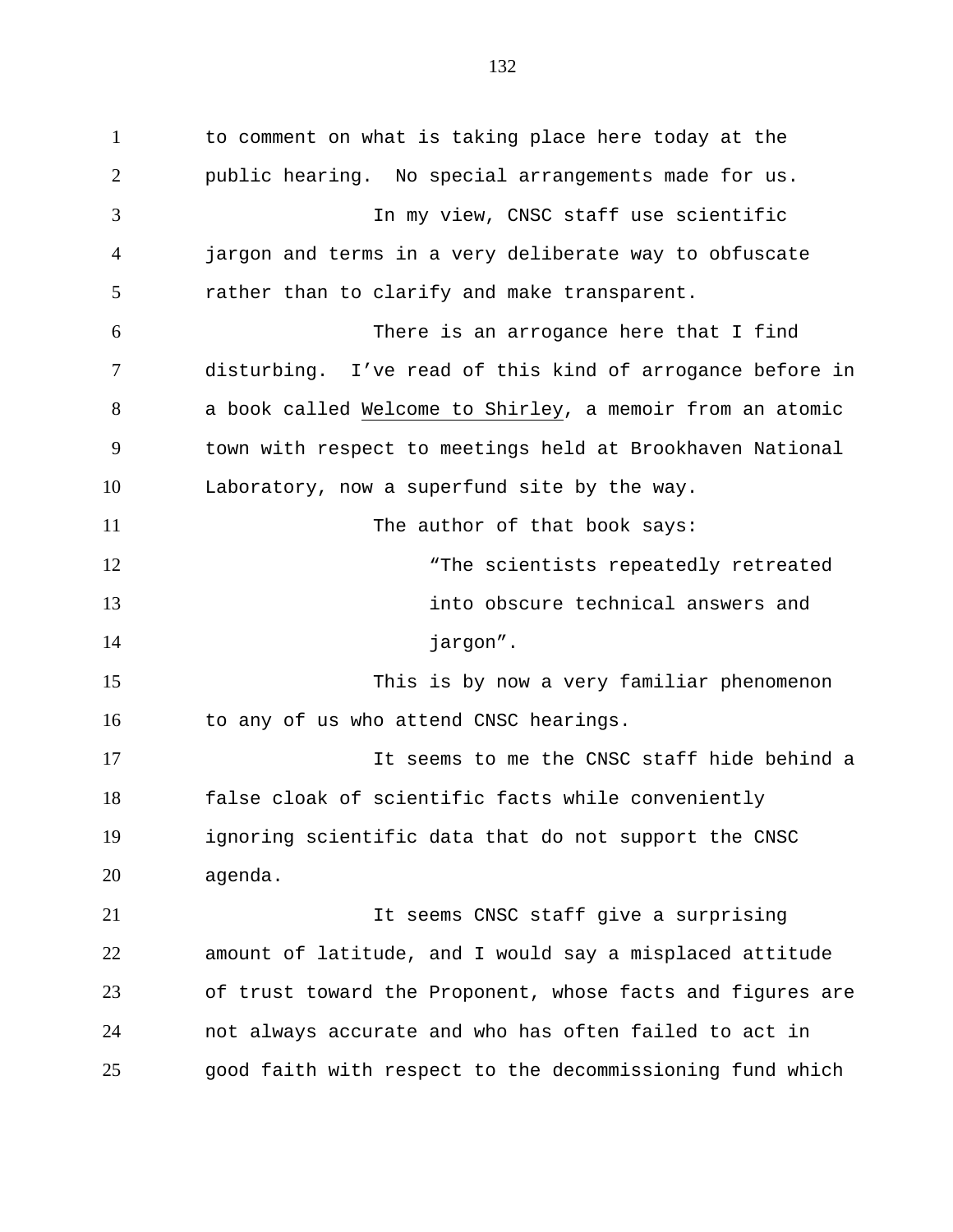in my opinion is unrealistically low and in no way adequate to meet the actual costs likely to be involved. CNSC makes claims to be an agency that performs its duties in a transparent matter (sic), yet it is very clear that nuclear proponents have the special ear of the CNSC and its staff. CNSC is not providing a reasonable comment period for public input on the tritium studies reports. A 60-day comment period is standard. The CNSC has been slow in updating its website about the studies, reports, hearing and comment period. I wonder how much you are really welcoming public input on these studies. As regards to SRB, I believe this is a company run by people who are neither transparent nor trustworthy, who have on occasion provided inaccurate data about their emissions and who do not take seriously their obligation, vis-à-vis the decommissioning fund for which

 SRB cites letters of support which are transparently empty of any real substance. The CNSC claims to value real science, yet gives credit to letters of support from people who seem to be saying merely, "We like this company because it provides charitable donations when we ask it to". I see no science, hard facts or substance there.

they are responsible.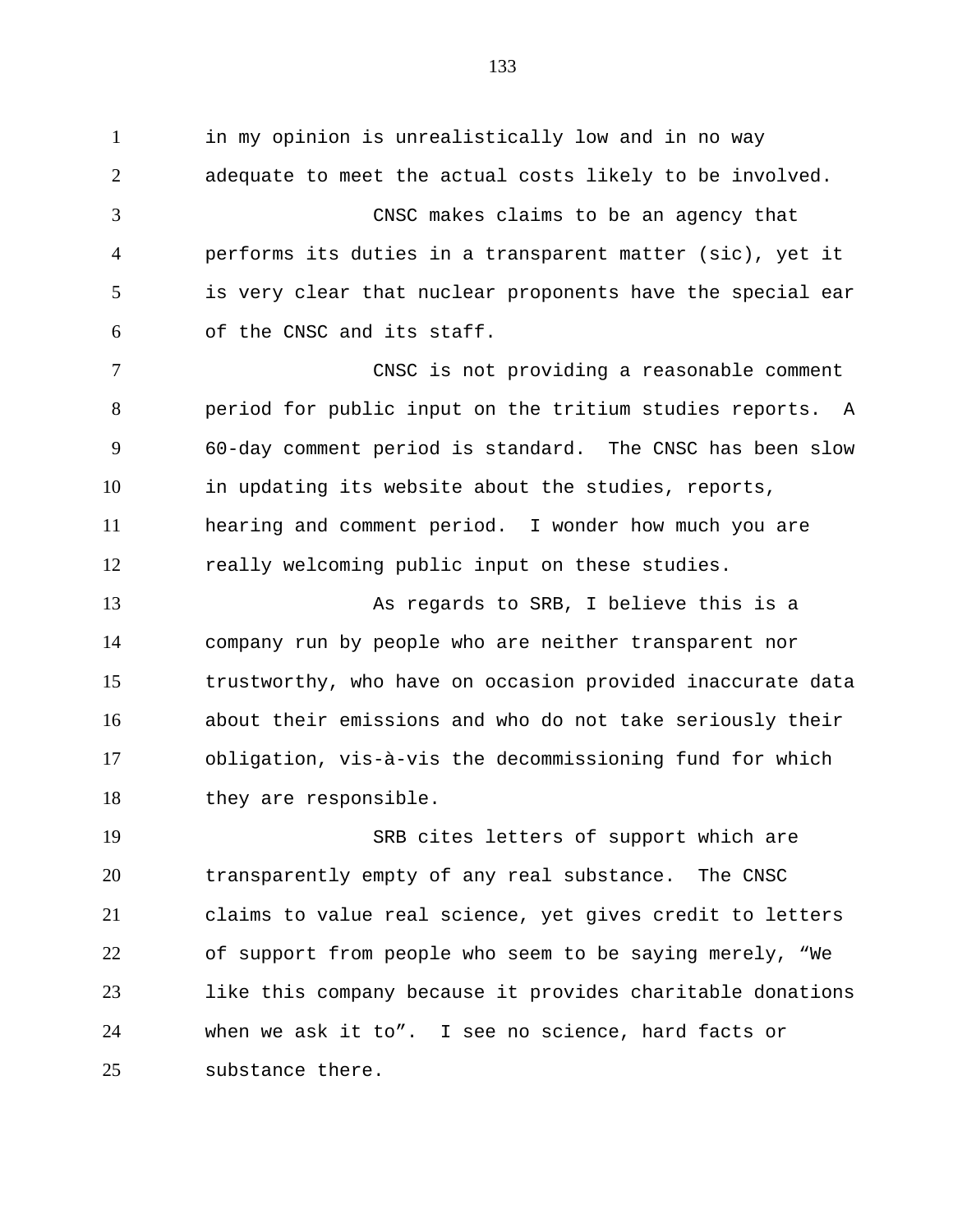In my view the company does not appear to have any real regard for the people it is damaging with its practices.

 It seems to me that if the company really wanted to operate in good faith it would relocate to a zone of exclusion somewhere else, first taking responsibility for the proper decommissioning of the site on Boundary Road in Pembroke.

 I want to conclude with some questions that I guess you would call rhetorical. I do not really expect answers but I would like them to be recorded on the public record here today.

 Why are the people in the environment of Pembroke expected to quietly accept their role of sacrificial lambs and human guinea pigs while this tritium poisoning exercise is practiced on them?

 Why should a company with 18 employees have more rights and fewer responsibilities than the thousands of cities -- the thousands of citizens of Pembroke? This has been puzzling me for a long time.

 If one citizen in Pembroke offends his neighbour with a malfunctioning barbeque or a wood stove or an obnoxious dog even, he or she will be shut down and fast. Yet, this company goes on year after year, creating long-lasting and dangerous pollution that is very likely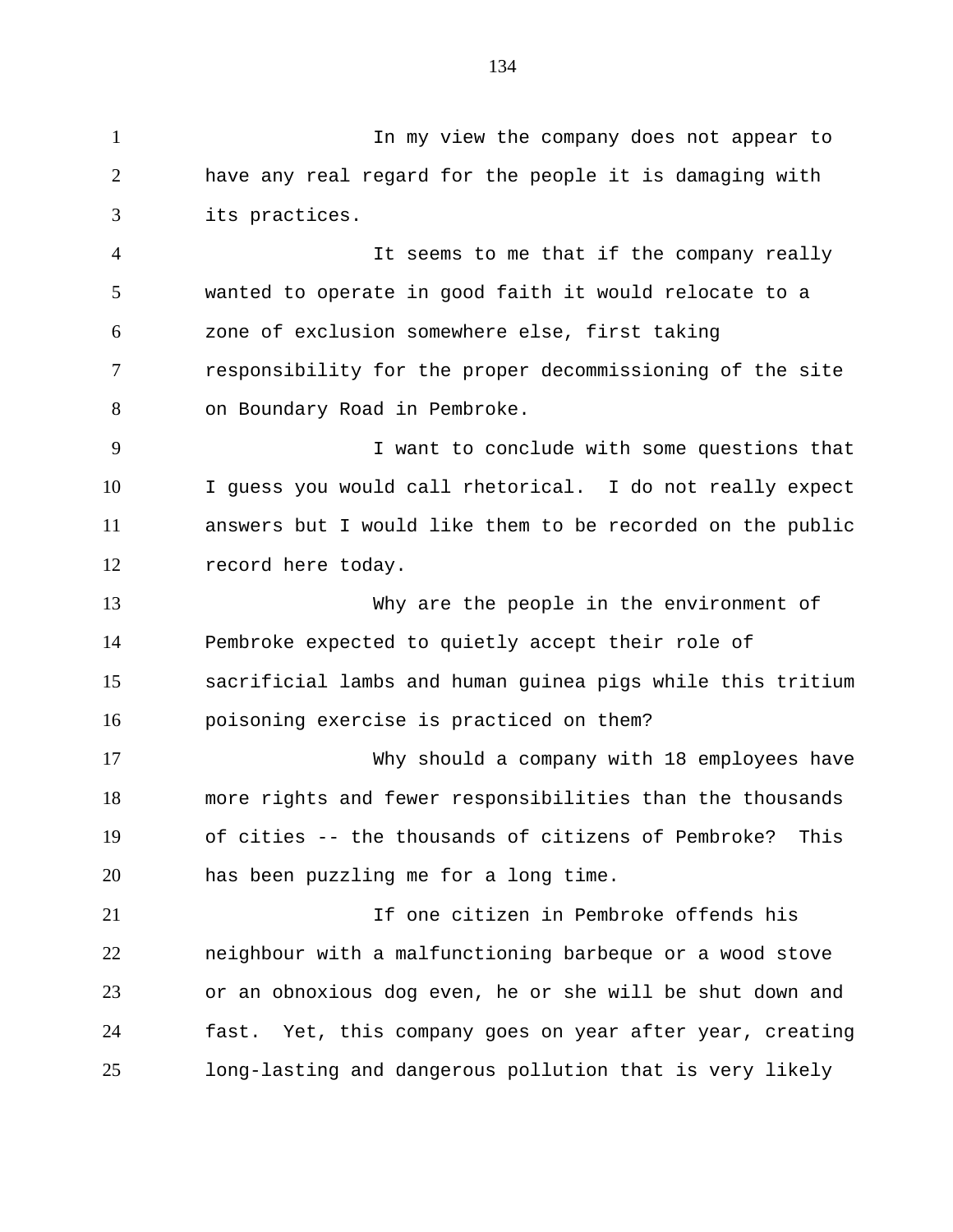making people sick, very definitely rendering groundwater toxic and contributing to the deterioration of the Ottawa River and the local food chain.

 How can this possibly be defended? Why is a company that claims it is doing and creating no harm providing bottled water to some residents yet continuing to assert that there is no harm being done? If there is no harm then there is no need for bottled water; this is not rocket science.

 Why is it that all of our politicians act as a personal cheerleading squad for this company and treat citizens who wish to defend their right to a clean environment as troublemakers? Are our politicians not elected to represent all of us?

 How can the president of this company get away with telling the council of the City of Pembroke that his company's activities carry no risk to the public when the only way he could make this statement truthfully would be by eliminating tritium emissions entirely and cleaning up the mess that his company has already made, which of course is not even possible.

 How can he claim no risk when three boxes of tritium lights fell off a courier truck in the City of Ottawa in December 2000 and had to be rescued and handled by an emergency crew with the street cordoned off; when a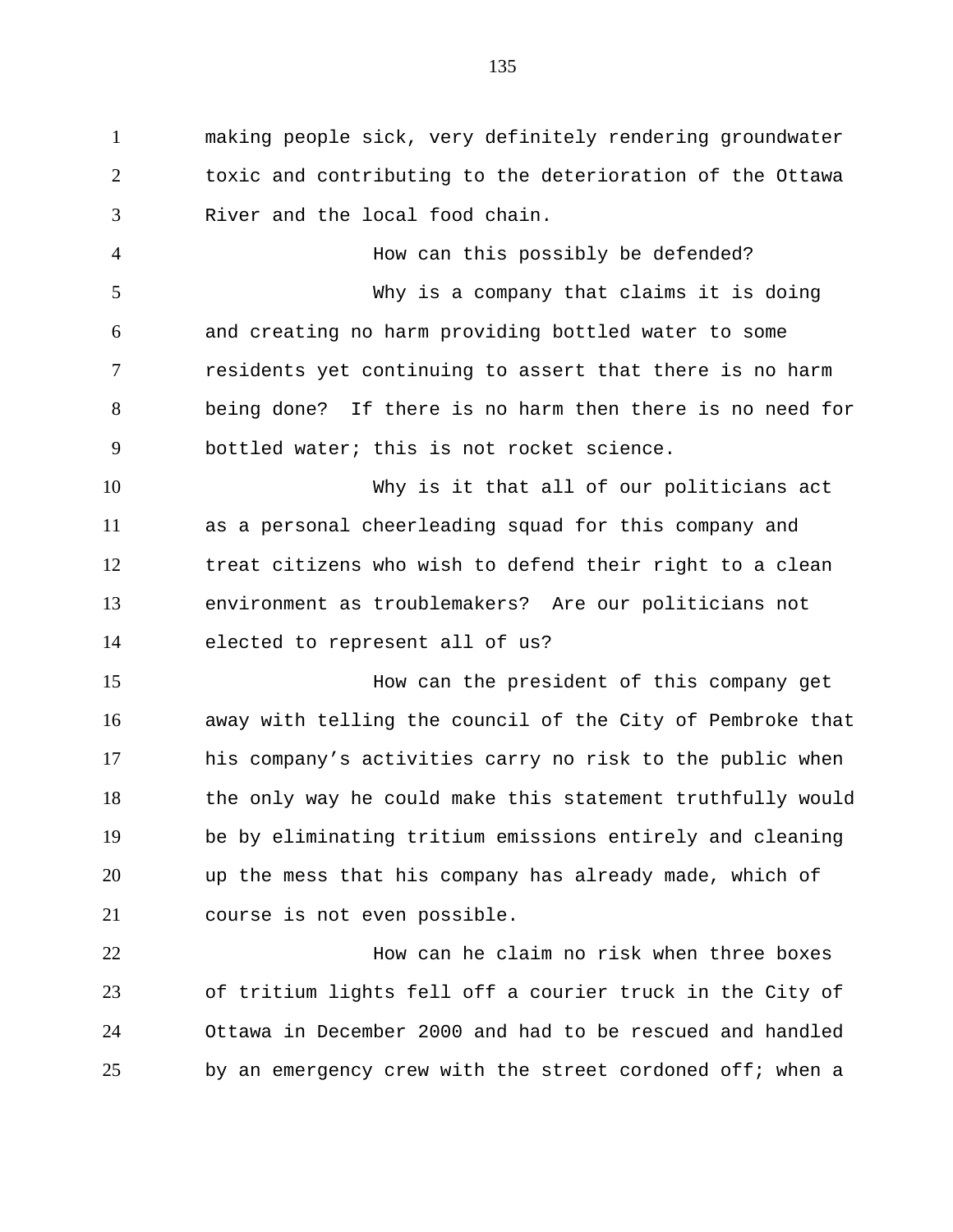smashed compass at the Petawawa Military Base has to be handled by people suited up in protective gear? No risk; Humm. How can the City of Pembroke justify taking on the huge debt of SRB's historic pollution onto the backs of City of Pembroke taxpayers and all for the sake of a company that employs 18 people? 8 I may not be clever with figures but the math here makes no sense to me. I would like to know how much of our taxpayer's money the Tribunal has spent or caused to be spent on the tritium studies project, a project set in motion we know, as a direct result of interventions by members of the Pembroke public on SRB in 2006. This bottle of water that I have here in front of me is here as a symbol. Wayne and Doreen Peever's well, known to your staff as RW-3, located 1.1 kilometre from the SRB facility contains tritium at a level of 190 becquerels per litre; an increase from the most recent previous sampling. SRB President, Stephane Levesque, assures the Peevers that their well is safe. Yet the Ontario Drinking Water Advisory Council has recommended a standard of 20 becquerels per litre and has stated this level -- stated: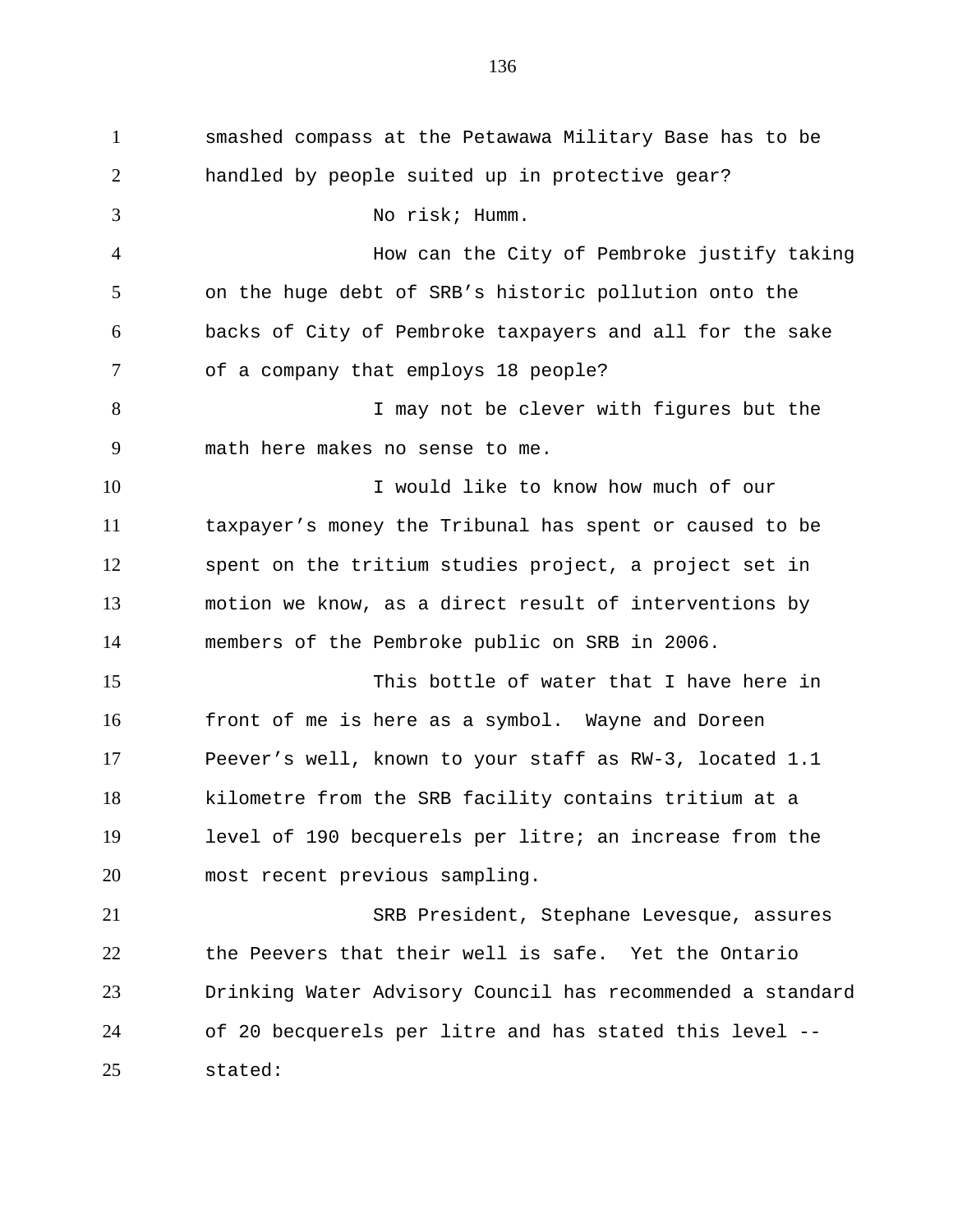"This level is already being achieved at all municipal drinking water treatment plants in Ontario, even in the vicinity of nuclear facilities." (As read) And as we all now know, there is no safe level of tritium in drinking water. Calling it safe is dishonest. Referring to it as legacy pollution is no comfort whatsoever to Wayne and Doreen Peever. How can SRB president and any of his consultants and CNSC Tribunal Members and staff assure the Peever's in good faith that they should go ahead and drink this water? Would you want to drink it yourselves, wash dishes in it, shower in it; allow infants and pregnant women to drink it, expose a foetus to it? Would you want to live in the neighbourhood around SRB? Some families with young children are now contemplating leaving. They are seriously concerned about the health implications of living there for their young children. I have one final question to ask the Members of the CNSC Tribunal and staff and the President of SRB: Please tell me why you feel the citizens of

Pembroke or indeed citizens anywhere should place their

trust in you.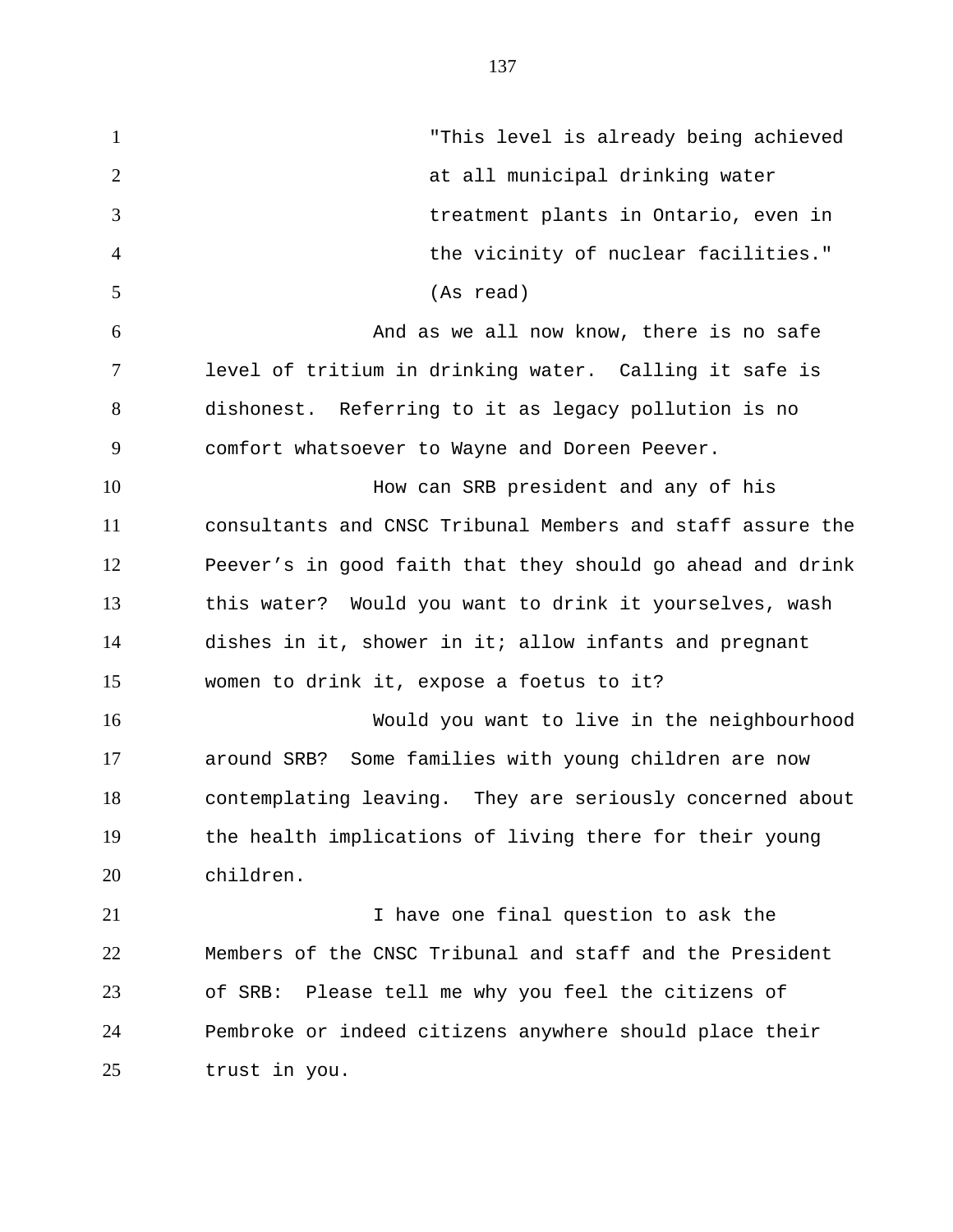I recently heard a radio report describing a Canadian hero that had died --- **THE CHAIRMAN:** Okay, I think we've heard enough. **MS. McNEIL:** I've got two sentences. **THE CHAIRMAN:** Please finish it. **MS. McNEIL:** Two citizens. --- died in the Haiti earthquake. He had thrown his body on top of others in other to protect them; he died a hero. This was described as his having chosen to do the hard right instead of the easy wrong. 12 I would like to hear of the CNSC beginning to do the hard right also. Permitting this company to continue operating constitutes a serious moral and ethical act of responsibility. **THE CHAIRMAN:** Thank you. Let's open it up; anybody has questions? Questions? Dr. Barnes? **MEMBER BARNES:** Based on this, and also Mr. Levesque's response back to Mrs. McNeil, Mr. Levesque, you state that SRB's imagery of depleted uranium is less than 10 kilograms. So what does that word "inventory" mean? Is that an amount that you've had for years, is that the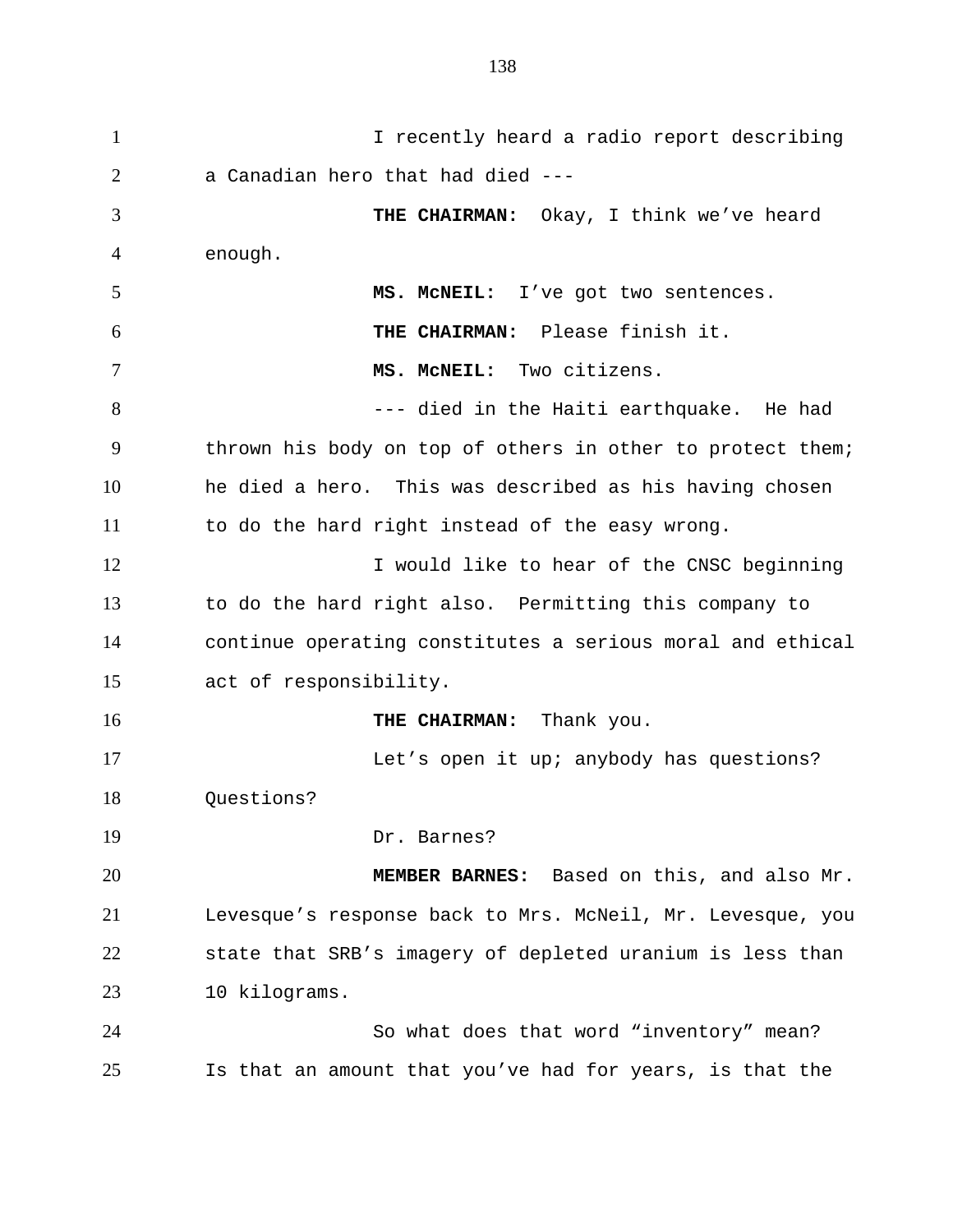amount you go through per year or month or what does that mean? **MR. LEVESQUE:** Stephane Levesque, for the record. That's as of the end of April the amount that we have onsite is less than 10 kilograms. **MEMBER BARNES:** How much do you -- what's 8 the average amount that you've used over the last five years, per year? **MR. LEVESQUE:** Stephane Levesque, for the record. 12 I don't know exactly the last five years but I could tell you that the last few years we've had approximately 6.6 kilograms onsite and that number fluctuates between how much is in raw form and how much finds its way into the PUTTs (Pyrophoric Uranium Tritium Traps). We have about 4,200 grams right now that are in loose form that are ready to use in traps and each trap stores 30 grams. On top of that we have the container that we get from our tritium suppliers and it's made up of various containers and the 4,200 in traps, so it's 6.6 kilograms right now. **MEMBER BARNES:** I'm not sure I'm getting the answer. How much do you use per year of depleted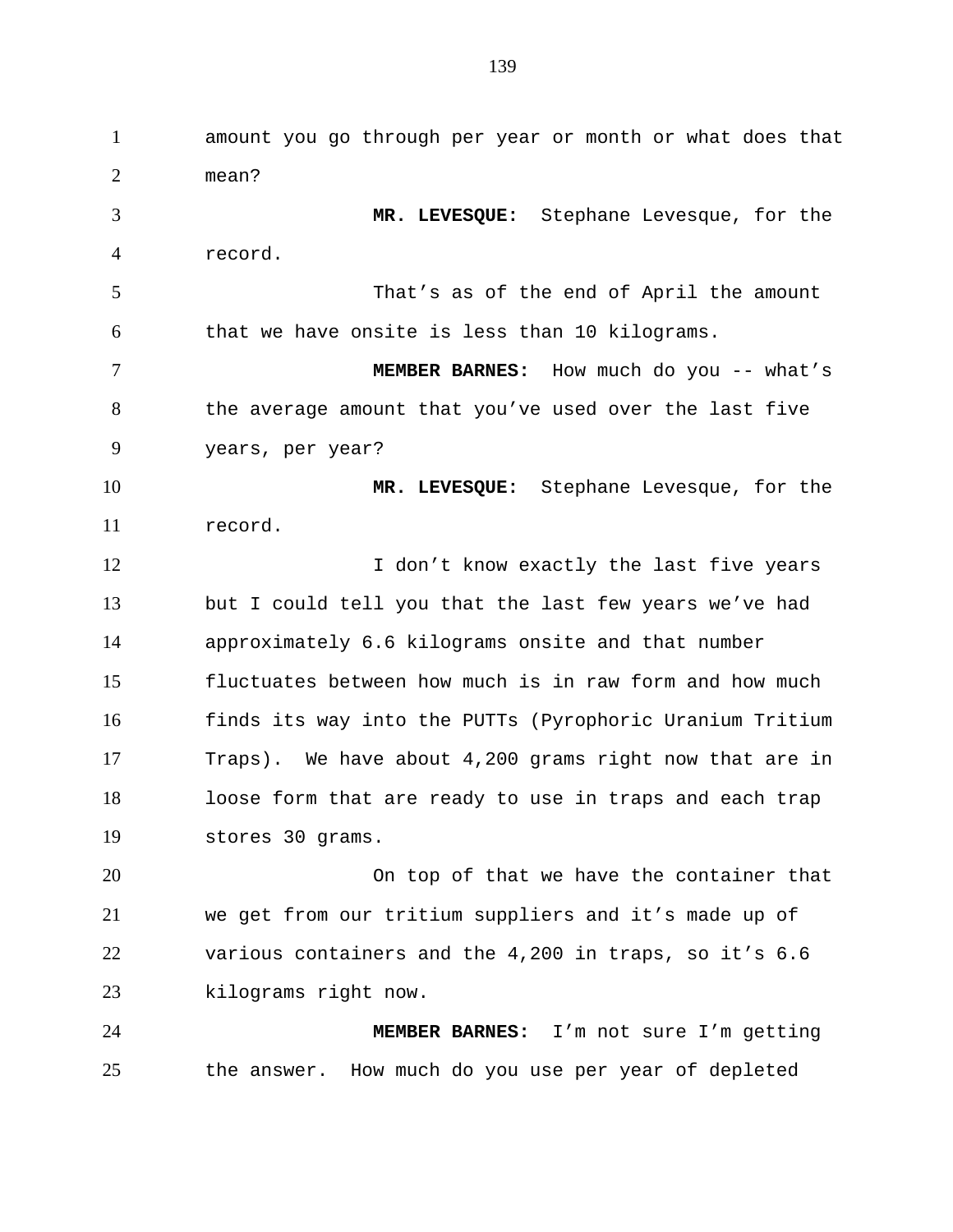uranium?

 **MR. LEVESQUE:** Stephane Levesque, for the record. I would estimate approximately would be the usage of six Pyrophoric units which each contain 30 grams. So I would say, I guess, 180 grams a year would be used and that 180 grams would find its way to a licensed waste facility that would dispose of it. **MEMBER BARNES:** Staff, do you have any comment on the safe handling and disposal of depleted uranium, particularly focusing on the questions that the intervenor has asked, the four bullets? **MR. ELDER:** Sure. I'm going to ask Rachael Lane to talk about the health effects about depleted uranium, to start with. **MS. LANE:** Rachael Lane. The 2006 UNSCEAR Report summarizes the international understanding of the health effects from exposure to uranium and this does include depleted uranium. Uranium is not very radioactive and its chemical properties are such that any ingested insoluble uranium is quickly excreted. The toxicological effects on the kidney are well understood and uranium limits and guidelines are lower and more restrictive than would pose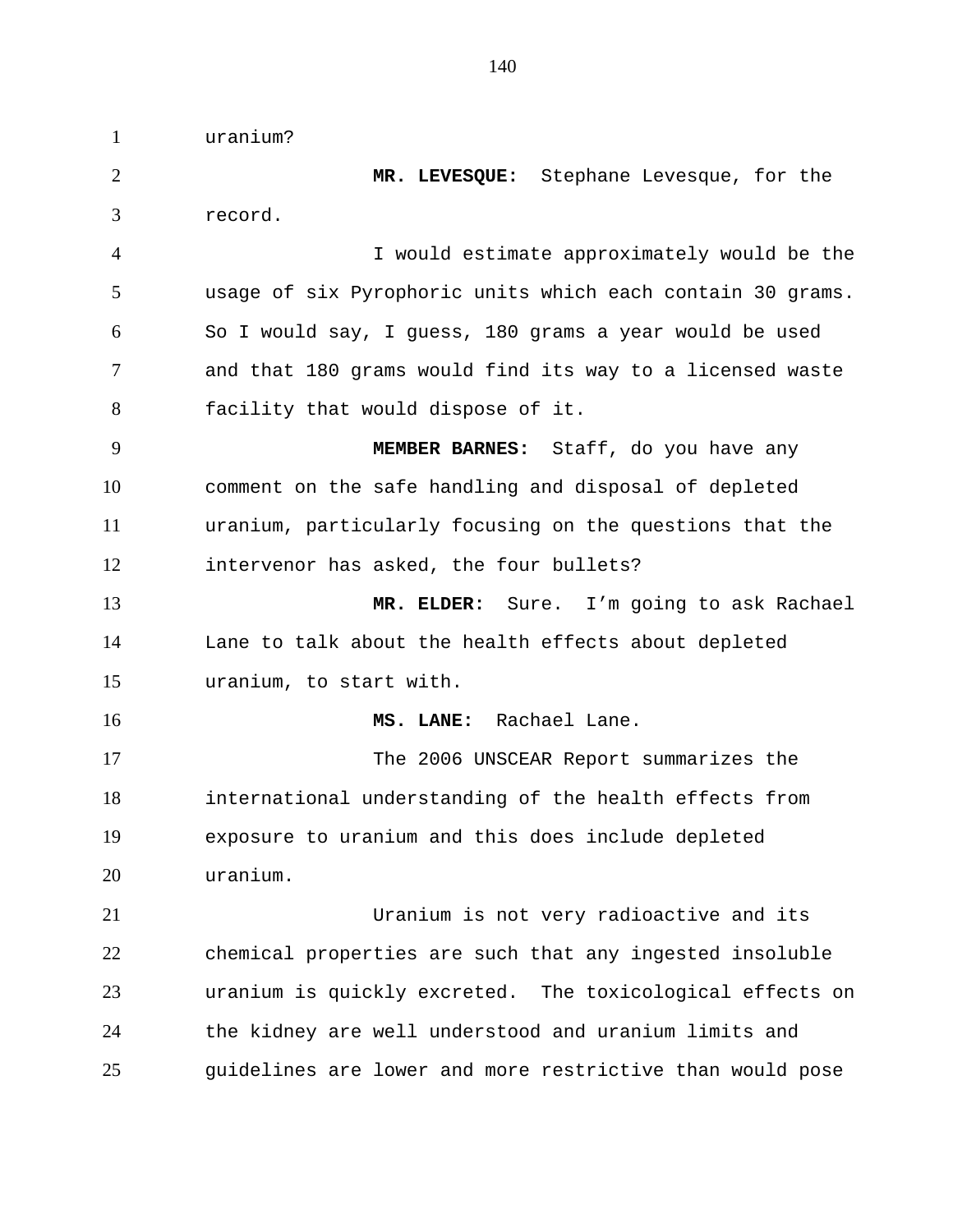a radiological risk. Based on the 2006 UNSCEAR Report they concluded that there is no epidemiological evidence for an association between uranium and cancer. Thank you. **THE CHAIRMAN:** Anybody else; any other question? I'd like -- somebody asked a question whether -- it's a good question -- whether staff here believe that you would drink the water in some of those residential wells. What's the answer? **MR. ELDER:** Yes. You can go around the table if you want, but... Yes, there's something called background radiation and this is like a fraction of 1 percent in what you get from background. **THE CHAIRMAN:** You want to comment on that? 18 MS. TILMAN: Yes. Background radiation, natural background radiation -- not background radiation due to the pollution resulting from tritium emissions from facilities -- is around 2 Becquerel's. So when you say that this is much less than natural radiation, I'm not sure what you're talking about. In the Great Lakes region, the lakes that haven't been affected as much by the nuclear power plants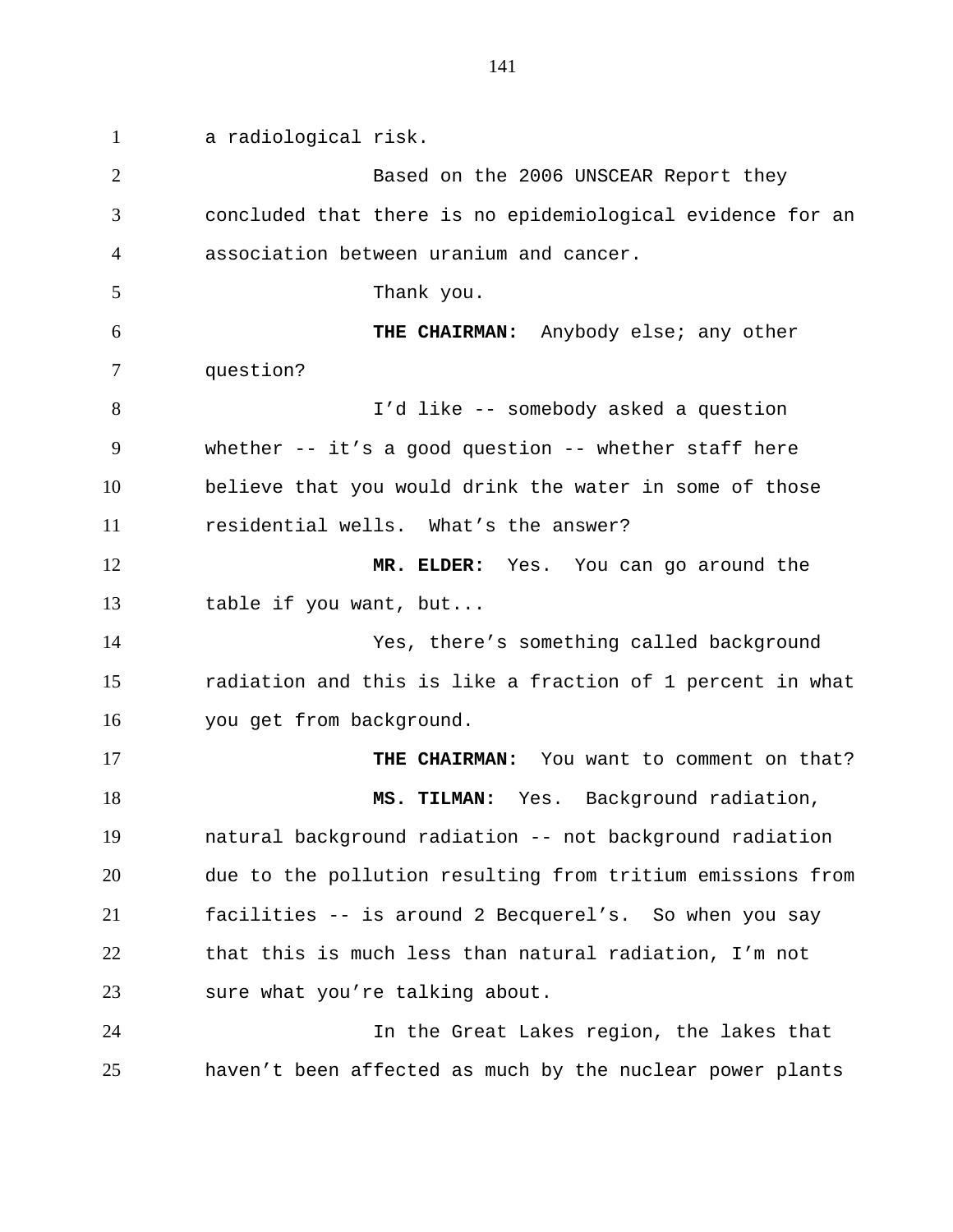1 -- their levels are in the order for one to three Becquerel's, whereas Lake Ontario, Lake Erie and other areas that have been affected are greater.

 **MR. ELDER**: All our understanding of radiation is based on dose, not on -- one Becquerel tritium gives you a dose like any other radioactivity. The background radiation from all natural sources is in the few micro-millisieverts, a year range, and we're talking about an extra -- you know, microsievert.

 So that's why I said -- in terms of background -- you can't separate tritium from the other sources of radiation.

 But the models do account for how tritium is absorbed and used in the body like all the other radioactive materials. This is well-modeled, well- understood. We recognize that there can always be improvements in models. But you have to look at what dose you're receiving and it's based on dose.

19 Thank you.

 **MS. HARVEY:** I'd like to comment on the models remark because there was something else I wanted to say about -- actually it isn't something that came out this morning, but it's something that came out on the day of the tritium studies open house in which a staff person admitted that you folks hadn't predicted well regarding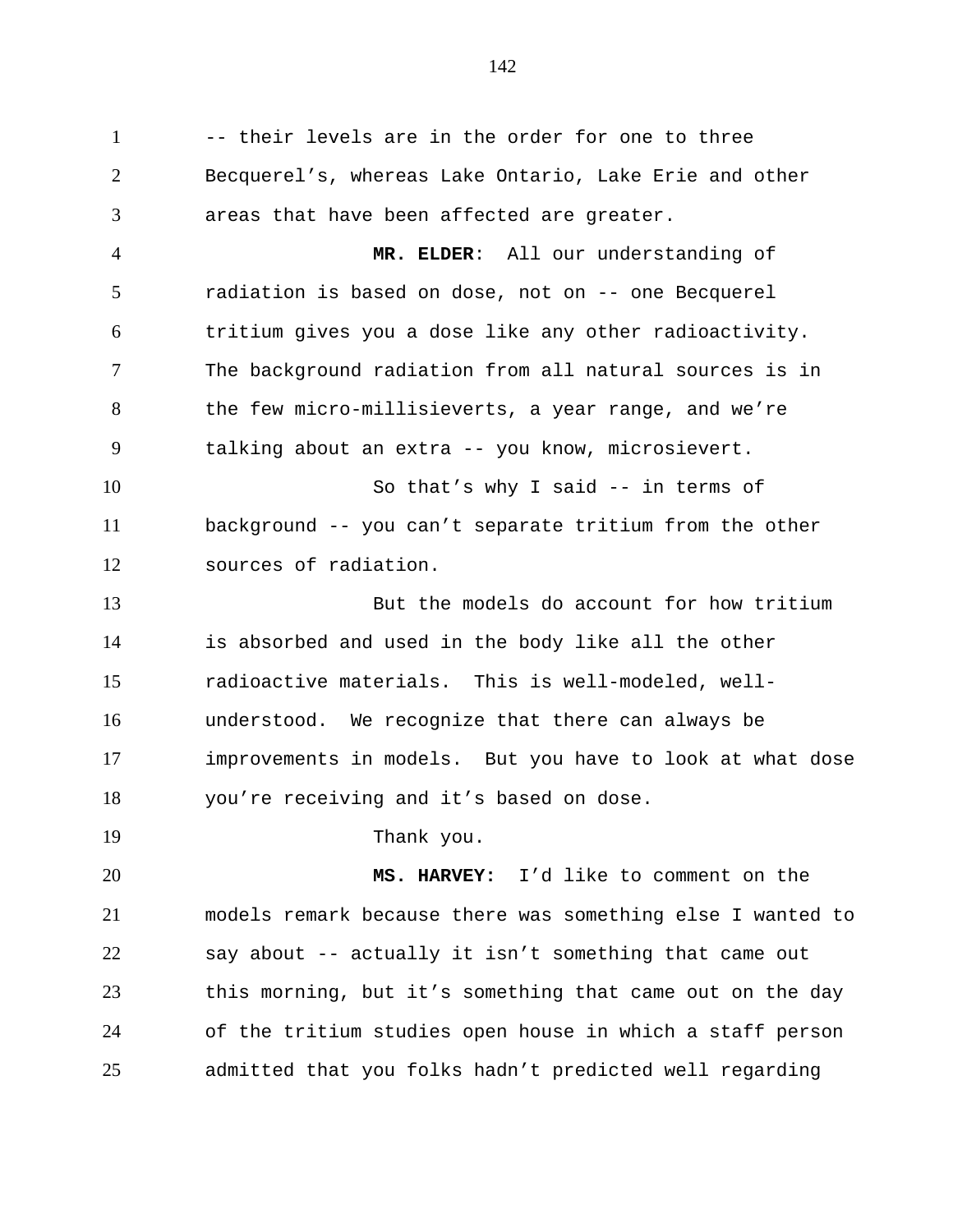1 the groundwater plume.

 So models are models but reality is another thing altogether and I'm not reassured when I hear that you're relying on some sort of model for something. It's been admitted that you didn't predict well on the groundwater plume. **THE CHAIRMAN:** Mr. Levesque? **MR. LEVESQUE:** I'm begging to have the question asked of me and I'd like to have it on the record. Although it may not make a difference, I think it's important. There's something that we've written in most of the letters to the members of the public where people will say that staff at SRB Technologies obviously makes a living from the facility and is biased in some way, but let's remember that our friends and family and ourselves live near the facility. Myself, I've lived in Pembroke -- I'm not even from Pembroke -- I've lived there for 17 years since I've been at the facility. I live within one kilometre of the facility with my five-year-old daughter and some of the best meals I've ever had are with my friends that live 300 metres from the facility, eating their vegetables

every day.

I would never put them, or my own ---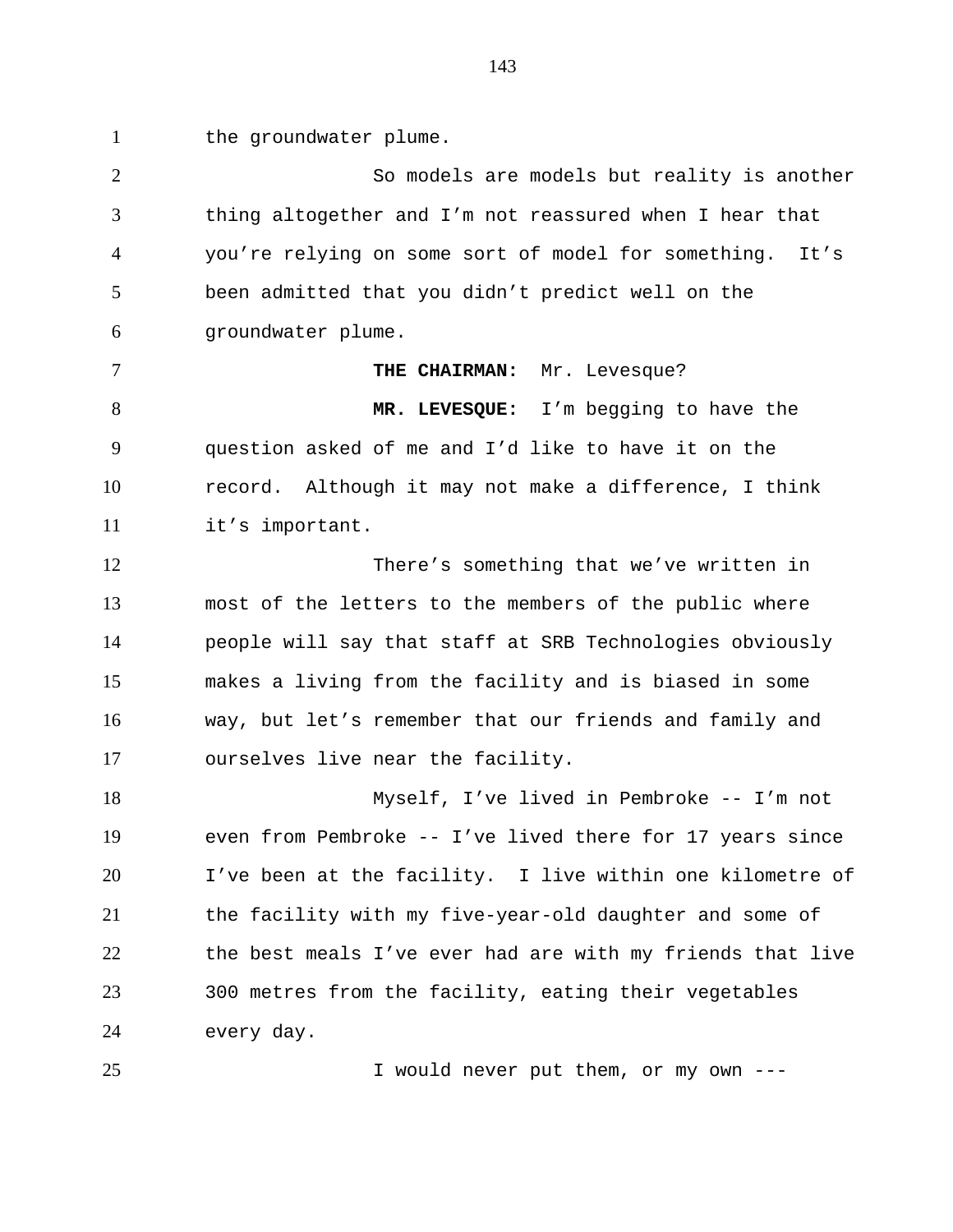**MS. HARVEY:** Vegetables. **MR. LEVESQUE: ---** family at risk and I just think it's important on the record that when there's allegations made as to our good faith that we make those statements so that people understand and see on the record that that's how we feel -- that we feel it's entirely safe for us and for our families. 8 Thank you. **MS. HARVEY:** You've chosen to live there but the people who live in the neighbourhood around SRB didn't choose to have that pollution put in their neighbourhood. **THE CHAIRMAN:** Mr. Graham? **MEMBER GRAHAM:** Just to get something clear on depleted uranium; I think you said you have about 10 kilograms or 10 pounds. I'm not sure. I think it was kgs you mentioned. And when you said your annual usage was 300 and some grams, why do you need to keep so much inventory? I guess that's my question. And is that regulated in the licence? **MR. LEVESQUE:** Stephane Levesque, for the record. Thank you for the question. I actually have the breakdown right in front of me. We have 6.63 kilograms onsite, including 4,200 in loose form. We have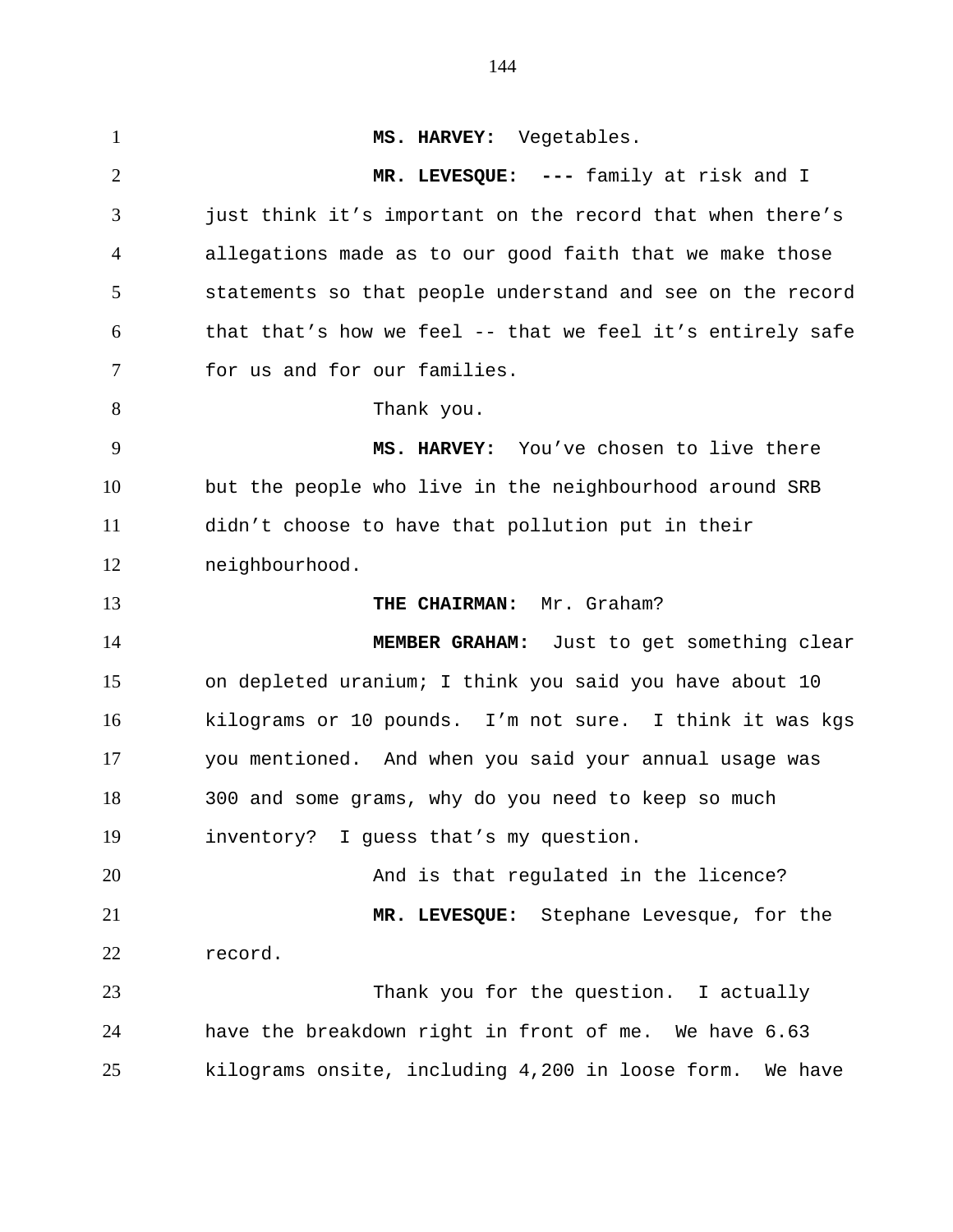$1 \qquad \qquad \qquad \text{---}$  **MEMBER GRAHAM:** Forty-two hundred (4,200) grams? **MR. LEVESQUE:** Pardon me? **MEMBER GRAHAM:** Forty-two hundred (4,200) grams? **MR. LEVESQUE:** Forty-two hundred (4,200) grams, yes. So for 4.2 kilograms, so I guess two-thirds of it is in loose form. When we actually purchased a quantity of depleted uranium, there's minimum order quantities to be able to maintain depleted uranium, we didn't need that much. Yes, it's true, but that 4,200 grams is kept in a safe location, in safe containers and it's handled appropriately in fume hoods with safety precautions. And when you're looking at each active PU, pyrophoric unit containing 30 milligrams, you're looking at a pyrophoric unit being something of a diameter of a loonie, maybe about an inch high in diameter and that's all that's contained within that. **MEMBER GRAHAM:** And my other question to CNSC staff -- is this part of licensing of how much inventory can be held and so on, or is this part of the licence? **MR. ELDER:** It's part of the licence in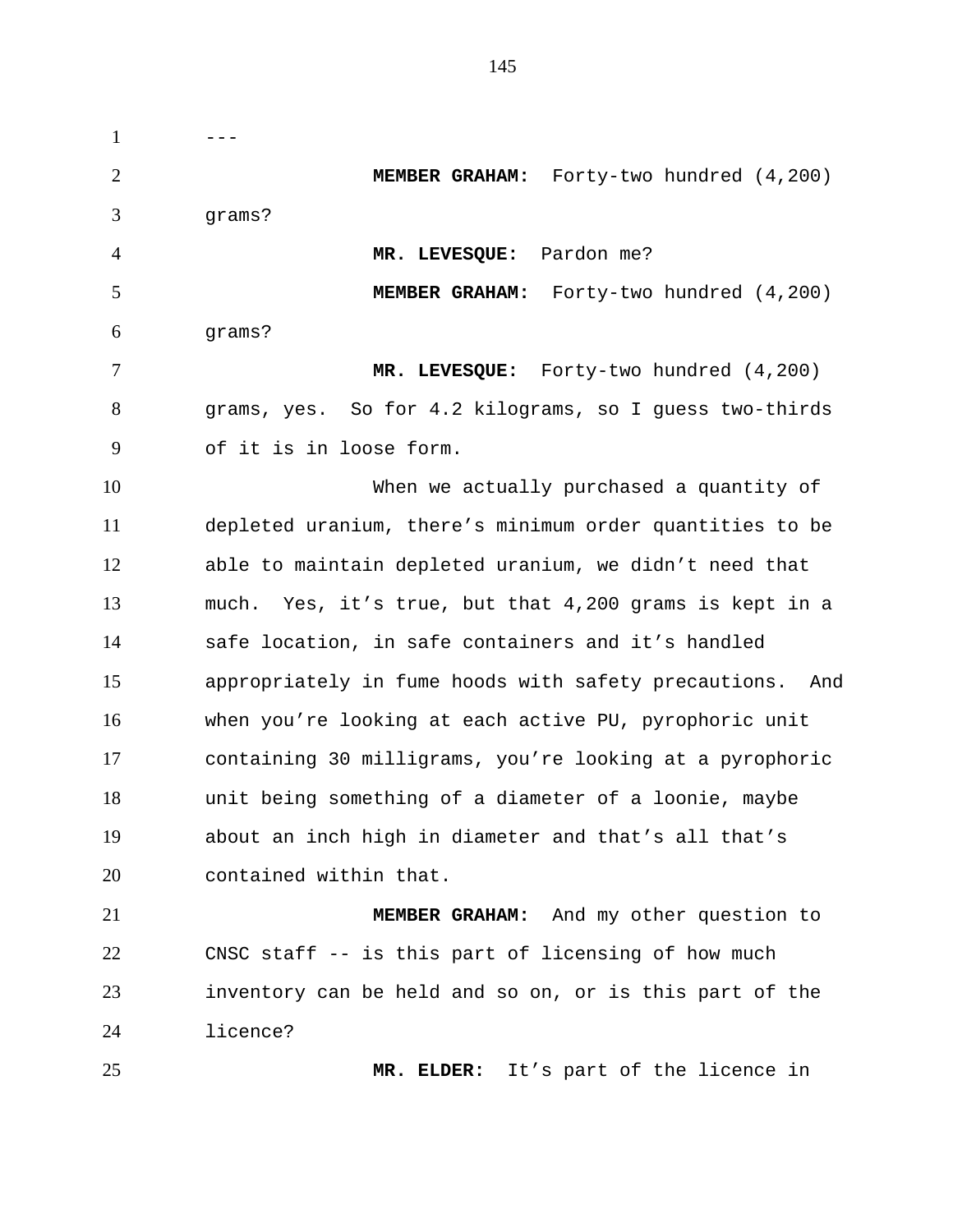terms of they're allowed to possess the nuclear substances that are associated with the activities. So a small amount of depleted uranium is associated with the manufacturing of tritium light sources, so they are allowed to have that material. And the radiation protection programs, all their programs, their fire protection program all have to account for that material being onsite. **THE CHAIRMAN:** But the consent -- we will - 10 - if I understand correctly, depleted uranium is less radioactive than natural uranium. The real concern with depleted uranium is its toxicity, if you consume it, if I understand correctly. So then what are the precautions that the workers never get it -- you know, to actually inhale this? 16 Mr. Levesque? **MR. LEVESQUE:** SRB Technologies, for the record. The precautions that we take ensure that the toxicity of the depleted uranium is taken account for. They're handled with proper clothing. They're handled in fume hoods. The use in how we manufacture the PU, our pyrophoric unit, does not cause a risk to our staff and all the proper handling and basically storing precautions are taken care of.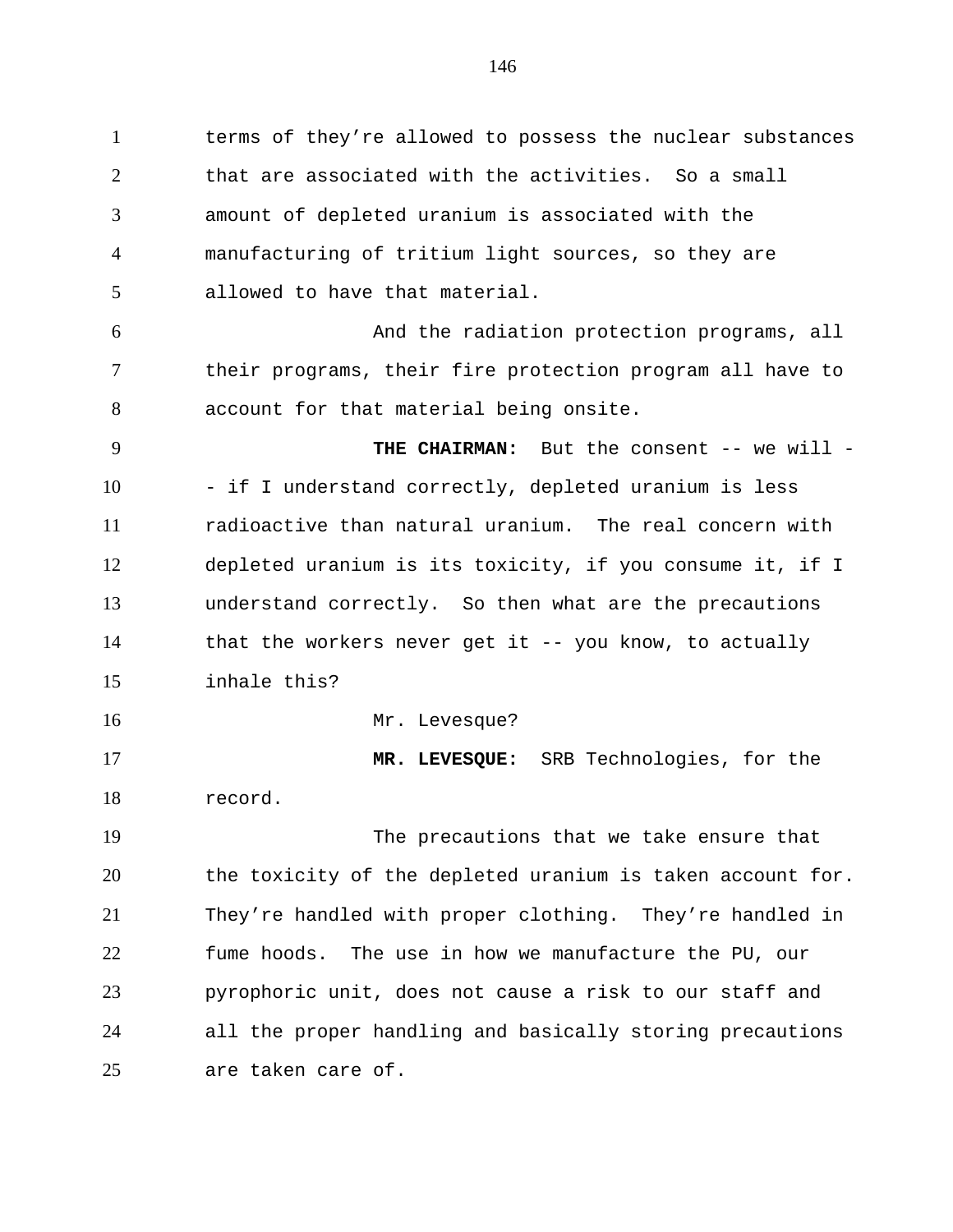**THE CHAIRMAN:** Thank you. 2 Anything else? Any other questions? Mr. Harvey? **MEMBER HARVEY:** I would like to ask a question to Ms. McNeill. From your presentation -- I mean we have -- when we discuss and decide here in the Commission, we have to base our decision on data, on what's presented, documents, and your position, your point of view is so far from the -- what we've got in all our documents and which are, in fact, the result of a huge effort in -- devoted to that as well by the staff and by SRB. So what is your appreciation of all those documents? I mean, what is your appreciation? What kind of confidence you have in the documents that are in front of us on which we have to base our own decision? **MS. McNEILL:** Yeah, the documents from whom? It's abundantly clear when I hear Dr. Linda Harvey say something about the German study and then I hear your staff members say something else. We're not reading from the same book. You folks are not reading the same sources that I'm reading. For somebody to say that depleted uranium isn't dangerous, for example -- well, you're not reading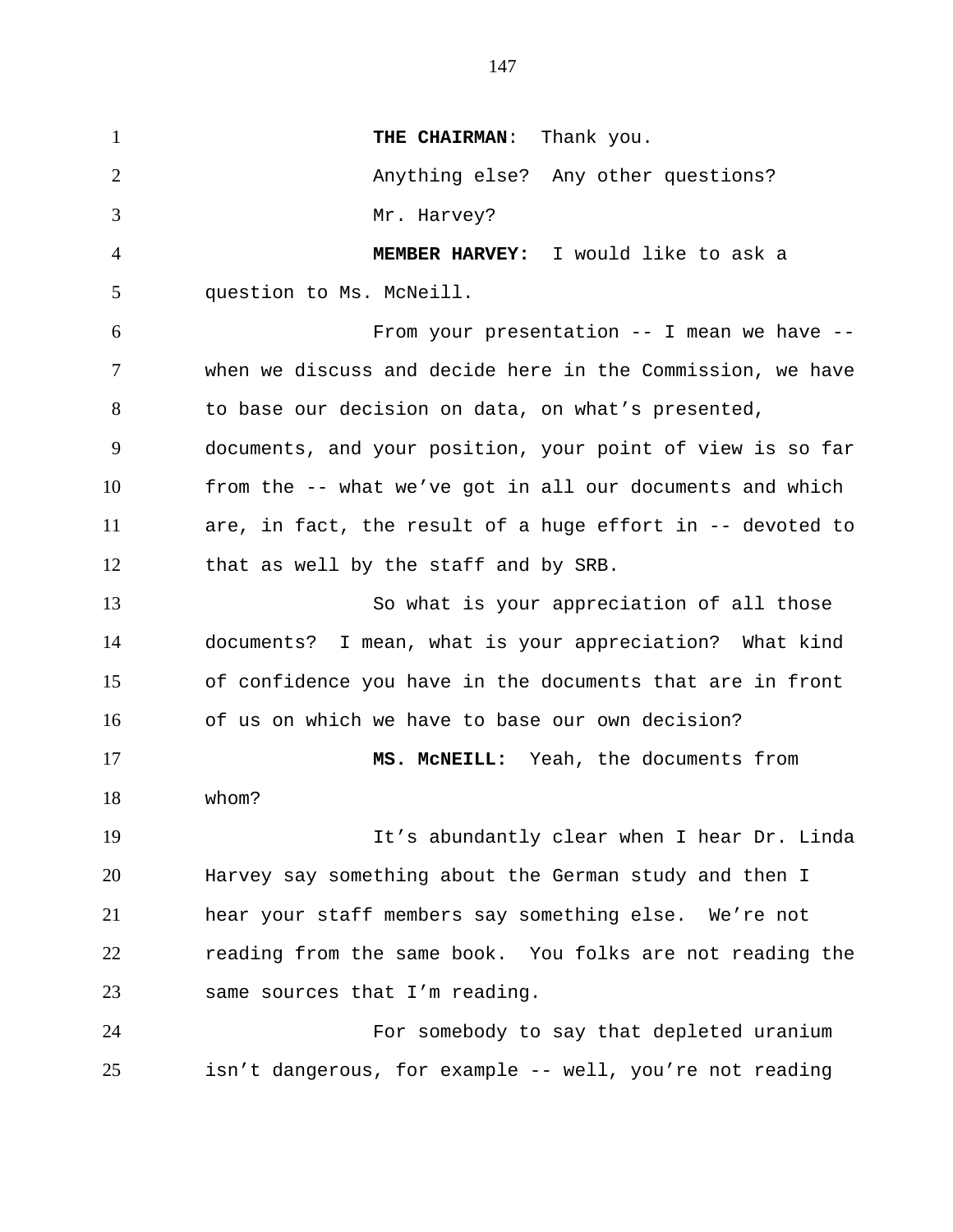from the sources that I'm reading from.

 And I'm not a scientifically-minded person. I have to -- well, I shouldn't have to apologize for that. I have the kind of mind that I have. I don't understand all this scientific stuff. I don't understand maybe a tenth of what's gone on here today, which is why I want to support CCRC in asking for an extra comment period. I'm going to have to listen to the transcripts of all this stuff again, look over reports again. This is very complex stuff. The average person -- and maybe I'm not an average person. I don't know. I find this stuff really really difficult to follow, but I feel that the staff has an agenda. I feel your staff has an agenda to keep this company going and it doesn't seem to matter what the facts are. It doesn't seem to matter what the tritium levels are. It doesn't seem to matter that there are no safe levels of tritium. You can talk about models of -- you can talk about groundwater plumes. I mean, it's been admitted that you didn't predict well on the groundwater plume but it's okay to just let this keep going? 22 And what about the people who -- you know, these people with -- I've forgotten how many -- you know 163 or whatever the heck it is. They're not drinking it. Why should they drink it? I wouldn't want to drink it.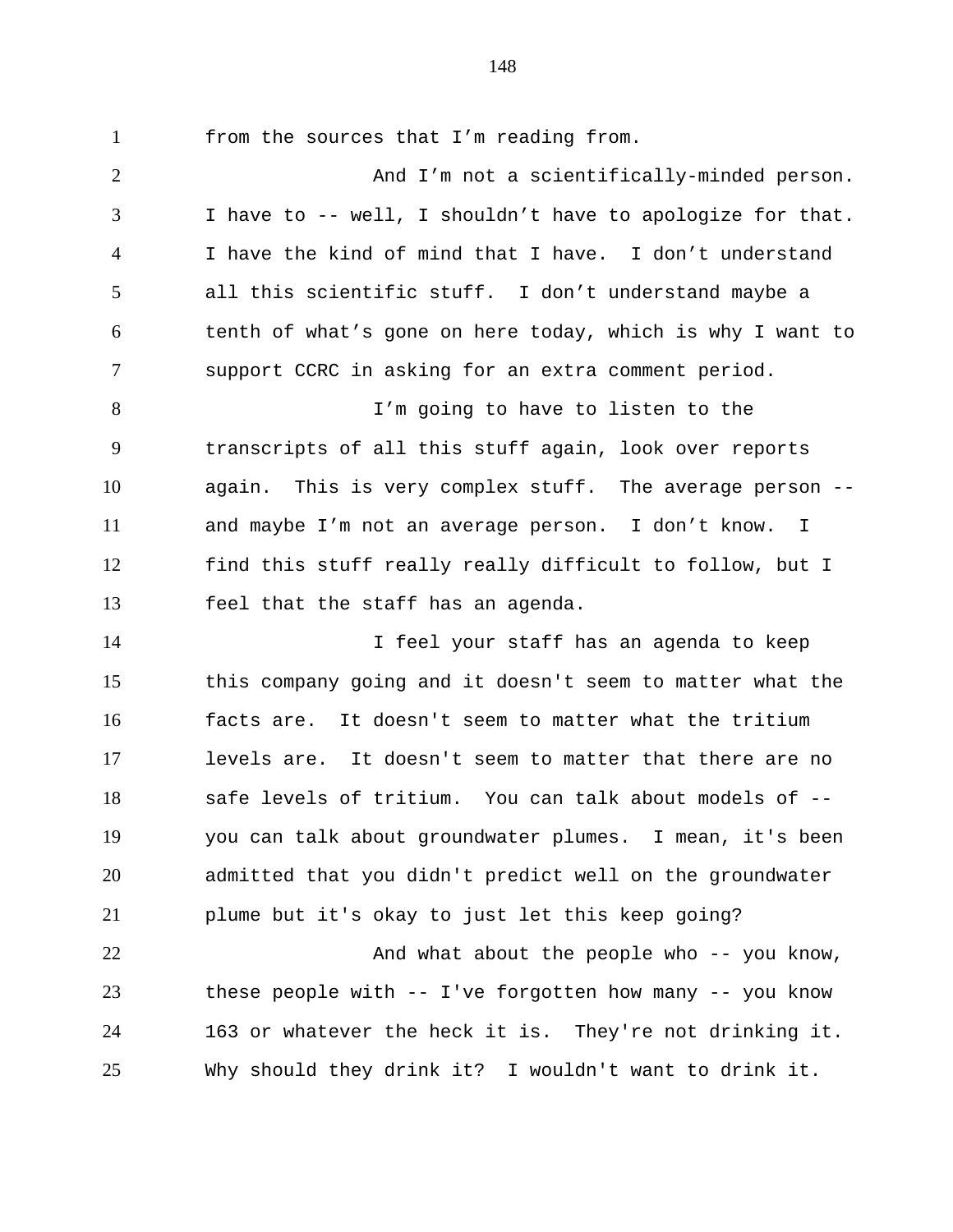The Ontario Drinking Water Advisory Council has recommended 20 becquerels per litre.

 So I don't know. I'm going on too long answering your question, but I just -- it's all very dense. It's very complicated. You've got a million staff members. I'm totally a volunteer by the way. Nobody is paying me to do any of this. You know I'm doing this on my own time. Even to go home and watch this darn transcript again it means another day away from the things I'd rather be doing.

 It's complex, complex stuff but I don't feel that your staff necessarily gives you the answers that -- everything's broken down into such tiny little pieces. You know, each person has a tiny little piece of the puzzle. It's like this is a thousand-piece puzzle and each of your staff people only has a piece of it. And I don't either. I'm not saying I do. I don't understand the science but this is people's lives and a neighbourhood and a community that needs to be able to start getting into recovery mode from what's already happened for the past 20 years.

 **THE CHAIRMAN:** Okay, thank you for this. We are going to break now for lunch. We'll reconvene at 10 to 2:00. Thank you very much.

--- Upon recessing at  $12:49$  p.m.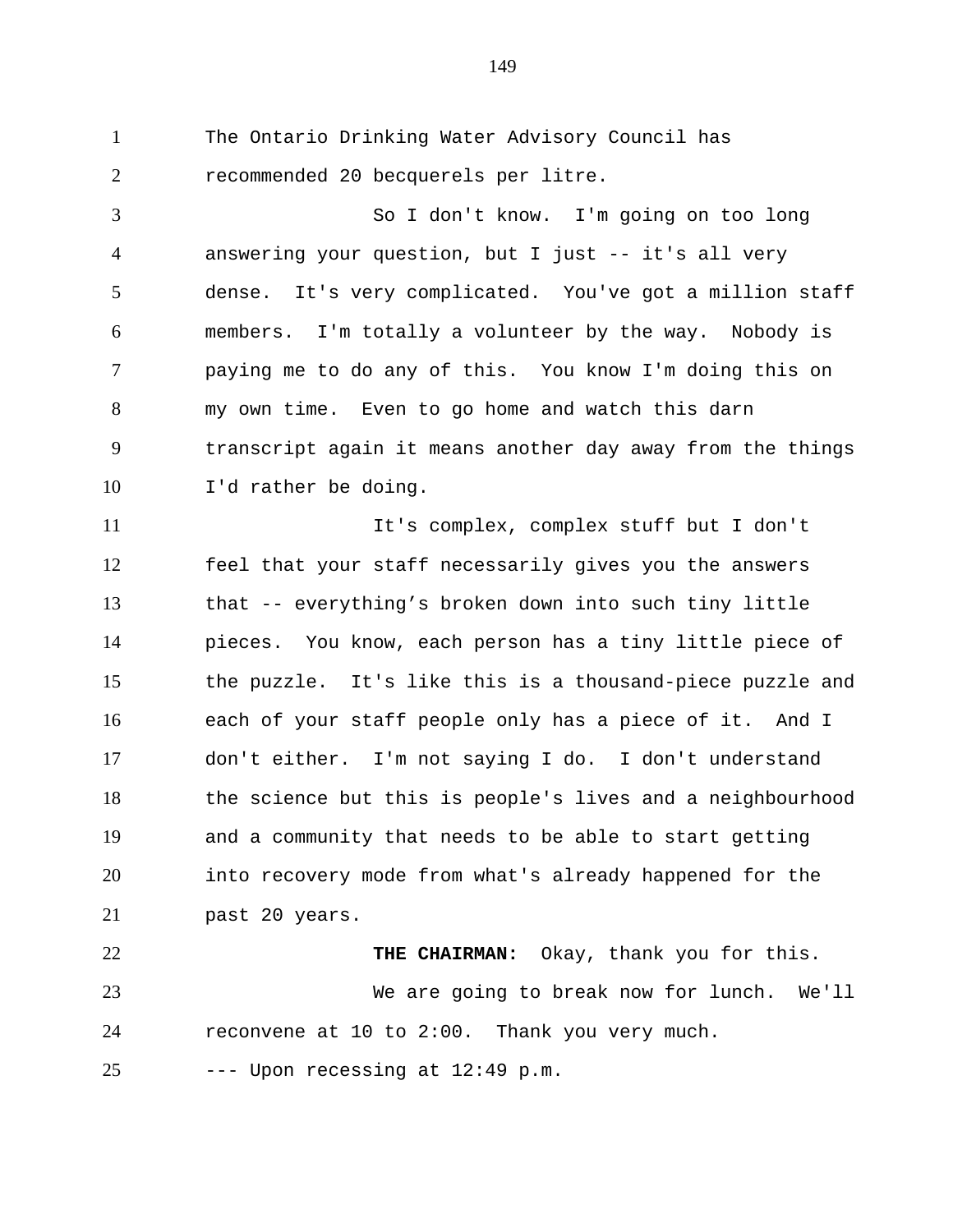--- Upon resuming at  $13:52$  p.m. **THE CHAIRMAN:** Good afternoon. We are back. We'll move to the next submission which is an oral presentation for the International Institute of Concern for Public Health as outlined in CMD 10-H5.6 and 10-H5.6A. I understand Ms. Anna Tilman will make a presentation. The floor is yours. **10-H5.6/10.H5.6A Oral presentation by the International Institute of Concern for Public Health (IICPH)** 16 MS. TILMAN: Thank you very much. 17 As you may realize, the International Institute of Concern is presenting because of its concern over the activities of SRBT and what they consider to be unacceptable high levels of emissions, the effects that these operations have on the community and on future generations. Accompanying me is Dr. Gordon Albright who at times is assisting with IICPH in these documents as well. So at times it could be both.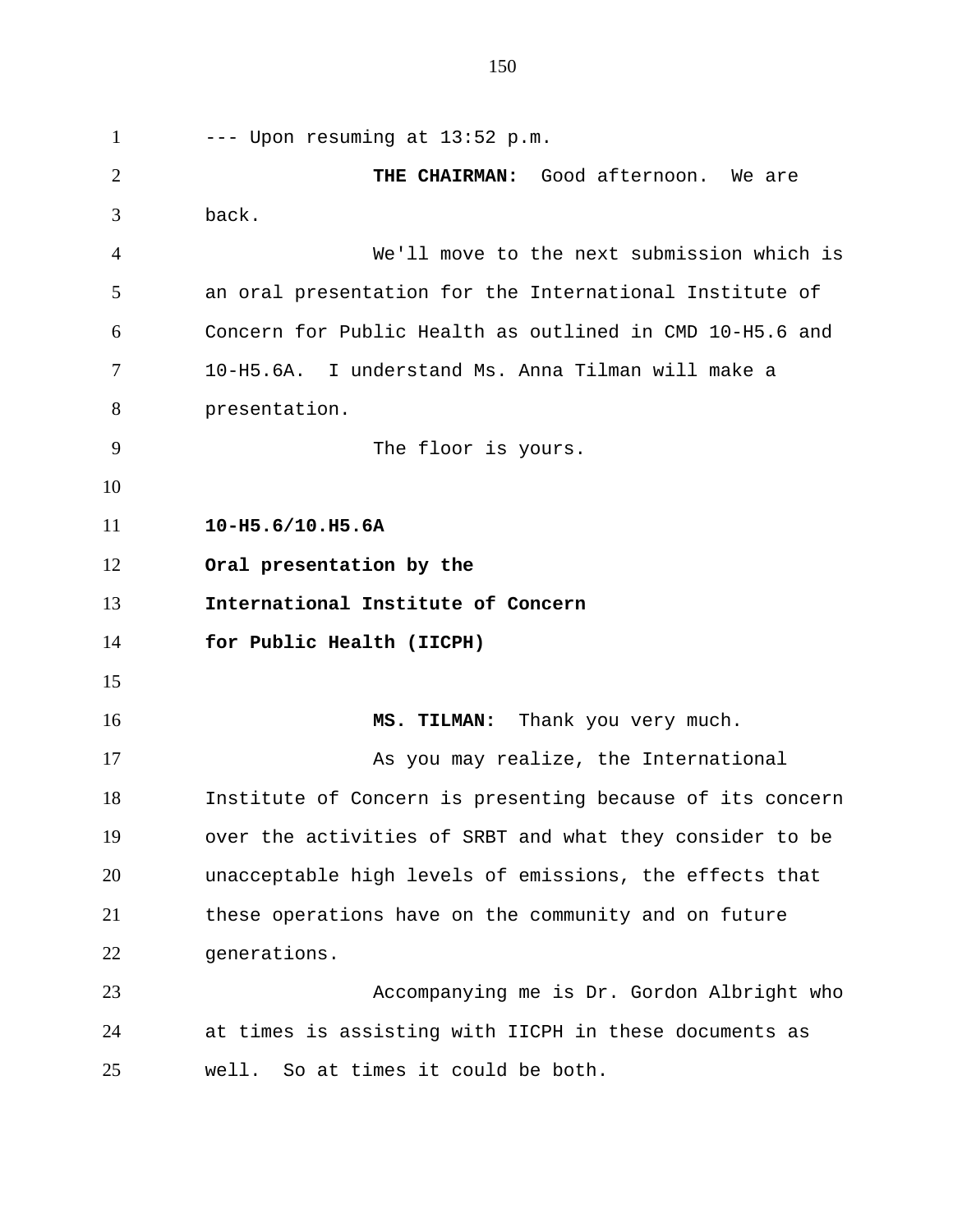Now, I am going to say because of what's happened this morning, the discussions, I have a couple of auxiliary points to bring up. They're not in my slide so hopefully I can stick to the time that is accorded to me without speaking too fast. So I will chang a bit of the order in which I'm presenting what's on the slides. So this is just the outline and you can read that. I don't have to go through that. 10 A couple of the issues that will relate to what has happened this morning and transparency of information, one of the issues as I was working on this presentation was trying to get missing pieces of data that I could not readily find. It was very, very difficult. I contacted the Commission and I was told that it's difficult to answer my questions so they asked me to contact M. Levesque. I sent an email to M. Levesque on May 7th, listing six questions that I had that would help me in making my presentation which is a quantitative presentation to a degree. I haven't had a reply. 21 1 1 Only found out today that a letter was sent as part of that big compendium of letters to some of the presenters. I haven't really read mine yet because I was travelling here. I don't know where it is. So I am requesting that IICPH be granted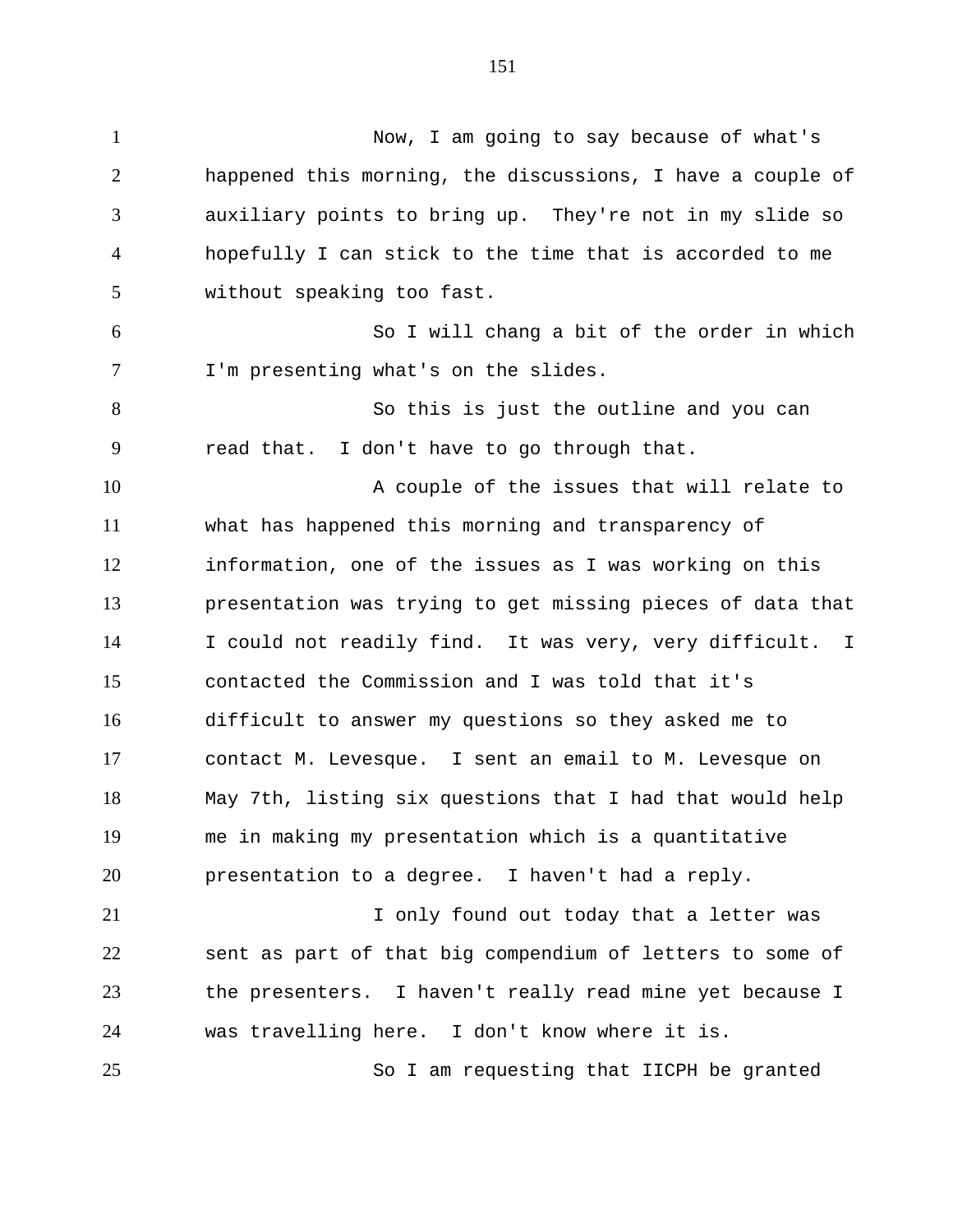time, 10 days anyway, to respond if need be. I don't know the contents of it. I don't know if the letter that was sent responds to the questions that I directed to M. Levesque through email and gave my email address to respond. Since our material had to be in May 12th I was -- needed that. So I am leaving that with you, okay, as an issue of concern. I think we're very well aware of the community issues from presentations from community members so we don't have to really deal with this. What I've been trying to do is look at the total air emissions since the company began operations. I do not have any data from 1991 or to '95. So bear this in mind, that this annual data is based on what I was able to get. You can see that and, as you're well aware from this hearing, that starting with 2006 you see a more dramatic drop in emissions and the concerns created a change in the licensing where the facility was not granted the processing licence for 18 months and resumed in the latter half of 2008 to '09. I understand that there is no reclamation activities that were done during that time which may or may not account for the difference in emissions.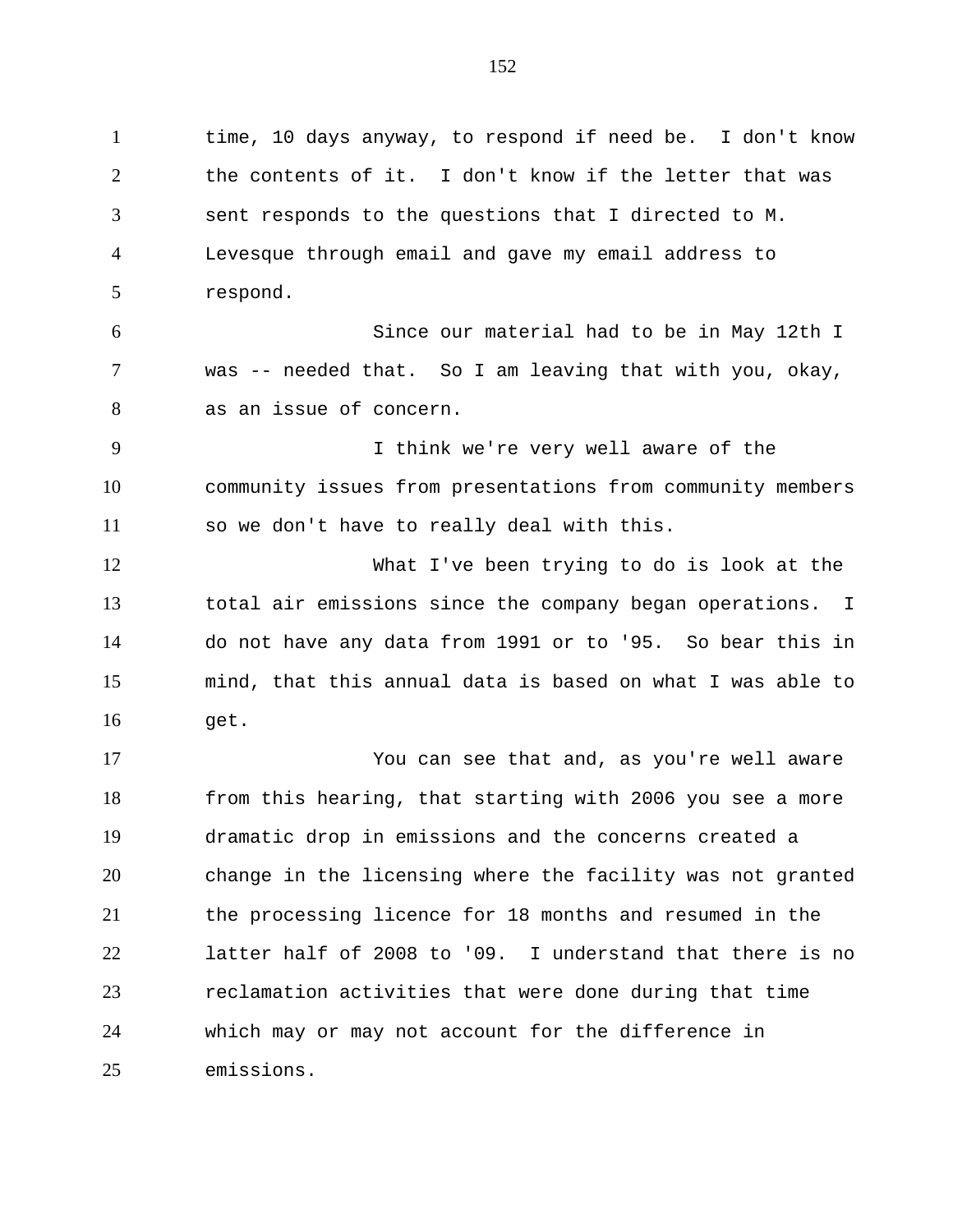What is not clear to me is where the 40 terabecquerels approximately in 2009 is coming from seeing that there was no processing going on? I still consider that a significant quantity.

 One of the things I wanted to look at, based on the half life of tritium and, again, bear in mind that 1996 was the year in which I could start doing this, is look at the accumulation of tritium from the air emissions in the period for which there was data. And as you can see, because of the large emissions that were in the previous slide, it really overtakes. But there are still -- the effects are there, as we know, the historic effects.

 But if you look in the order to which this one area has been affected by -- I'm not talking about dispersion here. I'm talking about the actual accumulated air emissions. This is highly significant. This graph tracks approximately a half-life, a little bit more than a half-life.

 And in the next half-life period going up, even if there's no emissions you'll still see a significant accumulation from the effects of the tritium releases. And this is what the community, their concerns relate around to a large degree.

I want to talk a bit about emissions to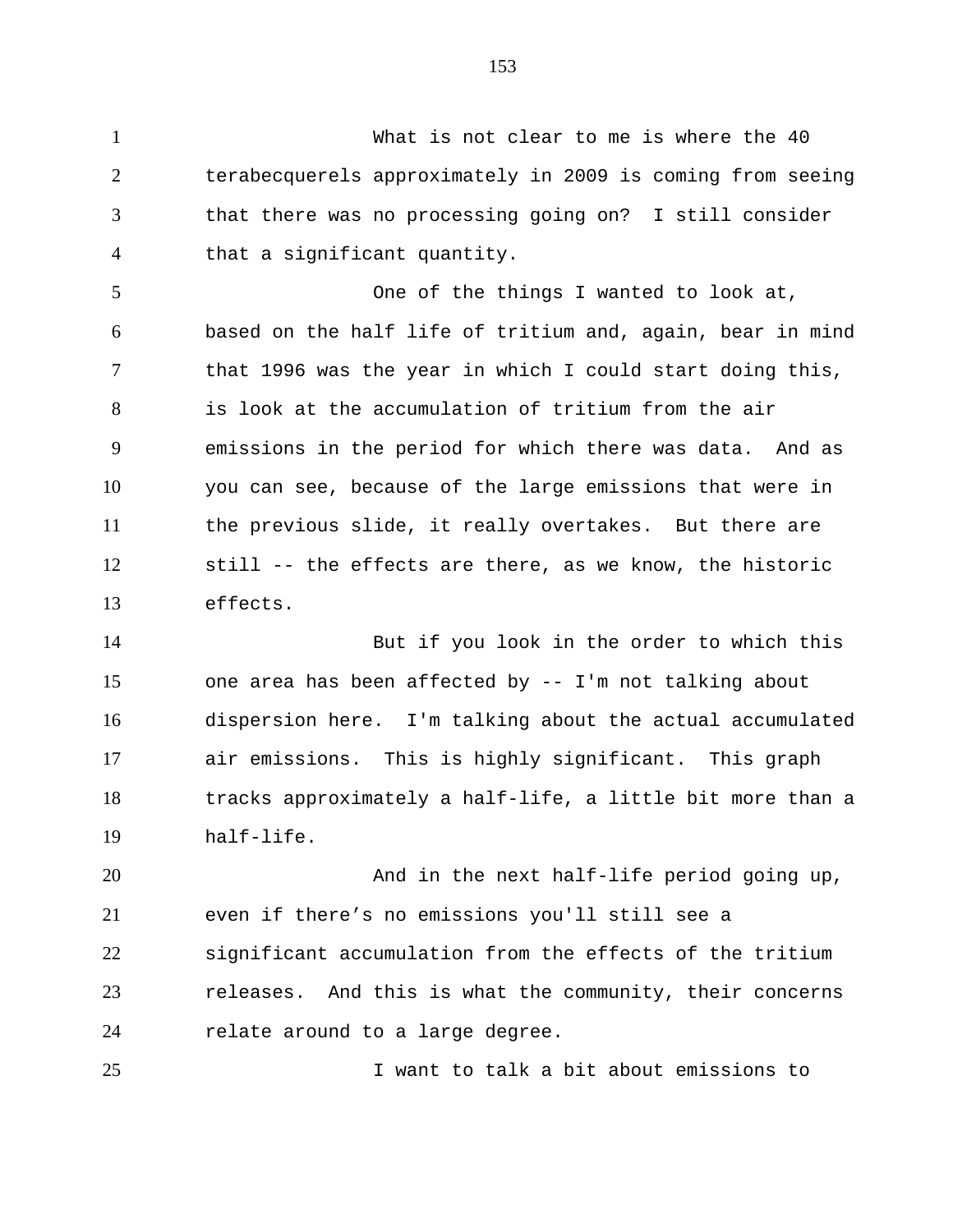sewers and one of the concerns I've seen is looking at this pattern of emissions for which I could track. As I said, it's been difficult to track all.

 There is a release limit of 200 gigabecquerels per year. I haven't seen any changes or decreases in that permanent limit and the sewer emissions are a huge concern. 2007 we can understand that might be lower because of lower activity. And, as you know, the tritium combines with organic matter in the sludge and forms OBT which is considered to be one of the most harmful forms of tritium contamination, especially the different kinds of organic bonds that are formed.

 We'll go on to the groundwater contamination which has been checked.

 Dr. Albright and I had a look at the records on the compliance of the 2009 compliance reports from SRB. We also looked at soil contamination studies and in the same areas. And we looked first looking at the 7,000 becquerels per litre at the present Ontario standard we noticed exceedences of that. We then looked at 20 becquerels and said, "Well, what's going on here?" and we noticed that more than half of the wells in total -- business and residential -- exceeded the 20 becquerel per litre recommended standard.

And in the past four years for where we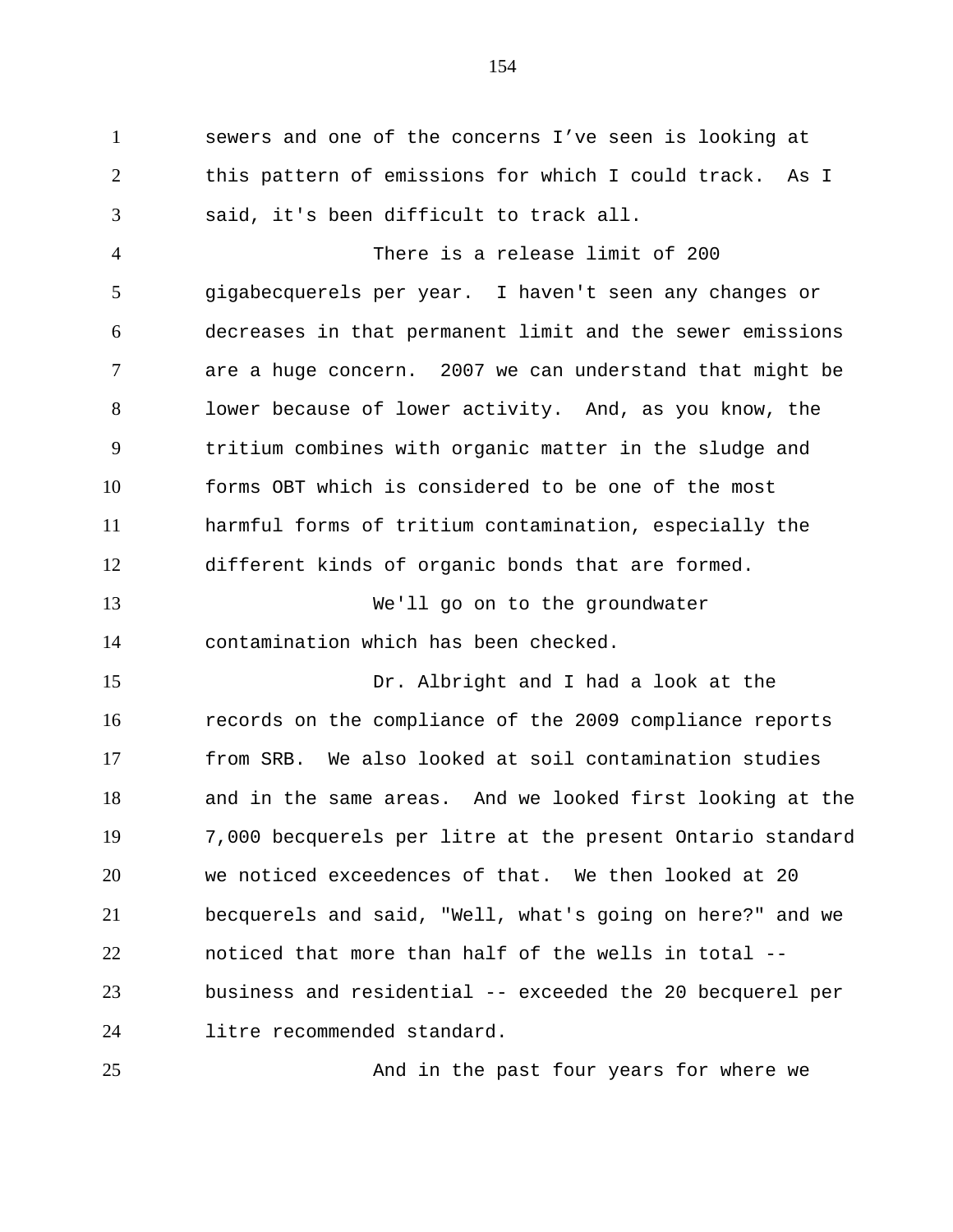were able to get this, about two-thirds of these wells showed an increase in radioactivity. It was very irregular, the pattern we could see from the graph despite the reduced level of activity even in that 18-month period. And we feel that the increase -- any return in activity or increase in activity through processing cannot be justified when there is already unacceptable drinking water contamination that may have gotten worse.

 Looking at some of the soil chemistry in the area, there is comprehensive report that was produced by -- I think it's EcoMatrix. And in their appendix they gave a listing of the well depth. That's come out this morning and the difference.

 This is one sample of a site near the facility labelled there MW0729. There are other samples but you notice that in number of the samples, the levels tended to increase the deeper you went.

18 I would like to say a little bit, if I can now, about the groundwater information that came out this morning, if I may. It's not in my slide.

**I'm deeply concerned with the information**  that came out from this morning about the model of data, the lack of measurements; the lack of consistent conditions under which measurements and monitoring can be done and to get any meaningful statistical analysis.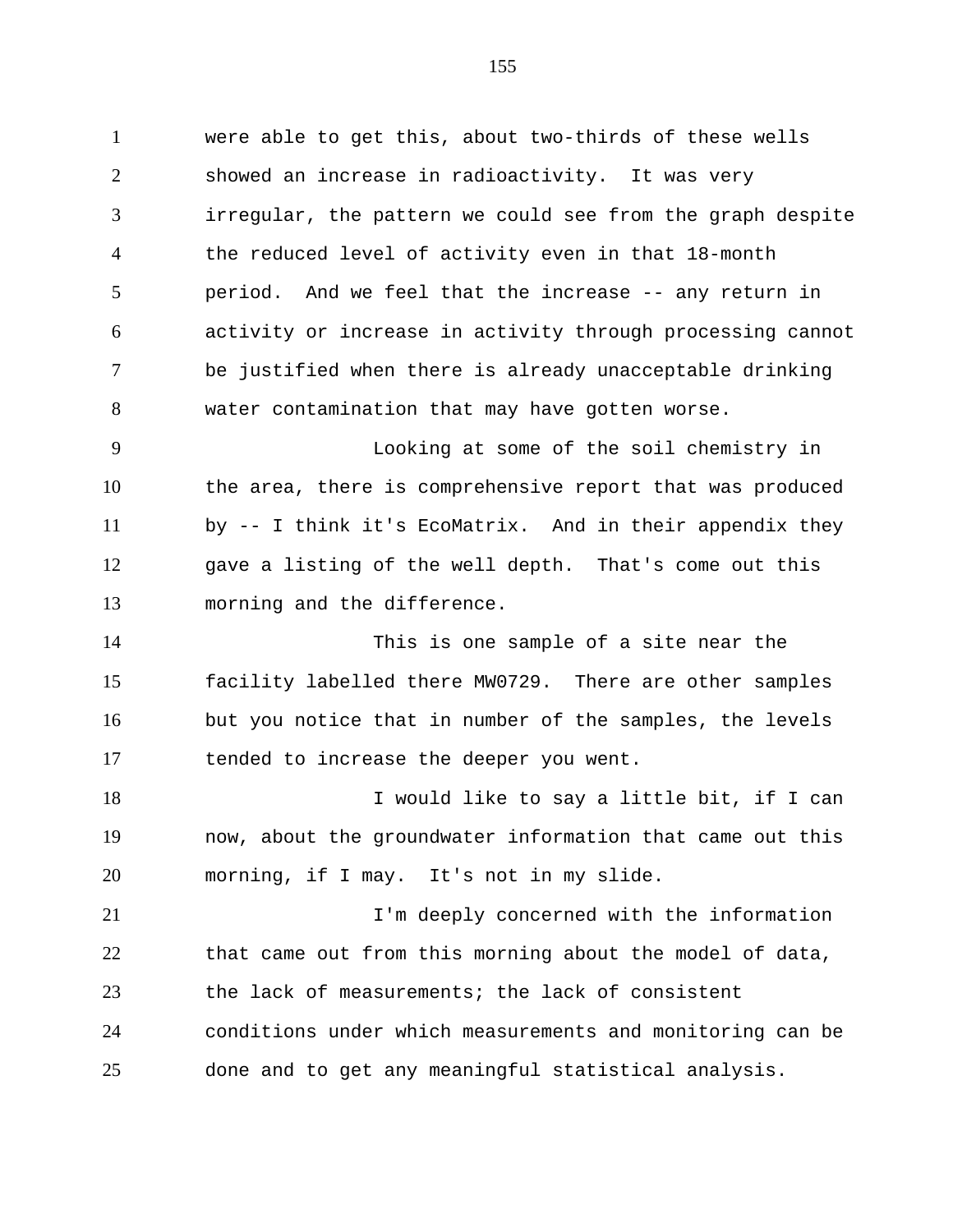We don't have consistency there. We don't have proper measurements. We have seasonal variation, variation in depth, variation in power washing. I don't know the frequency of the power washing that goes on and how that contributes to those numbers. So it's hard to look at a chart and assume that that represents a real situation. 8 Also, there is a lack of understanding of the relationship of the aquifers, just to the aquifers, and I believe there is a major aquifer in that area. And I didn't hear a mention of watershed, the effect on the watershed, and there would be a watershed section for this area too. Also, I am concerned that I haven't heard any mention of the effects on terrestrial and aquatic habitat and they normally are canaries in the coal mine unfortunately. 18 So I just want to allude to that. I mean it's acknowledged that the real situation is very complicated and the models are too simplistic that are presently being used. So that's not on my slide. Regarding these release limits, some concerns as to how they are derived, because a lot of expressions are used that, "Well, we're well within limits", but how good are these limits? How well are they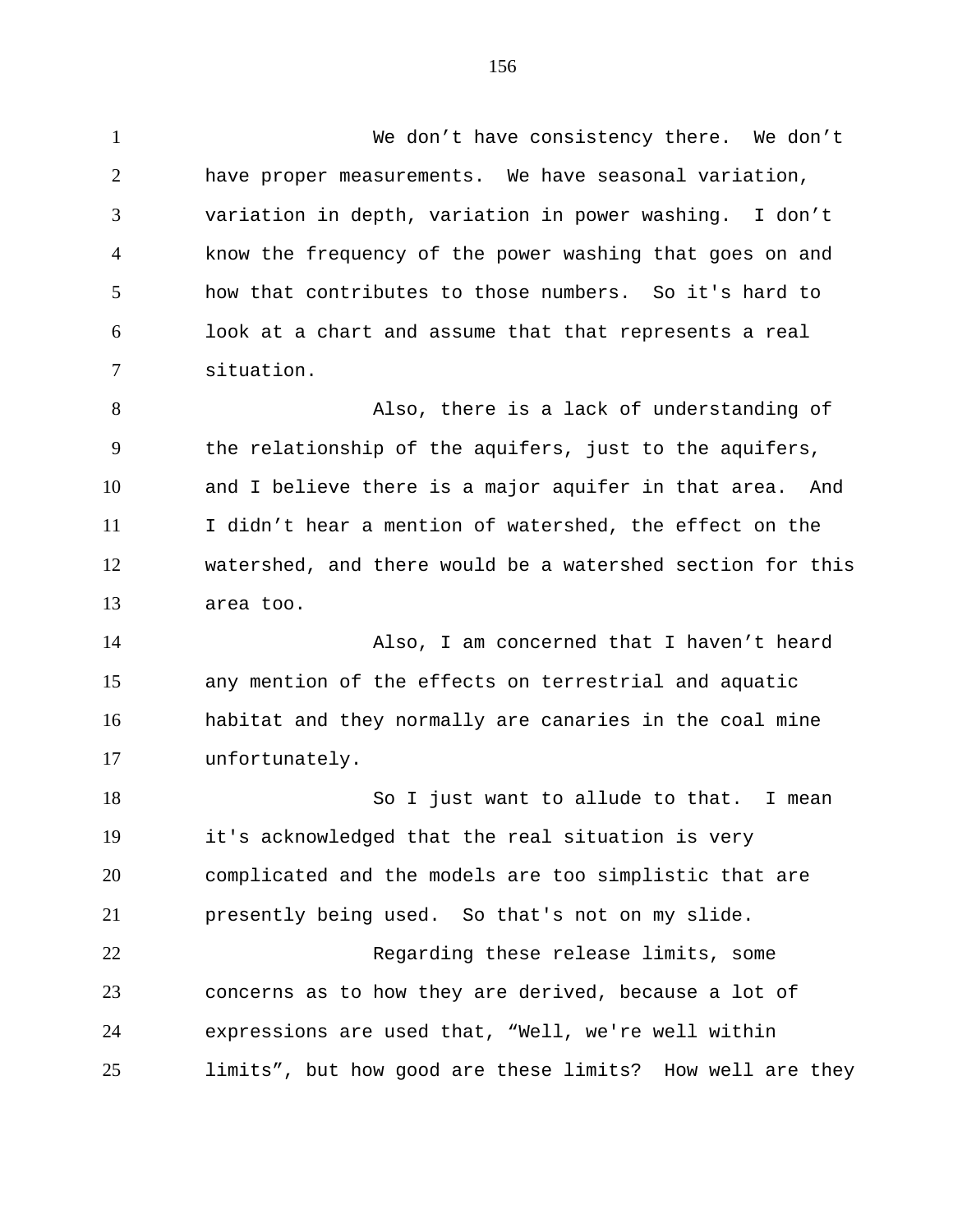done?

 And from a public perspective, there is concern that they are prepared by the licensee. The models; not sure how good they are. There's no public process in which they can be re-evaluated or professional outside expertise to see if they are reasonably good. I noticed derived release limits have gone down but in 2006, at one point the releases were actually only 5 percent of the derived release limits. That always "percenting" things -- I must say I've been a math professor for years. Always presenting things as a percentage is misleading. You've got to give the absolute numbers because to say, "Well, I've only done 5 percent damage" or something doesn't mean very much when the actual magnitude of the damage is significant. So state the numbers and let's not fudge it with percents. Okay. One of the things I find -- can't find any mass balance anywhere. What's going on into -- what goes in? How much is coming out in products or waste of various forms? It is essential that this kind of calculation be done in any compliance reports, they be required by the Commissioner and that -- by the Commission and this information is accessible to the public. It is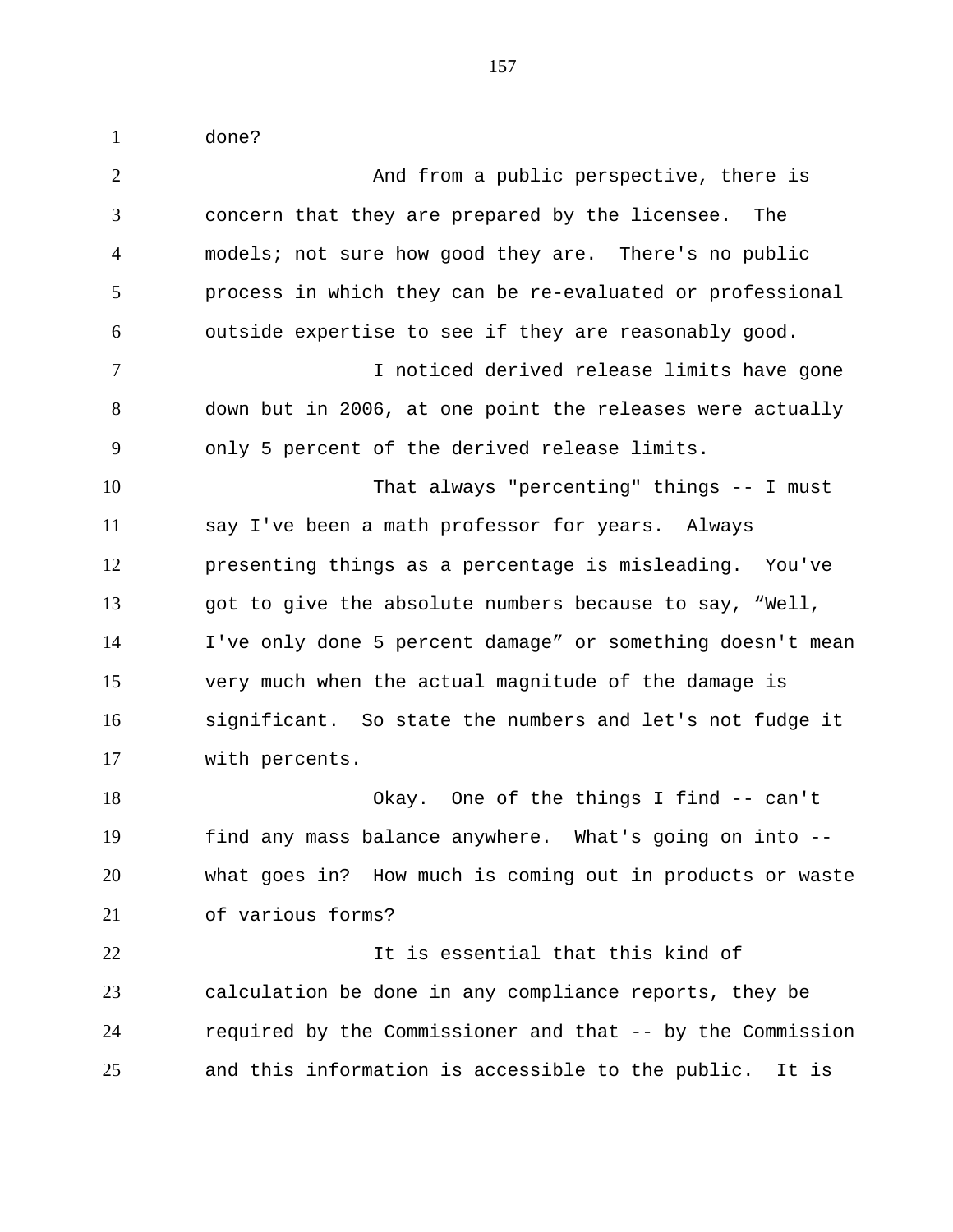standard practice for companies who deal with chemicals to do mass balance analysis. We see areas where this hasn't been done in other fields and it is a problem. Dr. Harvey went over a number of issues regarding the health effects of tritium. They cannot be ignored. They have to be overstressed. There are vulnerable populations that are most susceptible. Even in the roughly 20-year time that SRB has been operating, you may not necessarily see the effects. The population base is relatively small, which makes it difficult to do a firm epidemiological study. However, we have to -- the Commission has to look at the future and the history cannot be forgotten because it is there; it is real. And how much more damage does want to do and be responsible for? And I'll quote the BEIR Report that says there is no safe level of exposure to irradiation and that can be read there. There's been discussions about the methods  $---$  **THE CHAIRMAN:** You've got two minutes, please. **MS. TILMAN:** Oh, my gosh. Sorry. Okay. So I will move on from this slide about the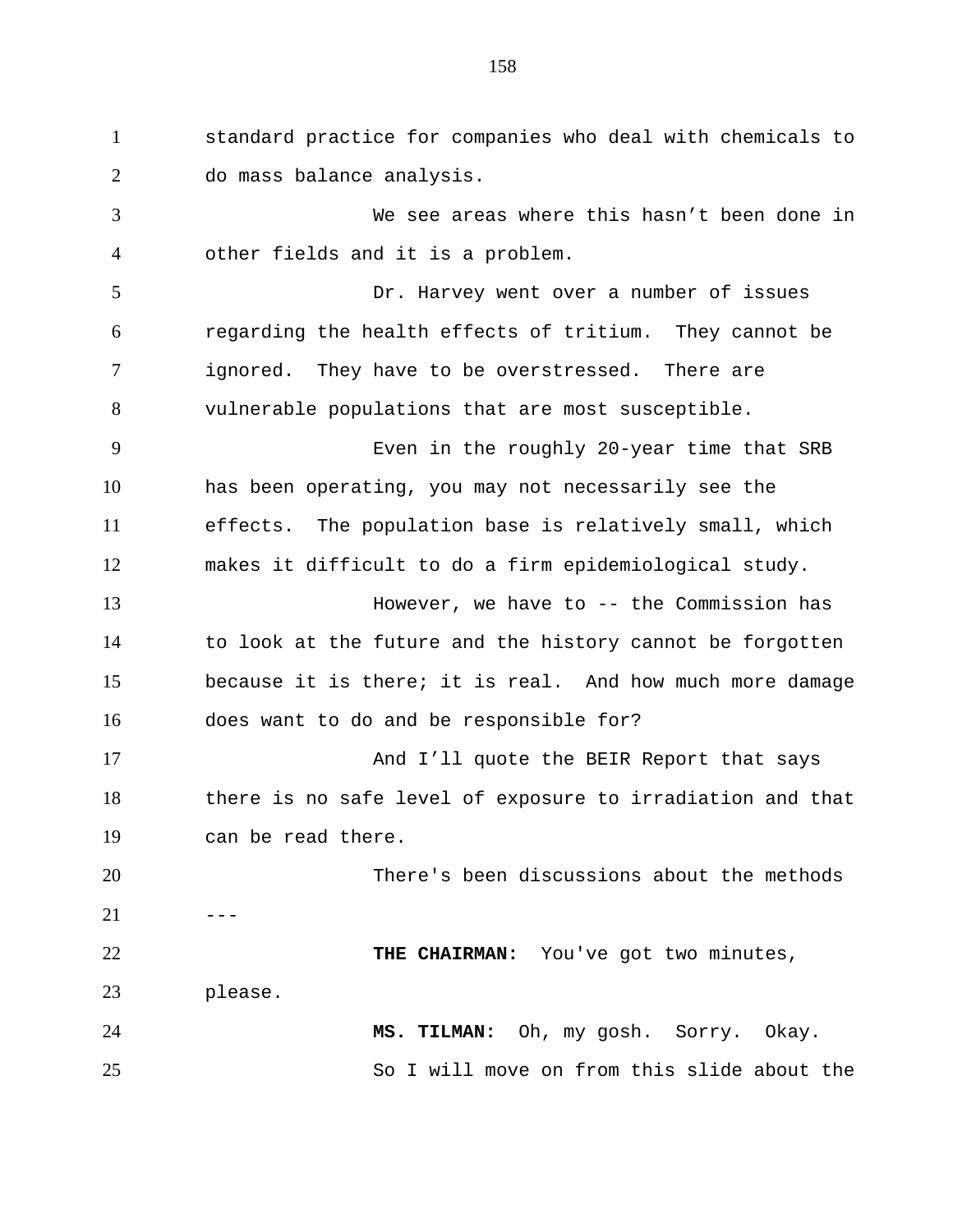dose calculations, because I think that spells it. So I can move to conclusions then. And in light of these facts, and the expected revisions to the ODWC, we feel that granting the licence is unacceptable and IICPH is requesting Commission issue an order to reject the licence. 7 1 I have one more little comment on that, if I may? We feel that from a health/scientific/ humanitarian perspective, it makes no sense to put human health and lives at risk by manufacturing tritium- illuminated signs when this can be done by other means and we hope that the Commission pursues this. One last point that came out in today -- very concerned about occupational exposure. We talked about workers' exposure. What about the contract workers? What about -- we don't know. I have no idea how many contract workers are employed at various times, if they come in and out. There might be a number of staff that have been there for years but how many people are occasional and may only do a job once or twice? What kind of training do they receive for the various tasks and exposures that they have?

25 So thank you very much.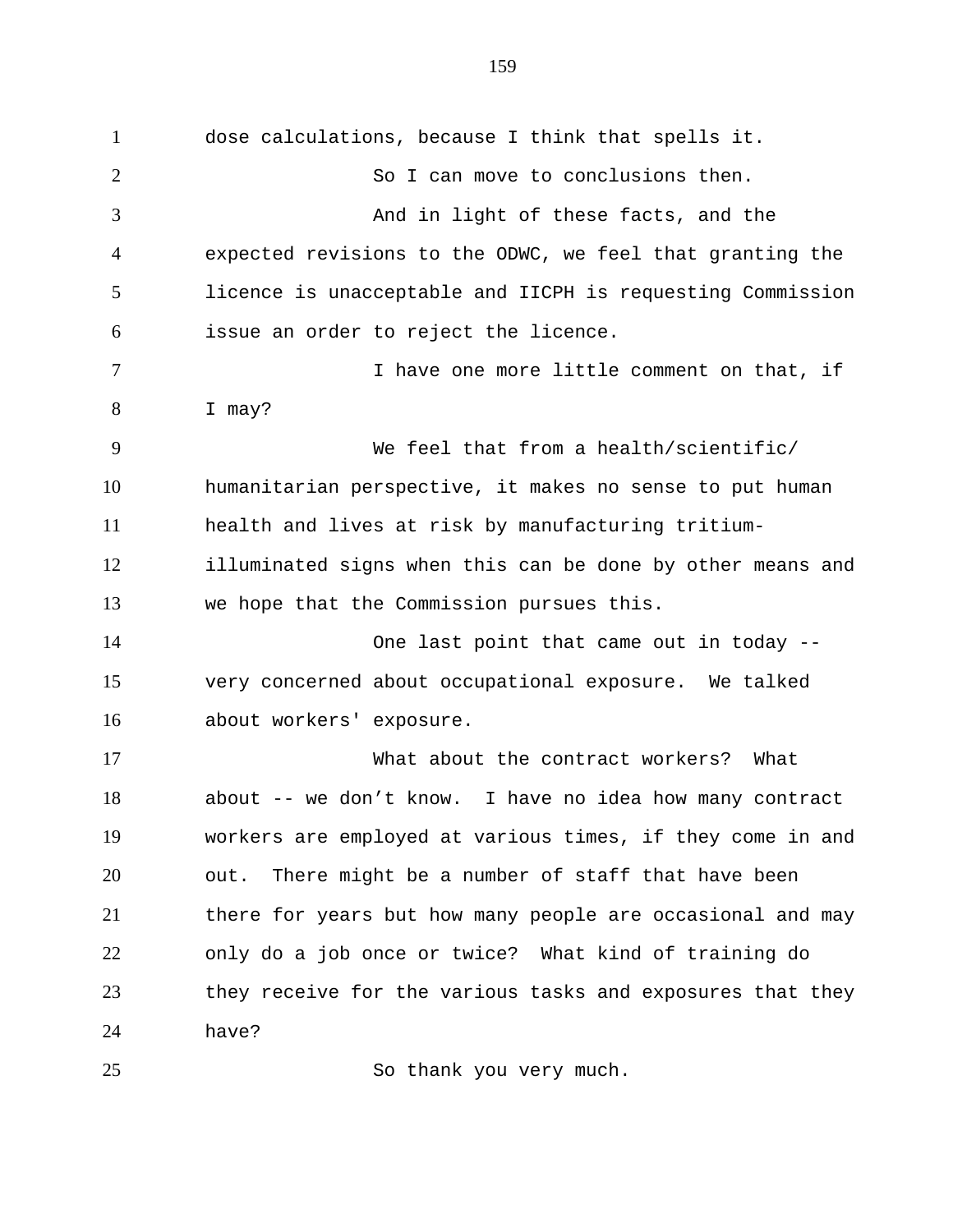**THE CHAIRMAN:** Thank you. Okay. It's open for questions. Dr. Barriault? **MEMBER BARRIAULT:** My question is to staff. On the emission to sewers, we're seeing I guess a growing trend; at least there appears to be a growing trend up to 2009. 8 Are these in keeping with your statistics or are those different than what you have? Because I have noticed this morning really that you were not monitoring, at least not regularly, the sewers. **MR. ELDER:** Going back, I think that the numbers are right, is that they released more in 2009 than they had in the previous year. And it's not saying that we don't monitor releases. We don't sample in the sewer. All the releases to the sewer are monitored before their releases to make sure they're below the limit. 18 I think maybe SRBT can answer why that number would be higher than it was in 2008 or previously. But one of the -- yeah, I'll leave it there. That's it. **MEMBER BARRIAULT:** Okay. SRBT, do you want to comment? **MR. LEVESQUE:** Stephane Levesque, for the record. Thank you for the question. I think when we compare years we look at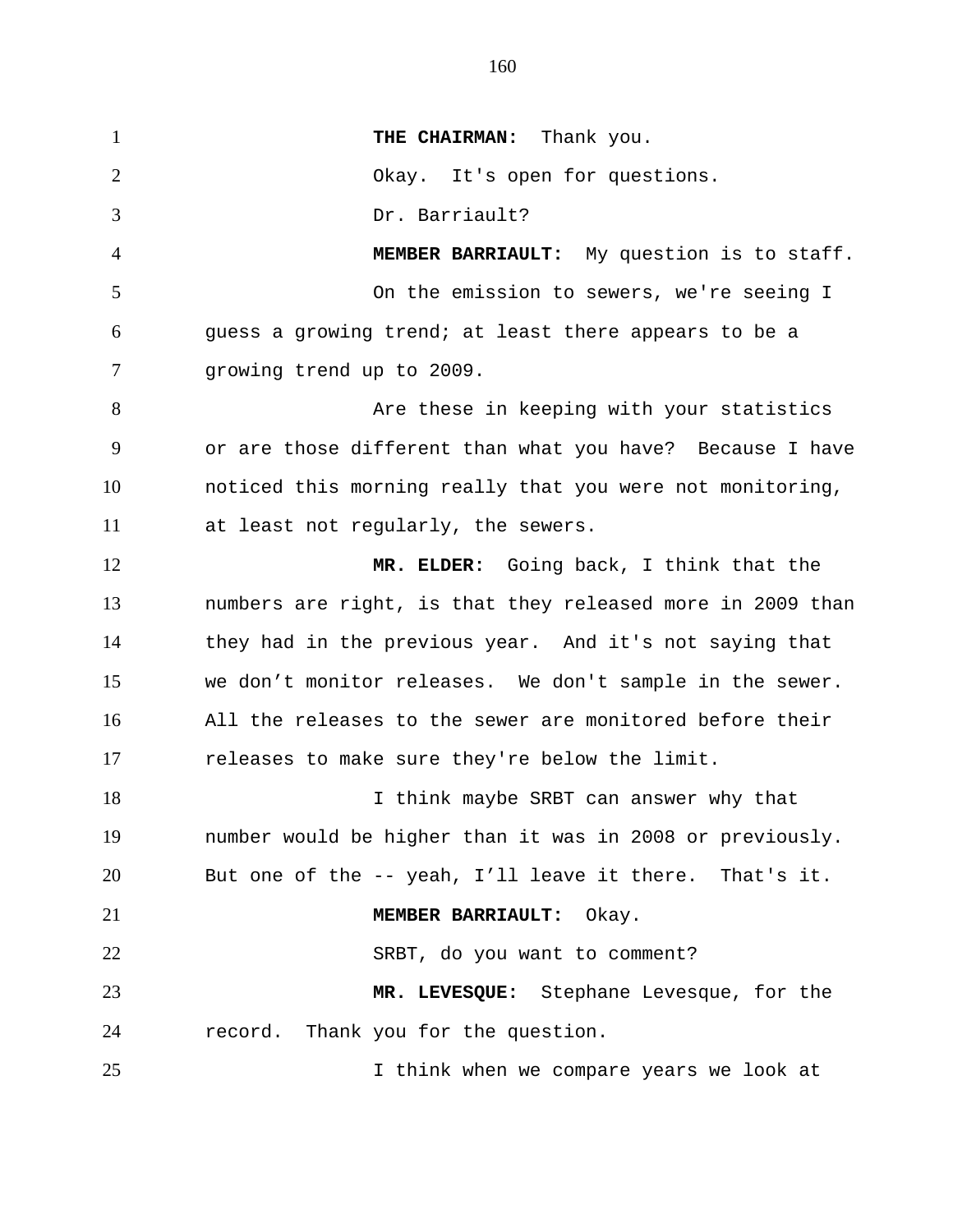2009 as being the full first year of operation since the facility resumed operation in July '08. So if you look at the numbers in 2008, that doesn't account of the entire year because we didn't process for the full year; same with 2007 and same with 2006. So to compare these numbers, you're not comparing apples and oranges. I think that if you're to look at 2009 releases, you would expect 2010 releases to be much comparable to what we had in 2009, being a full year of operation. **MEMBER BARRIAULT:** Also, I like the comment that was made, what goes in must come out in terms of tritium concentrations. In mercury contaminations for example, we look at mercury going into a plant and what's coming out and what's lost in between. Has that model ever been looked at in terms of monitoring tritium? **MR. LEVESQUE:** Stephane Levesque, for the record. 22 12 It's something I have answered in some of the letters that we've sent to members of the public and I'll quote from what I say here: "We tabulate and balance tritium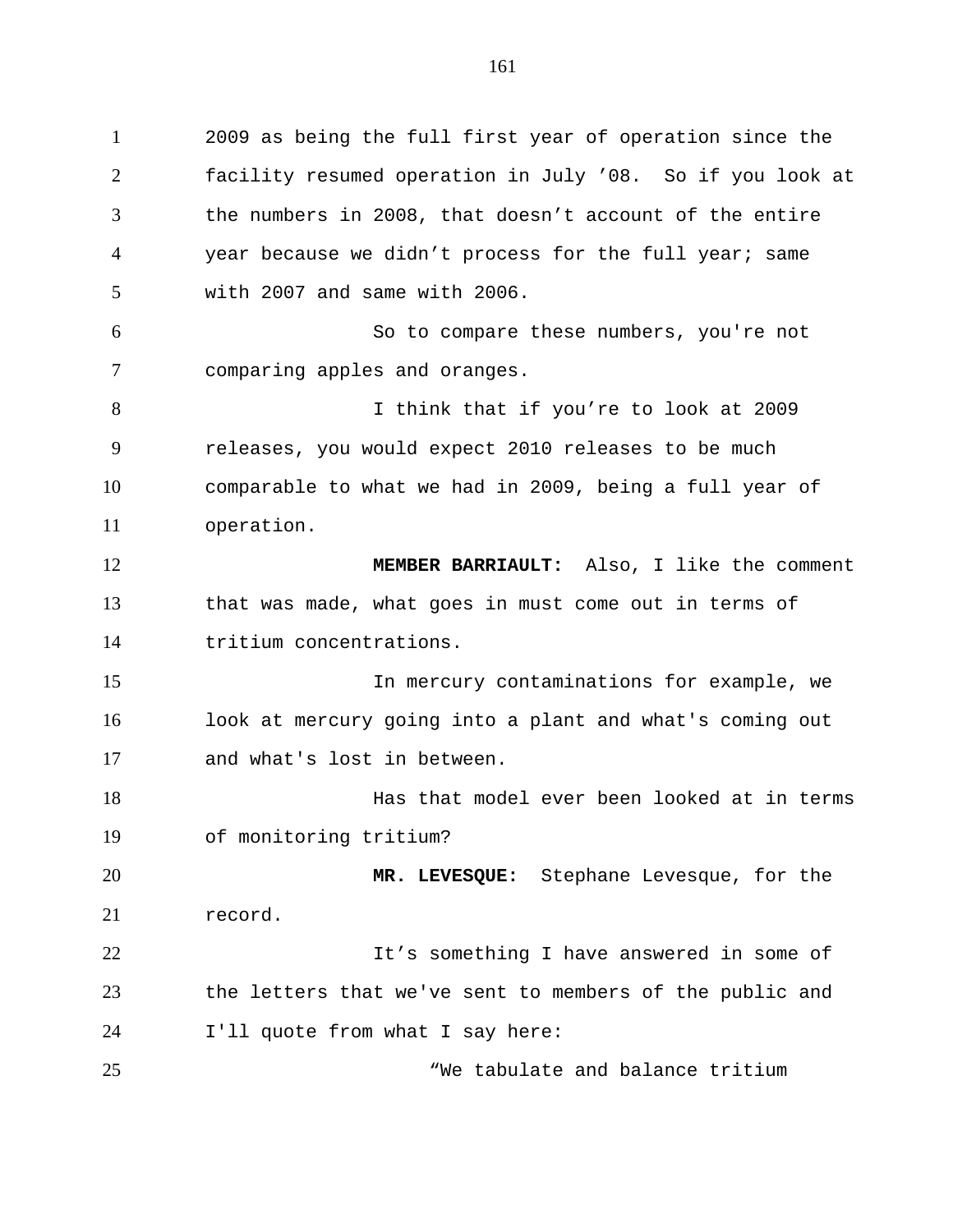**1** *received in raw form and expired*  lights, tritium contained in products shipped to customers, tritium waste shipped to licensed waste facilities, and tritium released to the environment. SRB is acting responsibly to protect the environment 8 and human health. The inventory control information includes types, quantities and activity of new product shipped, specific customers as well types, quantities of expired product, so on, so forth." (As read) **And we do a tritium mass balance every**  month at our facility where we tabulate all the "ins", as you say, and all the "outs" to see if there are any inconsistencies there. But all the numbers are well within eh requirements. **MEMBER BARRIAULT:** Are these numbers 20 tracked by the CNSC staff? **MS. ERDMAN:** Ann Erdman. SRBT is required to keep the inventory. We do not require that this information be submitted to us. The information that's required is required in their annual compliance report.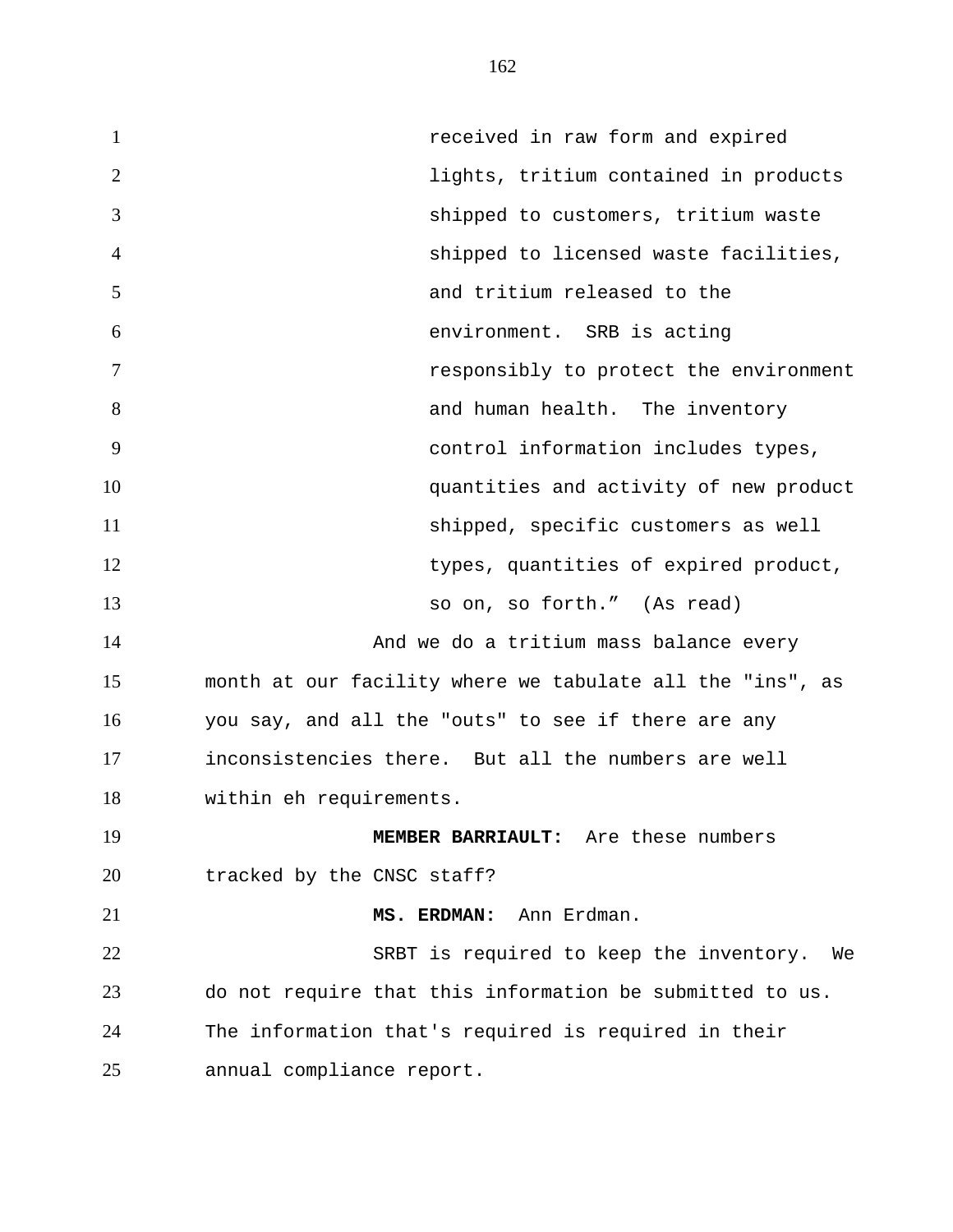CNSC staff has no concerns with the information that SRBT does submit to us. However, when I do go on an inspection at the facility, or other staff, we do look at this inventory control at SRBT and CNSC staff is satisfied with SRBT's keeping of their inventory records. **MEMBER BARRIAULT:** I understand that they're keeping the records, but the actual numbers themselves are not being monitored, is what you're saying. You're looking at the fact that they are doing it but you're not monitoring the fact that maybe their loss is going up or it's decreasing or the trend or what's happening there. Is that being looked at? **MR**. **ELDER:** That's one of the things that we are looking in terms of making sure that that sort of routine information is there about losses, and that's one of the things that came out of our review of the tritium study reports looking into the technologies that -- make sure we're getting reporting on that. So we're looking at making sure that is available in terms of their annual compliance reporting and in terms of how much they lose. **MEMBER BARRIAULT:** The trends, the tracking? **MR**. **ELDER:** Well, then that allows you, if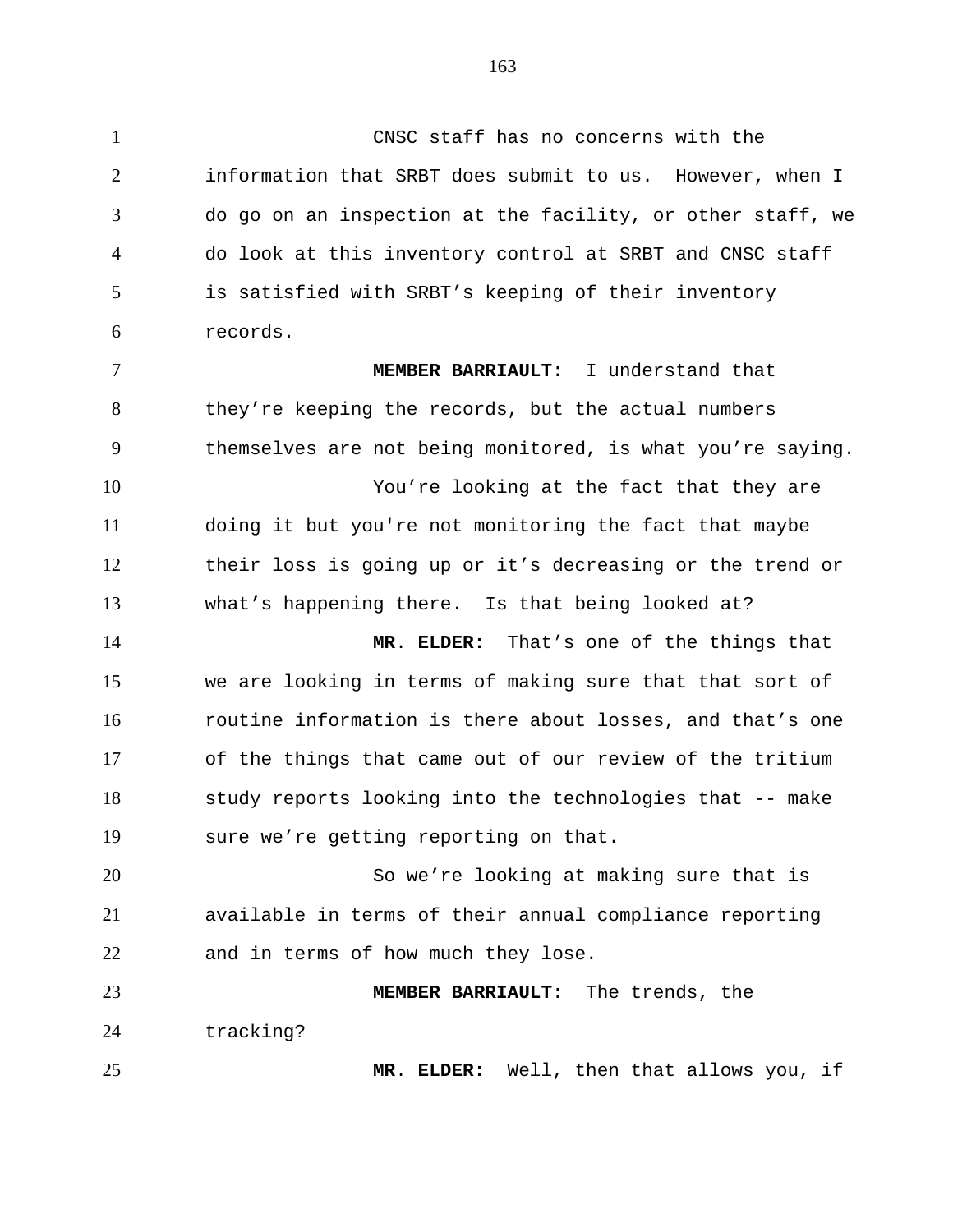you get the information, to do tracking as a performance 2 indicator of loss of inventory. **MEMBER BARNES:** That's fine. Thank you. Thank you, Mr. Chairman. 5 THE CHAIRMAN: Mr. Harvey? **MEMBER HARVEY:** Merci, monsieur le président. Page 9 of Ms. Tilman's presentation, today's presentation, page 4 of that, the DRLs for tritium are extremely lax. The emissions in the 2006 that caused tritium processing to be halted in 2007 were only five percent of the DRLs. Could you, staff, just comment that and maybe make the link with the DRL and what causes the operation to be halted in '07? **MR**. **ELDER:** Essentially on this one, I'm not saying -- the current limits in SRBT's licence are not based on the Derived Release Limit calculations. As you noted, while these ones we still believe would be protective of human health, they obviously were not protecting the groundwater. And so when they restarted operation in 2008, we went to calculate one based on groundwater protection which gets you a much tighter limit than you would from a theoretical Derived Release Limit calculation.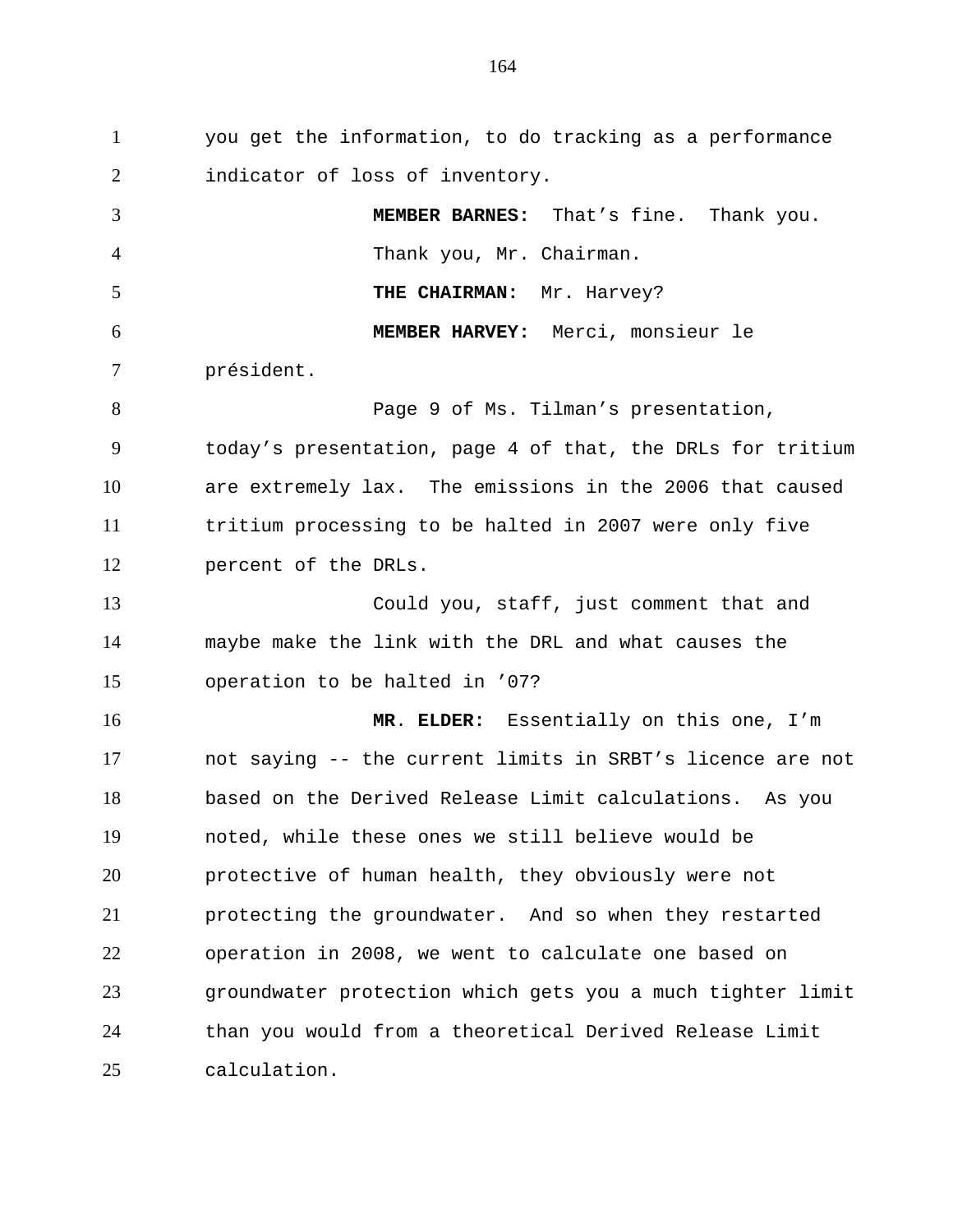I think that's one of the things looking we've been in general looking at, at how the Derived Release Limits are used and they are a theoretical calculation in that they could be a starting point for the regulatory limits but they can't be the sole factor that goes into it. 7 And this facility and the other tritium manufacturer, we have moved away from Derived Release Limits to a more performance-based groundwater protection limit. 11 THE CHAIRMAN: Ms. Tilman? **MS. TILMAN:** Sorry. I understand that they're using an operating licence condition. I have no idea how that level was determined. I do know the levels, though, because I've tracked them. And it was still 7200 or 62.7 Terabecquerels. I don't know if that is considered protective or not. That's my point. We don't know. However, in the report, in the 2006 report in CNSC study, "Tritium Releases and Dose Consequences in Canada in 2006", my point is a table was presented on page 18 which shows the releases and then it shows the percent of DRL which is Derived Releases (OLC) to be five percent. It doesn't show what the actual limit is. What I mean, from a public perspective, if a public looks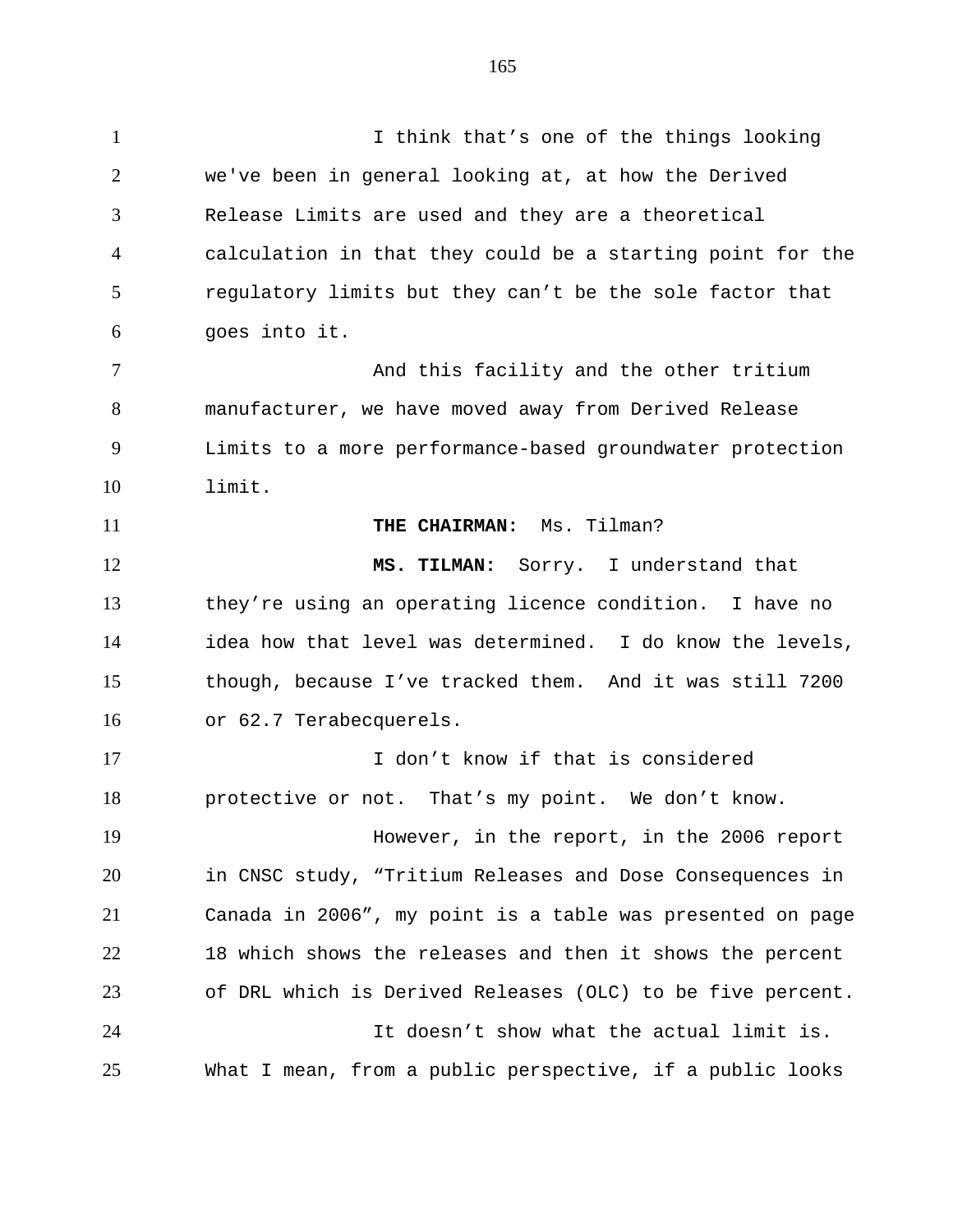at your tritium document and says, "Oh, they're only releasing five percent of this limit, that's good" but the limit isn't stated there to indicate.

 And then how are those limits derived? You said they're tighter. In what way are they tighter? We don't know. And still and in previous years, the limits were at some times magnitude. You know, they were quite substantially high. In 2006, there were 29 -- my gosh, there were -- sorry. Sorry for that.

 There were 2.9 -- 29 Becquerels per week. **THE CHAIRMAN:** Okay. Staff.

12 MS. TILMAN: I stopped.

 **THE CHAIRMAN:** I'm actually surprised because I think I've seen tonnes of actual numerical values for the DRLs.

 Can somebody try to find out and clarify all of this? Anybody from staff?

 **MR**. **ELDER:** We can clarify it but in our original CMD which we issued in January there is a table of the actual releases for a five-year period including giving the current licence limit and there is some -- I believe there is some rationale around what that licence limit is based on.

 We can give you more if you want but the data was presented, not as a percentage; as actual numbers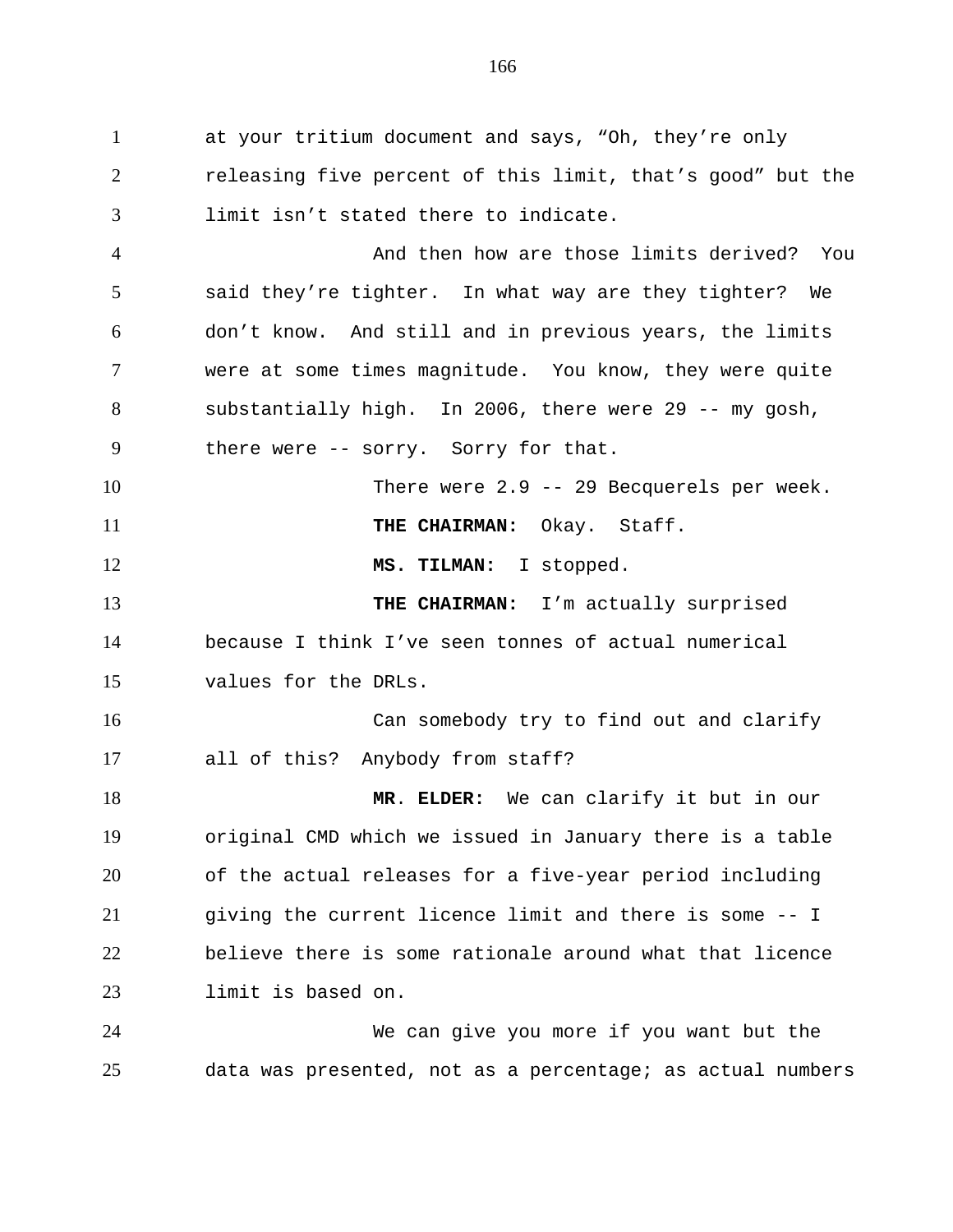in our Day One CMD.

 **MS. TILMAN:** Just from a public perspective, when you look at the public documents that are presented -- and I don't mean the submissions here which is actually more technical and you have to dig for it to find it -- you will see it presented. If you look at that document I mentioned, the CNSC document, you'll see on page 18 it's a percent and you don't see the DRL value there or the OLC value. **THE CHAIRMAN:** Okay. 11 Mr. Graham? **MEMBER GRAHAM:** A couple of observations or questions. 14 A very good presentation and I'm wondering at the outset, the intervenor mentioned that she tried to obtain information from CNSC staff. And I just wonder is there a policy or is there -- when the intervenors want to obtain information to make a presentation, is it a policy of staff to give them all the information that they're trying to request that's reasonable? **MR**. **ELDER:** Yes, and we try to make sure that we have the information available and it is information that we can release. There is always occasionally some information that belongs to the licensee that the licensee has to -- it's easier to go to the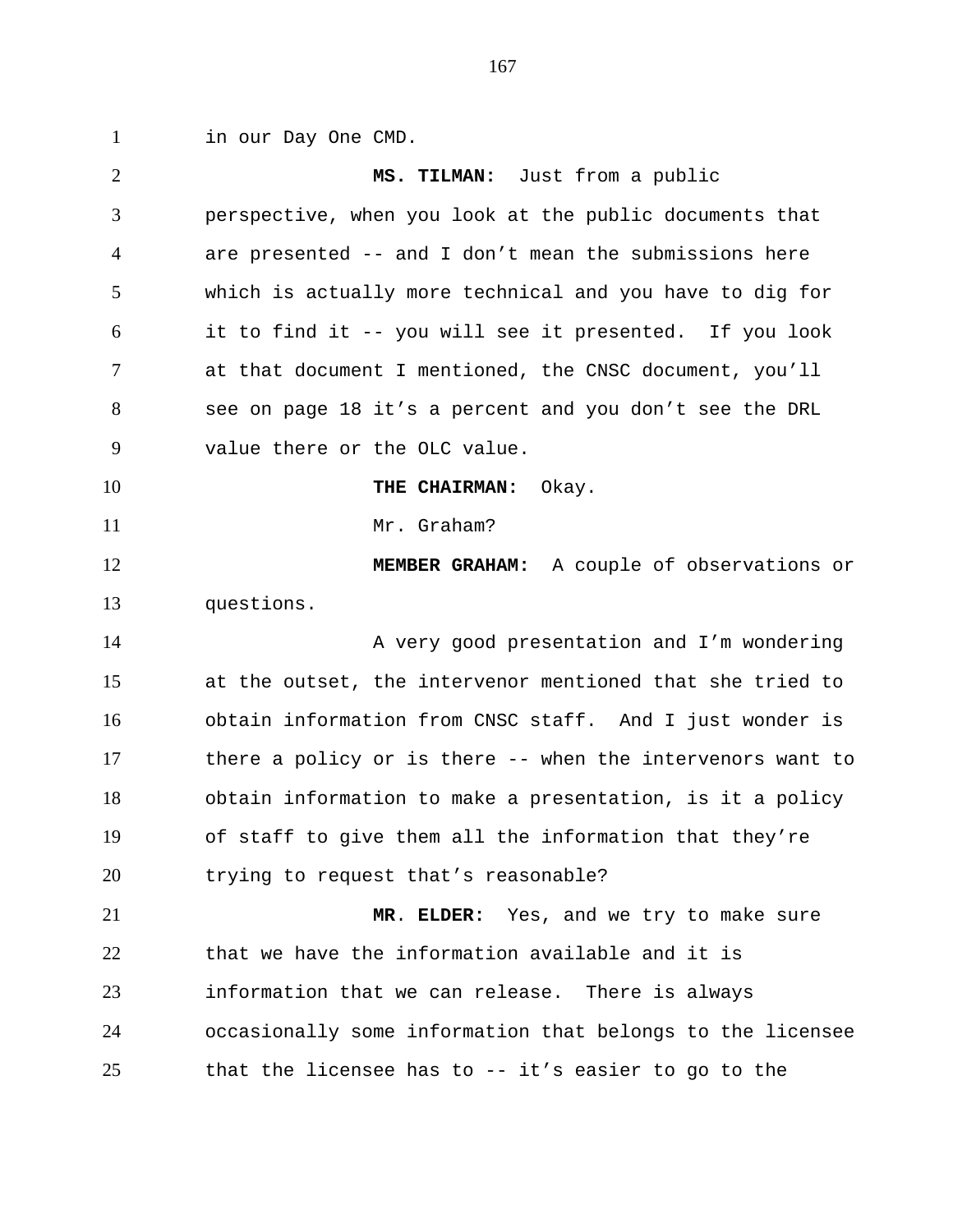licensee and get them directly rather than us to go through our process of asking permission to release third-party information.

 That's potentially why we would go and ask them to go to the licensee instead.

 **MEMBER GRAHAM:** So really what you're saying the only time that you would refer them to the licensee would be if it was proprietary information that the licensee might have?

 **MR**. **ELDER:** Well, there's also a timing issue on the need to -- we have to go ask the licensee anyways before we release it, even if it's confirmed it's not priority or not.

 But one of the things -- hasn't been much a discussion today but we have been trying to make sure that SRBT has information on its website but to look and make sure that's done in a -- it's useful information so that we're trying to get them -- we have put into the handbook and the licence then to develop a more robust process around public information that's on their website to actually survey the users and say, "Is there anything missing?"

 We're trying to make sure that to the extent possible, that information that we have is automatically made public by the licensees; so their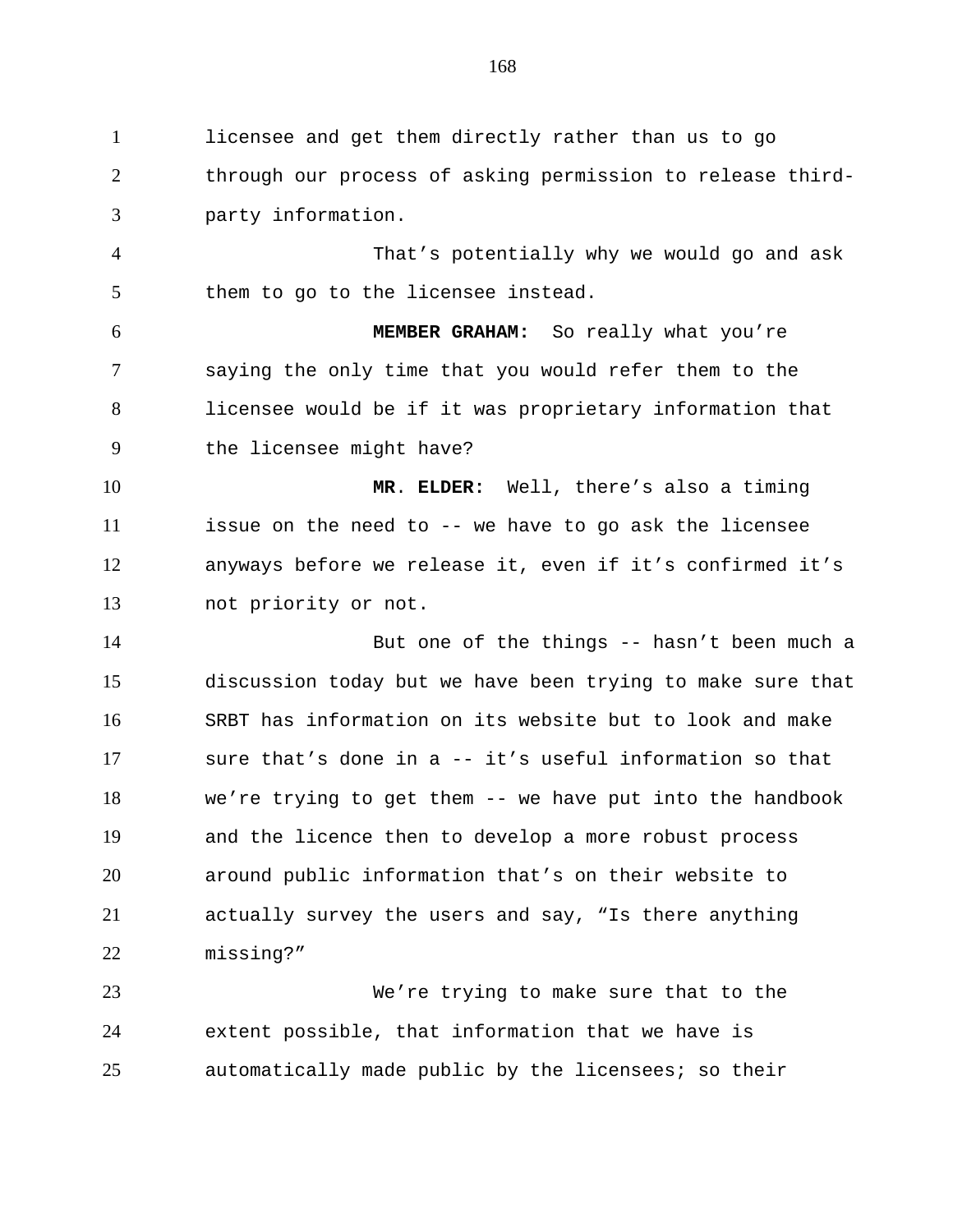annual compliance reports and things like this. **MS. TILMAN:** I asked questions where I couldn't find numbers for emissions for release limits for 2000 to 2005. That's an example of the kind of questions I was asking. I was asking for release limits, a consistent way. I couldn't find -- I was asking for emissions from 1990 to 1996. And I still -- the questions were very basic. They would enable me just to put the graphs together. **MEMBER GRAHAM:** I guess then my question would be, was that information -- is that information even available between 1991 and 1995 regarding atmospheric and accumulated air emissions? **MR**. **ELDER:** I don't have all the details of this request, but at some point the information we have -- but it's in archive. The further you go back, the less it's available in electronic form. 18 So in terms of a quick turnaround, again, we understand there's issue. We do try to provide the information we have in a timely manner, but if you're

 under a time limit, we may ask them -- it may be quicker for them to get it from the licensee.

 **THE CHAIRMAN:** We've been trying to encourage all our licensees for proactive disclosure, right. I would assume that these kind of graphs would be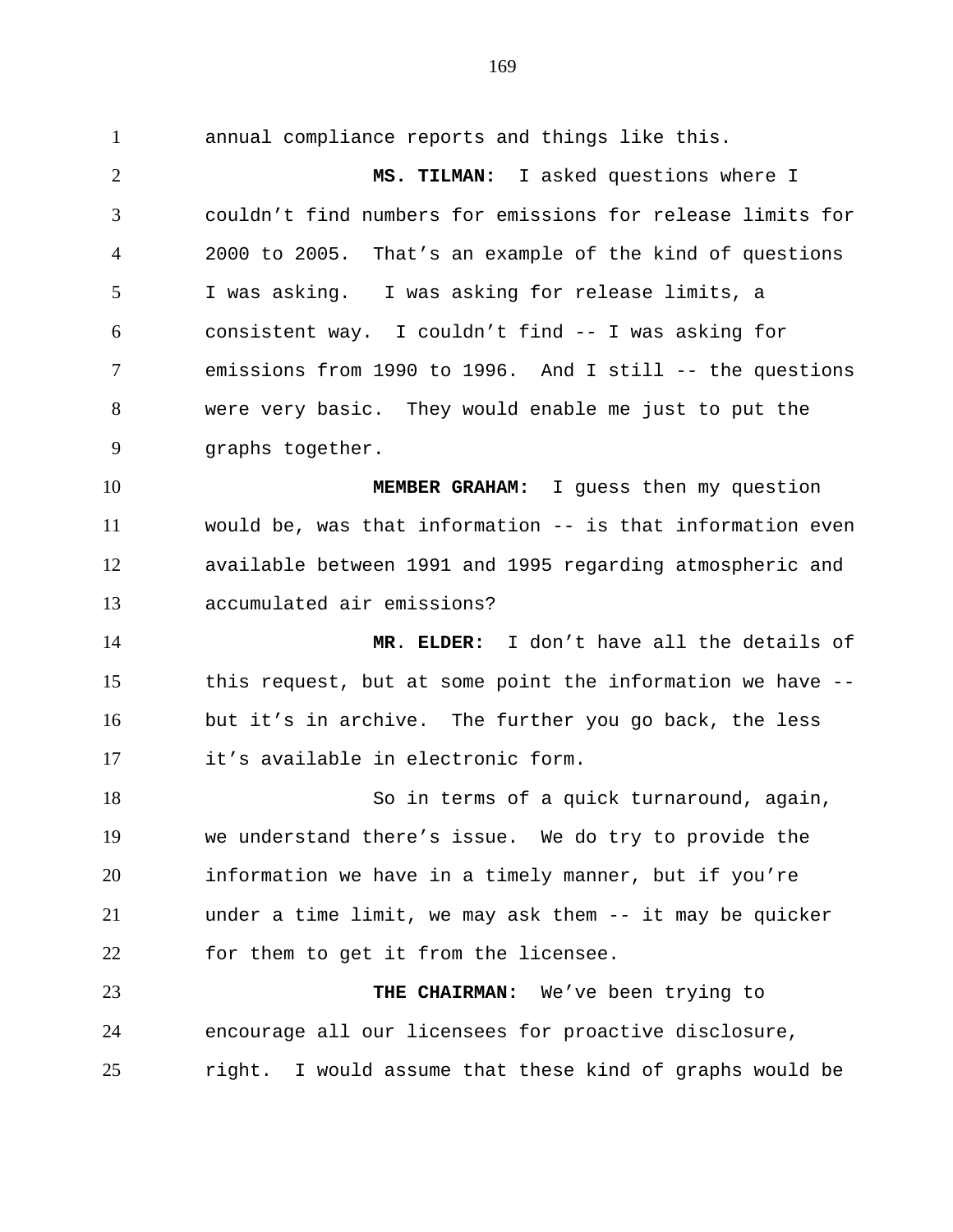automatically posted by SRB on their website. Are they or are they not, or is anything near those kind of data on the website?

 **MR. LEVESQUE:** Stephane Levesque, for the record.

 A lot of this information is available on our website. We have our annual compliance reports for a number of years. I don't know the exact number of years, I'll have to look it up.

 But regarding public disclosure and information to the public, I think it's important to know that in the 22-odd months that we've had our licence, we've had 16 public requests for information and the average number of work days that it takes us to answer, depending on the complexity of the information or the age of it, as in this case in the early nineties, is seven and a quarter days. So in 7 days we usually answer.

 I think you can see our commitment by the letters we've sent to the public. It's a huge undertaking and a lot of information is available on the website.

 Now, we don't know on the top of our head, we then would have to ourselves go through the website and the information on the website to find it, especially when it comes to information in the early nineties, it takes a bit of time.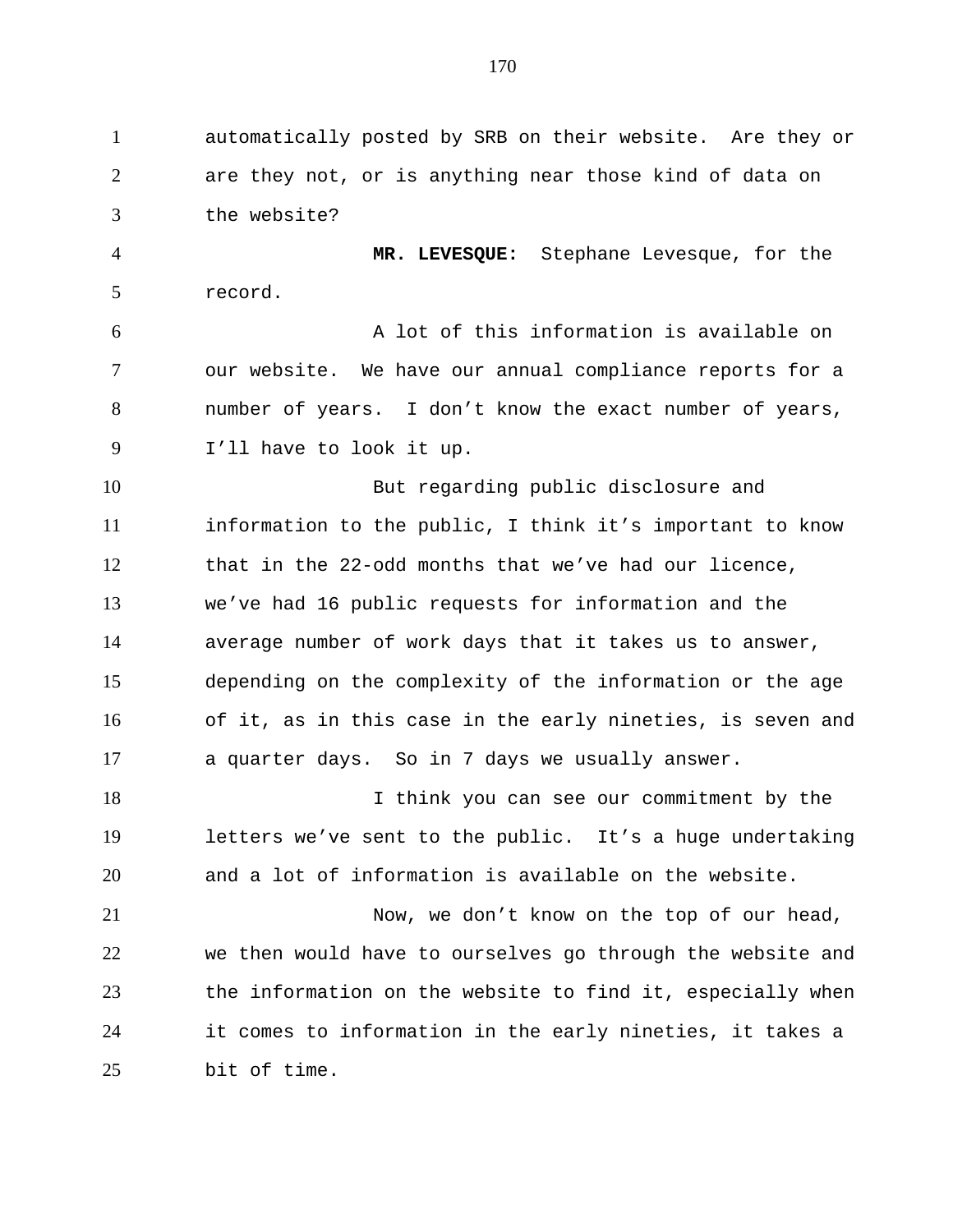We acknowledge this request. We said it would take us some time. We had every intention of meeting it, we just weren't able to provide the information in time for the presentation. **MEMBER BARNES:** I just want to get clarification again on our friendly groundwater issue and 7 that's the map that you showed here. It doesn't have a number on it but it's the Becquerel's per litre in water depth. I'm looking at the inset data which is at 7 metres. We were told before on the staff presentation, on staff's page 15, Figure 8, which relates to this well that that was 2006 data. This is Eco-Metrics which is the contractor, I guess, for the licensee and it's dated December 2007. So is this -- is the data being reported here 2006 data on a 2007 report or is it 2007 data on a 2007 report? Mr. Levesque, do you know? **MR. LEVESQUE:** I'm sorry, I didn't produce this slide so I'm not sure exactly. I'd have to view it closer to see exactly what we're talking about here. **MS. TILMAN:** I have the source somewhere back in my pile of documents there.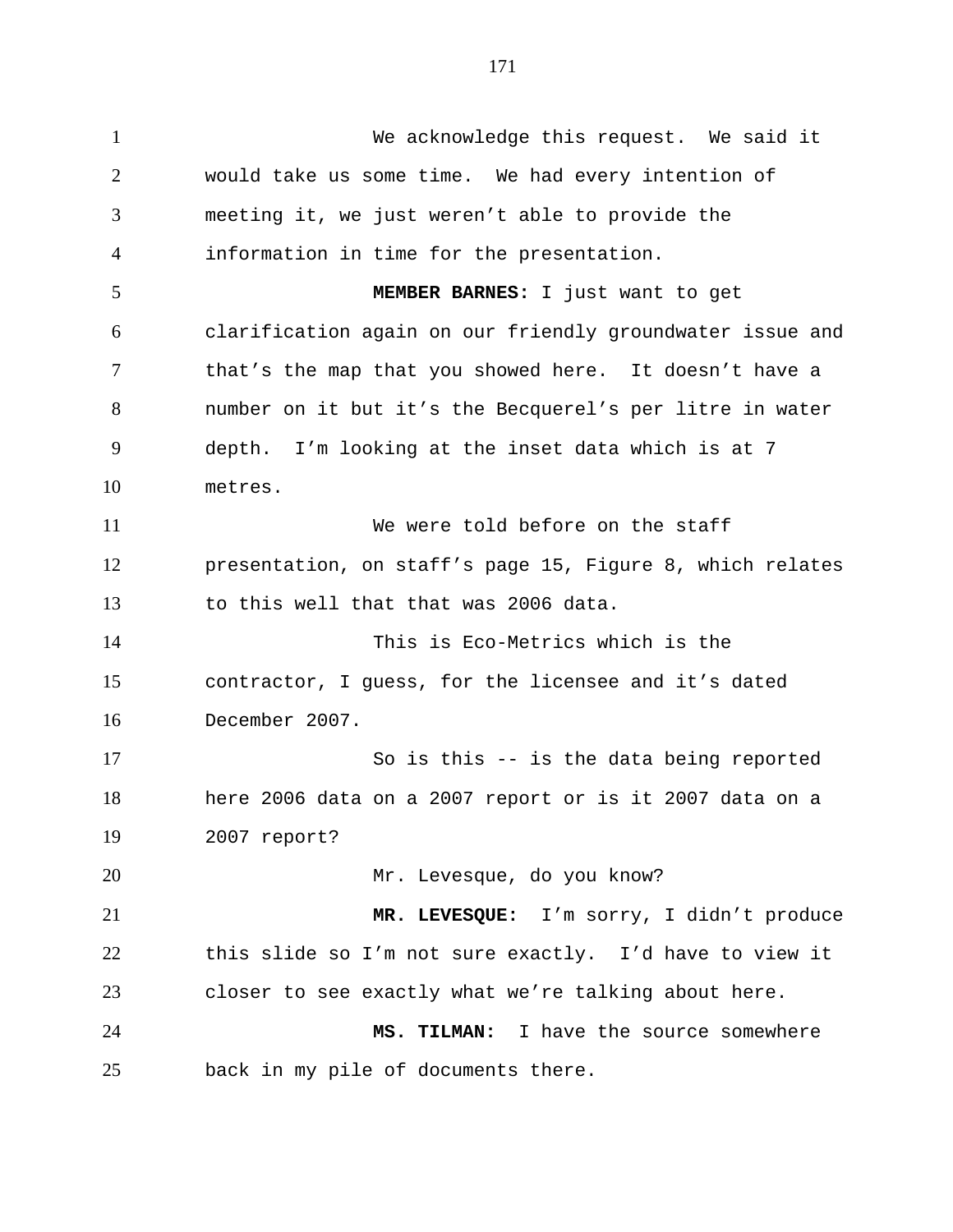I believe it's '07 data but '06 data -- okay, thank you. Kelly said '06 data. **MEMBER BARNES:** Okay, thanks a lot. **THE CHAIRMAN:** Dr. McDill? **MEMBER McDILL:** Thank you. A number of concerns have been raised and one of the questions the intervenor asked is: "If emissions were dropping, why are we seeing an upward trend?" 10 And maybe I could ask staff to -- in terms of its steady state mass balance for the monitoring or the prediction, it's equation one, to explain for example for Figure 4, how you would see a slight increase before general decrease? **MR. RINKER:** Mike Rinker, for the record. In general because there is tritium stored in the pore water, it takes approximately five years for emissions today to reach that well. So what we're observing over time are sort of like the five-year record of what has happened since we have data available, so back into perhaps 2000 -- actually the data was taken from a 2006 sample so its 2001 to 2006 releases would be represented in that model. And we've tried to make some predictions moving forward, acknowledging that we don't have a clear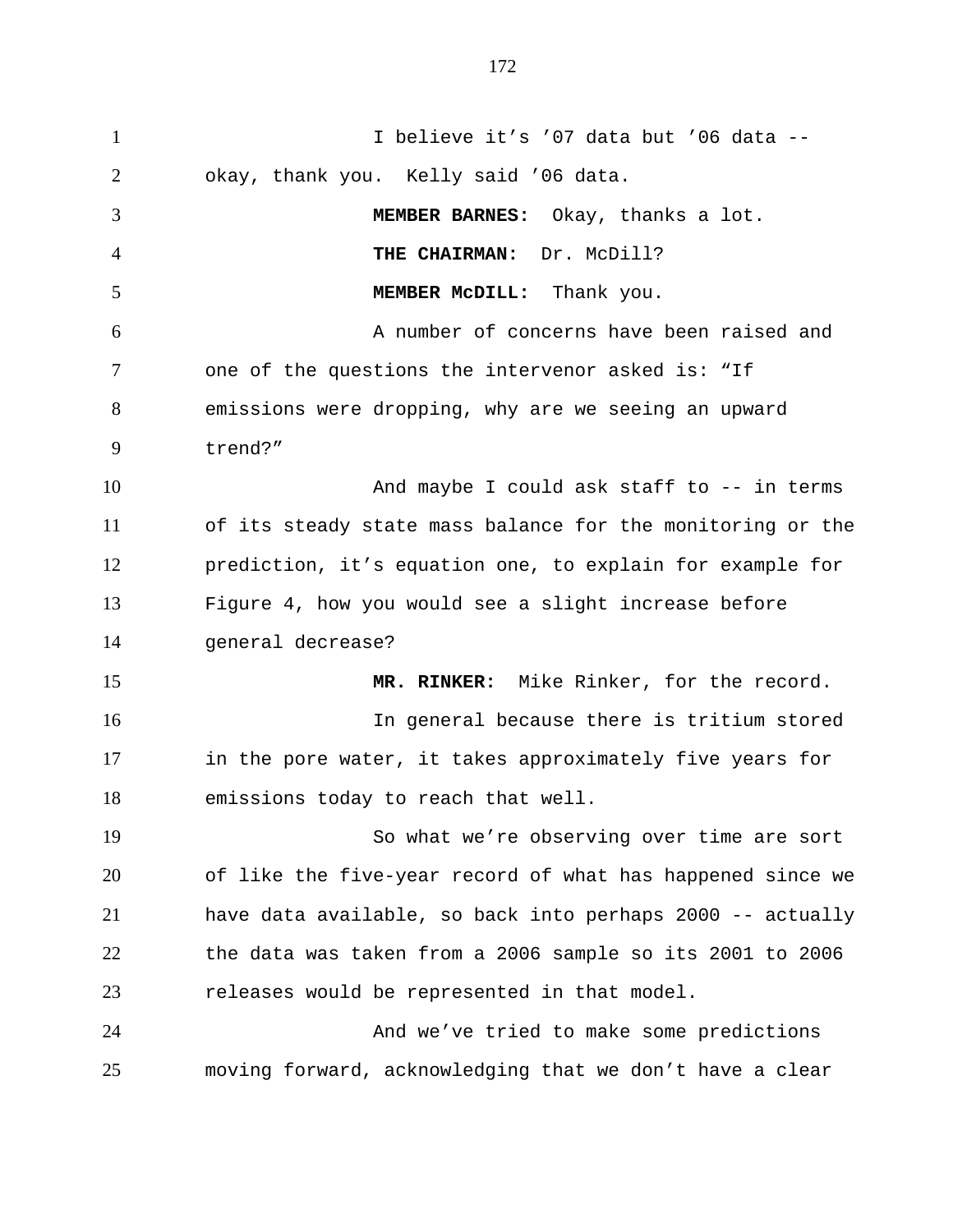indication of what current releases to the atmosphere, which are much slower, correlate to what would be the pore water concentration. So we have assumed a fairly high value of what was observed in 2006. **MEMBER McDILL:** So it would be staff's assertion that the profile predicted in, for example Figure 4, is conservative? 8 MR. RINKER: Mike Rinker, for the record. I think the long-term trend is certainly very conservative. It could be a factor of a hundred 11 lower but we don't have data to support that and we didn't want to make any predictions based on some estimations. **MEMBER McDILL:** And with respect to number 7 on page 14 and the historical events that occurred at SRBT with the order and closure and so on, poorly controlled releases of tritium, this is in the past, do not pose a health risk to workers or the public now or in the foreseeable future. You are very confident of that statement? **MR. RINKER:** Mike Rinker, for the record.

 Acknowledging that many of these data points are from monitoring wells where we have the very high values and so the values that are in, for example, the hundred thousands of Becquerel's per litre are not sources of drinking water and exposure pathways for those.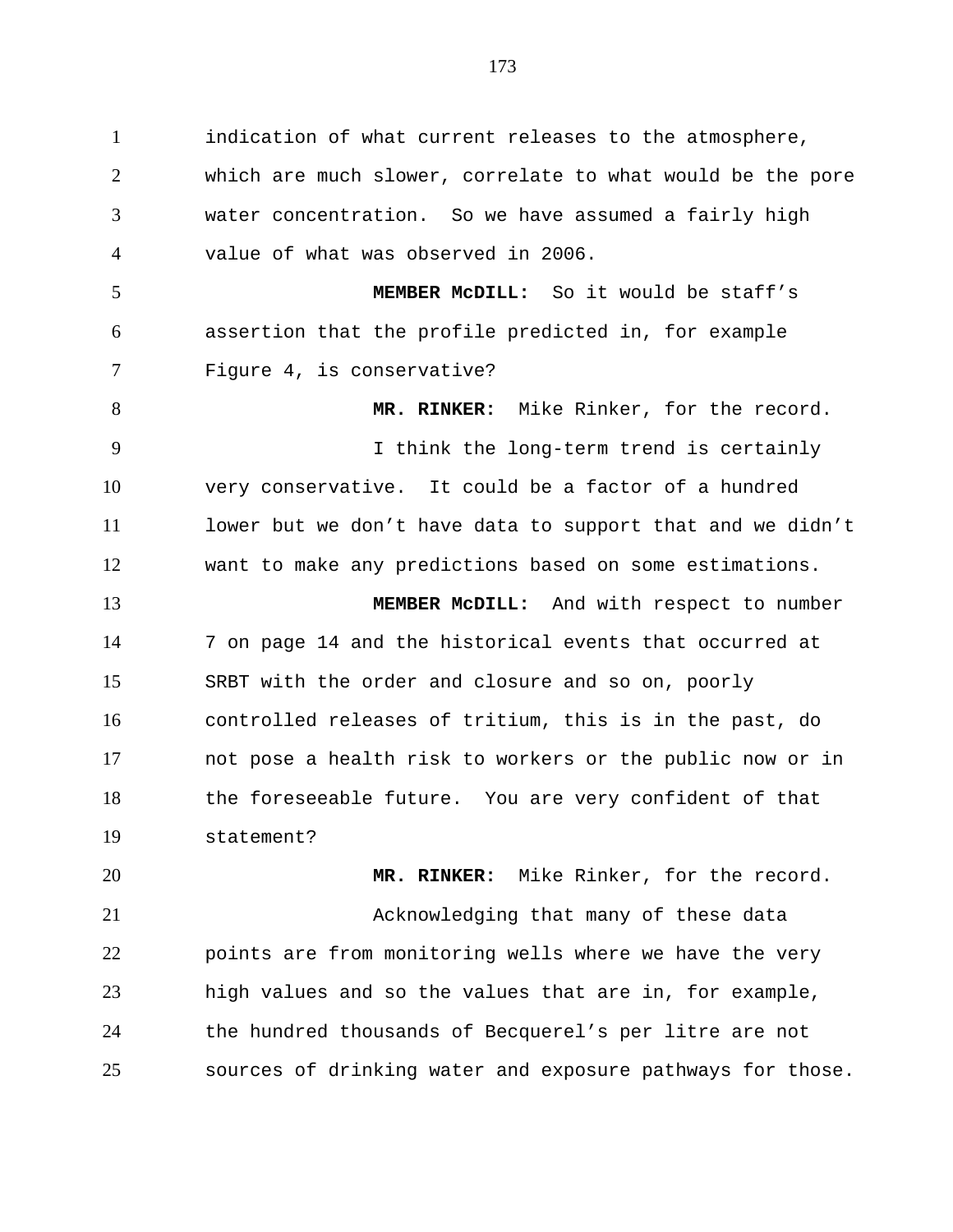It wouldn't occur until they reach, for example, the river or something like that. The groundwater wells, although -- sorry the wells of which could be used for drinking water, although the values are higher than what we would consider acceptable, they do not approach or exceed the current guideline provided by Health Canada of 7,000 Becquerel's per litre. I'd emphasize that that guideline is 10 percent of the public dose of 1 millisievert per annum. The dose received by drinking that water is exceedingly low. **MS. TILMAN:** I just want to comment a bit on that too. On -- I can't remember what page on your presentation, there was a table of the drinking water levels in different jurisdictions. Some jurisdictions were left out. In Colorado and California they've gone down to less than 20 Becquerel's per litre. So the other issue I have is the assumptions that there is no effect from these levels deep down and also on other organisms which we are related to - 22 - are related to the human health factors as well, and these assumptions that are made are part of what I was saying.

My concern about this whole groundwater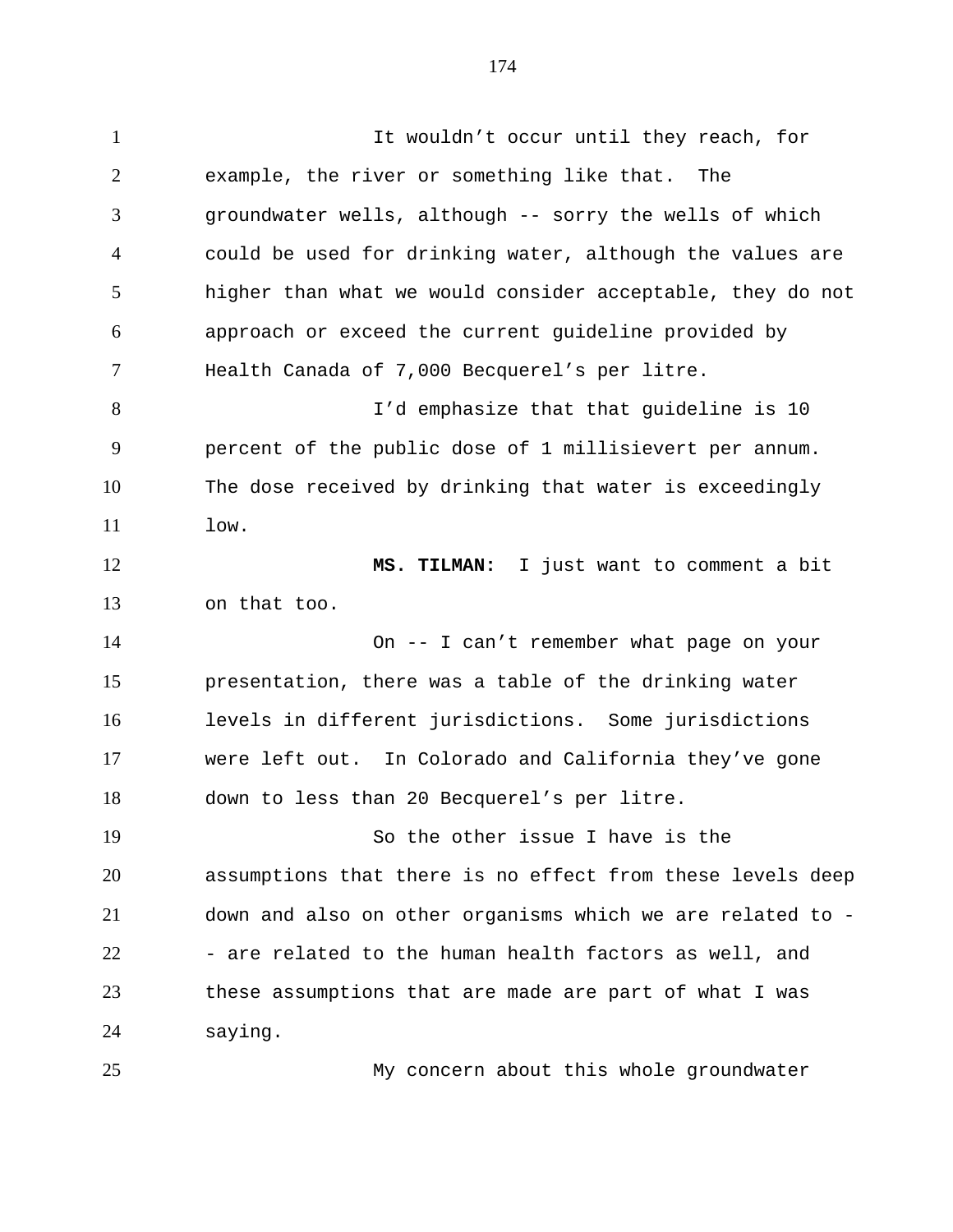study, acknowledging the complexity of it, acknowledging that we don't have some of even the historical numbers that contributed to this, makes it very difficult. So that's when one has to be very cautious in the assumptions that one draws. And just in case I get kicked off of the platform here, I just want to recall my request to have 8 that time and time period to reply to the letter sent out 9 by SRB over the comments made by April  $19<sup>th</sup>$  by our organization. **MR. ALBRIGHT:** And to respond to the information you can get. **MS. TILMAN:** And to respond to the information that I have sent out in May, early May, and did not get.

**THE CHAIRMAN:** Any other questions? 17 17 I have one. What about this -- there's an assertion about the danger of this organic bound tritium. I've been reading about this in other places. Somebody talk to us about what's the concern with this particular phenomenon? **MR. ELDER:** I'll ask Dr. Steve Mihok to do that.

**MR. MIHOK:** Steve Mihok.

25 Are you asking about organically bound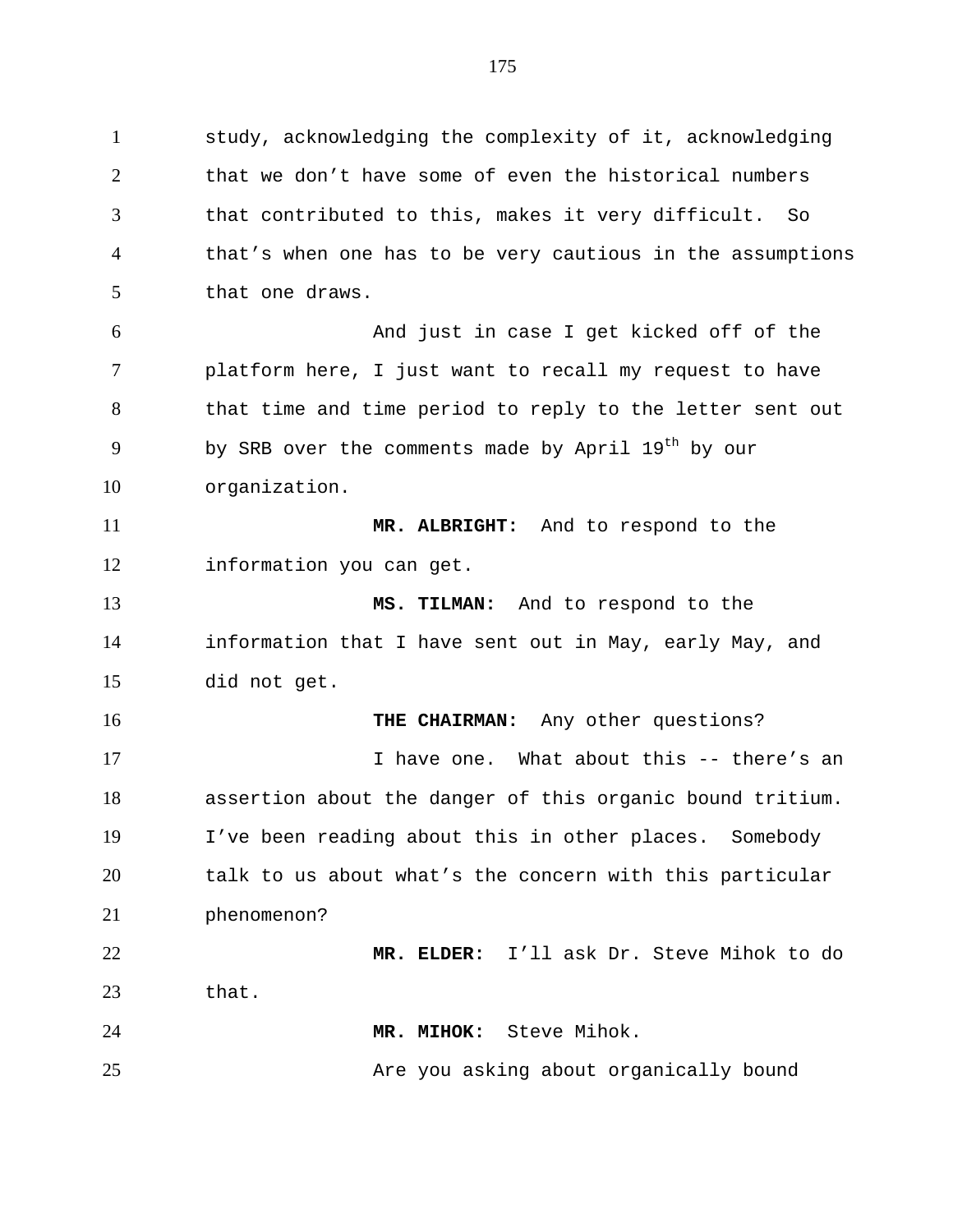tritium in sewage sludge or just organically bound tritium in general?

 **THE CHAIRMAN:** You can do both. **MR. MIHOK:** I'm not the best person for organically bound tritium in general, but I'll give a layman's answer here and maybe someone from radiation protection can answer it better. But organically bound tritium does have a larger effect and that's taken into account in the dose conversion factor when organically bound tritium is ingested, and so it obviously is dealt with differently. 12 And again in the health effects report in the tritium studies project, there will be an infinite amount of information. It's already public on how you deal with that in terms of internal dissymmetry and so forth. 17 17 In terms of uncertainties about organically bound tritium in the environment, that was a major aspect of the tritium studies project and we funded research on that topic. We have a lot of information essentially about to come out perhaps later in the year from the last research project of the University of Ottawa.

 What we do have out public is mainly the work in Pembroke, which is highly relevant to what we're talking about today, and that's work from 2005 and 2007 on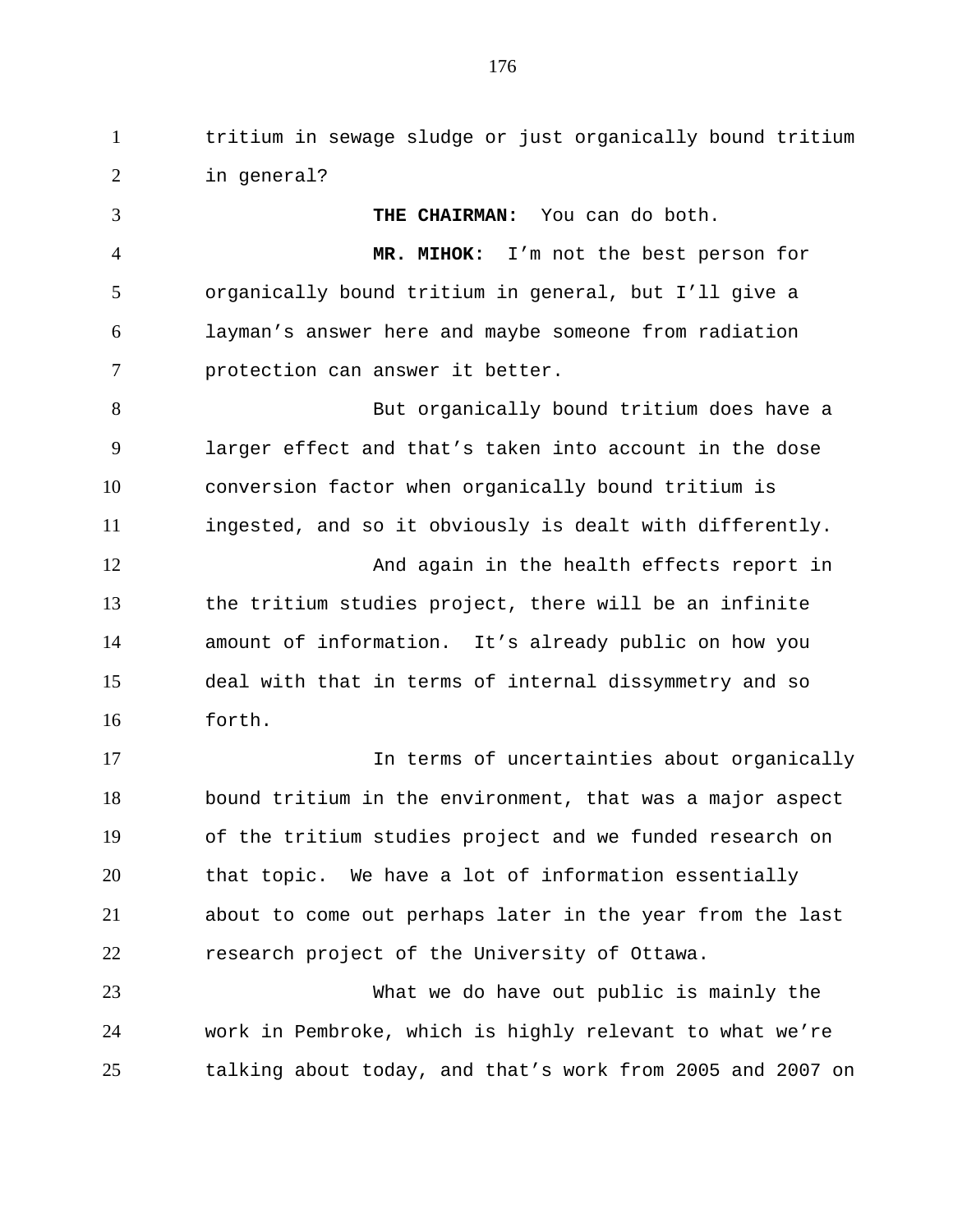organically bound tritium in soils, on produce and what the dose consequences are. So that came out just literally about a month or so ago and the information does not raise any concerns. We did not find any evidence of, let's say, accumulation, unusual events that we don't understand in terms of our environmental model.

 So organically bound tritium and what we understand about it is essentially being accounted for in the science that we have and in the science that we use in regulation.

 **THE CHAIRMAN:** So you don't need special additional control for that particular chemical? **MR. MIHOK:** At the moment I don't think there is any evidence that tells us that we have to necessarily sort of put it under the magnifying glass to be concerned about any consequences. What we do have to consider is the variation in organically bound tritium. Is it equal to the amount of the thing that we measure which is the tritiated water? Is it two times, three times under certain circumstances? Is it different in milk versus honey, versus vegetables?

22 And these are more academic questions than practical regulatory questions because the other things that we have in place in terms of our licence limits, in terms of the ALARA principle and all the entire regulatory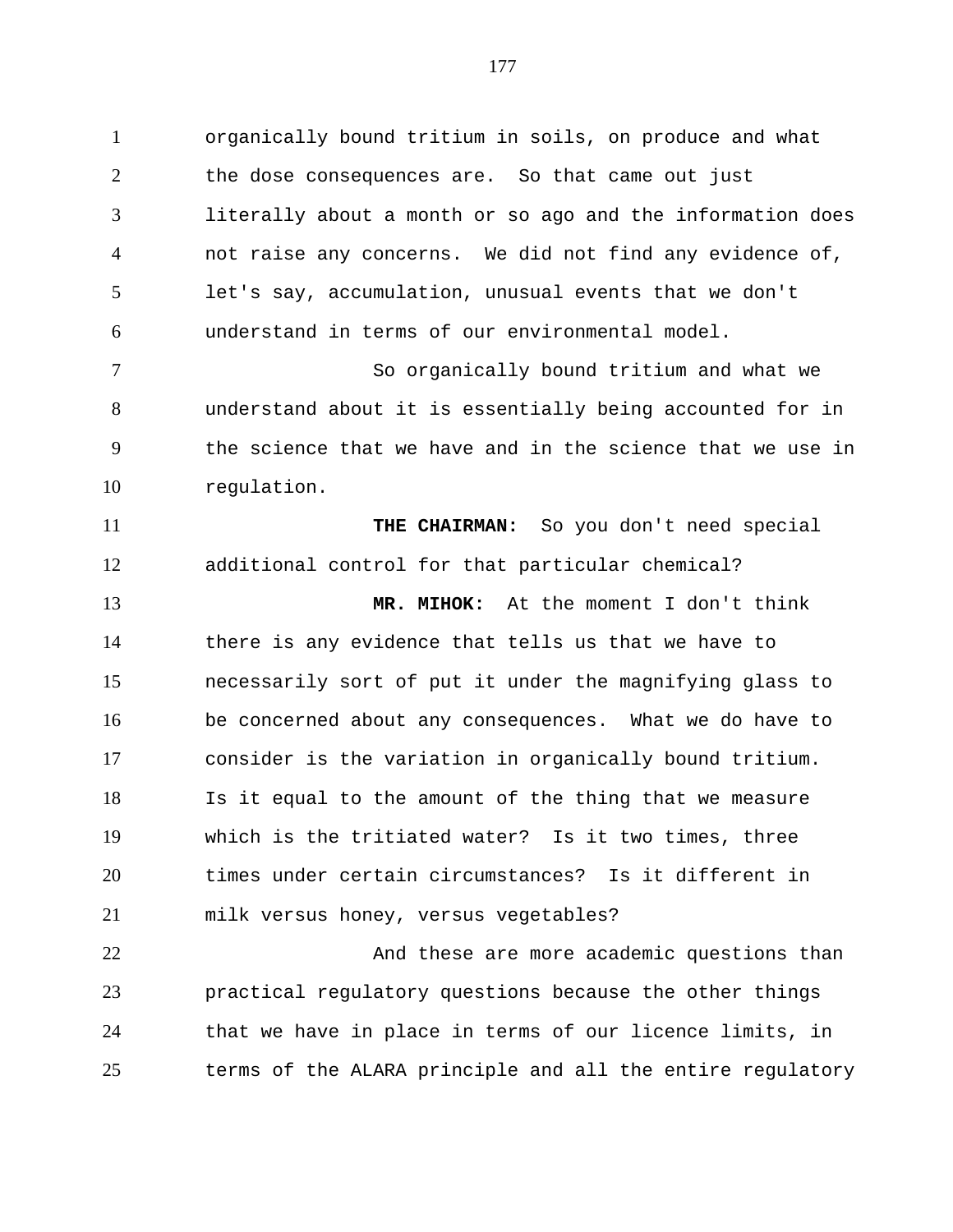framework essentially has brought levels of tritium down to such low levels that these issues don't really have any implications. They're sort of splitting the hairs on what the actual number might be when you calculate the final dose.

 **MS. TILMAN:** May I just make a comment about the OBT? There are recently quite a few studies on OBT that are out there and there are two kinds of OBTs, one bound to carbon which is a half-life, embodied biological half-life with over 500 days, which is a concern, and another form bound to the other organic-type molecules to like the sulphurs and nitrogens which is 40 days. So they retain much longer in the body than water. That's the condition.

 That's one of the issues, is their retention and their effect. When you bound to carbon it's the effect on the DNA.

 There is -- these studies don't often enter into the dose calculations and I think CNSC with its mandate should be seriously looking in the OBT areas in terms -- for the health and protection of people. So I don't quite agree with the comments by the staff member. **THE CHAIRMAN:** Thank you. Did you want to comment further on this? 25 Mr. Levesque.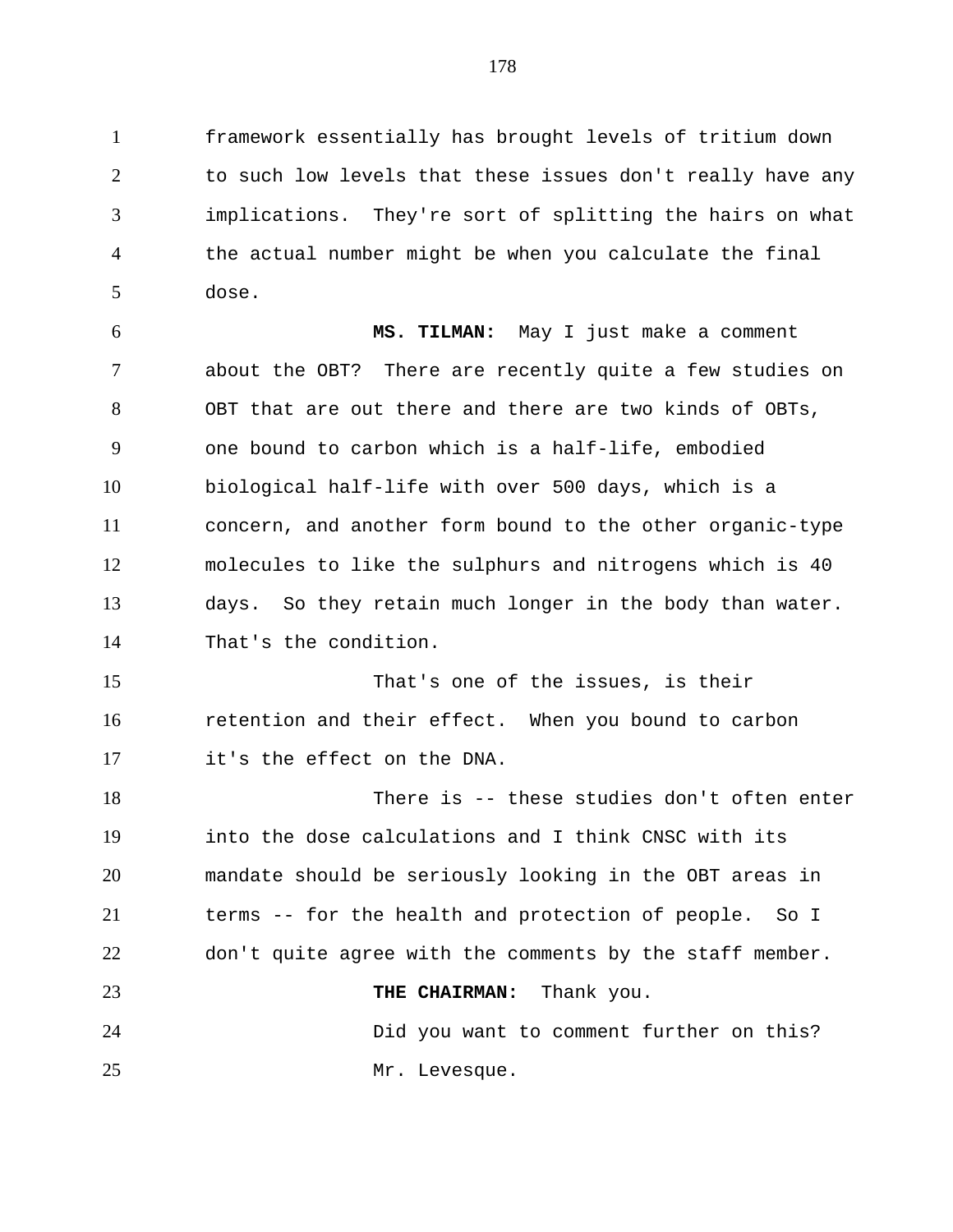**MR. RINKER:** Sorry, Mike Rinker. I just wanted to comment on your first question about asking if additional controls would be needed for OBT, organically bound tritium. Organically bound tritium is not released from the facility. Tritium is converted to OBT in the environment so controls wouldn't be possible. I just wanted to respond to that. We also have Bert Theriault. I think he wanted to follow up on how OBT is considered in those calculations. **MS. TILMAN:** But you know that tritium replaces hydrogen in water. It's a natural thing for it to do. There is no distinguishing in the system between having an H-3 tritium atom versus having the "H", the non- radioactive hydrogen. So it's a common occurrence that it's happening. The more organic matter you have, the more prevalent that kind of converting will take place. I can't say to what degree, you know, but I know that's going to happen. 22 And that's the concern because the sludge then gets fed out to other areas too. The sewage sludge, for example, taking that as an example, gets spread out in other areas.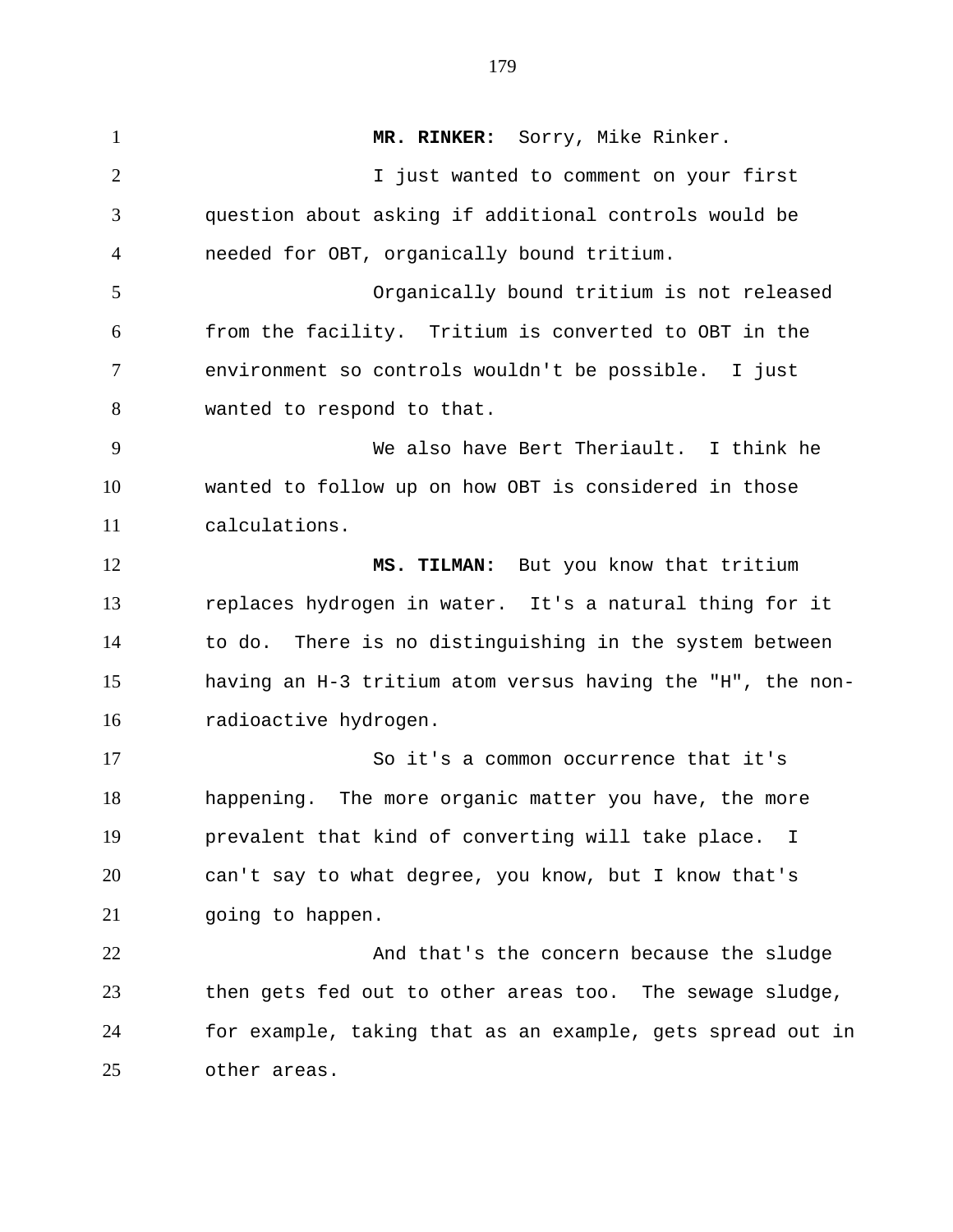So we're spreading the damage even further in different ways. So it is an important factor. **MR. RINKER:** I agree. What I'm saying is that releases from the facility itself do not contain OBT. OBT is formed in the environment. **THE CHAIRMAN:** We all got it. We all got it. The experts want to talk about how -- go ahead. You were about to say something about that. **MR. THERIAULT:** Thank you. 10 Bert Theriault, for the record. Okay. In terms of organically bound tritium, that's correct. There are two forms. The exchangeable form is tritium bound to carbon and the biological half-life in the adult is around 40 days. Non- exchangeable tritium, organically bound tritium is tritium bound to oxygen or sulphurs which essentially behave as water with a biological half-life of about 10 days of the adult. Now, this is taken into account. The dose

 per unit intake of organically bound tritium is about twice that of tritiated water. So if a person ingests one becquerel of tritiated water and another person ingests one becquerel of organically bound tritium, the person who ingested the OBT will have about twice the dose that the person who got the HCO.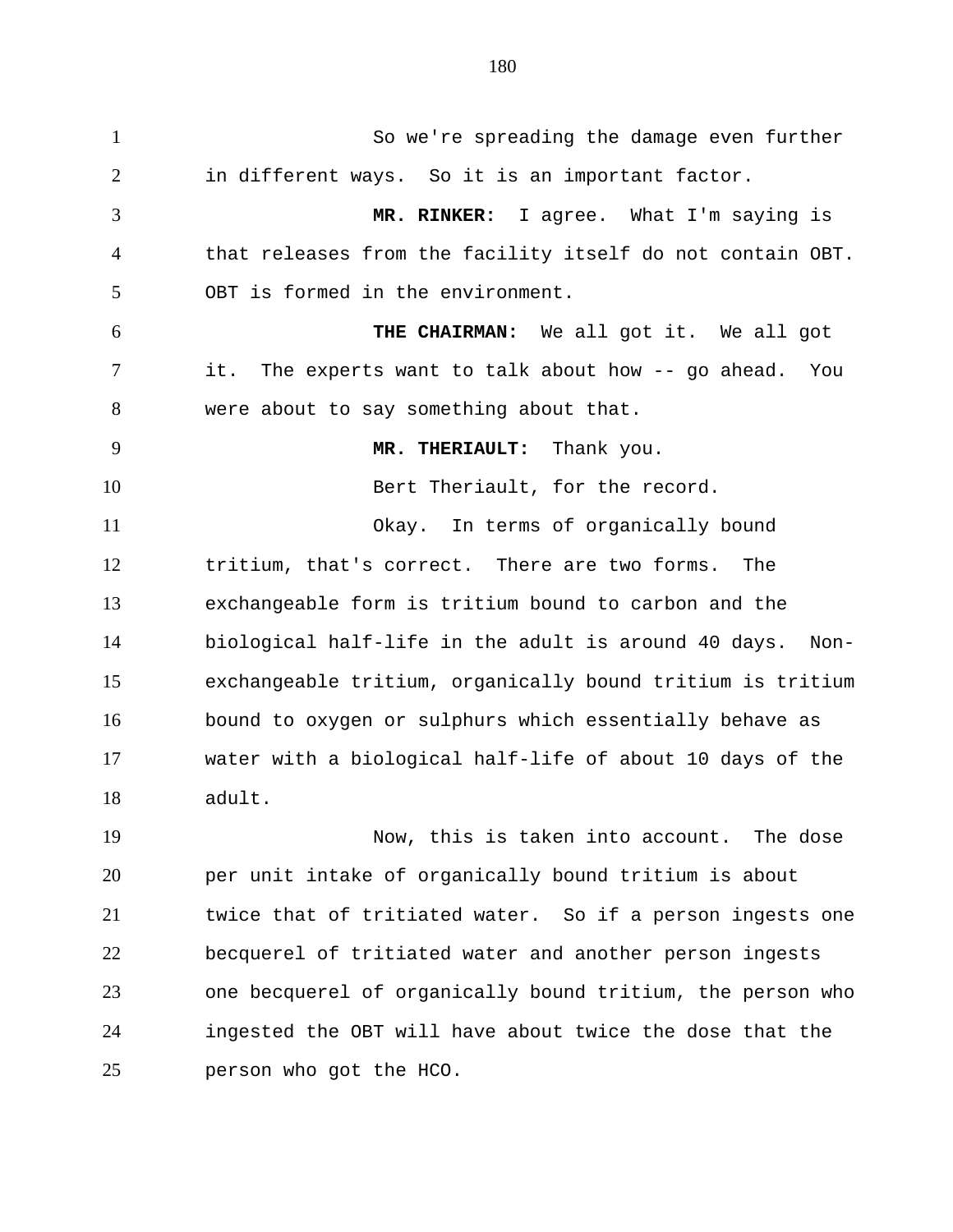Now, in terms of the long lived by biological half-lives of around 500 days, there are some studies that have found -- have looked at people who have been exposed to tritium and looked at their excretion and their retention of tritium for a year or more after the intake, and found a very small component but a very long-lived component of OBD.

 So the ICRP model does not take that into account. However, there are models that take into account the longer retention of organically bound tritium. We found that it does increase the OBT dose by somewhat 50 percent or so.

 Now, that being said, in SRBT's dose calculations in their annual report for last year, we asked that they include OBT in their dose calculations. It increased the dose, for example, from ingesting through produce on the order of about 10 percent or so. This represents the dose -- from produce represents 5 percent of the total dose.

 So it would -- accounting for OBT or long- lived components of OBT would add a small portion of 2 percent to the overall dose because the total dose to the public is driven essentially by drinking water, so it's water ingestion which in the infant accounts for about 83 percent of the total dose.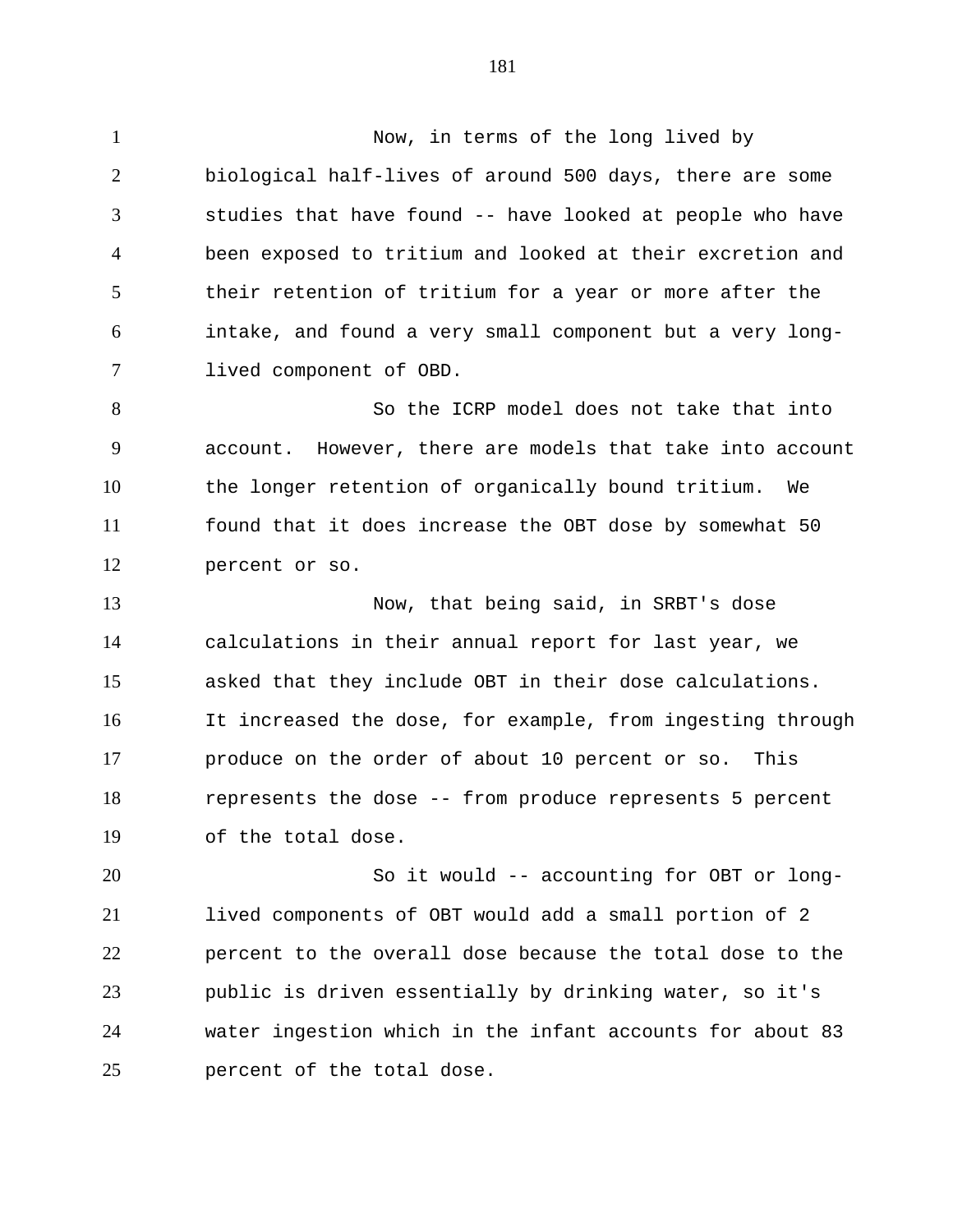So the OBT has been taken into account but it represents a small fraction of the total dose which is basically driven by the water. **THE CHAIRMAN:** Thank you. We're going to move on. I've got lots of questions here. Somebody raised a question about contractors onsite. How many contractors are you engaging here, Mr. Levesque? **MR. LEVESQUE:** Stephane Levesque, for the record. The only real contractors that we engaged that would or may be exposed to tritium are those that handle the ventilation systems, the ventilation system for the facility. The maintenance is performed on a monthly basis other than other breakdowns that occur. The urine analysis is taken for the worker following completion of the work and the results are reported to him and the levels that we have been finding have been insignificant. **THE CHAIRMAN:** Are they treated differently than staff? Is there any concern about them being exposed to, you know, any contamination? **MR. LEVESQUE:** Stephane Levesque, for the record.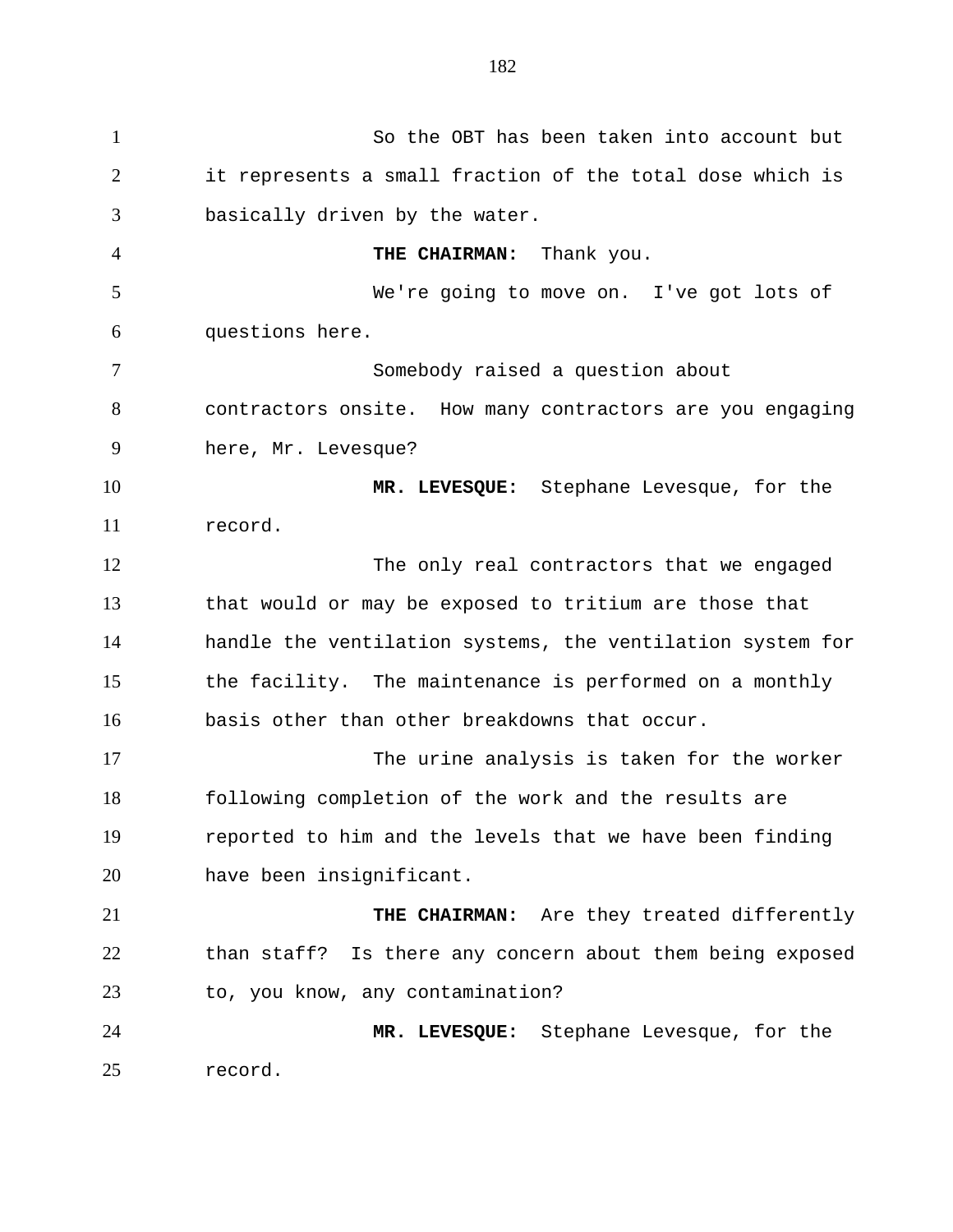All the contractors that we bring onsite to do work, that could result in exposure, have received training in-house by our staff to be able to know what they will be exposed to, what precautions they should take. In addition to that, the staff follows the same -- not the staff -- the contractors that follows under the same dosemetry service licence that we have and provide urine sample results. So their health is taken care of by the training that we provide. There is somebody from the site that oversees their work to ensure that there is no safety precautions that are not taken. 14 And, again, the results that we have been taking of their urine, shows that the effects from their work is insignificant. **THE CHAIRMAN:** Okay, thank you very much. We are moving on to the next submission which is an oral presentation from Mr. Trevor Schwan, as outlined in H5.4 and H5.4A. Mr. Schwan, the floor is yours. **10-H5.4/10-H5.4A Oral presentation by**

**Trevor J. Schwan**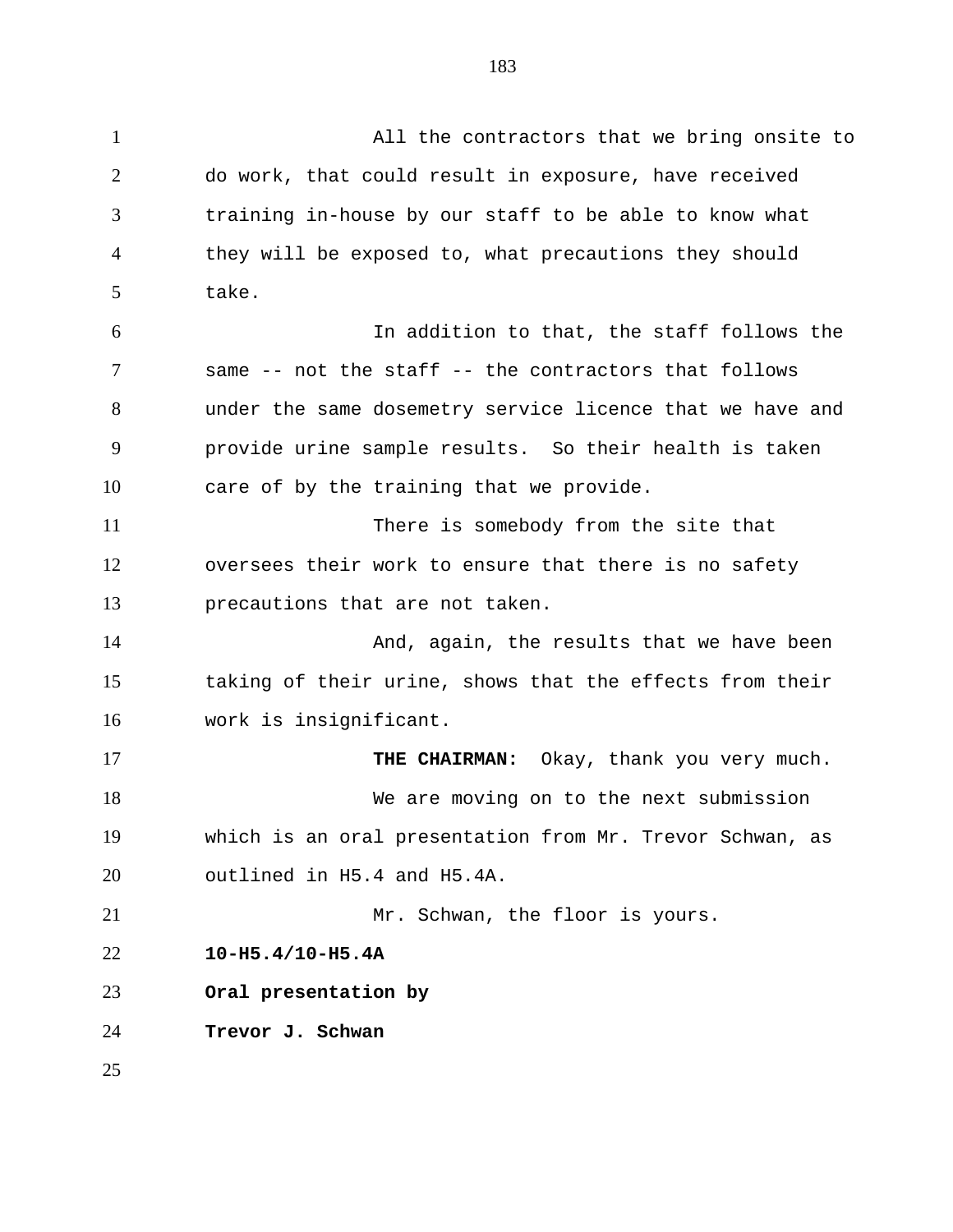**MR. SCHWAN:** Good afternoon, Mr. President and Commissioners and thank you for allowing this opportunity to present my intervention. So my name is Trevor Schwan and I'm here today to present my intervention to the Commission for the prevention of the proposed licence renewal of SRBT. What I present today is based on the best possible consistent information that has been available as it applies to this hearing. **I'm a resident of the City of Pembroke as**  well as an employee of the City of Pembroke. 12 I'm currently an employee in water distribution and waste water collection. In November of 2009 I started to question my employer's rationale for changing the location of operations' department storage from the location in the industrial park less than 300 metres from SRBT to the quarry road location. I undertook some online research and through that research I unintentionally became aware of the local controversy surrounding SRBT. After further research I was able to confirm through SRBT Compliance Reporting, the presence of elevated beyond background levels of tritium at several city locations where employees routinely performed their daily duties.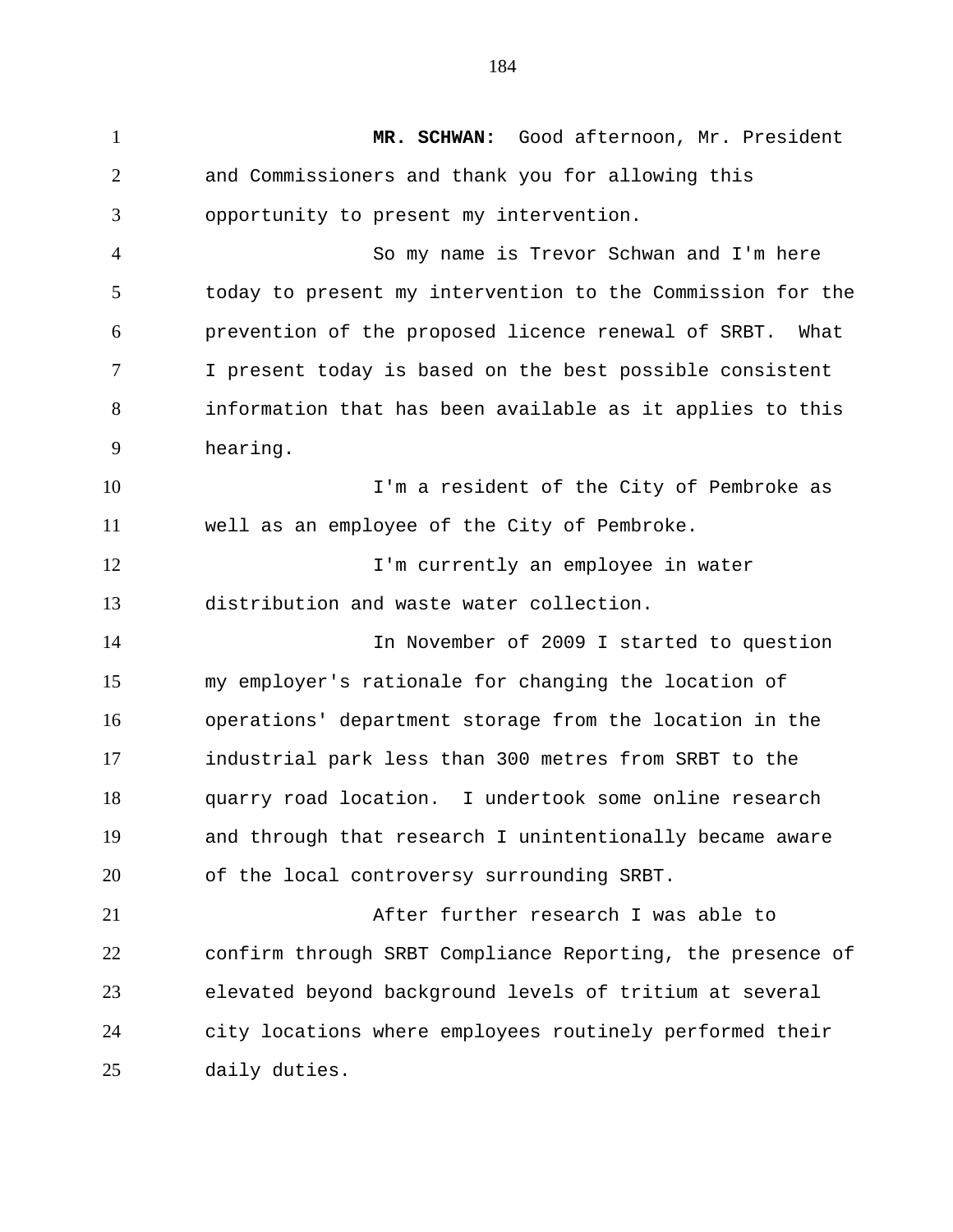Our storage facilities in the Industrial Park have been and are currently monitored. One of our recreation facilities is currently monitored. Our waste water treatment plant effluent is sampled but our Town Line Pumping Station is not.

 I and fellow employees routinely report to Town Line to undertake various duties, as directed, by our employer. We have in the past worked in this pumping station for extended periods of time, exceeding in some instances 40 hours per week and in several instances routine maintenance resulted in over a month of time spent in this station.

 I have only identified one timeframe that sampling has been done in this pumping station. In the SRBT 2007 Annual Compliance Report, Appendix M, Sewage Monitoring Results for 2007, page 2 shows that a total of 10 samples were taken from Town Line Pumping Station from 18 January  $25^{th}$ , 2007 to April 26, 2007.

 The highest of the 10 readings was 232 20 becquerel's per litre, on February  $8<sup>th</sup>$ , 2007.

21 1 1 correlate this to Appendix N, Liquid Effluent Monitoring Results for 2007 of the same report, I  $\mu$  can verify that from the week ending February 2<sup>nd</sup>, 2007 to  $-$  the week ending April 20<sup>th</sup>, 2007 SRBT reported that zero effluent had been released in that time period.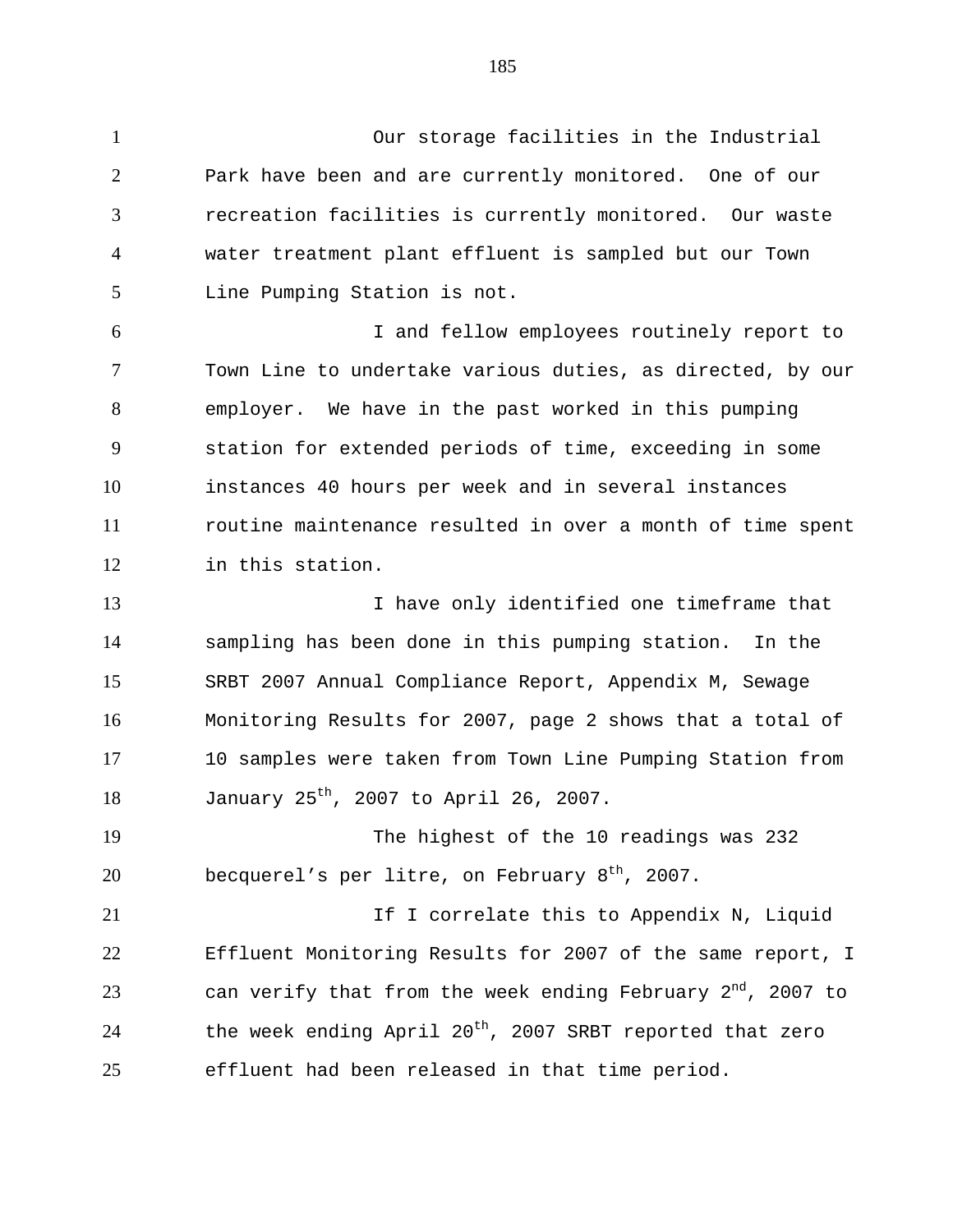This poses several important questions. Who took the samples on these dates? Why are the levels of tritium indicated at this station when there was no release? Has the infrastructure leading to Town Line been assessed? Where at the Town Line Station were the samples collected? Were employees working in Town Line at this time; if so, were those employees aware of tritium in the station and the infrastructure? Are these employees classified as nuclear workers or members of the public? Had, has every precaution been taken to protect these workers from exposure? Why were the samples collected during the period of no release of effluent as reported by SRBT? Why was the Town Line Pumping Station been excluded from all other online published compliance reports for subsequent years?

 Has Town Line been assessed for STCs which is special tritium compounds? Who is responsible for the oversight and how has this been allowed to happen and what steps will now be taken to address these questions? 22 11 It is very apparent to me that a definite flaw in the past issuance of operating licence has been

missed since the 2007 Compliance Report.

This has and will not be taken lightly and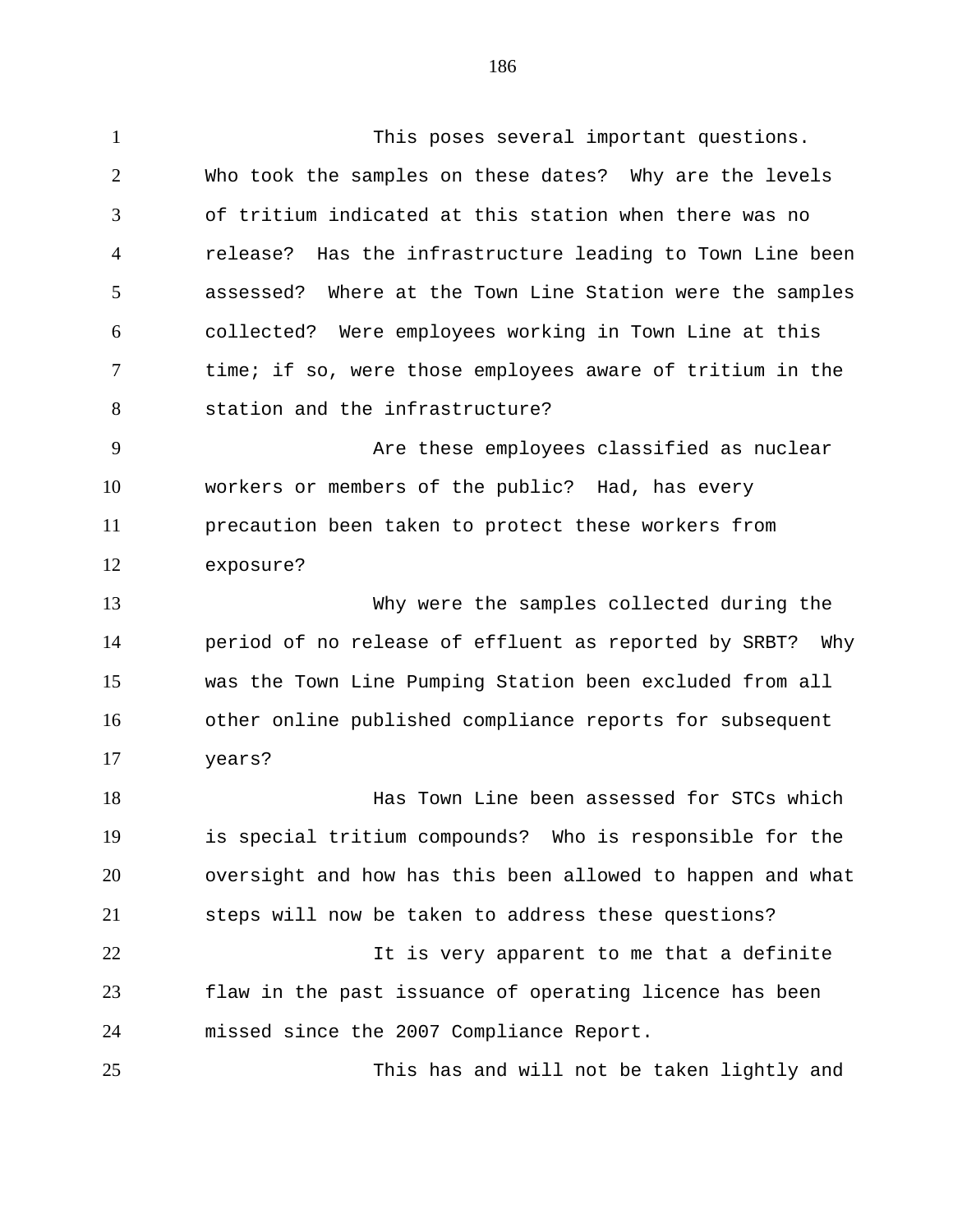has further eroded the public's confidence regarding the licensing process as a whole.

 I would respectfully affirm that the main objective of this Commission is to protect the environment and the health and safety of the public.

 There has been a multitude of distinguished intervenors at these hearings in the past, there have been doctors, scientists, industry professionals, and upstanding citizens, all of whom provided credible, tangible arguments against different aspects of tritium and the residual impact of tritium and its associated interactions.

13 I am of the opinion that the concerns of  $-$  their concerns have largely been dismissed as they were proposed and misinterpreted. In my opinion the SRBT facility is not providing a beneficial end result to the citizens of Canada. They are in fact a corporate citizen who has been allowed to undertake operations for profit at the expense of the health and welfare to the public and the environment which is theoretically to be protected under the *Nuclear Safety and Control Act*.

 Can the Commission please explain to me how this re-licensing is in accordance with the Act, specifically Section 9(a)(i)?

Why have I and others been subjected to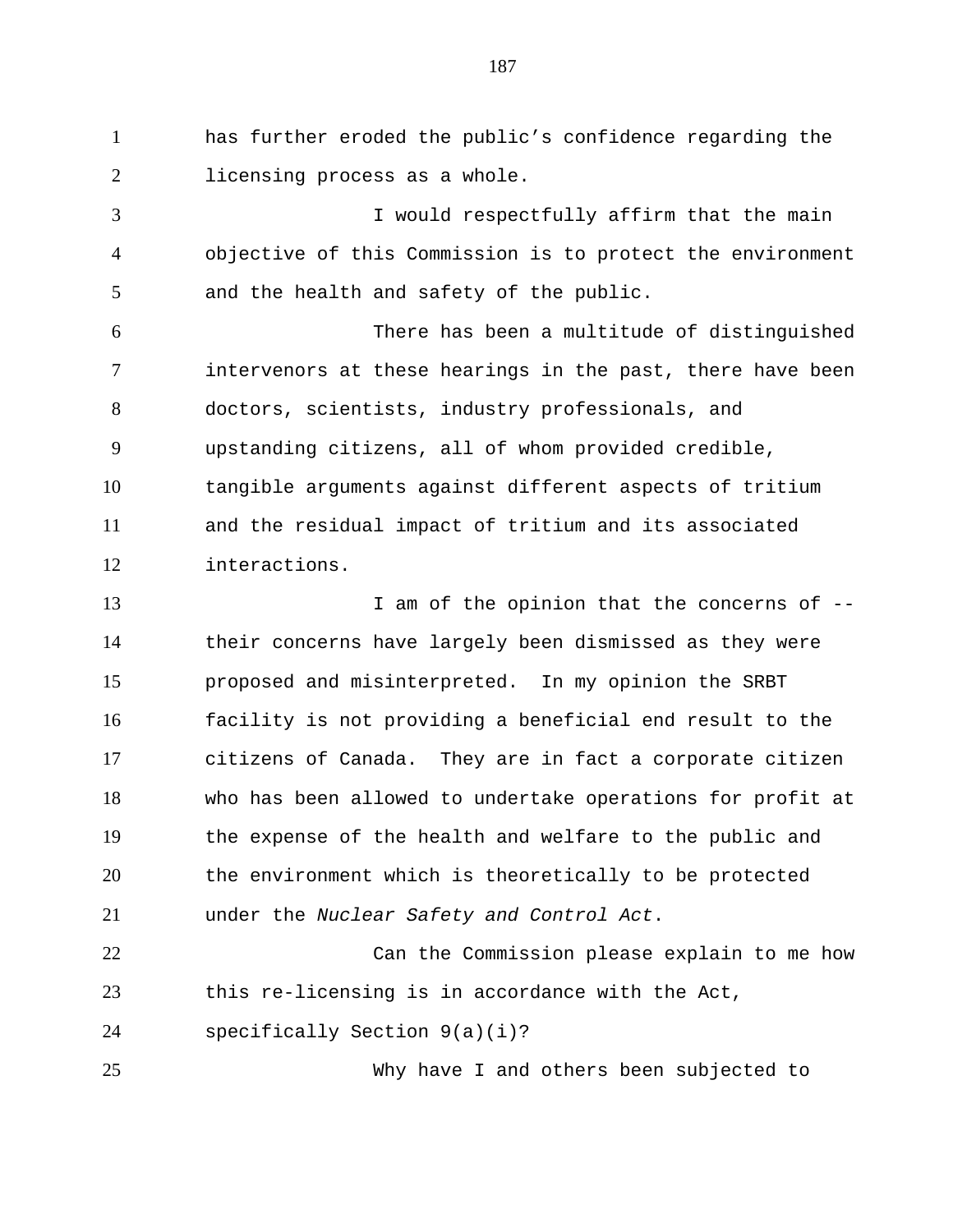something which has the potential to jeopardize the safety of the person?

 After many months of research and contemplation I feel confident in stating that the consensus in the international scientific community is, there is no conclusive proof that tritium causes a carcinogenetic effect, although it is also scientifically accepted that there is no definitive proof that it does not have a carcinogenic effect. 10 One thing that the scientific community does understand is that it does in fact have an effect on the living and the associated scientific community addresses this using the ALARA principle which in widely held opinion is greatly unacceptable.

 For these very valid reasons I would respectfully request your attention to all interventions, past and present, and decide in favour of not granting an operational licence renewal.

 I believe the renewal would contravene the mechanisms enshrined in our Constitution put in place to protect any and all citizens from an unreasonable hazard. Corporate citizens shall not take precedence exceeding the rights of others. In my opinion SRBT has not displayed a contributory benefit to all citizens past, present and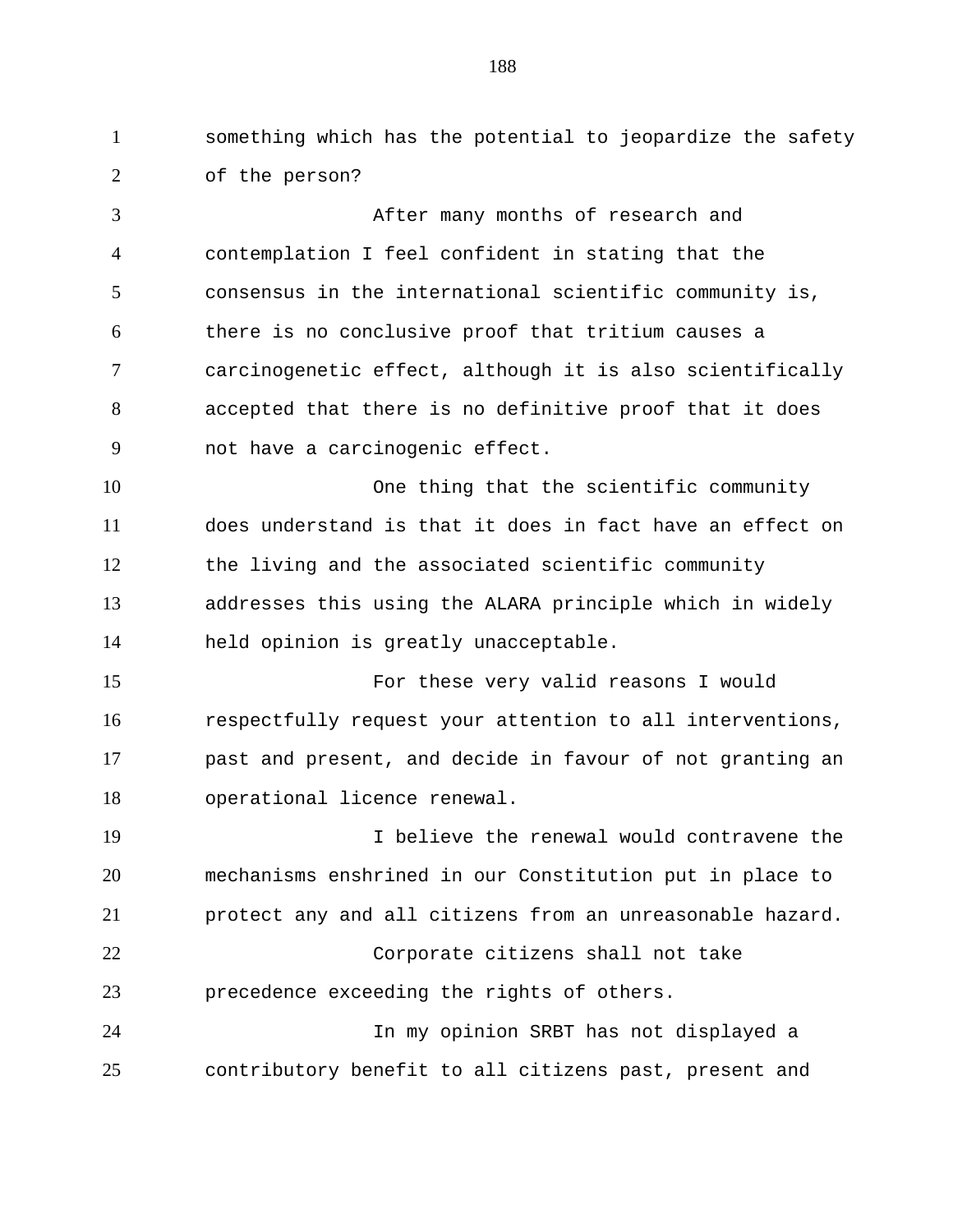future and yet this illogical debate is allowed to continue in light of all the substantiation presented by intervenors in previous hearings before this Commission. We can surmise that no amount of tritium is a safe level of tritium and in a shared opinion your actions would be a superior service to Canadians by acting appropriately on their behalf, as opposed to that of the licensees. Thank you for the attention to this concern. **THE CHAIRMAN:** Thank you. 12 Ouestions? Monsieur Harvey? **MEMBER HARVEY:** Just -- my question is addressed to staff. In Mr. Schwan's submission, in the first page, the first paragraph, on fourth or fifth sentence; I think that resume, all the presentation, this location has, in my opinion, the highest potential for excessive levels of tritium and STCs. 20 1 Just want the staff comment on that; is that a fact or it's not a fact? It's the first paragraph of Mr. Schwan's submission. The first one, the four -- 5.4, first paragraph, on the middle --- **MR. SCHWAN:** Is that the supplemental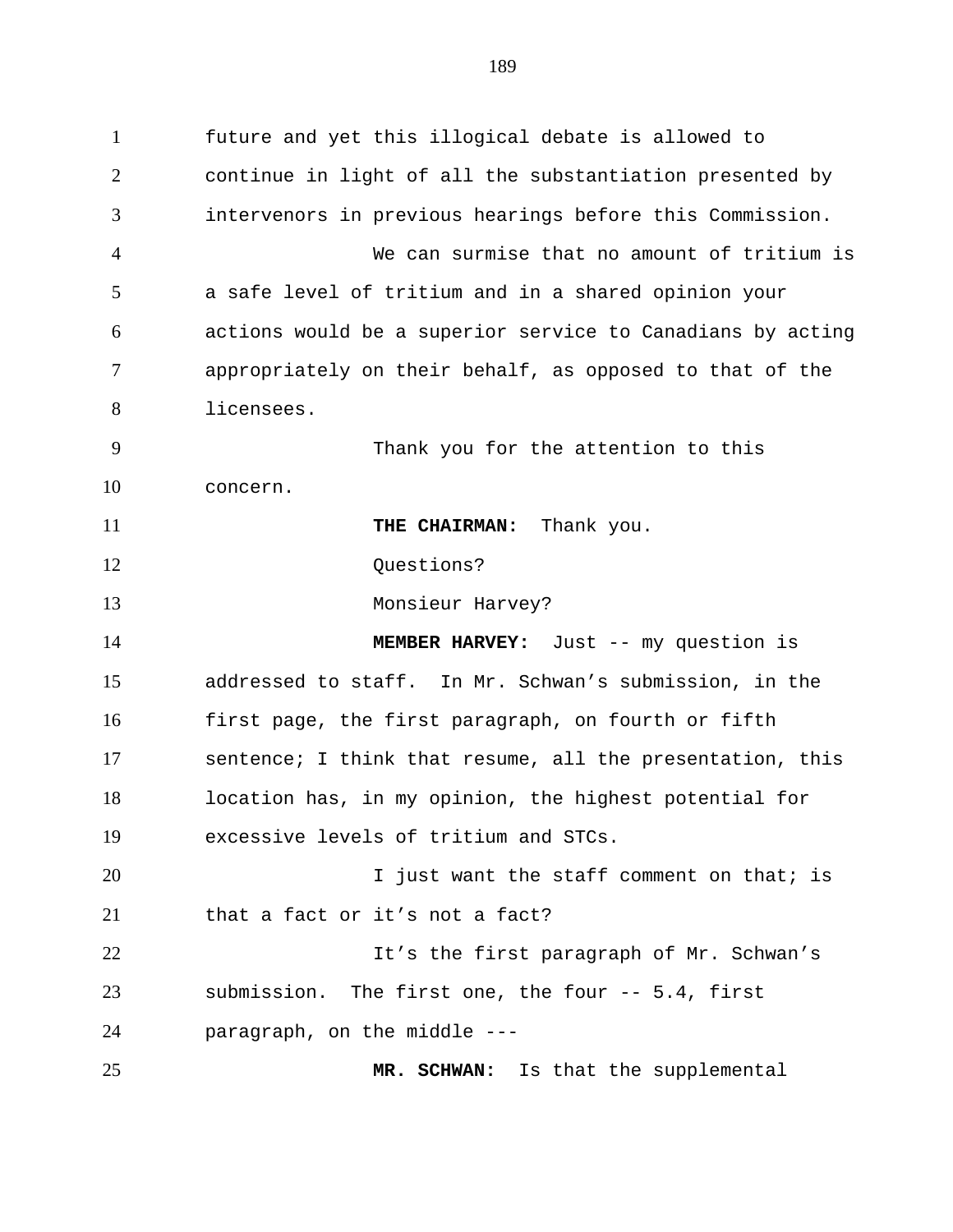information that you're referring to? **MEMBER HARVEY:** No, no, I'm referring to the first --- **THE CHAIRMAN:** April 19 document; right? It's the seventh line. **MEMBER HARVEY:** Just one page or so document, yeah. **MR. SCHWAN:** I'm sorry for the confusion. I don't have that in front of me. **MEMBER HARVEY:** No, but I'm just reading, this location, you mean the site where you work I suppose. **"**Has in my opinion the highest potential for excessive levels of tritium and STCs." So I mean you start from there, so --- **THE CHAIRMAN:** This is the station that you are saying 900 metres down --- **MR. SCHWAN:** That's right, that's Town Line Station and if I could, I'd provide a little background information about Town Line Station. Town Line Station -- and also a little bit of a backgrounder -- SRBT did hold an information session with city employees, based on my request and actions with this pending intervention and they addressed several of my questions.

But the Town Line Station, we came to the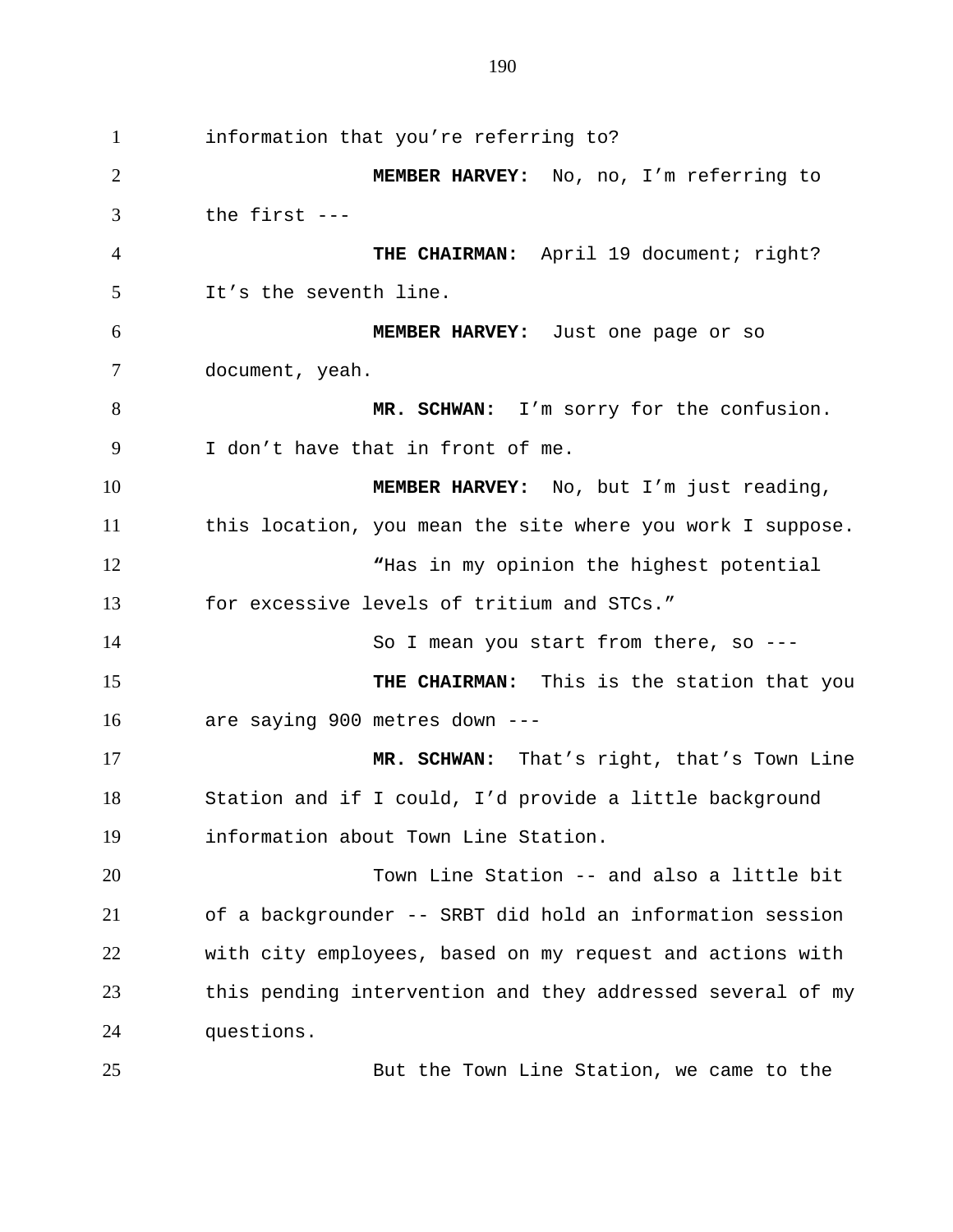conclusion that prior to 2006 there had been no testing whatsoever done on Town Line Station, which in my opinion is quite shocking. It was sampled 10 times in 2000 -- as I mentioned in my report and of those 10 times, those 10 samples were taken during periods of no release.

 So that makes me wonder why where there are employees on a regular basis and a regular basis I mean minimum two employees twice a week for a minimum of an hour a day, why this was not assessed for organically bound tritium. It is a sewer system, if there's going to be organically bound tritium that's where it's going to be evident and just the design of the station itself leads to a potential for inhalation due to the design. It comes through the pipe, the receiving pipe and drops into a wet well which causes a lot of mist.

 So you would routinely be inhaling -- you know -- whatever, we don't know because it's not being monitored, right? So this is a big area of concern and I want to know why it hasn't been addressed.

 **THE CHAIRMAN:** Mr. Levesque, you want to 21 say something about that?

 **MR. LEVESQUE:** Stephane Levesque, for the record.

 First, I must say I'm real disappointed by Mr. Schwan's presentation today as when we had the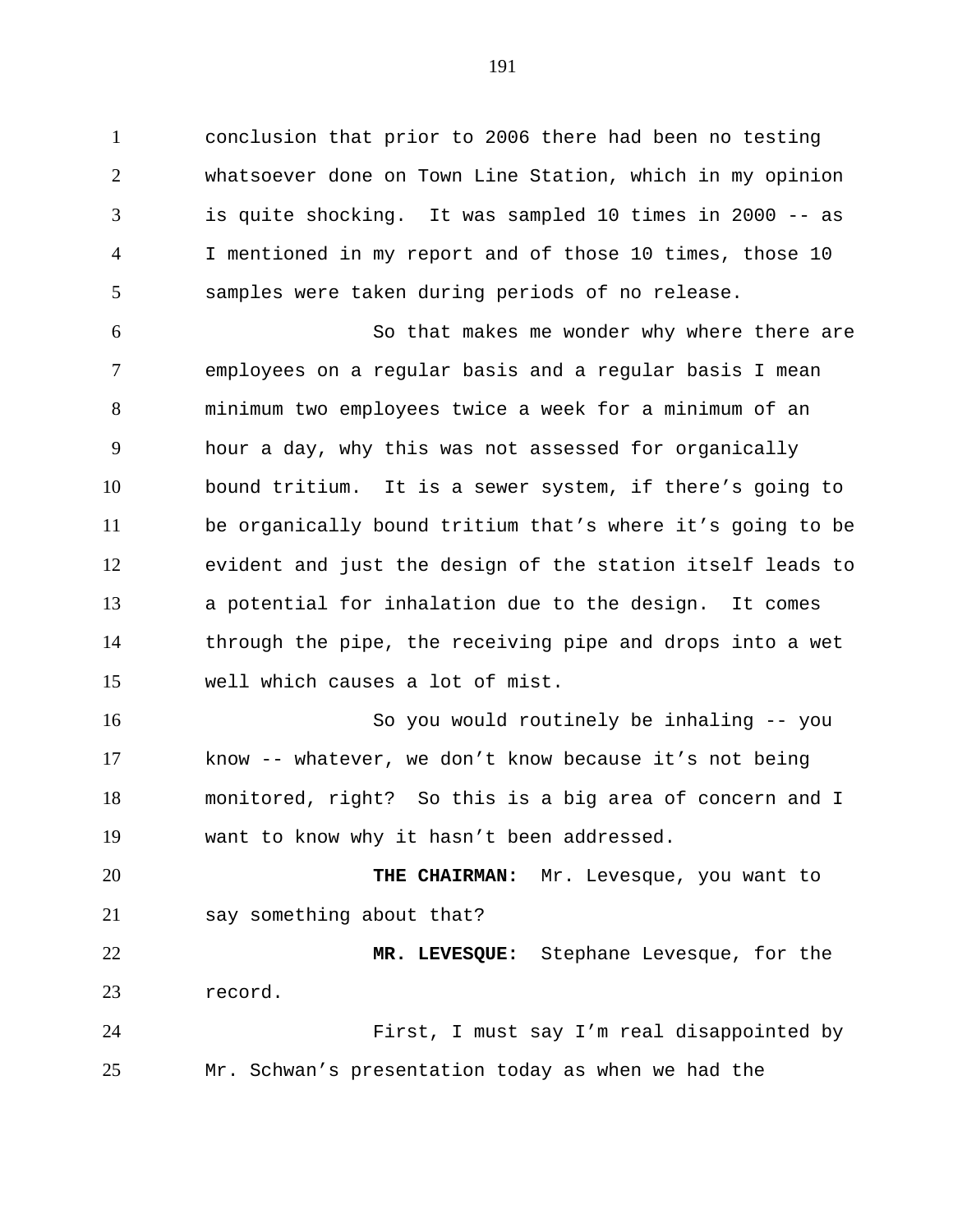information session he shook my hand leaving the presentation, saying that all his concerns were addressed, other than not having been notified by his employer prior to when he found out about the release so I'm disappointed.

 But that being said, in the letter that we've given Mr. Schwan, which we've included in Appendix 5 of our written submission, it states that and it's a very important point I think that has to be highlighted, that on November 15, 2006 that we did a sample which was the highest one to date and that sample showed 282 becquerels per litre.

 Now again through public documents that are available on our website, during that same week we released quite a significant amount of tritium to sewers so it's not true to say that all those numbers were taken when there were not releases. Some numbers were taken when there wass no releases and yes there were some numbers in the Town Line Lift Station and the reason for that is because SRB's not the only contributing factor to 21 tritium in the sewage.

 We have water that's in the Ottawa River being taken into the water treatment plant that has a level ranges between five to ten becquerels per litre depending on what is being monitored that's in the system.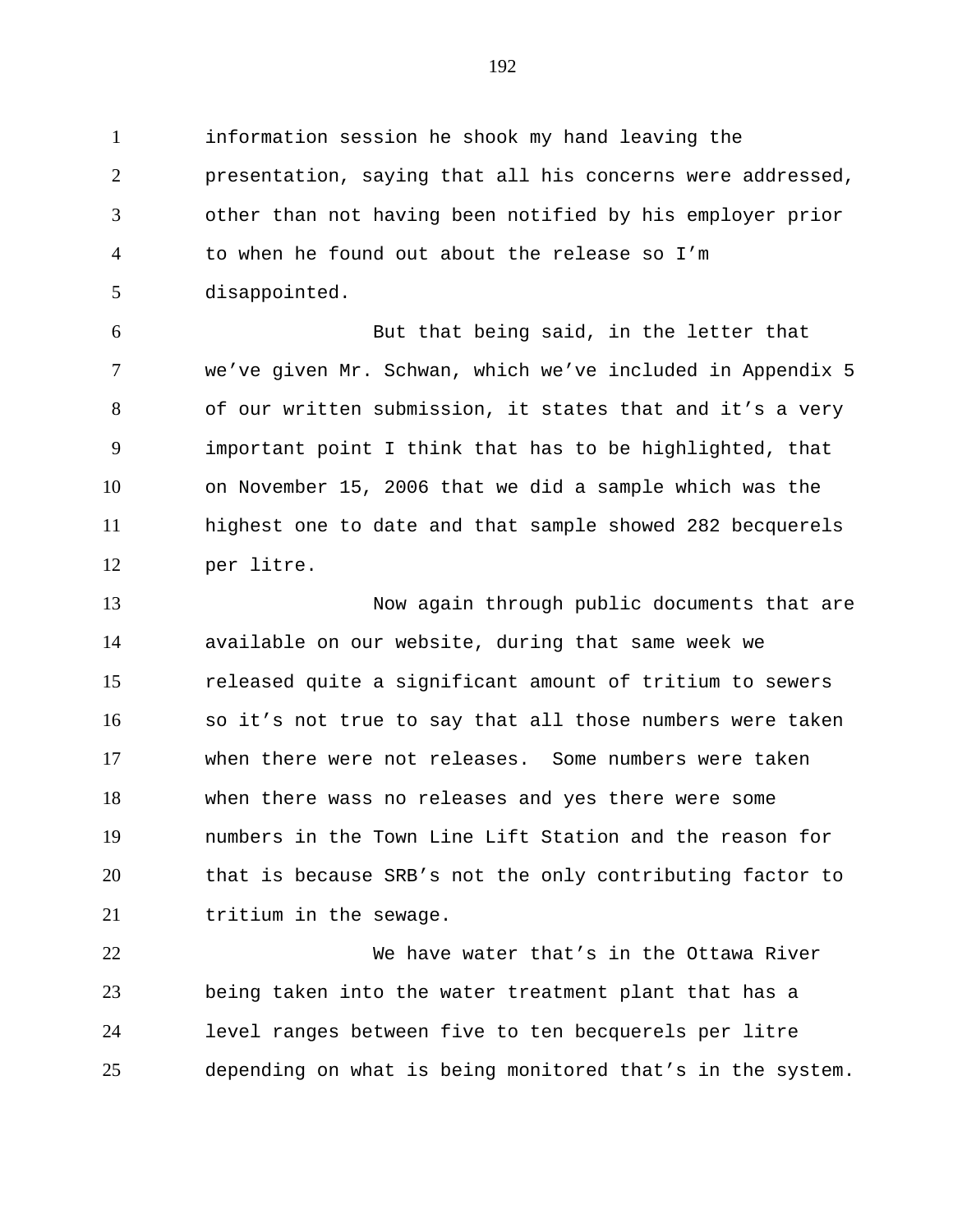We have hundreds of nuclear energy workers that work at SRB and another licensee not very far from us that obviously have body waste, urine and other matter that gets excreted to the sewage.

 Now that's not to be underestimated because it's very often that you could have a nuclear energy worker that has a concentration in urine of 100,000 becquerels per litre. So those are inputs other than what SRB's releasing into the sewer.

 So we're not the only input but that being said, in 2006 as we have made a plan to perhaps increase our releases to sewer, we proactively without urging or direction nor the Ministry of Labour nor CNSC staff -- we proactively undertaken to take measurements at the Town Line Lift Station.

 We've done some of those with our maximum theoretical releases to sewer where we could see exactly what we could get out of Town Line Lift Station and we continued today, every day to have city staff basically take a daily measurement at the Pollution Control Plant, something that we're not required to do, something we're proactively doing and once a week a third party comes and collects those results and gives us an accurate sample results.

Those concentrations at Town Line, the ones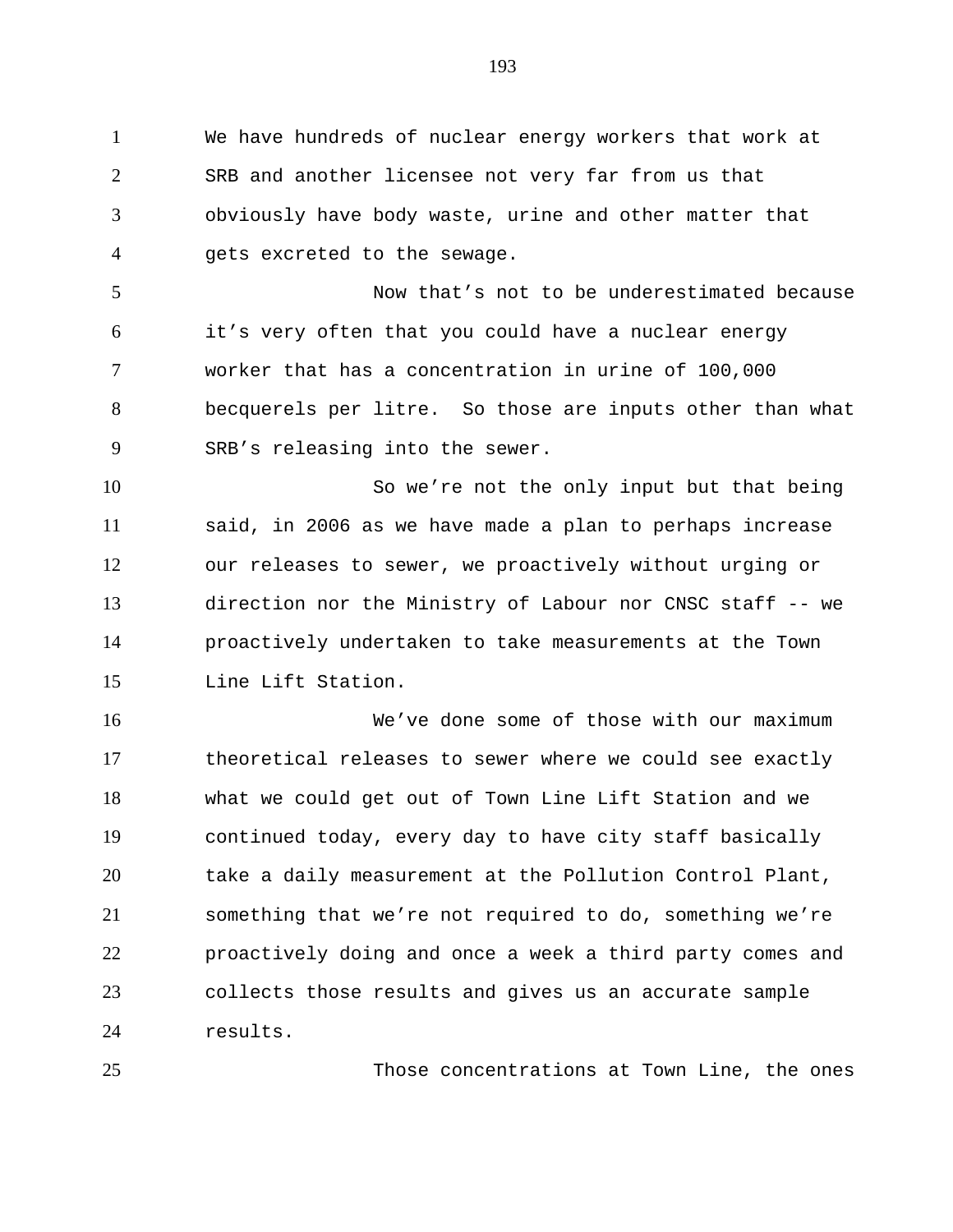that we found in the past, the theoretical ones that we could expect in the future, the ones that we have at the Pollution Control Plant -- even if someone was exposed to air that was saturated to the concentration that's in the sewage, their dose who would be far less than the ten microsievert that's considered an insignificant dose for control of our practice.

 We even did -- and you can see in the -- again in Appendix 5 -- the letter to Mr. Schwan which is exactly the information that we presented to members of the public at the information session.

 We presented two scenarios --one again on page 4 or 5. If an individual was exposed to the air saturated with concentration going all the way up to the drinking water level, which we're far less than that, and the dose you're looking at -- .01 millisieverts -- even if it was at that level which we're not reaching -- right now at 300, which is what it's expected to be at the Town Line Lift Station -- you're looking at doses if somebody works there 2,000 hours a year, .00043 millisievert. We even did calculation if somebody was to consume the sludge at 300 becquerels per litre ---

 **THE CHAIRMAN:** Okay, we get it. We want to have some more questions and answers here ---

**MR. LEVESQUE:** All right.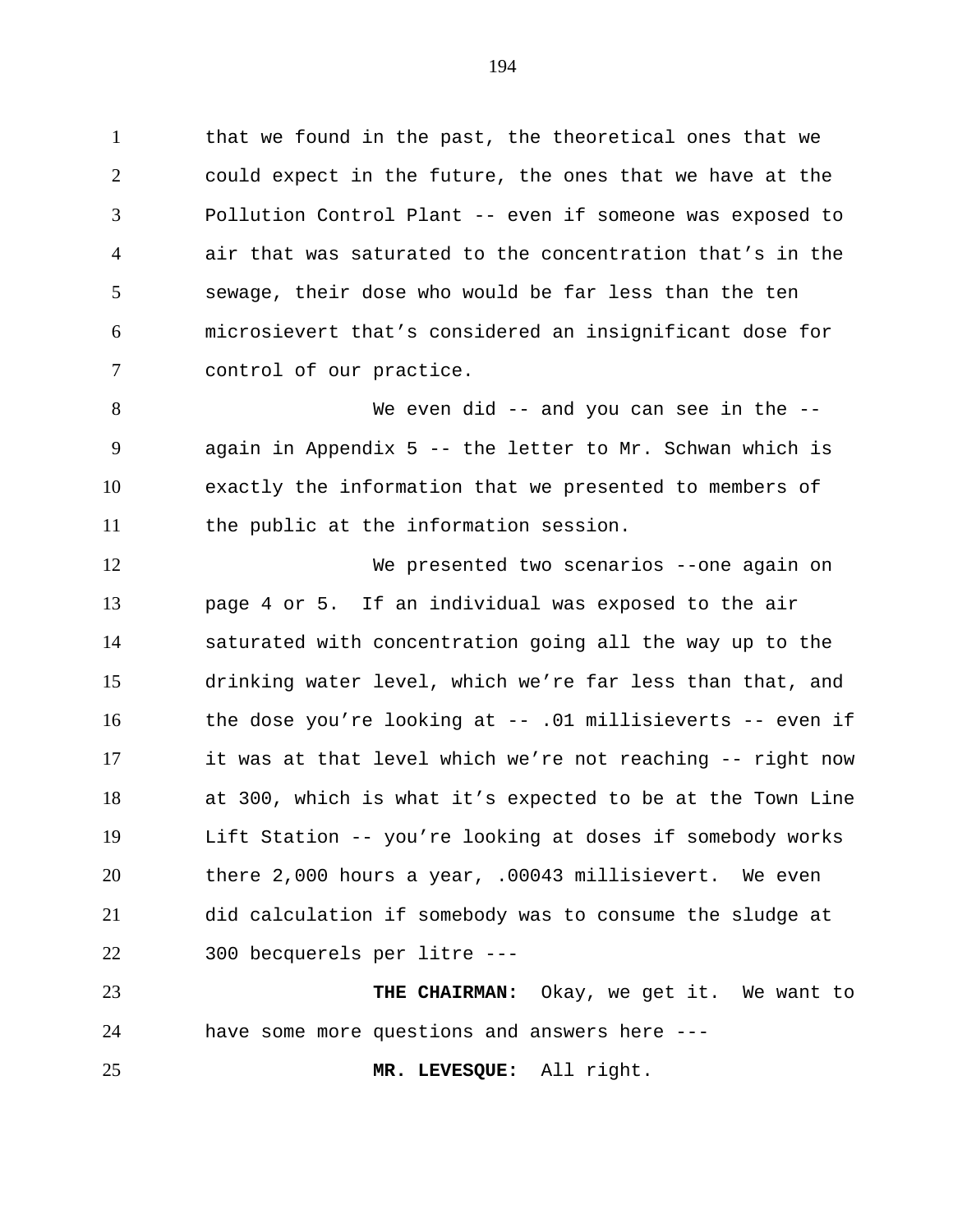**THE CHAIRMAN:** --- so please be short --- **MR. SCHWAN:** Mr. President, if I could respond to that. Those are based on calculations, not actual readings. It's very easy to obtain readings. It's less than a kilometre away. There's never been an engineering assessment done on that line. This should all be duly noted. 8 I think it's important to note as well when

 I shook your hand, Mr. Levesque, it was out of a business courtesy and I'd also like to draw your attention to the 11 letter than you had sent back to me where it states that, "at the highest level measured at the pollution plant to date is 172 becquerels per litre" and yet in this document obtained through the Freedom of Information from the Records Office here from Ann Erdman to Steve Mihok it states that, "the grab sample of solid sludge collected 17 0ctober  $31^{st}$ , 2006 had a reading of 258.44 becquerels per litre. The grab sample collected at an inlet of sewage on 19 November  $15<sup>th</sup>$ , 2006 at the Town Line Bennett Street Pumping Station, 294 becquerels per litre."

 So this information is false and that's why I'm here today.

 **THE CHAIRMAN:** Before we go any further, can somebody clarify for me -- I'm not an expert in sewage treatment in cities, but I know in Ottawa, for example,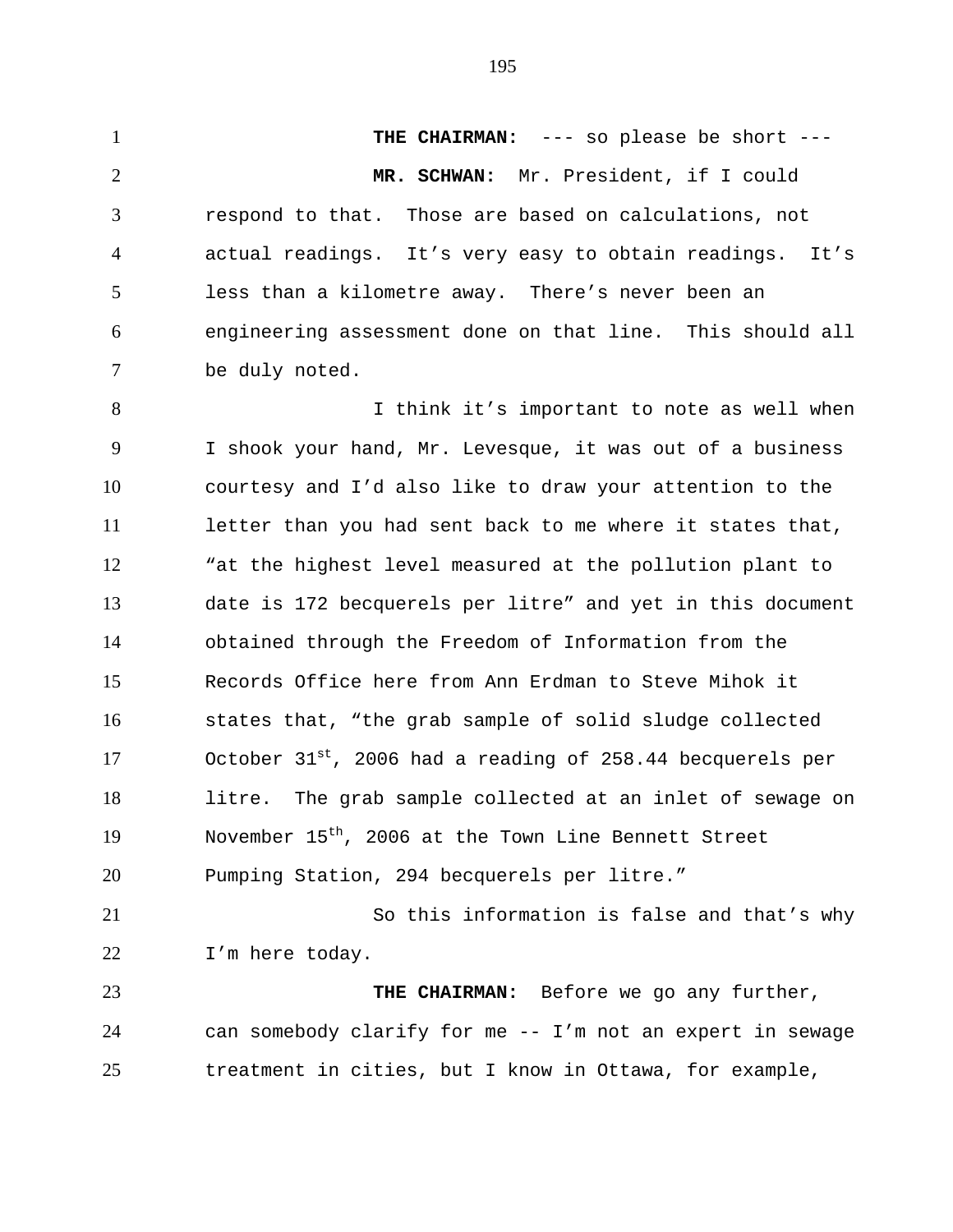the quality assurance/quality control people they measure all kinds of contaminants in the sewage and water processing.

 Who is -- is Pembroke City -- what kind of measurement do they do? Are you suggesting that SRB should test the sewage facilities or is it up to Pembroke City Hall to do that?

 **MR. SCHWAN:** I am suggesting that perhaps a qualified third party could do it and this is up to SRBT and the City of Pembroke to decide between themselves.

 I'm here representing myself as an employee and I believe that the employer is contravention of not providing this information to employees and I think that in some of my supplemental information there is actually a Ministry of Labour appeal that focuses specifically on this. It's in place right now. I actually provided the documents to Mr. Levesque yesterday.

 That being said, typically having been a City of Ottawa employee in the Water Division, a large centre usually takes on its own testing. A city the size of Pembroke, Ontario would usually rely on the best information provided from an engineering assessment which has not been undertaken.

 I would also like to point out that the sampling that was conducted and that is currently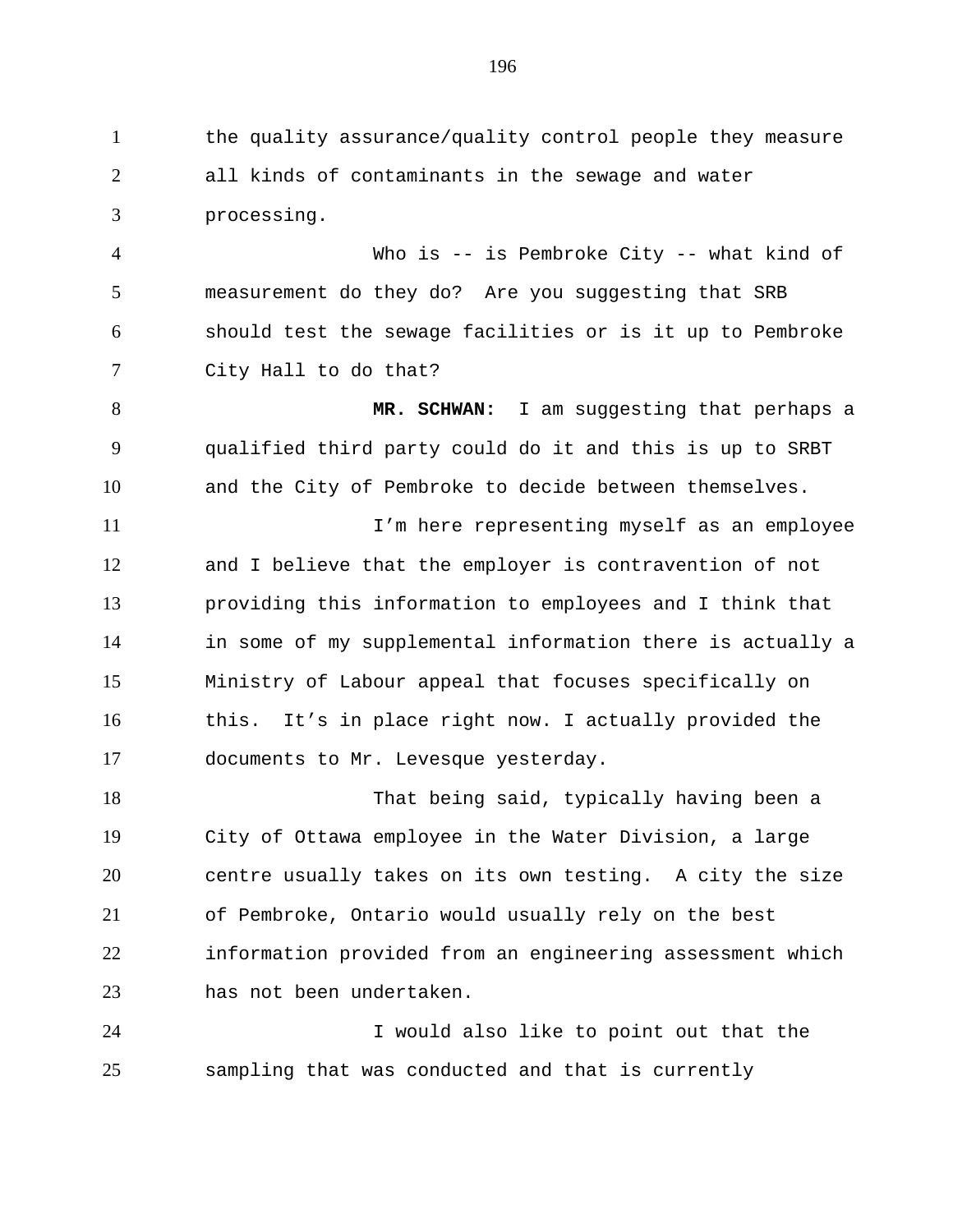conducted at the sewage treatment plant is not sludge water. It is, in fact, effluent that is collected just prior to it entering the river so there is no indication of what residual tritium is left in our station, in our lines. There's never been an assessment. It's shocking. **THE CHAIRMAN:** Dr. Barnes? **MEMBER BARNES:**I'd like to address this a little further. I just -- let me start off by asking Mr. Levesque, in Mr. Schwan's presentation -- let me get the 10 date right -- this is the May the  $11<sup>th</sup>$  letter -- in the middle of the third page unnumbered where it -- the title "Sludge water from pollution control plant plotted against liquid effluent data," et cetera, et cetera. The first sentence in the next paragraph says, "note the extremely high release October 2007, 1,346,000,000 becquerels of tritium were flushed into the sewer." Is that correct, Mr. Levesque? **MR. LEVESQUE:** Stephane Levesque for the record. Which -- if you could repeat again exactly what you're looking at? **MEMBER BARNES:** Yup. Just said it. So this is in Mr. Schwan's presentation dated Tuesday, May 24 the  $11^{th}$ , it's the third --- CMD H5-4A -- third page ---

**MR. LEVESQUE:** Yes.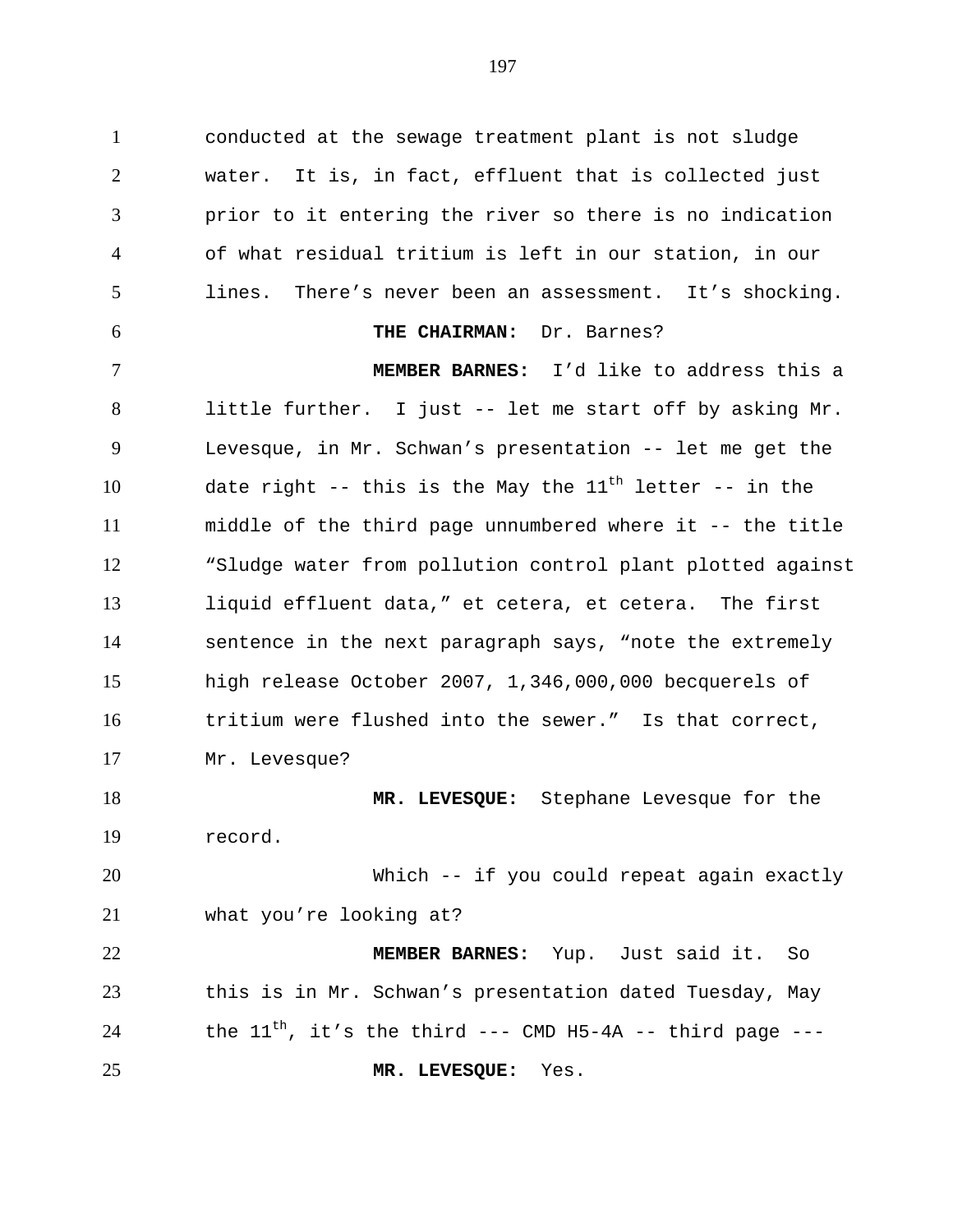**MEMBER BARNES:** --- middle of the page just below the italicized bolded title there. It says, "note the extremely high release October 2007, the 1,346,000,000 becquerels of tritium flushed into the sewer." First sentence of that paragraph right in the middle of the page with --- **MR. LEVESQUE:** Yes, I found it. **MEMBER BARNES:** So is that correct? **MR. LEVESQUE:** That's not per litre. That's the total loading that's in becquerels. **MEMBER BARNES:** And is that during a period where there was essentially no production? October 2007? **MR. LEVESQUE:** Yes, it was in a period of production though. **MEMBER BARNES:** Why would you have that amount of tritium flushed into the sewer in October 2007? **MR. LEVESQUE:** The water that we get and we release sewer isn't necessarily affiliated directly with production. It would be from cleaning of surfaces within the facility, cleaning of parts. We were also handling tritium tubes at the time they were purchasing from another source and our own tritium tubes. So it's mostly related to those practices and not directly production or 24 releases through the stack.

**MEMBER BARNES:** So would you agree that the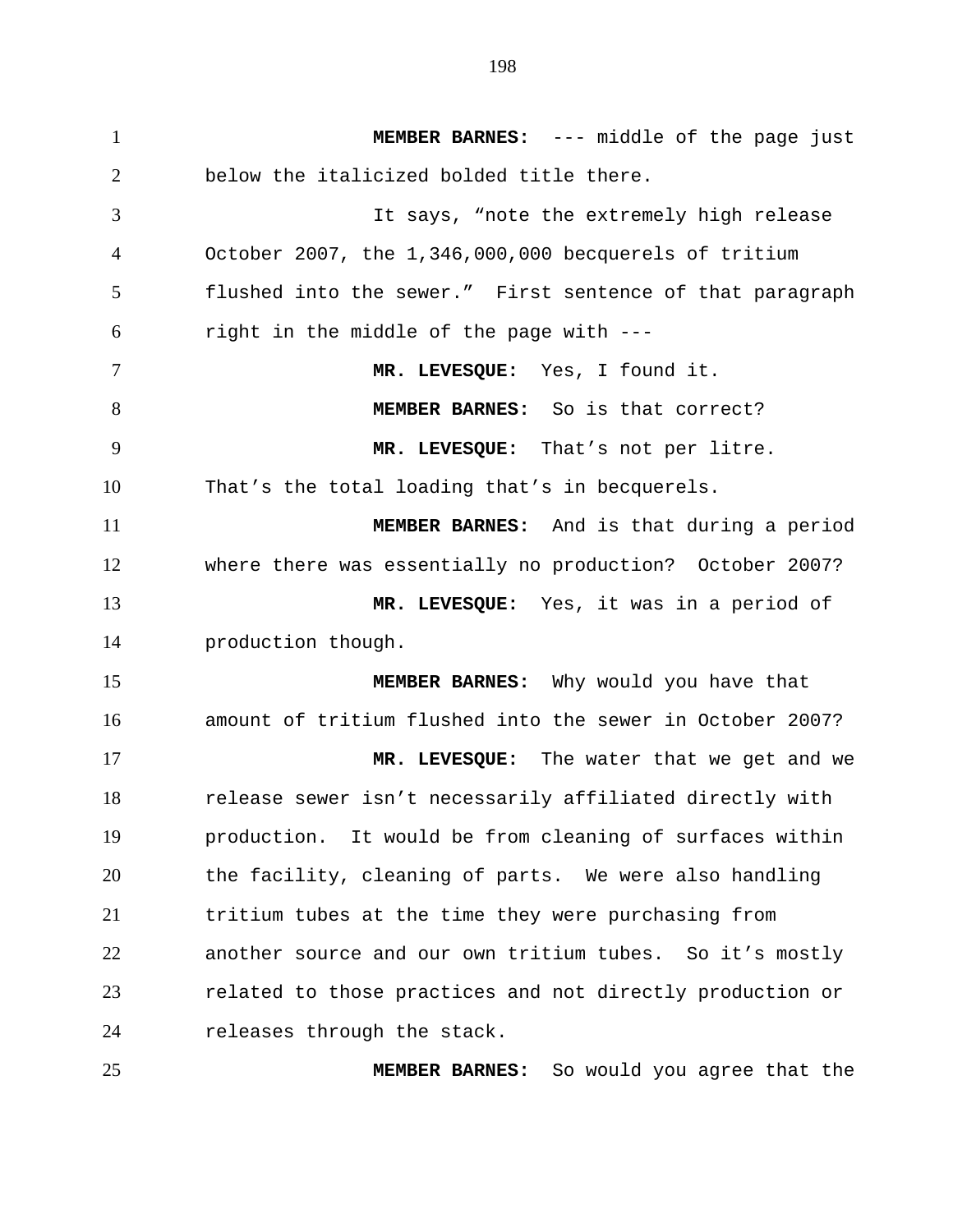contribution of a nuclear worker that you mentioned the waste -- personal waste -- I guess from a nuclear worker would be extremely small compared to this amount that you're contributing? **MR. LEVESQUE:** Please repeat that question, please? Pardon me? **MEMBER BARNES:** You pointed out that you weren't the only contributor of -- potentially of tritium so and you said that there are nuclear workers assuming from AECL that contribute urine into the system and you quoted a number -- I thinking of a 100,000. **Is that amount relatively insignificant**  compared to the figure that is reported here that you say your company is contributing? **MR. LEVESQUE:** Stephane Levesque, for the record. **I** wouldn't say that, because if you look at 100,000 becquerels per litre, times excretion of 1.2 litres a day, times hundreds of nuclear workers being released every day into the sewer, I wouldn't say that it's an insignificant part, no. It's a contributing factor. Ours is -- obviously I agree -- the largest contributing factor, but there's also a contributing factor that's not to be underestimated by the others.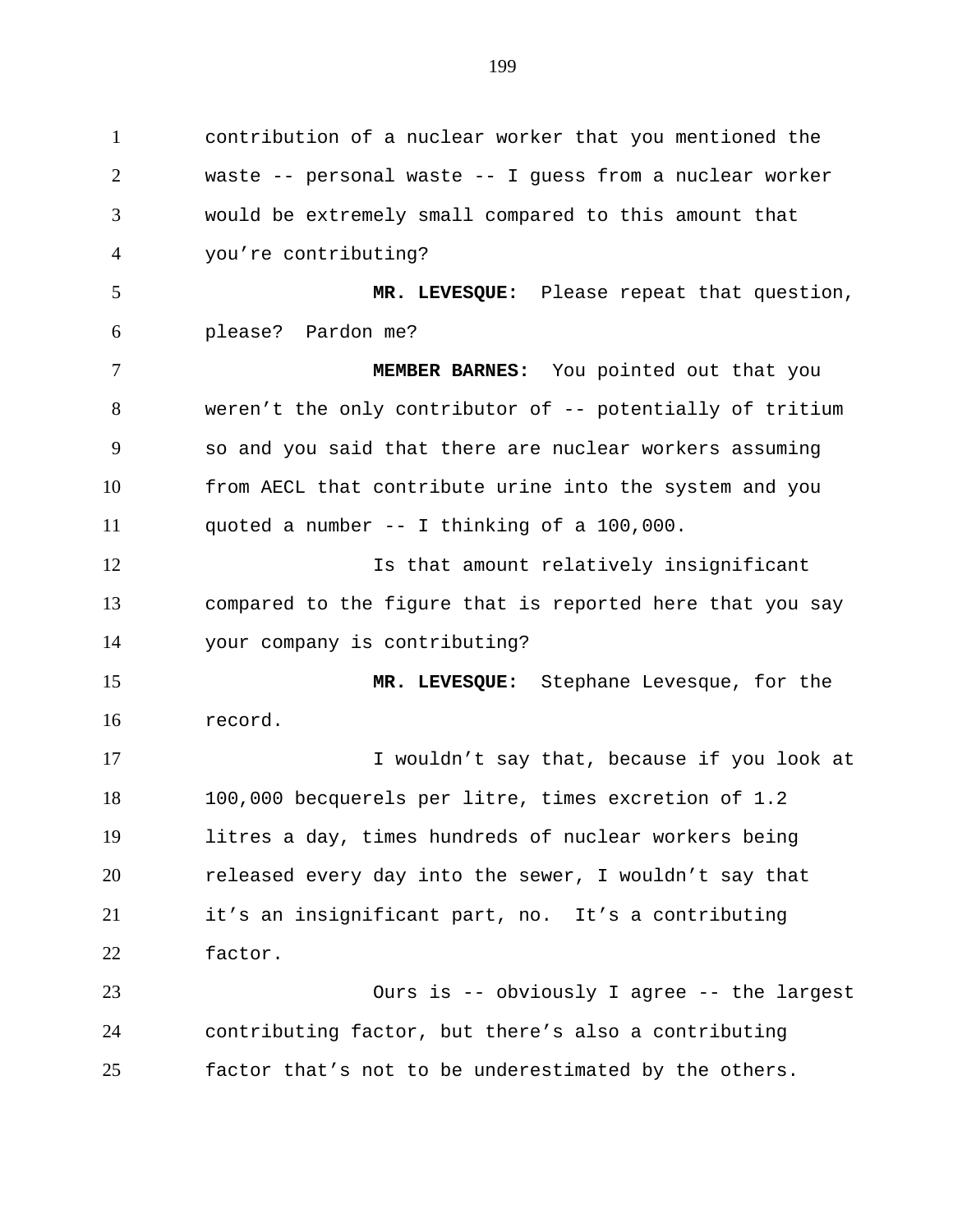**MEMBER BARNES:** So if this was -- say for argument -- October 2009 when you were in full production, what kind of number would you expect to have contributed into the sewer in October 2009 compared to this number? You can give it as a percent increase. **MR. LEVESQUE:** Stephane Levesque, for the record. We've adopted something new now as a result of our environmental management system. We've been establishing targets where we have a maximum daily release. So per week the maximum release that's pretty well possible now would be 1.3 GBqs per day. So it would be -- 1.5 GBqs in a week would be the maximum. If you look at 2009 numbers which I'm looking at now, they average a week 1.1-1.4 BBqs. **MEMBER BARNES:** It seems to me when we wrestle with all these numbers and a number of the intervenors have likewise struggled with the numbers -- and watch a health hazard -- I would ask staff in this case because part of the licensing documents refers to a monitoring program. So the question to staff, would there be any problem in extending the monitoring program to have a requirement to include the Town Line Lift Station as

part of the ongoing monitoring program?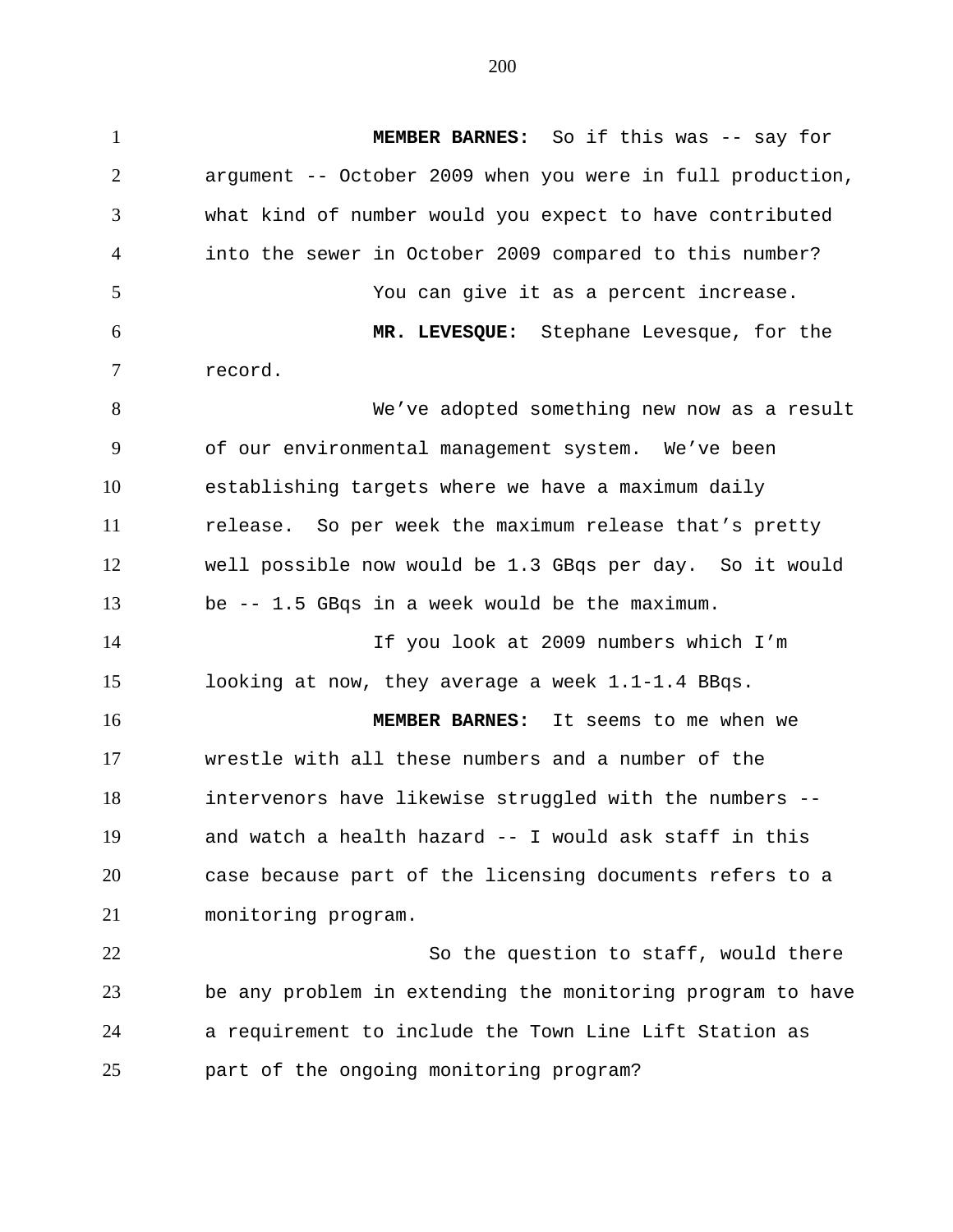Maybe I should put it to Mr. Levesque first and say would that be a problem for SRBT to include that as part of the monitoring program?

 **MR. LEVESQUE:** Stephane Levesque, for the record.

 When we originally initiated the sampling in 2006, we didn't do this on our own. We obviously had discussions with the City of Pembroke, Utilities Department and they had told me at the time that they frequented the bushes opposite to what Mr. Schwan is saying. I'm just reporting the information I was given, that the Town Line Lift station wasn't occupied or used often by city employees and it would actually be not really administratively easy to have somebody meet a third party there to get the sample taken. So we had agreed on taking a number of samples, seeing what those samples would be under the worst case conditions, and then if they were good, to go on from there, just to sample the pollution control plant.

 So that could be something we could entertain with the city to arrange such sampling if that would be something that they would be looking at.

 But from what I understand now, I have a letter, I think, in Appendix 42 of my intervention where I'm told that other than Mr. Schwan, I will see that city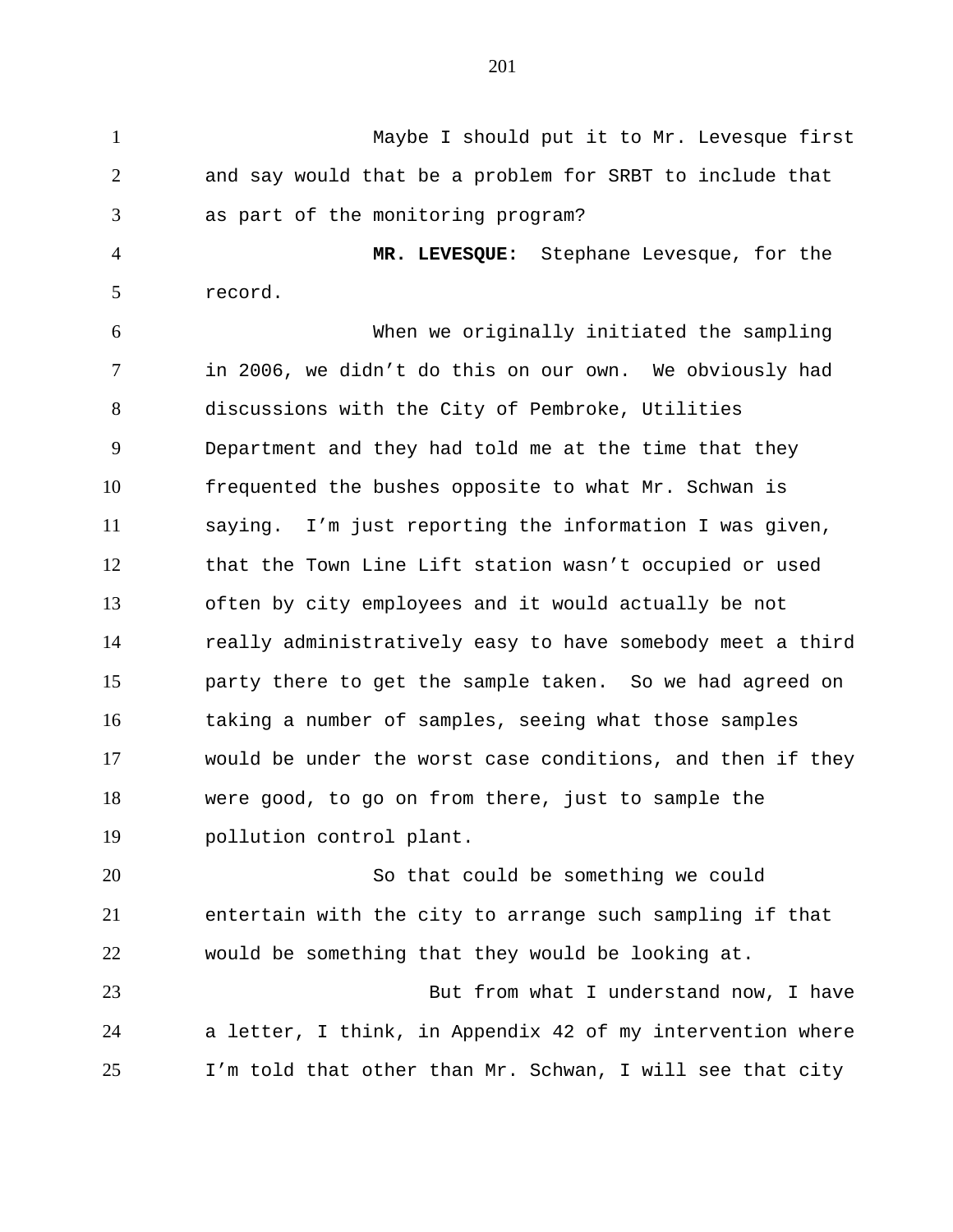staff are satisfied with the answers they were given and what's happening including the city and including the Ministry of Labour. But I'm willing always to look at something to make somebody feel comfortable. **THE CHAIRMAN:** Can I -- but I can pursue this further. 8 We just heard that Ottawa City practices are different than Pembroke City practices. Because we have a nuclear facility here, should Pembroke City have sampling, a periodic sample process somehow that you jointly agree to do? If it's common practice in large cities, why wouldn't it be a practice in Pembroke? **MR. LEVESQUE:** Stephane Levesque, for the record. You've go to understand from our perspective, we met with the City of Pembroke, Utilities Department. We met with the CEO for the city. I have a letter that's in Appendix 42. The Ministry of Labour has been involved and both parties say that no further samplings are required and they're not really entertaining doing any additional sampling anywhere else. So that would have something that we would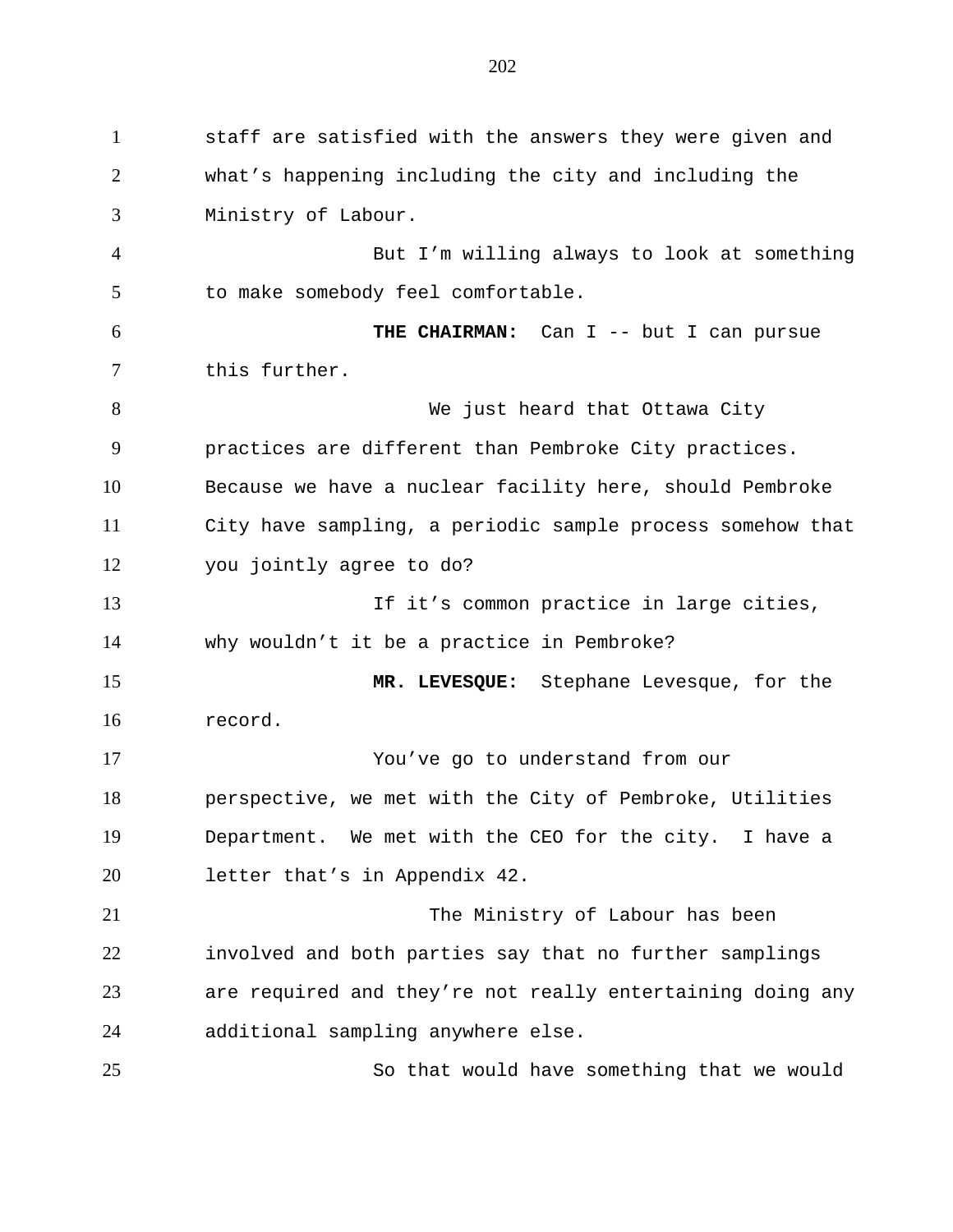do on our own, I guess, without them requiring it or asking for it. So I guess we'd have to be in communication with them. But we were working with them. Mr. Schwan has a different opinion, disagrees with his employer and with the Ministry of Labour. I am sure this issue is not over and we'll have to come to a resolution some time in the future. **MR. SCHWAN:** If I might, this is currently, like I stated, being appealed with the Ministry of Labour. They failed to address the issue and I think that's recognizable in the supplemental information. I'd also like to point out that the information that was given to Mr. Levesque from Utilities was provided to him by a supervisor and not a board certified engineer, which should be the case. 17 As far as the testing goes, there probably is legislation coming down for waste similar to our water regulations that we follow now. So I don't know. I've had discussions. Obviously, it's not going very good on my end, because I'm here today. But my employer and SRB, I think, have an obligation to protect the employee and to do the necessary engineering assessments and to test where 25 they haven't tested.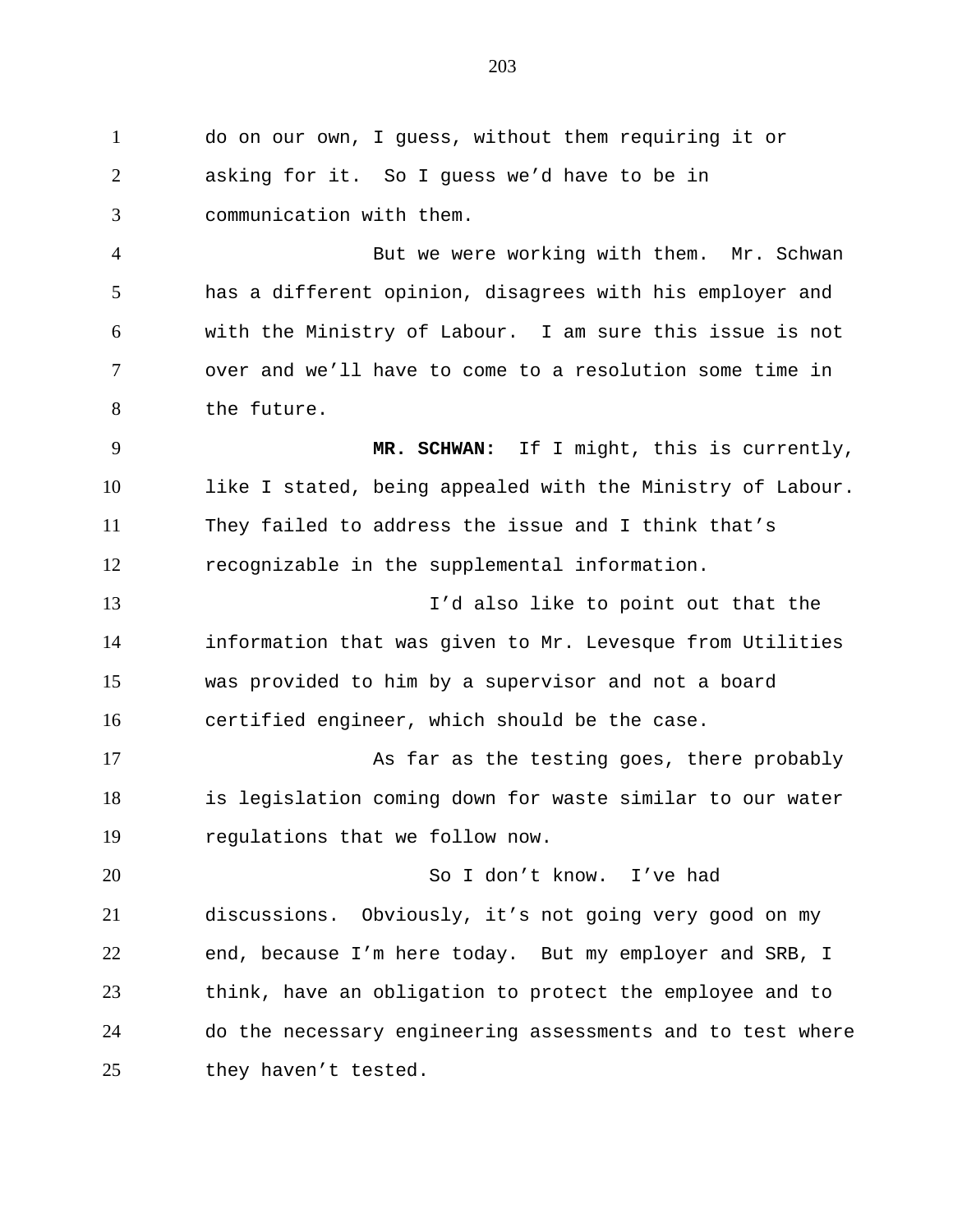We're not even taking into consideration the contractors that work at Town Line Station that routinely remove sludge, bring them down to Ottawa here, and deposit them, and have no idea that the actual sludge has tritium in it because there's no reporting of it. So once again, it's another pathway for exposure and I think it needs to be addressed in a grand sense. I think that staff has neglected their obligation and therefore they should look into it with a little more vigour. **THE CHAIRMAN:** Want to continue? **MEMBER BARNES:** I'd just ask staff if they have any comment about -- in looking at the overall monitoring going forward, particularly since you're recommending a five-year program and now that the facility has ramped back up, would this be appropriate to have the Town Line Lift Station as part of the monitoring program? **MR. ELDER:** I'll just -- we did discuss this more this morning and what the basis of the monitoring program is and what the intent was and also how that -- the limit for the sewer was reached. There's a point in it that it was just based on sort of -- suggesting it was based on convenient -- as we said at the morning, we started from the IAEA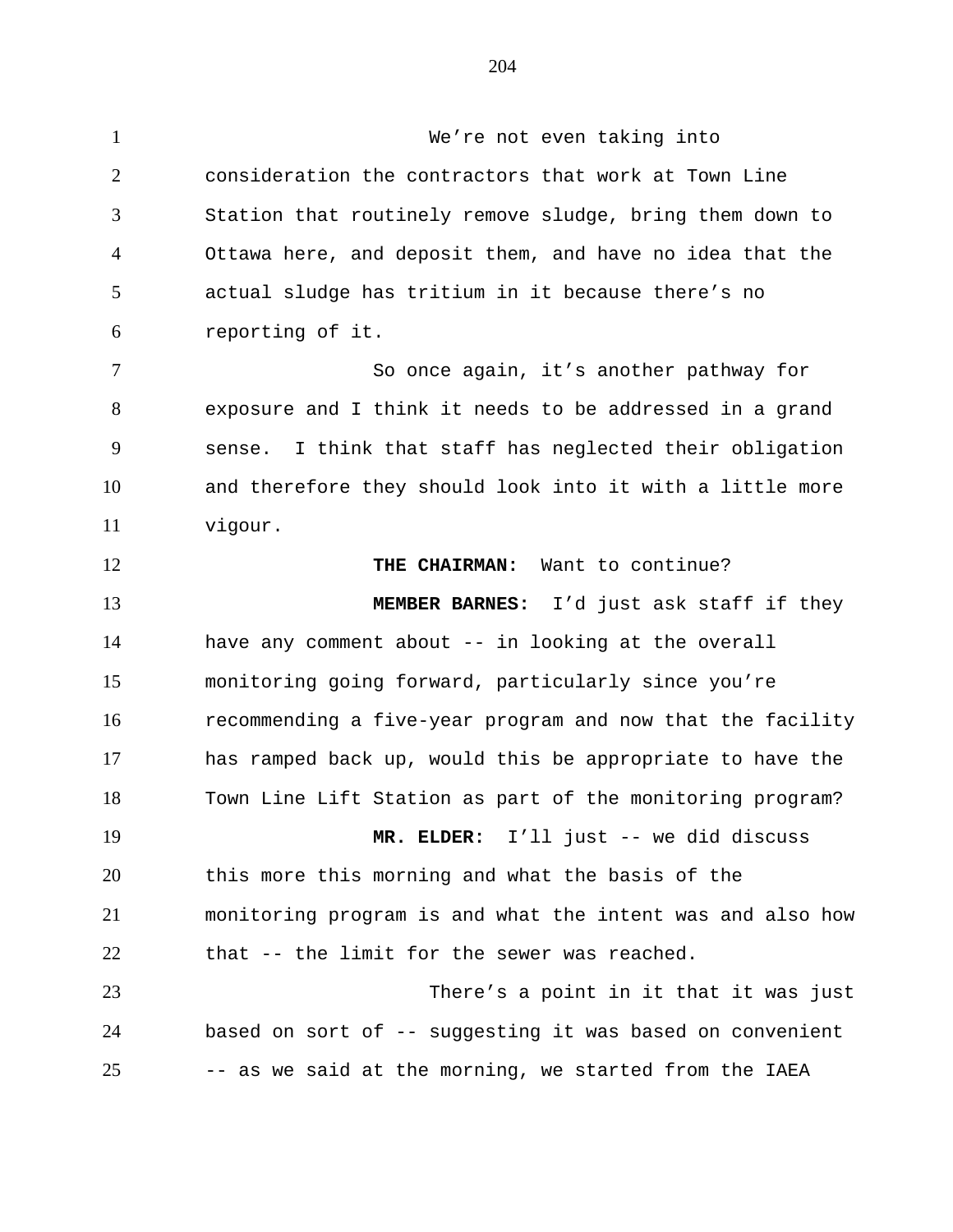clearance level and worked downwards so it's a performance-based standard. Safety is assured at 1,000. We've pushed that down to 200 because we believe they can achieve that. That's a performance-based standard so it's not arbitrarily based. You start from a scientifically base, "This is safe but you should go by ALARA and put it down to something where it's a performance base you can live with". But I'll ask Dr. Mihok to go into a bit more detail about the monitoring of the sewer and potential doses that a worker could get from these types of facilities. **DR. MIHOK:** Steve Mihok. 15 I'll address mainly the environmental side, and if you have questions on the health protection issues it's better if someone from Radiation Protection such as Bert Theriault answers. But essentially, you know, we haven't neglected this. I mean, we do rely on guidance from IAEA and so on for the big picture. But as far back as 2007 at a previous hearing, I did a fair bit of work on this and also Bert Theriault was involved in some of the consequences to look at the specific situation in Pembroke.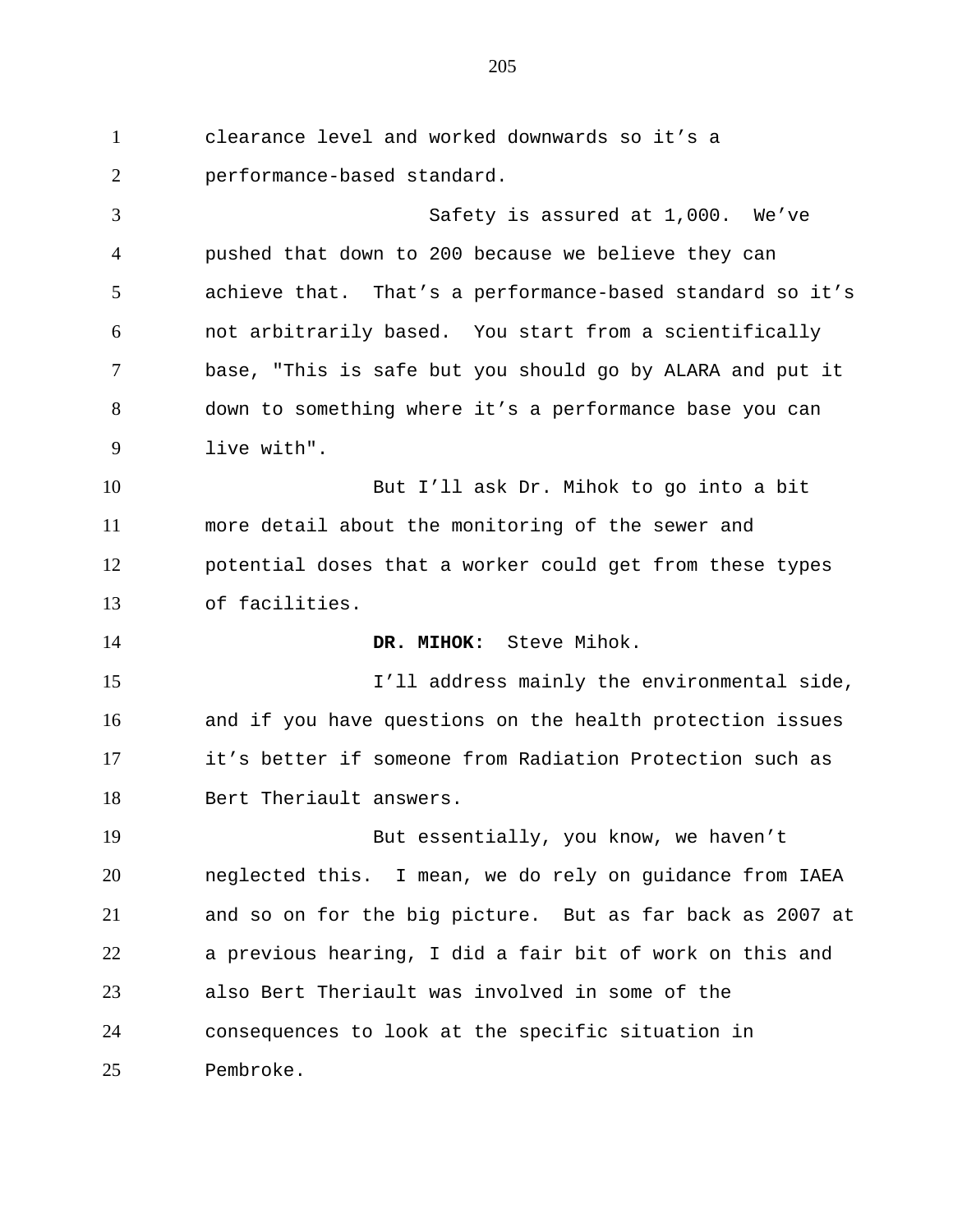So I discussed the way the sewer system worked with the general manager there, David Atkinson. I did a few spreadsheets looking at worst case scenarios of dumping an entire tank of the maximum allowable amount into the sewer relative to the flow rates at 320 Boundary Road and relative to the flow rates that are consolidated at the sewage plant, and did again that kind of sort of scientific exercise of "what if" someone went in to an area very close to where the tritium was being dumped, what the levels would be.

 And that "what if" scenario didn't raise any alarm bells. So it seemed quite reasonable to have a routine monitoring program at the end point of the sewage system given that a worst case sort of analysis did not seem to raise any issues of health protection for workers underground.

17 And that's basically where it ended about three or so years ago, and most of the work that has gone on since then has not really changed, at least my view of the risks involved; in that the sewage system readings are taken very frequently and tend to be on the order of about 100 or about -- a little bit more, 150 becquerels per litre at the end point.

 And that seems to fit in fairly well with, like I say, these sorts of back of the envelope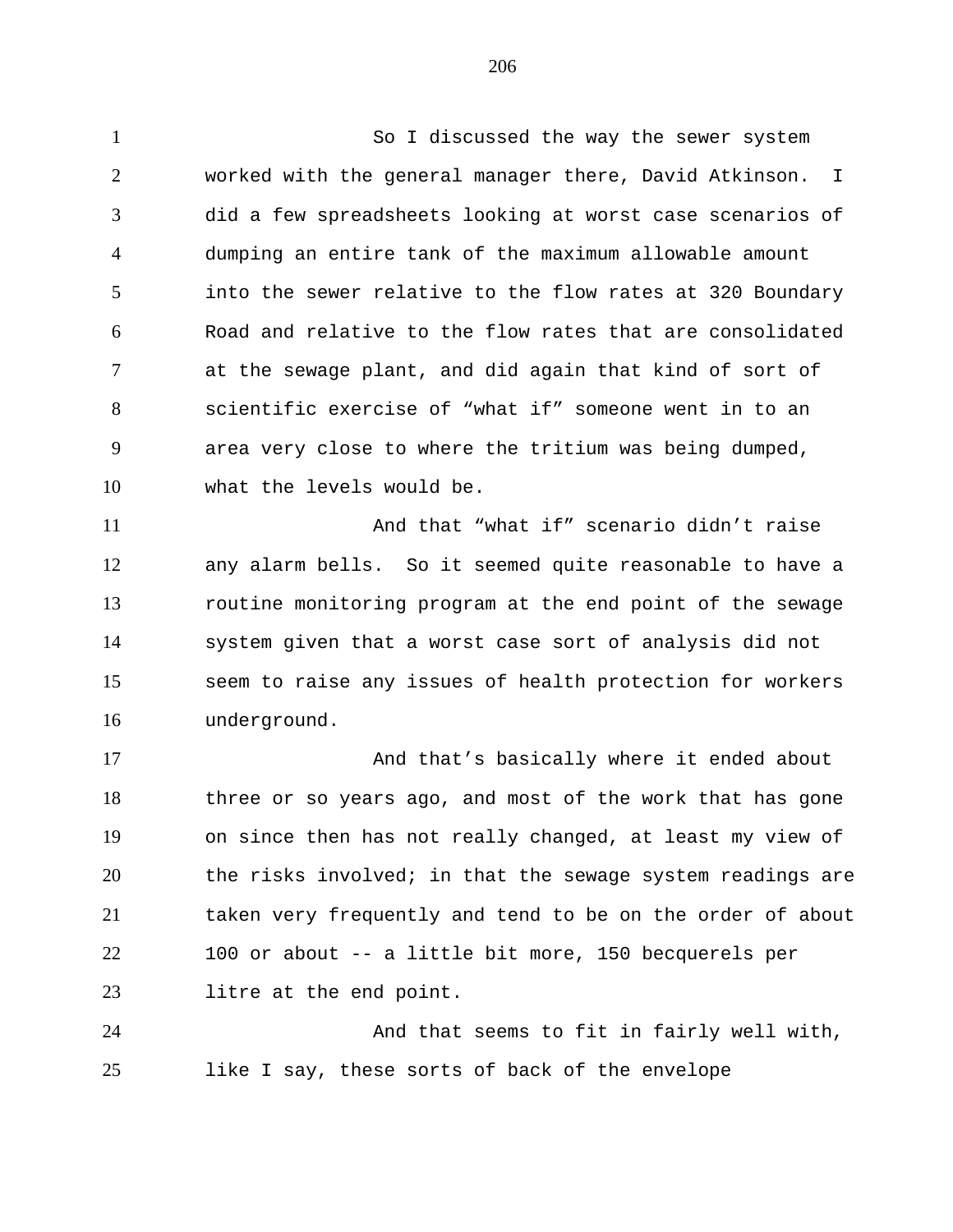dumped the tritium into the sewer. And so you can just back-calculate as far as you want to any point in the sewer system, but none of those numbers raise alarm bells. **MR. ELDER:** We've also looked at the dose consequences there, so I'll ask Bert Theriault to speak to that. **MR. THERIAULT:** Thank you. In terms of doses, the number here of 232

spreadsheet calculations of what would happen if you

 becquerels per litre, so that's tritium in water, we looked at assuming someone exposed ---

**THE CHAIRMAN:** Can you speak up, please? **MR. THERIAULT:** Sorry. Someone exposed through inhaling the tritium in water, assuming an equilibrium between the water and the tritium in water and tritium in moisture in air, assuming no ventilation, exposure eight hours a day, five days a week, 50 weeks per year, taking into account saturation intake by absorption through the skin as well, it was -- we were seeing doses of the order of 0.0004 millisieverts per year, so very small. **MR. SCHWAN:** If I might?

 You have an obligation to base your findings on facts, not assumptions. So your explanation did little to make myself or any of the other intervenors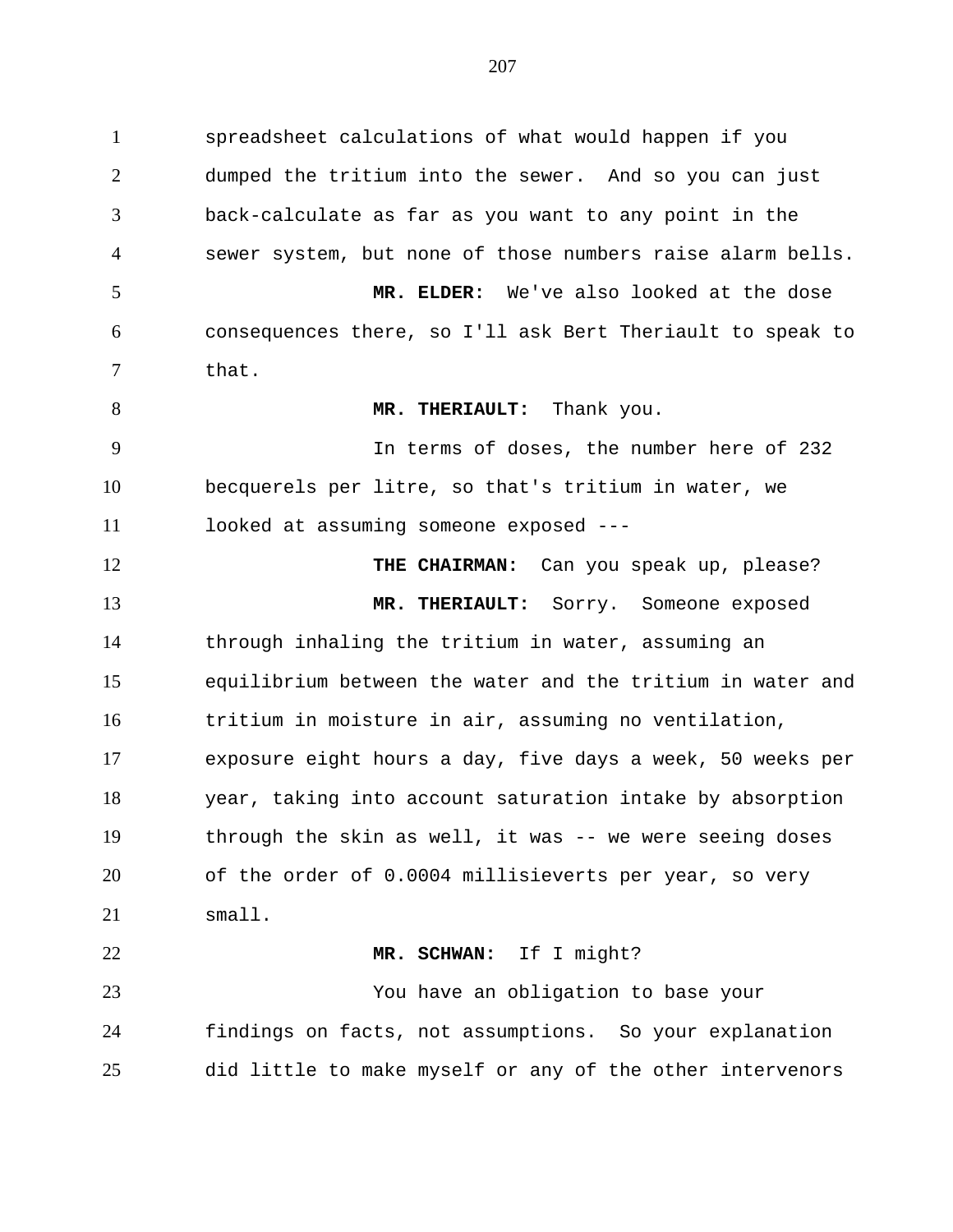more comfortable about it.

| $\overline{2}$ | The fact still remains, there has been no                   |
|----------------|-------------------------------------------------------------|
| 3              | engineering assessment. If we want to start at a starting   |
| $\overline{4}$ | point, that might be a good place to start right there;     |
| 5              | analyze it, have a professional engineer, board-certified,  |
| 6              | come in; calculate capacity, calculate volumes, start from  |
| 7              | there. Test the employees. I'll stand up to the plate.      |
| 8              | Test me. Thank you.                                         |
| 9              | THE CHAIRMAN: Anything else? Thank you                      |
| 10             | very much.                                                  |
| 11             | We'll move to the next submission, which is                 |
| 12             | an oral presentation by The First Six Years as outlined in  |
| 13             | H5.7. Ms Kelly O'Grady will make the presentation.          |
| 14             |                                                             |
| 15             | $10-H5.7 / 10-H5.7A$                                        |
| 16             | Oral Presentation by                                        |
| 17             | The First Six Years                                         |
| 18             |                                                             |
| 19             | Mr. President, Members of the<br>MS. O'GRADY:               |
| 20             | Commission, I wanted to ask permission just to take a       |
| 21             | couple of minutes to address the remarks that Mr. Levesque  |
| 22             | They were personal remarks he made about me and my<br>made. |
|                |                                                             |
| 23             | reputation and because it's on the public record, I hope    |
| 24             | you'll allow me the opportunity to respond to these         |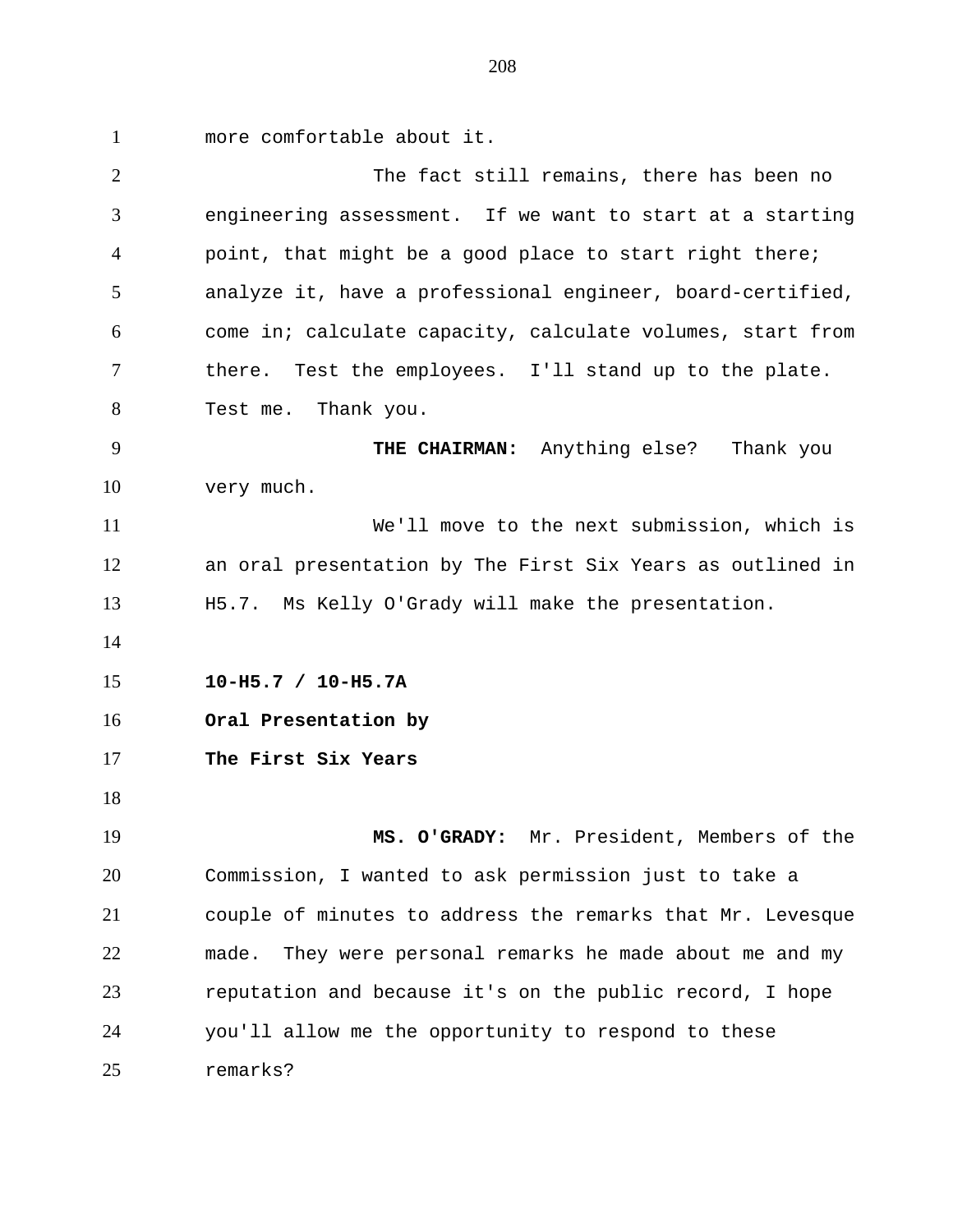**THE CHAIRMAN:** Go ahead. You've got 10 minutes. **MS. O'GRADY:** I have 10 minutes? You're not going to allow me extra minutes? **THE CHAIRMAN:** Well, 11 minutes then. **MS. O'GRADY:** Really, I think I need at least another three on top of my 10. It was a personal attack and I would like to respond to that. The fact that we misrepresented information about SRB to the public isn't true. The information we gave to the public was a copy of the letter I sent to the editor of The Pembroke Observer. That's what we gave and SRB didn't respond to our letter to the paper at all. 14 And the other, that we had advised people not to contact SRB. We told people that if they wanted garden produced monitor or well waters or pool water samples to be collected, that they should contact us and then we would contact SRB, because we weren't clear at the time whether or not SRB had the intention to keep on with third-party monitoring. It wasn't clear. And we're still really not clear how they intend to do the third-party monitoring and we haven't really gotten a detailed response to that.

 The other things I'd like to mention are there has been a considerable reference to residential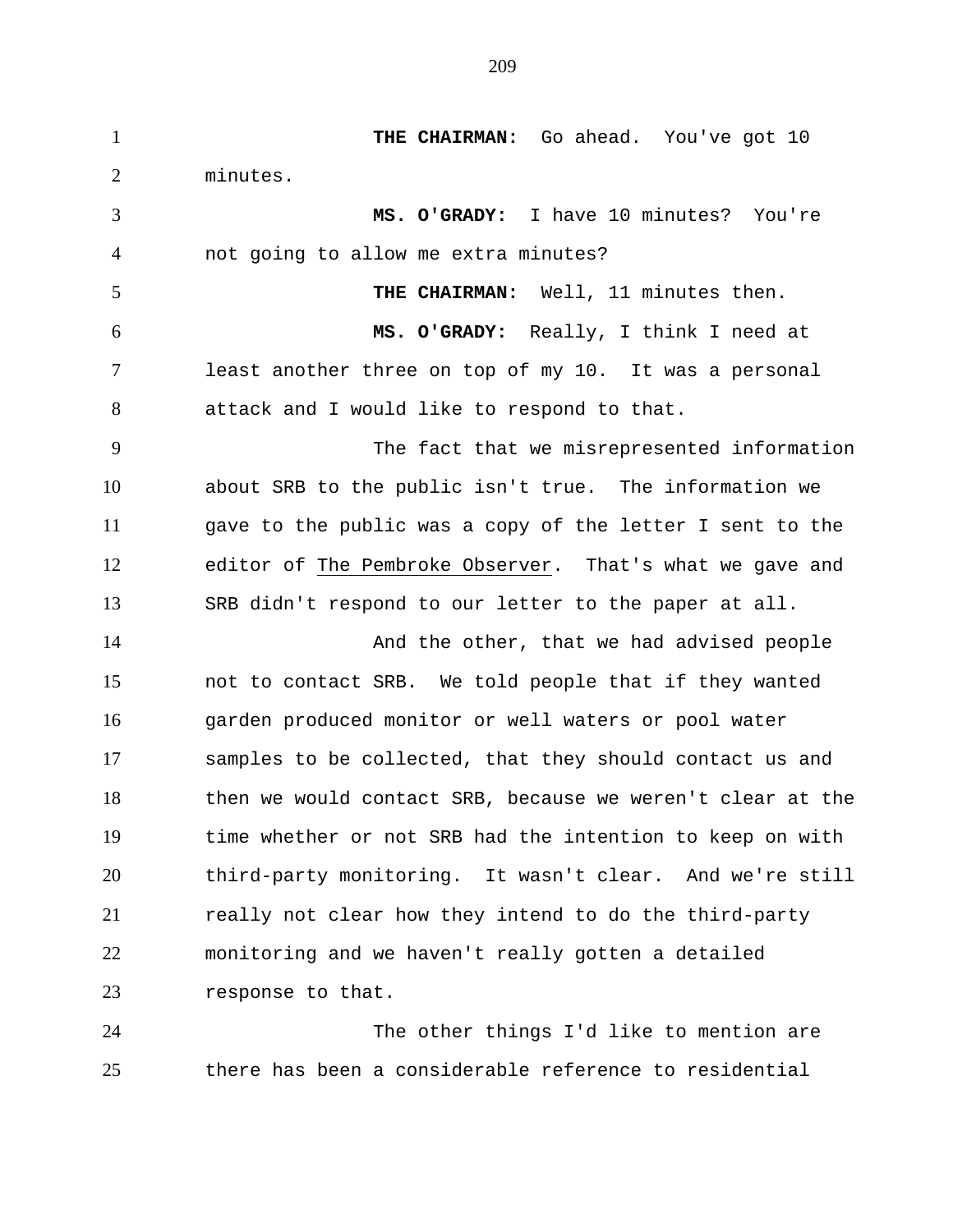wells not being used for drinking water consumption, and 2 that's simply not true.

Mr. Yuill who is not here today, he's too ill, he really sends his regrets that he wasn't here, he feels strongly about this issue -- does consume from his well water, as did his spouse, Mary. They use it to irrigate their garden.

Also, Mr. and Mrs. Peever (phonetic) and there is a number of other wells I have -- I wrote them down. Sorry. The Boundary Road business well -- used to consume their drinking water. They used to make coffee every morning from their contaminated well and now SRB supplies them with bottled drinking water. They still use 14 the truck wash to wash their vehicles.

There is another business on Boundary Road. They bring in their own bottled water now because of the well contamination. There is two other homes on Boundary Road that continue to use their drinking water from their well. They don't have any other source of water; and the other two homes that are located on Mud Lake Road as well.

And Mr. Levesque made a reference to us doing a walkabout of the neighbourhood. Well, that walkabout was actually a good thing because we identified two residential wells that SRB hadn't been monitoring previous to that and we contacted Mr. Levesque to do well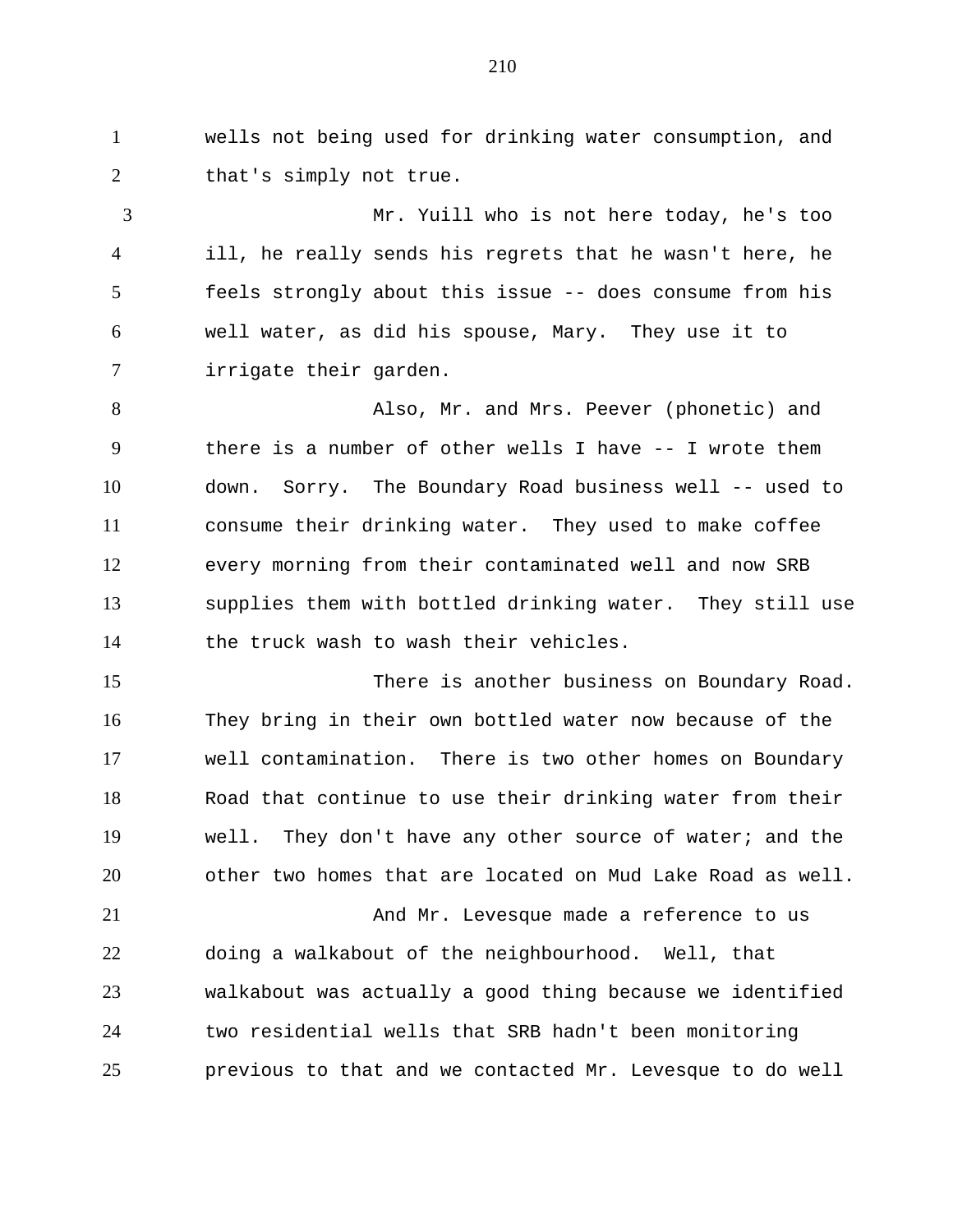water sampling of those wells and they are not in his data today. We're happy to report that they were lower levels. The other concerns; that the SRB and CNSC have not collected data on the depths of the residential wells nor on soil concentrations concerns us and that they are making model predictions of the well water and making statements that it's not due to a plume, a contamination plume, and they really have no basis for that statement. We have concerns about the licence condition handbook, how it can be modified without a pubic hearing, and we really want some sort of a guarantee that that is not going to occur and that the public would have the opportunity to intervene if the licence condition handbook was to be modified for any reason. Mr. Elder's comments about using a licensing handbook to prevent a barrier to improving themselves, that's not been our experience with SRB. In fact, we found that rather than use these loopholes as a barrier to improving themselves, they use them as an incentive -- as an avenue to relax controls. The other concern is that Stephane Levesque hand-delivered letters to people of the public and we have a little bit of a concern about issues there where people intervene, hoping to bring matters to the attention of the

CNSC and Stephane uses that as a personal data collection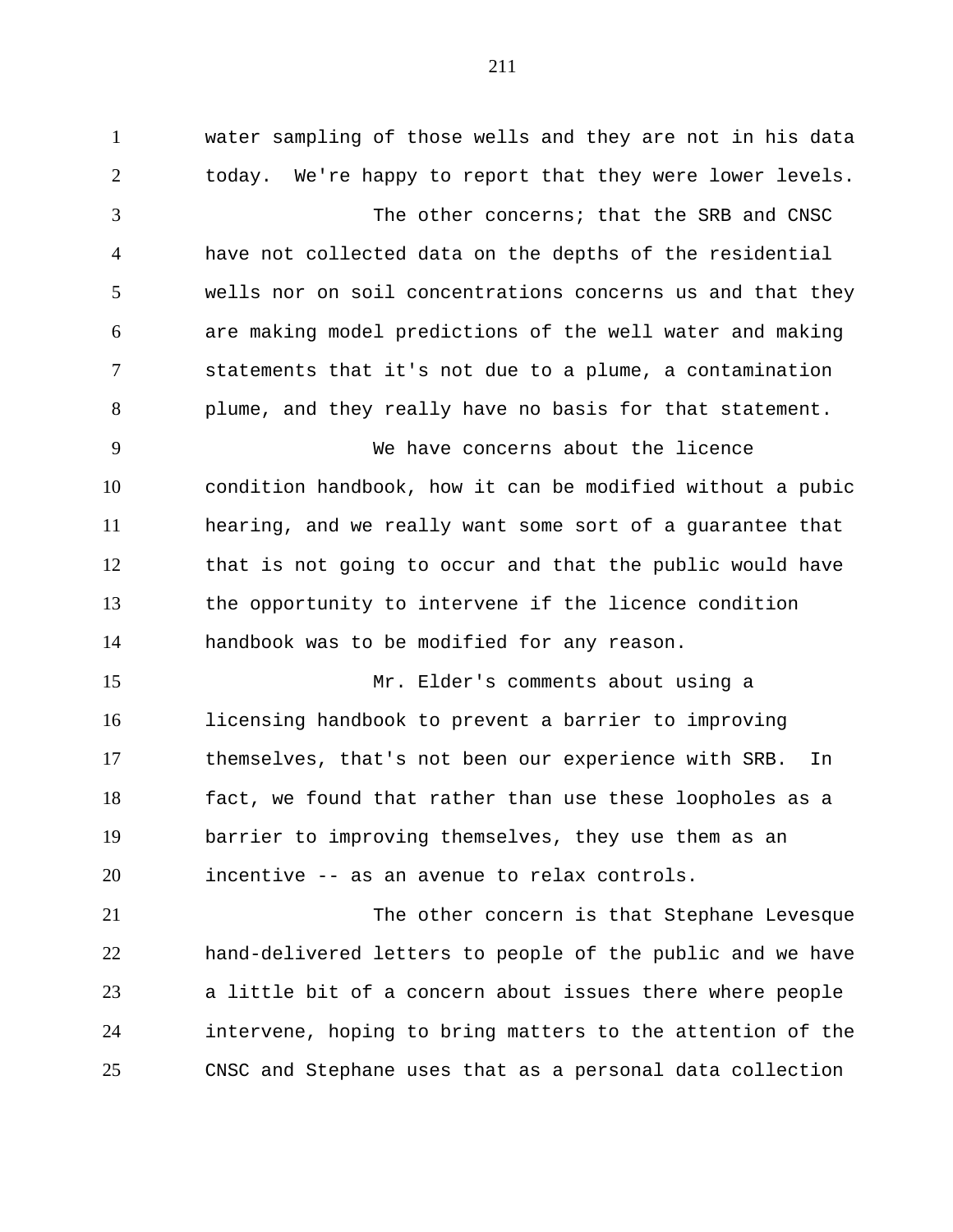device to put out his information brochures, which is another topic of concern. We don't have time for it today.

 The First Six Years is a non-profit grassroots organization. Our mandate is the promotion of optimal social, physical and environmental conditions for child development. Our organization is comprised of members of the public with various backgrounds and interests in promoting health.

10 10 I just want to bring to your attention the Tritium Studies Report. When we are looking at it we are going to be looking at particular attention -- that they're looking at child development, respiratory systems, reproductive system, nervous system, cardiovascular system, endocrine system, general growth and cancer. These are areas of concern. When you're looking at a toxin such as tritium you should really try and encompass all those areas.

 Today, I'd like to review with you briefly the Nuclear Substances and Radiation Devices Regulations and how recent amendments to the regulations provide a globally-competitive advantage to companies like SRB who make a profit from the import and disposal of expired devices to the detriment of public health and the environment, and how Canada's current regulatory framework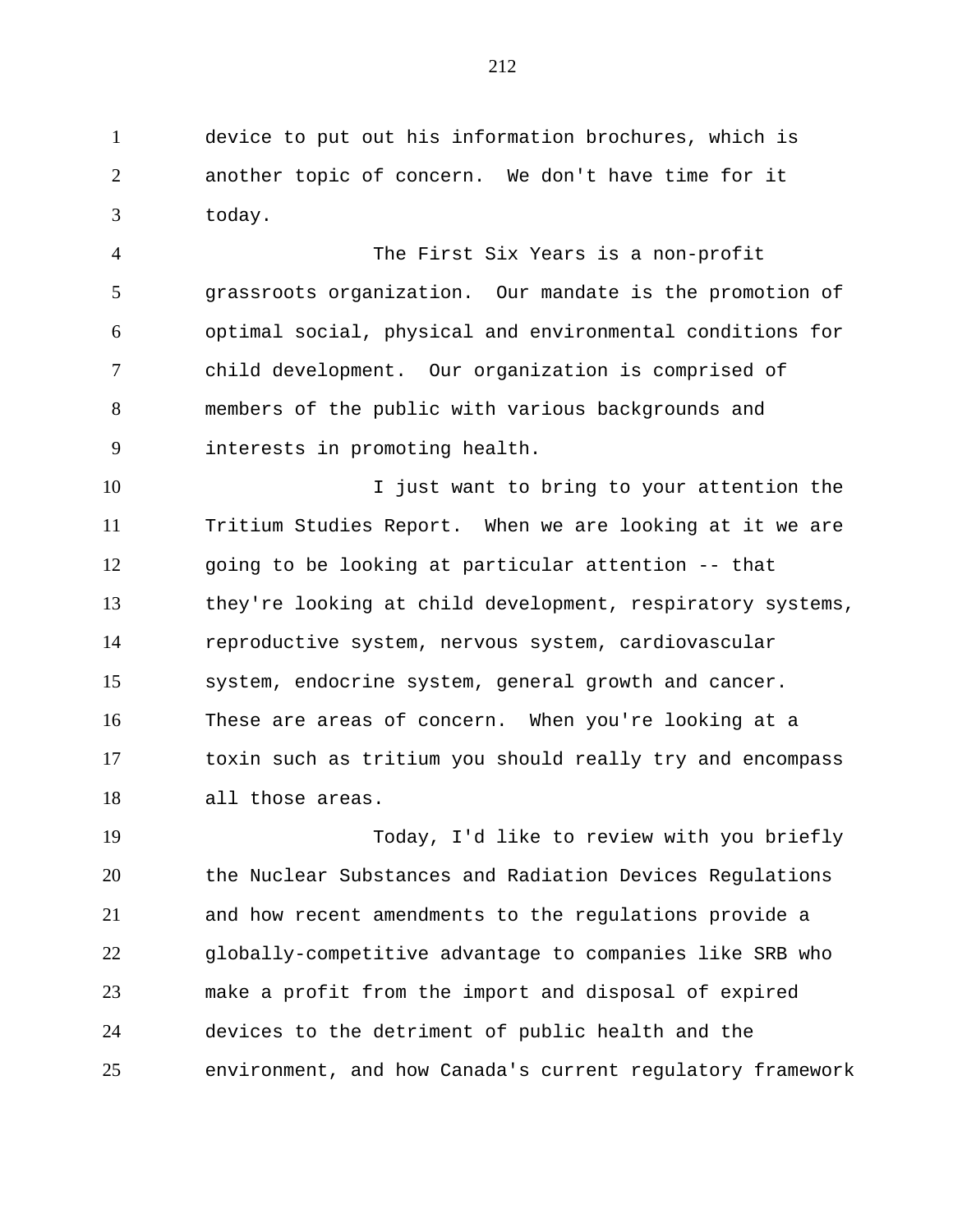is not satisfactory for controlling tritium exposures from SRB or for protecting the public.

 A detailed review of the NSRD Regulations has been provided previously. I refer Commission members to the original and still relevant November 2006 intervention by the Concerned Citizens of Renfrew County, as well as the more recent analyses summarized today by Canadian Environmental Law Association legal counsel, Mr. Joseph Castrilli.

10 10 If you will now kindly refer to SRB Supplemental CMD 10-H5.1C, Section 3, "Disposal of Expired Products", on page 3 you find reference to the Nuclear Substances and Radiation Devices Regulations wherein SRB lists the six criteria which would allow a person to abandon a tritium-containing self-luminescent device.

 As you can see, two of these criteria relate to technical design and sturdiness of the sign itself. One pertains to a labelling requirement. The remaining three criteria pertain to the substance and measures of radioactivity.

 In other words, to legally abandon the tritium-containing light device in Canada, it must be of sturdy design, have a label describing its contents, expiry date and date of manufacture, and it must contain no more than 925 gigabecquerels of tritium gas and no more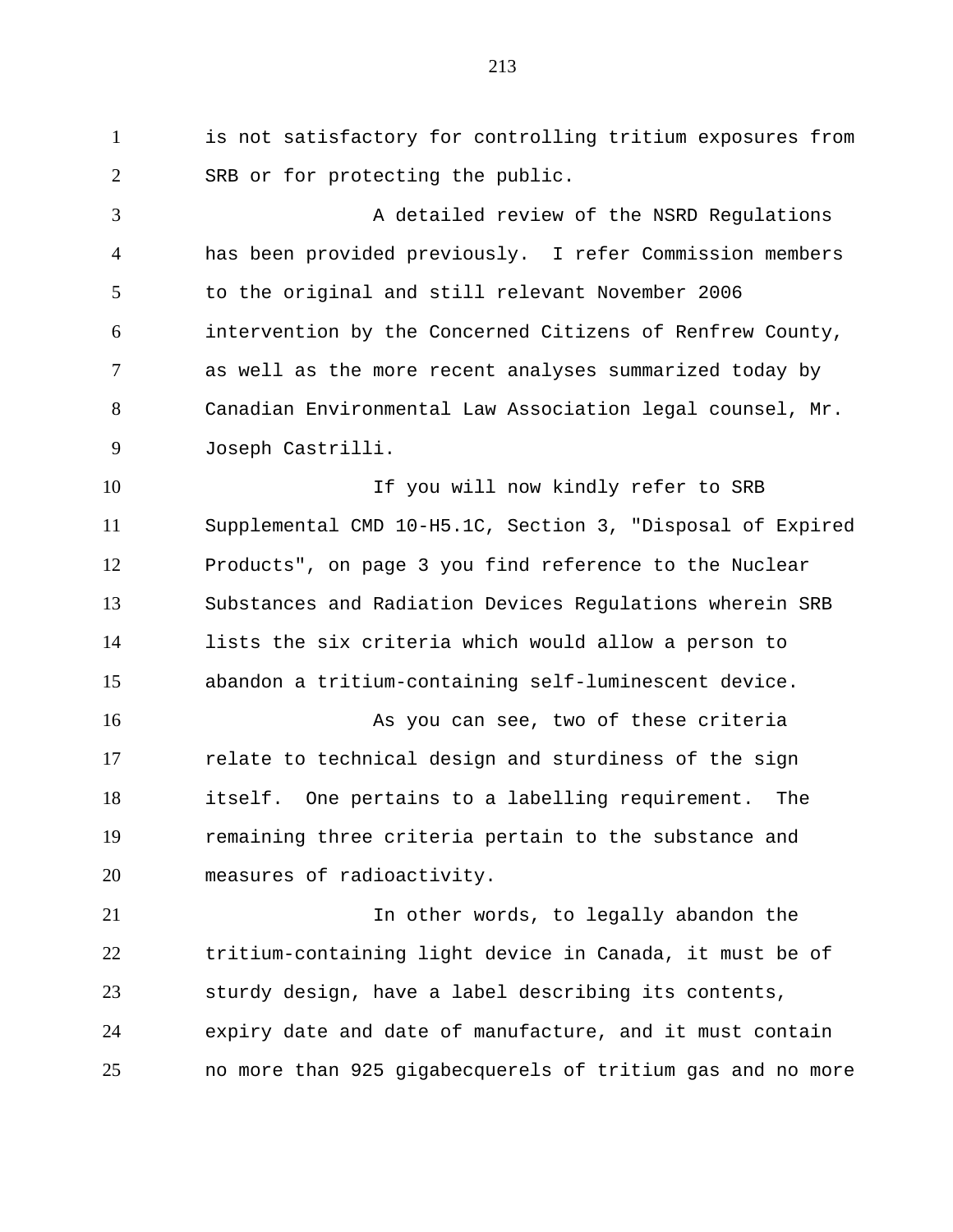than 1 percent tritium oxide per volume per glass tube. The inherent weaknesses of these regulations in protecting the public and the environment are obvious. For one, estimating the amount of tritium in expired lights is difficult as amounts vary depending on the manufactured date, its size and the original tritium content. Secondly, levels of tritium oxide, which is many times more hazardous than tritium gas, steadily increase during a lifetime of light devices. Tritium oxide is absorbed on the glass, making discarded signs particularly efficient at leaching tritium into groundwater. Thirdly, light sources typically contain 1 terabecquerel of tritium and are generally disposed of after 10 to 15 years as their brightness subsides. 18 Note however that the regulatory limit of 925 Gigabecquerels is very close to the amount of tritium one would expect to find in a light source after just one year of natural decay. We see this regulatory limit of 925 Gigabecquerel's as another example of a standard designed to keep companies in compliance with regulations rather than one based on a careful review of health and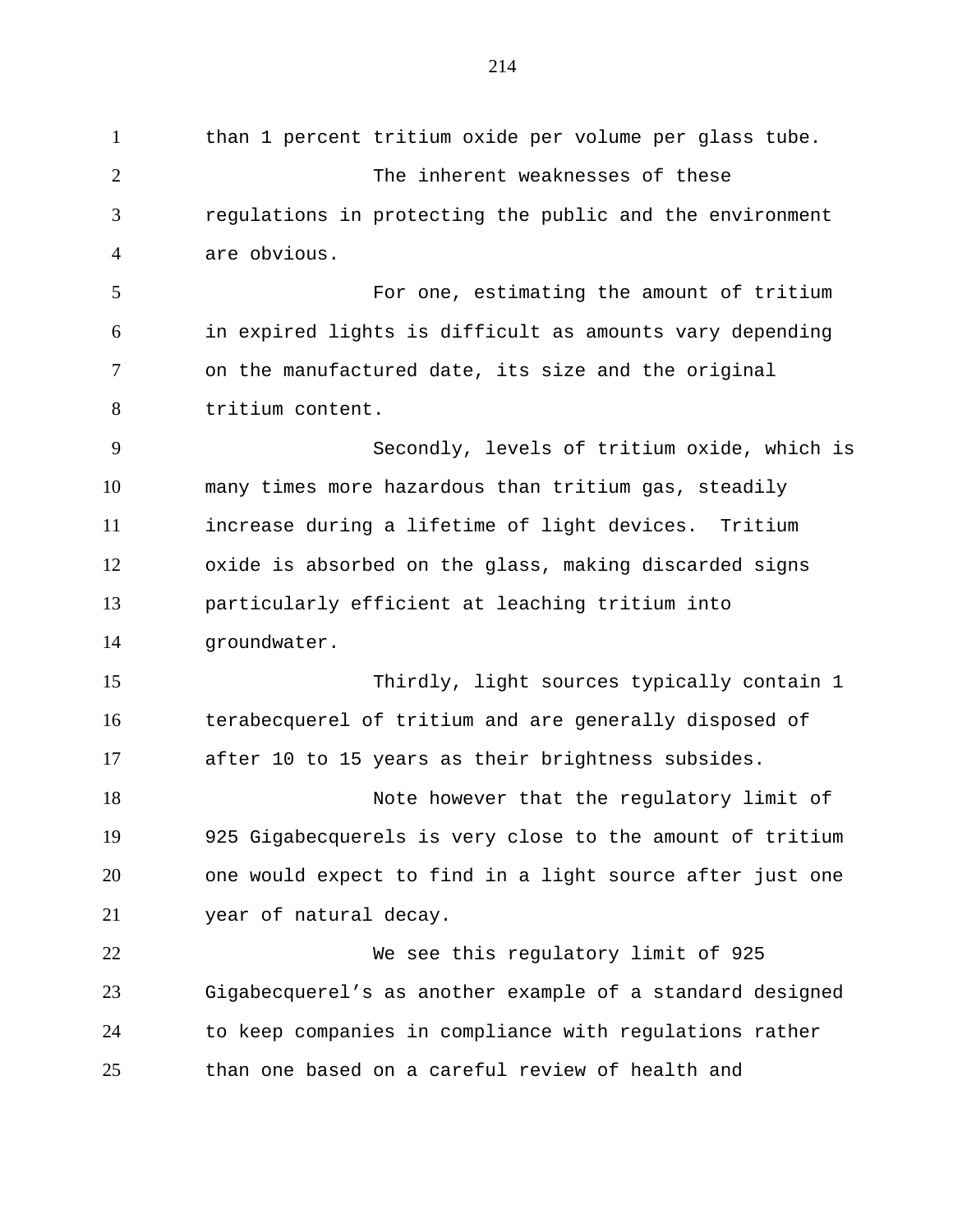environmental considerations.

 The First Six Years tabled these concerns, among others, in a November 2007 letter to the International Atomic Energy Agency. A copy of this letter was provided to the CNSC. We expected at least an acknowledgement of our concerns. What we didn't expect was a weakening of 8 the regulations pertaining to mandatory recall procedures and waste management guidelines. The CNSC Annual Report for 2007-8 under the heading "Stakeholder Relation" states: "Canadian confidence in CNSC rests on public understanding of its role and responsibilities. CNSC consults regularly with stakeholders and community members, sharing information about its activities and gathering public input in order to develop and maintain trust in its ability to *regulate effectively.*  For the record, no one from the CNSC contacted either The First Six Years or Concerned Citizens of Renfrew County to invite our participation as stakeholders regarding changes to the regulations. Even though amendments to the NSRD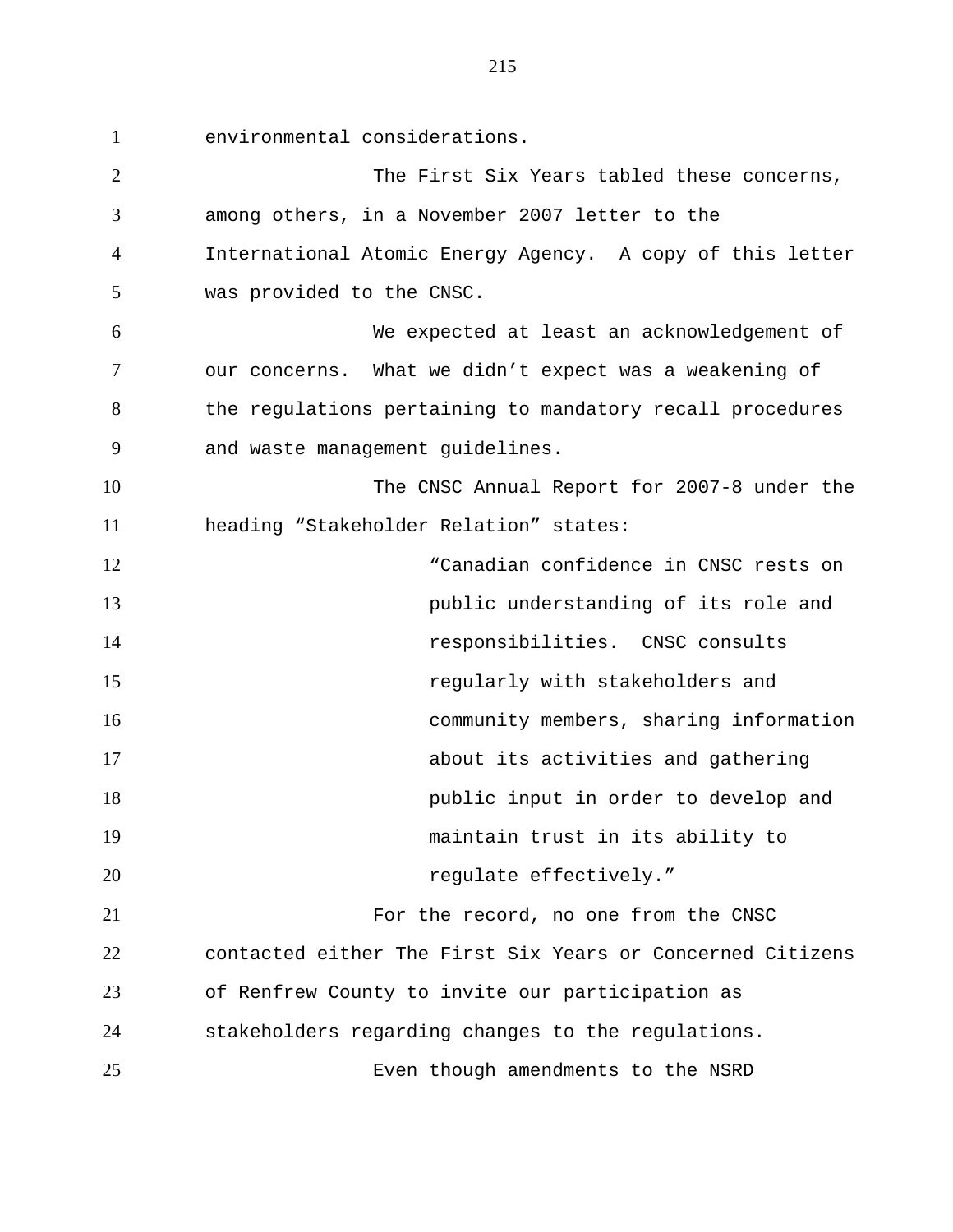Regulations were made five months from the date of our letter to the IAEA and copied to CNSC, we were never alerted in any way to these proposed changes.

 Wild Sales in Santa Fe, California describes SRB's open return policy for expired light sources as a valuable, environmentally friendly service; no wonder. The U.S., U.K. and other countries require disposal of expired tritium exit signs in a licensed radioactive waste management facility or the return to the manufacturer. Canada on the other hand allows expired tritium light sources to be abandoned.

 This gives SRB quite a competitive edge worldwide, don't you think?

 SRB has profited in the past from their brisk trade in the importation of expired light sources. In 2005, SRB applied for and was granted permission to import 370 Petabecquerels of waste lights from China. This outrageous amount for comparison is 10 times the amount of tritium the AECL Tritium Lab processed in 2006 and is equal to the amount that the Darlington Tritium Removal Facility processed that same year.

 Canada needs to put a stop to this open return policy.

 There is no justification for continued use of tritium-filled self-luminous devices when other less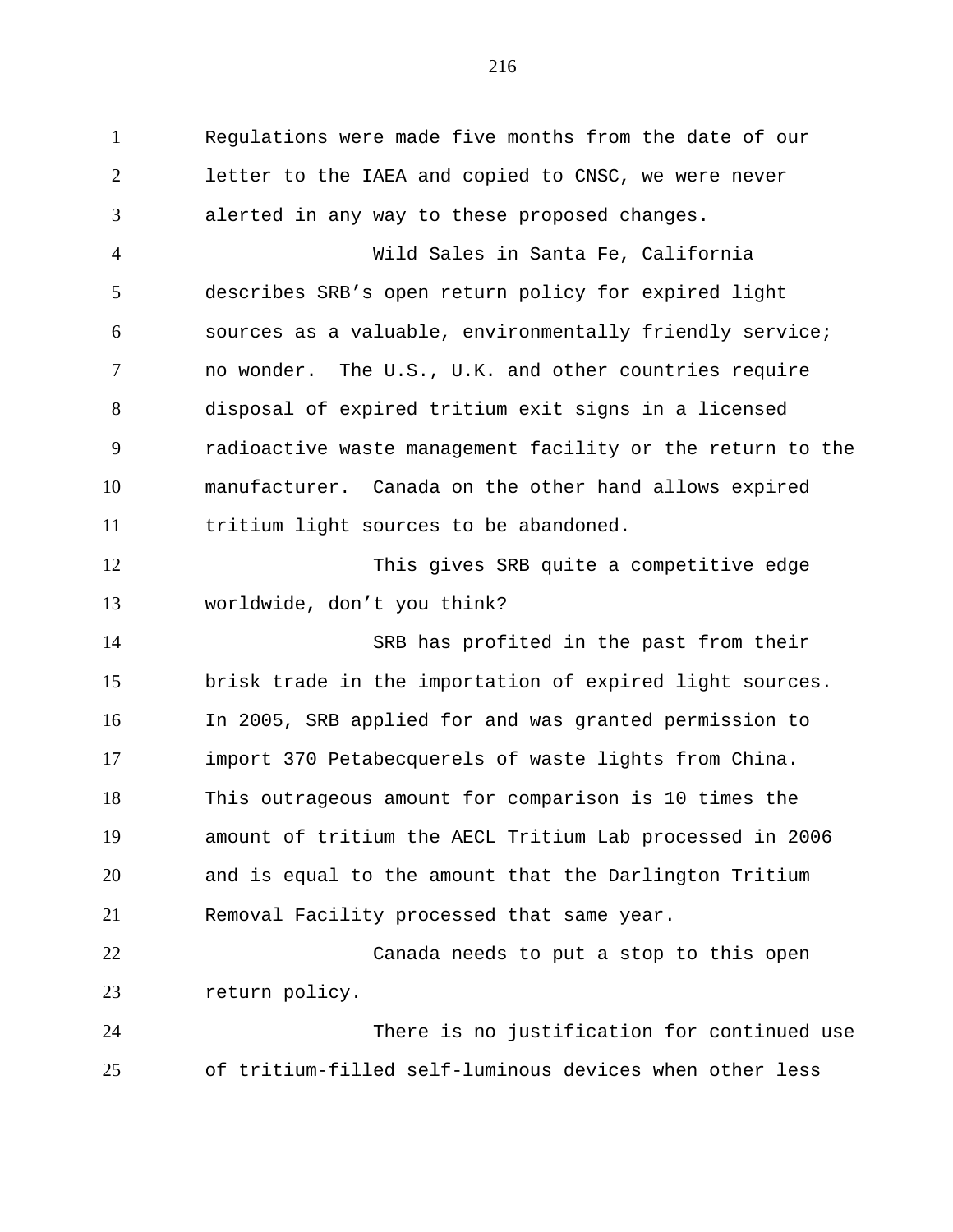toxic alternatives are available.

 In addition to their health, national security and environmental risks, tritium exit signs provide inferior illumination in the event of an emergency.

 SRB presently has 149 boxes of expired signs in storage at their facility. Without any type of regulatory incentive, which management do you think SRB is likely to consider: disposal to a licensed nuclear waste facility, which is costly; reclamation, less costly as tritium gas is evacuated through the stacks?

12 And I hope the Commission is clear that SRB does not actually reclaim tritium. They have no system in place to capture it once it's released after it's crushed, or abandonment, possibly. Who is to know?

 SRB admits -- page 4 of their supplemental CMD -- that they looked at providing the Commission with a 18 ratio on the number of tubes that are reused to disposed but the data did not lend itself to developing an overall ratio as product types and categories yield much different 21 results.

22 They further identified that product types and categories have been disposed in an unpredictable manner based on military and aerospace budgets.

Clearly, SRB does not have qualified staff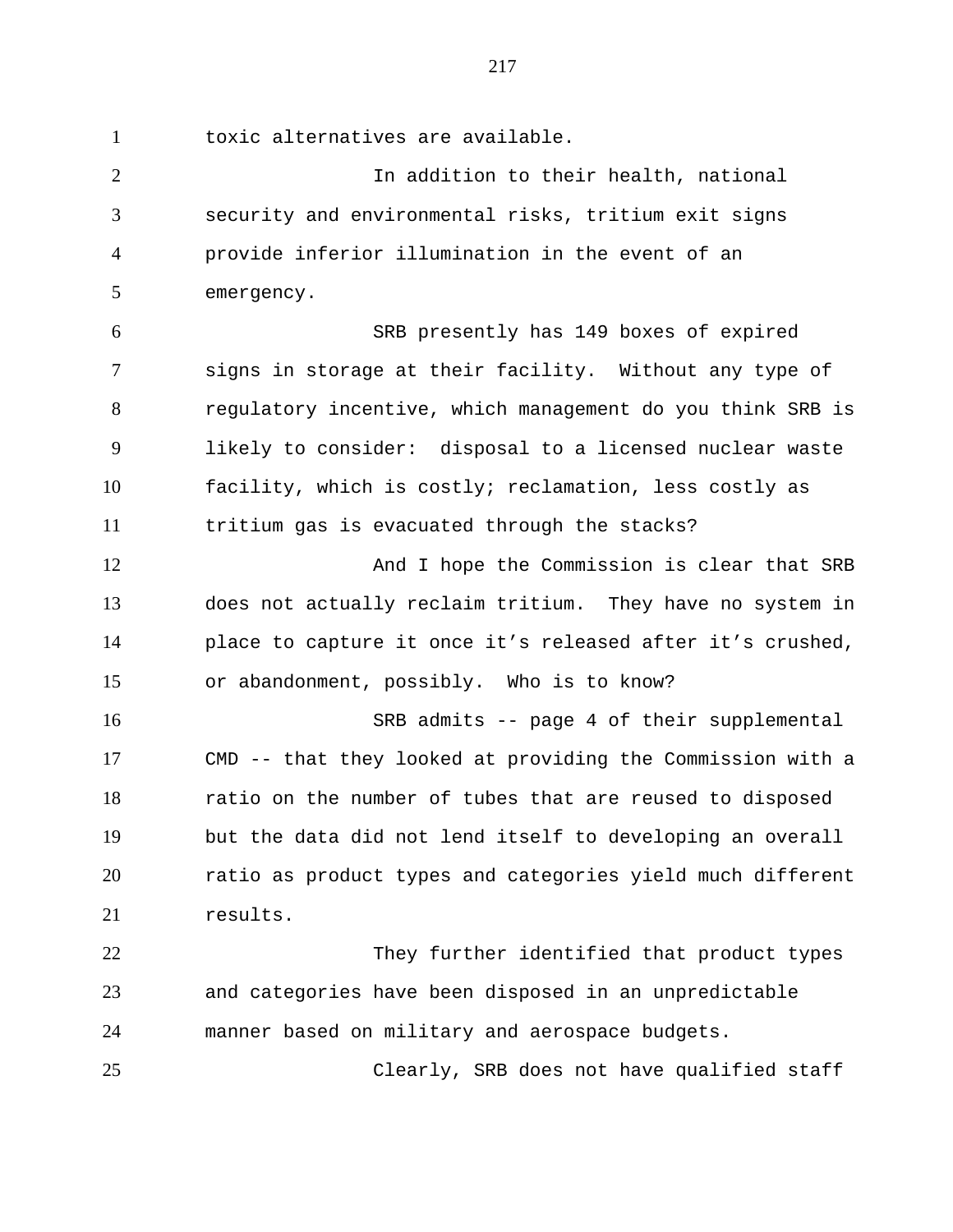with expertise in radiation protection and they have not demonstrated an ability to administer an incentive-driven program that encourages the safe return and disposal of expired tritium light sources to a licensed nuclear waste facility. And Canada lacks the technical capacity and regulatory structure needed to manage companies, such as SRB, that import radioactive tritium waste. Canada has not, for example, undertaken any studies of groundwater tritium concentrations in landfills to determine the impact of their abandonment policy. 12 It is unknown how many signs make their way to Canada and then to municipal landfills. For these reasons, it is our strongly held opinion that SRB should not be allowed to produce, export or accept the return of expired tritium light sources. They should not be granted a licence. **THE CHAIRMAN:** Thank you. 19 The floor is open. Mr. Graham? **MEMBER GRAHAM:** Question I have to CNSC staff regarding some of the intervenor's statements and especially signs going to landfills. My understanding in reading the documents and so on that SRBT, if the signs come back and if they're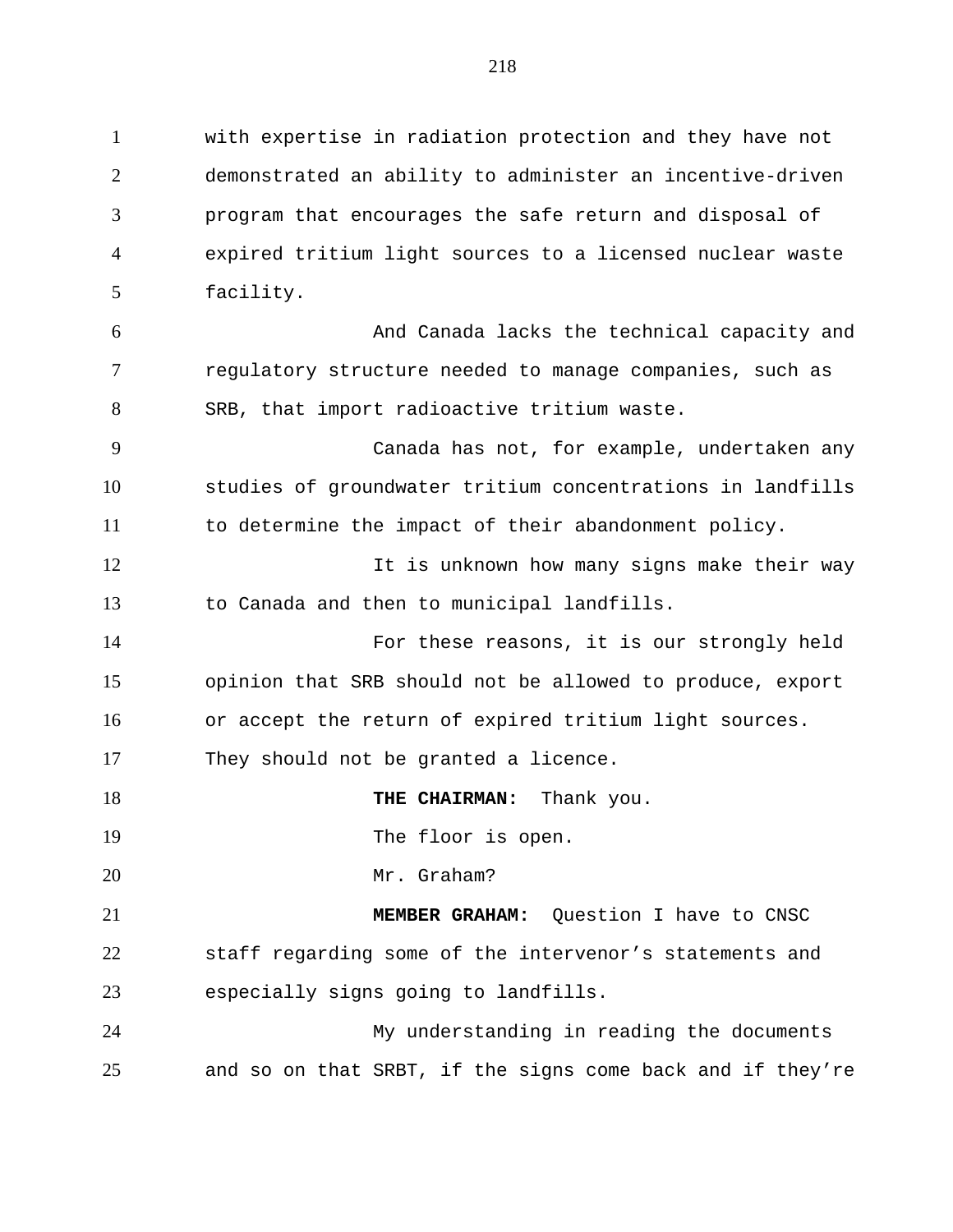doing anything, those signs don't go to landfills. That's not permitted in the licence. Is that not correct? **MR. ELDER:** Just to clarify, actually it's in our CMD of -- in the regulations by exemption, in Section 9 of it. It's an exemption for end-user licensing or disposal. It does not apply to distributors or manufacturers of tritium light supplies. 8 So SRBT is not allowed to dispose of them. **MEMBER GRAHAM:** No. The other one was with regard to -- the comment was that the 149 boxes of signs, they can either go the costly route of disposing those with AECL, to AECL; either that or another type of disposal as designated by CNSC are the only places that those can be disposed of. Is that not correct? **MR. ELDER:** There were a succession of three options. There are actually only two options. You go to a licensed waste site or they can ship them to a licensed --- **MEMBER GRAHAM:** In another country? **MR. ELDER:** Somewhere else. Yes. **MEMBER GRAHAM:** Mr. Levesque? **MR. LEVESQUE:** Stephane Levesque, for the record. Or reuse the light sources because it doesn't mean that the light sources aren't useable for a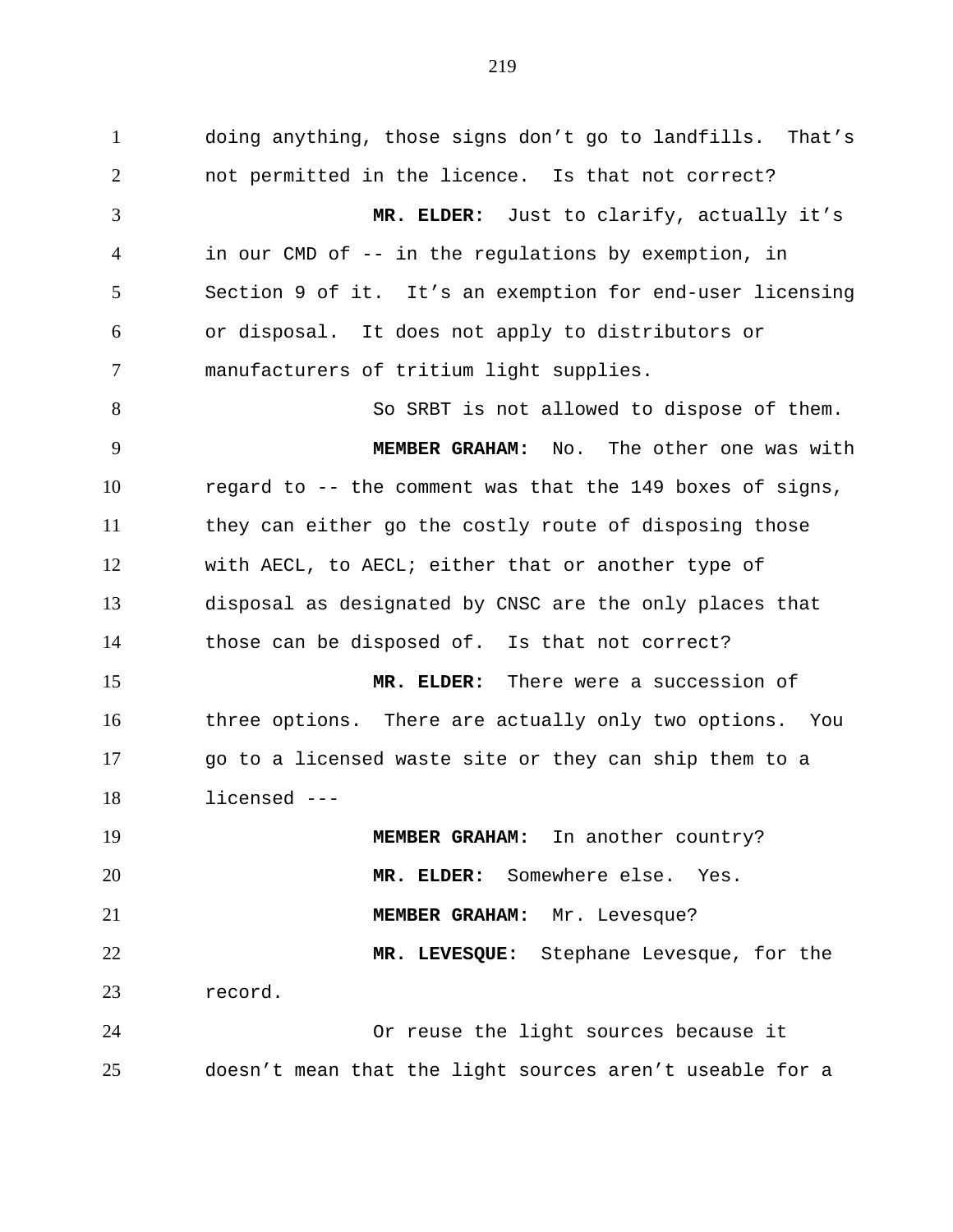tritium exit sign. It has to meet a certain building code requirement but they're not useable other applications. We have used a number of other light sources for their applications.

 **MEMBER GRAHAM:** But they're reused and used in accordance with the licence conditions. Is that not correct?

8 and then the other comment was that Canada has no -- CNSC has no policy. I thought in our Licence Handbook and so on that we are pretty specific in how the process is carried out, whether they're reusing these but if there's any waste that has to go -- because I asked in Day One -- that does have to go to a licensed site for disposal.

15 The only thing that can go to landfills are the things that go to landfills normally that are shoe covers, coveralls, gloves, dust, dustpans, material and so on. Is that not correct?

 I guess statements were made on the record and if they're correct, we have concerns but would someone clarify what is correct and what is not?

 **MR. ELDER:** Your understanding is correct on what they're allowed to send. I mean, again, there are limits. It's very clear. I'll state again, the exemptions that allow someone to dispose in a landfill do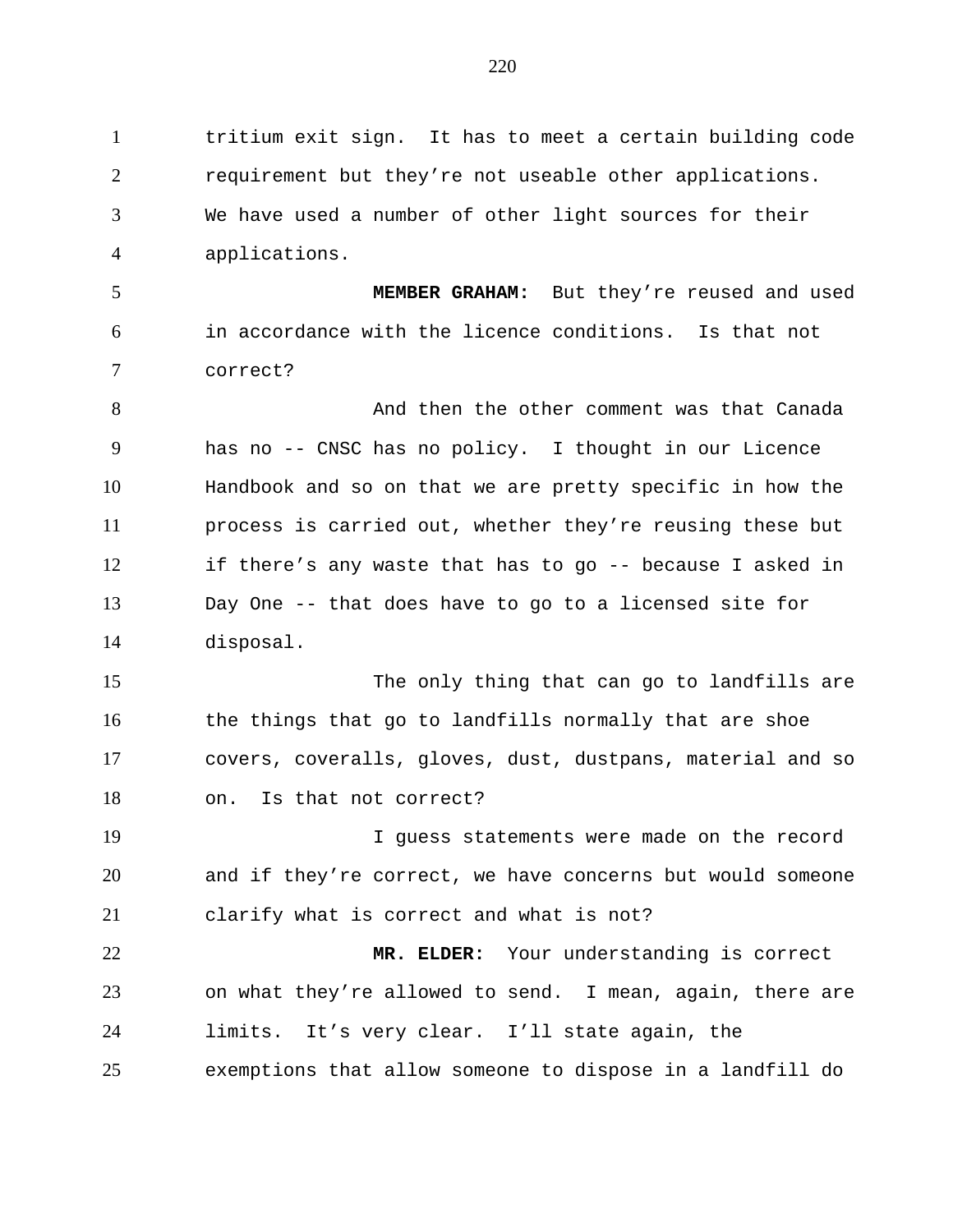not apply to a licensee like SRBT.

 So if they imported, they are not allowed to send it to landfill. They must -- it must remain under a licence and go to a licensed facility -- well, licensed facility --- **MEMBER GRAHAM:** Or reused or sent it to another facility. **MR. ELDER:** Licensed facility of one sort or another. It could be a waste facility. It could be for reuse or it could be to a place where that would actually recover the tritium. **MS. O'GRADY:** Sir, clearly there's a profit to be made in the return of lights. The question is, how does SRB make the profit and it's not by sending it to a licensed nuclear waste facility which is very costly. They are using the other option which is reclamation, which is crushing, which is sending the tritium up the stack into the Pembroke atmosphere and then taking the less contaminated waste and then trying to pass it off as they dilute it with other less contaminated waste to a landfill. **MEMBER GRAHAM:** Well, unless I'm missing something, that's not the process that I understand. So would someone, for the record, tell us how? You bring a light source back. If it is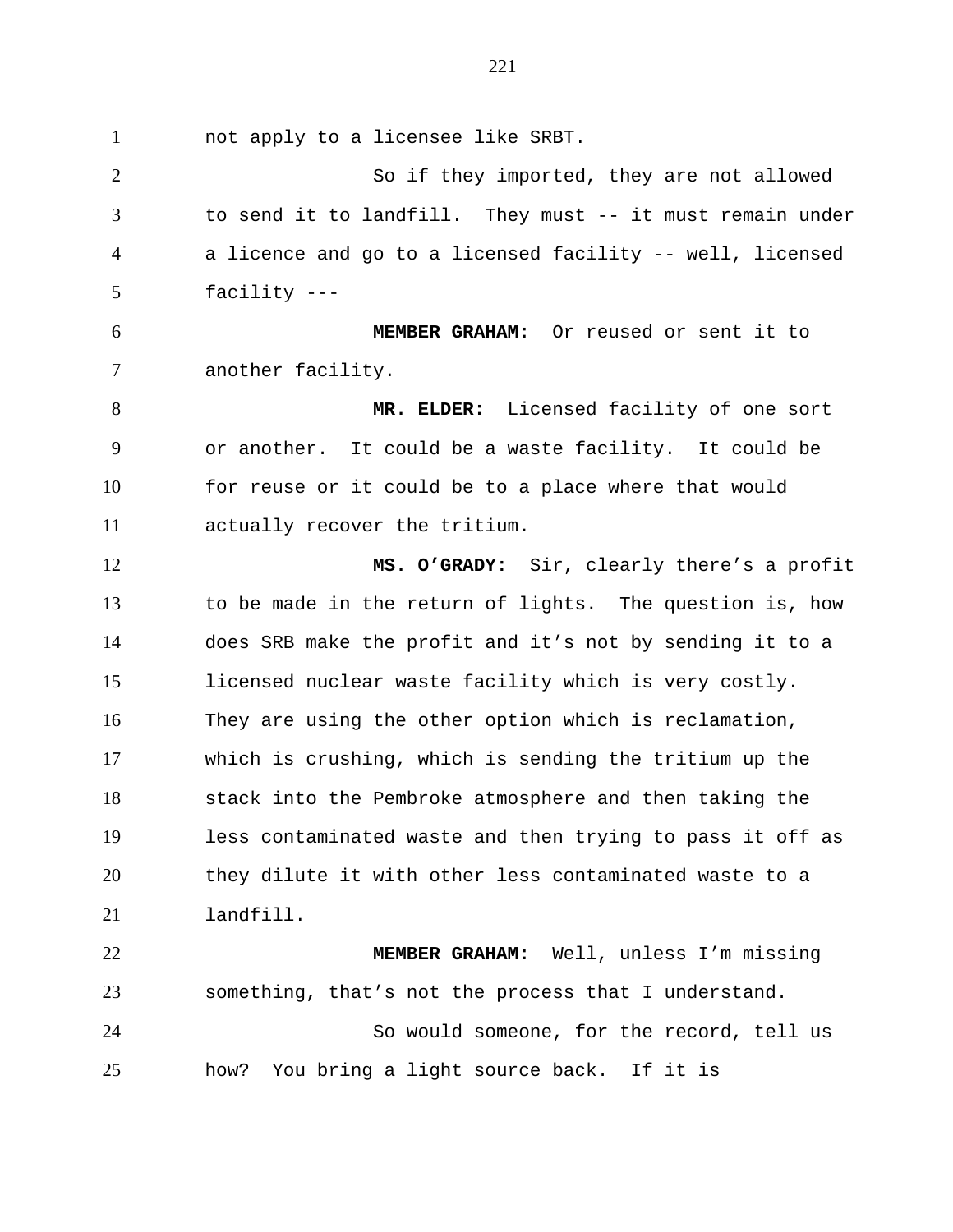reclaimable, you use it and make it into something else but you don't just crush it and send it off to a landfill or at least that's not what we've been told in the last two days here. So would someone clarify exactly what the process is with regard to some of these materials that come back? **MR. LEVESQUE:** Stephane Levesque, for the record. You're exactly correct, is what we do is we take the light sources back, we either reuse them for another application or we dispose of them to a licensed waste facility. They are not crushed. They are not released to the environment. They are not reprocessed in some way, other than being used in new products. **MEMBER GRAHAM:** The reprocessing for a new device that you're going to resell, that is done in accordance with the licence, is it, and the releases of tritium and so on are to be followed as per licence handbook. Is that correct? And I guess CNSC staff should answer that for me. **MR. ELDER:** Yes, those are defined in the licence and then detailed in the handbook in terms of our expectations for how the licence is to be met.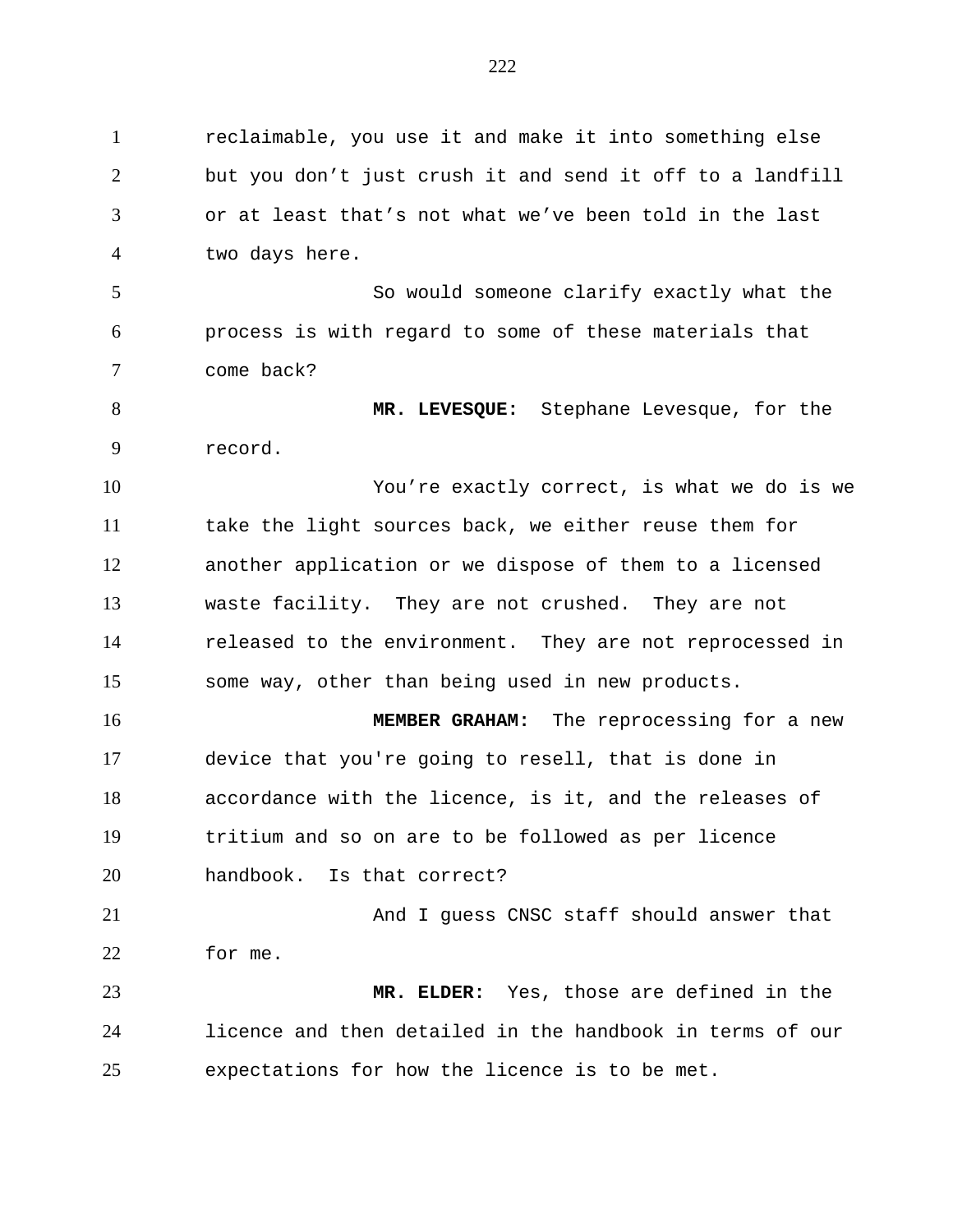**THE CHAIRMAN:** Mr. Barnes? **MEMBER BARNES:** Just to follow up on that from a different angle. I have no idea how big a box is. Obviously 149 is quite a substantial amount and I don't know how that varies over time, whether that's a peak or whether it's normal, whatever. But if I combine that with the other aspect of the intervenor's comments and this is under the contaminated used fuel pump where it says that SRB, although not licensed to sell waste, has had on site for at least five years 11 - 70 litres steel drums containing highly-contaminated used oil, high-vacuum pumps and so on. Could I ask staff, is this a potential hazard if there was a fire on the facility, the boxes of tritium lights, as well as this oil in drums? **MR. ELDER:** We have done a thorough review of SRBT's fire protection program and it does take into consideration all the hazards that are on the site. So, you know, there are special arrangements in places. I'll give you more concrete -- as said, the review of the fire protection program looks at all the hazards that are on the site and we've judged that program to be satisfactory. So it does take into consideration what is currently stored and what they're allowed to store, how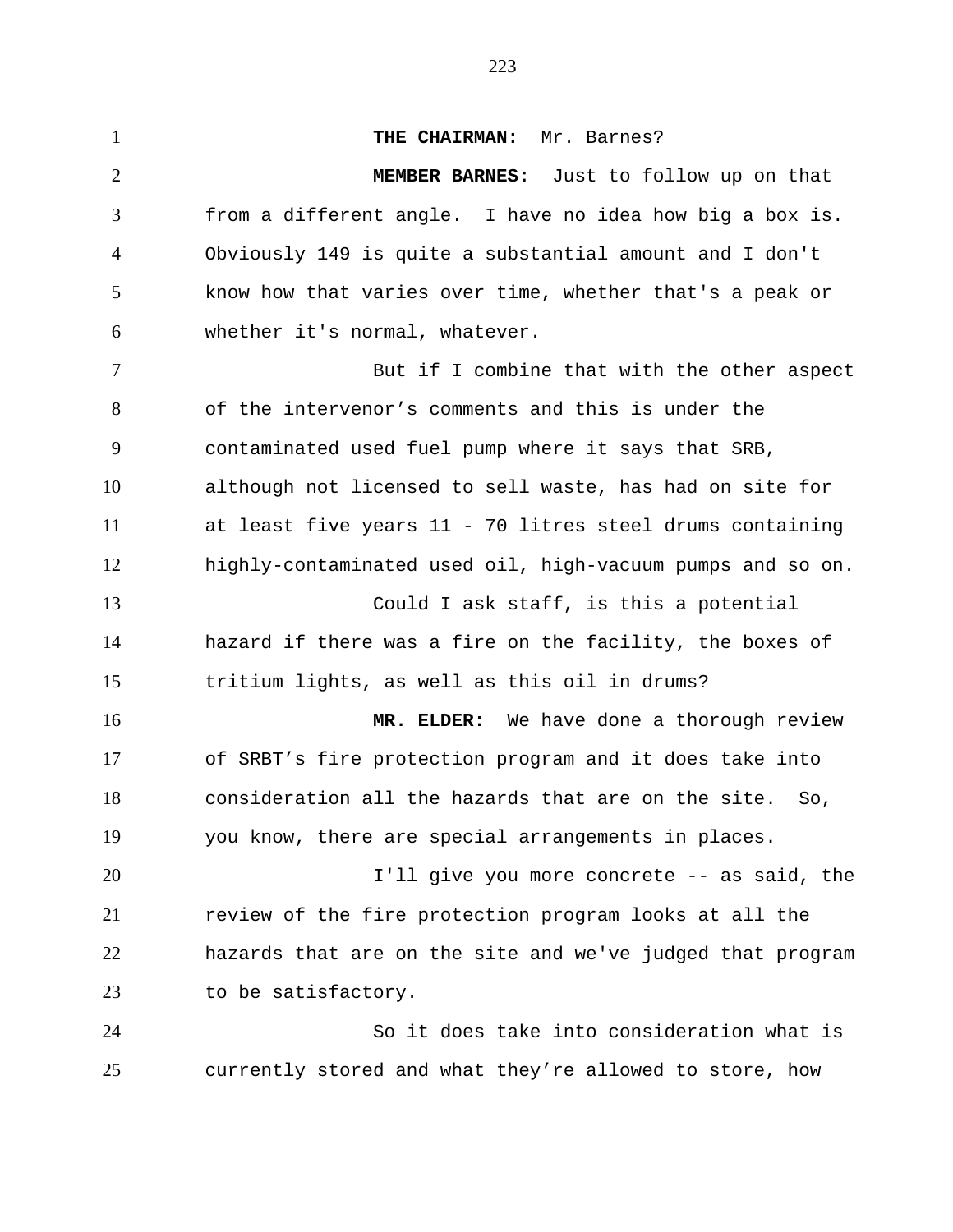they're allowed to store it. There are special arrangements on storing of combustible materials and how you arrange them, how there will be separated sprinkler systems. That's all been looked at and as we confirmed, the Pembroke Fire Department is fully aware of the hazards that are on that site.

 **MEMBER BARNES:** So if there was a fire, all 8 those 149 boxes of lights would burst and release tritium to the atmosphere, so it would not be an issue for the fire people putting out the fire, as well as the people around.

 **MR. ELDER:** That is one of the -- in terms of the safety analysis for this facility, that is one of the worst-case scenarios for the facility. So it is fully analyzed in terms of the consequences and no, it does not require -- it does not lead to a significant dose to the workers inside the plant or someone having to put out the fire.

 **MEMBER BARNES:** And is there a limit on the number of boxes that the licensee can host at the facility?

 **MR. ELDER:** The limit on the facility is on the total inventory of tritium, so in all forms; not necessarily in the boxes but all forms of tritium.

**MEMBER BARNES:** Okay. Thanks.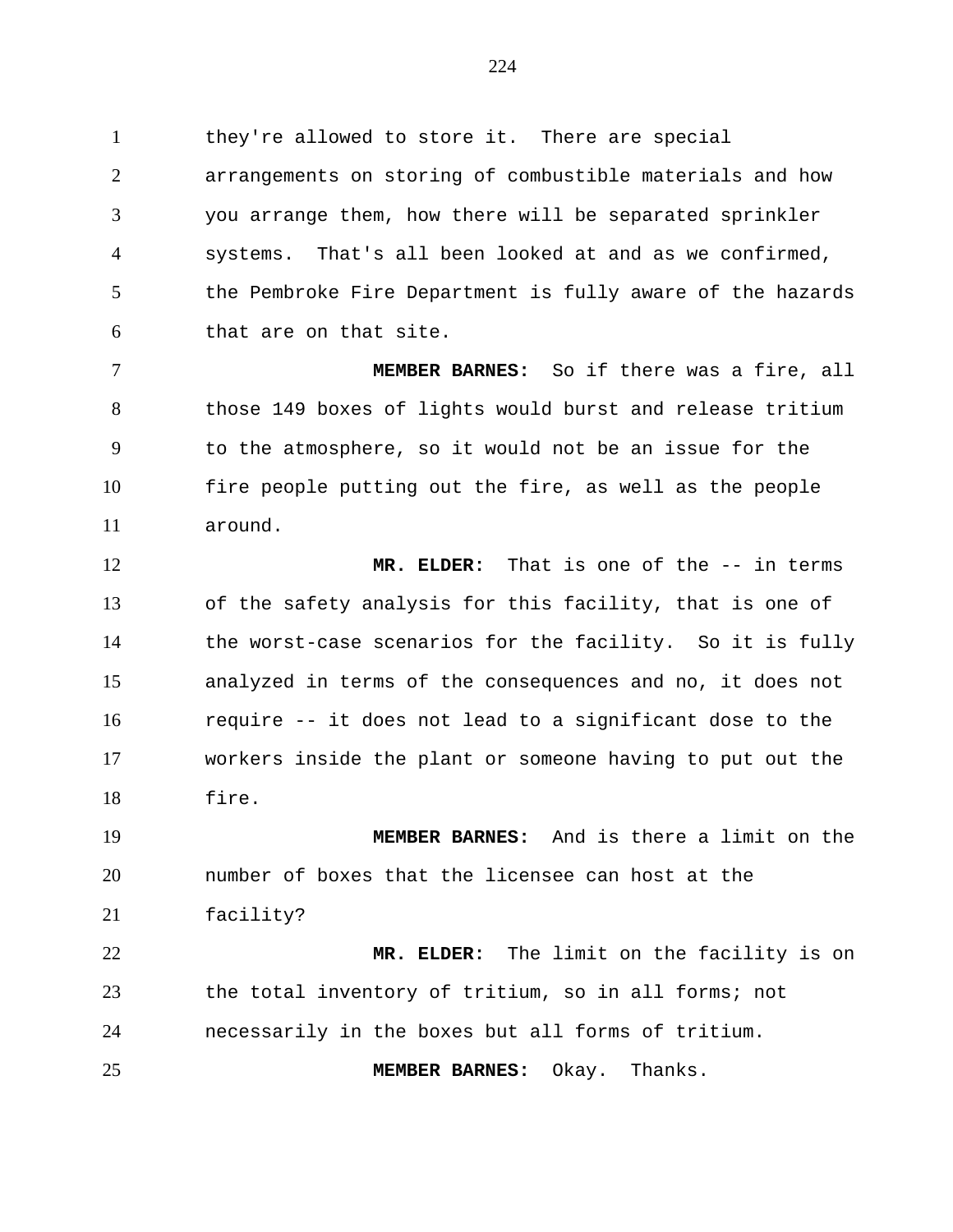**THE CHAIRMAN:** Why do you keep the oil? What is this oil from and why do you keep it in storage? **MR. LEVESQUE:** Stephane Levesque, for the record. I would like to maybe provide additional information on that and a lot of other matters on the waste. First, when Ashley and I responded to The First Six Years, to Ms. O'Grady and their letter, which I've included in Appendix 8 of your submission, where I talk about the contaminated used pump oil on page 2 of Appendix 8, why I say the waste that you're referring to is not contaminated used pump oil but it's used vacuum pumps that have been drained of their oil. So we're not actually storing any pump oil right now. We don't have any on site. We have pumps that used to contain pump oil and they have been drained. So I think that's an important point. **MS. O'GRADY:** Mr. Levesque, in your Compliance Report in that table, you have a reference to solidified pump oil, and on Table 2, on page 8 I believe of your Compliance Report. **MR. LEVESQUE:** I can get the Annual Compliance Report and review it but the information is being reported the same way all along. Maybe there was a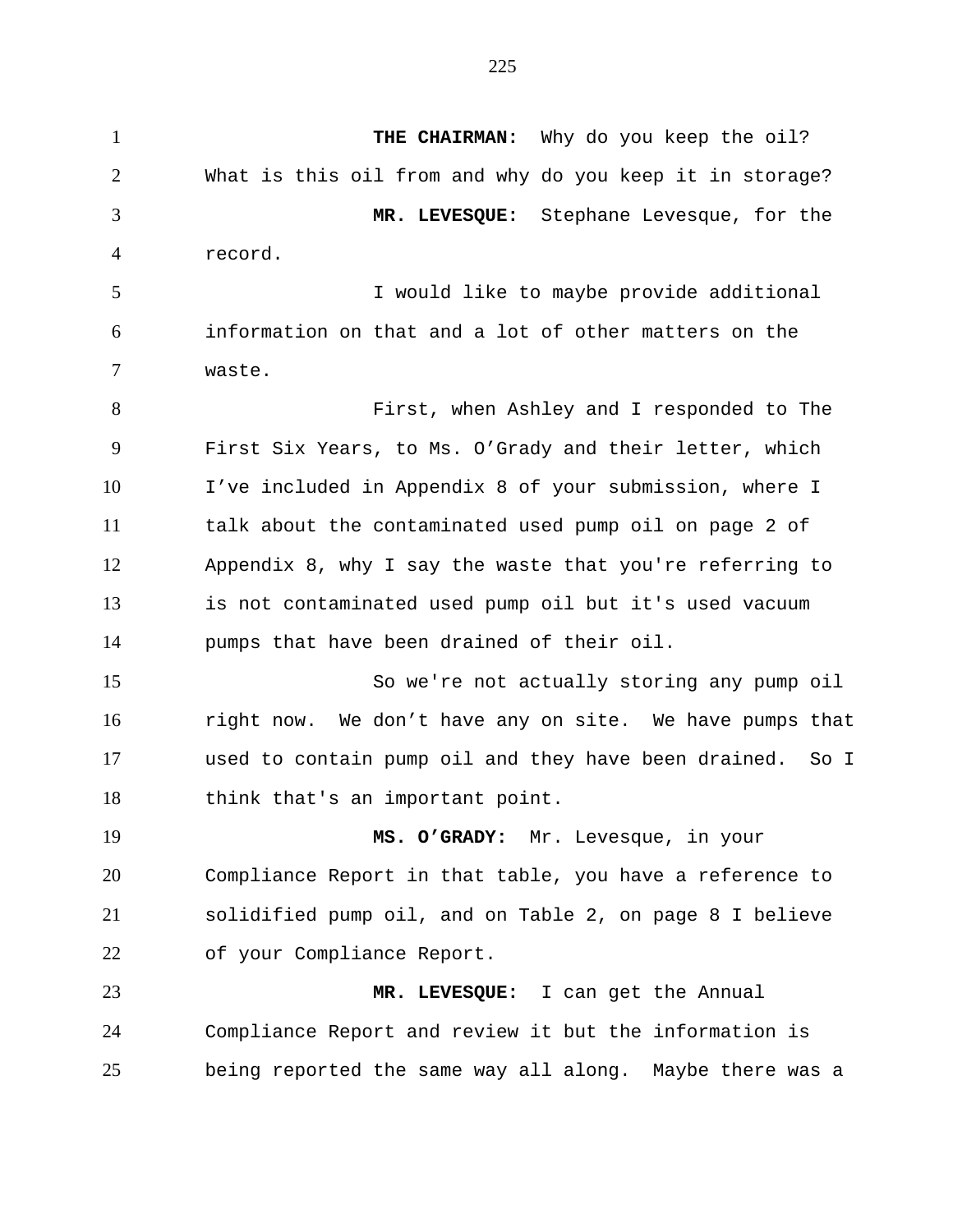misunderstanding but in the letter I definitely clarified it to Ms. O'Grady, but I'll look at the Annual Compliance Report as Table 2. Which page? **MS. O'GRADY:** Whichever letter it is that you responded to me in your supplemental. **MR. LEVESQUE:** Okay. **THE CHAIRMAN:** Anybody else wants to say something about this? **MEMBER McDILL:** Thank you. I have two questions. One is a clarification just so that it's said again and clear. On page 4 of Ms. O'Grady's submission 7A, there's a statement with respect to the licence condition handbook and it says: "Unlike licence conditions, SRB or CNSC staff can request amendments to the licence handbook conditions without need for formal public 19 hearings." 20 Staff, address that, please? **MR. ELDER:** That is correct in terms of the process on their licence condition handbook, as long as what's in the handbook is still compliant with what's in the licence. It could be changed at the staff level. This approach has been discussed with the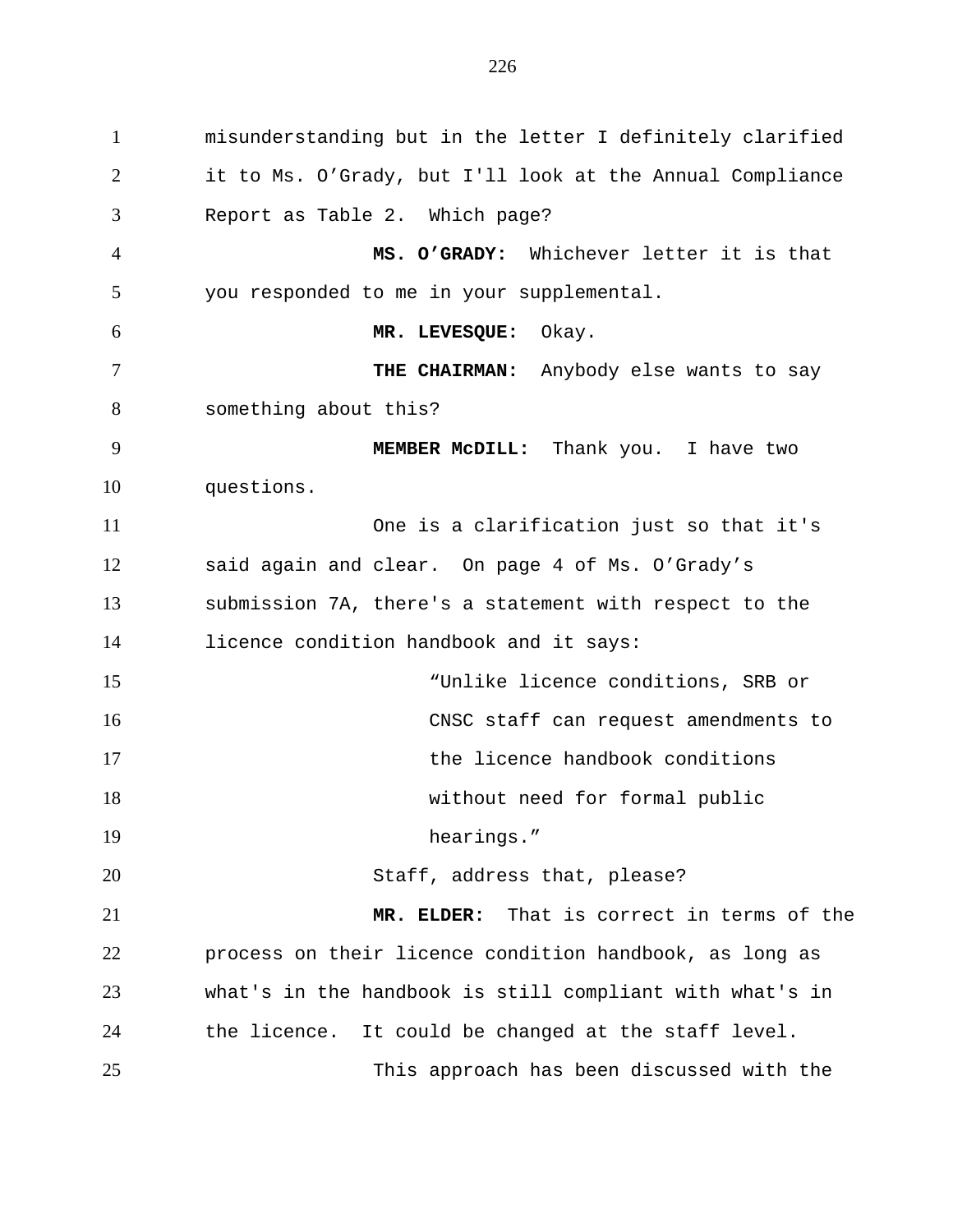Commission, numbers, location but as we noted in our recommendation that we are recommending that there be annual reports from SRBT on the environmental monitoring. We also noted in Day One I believe we committed to do an annual reports on changes and present those to the handbook. **MEMBER McDILL:** And my other question is with respect to a comment on the financial incentive for the CNSC to issue companies a processing licence. Maybe I'd direct that to the chair of the staff, do we have a financial incentive to issue licences? **THE CHAIRMAN:** Well, we are on cost recovery but if we -- if the operation stops, the activity stops. So that's the law of the land so to speak. There is -- I would not call this an incentive. It's just ability to do the work for staff. It is definitely not an incentive and the funds for decommissioning, just as an aside, it's not funds that are available to the government. It's a fund that's available for disposition and decommissioning.

 It has to be available when required but it is not something that the government receives.

 **MEMBER McDILL:** So my question then to Ms. O'Grady, does that help? Do those two answers help with respect to the financial incentive and the handbook?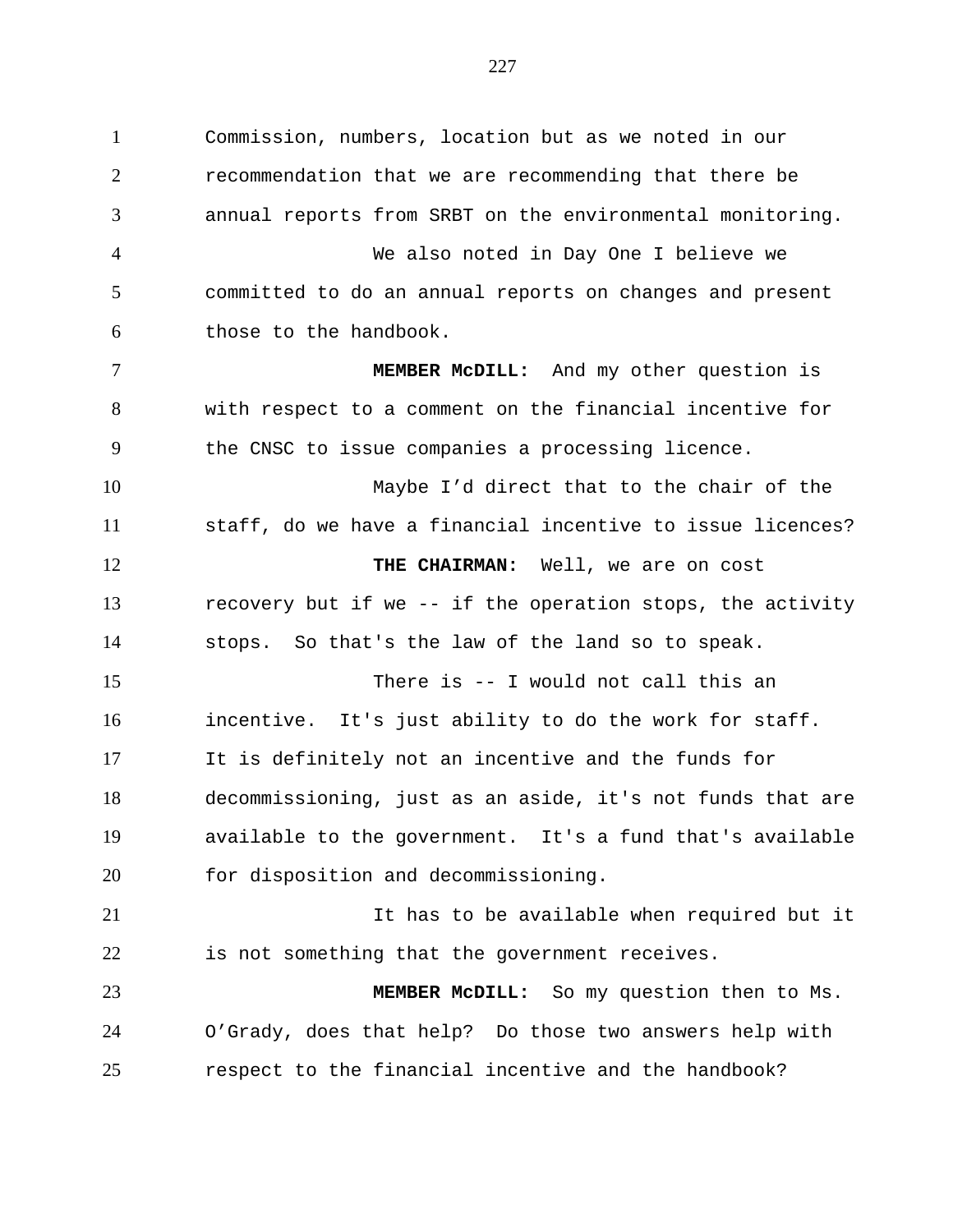**MS. O'GRADY:** There's something that we can't understand and that is every hearing, SRB gets support from the CNSC staff as if they didn't have any history of bad behaviour. It's as if they have forgotten everything and we know that SRB at every licensing -- re- licensing opportunity tries to remove some of the conditions such as third party environmental monitoring. They tried to not pay into their decommissioning fund or try not to pay into the cost- recovery fund or they try to dispose of their waste as many ways free as possible such as into the sewer system or through their stacks by the crushing of expired light devices, that sort of thing. So we know that the CNSC assists them in this. There's just something that doesn't sit right with us. We can't figure out why they get such great support from the CNSC staff. It doesn't make any sense. 18 So there is some sort of -- some sort of connection there that we just aren't getting and we're thinking maybe it was the cost-recovery fee and if you are stating that that doesn't even come into your coffers, then there is something else. There is something there that we are not getting the full picture on. **THE CHAIRMAN:** Mr. Graham? **MEMBER GRAHAM:** Well, Mr. Chair, just for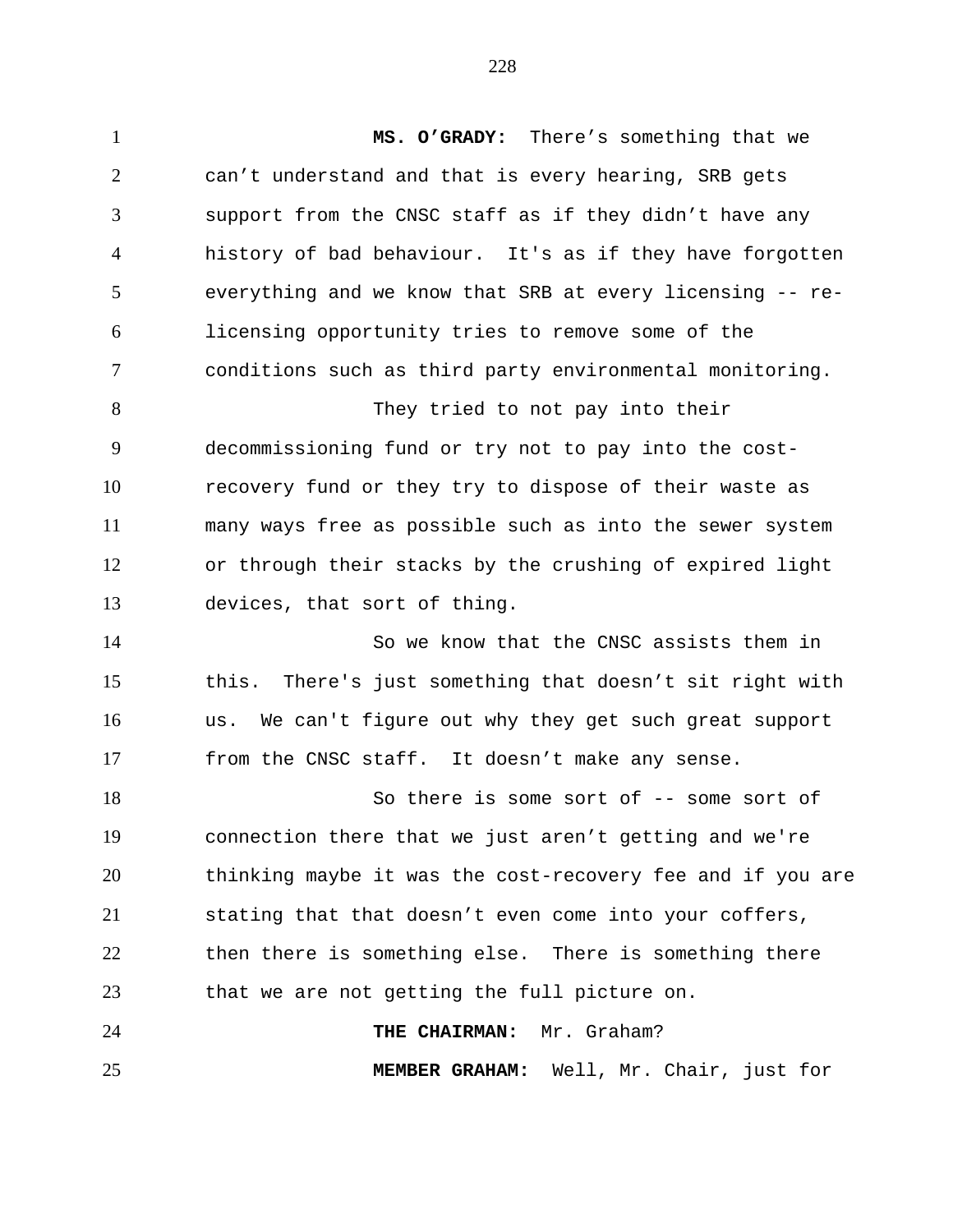the record, decommissioning funds are not something that have always been in existence at CNSC.

 Under the new legislation, all facilities have to start putting up decommissioning funds and not every facility and SRBT I don't believe, if I'm correct, is alone in this, that we have given some companies time to establish a fund. SRBT, as a licence condition of the last licence, were given time to start accumulating a fund. We get a report at every meeting if a payment has been made and I believe that's been happening and they're working -- but they're not being treated any differently than many other companies that are of a smaller nature that have been able to afford to pop the money right at the start.

 This Commission spent a lot of time with SRBT and the fact that they were out of production for a number of months, if not for a period of time when they weren't meeting the conditions of the licence, so I don't believe, as a Commissioner, that we have given them any special preference that we have given any other licensee.

 As for cost recovery, for the benefit of the intervenors -- and I say that in plural -- when a licensee applies to come before the Commission they have to pay certain expenses in applying for the licence, and that is in the cost recovery part, so we do not assist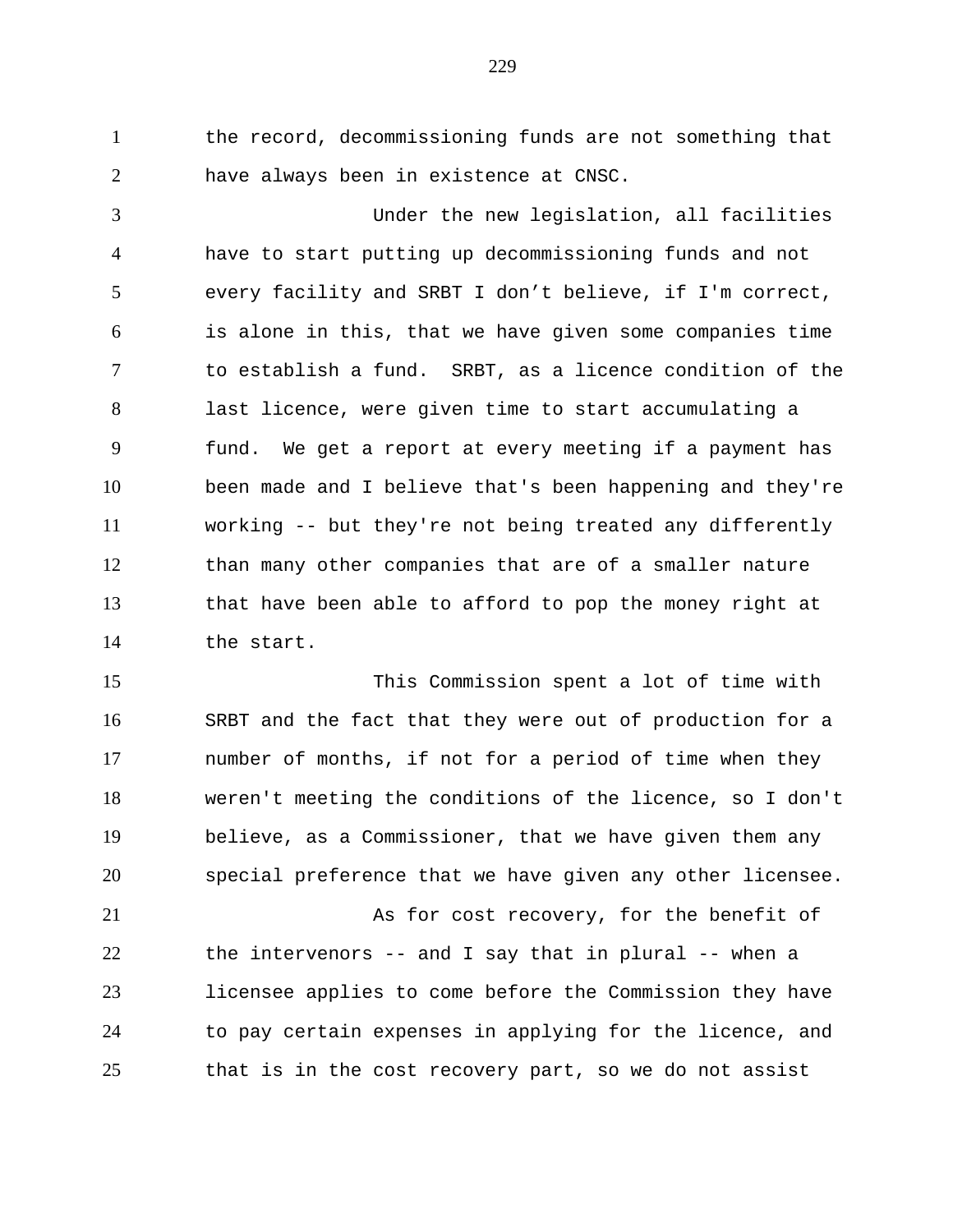1 them or any other licensee in providing -- it's not a free 2 ride. I guess there's two funds that they have to pay towards. They got behind when they were shut down in the cost recovery. They're, I believe, to date on that, if I'm correct -- to CNSC staff -- up-to-date with their commitments and I asked this morning if the 2014 date would be met and so on with regard to bringing the decommissioning fund up to where it's supposed to be. You're reviewing that in 2011 and you're also -- if it has increased then it's going to be parked. You'll be back to the Commission on that. So in every step of the way you're before the Commission with regard to cost recovery and decommissioning, so they don't get a free ride. To my knowledge I don't believe that can be defined as a free ride because every licensee coming before us has to pay their way as they go along, and the costs of preparing a licence and issuing a licence. Is 20 that not correct, Mr. Chair? **THE CHAIRMAN:** Absolutely. 22 1 I must tell you also that I take exception with some of the comments you make. In fact, just to remind you that it was the Commission who shut them down and our staff are under absolute instruction to make sure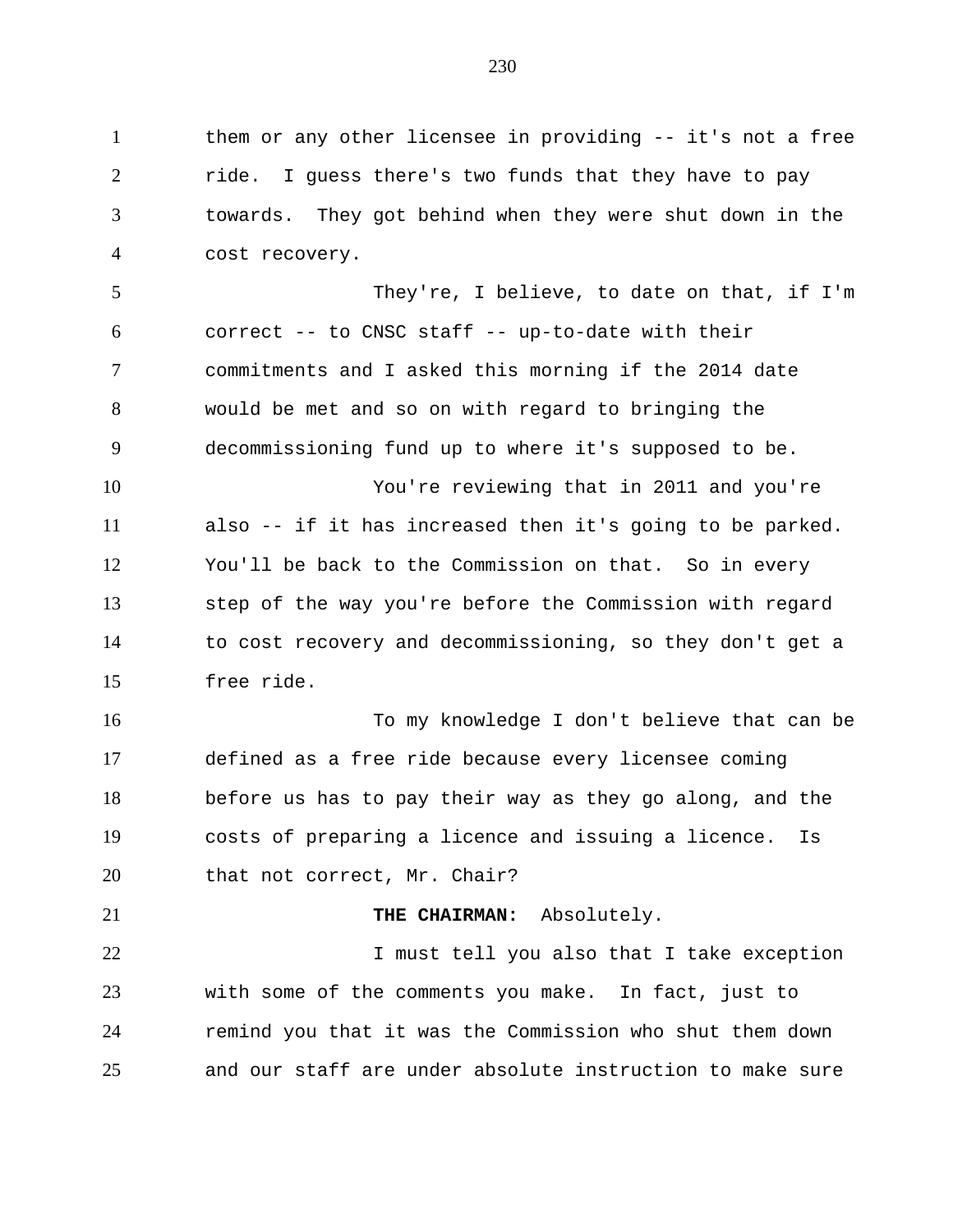1 that when they come in front of us they are presenting their opinion, professional opinion, about whether the proposal being in front of us has the merit and it has the proposal behind it to make sure that as much as a safe operation as we can actually get is being done and getting approved.

 So I take exception with the insinuation there is some system of cosiness between the proponent and the licensees. We will not stand for that in any case; not only in SRB -- in any one of our stakeholders. That's 11 the independence of the regulator.

**I'd also like to remind you that every**  regulator which is a government regulator has got to get some funds from somebody. It's normally the taxpayer and here it is that we have cost recovery procedures that the proponent pay for the business. That's the way the operation operates legislatively in practically the whole -- for NEB and for CRTC and for all those regulators that the government owns.

 Anyhow, I think we've been diverting the procedure. Dr. Barriault.

 **MEMBER BARRIAULT:** Merci, Monsieur le Président.

 I've got a problem really, and the problem I have is that there seems to be a breakdown in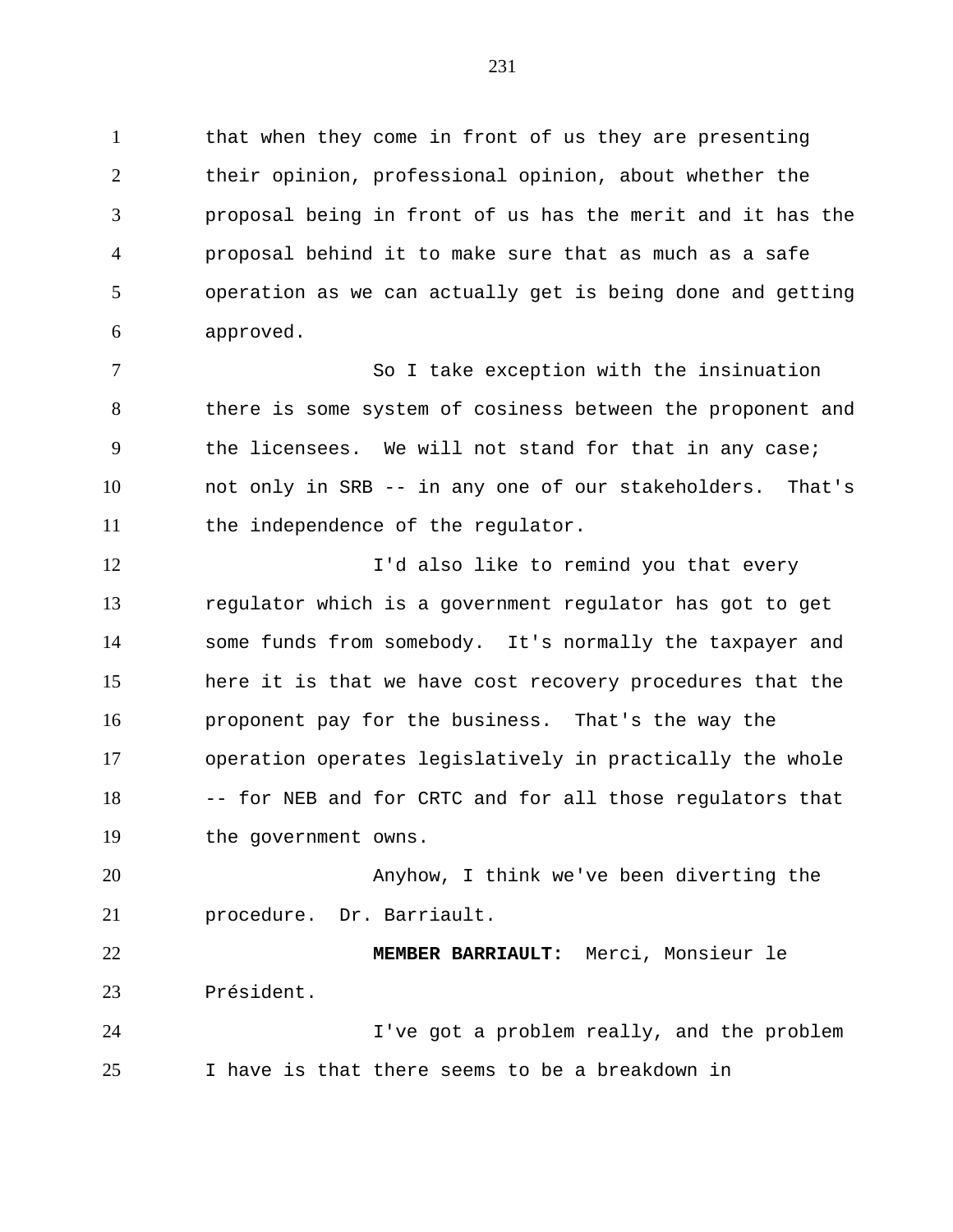communications.

| $\overline{2}$ | You know, we talk about contaminated used                   |
|----------------|-------------------------------------------------------------|
| 3              | pump oil. It doesn't exist, apparently. We talk about       |
| $\overline{4}$ | reclamation procedure where they crush things and throw     |
| 5              | them out the stack. Apparently this doesn't happen. I       |
| 6              | don't know where this breakdown in communication comes      |
| 7              | Either somebody is not listening or not hearing or<br>from. |
| 8              | the information is not being transmitted. So I don't know   |
| 9              | where it stands. Maybe you can clarify some of this for     |
| 10             | Start with SRB if you want to.<br>me.                       |
| 11             | MR. LEVESQUE: Stephane Levesque, for the                    |
| 12             | record.                                                     |
| 13             | I think we've been able to communicate to                   |
| 14             | staff. I think staff is able to understand. I think most    |
| 15             | members of the public that we speak to understand. You      |
| 16             | see my written submissions. You see what's written there.   |
| 17             | You see that I'm saying it's not contaminated pump oil.     |
| 18             | You see that I clearly said we're not using reclamation.    |
| 19             | I know that it's not an easy subject to                     |
| 20             | grasp. I know there's a lot to know, but we do provide      |
| 21             | the information to the public and there's a lot of members  |
| 22             | of the public out there who understand. There's a lot of    |
| 23             | members of staff who understand and I think a lot of you    |
| 24             | understand what we're saying.                               |
| 25             | So sometimes it's not just that information                 |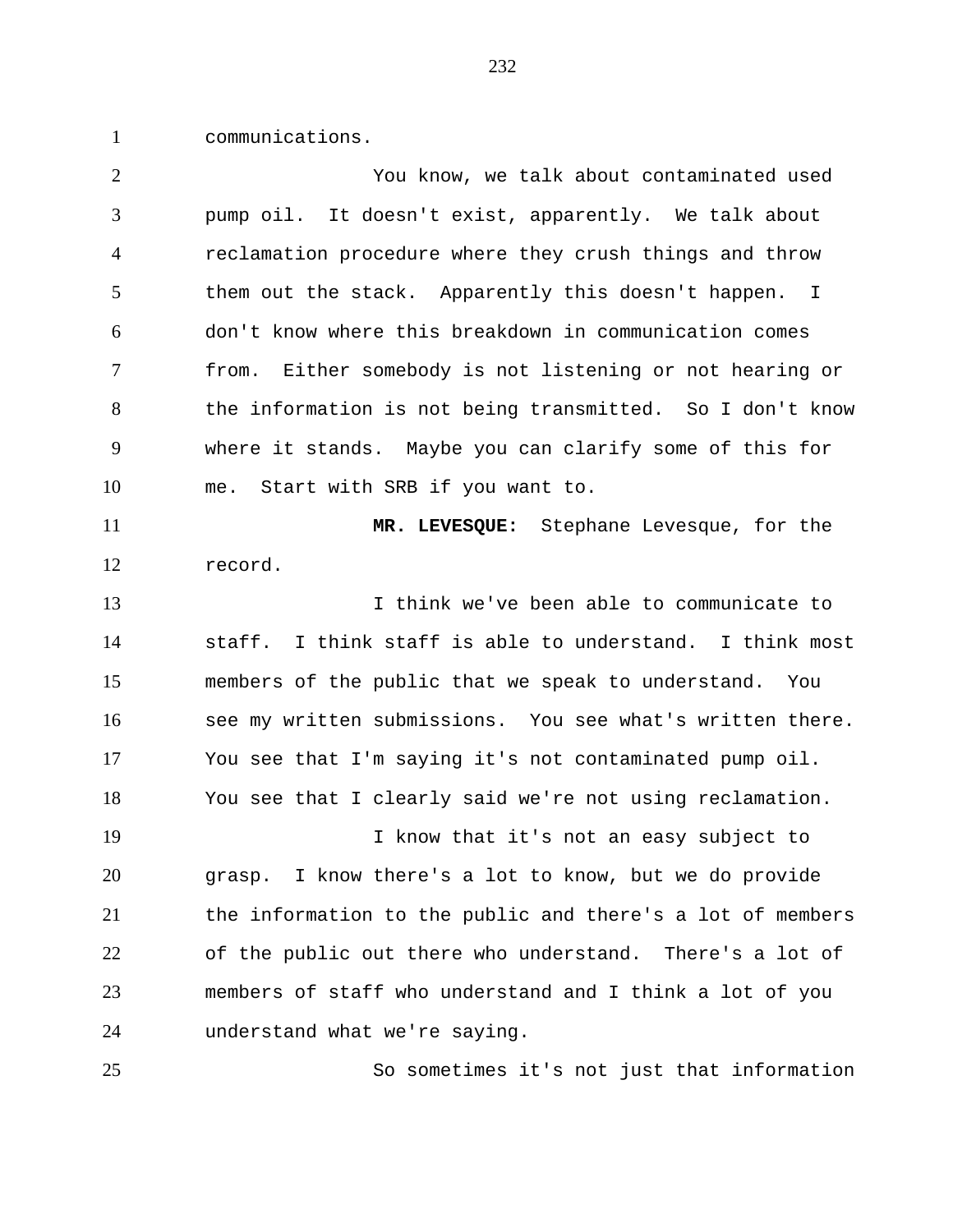maybe, or a lack of communication. It's maybe a refusal to believe, and I can't control that. All I can do is report the information the best that I can in the most respectful way that I can, and that's what I think I've tried to do here by my submissions and I hope you can see that.

**THE CHAIRMAN:** Can I jump in here?

8 It's one thing to give us, to give to staff the information. I think what we were looking at always is the proactive disclosure concept where you put as much information, readily digestible to the public, to your community, and I just wonder whether you will have to review whether you can make it easier to digest, more readily available in the form that people can actually go on your website and understand what's going on, on a maybe more frequent timely way, rather than worry about annual compliance or reports to the Commission.

 **MR. LEVESQUE:** Stephane Levesque, for the record.

 I take your comment and I think we've done that. I think that if you look at -- and a good exercise is to look at our website. I think that if you look at the -- I just looked earlier. The 2000 Annual Compliance Report is the first report that we loaded on the website and I believe it was less than 10 pages, and now we're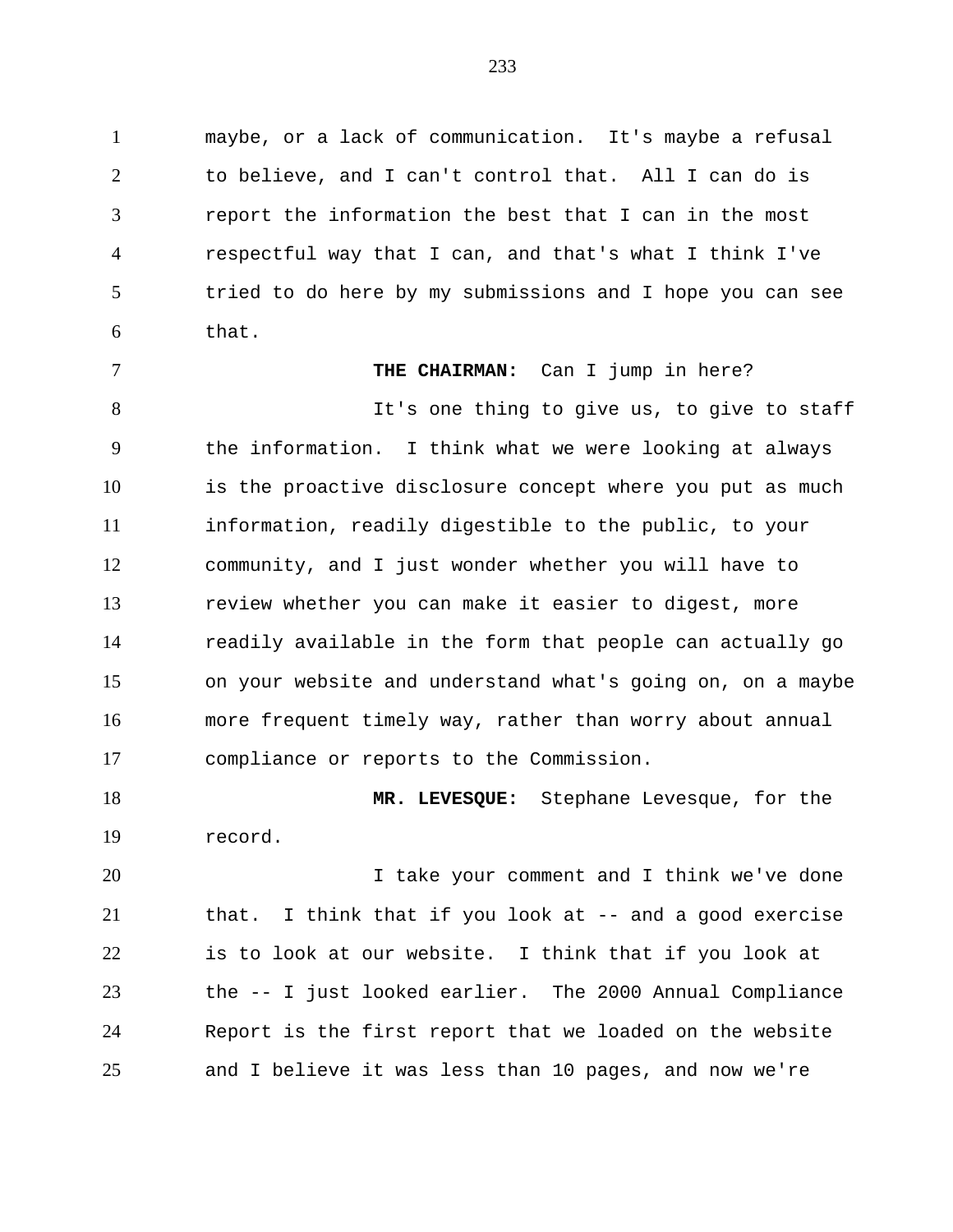into reports that are 200 pages down to 2009.

 We on the website have a specific section on our quarterly reports and we report shortly after the quarterly report is done. All our results of the environment -- I think that if you look at Ms. O'Grady herself. She came to us prior to the hearing. She made, within the space of about 20 days, nine written requests for information. Within 3.11 days -- I've written it in my submission -- we submitted the information and we copied CNSC staff.

 We are going above and beyond what I've seen any other licensee do, and I think you can see that in the 39 written submissions that we've sent to the public. We're inviting people in, and most people that we've talked -- and I'm glad that I went door to door because I got a lot of positive feedback where people said, "Now that I've got your information, great. I'm happy that you came because we were told that this was mysterious; we were told that this was dangerous; we were told that you were lying; we were told that you could not be trusted".

22 At the end of the day, all I can do is report the information and, you're right, we can always do better. We're always trying to do better but there's so much we can do.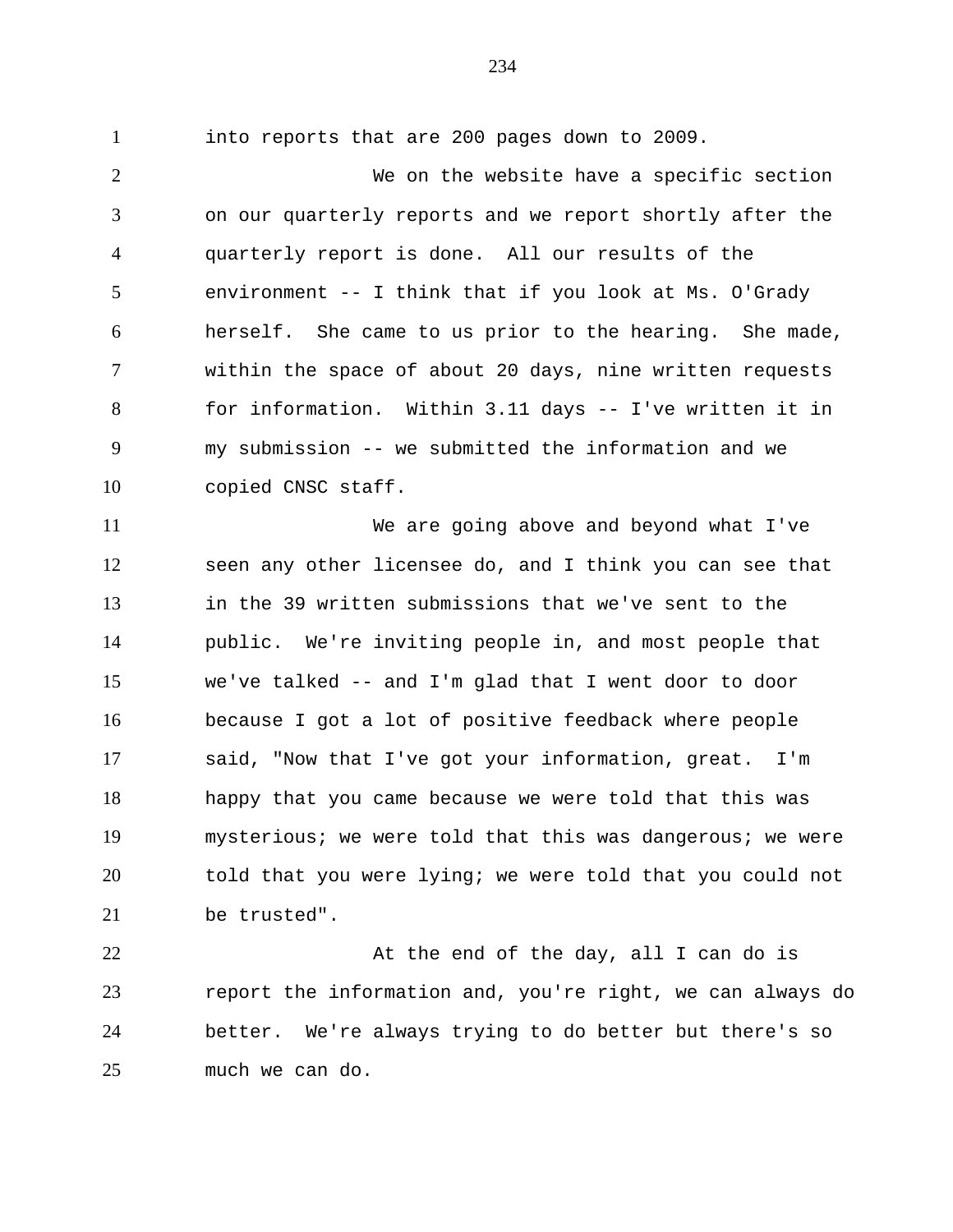**THE CHAIRMAN:** Dr. Barriault? **MEMBER BARRIAULT:** Ms. O'Grady, do you care to comment on this statement really and explain what's going on, why the information is different? **MS. O'GRADY:** Thank you. If you could just ask Mr. Levesque how they reclaim? They do not reclaim tritium. They might have started when they brought that piece of equipment over from the U.K. in the early -- I think it was 1995 but after that it became oxidized --- **MEMBER BARRIAULT:** I'm sorry, I'm talking about now. **MS. O'GRADY:** But they still use that word "reclamation". They're not reclamating [sic]. It's not a matter of not explaining adequately to the public; they are not giving you the full picture. They are not reclaiming tritium. They are not capturing tritium on a scavenger or a getter bed. They are do not doing that. In fact, when the CNSC staff at one time did request a visit by Walter Shmayda to go and investigate how they are running their operation, I guess to investigate why the releases were so high, SRB refused to allow him access to their facility. I mean he couldn't get in, you know, past that point because they've claimed proprietary issues. I don't see that addressed here at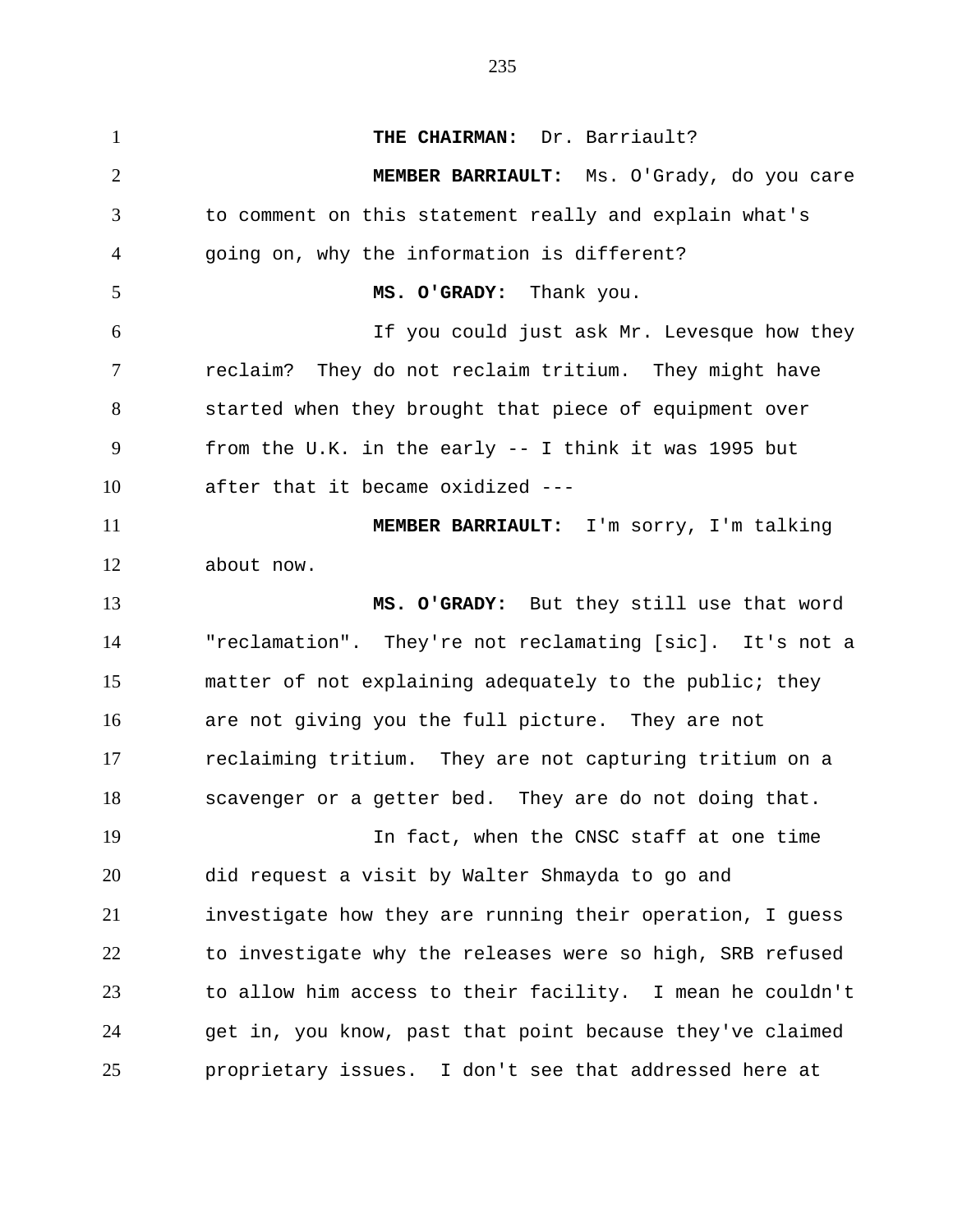all today. I still see CNSC staff using that word "reclamation". I'm quite concerned that SRB wants to continue to reclaim tritium without the expertise to do that, without the proper qualified staff. There is nobody there that's ever taken a radiation --- **THE CHAIRMAN:** Sorry to interrupt you, but we're still going around. You claim that they're not doing reclamation. So do they. You agree. They're saying they're not reclaiming. What is it we're missing here? **MS. O'GRADY:** They were never reclaiming tritium, maybe a small time until they actually oxidized their bed and wrecked it and had to dispose of it. They are not capturing tritium. **THE CHAIRMAN:** Fine, so they're not reclaiming. Everybody agrees. What are we disagreeing on? **MS. O'GRADY:** That's why our releases are so high. **THE CHAIRMAN:** I really am missing something which is critical here. I think they've agreed that they're not reclaiming in a sense of opening up the tube, breaking it up and trying to get the tritium. They're not doing it. They agreed that they're not doing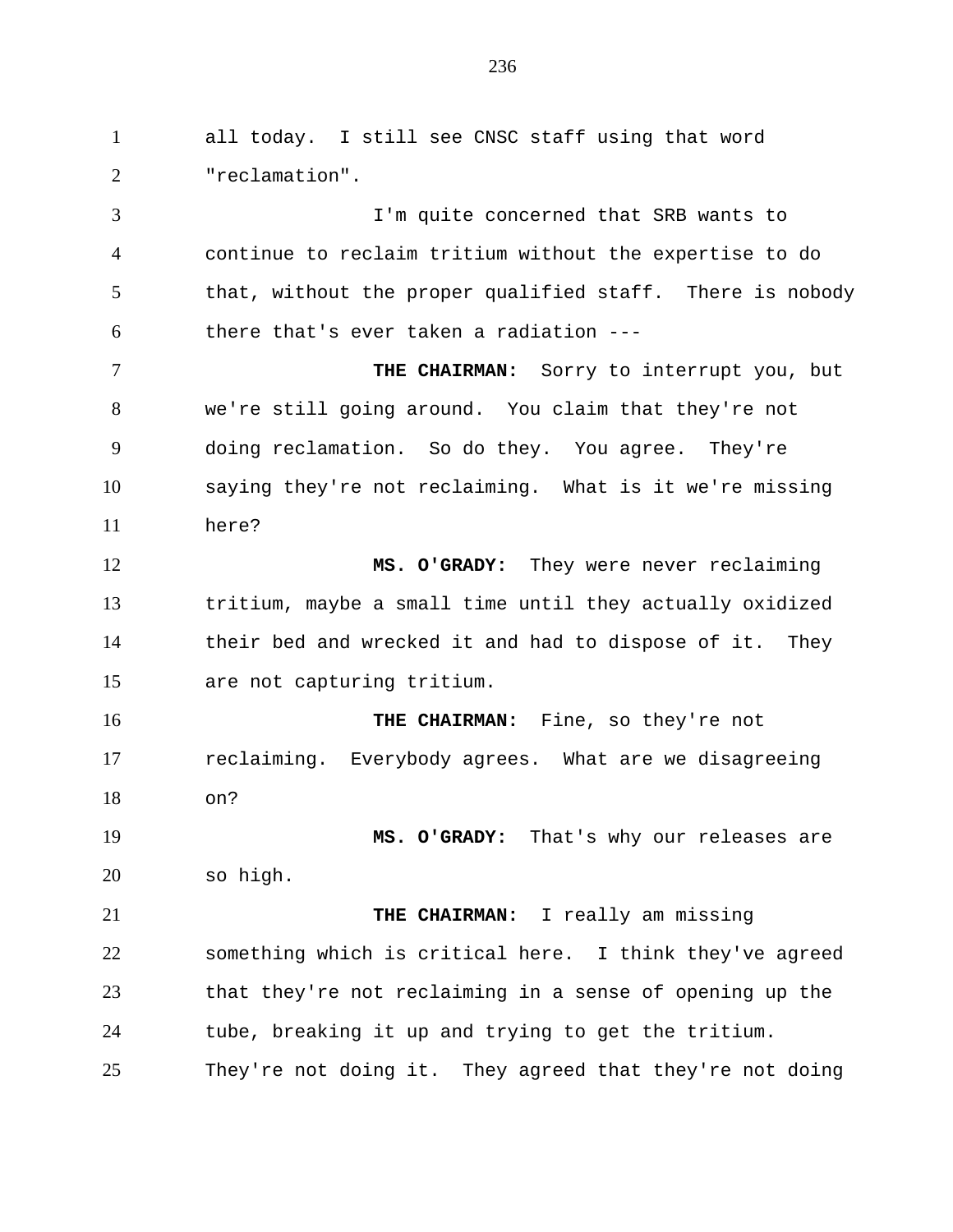it. In fact, they are prohibited from doing it right now. **MS. O'GRADY:** They never were reclaiming tritium. They were never capturing that tritium and recycling it --- **MEMBER BARRIAULT:** You are saying -- sorry  $6 - -$  **THE CHAIRMAN:** Okay, so they were never to -- they're never doing it and they continue to never do it for now. So what is the debate that we're having, because you consider it to be a very dangerous process; I think staff is saying the same thing. If you actually want to get into reclamation, you'll have to come in front of us and get a different licence. So everybody is in agreement. What is it we disagree on? **MS. O'GRADY:** They never had it in their licence they could reclaim tritium, but they never were actually recapturing tritium after they had crushed it. It's in our Pembroke environment, in the soil, in that nice graph that you saw Anna Tilman do, that nice orange graph that shows the half-lives continuing. That's the reclamation; it's in our environment, right there, because of that, because it's released unmitigated into their stack. That is what's happened. There is nothing capturing, as opposed to the stack.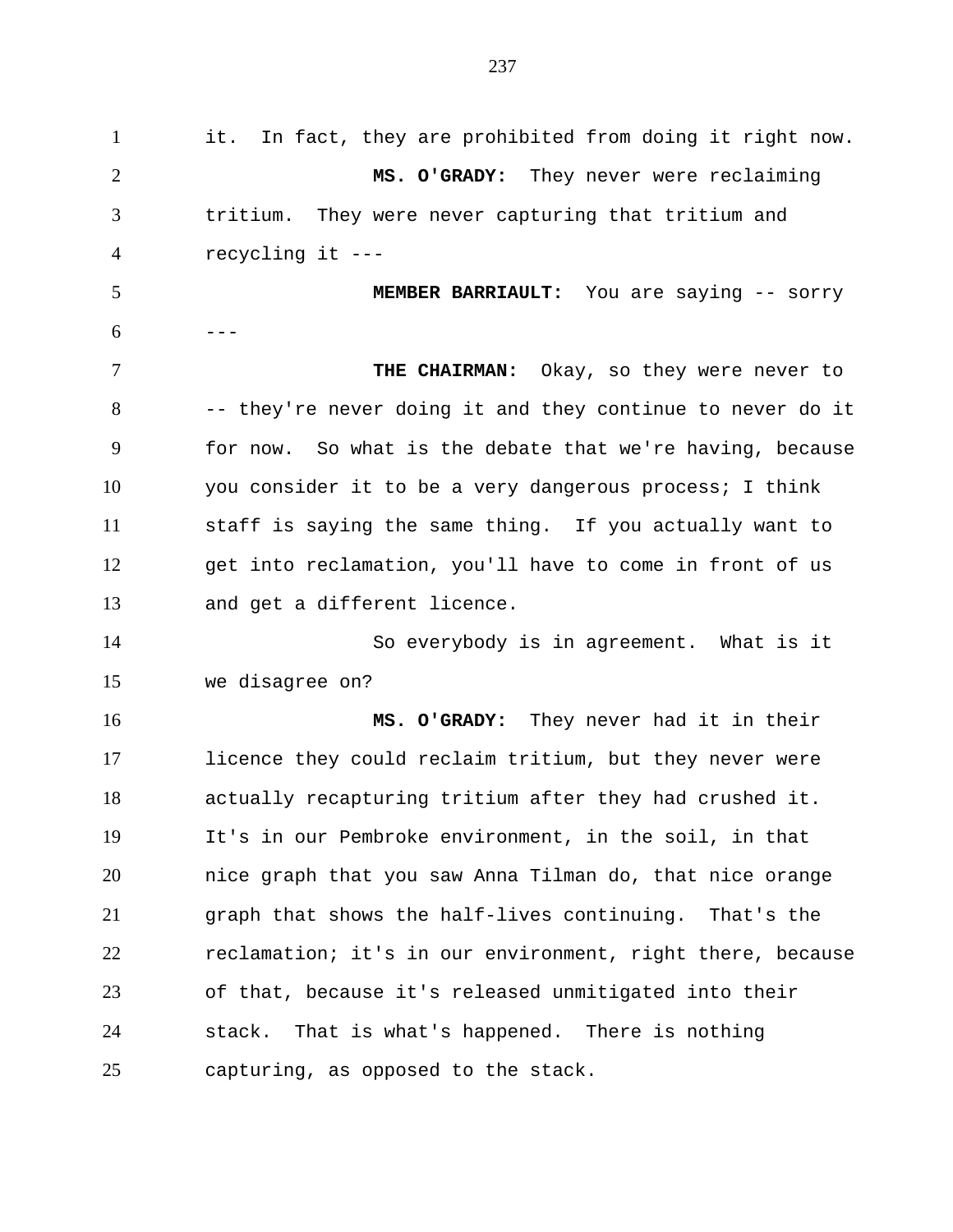**THE CHAIRMAN:** But that's not the part of 2 the reclamation that we are talking about. **MS. O'GRADY:** What they want to do --- **THE CHAIRMAN:** The releases were from the other processes that were -- if I understand correctly, my -- staff, can you help us. Maybe you understand what the dilemma of understanding here. 8 MR. ELDER: There's -- I gotta say, I'm not sure that I fully understand with regards to this. In terms of what you call reclamation or whatever, they're a unit that would take these things and crush it, okay? They will not -- that what's not been used has not been used since they were shut down in 2006. **THE CHAIRMAN:** Did they use it ever? **MR. ELDER:** They did, yes. It was used, yes. And our view is that it was contributor to the releases, but it's not -- our calculations were between 10 and 15 percent of the releases. There were a lot of other practices that they have improved to release the releases. So they've been operating, producing the tritium signs since under the current licence, since 2008 and living within a much stricter limit. So our viewpoint has been -- shown they can live within that much stricter limit.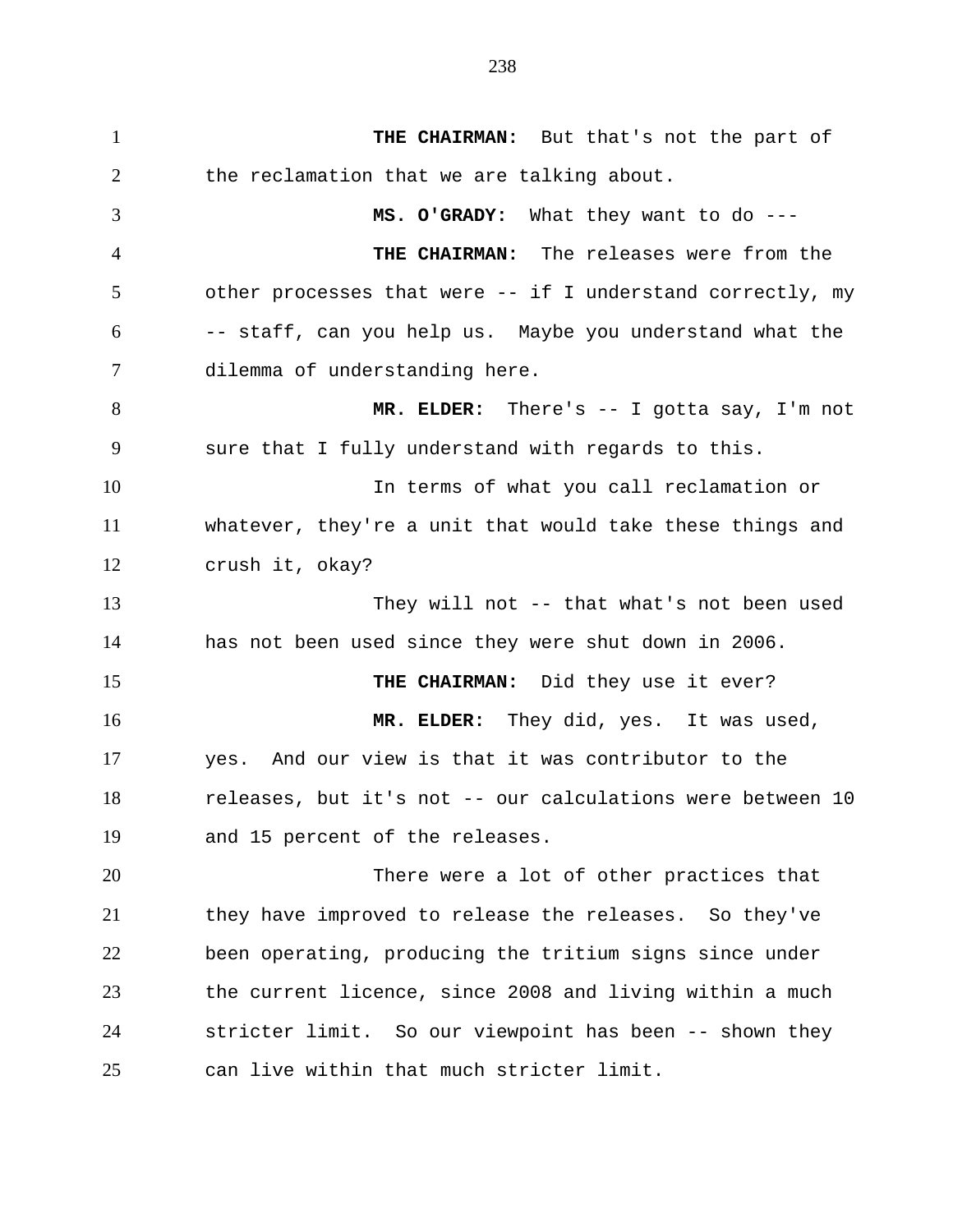That does not include anything that you would call like reclamation or breaking up of tritium glass; that's not allowed. Clearly, we monitor, and for that unit there, it's disconnected, and we were very clear this morning that our view is that would require a complete safety assessment, engineering assessment and a decision by the Commission before you would be allowed to use such a piece of equipment. I think the question that Ms. O'Grady has is what do they do and what's the incentive for SRBT to take these signs back; if they have to send them to a waste facility or they send them to South Africa for

capturing the tritium there.

 I think that's the question she would like Mr. Levesque to answer.

16 THE CHAIRMAN: Again, I thought -- we've got to move on. I thought that that was unsafe because he's taking it back, so he can make a new sale. That's the way I understood it and if he can salvage some parts of that without breaking the glass, so better. If not, he just dumps it into licensed -- I trying to repeat all the things I heard -- to some licensed facility and at least he is trying to make a sale to the people, you know, he returned it from.

That was my understanding of the incentive.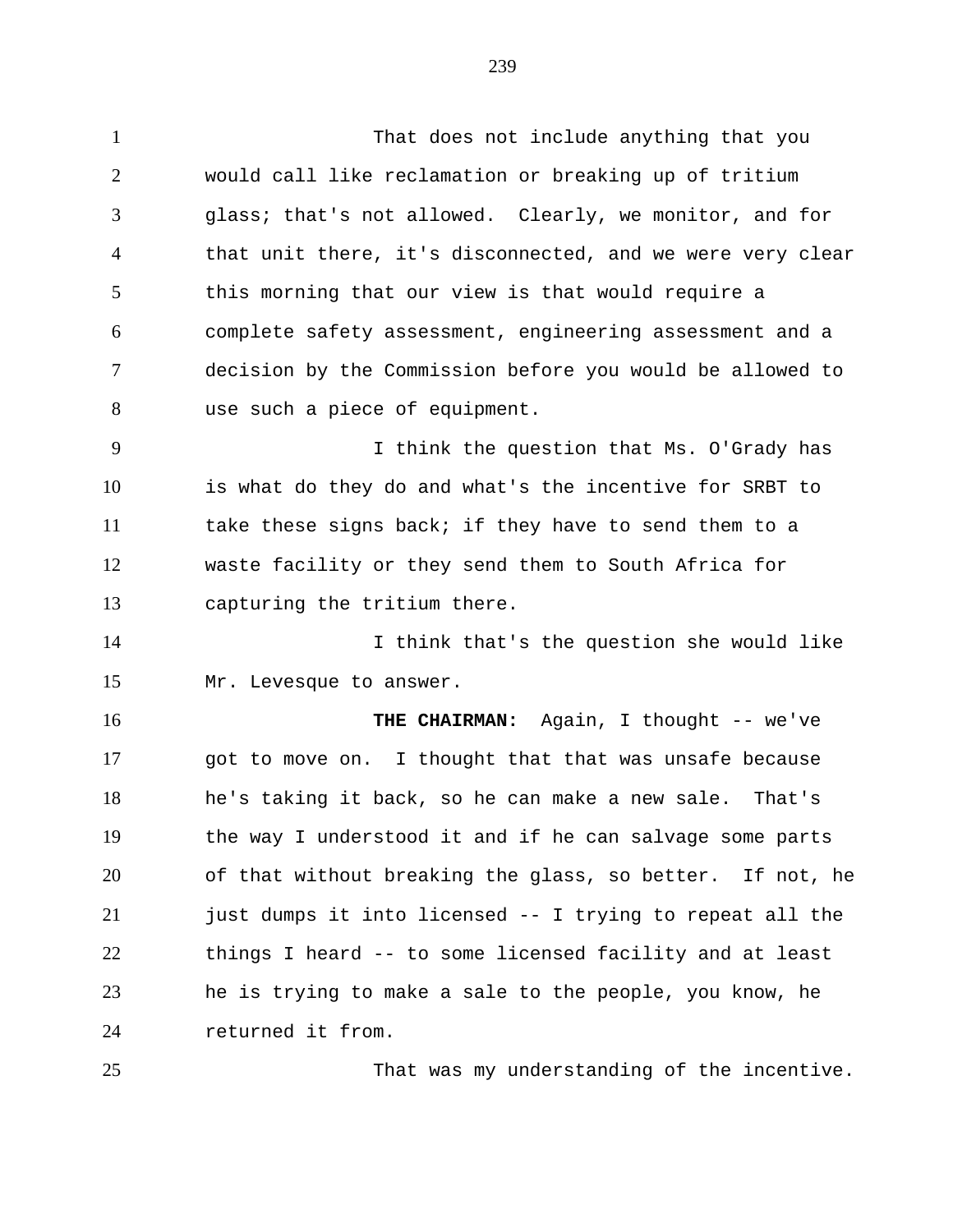**MS. O'GRADY:** Mr. Binder, this waste isn't even making it to a licensed waste facility. If we would have had Valence here today, we would have showed you the drums, drums upon drums, upon drums stacked in their fenced in area at the back. They're not sending it to a licensed waste facility. It has been sitting there, some of it, for five years or maybe longer.

 **MEMBER McDILL:** What's in the drums? **MR. LEVESQUE:** Stephane Levesque, for the record.

 I'm getting a little annoyed here because the -- when I looked at the presentation from Ms. Valence Young, I saw a picture of our empty drums, who by the way have a sticker on them for people that look at them close that says "This drum is empty". And we store them in our 16 fenced compound at the back along with some other wastes; that's the shoe covers, the gloves, the jackets that are on another end of the compound that are labelled saying that there's radioactive material in them with tarps on them.

 We do not store crushed glass in the back compound. We do not get rid of crushed glass in landfill. We have never done it. We take light sources back, used, again to try to make a resale or we reuse them in our product. That's it.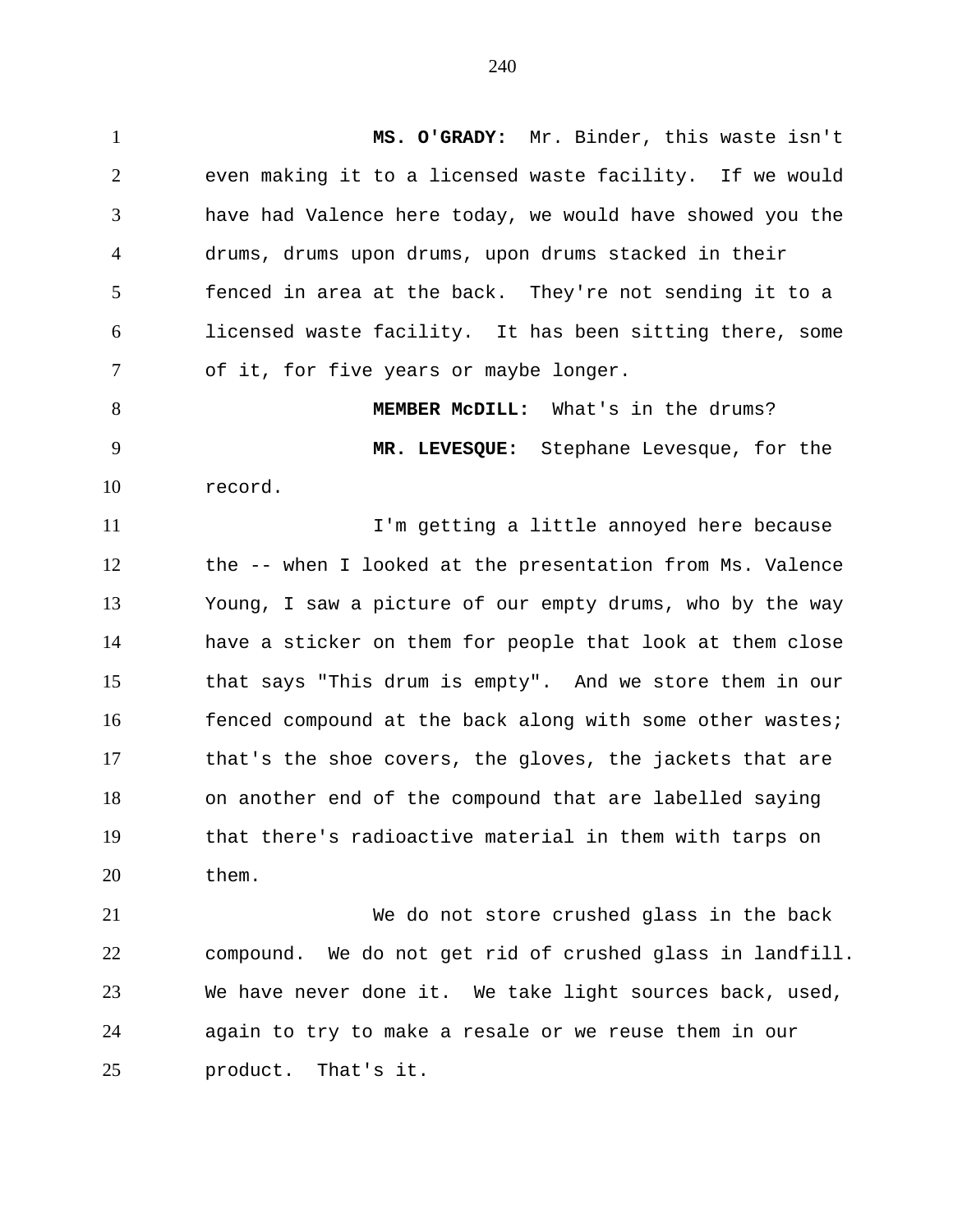There's nothing underhanded going on. We've represented that to everyone in the public. A lot of people have supported us, understand what we do; the staff too. I think you do as well. **THE CHAIRMAN:** Okay. Dr. Barriault, last question. **MEMBER BARRIAULT:** No. No further questions. Thank you, Mr. Chairman. **THE CHAIRMAN:** Any other last burning question? 11 Thank you. Do you want to say a final word? **MS. TILMAN:** I want to reclaim a minute. 14 14 I think the issue is you have to have a clear definition of reclamation in whatever context it's used, and I think we heard about it being used in different contexts. 18 In fact, I would say that the staff has to look at that analysis that -- the activities under "Reclamation" led to an extra 10 to 15 percent releases. I would question that. **I** think that the releases were so huge at that time when they were doing the crushing and so on and Ms. O'Grady contends that this resulted not in capturing the tritium but in releasing it to the environment.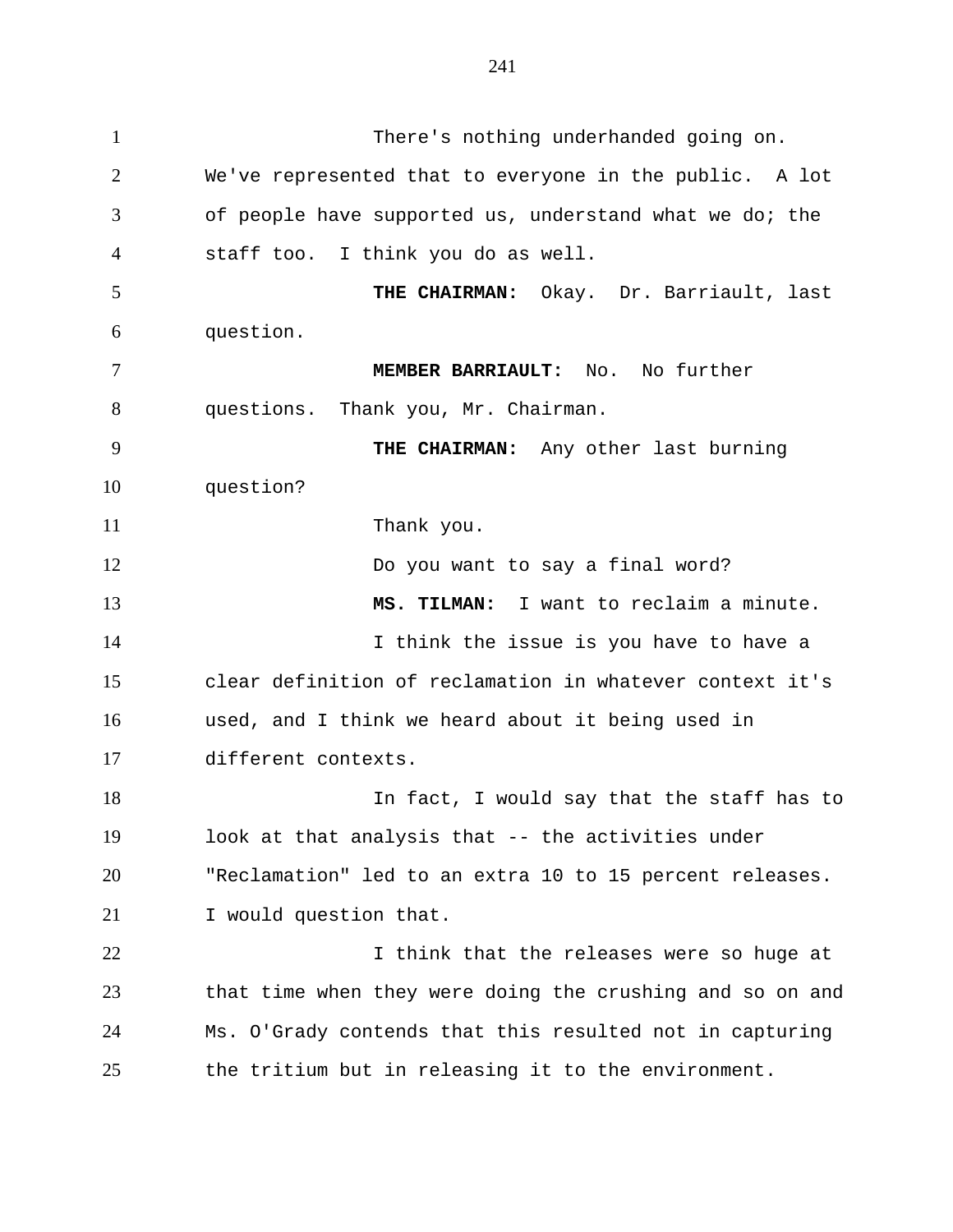1 1 I think that's the issue; so it's the term "were"; so they didn't get it back to reuse. Most of it went out to the environment.

 So I think you need a clear definition of reclamation. I think the staff should reassess, if need be, what percent of those emissions in the earlier years were due to this activity compared to the activity when they don't do it. Why does a facility go down to 40 terabecquerels from 12,000 or whatever in a time, what gives, what's the equation there, what's the balance? What does it cost?

**THE CHAIRMAN:** Okay. Thank you very much. I think we better move on to the next intervenor. I understand -- Marc, you are going to help me on this?

**MR. LEBLANC:** Yes.

**THE CHAIRMAN:** I'm informed that Ms. Young is not available to make an oral presentation. It will be considered as a written submission.

 Any particular question on that particular submission?

 **MEMBER GRAHAM:** The only question I had, Mr. Chair, was the pictures and the ditch in Muskrat River, Boundary Road, those pictures and so on. Is SRBT responsible for those pipes and so on or is that a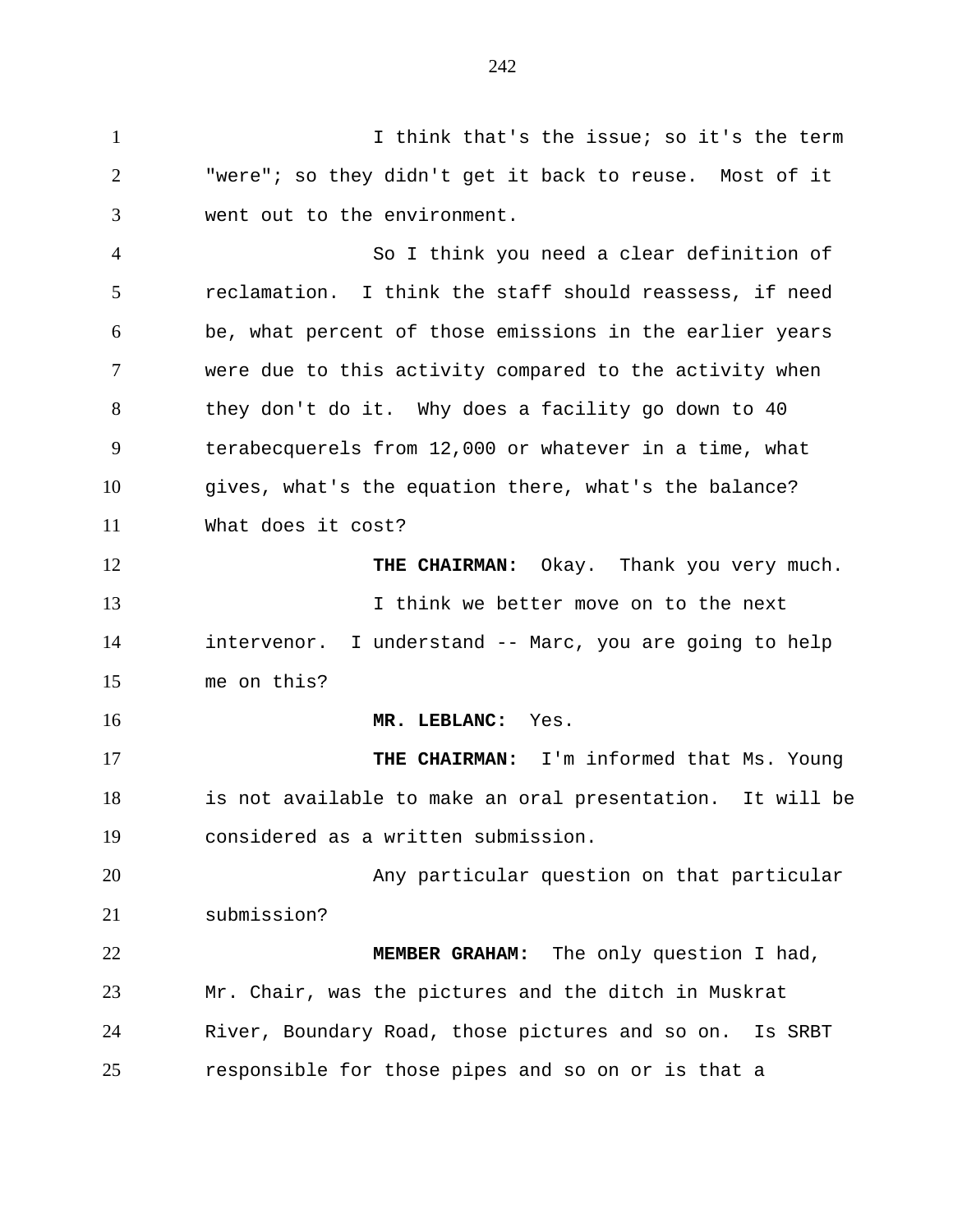municipal problem or so on? 2 And I just ask that question, is that a responsibility of SRBT or is it something that the municipality is not looking after? Broken pipes and so on? River bank at Boundary Road bridge and ditch at Muskrat River Boundary Road and so on. 7 A pretty messy looking area, and I'm just wondering is that your responsibility in SRBT or is that someone else's? SRBT? **MR. LEVESQUE:** Stephane Levesque, for the record. No, they're not our responsibility. All I can say is we take samples upstream and downstream in the Muskrat River of the water on a monthly basis when the weather allows it. But no, the pipes aren't our responsibility. **MEMBER GRAHAM:** Is that a municipal -- part of the municipality? **MR. LEVESQUE:** Stephane Levesque, for the record. Yes, it is. **MEMBER GRAHAM:** Okay. Thank you. **THE CHAIRMAN:** Sorry, just to clarify; on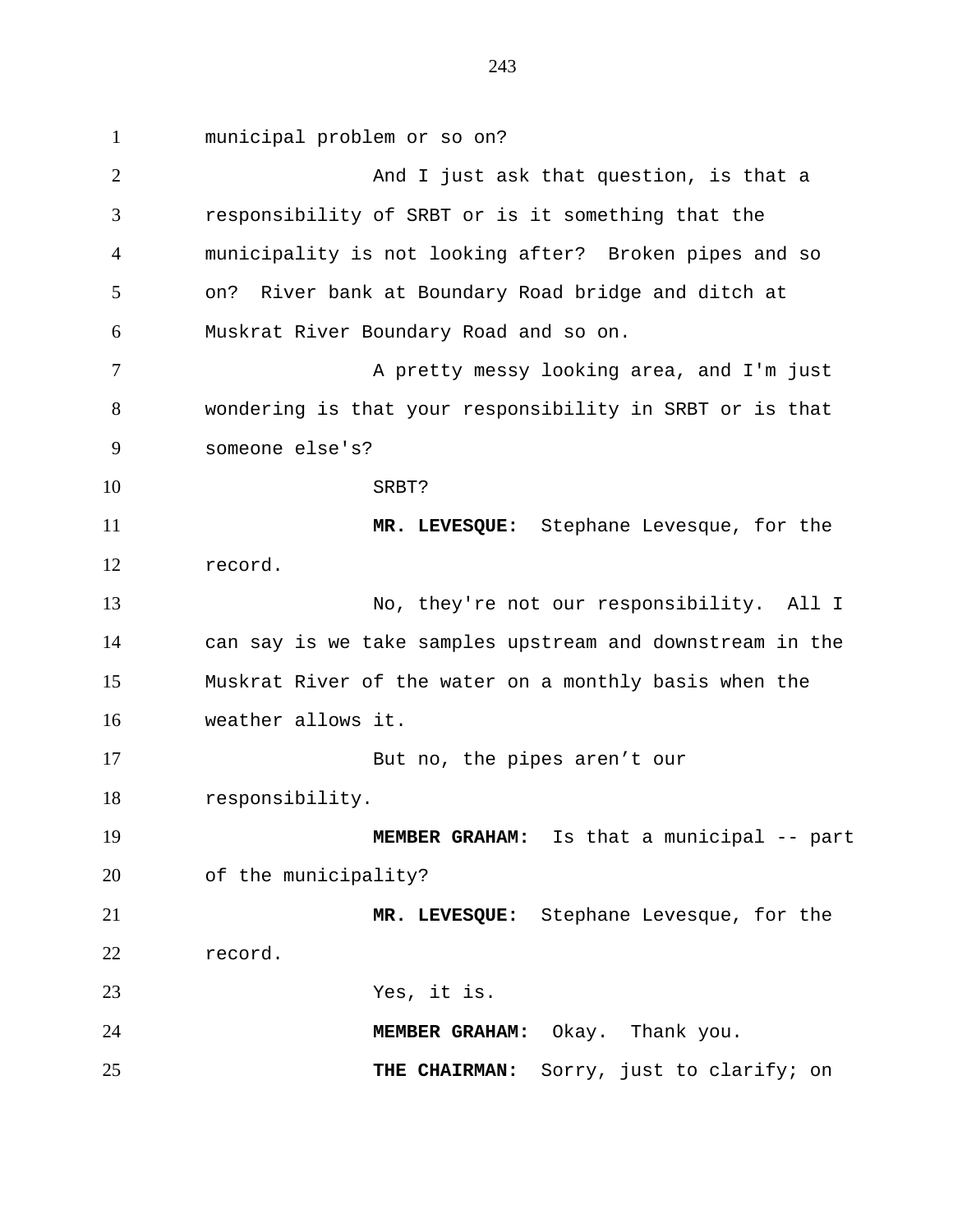page 1 of the first page, it says that, "Why haven't silt samples been taken downstream in the Muskrat River?" Did you say they are taking some -- is it water or is it different between water and silt? **MR. LEVESQUE:** Stephane Levesque, for the record. We've been taking for a number of years now, water samples in the Muskrat River and we've explained in our submission to Miss Young that if you can basically use the concentrations in the Muskrat River, up and downstream of the facility, which are very close to the detection level, that you could basically, from that, deduce what the levels and the sediment would be. **THE CHAIRMAN:** Okay. Thank you. I've also been informed that the submission from the Council of Canadians is to be treated as a written submission. 18 I guess, I don't know, they're running late or -- they never came in, okay. Questions on that particular submission? Okay, consider it to be read. 22 The next one is an oral presentation by Prevent Cancer Now from Mr. Mark MacKenzie. The floor is yours.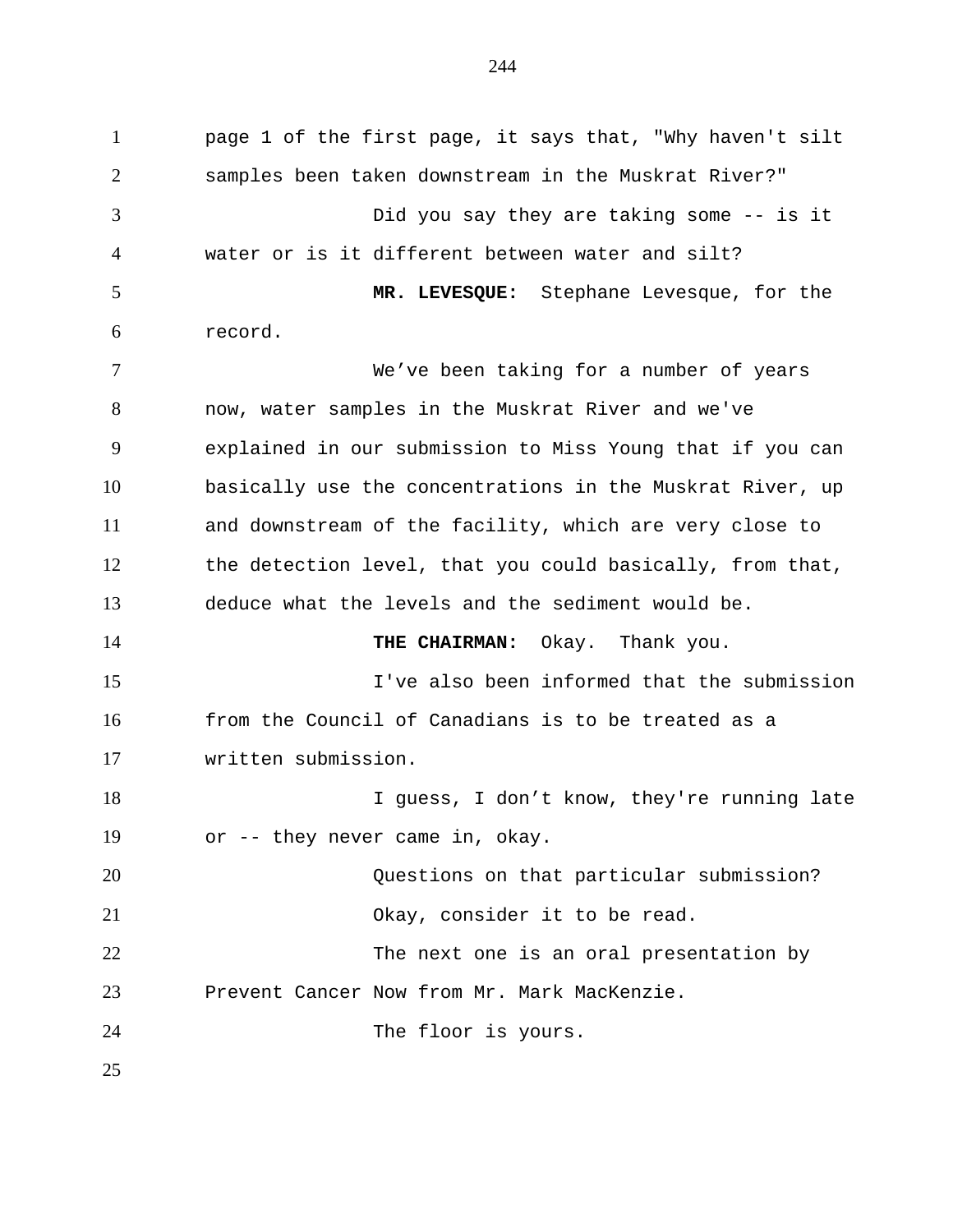| $\mathbf{1}$   | $10-H5.44 / 10-H5.44A$                                                |
|----------------|-----------------------------------------------------------------------|
| $\overline{2}$ | Oral Presentation by                                                  |
| 3              | Prevent Cancer Now                                                    |
| $\overline{4}$ |                                                                       |
| 5              | MR. MacKENZIE: Thank you, Mr. Chair and                               |
| 6              | Members of the Commission for this opportunity to address             |
| 7              | you.                                                                  |
| 8              | My name is Mark MacKenzie; I'm a board                                |
| 9              | member for Prevent Cancer Now.                                        |
| 10             | Prevent Cancer Now is a national                                      |
| 11             | organization dedicated to removing the preventable causes             |
| 12             | of cancer from our everyday lives; date back to 2006 as an            |
| 13             | organization. I've been on the board since 2007. I will               |
| 14             | also reveal I was a Green Party of Ontario candidate in               |
| 15             | Renfrew, Nipissing, Pembroke in 2007.                                 |
| 16             | Prevent Cancer Now has intervened by letter                           |
| 17             | in the past. In 2008, we submitted a lengthy letter                   |
| 18             | identified as CMD 08-86.28. You have presumably read our              |
| 19             | recent letter in which the points of this previous                    |
| 20             | submission were reiterated. All these points continue to              |
| 21             | be relevant today -- as relevant today as they were at the            |
| 22             | time that they were submitted.                                        |
| 23             | As you are no doubt aware, this year marks                            |
| 24             | the 10 <sup>th</sup> Anniversary of the Walkerton tragedy. This was a |
| 25             | tragedy caused by a failure on a number of levels and many            |
|                |                                                                       |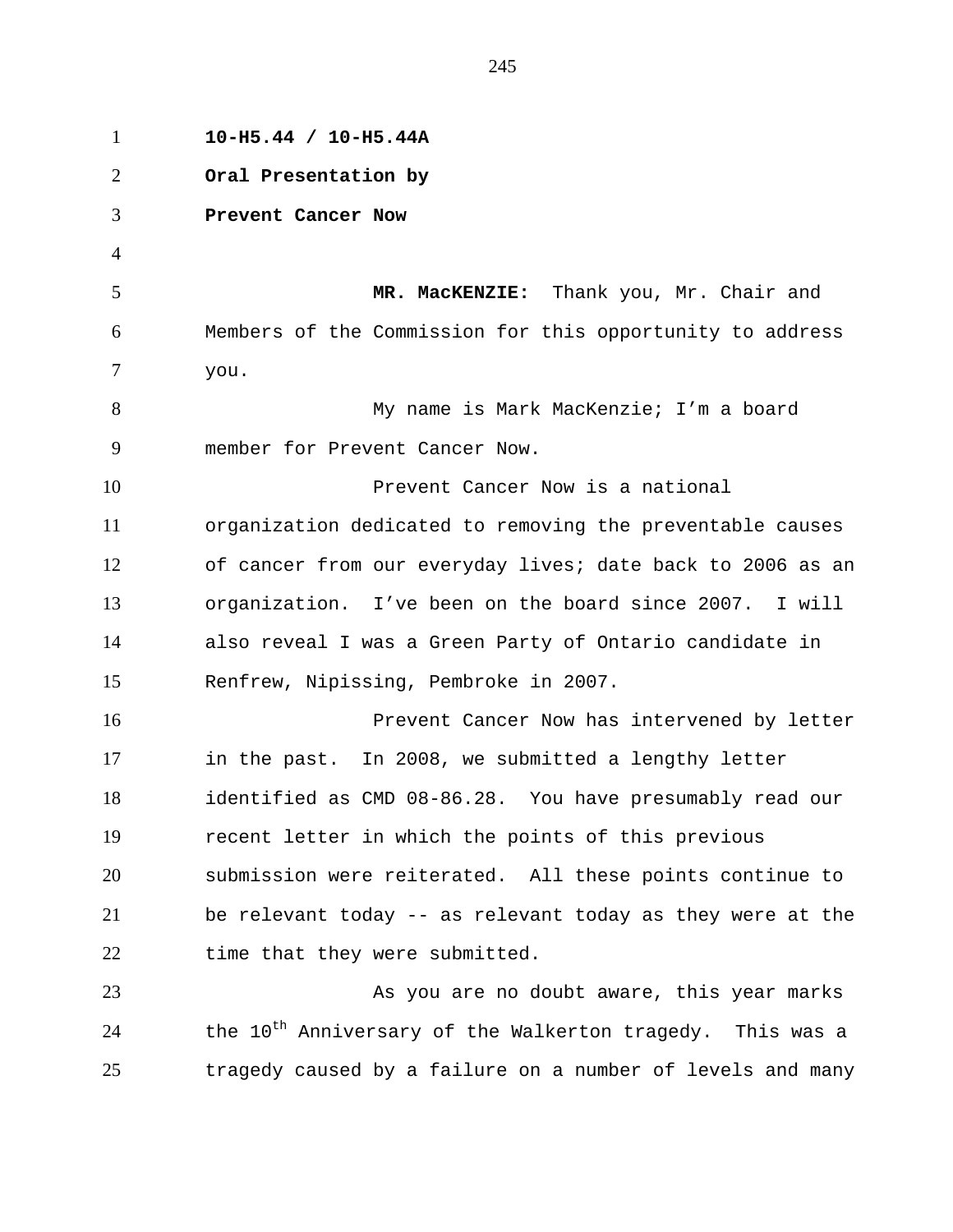Pembroke residents are starting to feel a connection with this event.

 There were failures and lapses and a lack of responsibility on the part of individual people and there were also regulatory failures and lapses. Most importantly, Walkerton was a tragedy that could have been prevented. It involved poisoning the community's water supply due to serious lapses of responsibility, and it also involved innocent and unwitting victims whose best interests were not being served by those entrusted to manage that. Members of Prevent Cancer Now share a strong conviction that it is the duty now of all citizens to direct their energies towards cancer prevention instead of continuing to rely on costly analysis and ineffective cleanups after the fact. Agencies in positions of responsibility must not forget their duty to take precautionary action wherever possible to protect human health. A timely recent event, for example, is the release of the U.S. President's Cancer Panel Advisory Report to U.S. President Barack Obama in which Dr. Leffall and Professor Kripke have drawn the President's attention to the fact that:

25 The true burden of environmentally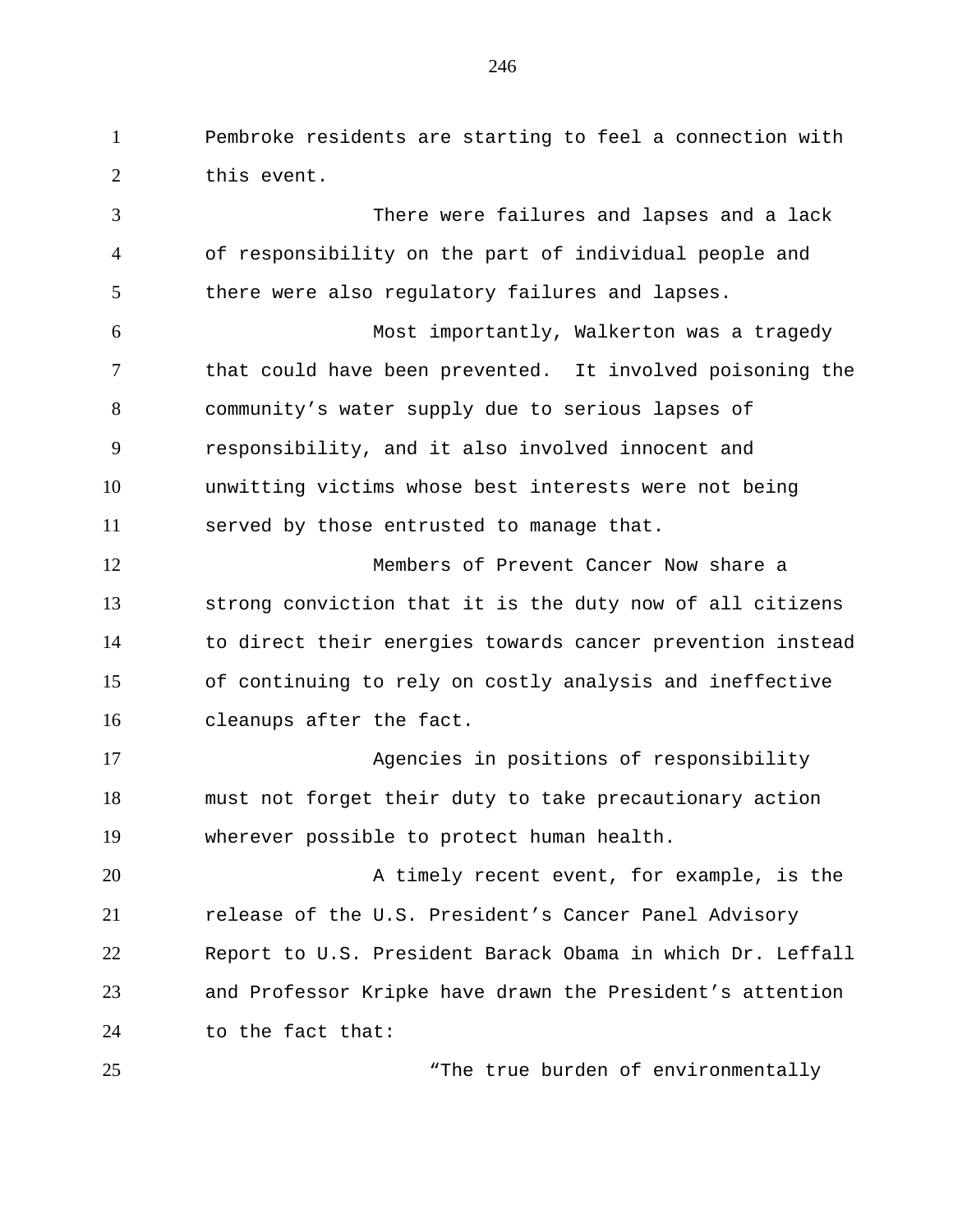induced cancer has been grossly 2 underestimated." They also comment that: "The American people, even before they are born, are bombarded continually with myriad culminations of these dangerous exposures." There is a Doctor Chris Busby of the U.K. He is a chemical physics researcher and one of the U.K's most learned experts on the effects of low-level radiation, and I quote him. 12 The problem with tritium is that it is under-estimated as a hazard. As a form of nitrogen it becomes very easily incorporated into biological molecules. The whole of life works on exchangeable hydrogens but when tritium decays, it becomes helium. So any molecule that tritium was located in would just collapse. This is a method of amplifying its effect within 22 the body which is absolutely monumental. The danger of tritium is in its propensity to bind with organic material when ingested, inhaled or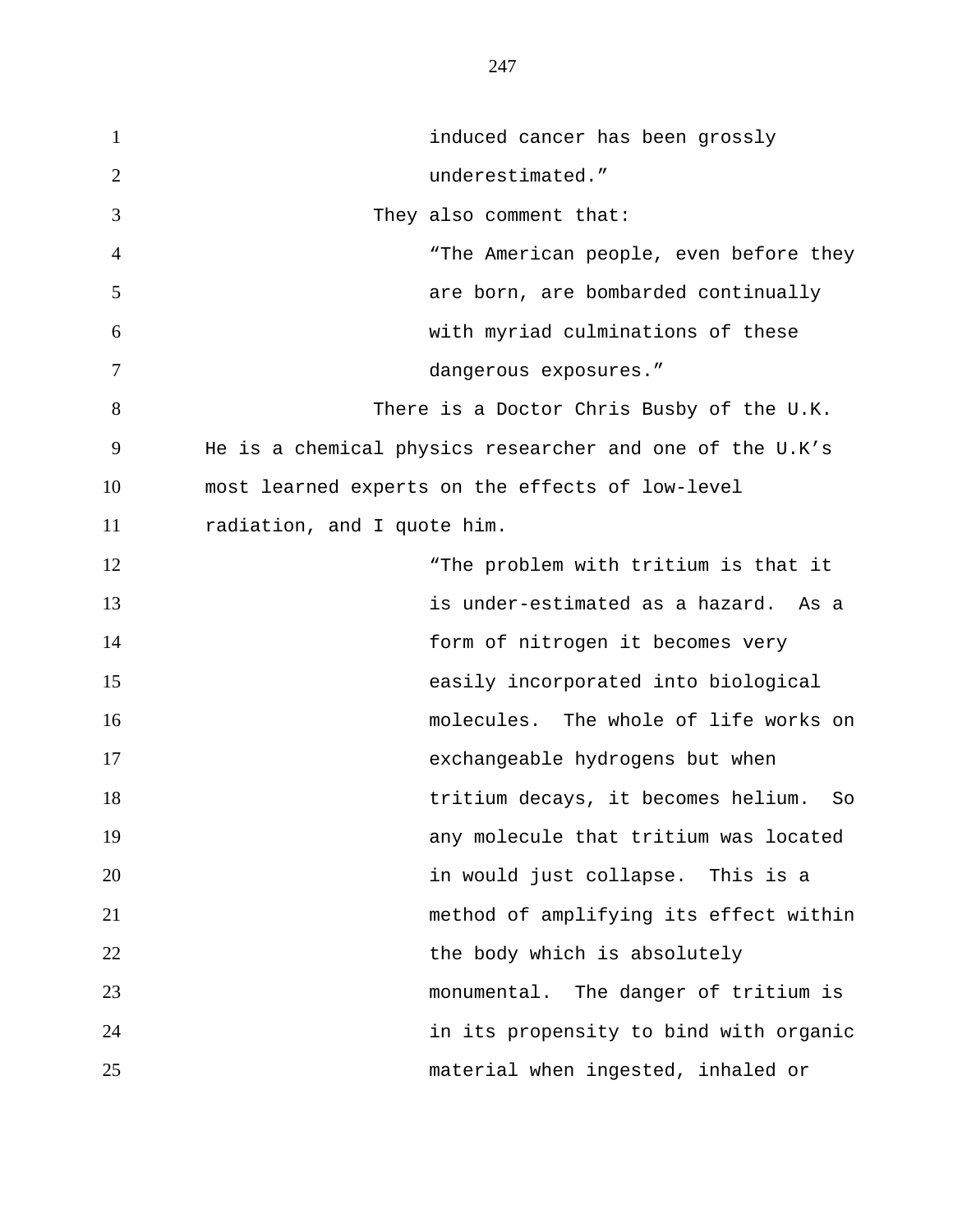absorbed and so produce an internal 2 radiation." This topic came up earlier about external radiation. A nuclear physicist, Frank Barnaby points out in response to a comment made by somebody else that the resulting ex-radiation exposure will be virtually indistinguishable from natural background radiation levels, when they were talking about tritium. Frank Barnaby points out that it's a wee bit of a meaningless statement because background radiation goes into your body from the outside. It's external radiation. The problem with tritium is that it may get into the body through ingestion or inhalation and when in the body the consequence may be quite serious and more serious than authorities admit. The entire energy of the electron gives off -- is given off when tritium decays, according to Dr. Barnaby and is absorbed in a very short distance, less distance than a diameter of a DNA molecule. Tritium being hydrogen may be taken up by the DNA and then the radiation it gives off could age the DNA molecule and produce either cancer in the individual or genetic effect. You could argue -- he goes on -- that high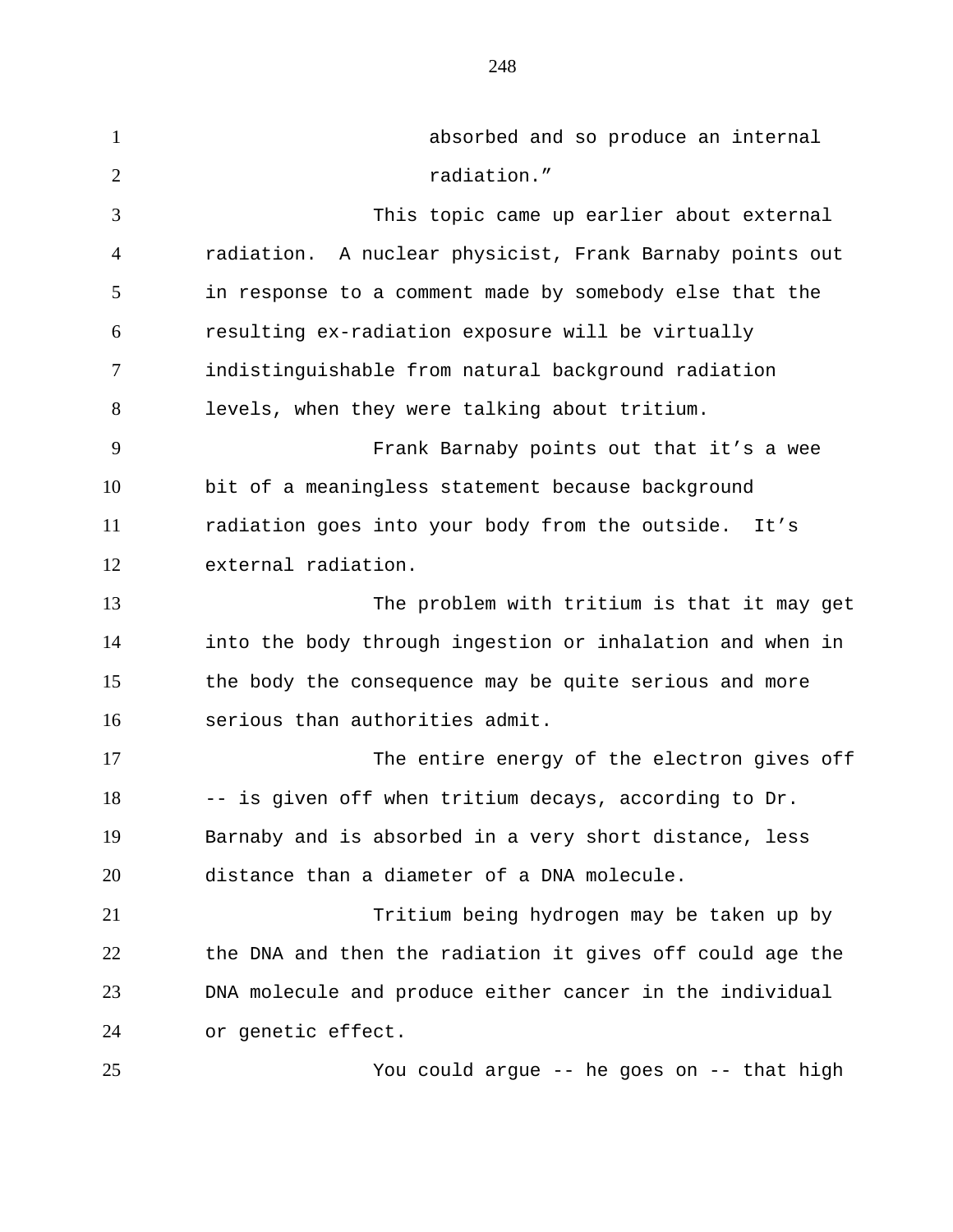energy radioactive decays are actually better because they kill the cell outright and you don't get the cancer. Tritium has this tiny energy, which will damage rather than kill the cell. And of course cancer is your own cells turning on yourself.

 I'd like to point out as well that the Federal Toxic Substance Management Policy introduced by 8 the federal government in 1995 takes a preventative and precautionary approach to dealing with substances that enter the environment that could harm the environment or human health.

 The key management objectives of this policy are the virtual elimination from the environment of toxic substances that result predominately from human activity and that are persistent and bio-cumulative, which is of course the case with tritium.

 It also manages the other toxic substances and substances of concern throughout their entire life cycles to prevent or minimize the release into the environment; and a toxic substance is defined under Section 64 of CEPA 1999 as being a substance that constitute or may constitute a danger in Canada to human life or health.

 As a Commission, you and your staff are fully aware that tritium is an undisputed carcinogen.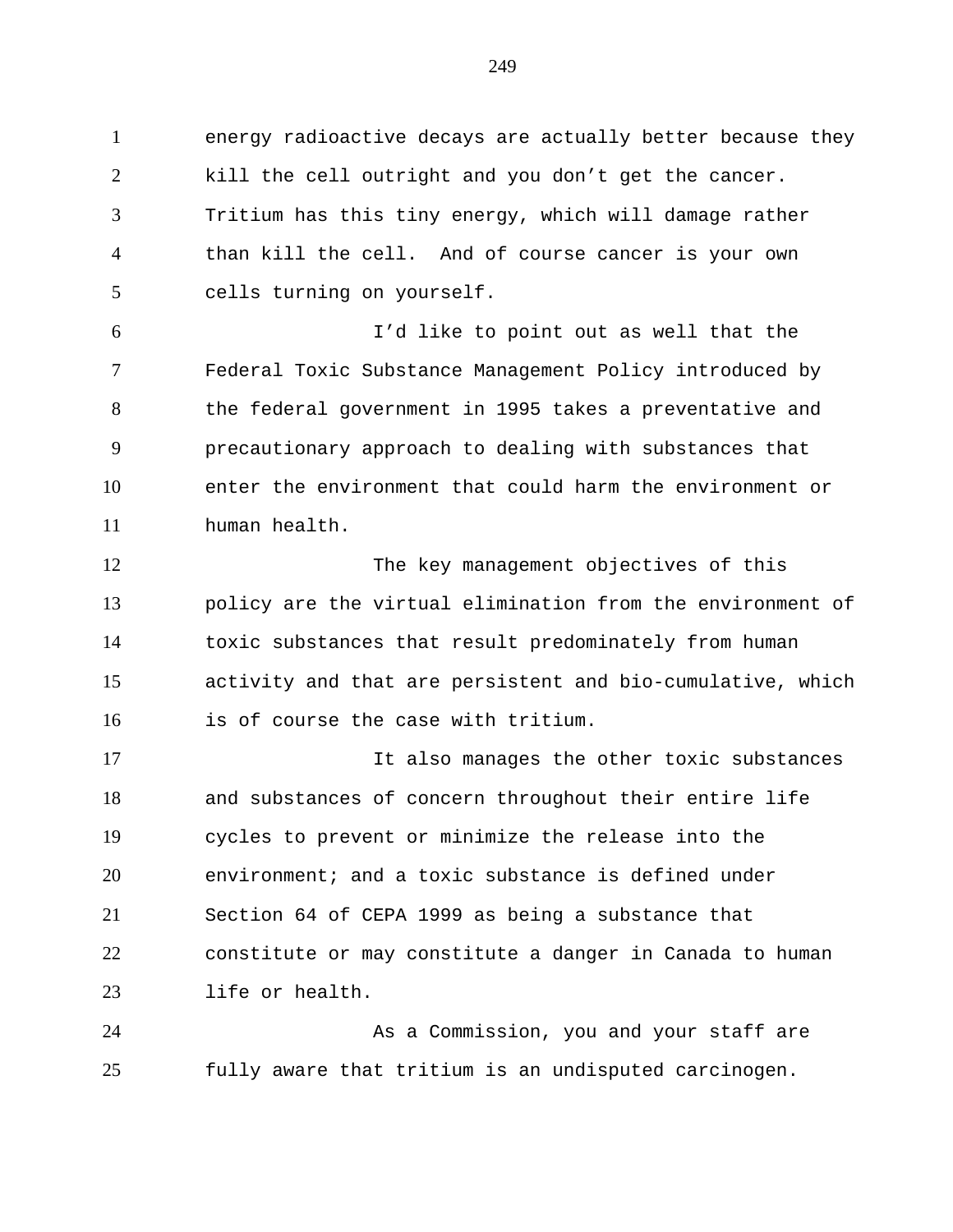Tritium cannot be filtered out of drinking water. Women, children and developing foetuses are at increased risk from tritium exposures. Many in the scientific community now report that tritium has been underestimated as a health hazard. Health effects are now understood to be chronic in nature, in that they occur over years and at - even at comparable -- comparatively low levels of exposure. 10 10 It has been well established that there's no safe level of exposure to radiation, even the smallest dose can contribute to cancer and other health effects, according to the BEIR-VII report, which has been referred to by others as well. The U.S. Environmental Protection Agency defines "safe" as zero known risk. The International Joint Commission on the Great Lakes has recommended that radionuclides with a half-life of greater than six months be considered persistent toxic substances and work toward virtual elimination from waste streams is important. Contents of a single tritium exit sign, if converted to the oxide form and inhaled would represent a lethal dose of radiation. There are viable alternatives to these tritium exit signs. Even Natural Resources Canada recommends against the use of tritium.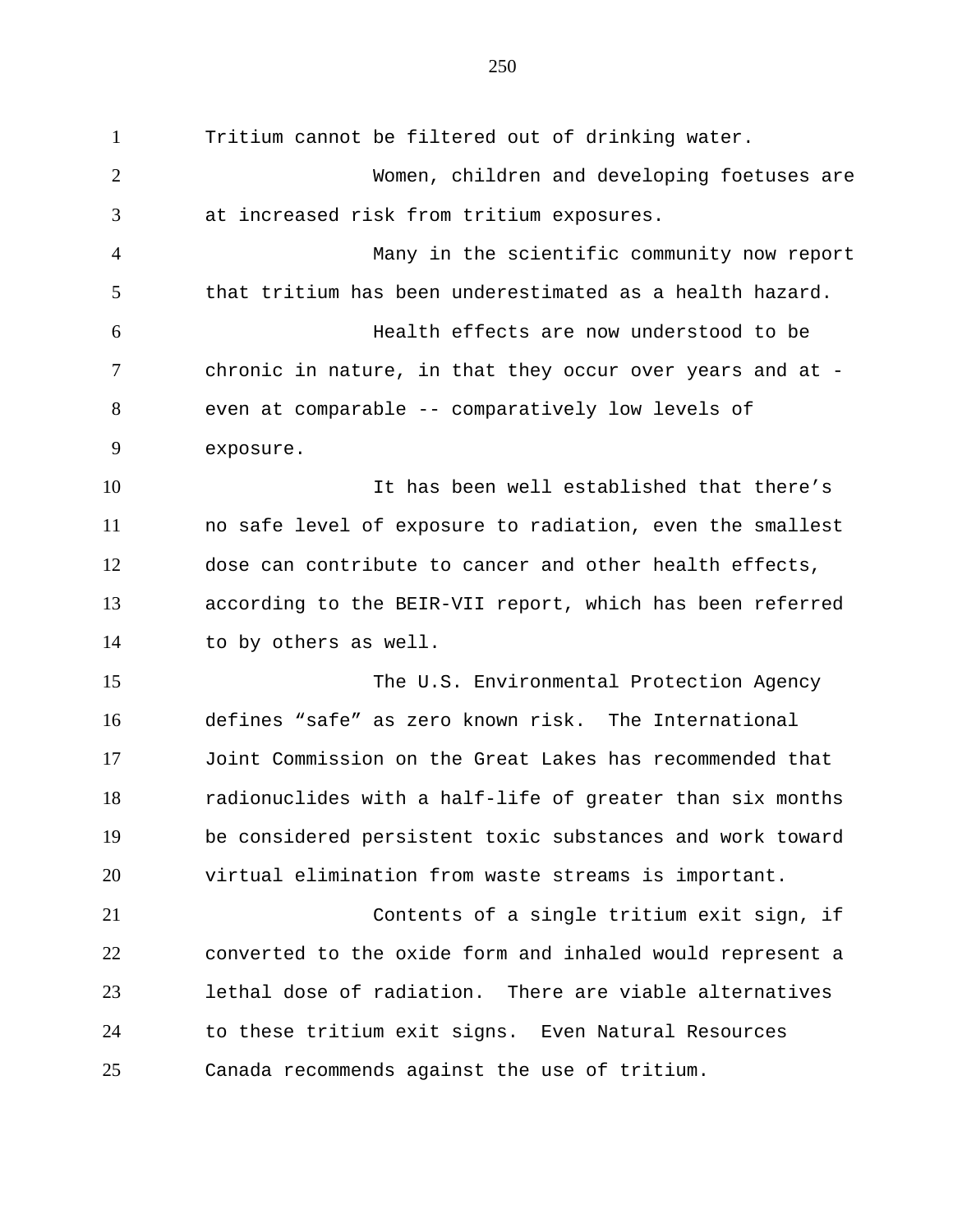Having read some -- through some of this stuff myself for the first time is rather stunning to me how a company can receive so many breaks, time and again, after failing to meet so many and various requirements for reporting and how it's conducting itself. In view of the Prevent Cancer Now coalition, our view is that it is clearly questionable for

 the agency to continue to allow an unreliable company to continue to operate when it's clear they cannot guarantee zero emissions of tritium.

**Is it right to allow this company to**  release tritium contained effluent in the city's sewer system, thereby offloading responsibility for the company's waste to the City of Pembroke and its unwitting taxpayers?

 Is it proper to allow the company's tritium contaminated effluent to be released to the Ottawa River, thus rendering not just the citizens of Pembroke unwitting recipients of tritium pollution but also the people down- river who take their drinking water from the Ottawa River, and all this is for 18 jobs?

 In light of this Commission's previous decisions with respect to SRB to allow it to continue to operate, also -- certainly, it hasn't ruled in favour of SRB at all times -- and although this Commission has the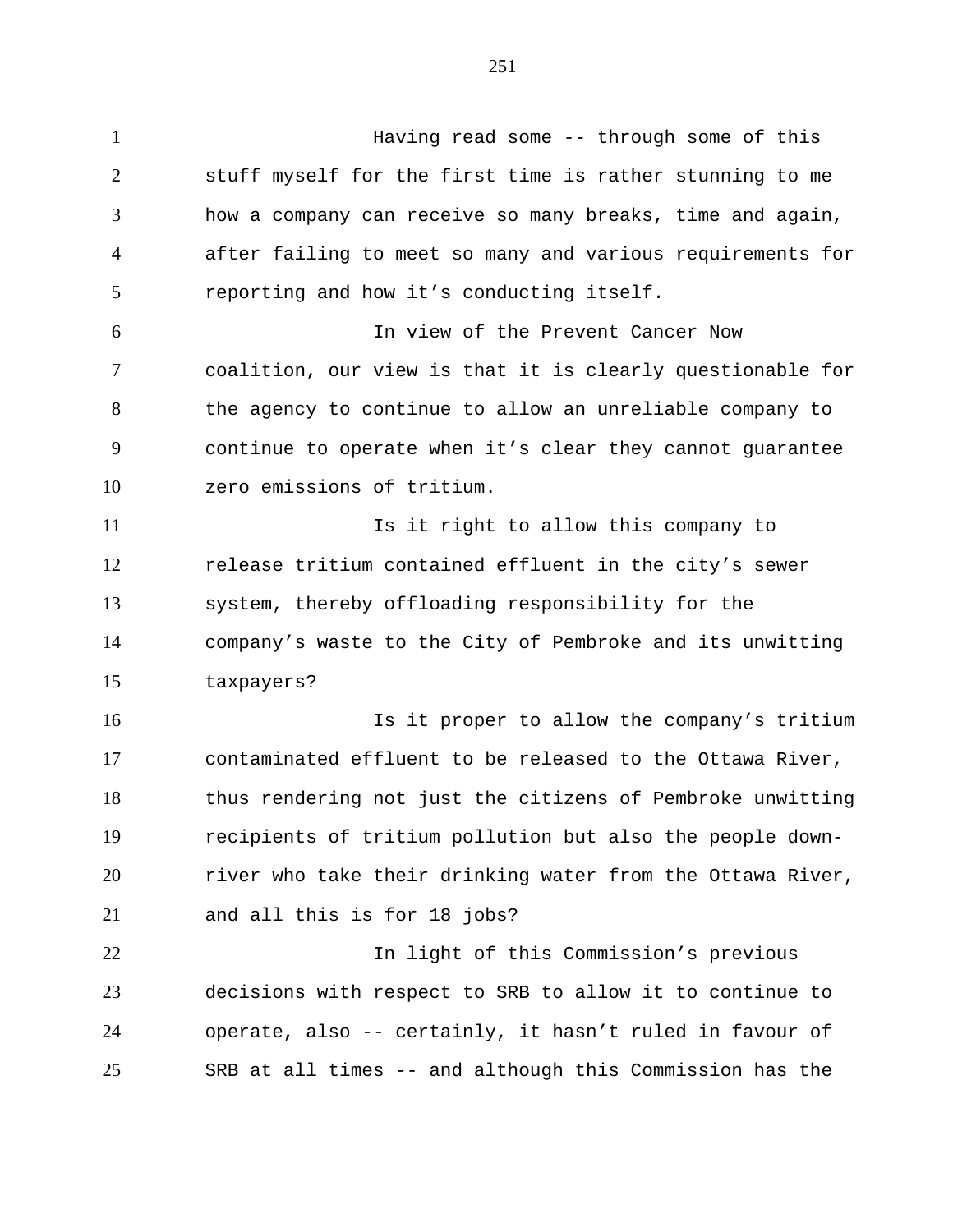word -- actual word "safety" in it, it is clear that this Commission sees an implied economic mandate in its decision making.

 If the mandate of this Commission was truly safety first, the answer would be clear, and that would be, given that the track record of tritium and of this company and the mounting evidence and the risks of tritium is in our environment to human health, particularly that to which the residents of Pembroke are exposed, then this application should be denied.

 The only justification, that I can see, is an economic one, so I have a brief comment about that. While on the surface this Commission has protected these jobs at tremendous public expense, cost recovery or not, granting this application will do Pembroke no favours.

 The recent problems that the nuclear industry have had, now well known across the province with the rise in the incidence of cancer, with the public's recent grassroots effort to eliminate the cosmetic use of pesticides for the exact reasons that we are talking about here, eliminating carcinogens from our everyday exposure, continued operation of SRB will ultimately hurt Pembroke as other businesses will shy away from setting up shop in a city where there's a clear disregard for an obvious risk to human health.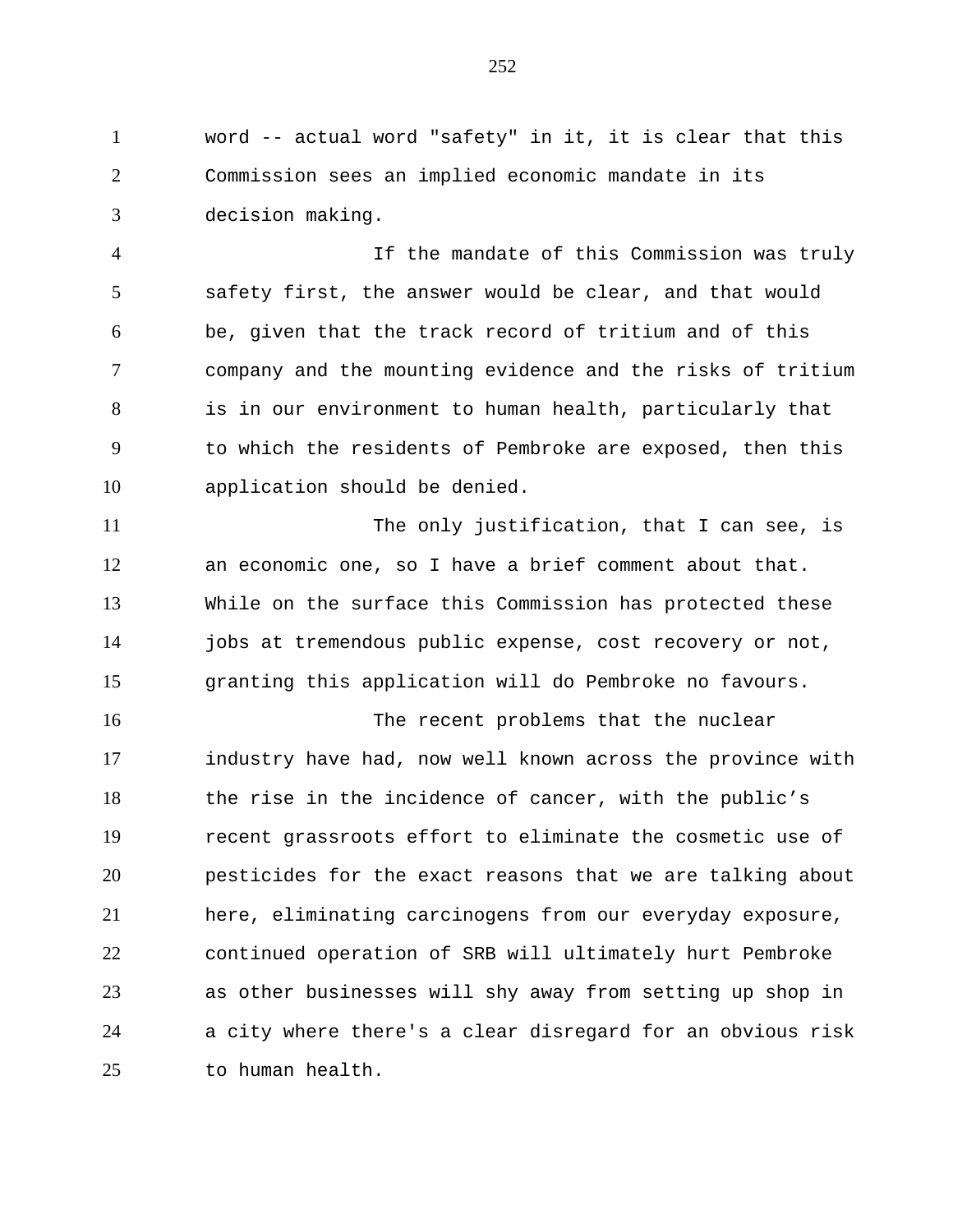In the words of the Science for Peace letter that has been submitted, scientific studies

 continue to lower the levels of tritium considered to be safe and yet Canadian levels remain at unconsciously high levels.

 It is certainly possible that Canada's persistent evasion of these standards comes from prioritizing business interests over public health and over scientific fact.

 Cancer takes away more productive years than any other disease that we're faced with in society. It is the leading cause of death of women in prime child- bearing and child-rearing years. Surprising that we still use the standard "man" as a measure of risk, forgetting how much more complicated a woman's body is and it is of course through a woman's body that our young are born.

 I'm familiar with risk assessment with respect to chemical exposure and I'm not surprised to read again that this male prejudice is still inherent in assessment of exposure to radiation. What is good for the gander is not good for the goose.

22 As Dr. Sandra Steingraber says, author of "Living Downstream", an ecologist look at cancer in the environment, "A woman's body is a human being's first environment. Whatever contaminants are in a woman's body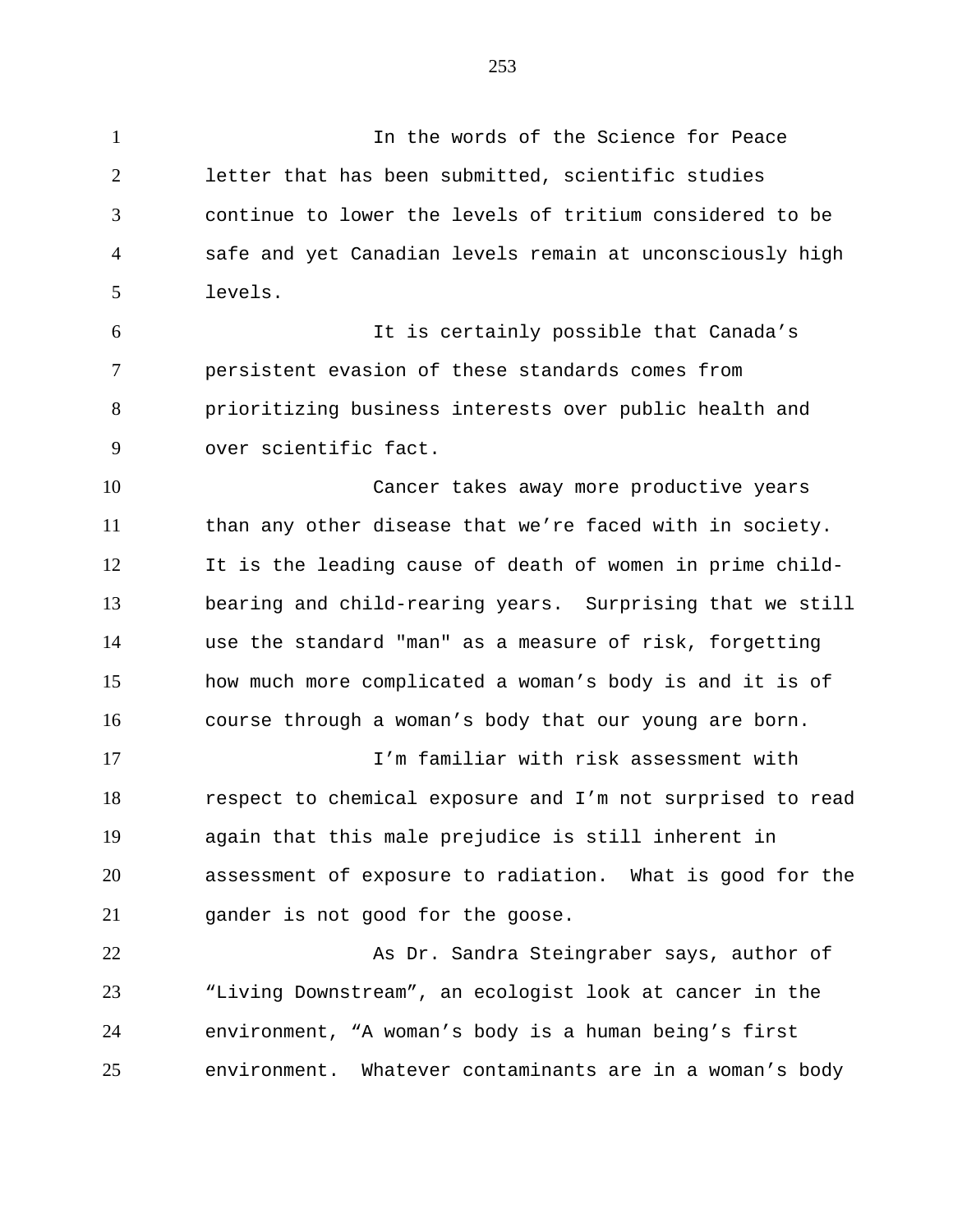find their way into the next generation." I think there is no better argument for the precautionary principle. On behalf of Prevent Cancer Now, a national cancer prevention coalition, we call on CNSC to implement a real commitment to the precautionary principle. The Canadian government has made a commitment to this principle and its necessity in protecting human health. We urge you to remove what is clearly a preventable cause of cancer, trust the overwhelming and increasing evidence against tritium, and truly rule on the side of safety and human health first. 12 Thank you. **THE CHAIRMAN:** Thank you. The floor is open. Dr. McDill? **MR. MACKENZIE:** I have a couple of questions too, after, if I may. **MEMBER MCDILL:** Thank you. I wonder if I could ask staff to indicate what the critical pathway is with respect to tritium for this facility in the calculation of dose; the critical receptor. **MR. ELDER:** Bert Theriault will answer that question. **MR. THERIAULT:** Thank you. As the dose was calculated in the 2000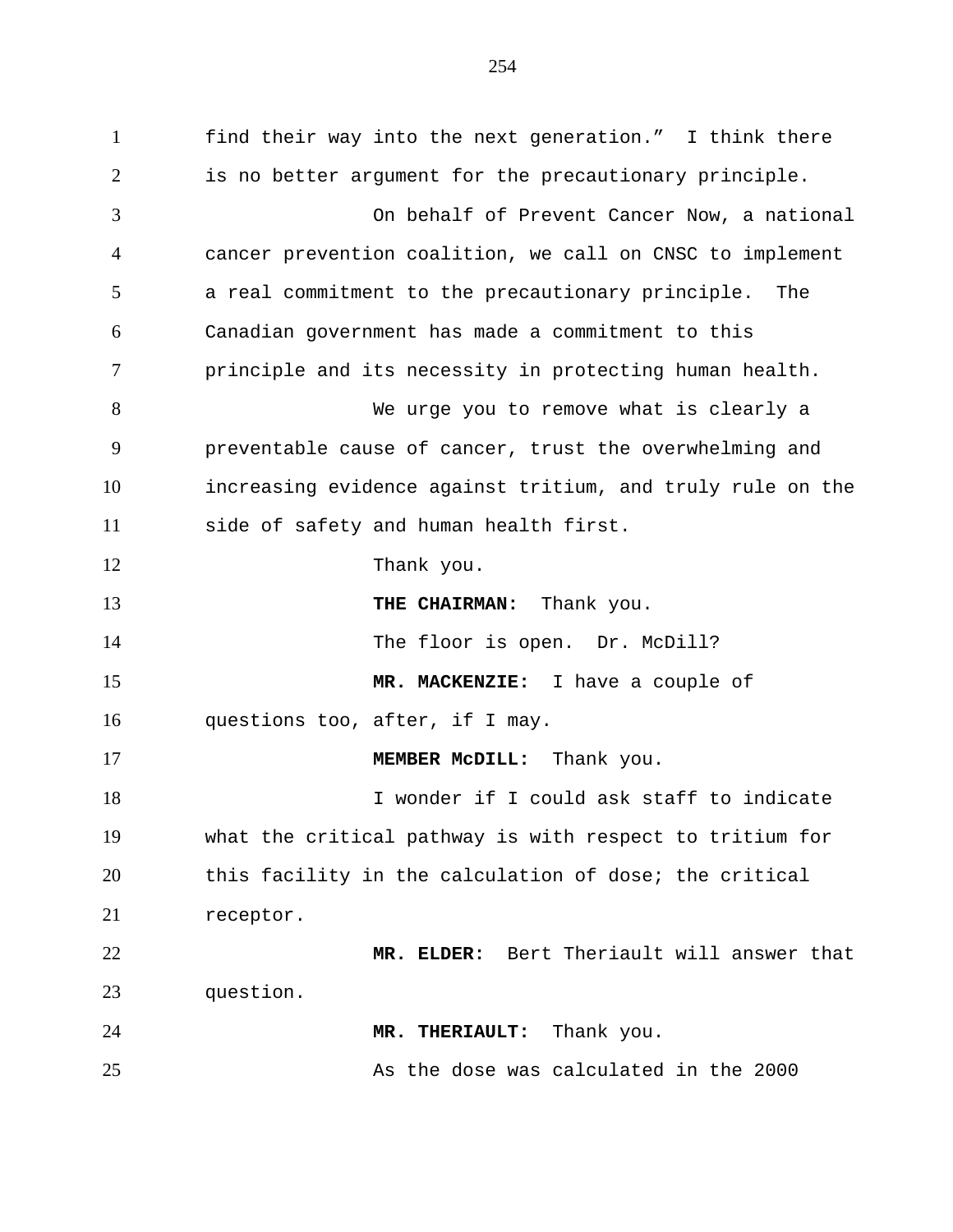annual report by SRB, the majority of the dose is received through drinking water, through drinking well water. For the adult, it represents about 70 percent of the total dose, infant about 83 percent, and the highest of the two doses to the adult, which is .0056 millisieverts a year. **MEMBER McDILL:** And what is it for an infant drinking all their formula from water; well water? **MR. THERIAULT:** The total dose is .0053 millisieverts a year. **MEMBER McDILL:** Sorry, .005 millisieverts? **MR. THERIAULT:** It's .0053 millisieverts a year, yes. **MEMBER McDILL:** And one other question. If one sign were to break, what is the total dose if someone were sitting on top of it when it happened, for the sake of argument? **MR. ELDER:** I don't think we have the exact calculation. **MEMBER McDILL:** Perhaps not, but the comment was made. **MR. ELDER:** I think we've done it in the past, but I don't think we necessarily have it with us at the table today. We can get back to the secretariat with 24 that. **MEMBER McDILL:** Maybe I could ask the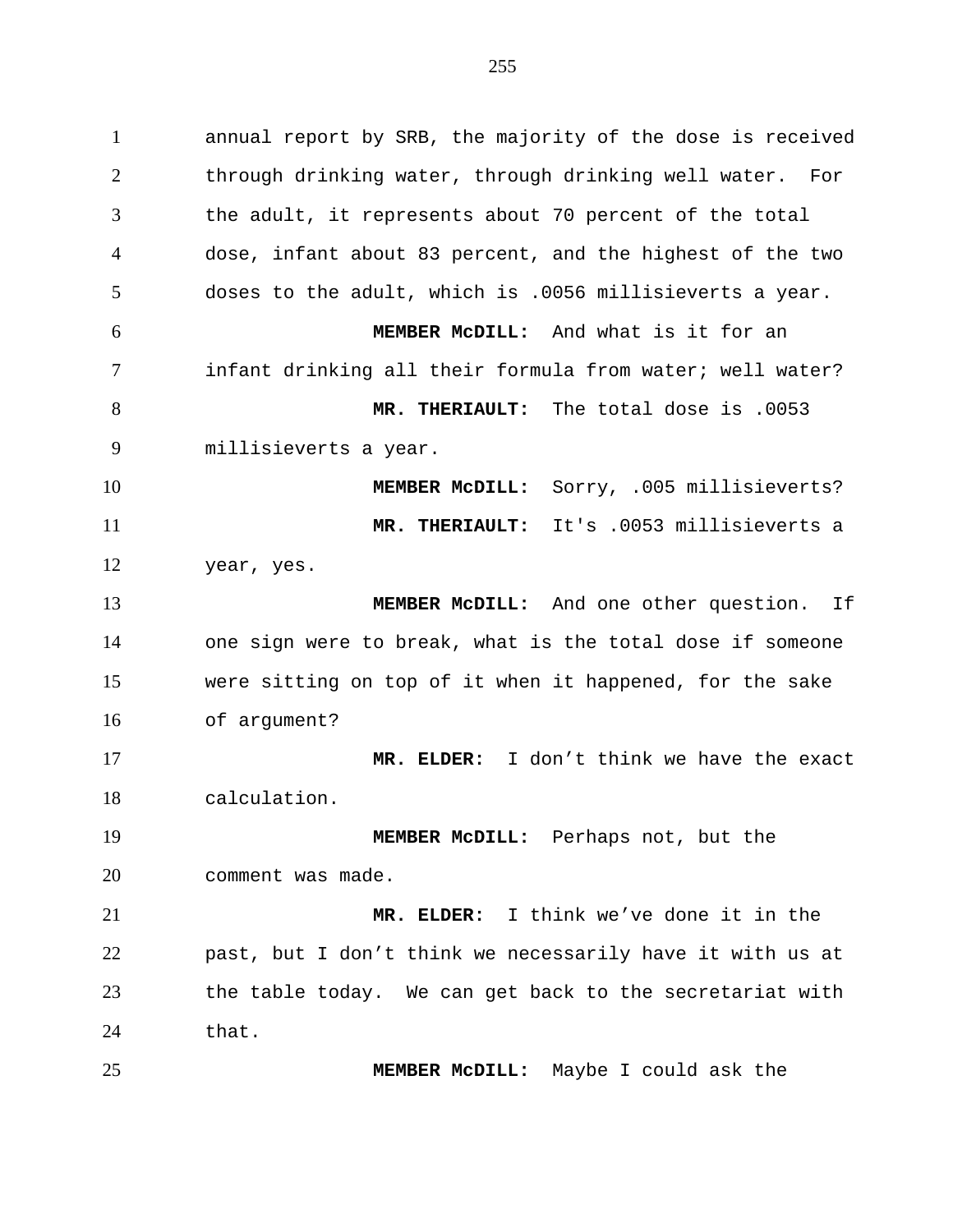intervenor to repeat the statement that he made with respect to the dose that would come from a single sign, and I could ask SRBT to comment also. **MR. MACKENZIE:** The information I have is that the contents of a single tritium exit sign, if converted to the oxide form and inhaled, would represent a lethal dose of radiation. **MEMBER McDILL:** So I'll get staff and SRBT to comment on that. **THE CHAIRMAN:** I think somebody in the back. **MR. BUNDY:** Kevn Bundy. 13 I can maybe offer something from history on that because we had actually some use of tritium signs that were used on a helicopter landing pad -- I think I've 16 told the story to the Commission before -- in a northern First Nations community and some young adults, I guess with nothing better to do, took some -- were interested in the lights because they glowed in the dark, so they actually broke through and took out one of the lights, broke it open and played with it. It was very serious. We had them in the hospital and everything else, but they all survived and there were no long-term effects. The concentration in

those would certainly be higher than what is in an exit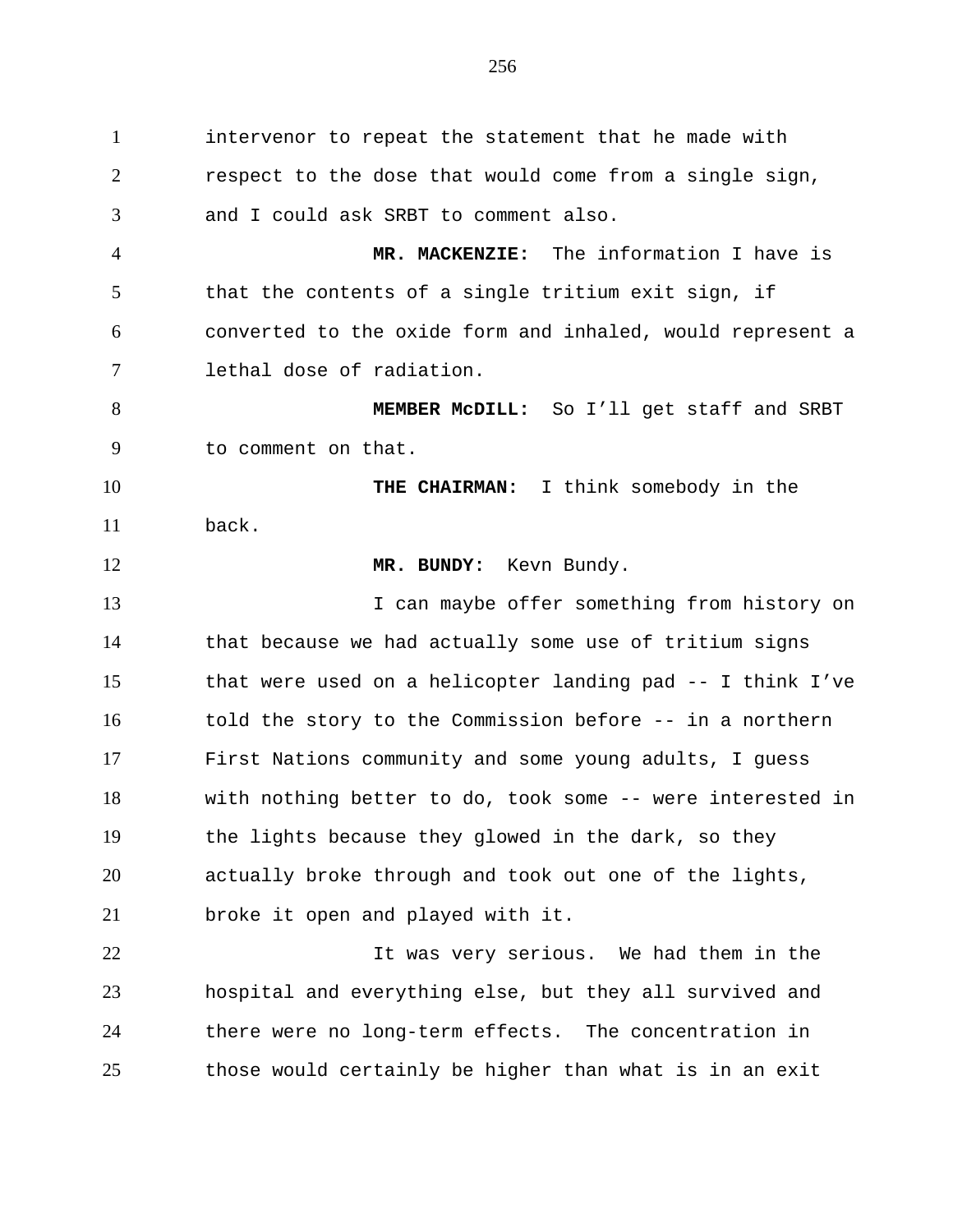sign. **THE CHAIRMAN:** Anybody else? **MR. LEVESQUE:** Stephane Levesque, for the record. I think the important point that the gentleman said for the intervention was if the contents were entirely converted to oxide; that's pretty well impossible for it to occur. We know that, based on our calculation, if a regular 20-year tritium exit sign that contains 20 curies is broken, with an average ventilation in the room and an average-size room, that the dose to that individual would be less than what the public dose limit is. **THE CHAIRMAN:** So 20 is -- what's a brand new -- tritium content of a brand-new sign? **MR. LEVESQUE:** Stephane Levesque, for the record. 18 A brand-new sign that we approve for building code -- to meet the building code requirement for 20 years would be approximately 20 curies content. **THE CHAIRMAN:** If that gets released, what will be the dosage? **MR. LEVESQUE:** That's exactly what I was saying. If that sign was entirely broken in an average-size room with average ventilation, an individual would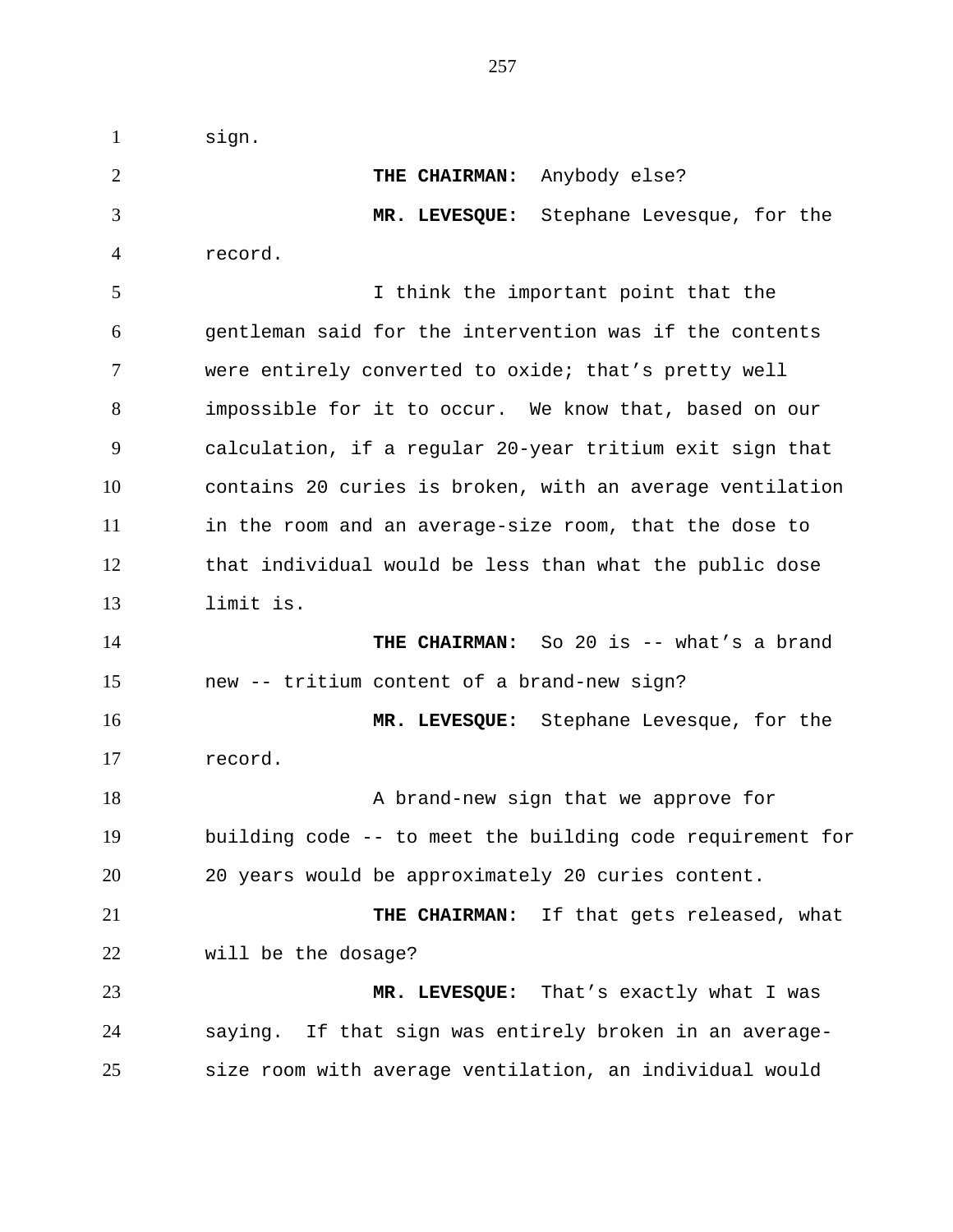have less than the annual public dose limit of one millisievert as a dose.

 **THE CHAIRMAN:** Thank you. Rachel, you want to say something? **MS. LANE:** Rachel Lane, for the record. I would like to remind the Commission that CNSC staff have over the last three years conducted a very comprehensive report on the health effects dosimetry and radiation protection of tritium. We have looked at epidemiological studies and lab studies with respect to tritium. We have looked at workers, we have looked at offsprings of workers and we have looked at members of the public living near facilities with tritium, and we have concluded that to date there is no evidence of raised risk of any disease associated with tritium in past or at current exposures; that's to workers and members of the public. Any adverse health effects due to tritium exposure at past and current exposures in Canada are highly unlikely. 22 Thank you. **THE CHAIRMAN:** So to pursue this, Mr. MacKenzie provided us with a lot of reading material and made reference to a lot of -- kind of studies which he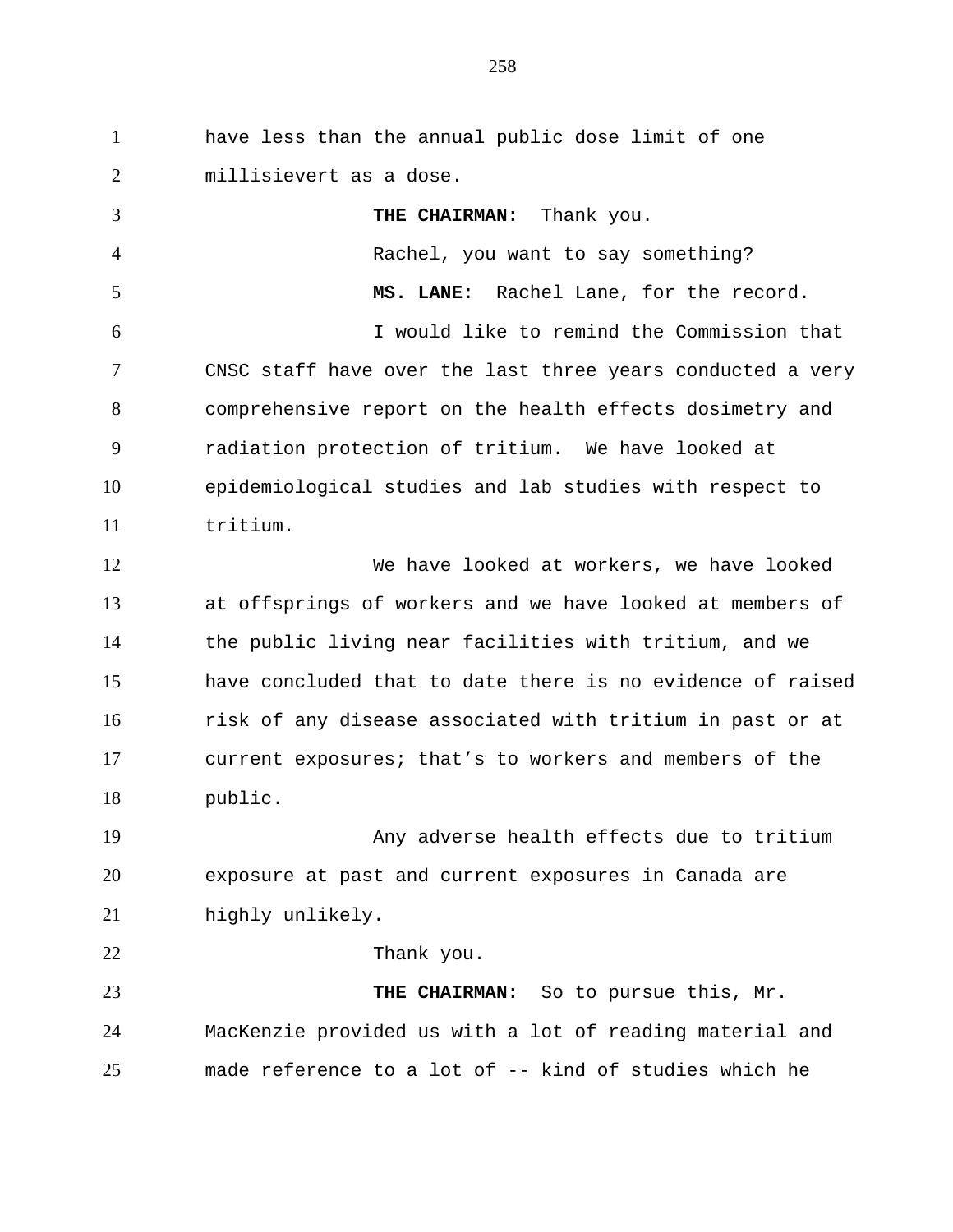claims point to things that are contrary to what you just said. How would you explain that? **MS. LANE:** A lot of the studies that were highlighted by the intervenor, such as Dr. Busby, the CERRIE Report, Comare, the KIKK study, the SSK work, the AGIR work, and so on, are all within the report. 7 Thank you. **THE CHAIRMAN:** Mr. MacKenzie, do you want to ask a question? **MR. MACKENZIE:** Sure, if I can just make a general comment, pull back from a little bit. This is my first time at an intervention. I did attend the tritium workshop a year ago January but, as a citizen, I find it quite -- a little bit disturbing that -- I'm speaking merely on this side of the floor. I think the Commissioners at the front have asked some very pointed and difficult questions but it's difficult to distinguish who is working for SRB and who is working for CNSC. It's -- I must say that. It's almost interchangeable. I have experienced this in the whole pesticide thing too, that the regulators in the pesticide industry in Ontario were turned into -- and just this is my personal experience and opinion -- defenders of the actual industry that they were regulating.

I've heard far more defence from CNSC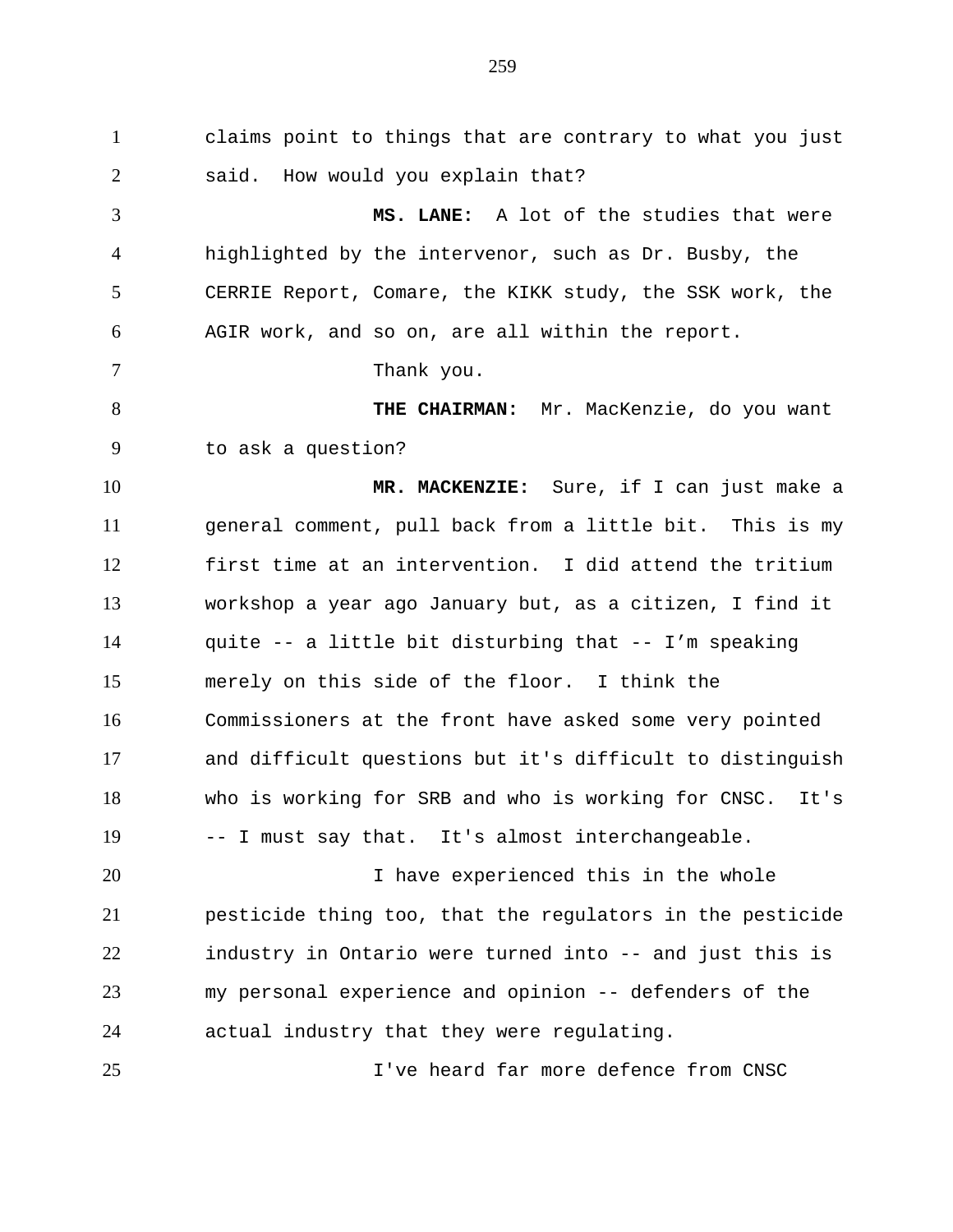staff, almost 99:1 if you were to lay it out and rollback the tape of what SRB is doing, than concern. In fact, one person even projected that they have -- you know, that they're confident that moving forward everything is going to be fine. That doesn't sound the cautious approach that a public servant should be having about activity that is clearly risking human health and as far as the last comments from the lady at the back, I think she's just out on her own in terms of the direction the world was going. The fact that there are so many different

 standards in so many different countries, as was pointed out in the CNSC staff report, is an indication to reiterate something that Janet McNeil said before. I mean we're looking at the same science and even the scientists are disagreeing as to what it means. I understand it puts you in a very difficult position as to what to believe.

 But again I urge you as is laid out in the Toxic Substances Management Policy, to use a precautionary principle. There's enough evidence to show that the tritium is just something that we shouldn't be putting out in the environment.

 **THE CHAIRMAN:** Mr. Harvey? **MEMBER HARVEY:** Merci, Monsieur le Président.

25 A question to Mr. MacKenzie. To what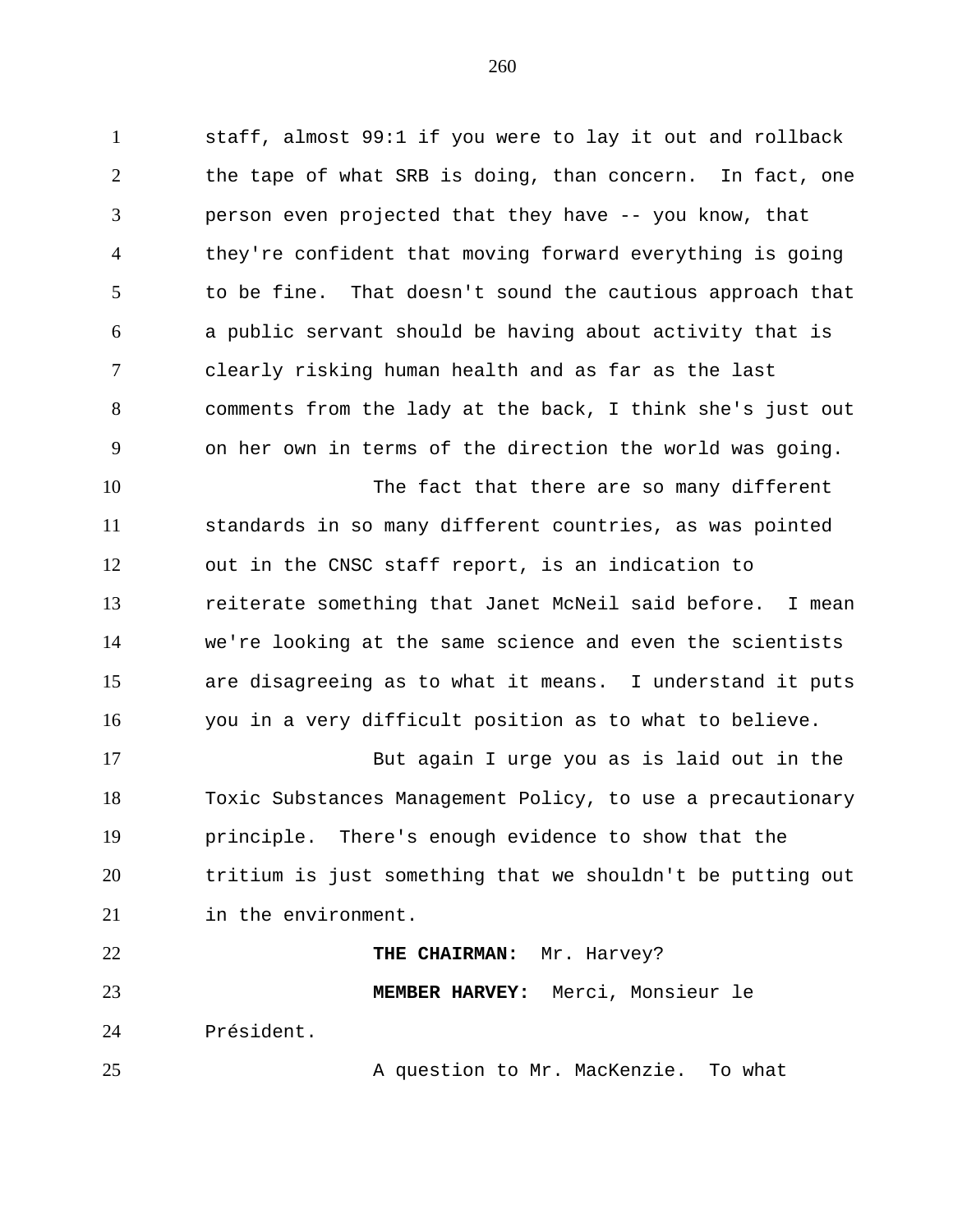extent your position, your conclusion and your request at the end is based on the point of view that there shouldn't be any releases -- that there's no safe level of acceptance than whether then on the facts that have been presented and the responses that have been given to your question, to your point.

 Because in the first submission here you addressed to the staff, to the Commission, the base -- you've got 10, 11 points there in light of -- then you've got a list of many of those points, if not all the points that have been on the table today and have received some responses.

 Despite the fact that responses are given and put on the table, that seems to -- that doesn't change your point of view. So I would like you to comment on that.

 **MR. MacKENZIE:** No, I haven't heard responses here from CNSC staff or SRB that I believe would move us to change our view. That's all I can tell you.

 We're trying to talk about 18 jobs. We're talking about a business that Mr. Levesque time after time has called himself a small business. He's just a -- he's supposed to have some sympathy that he's having all this regulation, you know, pushed down his throat. Boy of boy, would I ever like to have a business where I've got one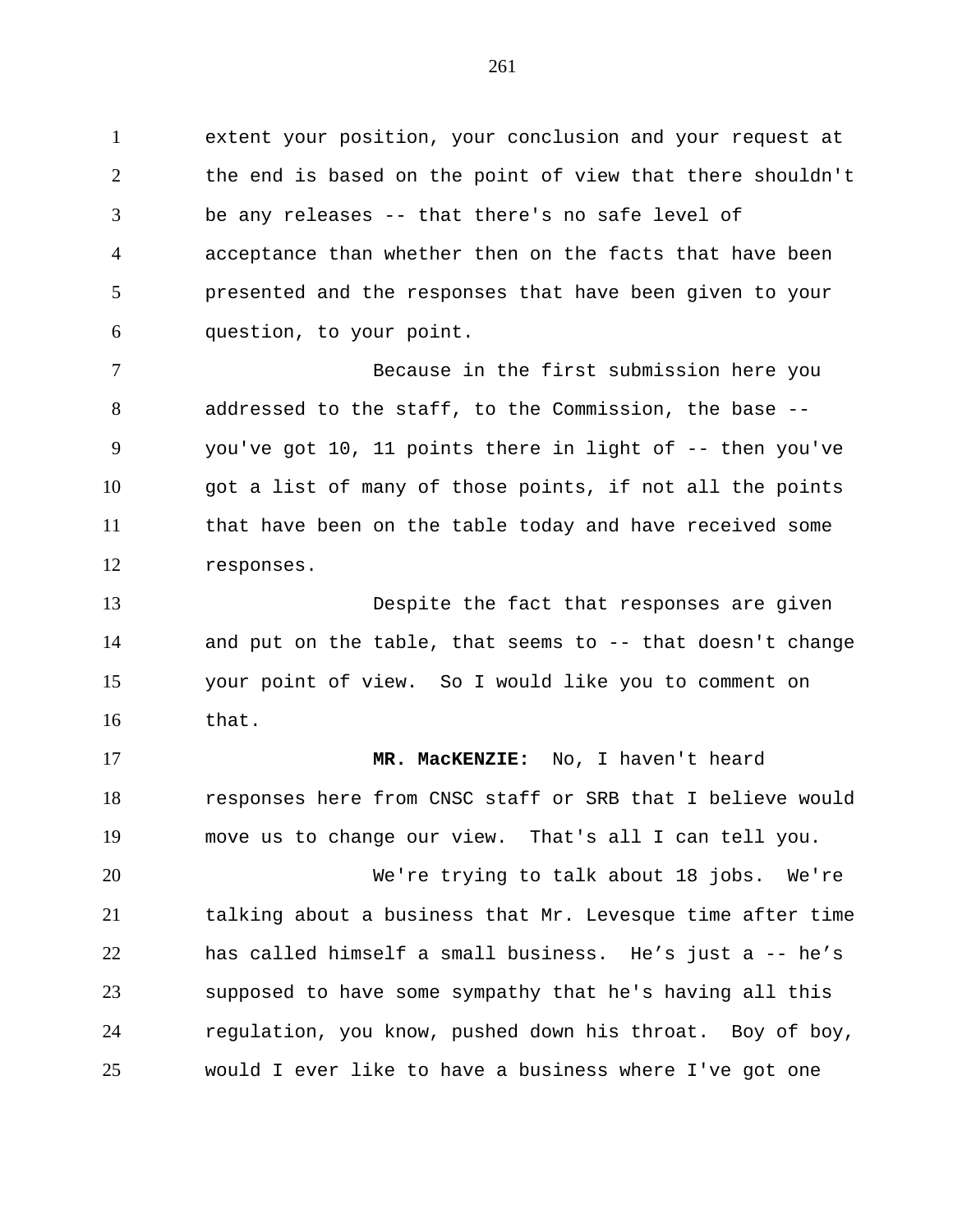person from my business supported by a minimum of nine public servants cheering my business on. I think, quite to the contrary, he's receiving a tremendous amount of public support from the taxpayer for his business and I think that this is a risk/benefit analysis that you had to do. 7 The benefit -- if were talking about a billion dollar business that was an economic driver for eastern Ontario I think that would be a different situation, but when you're talking about a small company, that in his own words, I don't think the risk is worth it. 12 THE CHAIRMAN: You're misunderstanding our mandate then. Our job here is not to protect jobs. Our 14 job is to whether an activity is within safety parameters that we believe is adequate. And that's the issue here, where the safety parameters that are being presented by opposing views are within the particular parameters, are we satisfied that what is being taken is safe. That's really our job. It is not to protect the 18 jobs that are on the table here. **MR. MacKENZIE:** Well, I certainly respect

 that and I appreciate that and this is why I use the term "implied economic mandate" because again I've seen similar sort of regulation happen with, as I say, pesticide management regulatory agency.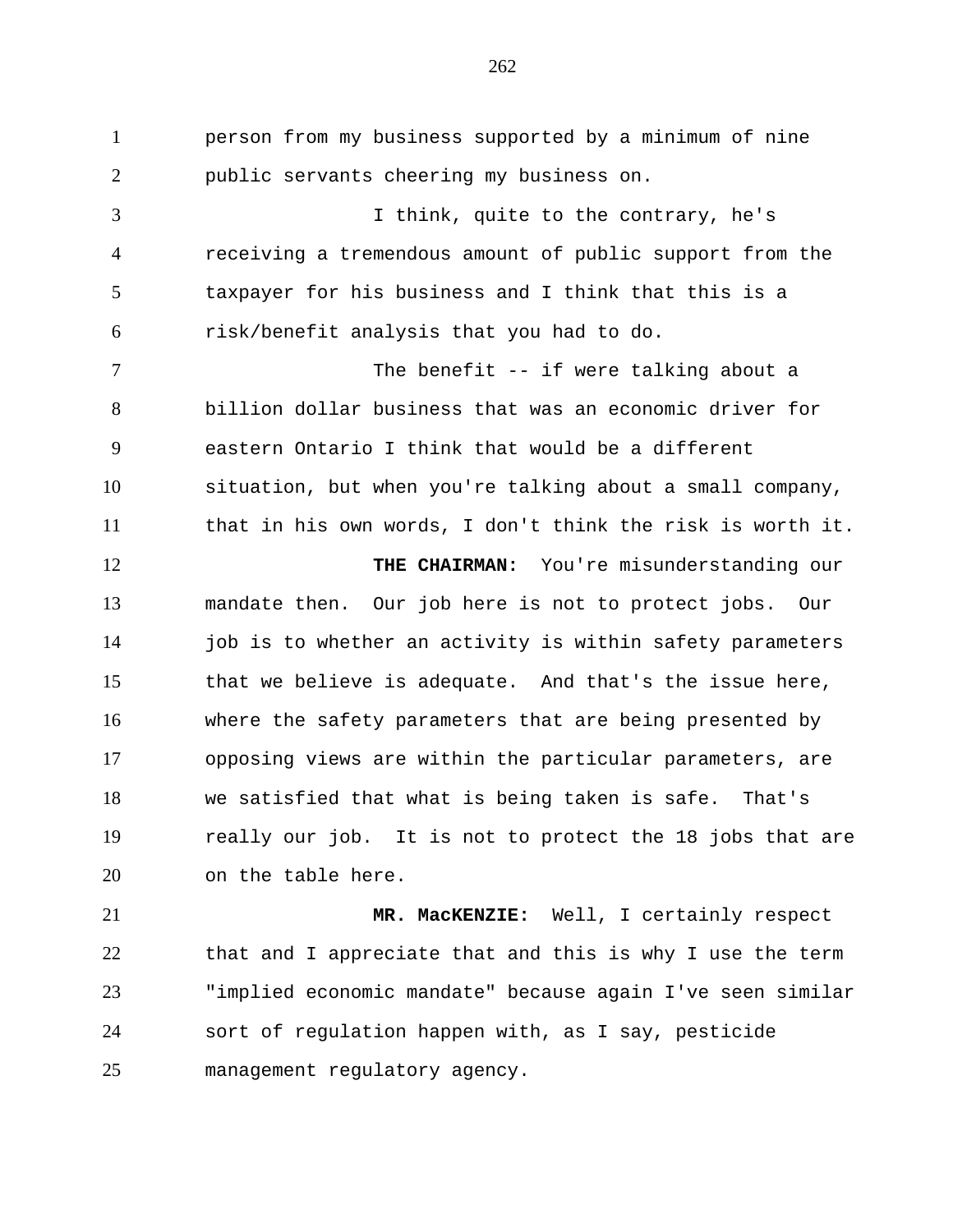I mean their similar mandate is to make sure that, you know, people are exposed to safe levels of chemicals and whatnot, but the implication is there that there's an economic benefit to that activity even happening. And I don't -- I certainly agree with you 7 that it's not your mandate to protect jobs but there is an implication of the economic activity associated with your ruling. **MR. LEVESQUE:** Stephane Levesque, for the record. 12 I won't talk about the jobs because the gentlemen just spoke about it. But what I will talk about is the benefits of the product and the technology. I think it's often forgotten that the alternative to this is battery-powered product or electrical product. Next time somebody including the gentleman goes back to Toronto and takes a plane to Toronto and there is an emergency exit latch on the plane that is not powered by electricity or batteries, it's our product. When there is a gentleman that gets dropped in Afghanistan in a foxhole and has no batteries or no power source because he can't have any and he has a light to basically support him in his foxhole, it's our products.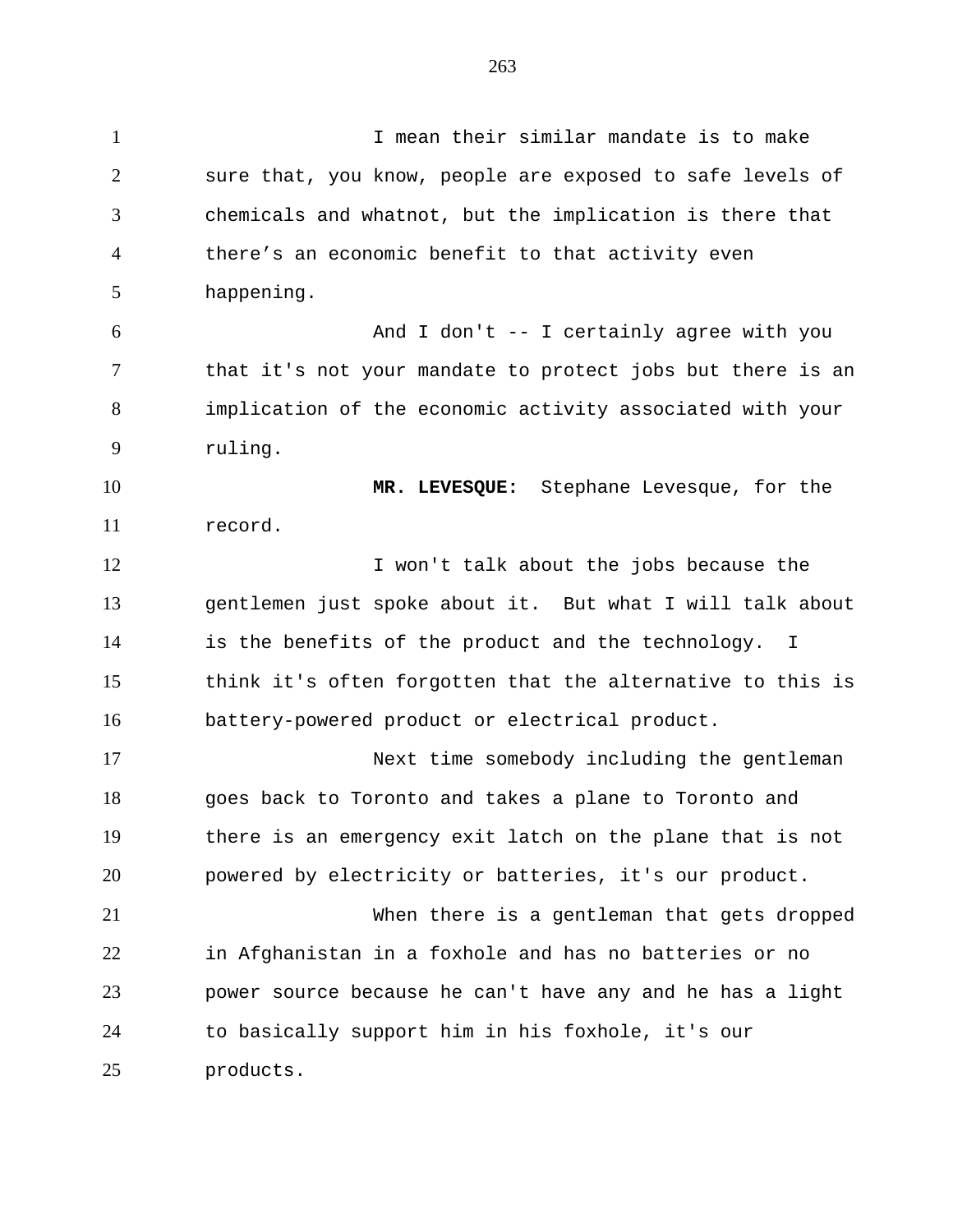The products is really what's driving the company as well as the 18 jobs. But there is a need for this technology. There is no technology that replaces it without power or without electricity, and I think that should be noted. **MR. ELDER:** I have to respond on part of staff in terms of the perception on this. One, this intervenor said he just stepped into this. I would point out that staff did shut this facility down by order in 2006. So to say that we're on behalf of -- we went through and made sure this facility - 12 - I don't consider them -- that they brought themselves up to current standards before we made the recommendation that they could start -- restart operation in 2008. There was lengthy discussion there. We're coming here saying -- coming back in and saying, "They 17 have been able to live with the stricter standards that we have imposed on them. And one of the things under the CNSC approach, as the Commission is well aware, is we present our point of view and we're quite happy to have 21 the Commission challenge it. So we give you a comprehensive review of this one from a safety perspective, not from an economic perspective and maybe it comes out but how it comes out is you, the Commission Members, quite rightly ask us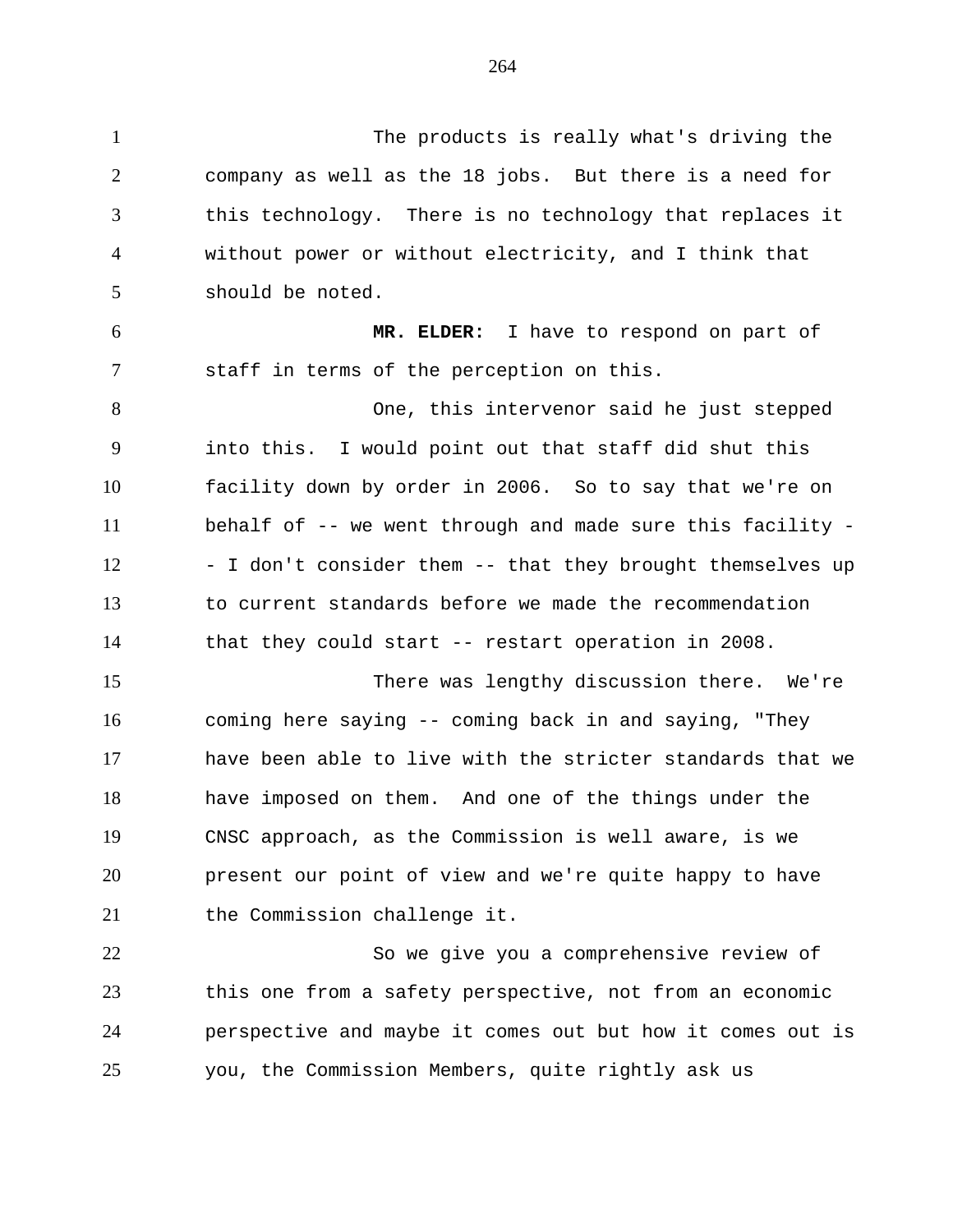questions about our models, about how we do this. But all our view is completely based on, is this facility safe, within the Nuclear Safety and Control Act parameters which is not zero risk. **THE CHAIRMAN:** Okay, thank you. Anybody else? **MR. ALBRIGHT:** Could I just make one very brief comment? **THE CHAIRMAN:** Very brief. **MR. ALBRIGHT:** Yes. We've been talking about the risk of releasing this tritium but I think we need to face the fact that when it only takes one atom of tritium to cause fatal harm to a human being when it's ingested and we are releasing here not just billions, not just trillions, even quadrillions of these atoms into the environment that fatal harm to some human beings is inevitable, it's no longer a matter of risk. It's a matter of certainty of harm. It's only a matter of how much harm is going to be done. We can't unfortunately specifically quantify that harm, but we can be absolutely certain that it's going to be done. **THE CHAIRMAN:** Thank you. **MR. MacKENZIE:** Mr. Chair, sorry, may I ask a question? **THE CHAIRMAN:** A very quick question.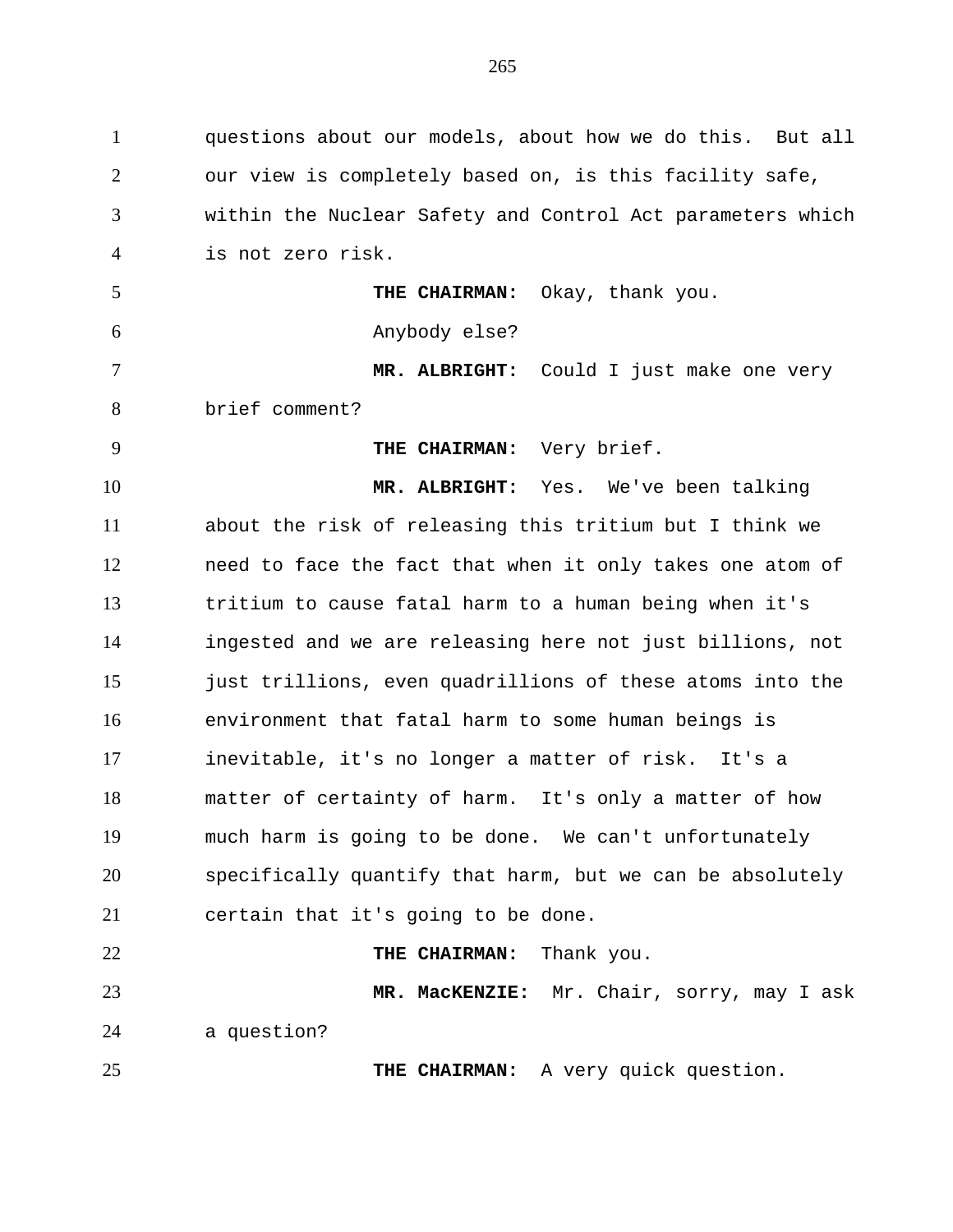**MR. MacKENZIE:** Yes, I'll be very quick. Just you mentioned cost recovery. Is it 100 percent cost recovery? **THE CHAIRMAN:** Sorry, which cost recovery are you talking about? **MR. MacKENZIE:** Well, you mentioned that the applicant has to pay a fee to have this hearing and to have its application reviewed, and I'm just wondering if all the travel costs of the Commissioners and the webcasting and the time of the public --- **THE CHAIRMAN:** It's a function of the regulatory activity that we engage in. **MR. MacKENZIE:** But it's 100 -- the SRB Technologies is responsible for 100 percent of the costs of regulating its business? **THE CHAIRMAN:** Yes. **MR. MacKENZIE:** Is it possible to get what 18 that number is, for maybe last year? 19 THE CHAIRMAN: It's tough. I don't know if -- what is that number? We actually sent bills to the various licensees and stakeholders. I just don't know if it's in the public domain. **MR. MacKENZIE:** I told you it would be a quick question. Just looking for a quick answer. **MR. JAMMAL:** Thank you, Mr. President.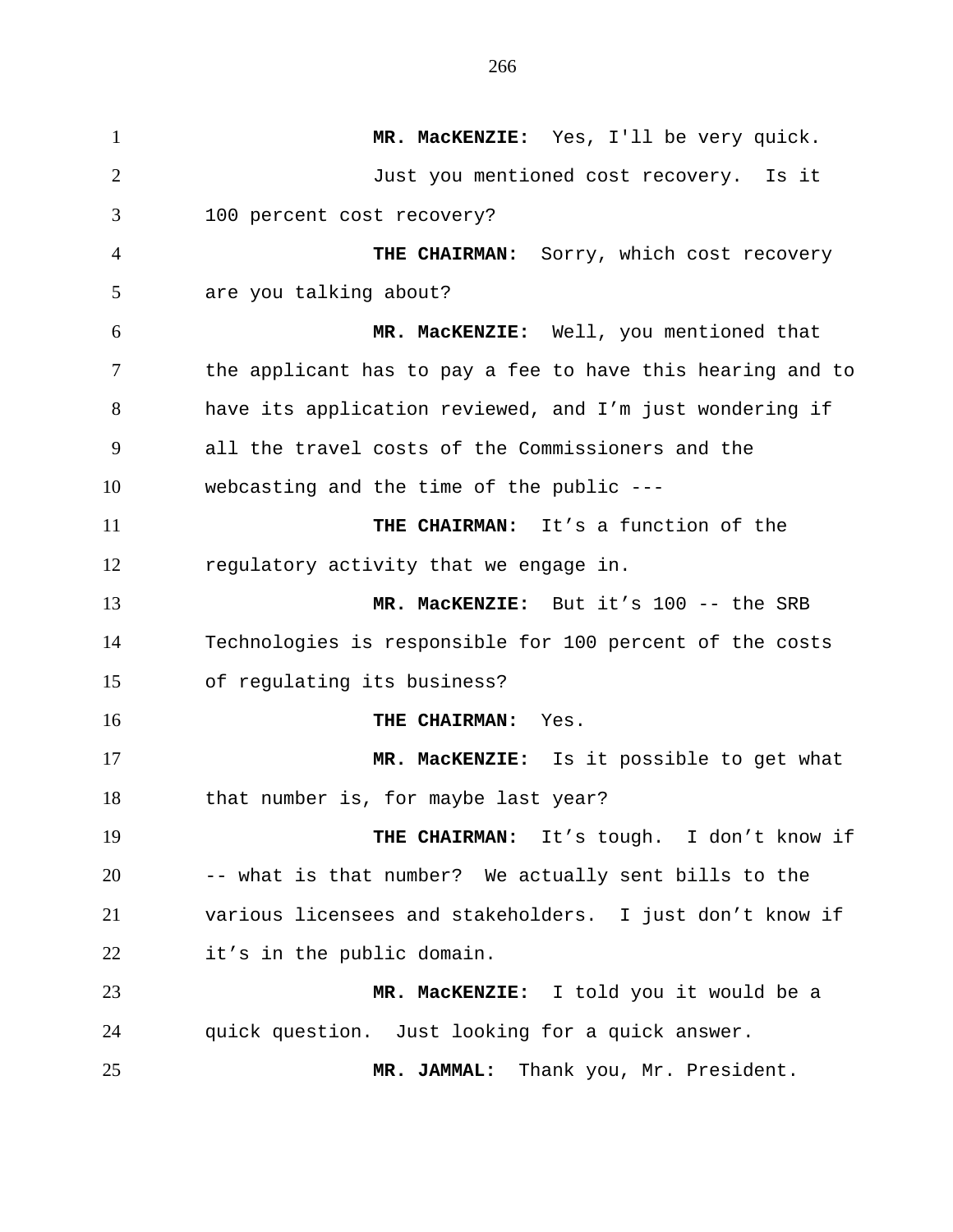Ramzi Jammal, Executive Vice-President, sir. I've been sitting, listening. You can rule me out of order, sir, but the attack on staff, the attack on the Commission by individuals -- let me answer first the cost recovery. We have planned regular activity for all licensees that are cost-recoverable to including the exempt licensees and it is public information. We issue the regulatory plan based on regulated activity, the efforts we're going to be putting and we do cost recover 100 percent. 12 However, this is -- **THE CHAIRMAN:** Sorry to interrupt. I thought that those numbers were together with the financial guarantees and the decommissioning --- **MR. JAMMAL:** Sorry, sir --- **THE CHAIRMAN:** --- but they were in one of our CMDs, were they not? **MR. JAMMAL:** Yes. **THE CHAIRMAN:** Yes. So they're in the public domain. **MR. JAMMAL:** There's cost recovery and there is the financial guarantee. The financial guarantee, as mentioned by the Members of the Commission - - it's not kept by the Commission. It's not for the use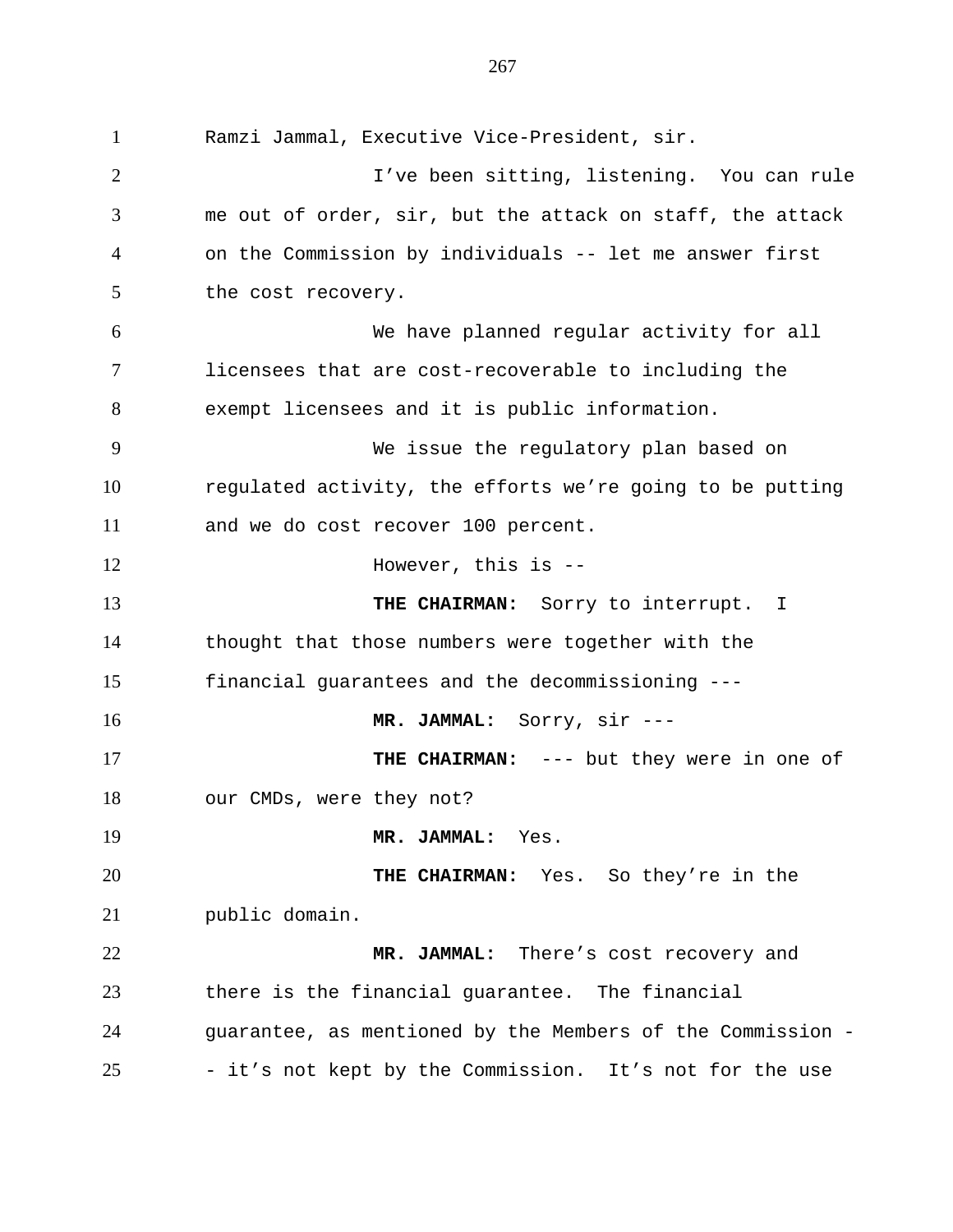of the Commission.

| $\overline{2}$ | The Commission is not a profit organization                |
|----------------|------------------------------------------------------------|
| 3              | so we do not make money from any cost recovery.            |
| 4              | But the attack on staff and the cost                       |
| 5              | recovery is the following. We just underwent an            |
| 6              | international review by the IEEA.                          |
| 7              | The international review was based on                      |
| 8              | international standards; the application of the            |
| 9              | international standard; the independence of the Commission |
| 10             | and the independence of staff.                             |
| 11             | As Mr. Elder mentioned, we make                            |
| 12             | recommendations to you, the Commission. You are free to    |
| 13             | accept or refuse. You have refused quite often and even    |
| 14             | the shutdown of any facility led by the designated         |
| 15             | Canadian officer or order issued by the Commission is      |
| 16             | reviewed in public.                                        |
| 17             | So my point here is we went under review by                |
| 18             | international committee. The report is out in the public   |
| 19             | domain, clearly identifying the envy of the world with     |
| 20             | respect to the CNSC structure, the independence of staff   |
| 21             | from the Commission, the independence of the Commission as |
| 22             | separate, independent Members of the Commission being part |
| 23             | time, no connection to staff; and the cost recovery        |
| 24             | capacity that provides full independence of this           |
| 25             | Commission.                                                |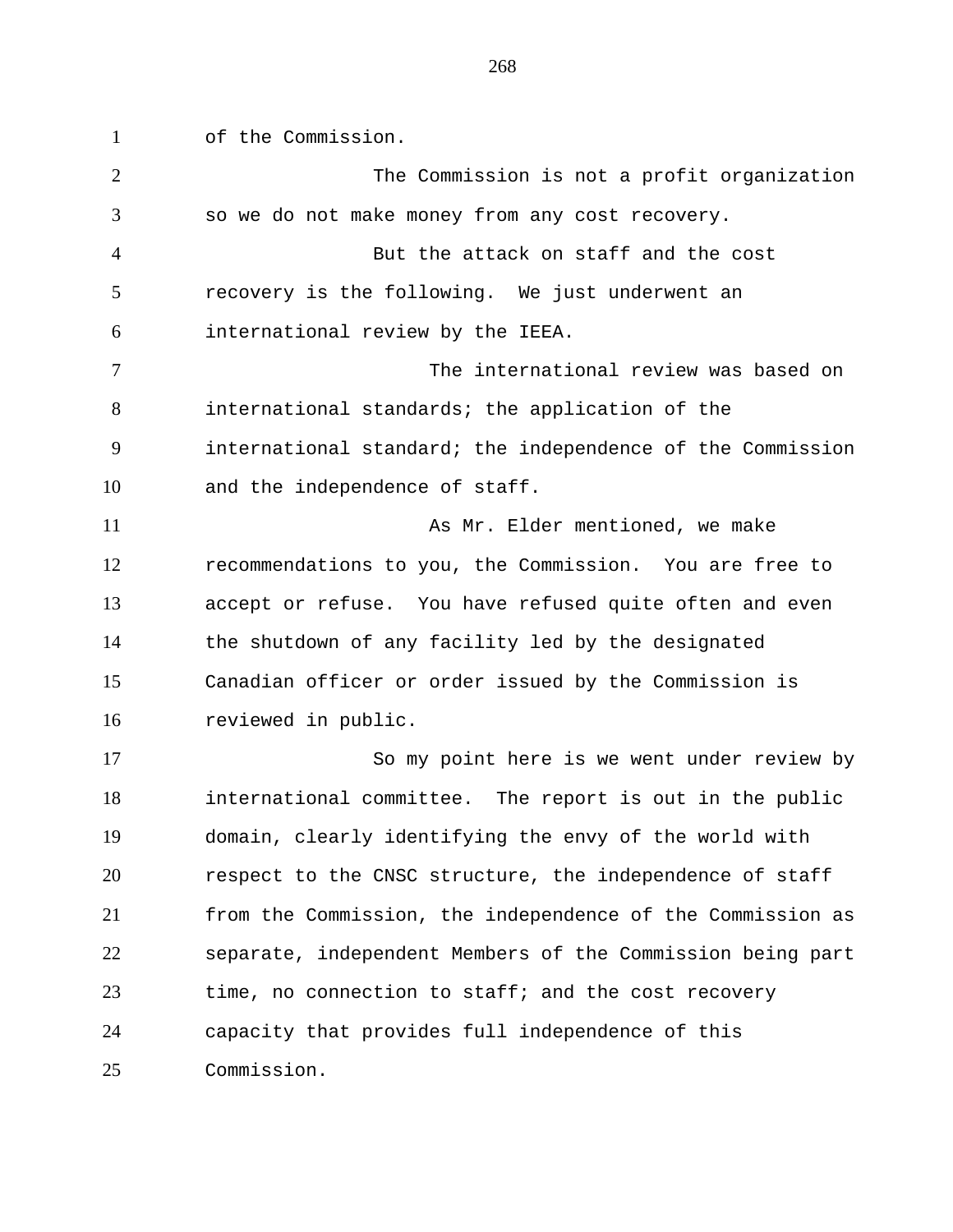**THE CHAIRMAN:** Thank you. Anything else on this? Okay, thank you very much. We've got to move on. We are way behind time, and we got some -- a whole bunch of other submissions which are written submissions. This submission will be read into the record of the hearing and we will proceed with groups -- actually, Marc, I'm doing your work here. Go ahead. 12 MR. LEBLANC: You're doing well. That's right. We will proceed with groups of submissions based on the scope and nature of the comments filed. And the Members will have an opportunity 16 to ask questions after each group, if any. So the first group of submissions is from representatives from government, municipal, or community organizations. I'm going to list the number of the CMD and who is the intervenor. So H5.14, John Yakabuski, M.P.P. Renfrew- Nipissing-Pembroke; H5.15, Mayor Ed Jacyno, City of Pembroke; 5.19, Terry Lapierre, CAO, City of Pembroke; 5.22, Renfrew County United Way; 5.23, Colleen Souriol, Manager, Planning and Building, City of Pembroke; 5.45,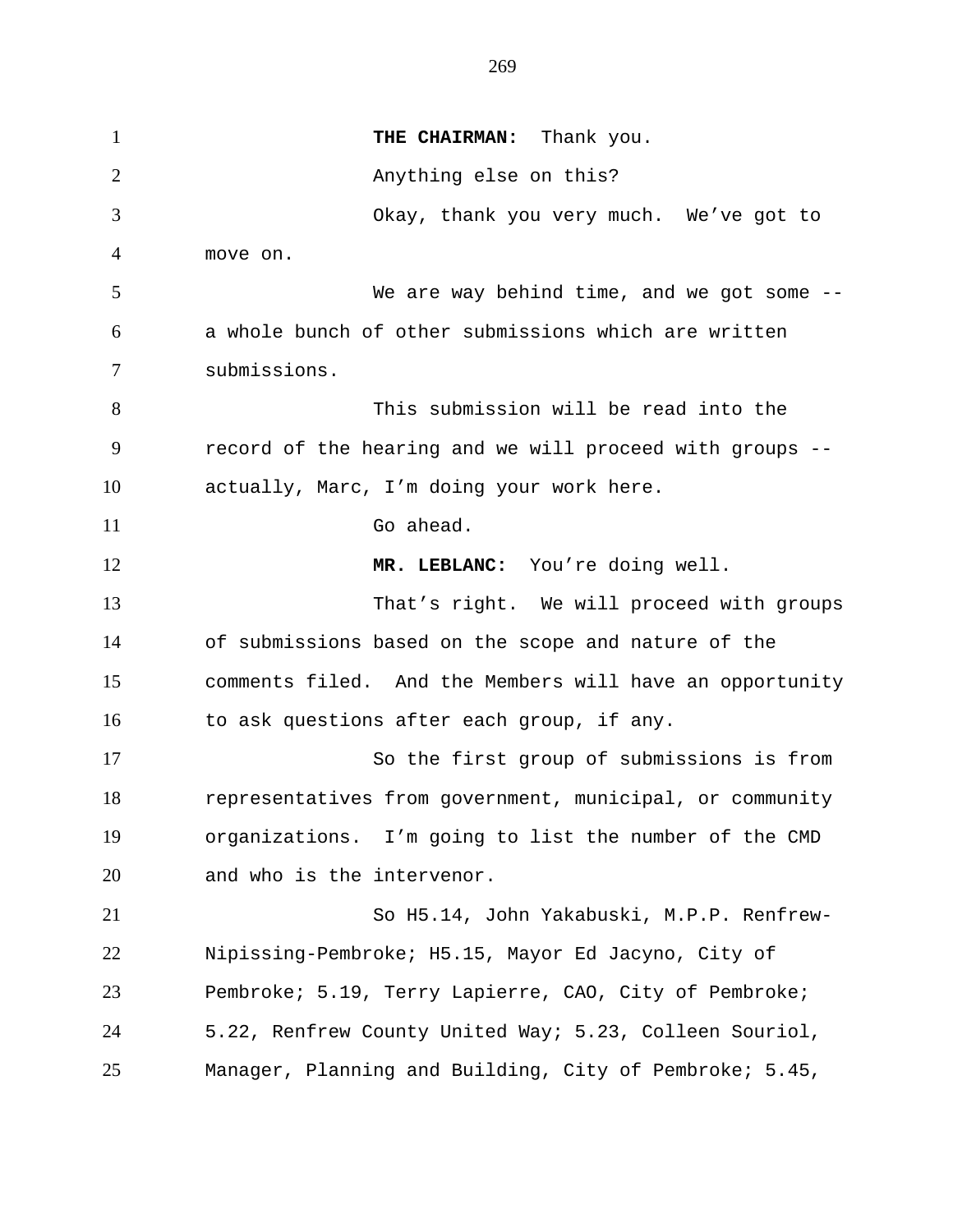Cheryl Gallant, MP, Renfrew-Nipissing-Pembroke; and 5.50, Pembroke Fire Department. Are there any questions from the Commission Members with respect to these written submissions -- yes, including 5.50, which is the Pembroke Fire Department. **THE CHAIRMAN:** Anyone? Mr. Tolgyesi? **MEMBER TOLGYESI:** Yes, we were talking about fire department here. What's the fire training or fire drill -- what's the frequency? Do you do your fire drill with 12 Pembroke Fire Department? **MR. LEVESQUE:** Stephane Levesque, for the record. Our fire drills are performed on a quarterly basis. **MEMBER TOLGYESI:** And what's the information when you have new firefighters? What's the information? How much technical information on products and activities which you have and stock what you have? You were saying that it's 6.6 kilograms of uranium. How far you communicate this information and educate or update firefighters? **MR. LEVESQUE:** Stephane Levesque, for the record.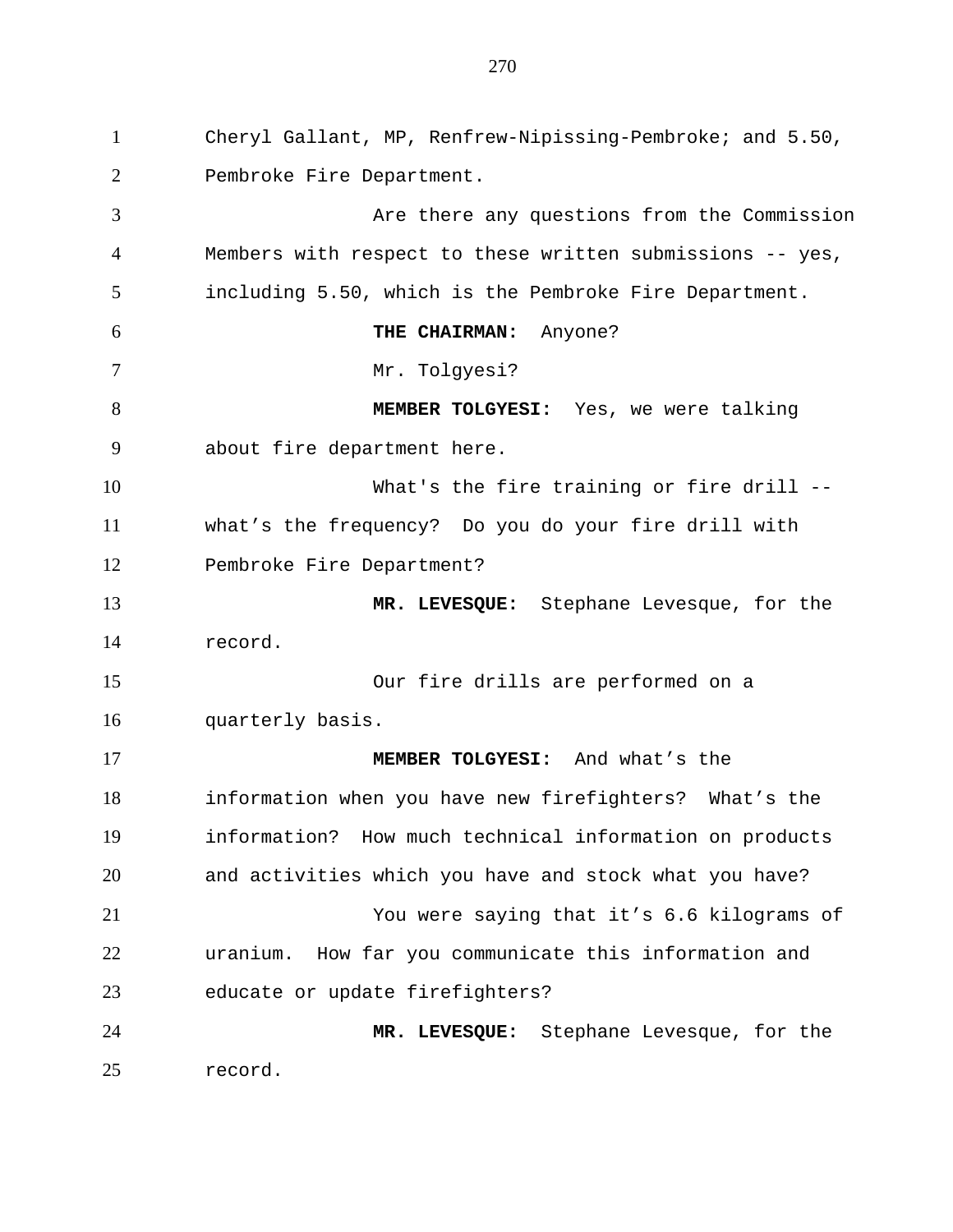1 1 In the first written submission on page 31, I have a section on the fire responder training where I 3 state that on October  $27<sup>th</sup>$ , just recently, we provided training to all the firefighters that included a tour of 5 the facility and information with respect to various hazards found at the facility including depleted uranium, other chemicals that we have, and tritium and how to respond to those. Responders are also instructed on the various properties and precautions with respect to tritium. **MEMBER TOLGYESI:** My last -- is Pembroke firefighter crew -- it's a voluntary or it's a permanent? They are employees of the city? **MR. LEVESQUE:** Stephane Levesque, for the record. There's two components. It's a permanent force but they also have a number of volunteers as well, and at the training session we had both the permanent and 20 the volunteers took part. **THE CHAIRMAN:** Dr. Barriault. **MEMBER BARRIAULT:** Just one brief question on 10-H5.19. It's the City of Pembroke and it's very positive, but there's a question that comes to my mind really on that one.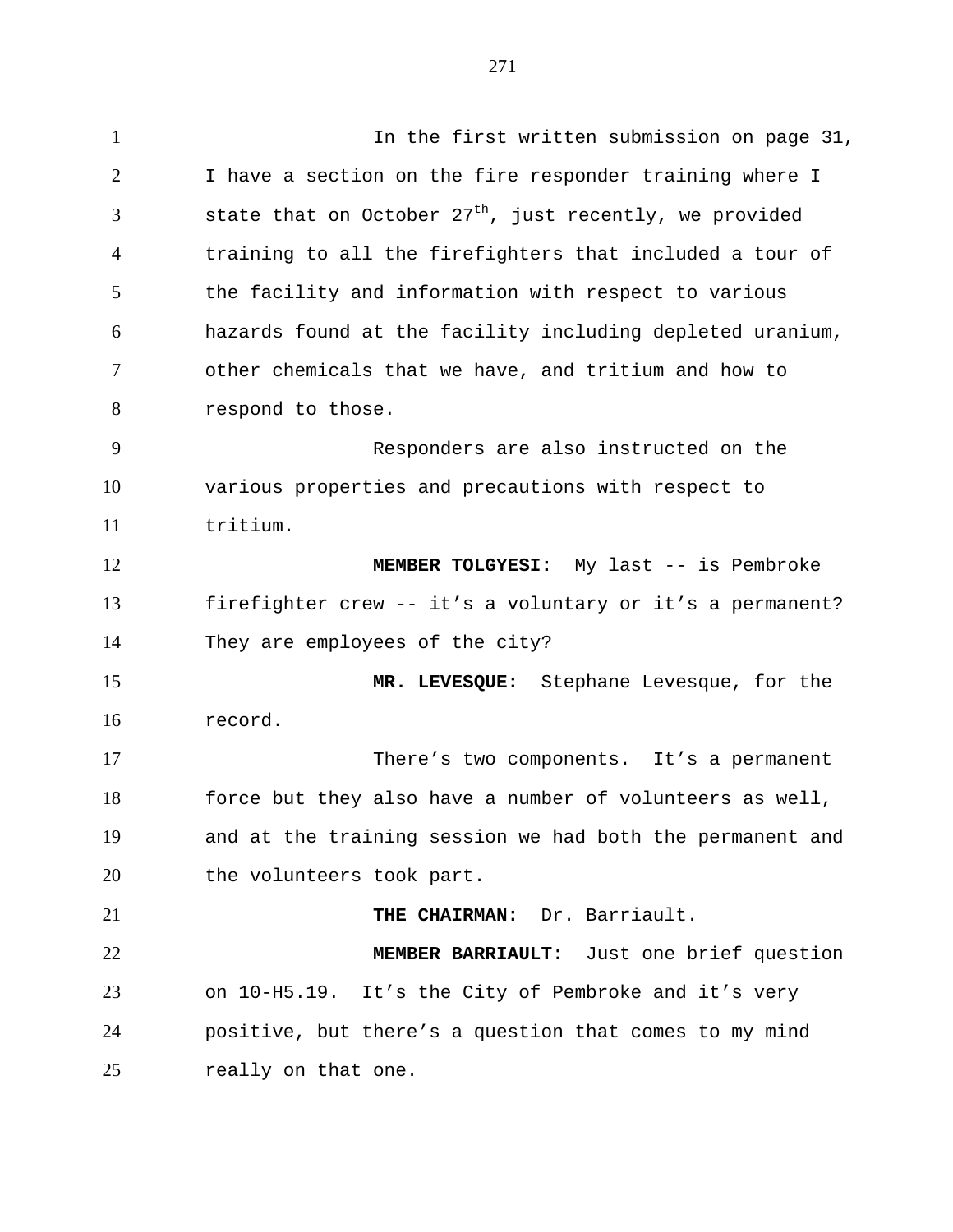1 And the only question I had is that they claim that you did a good job of explaining everything to the City. But on the other hand, really, one of the questions that came out of today for me, anyway, is measurements of tritium in the sewage. I guess deposits. I don't mean what's being measured when it's dumped into the sewage, but if you were going down I don't know, maybe 100 yards from the plant, really, and do some measurements in the sewage to see if there is any tritium elevation at that level. That's all really, because along the way we've had situations where people were expressing concerns for people working in the sewage system, cleaning and pumping out and whatever. So it certainly would put my mind at ease if we could get some measurements along the way and find out if there is tritium in any quantity involved in the system. 18 That's all. **THE CHAIRMAN:** On H5.14 from Mr. Yakabuski, he states in his third paragraph, 21 T'm aware that there are some individuals that object to SRBT operations. However, it is my belief that the majority of the residents of

this area support their presence and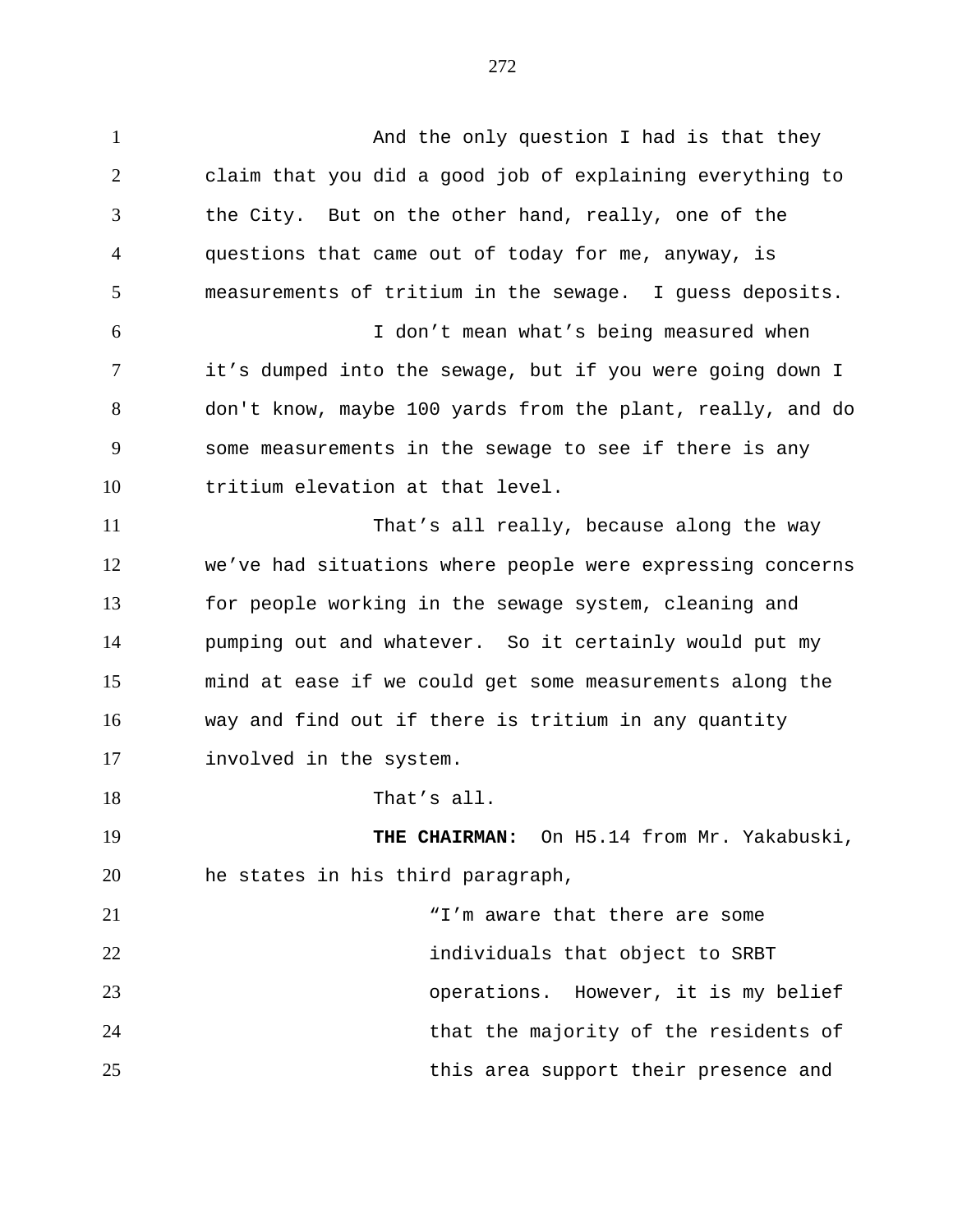their continued operation." (As read) Is there any numerical evidence polling to support such a statement? **MR. LEVESQUE:** Stephane Levesque, for the record. The only numerical polling that I can say is -- and I talk about it on page 2 of my supplementary submission on Submissions to the Public -- is that in 2008 there was a survey that was done by the local newspaper where 2,300 respondents answered and over 90 percent of the survey respondents were not concerned with the presence of the facility in their community. Another numerical thing that I can report on is -- I think I stated earlier that prior to receiving the 39 written submissions from the public in the 22 months or so of licence that we had received, only five members of the public came to us with questions or concerns. In 2008 we also had mailed individual pamphlets to over 8,000 residences in Pembroke and we've only received comments or questions regarding those pamphlets from Ms. O'Grady of "The First Six Years". **THE CHAIRMAN:** That's it. **MR. LEBLANC:** So the following 20 interventions which respect similar comments, concerns or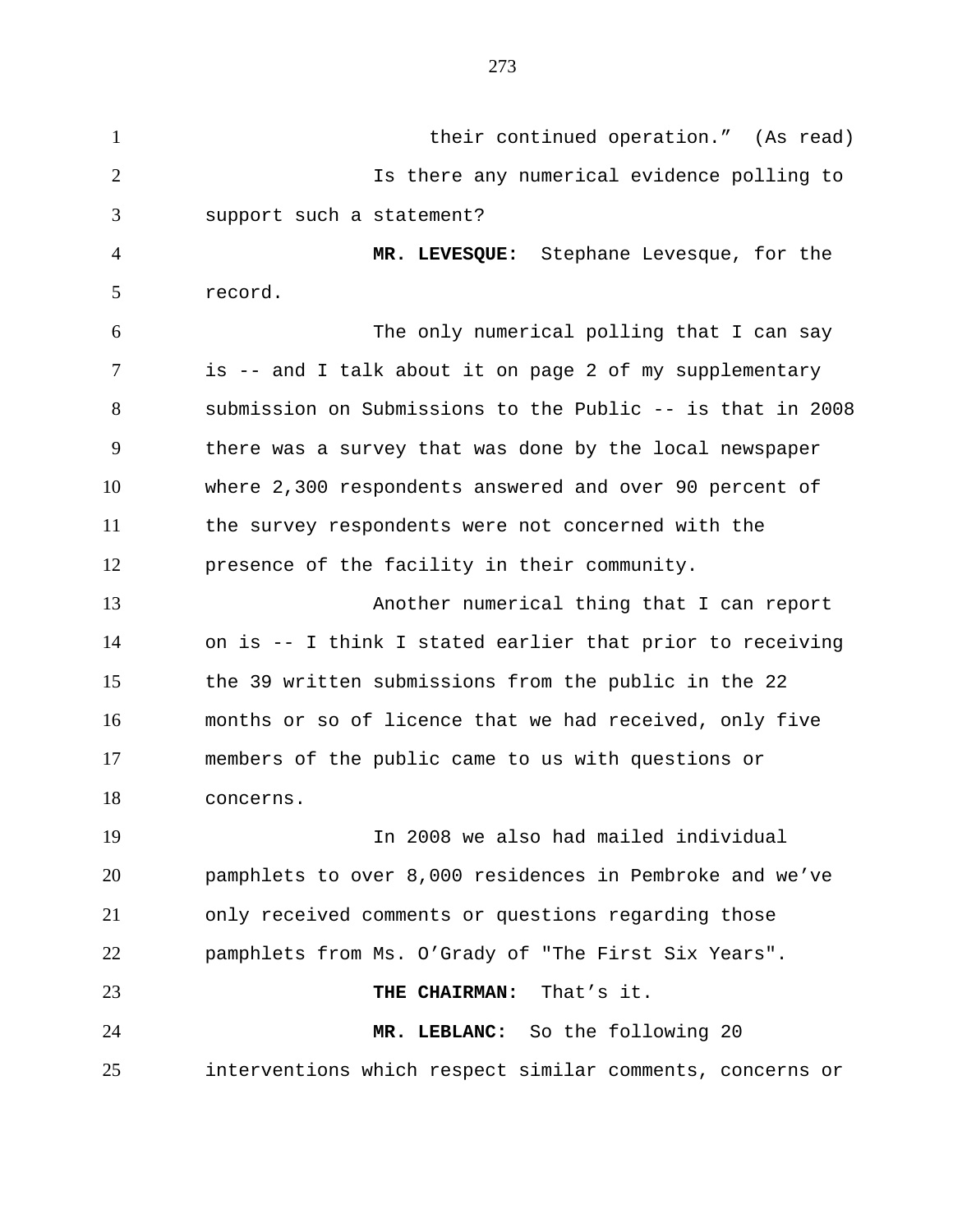requests related to tritium contamination and third party environmental monitoring have been submitted to the Commission by the following members of the public: H5-12, Marc Letellier; 27, Gary Amyotte --- **THE CHAIRMAN:** Thank you and just keep --- **MR. LEBLANC:** Did I miss one? **THE CHAIRMAN:** Yes. **MR. LEBLANC:** I did miss one. Sorry about this. **THE CHAIRMAN:** I'm doing your job again. **MR. LEBLANC:** You're doing my job again. So we'll move the next group over to insertion which is a smaller group from businesses or customers so 5.17, KoolTemp-Valley Refrigeration Ltd.; 5.21, Betalight B.V.; 5.25, Seiler Instrument & Manufacturing Company Inc.; 5.26, Signtex Lighting; 5.49, 898702 Ontario Inc.; 5.51, Steel Fire Equipment Ltd.; 5.52, Wild Sales Company, Inc. And I'll do the present job. I will now open the floor for questions from Commission members on these submissions. **THE CHAIRMAN:** Mr. Graham? **MEMBER GRAHAM:** I have a couple of questions. On 5.21 and 5.26 they're both European companies. 5.21 is from the Netherlands, 5.26 has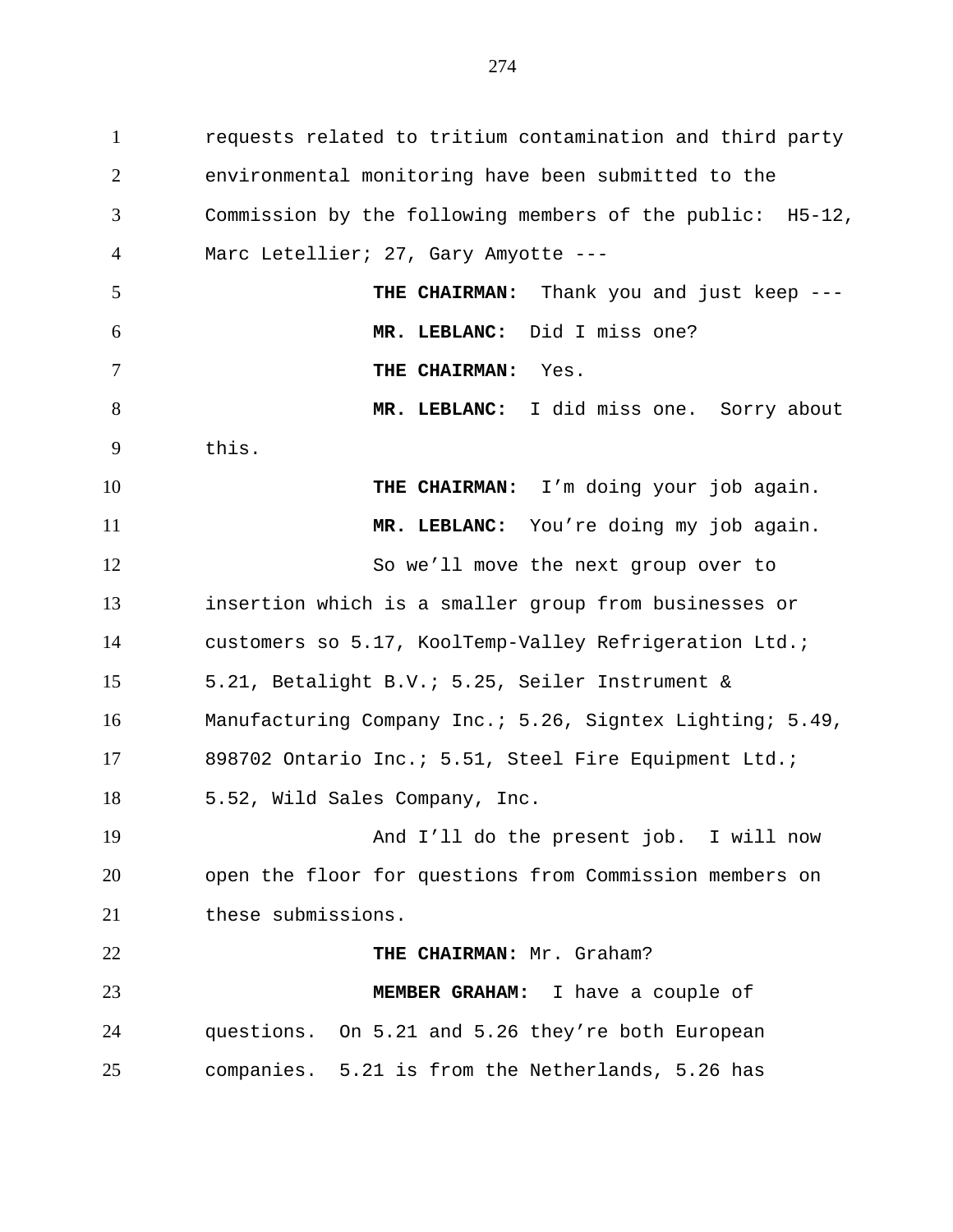connections with Europe. Are either one of those companies related as sister companies or partners within your organization? **MR. LEVESQUE:** Stephane Levesque, for the record. No, the only sister company that we have is located in United States and they are called also SRB Technologies, so no, neither of those companies are related to us. **MEMBER GRAHAM:** Five twenty [5.20] -- thank you -- 5.52 is Wild Sales Company and they're out of California and they comment with regard to new rules that have come into effect in California with regard to the return of signs, new signs, company manufacturing the need to return them. Are you under obligation to bring back all signs sold in California after their life is -- after they're no longer in use? **MR. LEVESQUE:** Stephane Levesque, for the record. 20 No, we're not. **MEMBER GRAHAM:** How is that legislation then -- I guess you don't know how legislation is policed but I understand that there are new rules coming out. Will that affect your sales in California? **MR. LEVESQUE:** Stephane Levesque, for the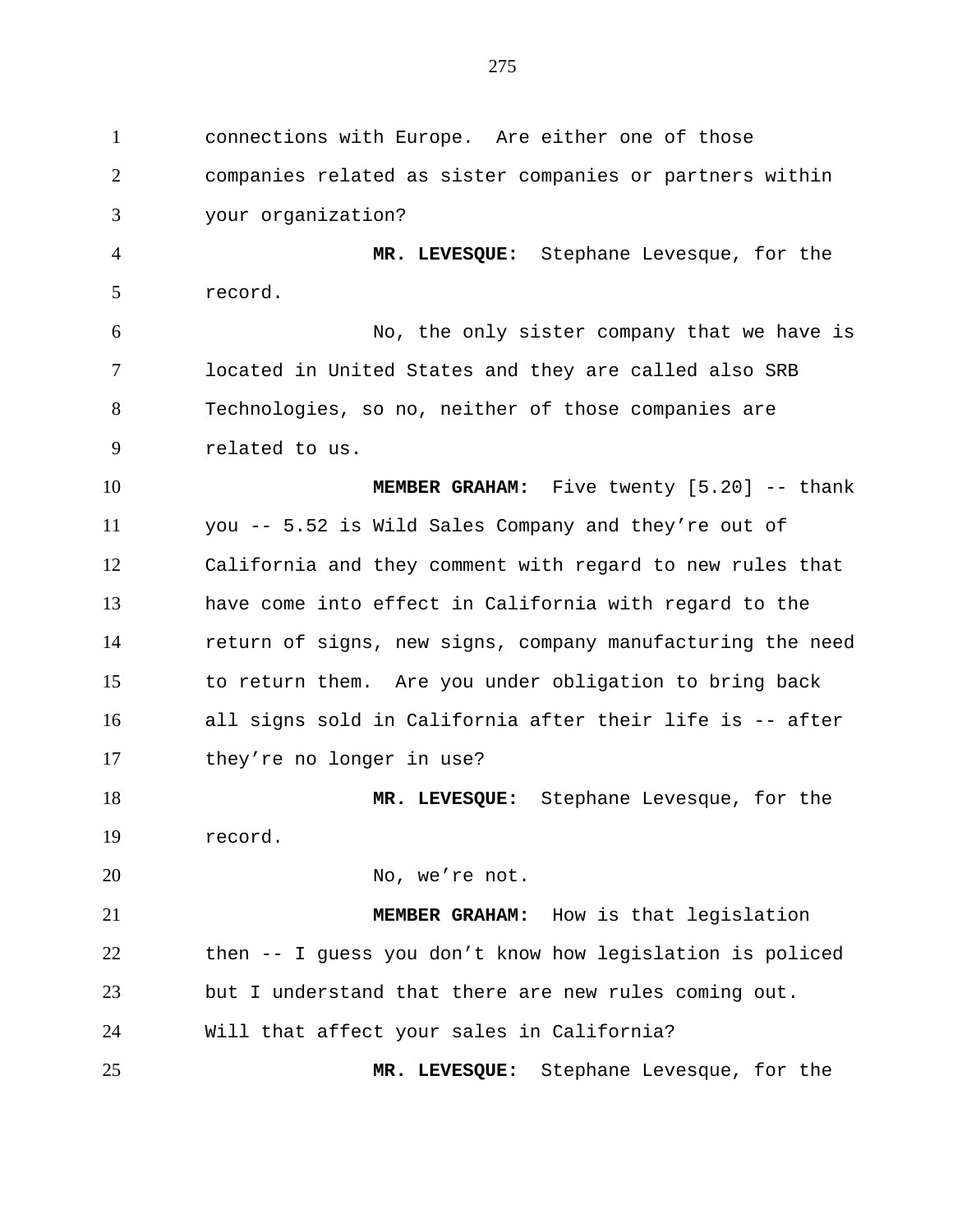record.

2 To my knowledge, no. It hasn't been reported yet by this company or any of our California reps. It's important to note that the sales that are made of exit signs notably within the U.S. are predominantly made by our U.S. company and not by SRB in Canada. We just sell to SRB in the U.S. and enter itself these companies. But from my understanding, I'm not aware that these regulations would affect our sales here in Canada. **MEMBER GRAHAM:** The other -- the only other one is on 5.49 which is your landlord Michael Harrington and Ontario Company 898702. Is Mr. Harrington fully aware that if anything happened to SRBT that he also could happen to be liable for decommissioning costs if you didn't have your fund fully paid up as your plans are between now and 2014? Is he aware of that? **MR. LEVESQUE:** Stephane Levesque, for the record. Good question. I think if I direct you to -- we provided another letter from Mr. Harrington in Appendix 3 of my submission to the public. If you'd like to take it please -- which was not Appendix 3, I'm sorry, for the first six years Appendix 8 in which Miss O'Grady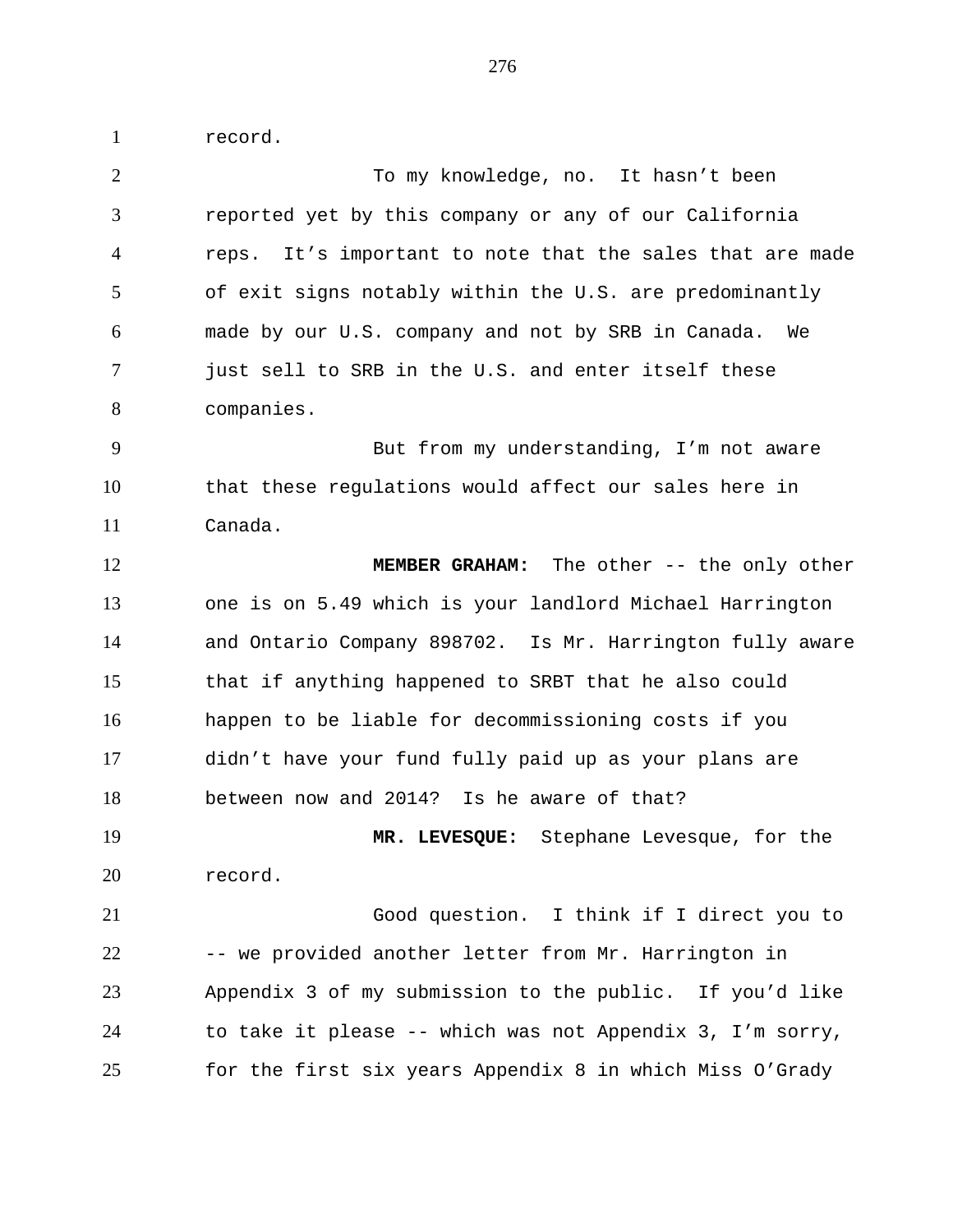makes the same question.

 There's a letter from Mr. Harrington in Reference A. So it's in Appendix 8, Reference A where Mr. Harrington discusses -- he says, "we have also discussed how you're funding your decommissioning plan over time." He knows that we have a plan that we'd be decommissioning over time. He obviously knows that owning the facility that if the company was to go out of business that something would have to be done with the site somehow but we haven't discussed who would be exactly liable for that as we're not sure ourselves who would be -- whether that would be done through a fund or any other sort. We don't know we're hoping that we can fully meet our decommissioning obligation, that doesn't become an issue. **MEMBER GRAHAM:** First of all, perhaps he should be made aware that there is liability there as he pays it. He's the owner of the land but that question has been asked before, I guess and if -- if, and there's a lot of hypotheticals, if you did go broke and the financial guarantees were not all in place, then there are -- and this Commission has in the past gone after landlords -- and we in the present we are -- landlords are decommissioning sites now and I'm not going to refer to them so I'm just wondering if this landlord, a Mr. Harrington, is aware that he has a legal liability as a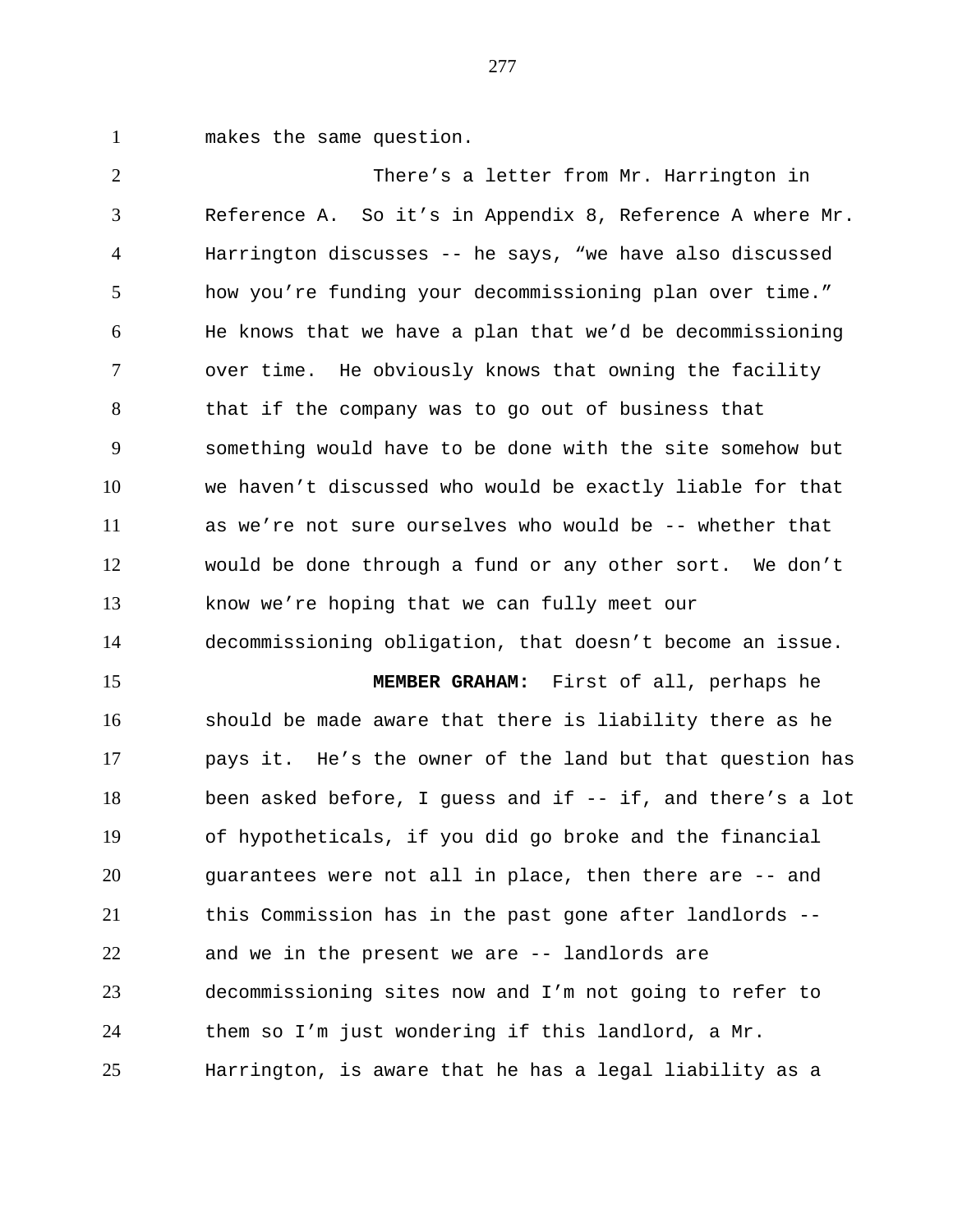landowner? **MR. LEVESQUE:** Stephane Levesque, for the record. Yeah, he's aware that there could be a liability for the decommissioning, yes he is. **MEMBER GRAHAM:** Very good. That's all I have, Mr. Chair. **THE CHAIRMAN:** Just to follow up on this -- let me see what number that is -- that 5.21. I'm trying to understand your answer. I see this Betalight but I see also SRBT on the letterhead. Big number, you know, big letterhead saying SRBT. Are you telling me you guys are not related? **MR. LEVESQUE:** Stephane Levesque, for the record. No we're not at all related. It's an independent rep who asked to use our logo on their letterhead for promotional purposes. They're not at all affiliated with our company. The ownership is entirely separate. **THE CHAIRMAN:** Okay. So those two companies mentioned here, did they return this stuff to you? **MR. LEVESQUE:** Stephane Levesque, for the record.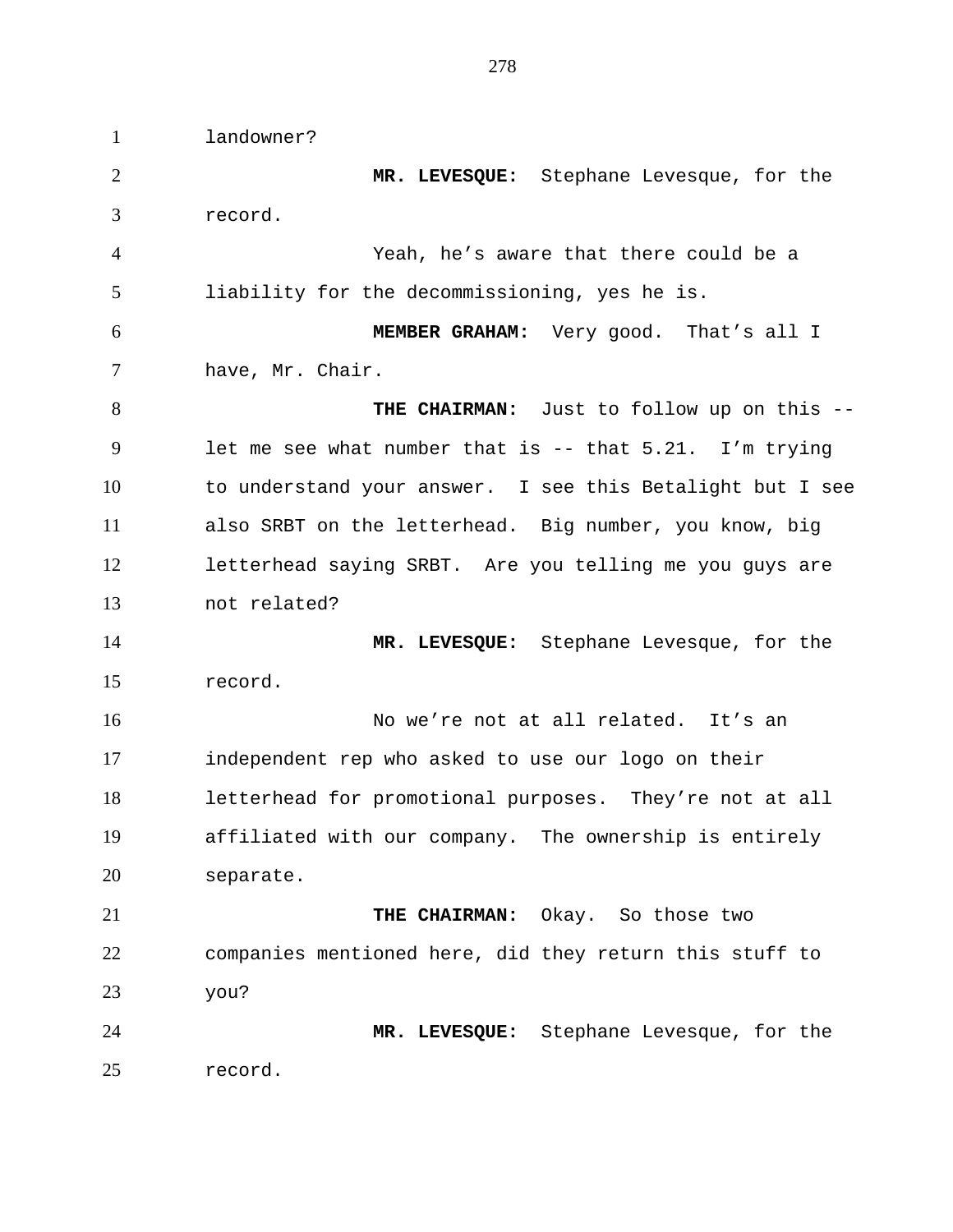Yes. **THE CHAIRMAN:** Both of them? The Californian and this company? **MR. LEVESQUE:** Stephane Levesque, for the record. Yes. Stephane Levesque, for the record. 8 Any of the companies that would have submission here, we would be open to having product return from and we have received product from them, if that's the question you're asking. **THE CHAIRMAN:** Okay, thank you. Anybody else has anything? Okay, next. **MR. LEBLANC:** So I had started earlier the group that had raised similar concerns with respect to tritium contamination and third party environmental monitoring. So they are 5.12, Marc Letellier; 5.27, Gary Amyotte; 5.28, Bev Bergin; 5.29, Kris and Robin Bouchard; 5.30, Cusinda Bryden; 5.31, Tony Contant; 5.32, Robert and Beth Cotnam; 5.33, Rachel Fleury; 5.34, Genny Gravelle; 5.35, Darlene Lafrance; 5.36, Justine Lafrance; 5.37, John and Marcail Macgillivray; 5.38, Kathleen and Lloyd Moss; 5.54, Rhonda Regimbal; 5.55, Stephanie Snook; 5.56, Tamara White; 5.58, Dave Sloan; 5.59, Scott and Toby Waddell; 5.60, France and Claude Tessier; 5.61, Pia Schroeder-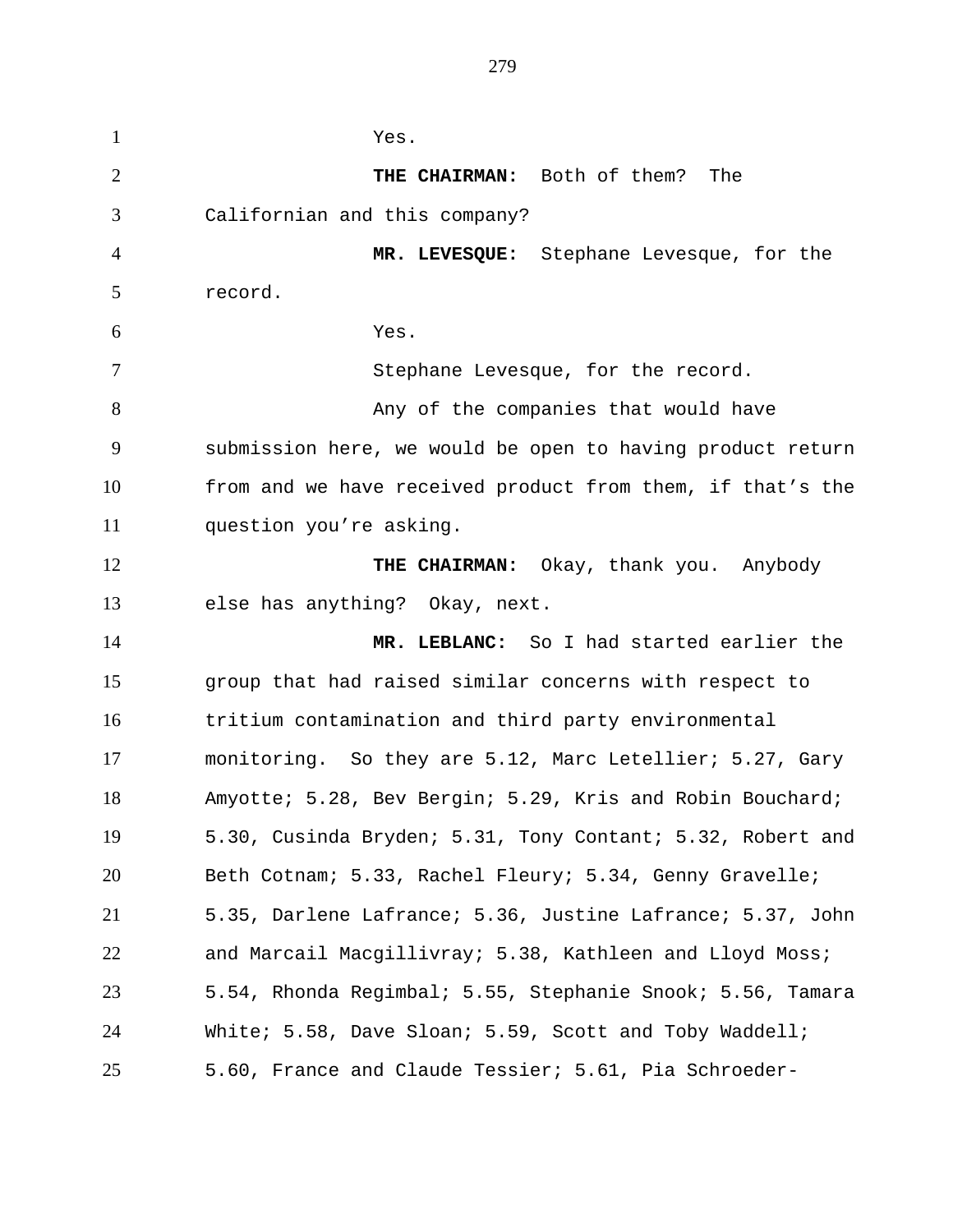Smith.

 So before opening the floor for questions, I will read another group of submissions raising similar comments or concerns related to tritium emissions, third party monitoring but also soil and water contamination, the proximity of the facility with residences and the reclamation work done at SRBT. So we have 5.9, Venetia Crawford; 5.10, Beatrice Biederman; 5.11, Linda Reiche; 5.13, Lynne Epps; 5.18, Kathrin Winkler; 5.46, Canadian Association of Physicians for the Environment; 5.47, Larry TerMarsch; 5.48, Patricia Seawright; 5.53, Occupational and Environmental Working Group, Toronto Cancer Prevention Coalition; and 5.57, Wayne and Doreen Peever. Any questions from the Commission members with regards to these written submissions? **THE CHAIRMAN:** Monsieur Harvey? **MEMBER HARVEY:** Monsieur Président. Just one question that would be H5.10, Ms. Biederman. There's one -- concern number one, "if the CNSC Commission grants a five-year licence to SRBT, my concern is that the production will dramatically increase which again will result in greater releases." What is your -- is there any limit within the licence on the production and what are your intentions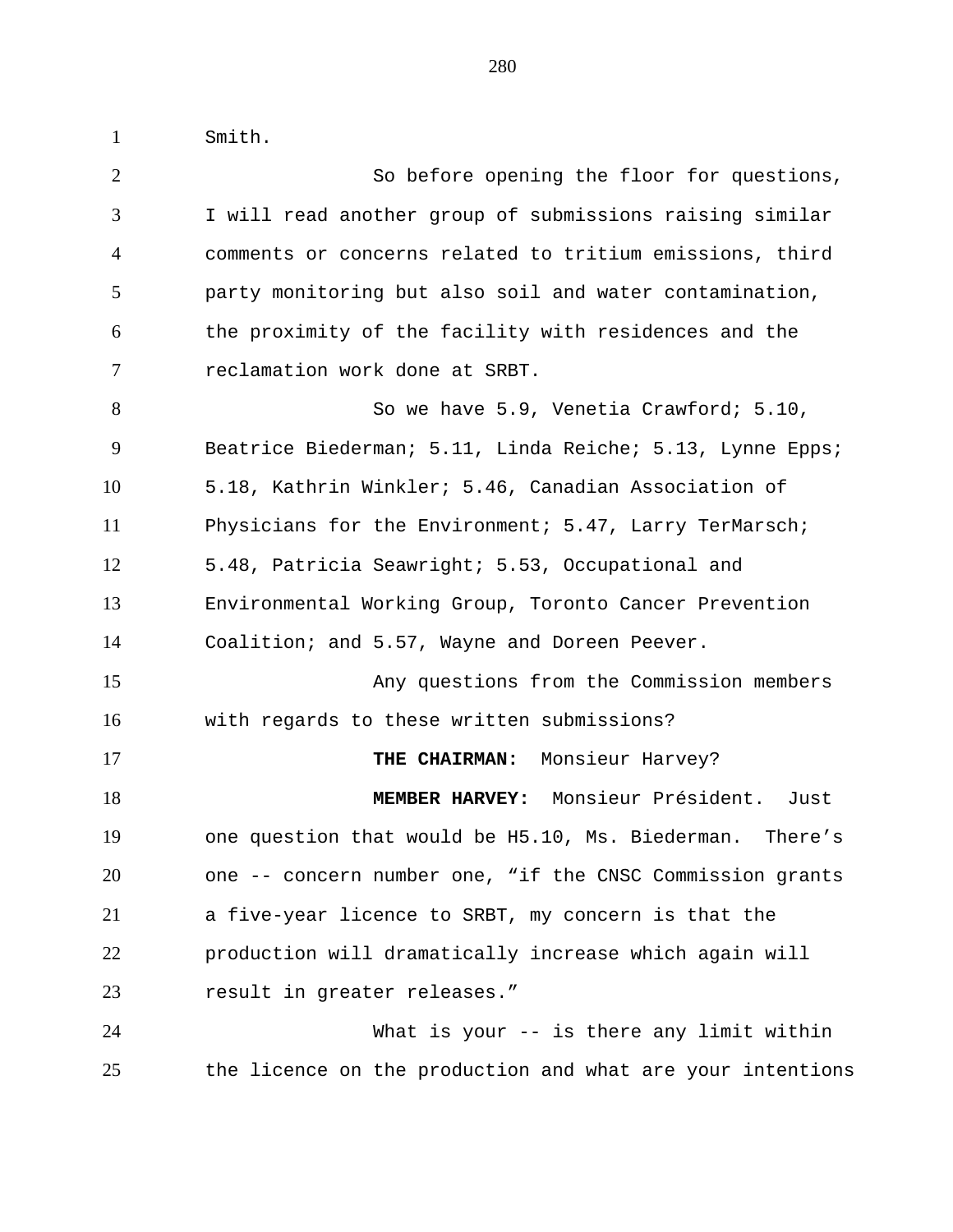about the production in coming years? Will the production could increase like the concern is ---

 **MR. LEVESQUE:** Stephane Levesque, for the record.

 We expect our production to increase with a five-year licence at a rate of approximately 10 percent a year. That's the projections that we made. And despite that increase I think we projected in the targets that we submitted in our supplementary submission, we're predicting reduction in the emissions every year despite that.

 But there are no limitations on the amount of production that we can produce at SRB, other than the time limitation that we've imposed on ourselves from seven to seven, and other than the possession limit on how much tritium we can possess on site.

**MEMBER HARVEY:** Mr. Elder?

 **MR. ELDER:** There's another limit, which is the amount they're allowed to release, and there's a release limit on that from the stack, which would not let them operate how they did in the past. And that limit is considerably lower than their release limit used to be, and would limit -- it's calculated to make sure that there will not be a future problem in terms of contamination in 25 the groundwater.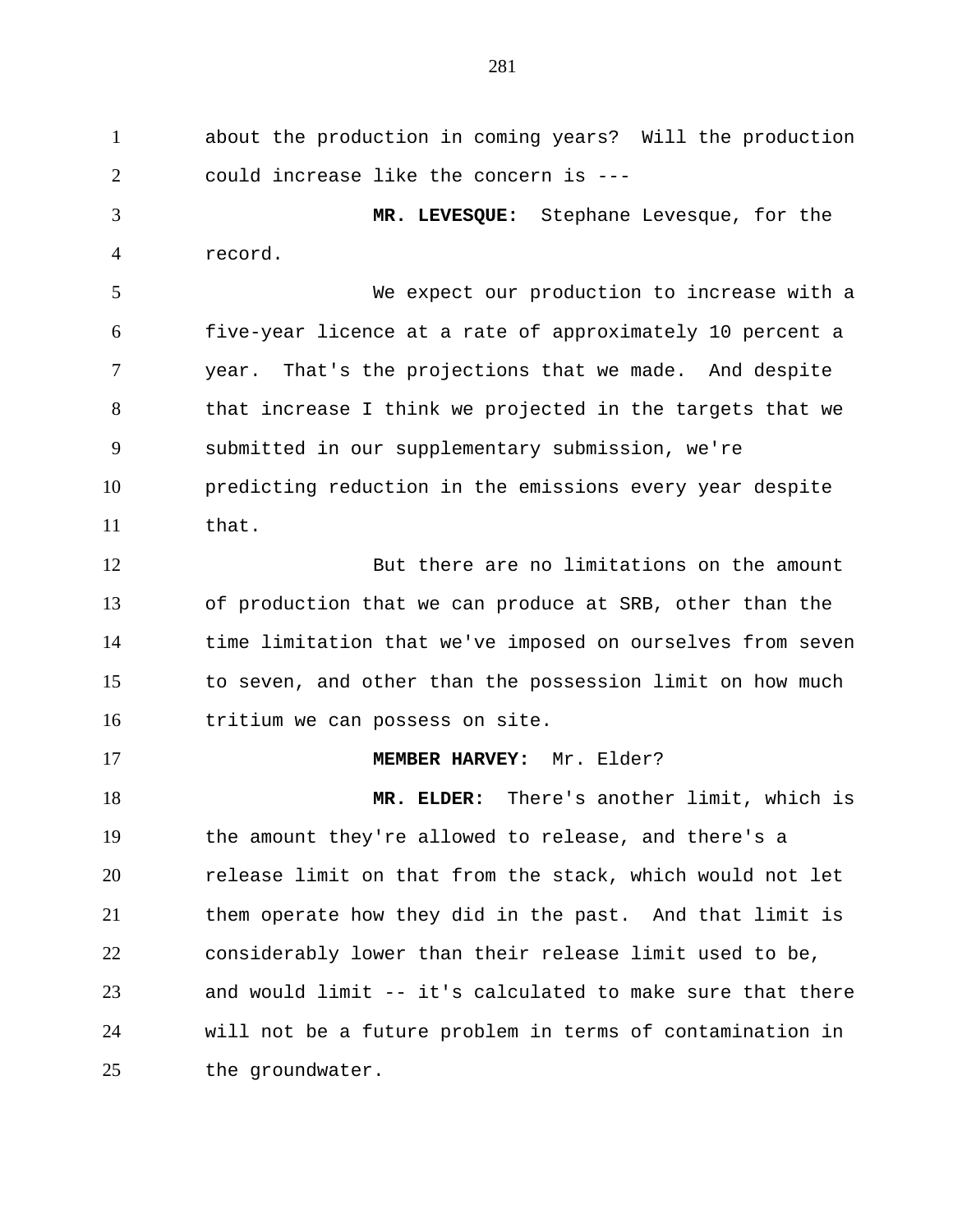**MEMBER HARVEY:** Thank you. **THE CHAIRMAN:** Dr. McDill? **MEMBER McDILL:** Two questions; one from 5.18 by Kathrin Winkler with respect to the revised Radiation Safety Program, which makes reference to the reclamation system, and I can see that that would be confusing to the public who would read in your revised safety program that there is still a reclamation portion of the document. So is there some way that that can be addressed so that the public doesn't get the impression that for the time being during this licensing period you're doing -- if you've got it in your safety program it must be an issue? **MR. LEVESQUE:** SRB Technologies, for the record. I believe in our Radiation Safety Program we stated that the unit was not in use and the reason for that is because we wanted to revisit its possible operation or modified operation in the future. We made a commitment as part of the Radiation Safety Program that we're updating right now, which should be ready over the next few weeks, to basically remove entirely the reclamation unit from the Radiation Safety Program to eliminate any confusion.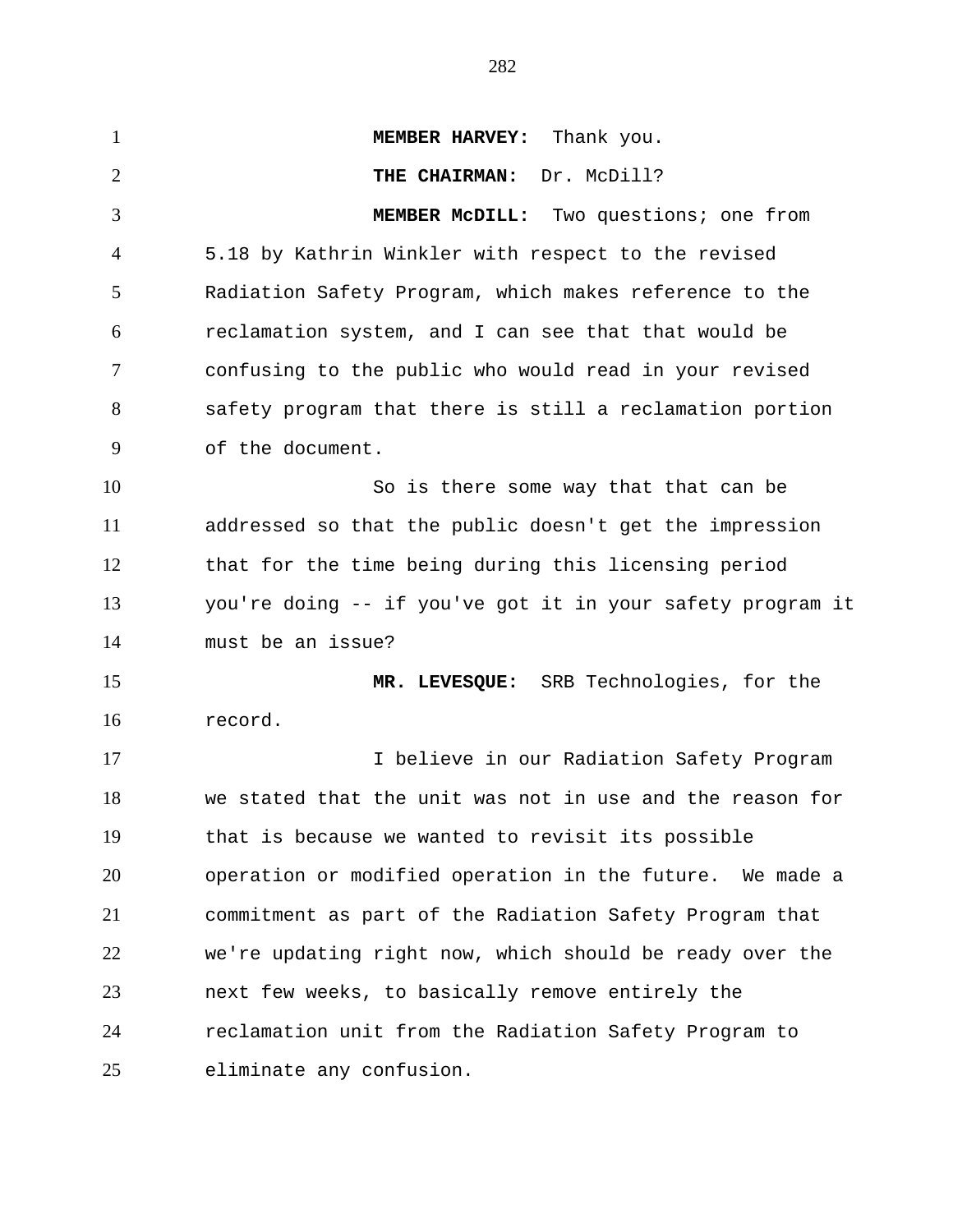**MEMBER McDILL:** Staff, you'll make sure 2 that that's addressed? **MR. ELDER:** We will follow up on that, yes. **MEMBER McDILL:** My next one was in -- as a general comment for all the groups, beginning with 5.12 and then 5.27. All of these are making reference to the qualified third party, so just -- I know it was said earlier in the day but since we're now talking about these intervenors, could I have staff's assurance that a third party will be in place until such time as the proponent is able to demonstrate qualified internal capability? **MR. ELDER:** Yes, that is what we will be measuring compliance against from this time onward. **MEMBER McDILL:** Thank you, Mr. Chair. **THE CHAIRMAN:** Thank you. Anybody else? **MEMBER McDILL:** Mr. Levesque had a comment. **MR. LEVESQUE:** Thank you. Stephane Levesque, for the record. I just had a quick comment. We recognized, when we met members of the public in 2007, that that was the main concern of some of the members of the public that we used a third party. So we don't even seek, ourselves, to be able to perform that ourselves. We see that as a good reassurance for the public that the results are legitimate, so it's not something that we seek, ourselves, to do over the next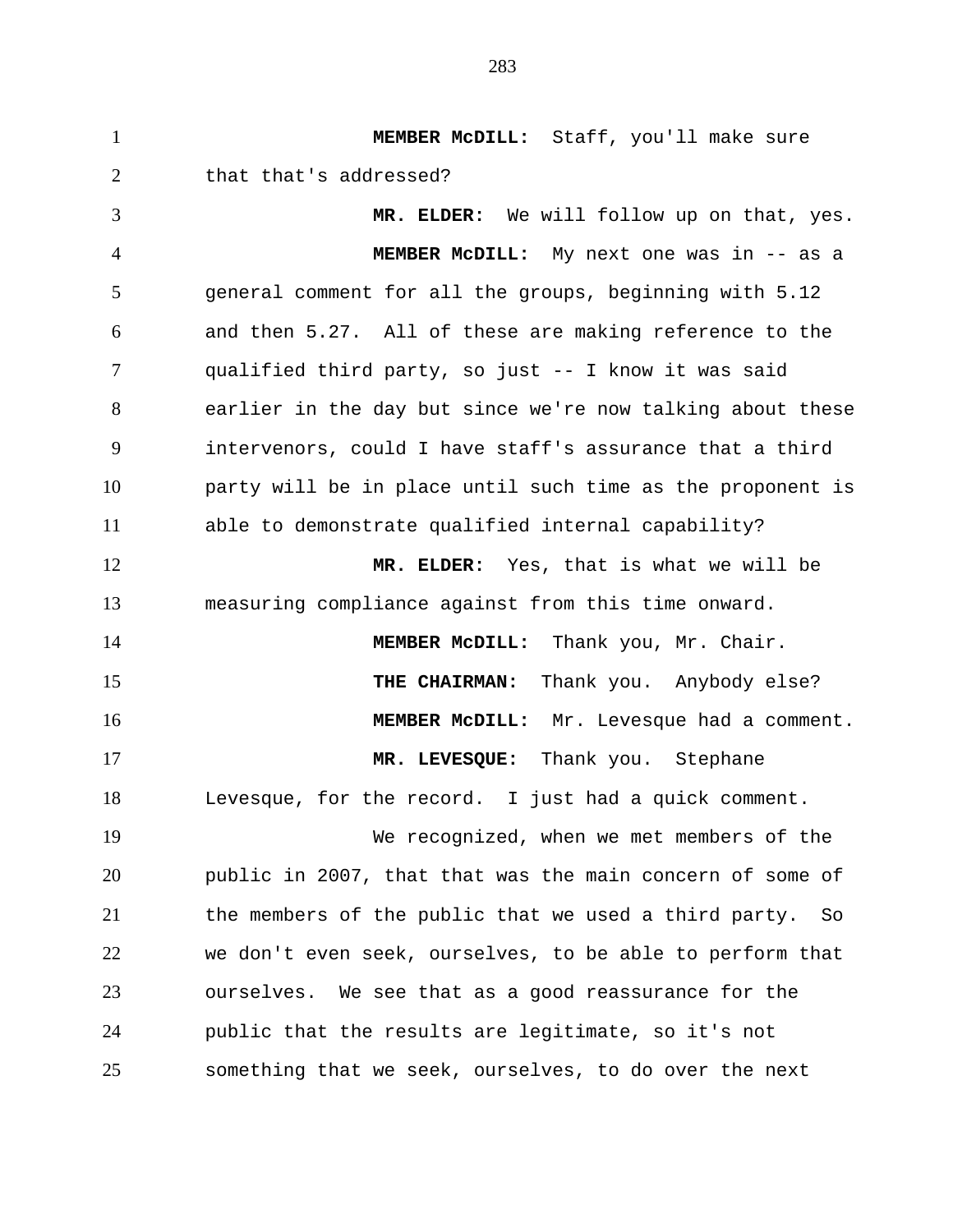five years. **MEMBER McDILL:** Thank you. **THE CHAIRMAN:** Monsieur Tolgyesi. **MEMBER TOLGYESI:** Yes. Regarding 5.58, there's a person who is saying that having cancer now which is being related to exposure to the produce made by this company in military. Could you comment on that? **MR. LEVESQUE:** Stephane Levesque, for the record. Myself or staff or both? **MEMBER TOLGYESI:** Both. **MR. LEVESQUE:** Okay. We reported in a letter that we wrote to Mr. Sloan, which is located in Appendix 38, that we would appreciate more details on the exposure that he had received to our products. Often our products can be confused for products containing other radioactive materials, so we want to make sure we're actually talking about our products here and talking tritium. We've had no reports of exposure that have caused any health effects or any danger to health from any of our customers anywhere in the world, and that comes also from our affiliated companies.

So we have no information on that to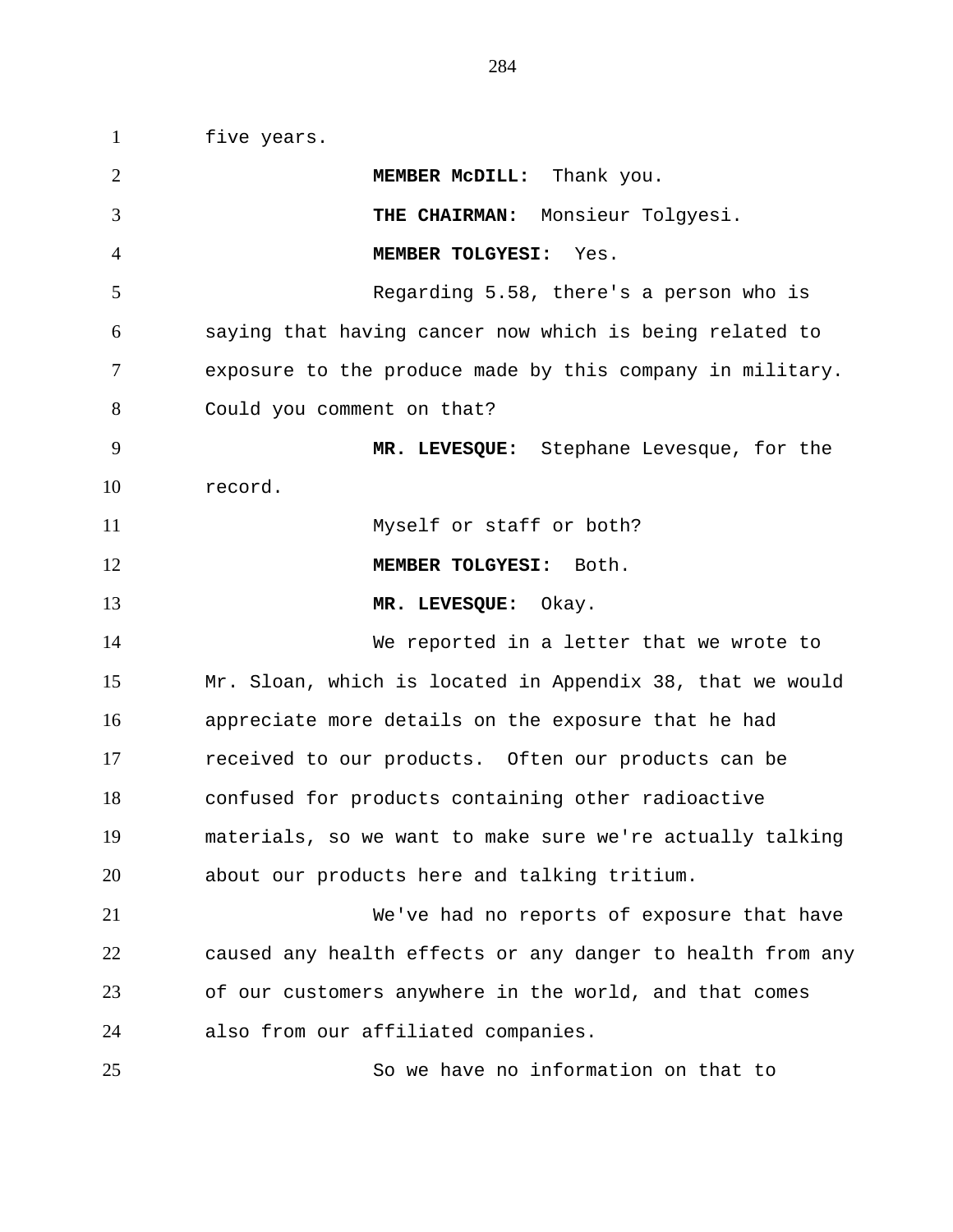confirm that and we'd like to talk a little bit more to Mr. Sloan to see if he'd be able to substantiate what he's talking about here. **MEMBER TOLGYESI:** You read also that he doesn't wish to be contacted by you? **MR. LEVESQUE:** Stephane Levesque, for the record. 8 That makes that very difficult, yes, so we discreetly sent him a letter and we won't contact him directly other than sending him the information. **MEMBER TOLGYESI:** Staff, do you have any comments or knowledge of studies which say that cancer -- used in military, using tritium? **MR. ELDER:** I'll ask Rachel Lane to comment on the studies that have been done around tritium. **MS. LANE:** Rachel Lane, for the record. I think this is a very difficult situation to assess, given that you have no information on exposure to tritium for this gentleman, and no information on other very important risk factors for cancer. It's just a statement that his cancer has been caused by his military use exposures, so one cannot draw any conclusions from a statement like that. However, there have been studies of nuclear workers involved in weapons productions and so on, and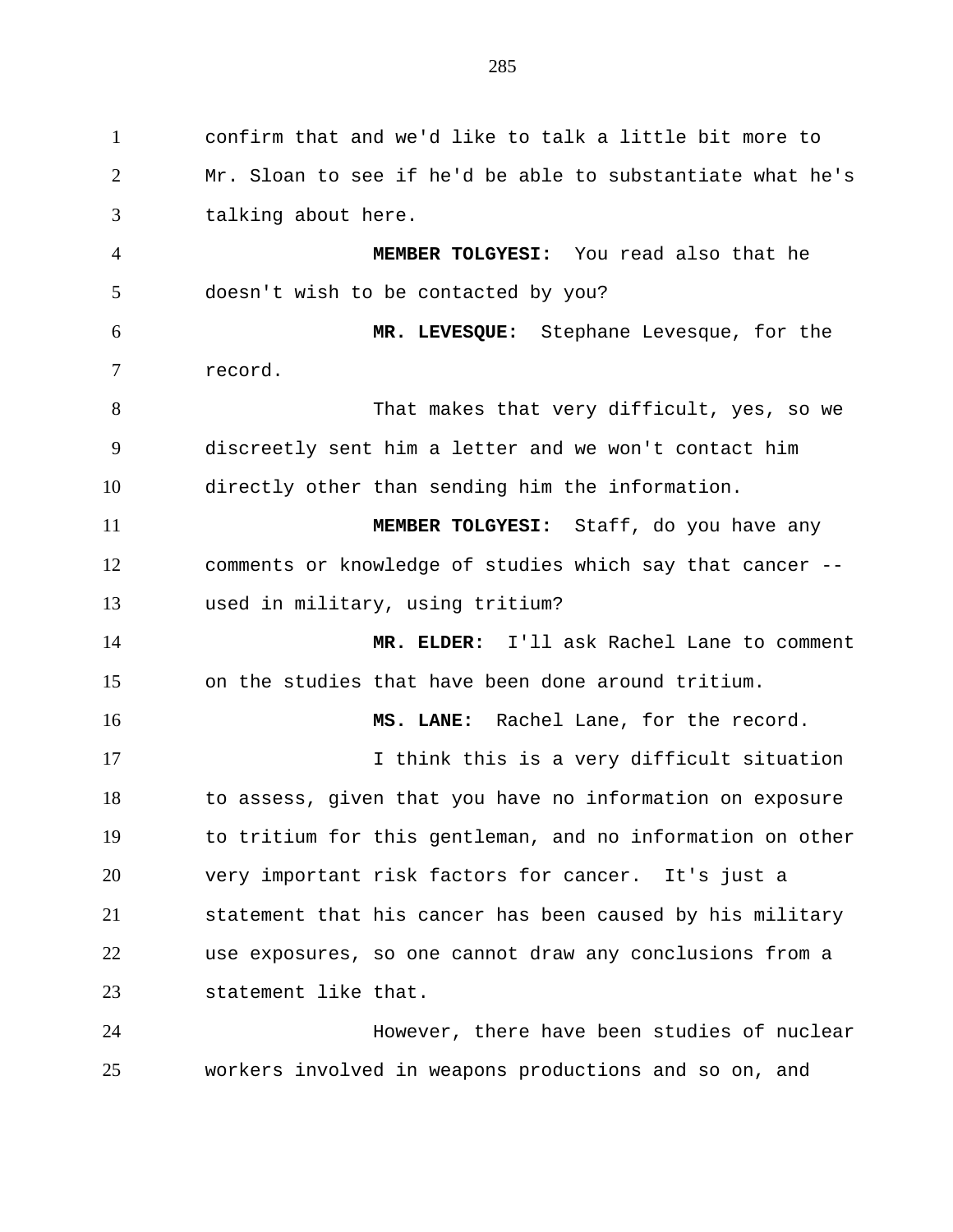based on that epidemiological evidence, there's no evidence that exposures to tritium have increased the risk of cancer among occupational exposures from past or present exposures. That's all I can tell you. Thank you. **THE CHAIRMAN:** On H5.9, a couple of times we skated around the idea that there is a cancer rate in the country, Pontiac County, and we've been told that we have heard -- we have seen epidemiological studies that don't indicate anything, increased cancer rate. Does that include the Pembroke area? It says here, "Are you aware that Pontiac County has one of the highest cancer rates in the country?" Is that true? **MR. ELDER:** I'll get Ms. Lane to answer that one as well. **MS. LANE:** The rates of cancer in Pontiac County are actually lower than that in Gatineau, so it's very difficult to draw anything from that. The Renfrew County -- if you just give me a second. There was one intervention that was talking about the high cancer rates, I believe, in the neighbourhood of -- within Renfrew County, which is within Pembroke, which is -- and I want to emphasize that all studies that we have looked at that had looked at people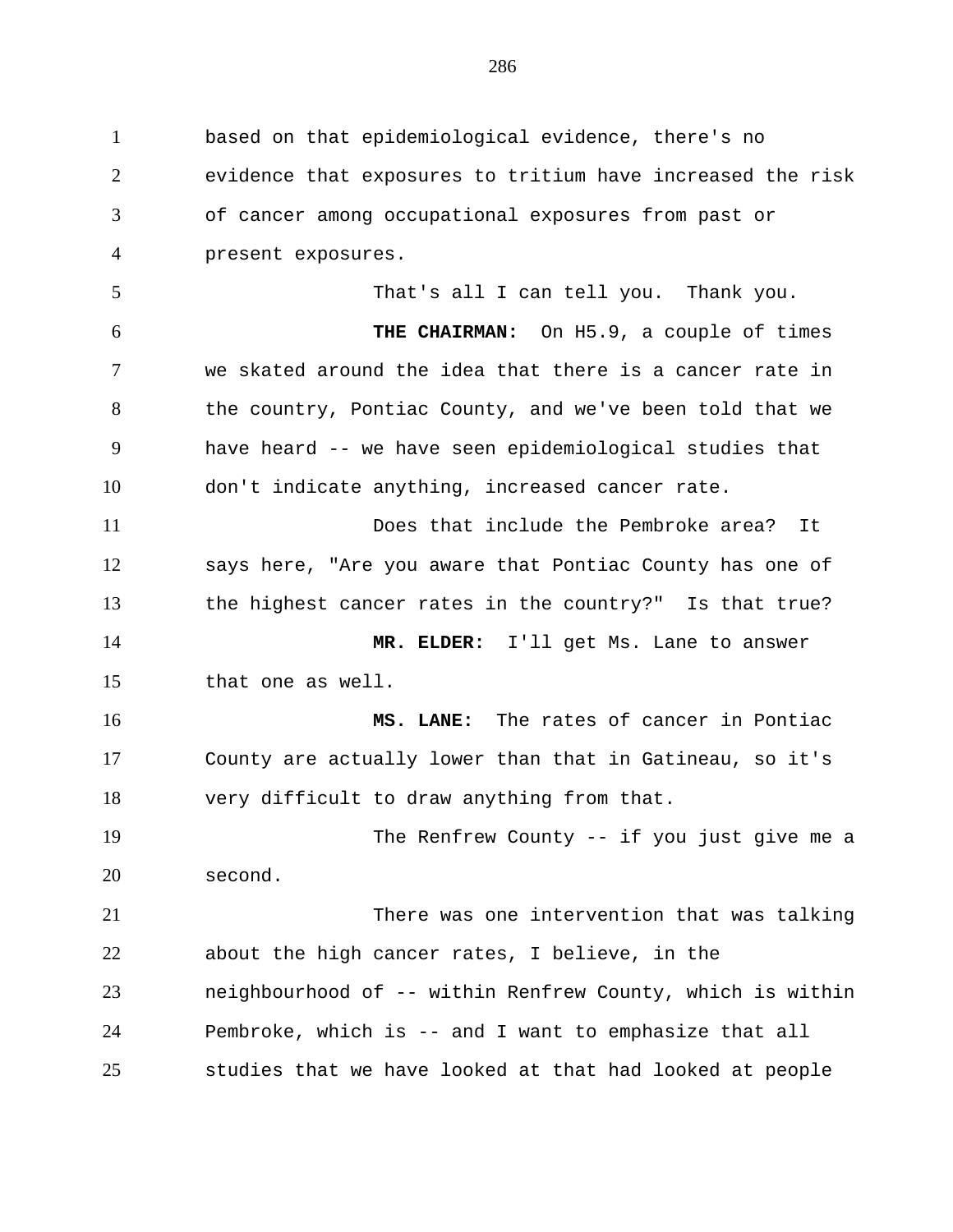living in the vicinity of nuclear facilities internationally provide no evidence that radiation exposures have caused increase in rates of cancer or other causes of illness in those communities. **THE CHAIRMAN:** I got that. We got that. The question is, is there anything specific to that particular community? I mean I just want to know the facts. Is there such a study has been conducted on that community or in that area? **MS. LANE:** Not that I'm aware of with respect to tritium exposure. **THE CHAIRMAN:** Okay. On H5.47 it says -- this is on the second paragraph in the middle. "There is little data on the hazards of tritium on the CNSC website." 17 17 Is that true? Answer. Somebody answer. **MR. RINKER:** Mike Rinker, for the record. We have a tritium research project that has been going on for about three years. There's six or seven major themes. The reports that are completed have all been published on the website and there's been tritium fact sheets, et cetera. So there's quite a bit of information that would include tritium and it's fit in the environment as well as the health implications.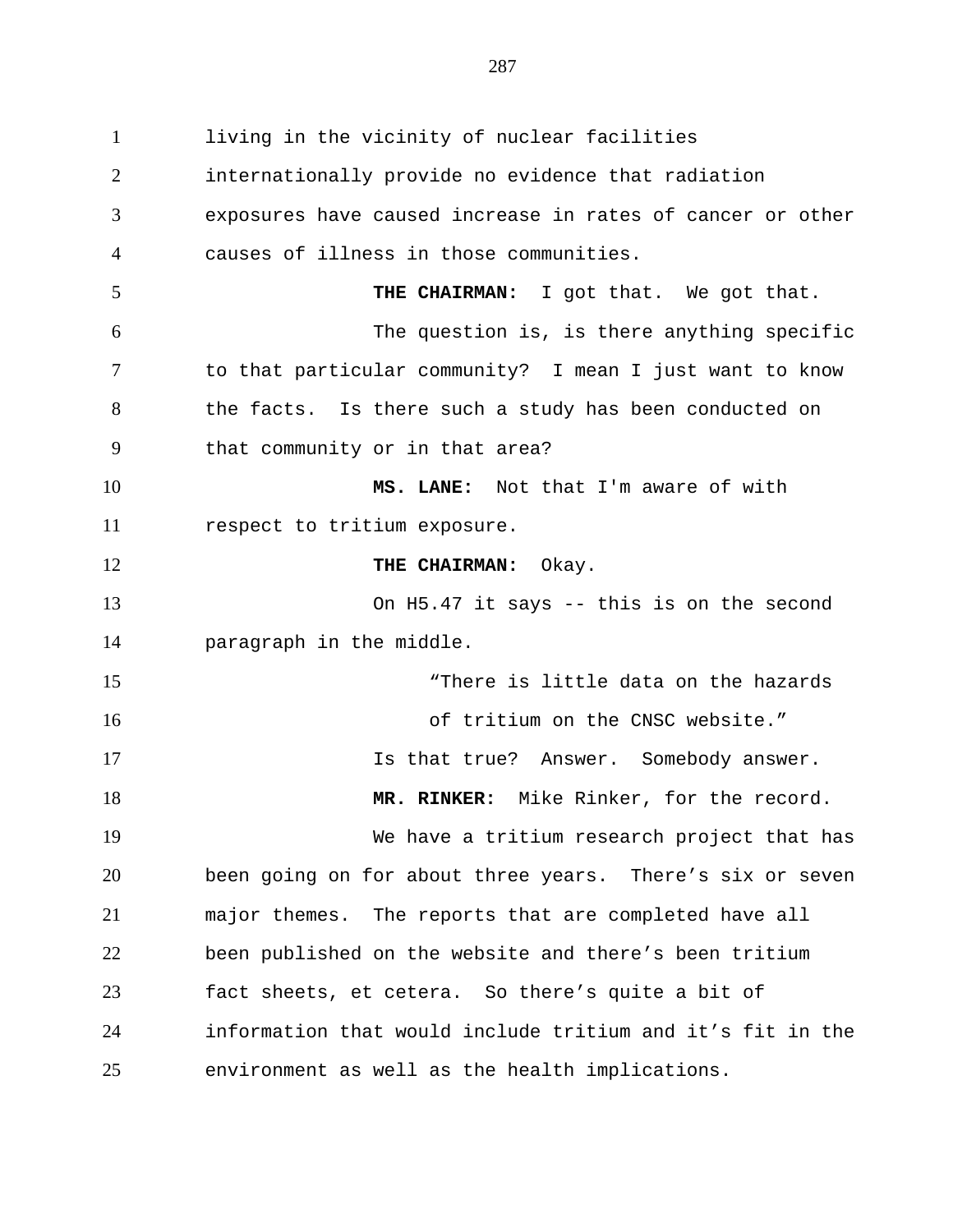**THE CHAIRMAN:** So did Mr. Larry TerMarsch try to get hold of some of this data from you? Are you aware? Has anybody tried to get this data? **MR. RINKER:** Not that I'm aware of. **THE CHAIRMAN:** Okay. That's all for me. 7 Anything else? **MR. LEBLANC:** Yeah, just another group. So the last group of submissions are from members of public expressing their support for the renewal of the licence. These are 5.20, Lorraine Luckovitch; 5.24, Virginia Monteleone; 5.39, Stephen Blok; 5.40, Kathleen Hoffman; 5.41, Josef Allen; 5.42, Anthony Corriveau; 5.43 André Pellerin and family. So are there any questions from the members with regard to these written submissions? **THE CHAIRMAN:** Dr. Barriault? **MEMBER BARRIAULT:** This is more of a comment than a question. If I look at H5.20, it's from Lorraine Luckovitch who expresses concern because she's been, I guess, scared into having problems with her well water. And when she did get it tested, apparently, it was okay. But what I'm wondering is do we have the levels for well water available?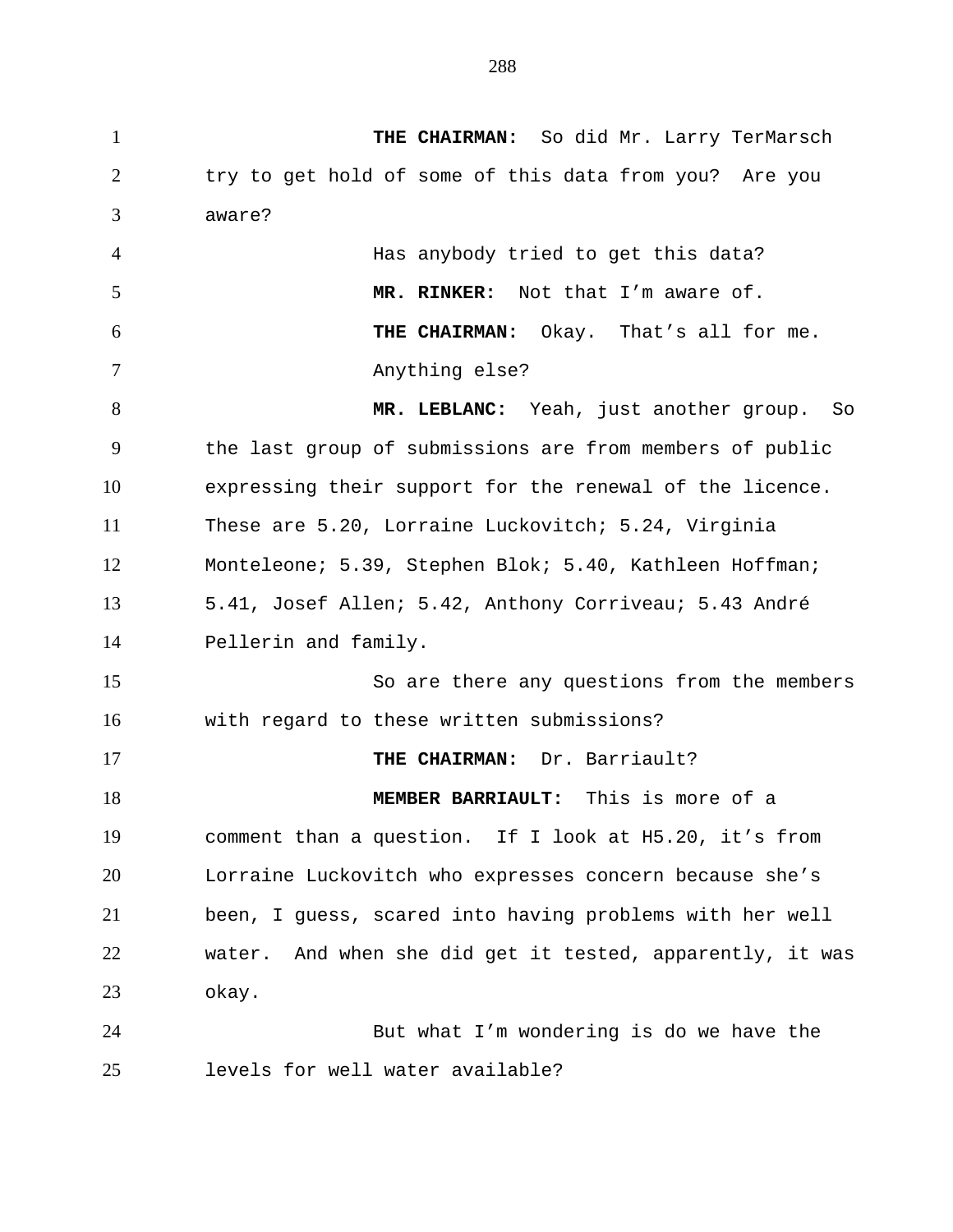**MR. LEVESQUE:** Stephane Levesque, for the record. We have levels for her well? **MEMBER BARRIAULT**: Yes. **MR. LEVESQUE:** Yes, we do. We reported them to her in a letter and I believe it was -- one moment -- **THE CHAIRMAN:** Well, just to save a little time, we have this number. We'll point those numbers. But I'd like to jump on the same letter and there's another letter here where they express -- is that 12 -- Mr. Levesque, how did you find out that there was a campaign going on, because some of the intervenors complained about the fact that there was a campaign going on against SRB. So I'm just curious to know how did you find out about that? **MR. LEVESQUE:** Stephane Levesque, for the record. Thank you for the question. I actually had members of the public -- had some come in the facility and ask me if what they were told were true. Some knew it wasn't because they already had read information on our website, did their own study. And some contacted by phone so it was a variation either by phone or people that came to our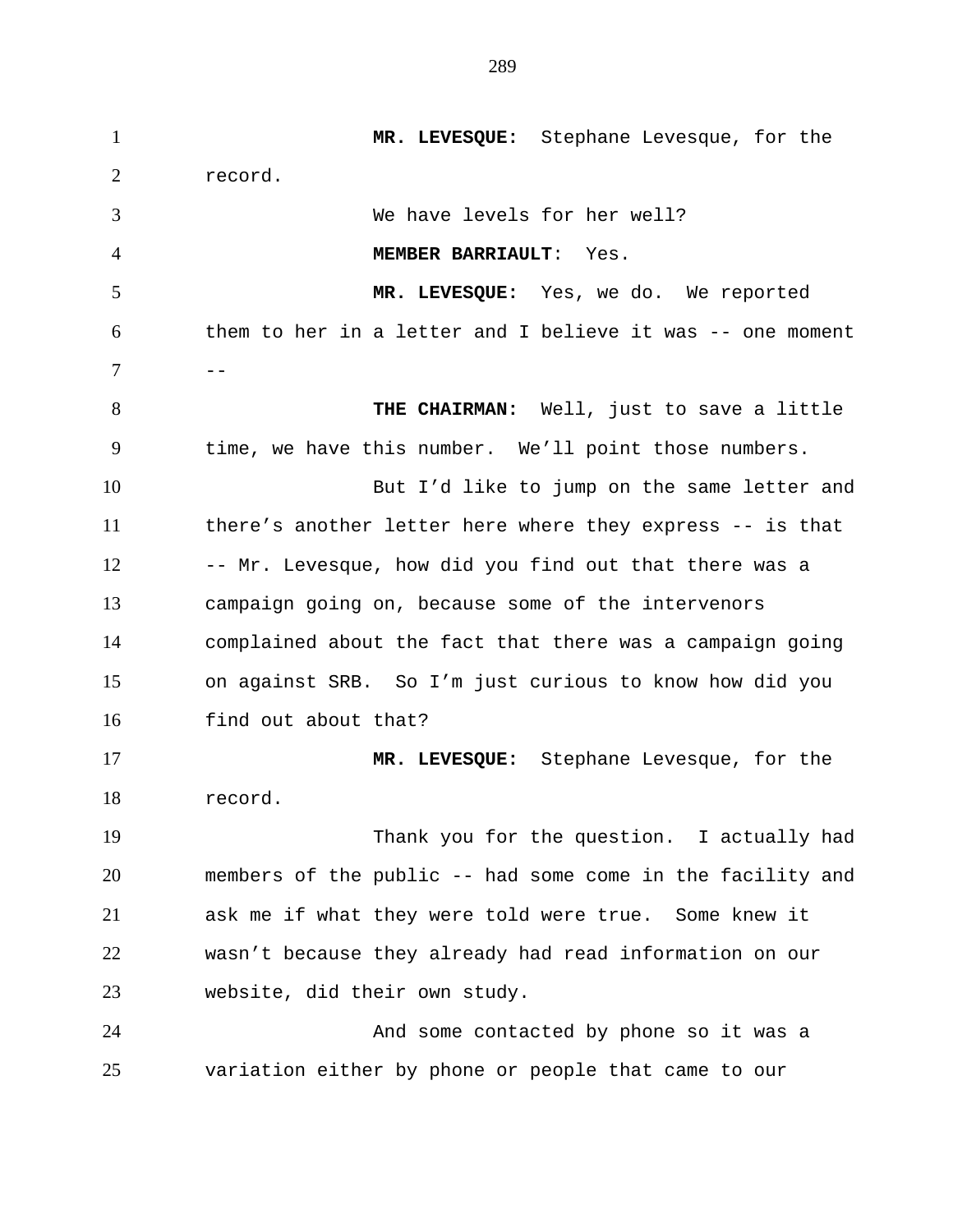facility and asked questions. And that's why I decided with Ross, the general manager, to do my own door-to-door. The people that have done the written submissions first, and we'll be doing a mass mailing to people around that area, to hopefully be able to cash in. In fact, that's how we found out was by those people contacting us.

 **THE CHAIRMAN:** Yeah, I'm just reading Kathleen Hoffman and Lorraine Luckovitch ---

**THE CHAIRMAN:** --- concern. Okay.

**MR. LEVESQUE:** Yeah.

 **MS. O'GRADY:** Dr. Binder, if I could respond to that because that again implies something against something I was doing in the community.

15 Kelly O'Grady, for the record.

 I'd like to say that one of the people probably that responded to Mr. Levesque is Mr. Corriveau, Anthony Corriveau, who lives in that neighbourhood who they have a godparent relationship and he also has an apple tree with some of the highest contaminant levels in that apple as well.

22 And the other one would be Lorraine Luckovitch and we at no time described Mr. Levesque as a monster but in fact her daughter used to work at SRB and it was probably her daughter that used that term.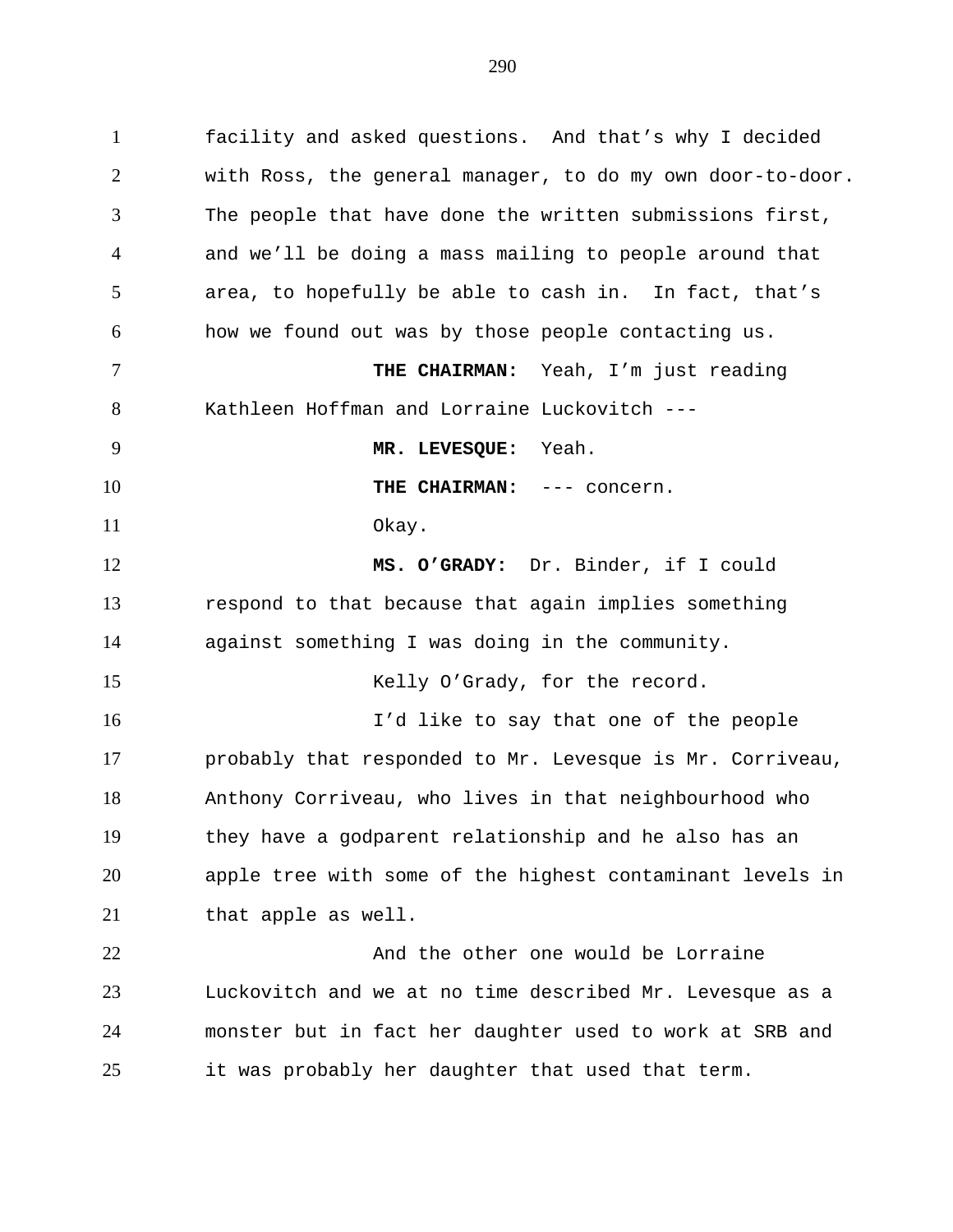1 Thank you. **MEMBER GRAHAM:** MR. Chair, just one question I had. I noticed some of those are either employees or relatives of employees and so on. Are any of those seven -- did Mr. Levesque solicit their -- to write letters of support? **MR. LEVESQUE:** I'm sorry, to be honest, I was looking for some information. Could you repeat the question, please? I'm sorry. **MEMBER GRAHAM:** Okay. The last seven intervenors -- Luckovitch, Monteleone, Blok, Hoffman, Allen, Corriveau, and the Pellerin family -- are any of those -- did you solicit those people to write letters of support? **MR. LEVESQUE:** Stephane Levesque, for the record. Some solicited themselves including the H.20 which is Ms. Lorraine Luckovitch. She did a letter on her own. **MEMBER GRAHAM:** Thank you. **THE CHAIRMAN**: Any other? Anything else? Okay, thank you. I think we are now at the final round of questioning. And let me start -- Dr. Barnes.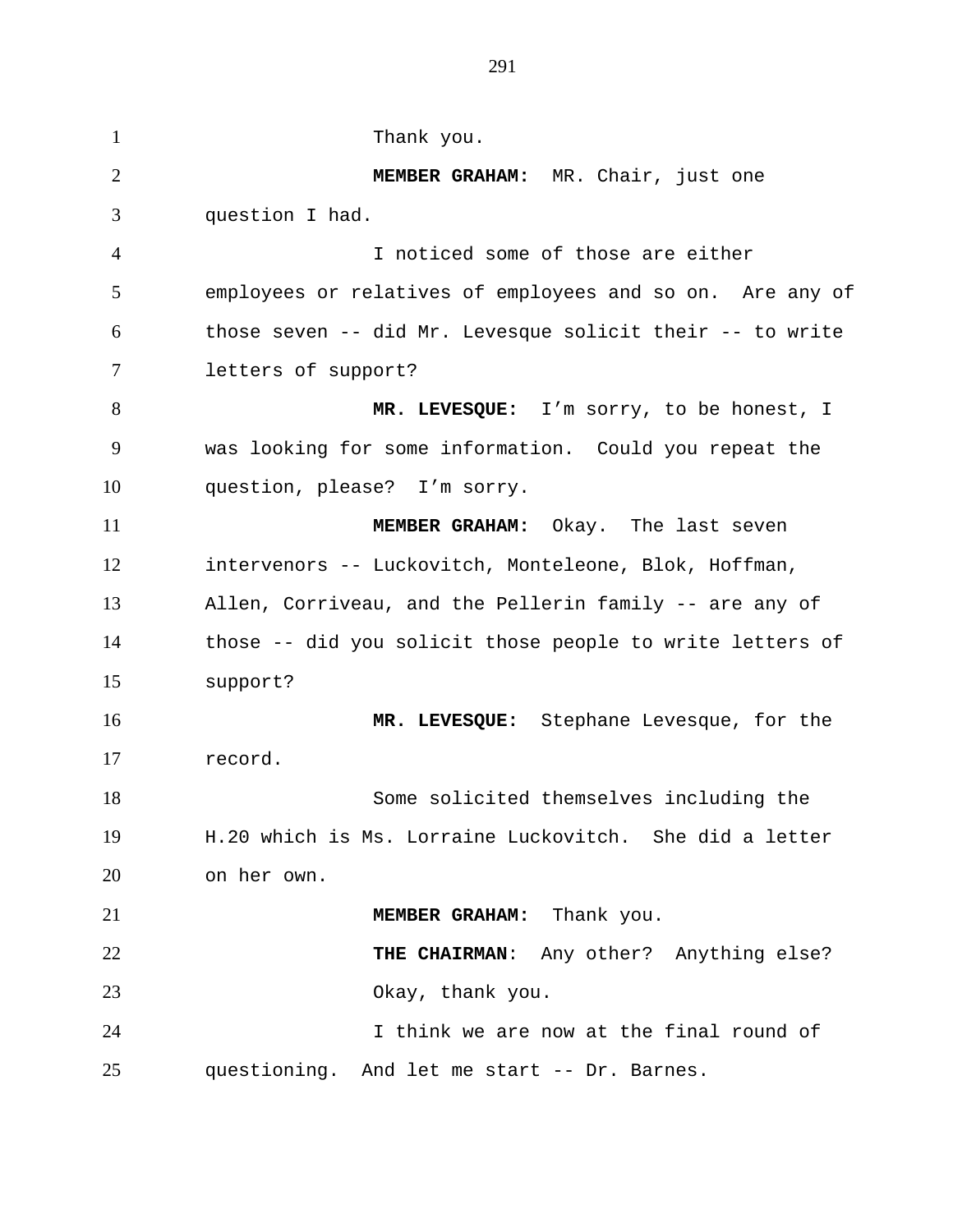**MEMBER BARNES:** No, I have no more questions. **THE CHAIRMAN:** Dr. McDill? Dr. Barriault? **MEMBER BARRIAULT:** No thank you, Mr. Chairman. **THE CHAIRMAN:** Mr. Tolgyesi? 8 I think we are competing here with dinner or something like that. 10 Monsieur Harvey? **MEMBER HARVEY:** No thank you. 12 THE CHAIRMAN: Pas de questions. Mr. Graham? **MEMBER GRAHAM:** The only comment I got to make is that the people that may have intervened today believe they've looked at the whole history of SRBT and us, this Commission, revoking their licence and all the other things that have gone on. Some of this -- some of the criticism I believe to Mr. Levesque was self-inflicted because of the poor performance you had in the past and there is a real trend of improvement. But you can't let your guard down. It's got to continue to improve. **THE CHAIRMAN:** The only comment I would make is that it reminds me of the big study that was released, I think yesterday, about cell phones where it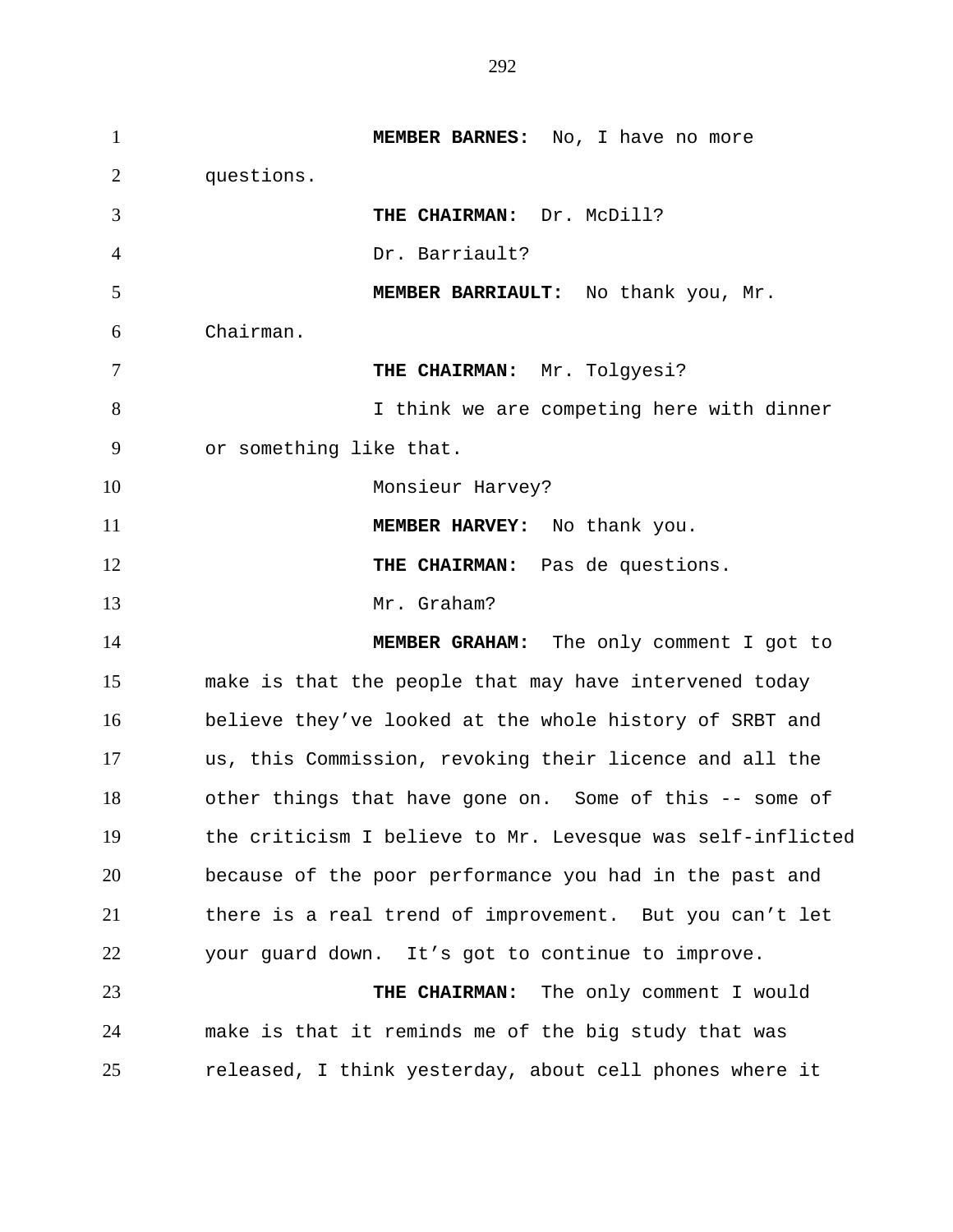took 10 years in 13 countries -- I think if the number's correct -- millions of subscribers. And the scientists could not reach a conclusion which indicates that science is tough and what I hear here is debate among scientists about what is safe and what is not safe. And unfortunately we, as Commission, have to make a decision and determination on our own.

 So thank you all for your patience. And you probably will read our decision in the future some time.

What do we do now, Marc?

 **MR. LEBLANC:** This will bring a close to the public portion of the hearing. So with respect to this matter, the Commission will confer with regards to information that they have considered today. And then determine if further information is needed or if the Commission is ready to proceed with a decision.

 We will advise accordingly including on some requests that were made today.

 So in that context, Mr. President, that would conclude the hearing of the Commission. And you may want to  $---$ 

 **MS. TILLMAN:** Sorry to interrupt, but in terms of the conclusion, the requests -- he said, "including the requests made". A number of us have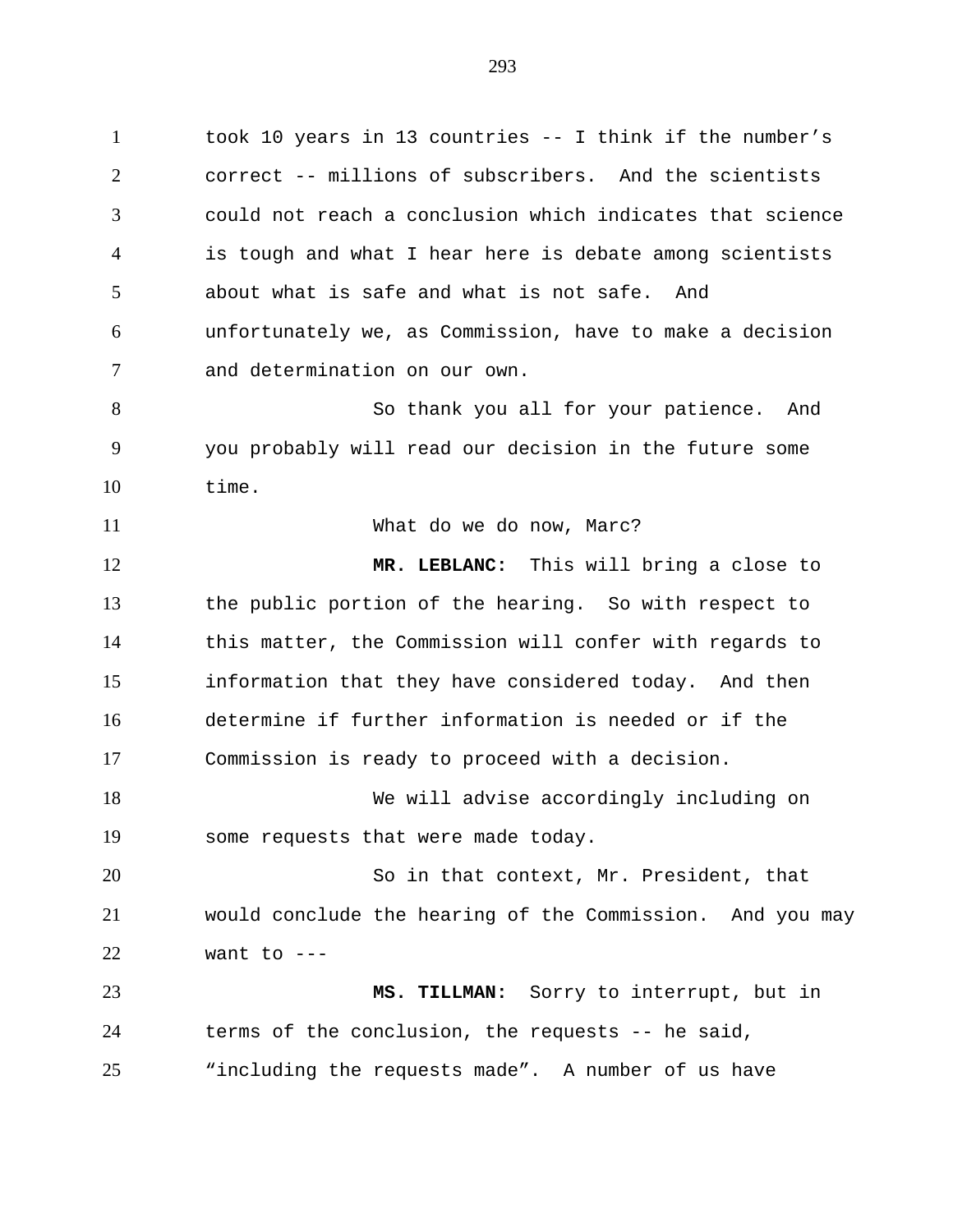requested time to respond to the letter and I think that -  $2 \left( \begin{array}{ccc} 2 & - \end{array} \right)$  **MR. LEBLANC:** That's why I referred to it. That will be part of our deliberation. **MS. TILLMAN:** And we would know that by what mechanism? **MR. LEBLANC:** As soon as a determination has been made by the Commission in its deliberation and I  $w111 - -$ 10 MS. TILLMAN: Thank you very much. **MR. LEBLANC:** --- be communicating with the participants. **MR. LEVESQUE:** Just a piece of information. Stephane Levesque for the record. You asked before while the individual was 16 just under 52 becquerels per litre that you were asking about that I didn't have at that time. 18 And to comment on Mr. Graham -- yes, some of the comments were self-inflicted, but I think the company that you see today is nowhere near the company that it was in 2005 and '6. 22 So I hope you see it to hopefully issue us a five-year licence. Thank you. **MEMBER GRAHAM:** Thank you for the information on 52.